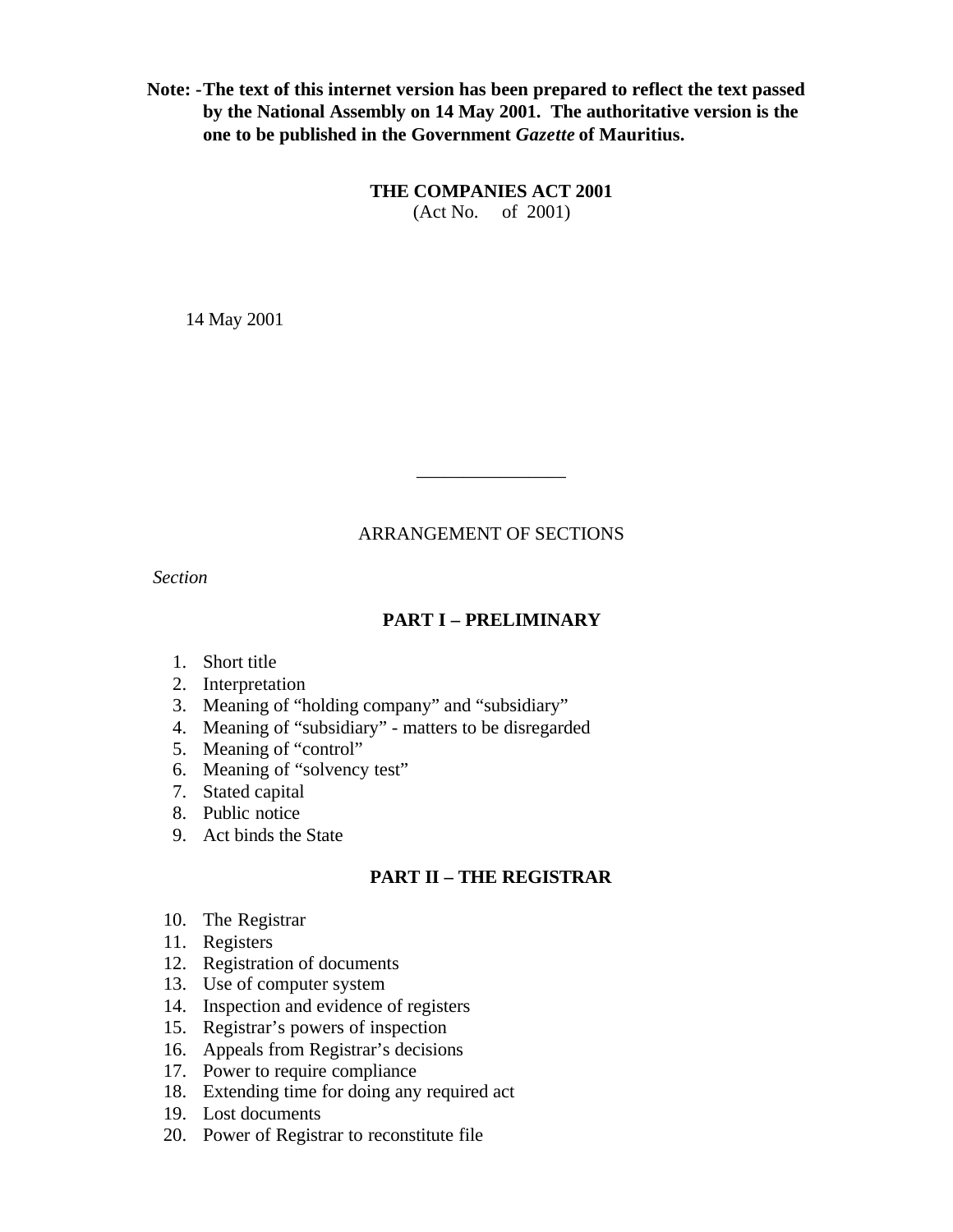# **PART III – INCORPORATION**

# **Sub-Part A – Essential requirements**

21. Essential requirements and different types of companies

#### **Sub-Part B – Method of incorporation**

- 22. Right to apply for incorporation
- 23. Application for incorporation
- 24. Incorporation
- 25. Certificate of incorporation
- 26. Separate legal personality

# **PART IV – CAPACITY, POWERS AND VALIDITY OF ACTS**

- 27. Capacity and powers
- 28. Validity of actions
- 29. Dealings between company and other persons
- 30. No constructive notice

# **PART V – COMPANY NAMES**

- 31. Name to be reserved
- 32. Name of company where liability of shareholders limited
- 33. Power do dispense with "Limited" or "Limitée"
- 34. Application for reservation of name
- 35. Name of company
- 36. Change of name
- 37. Direction to change name
- 38. Use of company name

# **PART VI – COMPANY CONSTITUTION**

- 39. No requirement for company to have constitution
- 40. Effect of Act on company having constitution
- 41. Effect of Act on company not having constitution
- 42. Form and content of constitution
- 43. Effect of constitution
- 44. Adoption, alteration and revocation of constitution
- 45. New form of constitution

#### **PART VII – SHARES**

#### **Sub-Part A – Legal nature and types of shares**

- 46. Legal nature and types of shares
- 47. No par value shares
- 48. Stated capital and share premium account
- 49. Transferability of shares
- 50. Denomination of share capital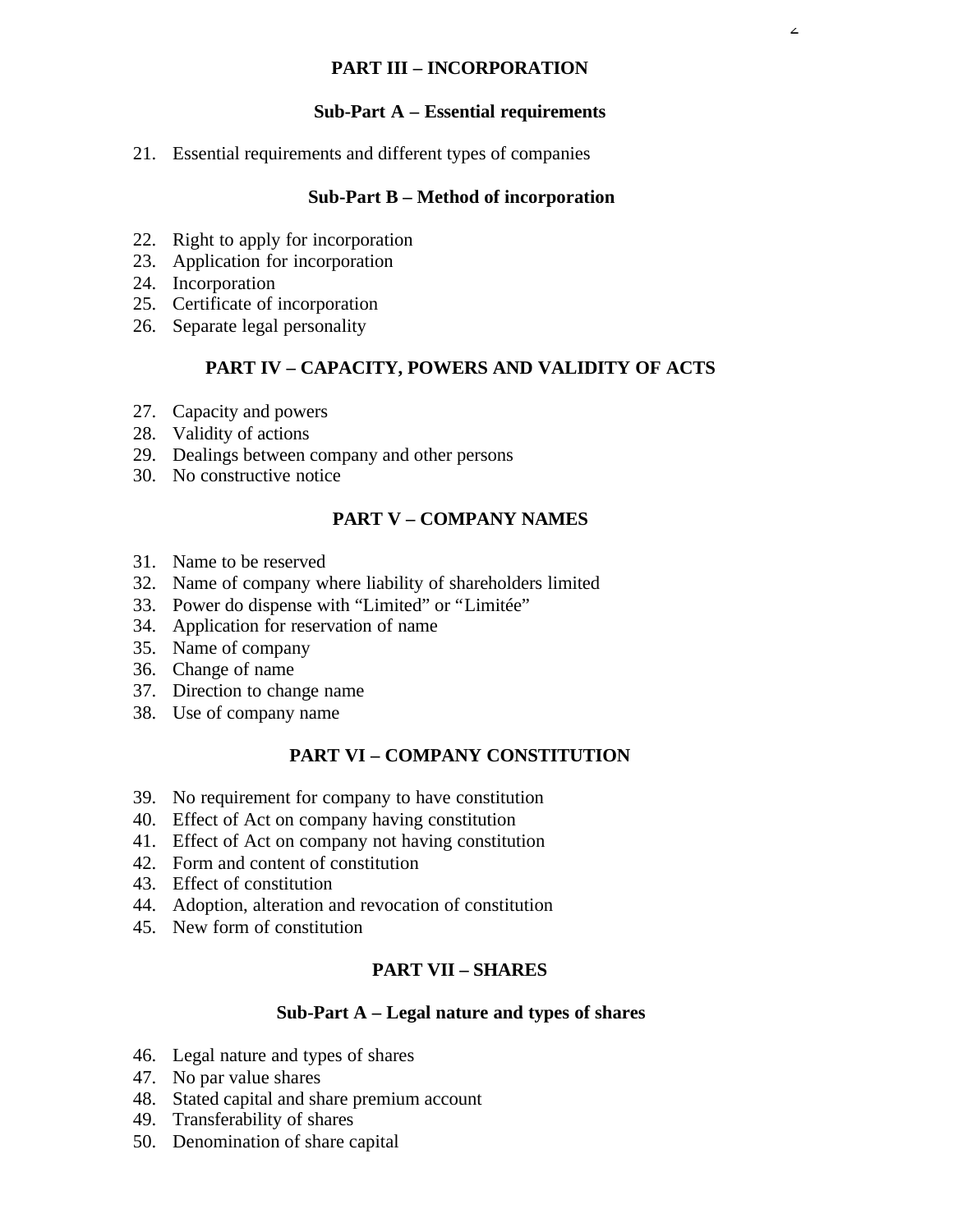- 51. Issue of shares on incorporation and amalgamation
- 52. Issue of other shares
- 53. Alteration in number of shares
- 54. Fractional shares
- 55. Pre-emptive rights to new issues
- 56. Consideration for issue of shares
- 57. Shares not paid for in cash
- 58. Calls on shares
- 59. Consent to issue of shares
- 60. Time of issue of shares
- 61. Board may authorise distributions
- 62. Reduction of stated capital

#### **Sub-Part B – Dividends and distributions**

- 63. Dividends
- 64. Shares in lieu of dividends
- 65. Shareholder discounts
- 66. Recovery of distributions
- 67. Reduction of shareholder liability treated as distribution

#### **Sub-Part C – Acquisition and redemption of company's own shares**

- 68. Company may acquire or redeem its own shares
- 69. Purchase of own shares
- 70. Disclosure document
- 71. Cancellation of shares repurchased

#### **Sub-Part D – Treasury shares**

- 72. Company may hold its own shares
- 73. Rights and obligations of shares that company holds in itself suspended
- 74. Reissue of shares that company holds in itself
- 75. Enforceability of contract to repurchase shares

#### **Sub-Part E – Redemption of shares**

- 76. Meaning of "redeemable"
- 77. Application of Act to redemption of shares
- 78. Redemption at option of company
- 79. Redemption at option of shareholder
- 80. Redemption on fixed date

#### **Sub-Part F – Financial assistance in connection with purchase of shares**

- 81. Restrictions on giving financial assistance
- 82. Transactions not prohibited by section 81

#### **Sub-Part G – Cross-holdings**

83. Subsidiary may not hold shares in holding company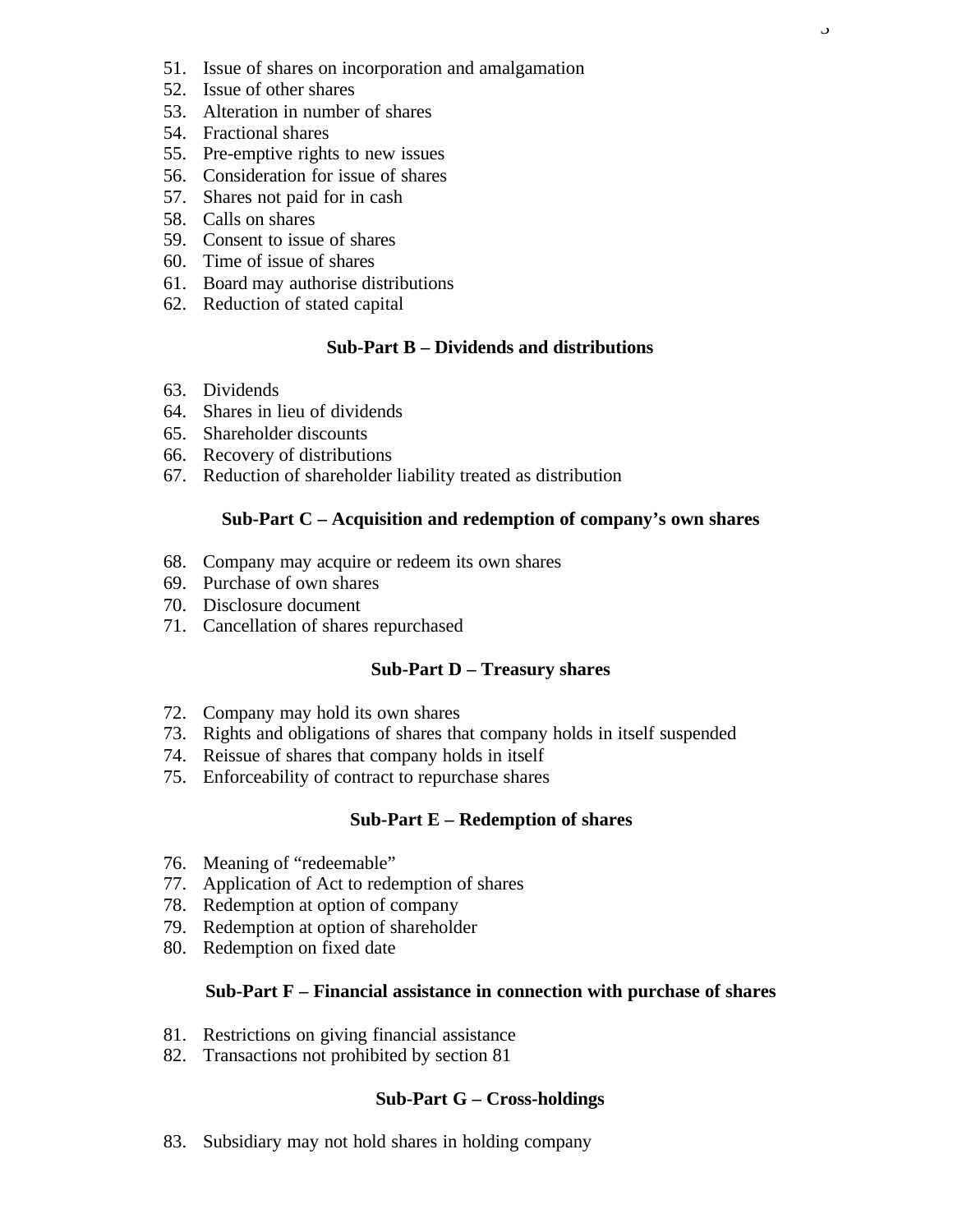#### **Sub-Part H – Statement of shareholders' rights**

4

84. Statement of rights to be given to shareholders

# **PART VIII – TITLE TRANSFERS, SHARE REGISTER AND CERTIFICATES**

- 85. Privilege or lien on shares
- 86. Pledges
- 87. Instrument of transfer
- 88. Request of transfer or for entry in register
- 89. Notice of refusal to enter transfer in register
- 90. Certification of transfers
- 91. Company to maintain share register
- 92. Place where register kept
- 93. Share register as evidence of legal title
- 94. Secretary's duty to supervise share register
- 95. Power of Court to rectify share register
- 96. Trusts not to be entered on register
- 97. Share certificates
- 98. Loss or destruction of certificates

# **PART IX – SHAREHOLDERS AND THEIR RIGHTS AND OBLIGATIONS**

#### **Sub-Part A – Liability of shareholder**

- 99. Meaning of "shareholder"
- 100. Liability of shareholders
- 101. Liability for calls
- 102. Shareholders not required to acquire shares by alteration to constitution

#### **Sub-Part B – Powers of shareholders**

- 103. Exercise of powers reserved to shareholders
- 104. Exercise of powers by ordinary resolution
- 105. Powers exercised by special resolution
- 106. Unanimous resolution
- 107. Management review by shareholders

#### **Sub-Part C – Minority buy-out rights**

- 108. Shareholder may require company to purchase shares
- 109. Notice requiring purchase of shares
- 110. Purchase of shares by company
- 111. Purchase of shares by third party
- 112. Court may grant exemption
- 113. Court may grant exemption where company insolvent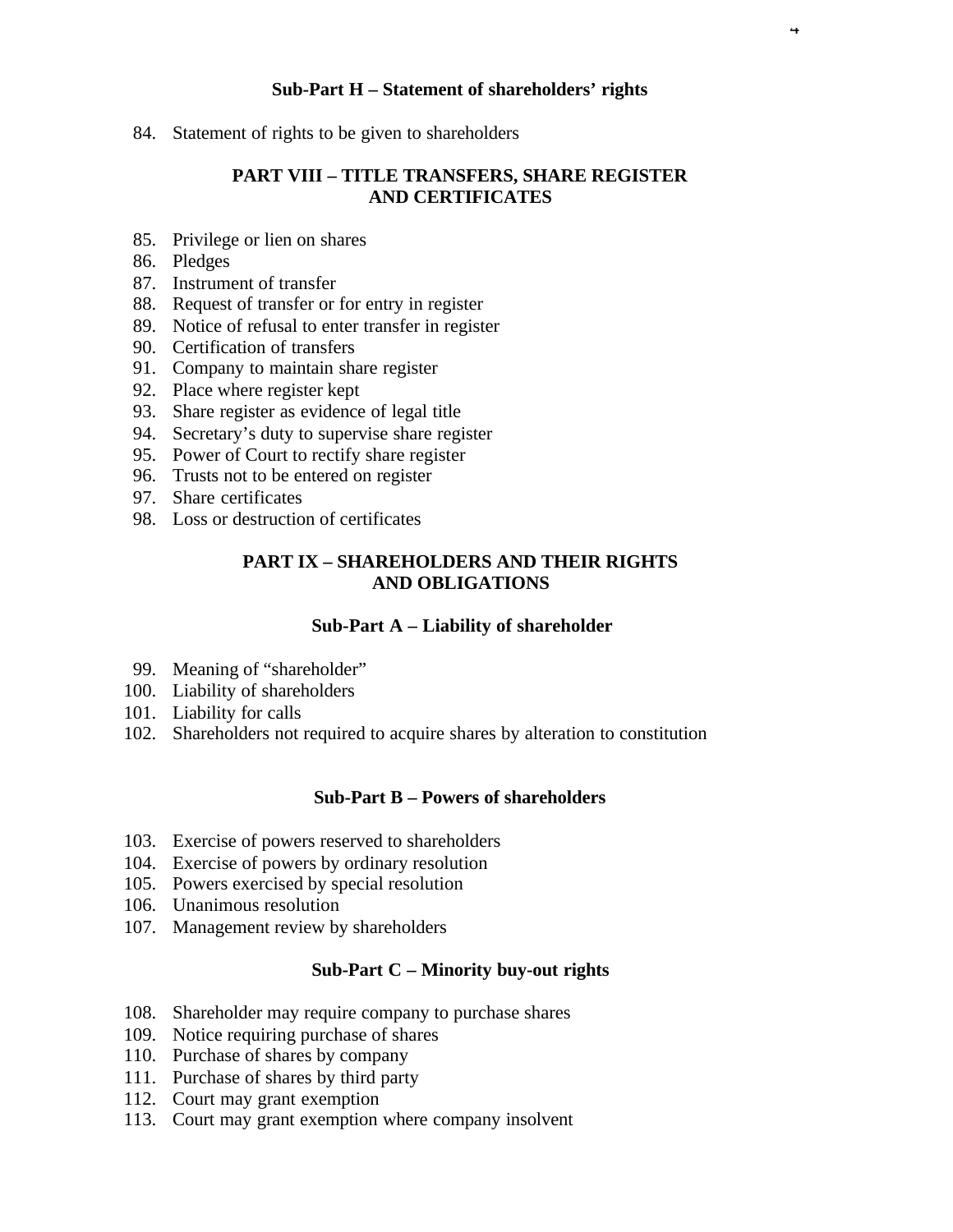# **Sub-Part D – Variation of rights**

114. Variation of rights

# **Sub-Part E – Meetings of shareholders**

- 115. Annual meeting of shareholders
- 116. Special meeting of shareholders
- 117. Resolution in lieu of meeting
- 118. Court may call meeting of shareholders
- 119. Proceedings at meetings

#### **Sub-Part F – Ascertaining shareholders**

120. Shareholders entitled to receive distributions, attend meetings and exercise rights

# **PART X – DEBENTURES AND REGISTRATION OF CHARGES**

- 121. Debenture holders' representative
- 122. Special powers of Court
- 123. Perpetual debentures
- 124. Register of debenture holders
- 125. Reissue of redeemed debentures
- 126. Inscription of mortgages
- 127. Filing of particulars of charges

# **PART XI – DIRECTORS AND THEIR POWERS AND DUTIES**

#### **Sub-Part A – Directors and Board of directors**

128. Meaning of "Board" and "directors"

#### **Sub-Part B – Powers of management**

- 129. Management of company
- 130. Major transactions
- 131. Delegation of powers

# **Sub-Part C – Appointment and removal of directors**

- 132. Number of directors
- 133. Qualifications of directors
- 134. Director's consent required
- 135. Appointment of first and subsequent directors
- 136. Court may appoint directors
- 137. Appointment of directors to be voted on individually
- 138. Removal of directors
- 139. Director ceasing to hold office
- 140. Resignation or death of last remaining director
- 141. Validity of director's acts
- 142. Notice of change of directors and secretaries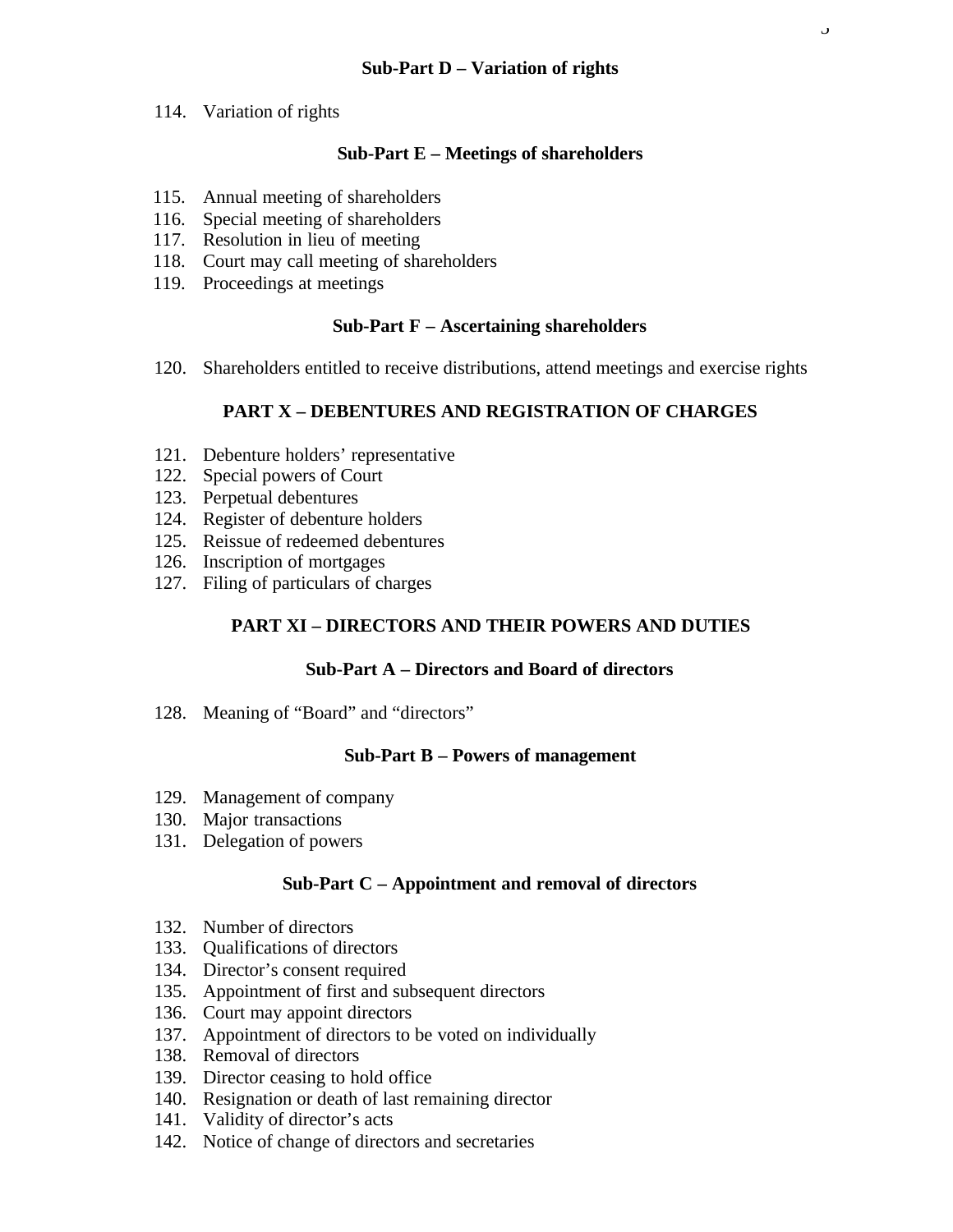### **Sub-Part D – Duties of directors**

 $\upsilon$ 

- 143. Duty of directors to act in good faith and in best interests of company
- 144. Exercise of powers in relation to employees
- 145. Use of information and advice
- 146. Approval of company

# **Sub-Part E – Transactions involving self-interest**

- 147. Meaning of "interested"
- 148. Disclosure of interest
- 149. Avoidance of transactions
- 150. Effect on third parties
- 151. Application of sections 149 and 150 in certain cases
- 152. Interested director may vote
- 153. Use of company information
- 154. Meaning of "relevant interest"
- 155. Relevant interests to be disregarded in certain cases
- 156. Disclosure of share dealing by directors
- 157. Restrictions on share dealing by directors

# **Sub-Part F – Miscellaneous provisions relating to directors**

- 158. Proceedings of Board
- 159. Remuneration and other benefits
- 160. Standard of care and civil liability of officers
- 161. Indemnity and insurance
- 162. Duty of directors on insolvency

#### **Sub-Part G - Secretaries**

- 163. Secretary
- 164. Registrar may approve firm or corporation for appointment as secretary
- 165. Qualifications of secretary
- 166. Duties of secretary
- 167. Notice to be given of removal or resignation of secretary

# **PART XII – ENFORCEMENT**

168. Interpretation of Part XII

# **Sub-Part A - Injunctions**

169. Injunctions

#### **Sub-Part B – Derivative actions**

- 170. Derivative actions
- 171. Costs of derivative action to be met by company
- 172. Powers of Court where leave granted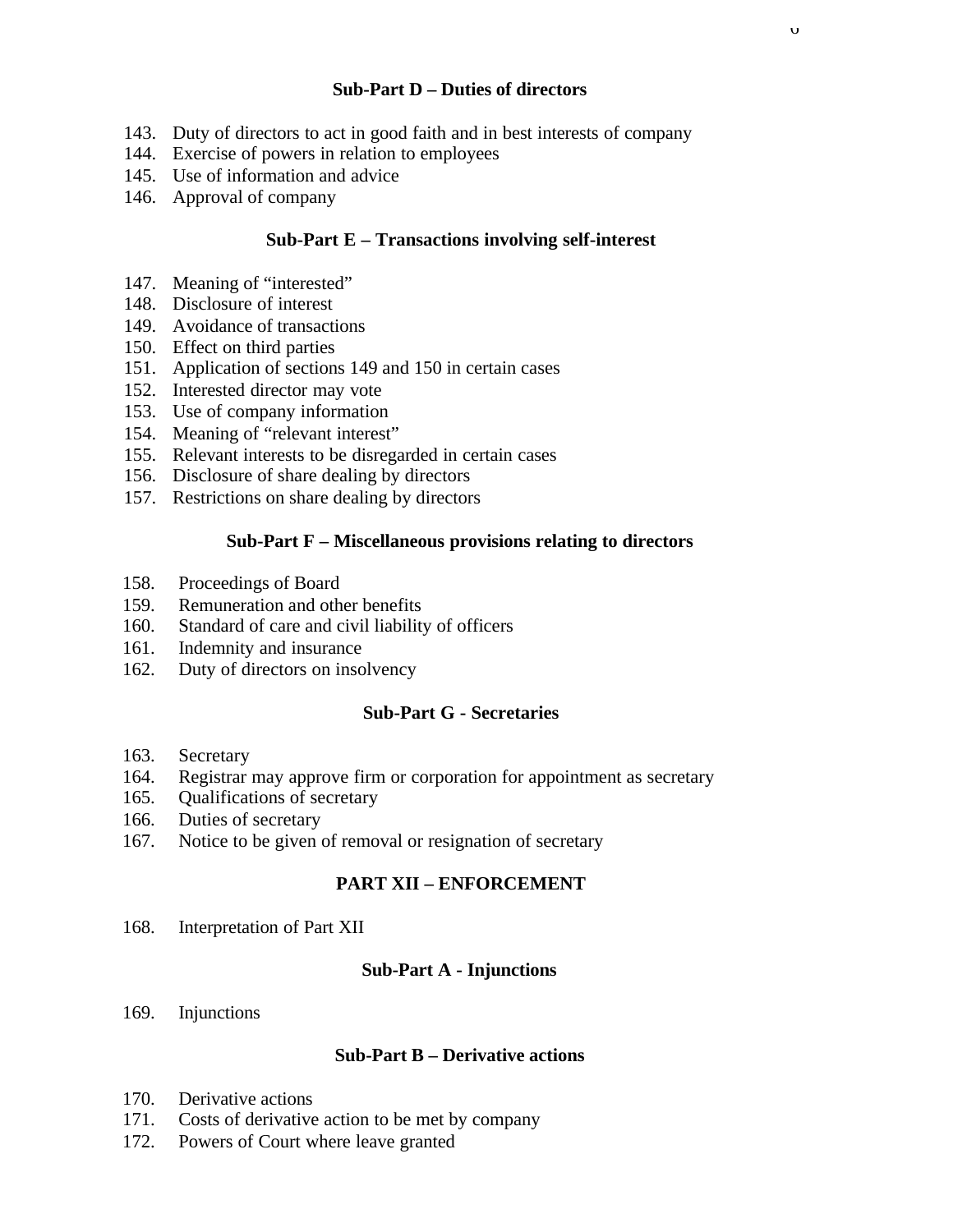173. Compromise, settlement or withdrawal of derivative action

# **Sub-Part C – Personal actions by shareholders**

 $\prime$ 

- 174. Personal actions by shareholders against directors
- 175. Personal actions by shareholders against company
- 176. Actions by shareholders to require company to act
- 177. Representative actions
- 178. Prejudiced shareholders
- 179. Alteration to constitution

# **Sub-Part D - Ratification**

180. Ratification of certain actions of directors

# **PART XIII – ADMINISTRATION OF COMPANIES**

#### **Sub-Part A – Authority to bind company**

- 181. Method of contracting
- 182. Attorneys

#### **Sub-Part B – Pre-incorporation contracts**

- 183. Pre-incorporation contracts may be ratified
- 184. Warranties implied in pre-incorporation contracts
- 185. Failure to ratify
- 186. Duties of promoters

#### **Sub-Part C – Registered office**

- 187. Registered office
- 188. Change of registered office
- 189. Requirement to change registered office

#### **Sub-Part D – Company records**

- 190. Company records
- 191. Form of records
- 192. Inspection of records by directors

# **PART XIV – ACCOUNTING RECORDS AND AUDIT**

# **Sub-Part A – Accounting records**

- 193. Accounting records to be kept
- 194. Place accounting records to be kept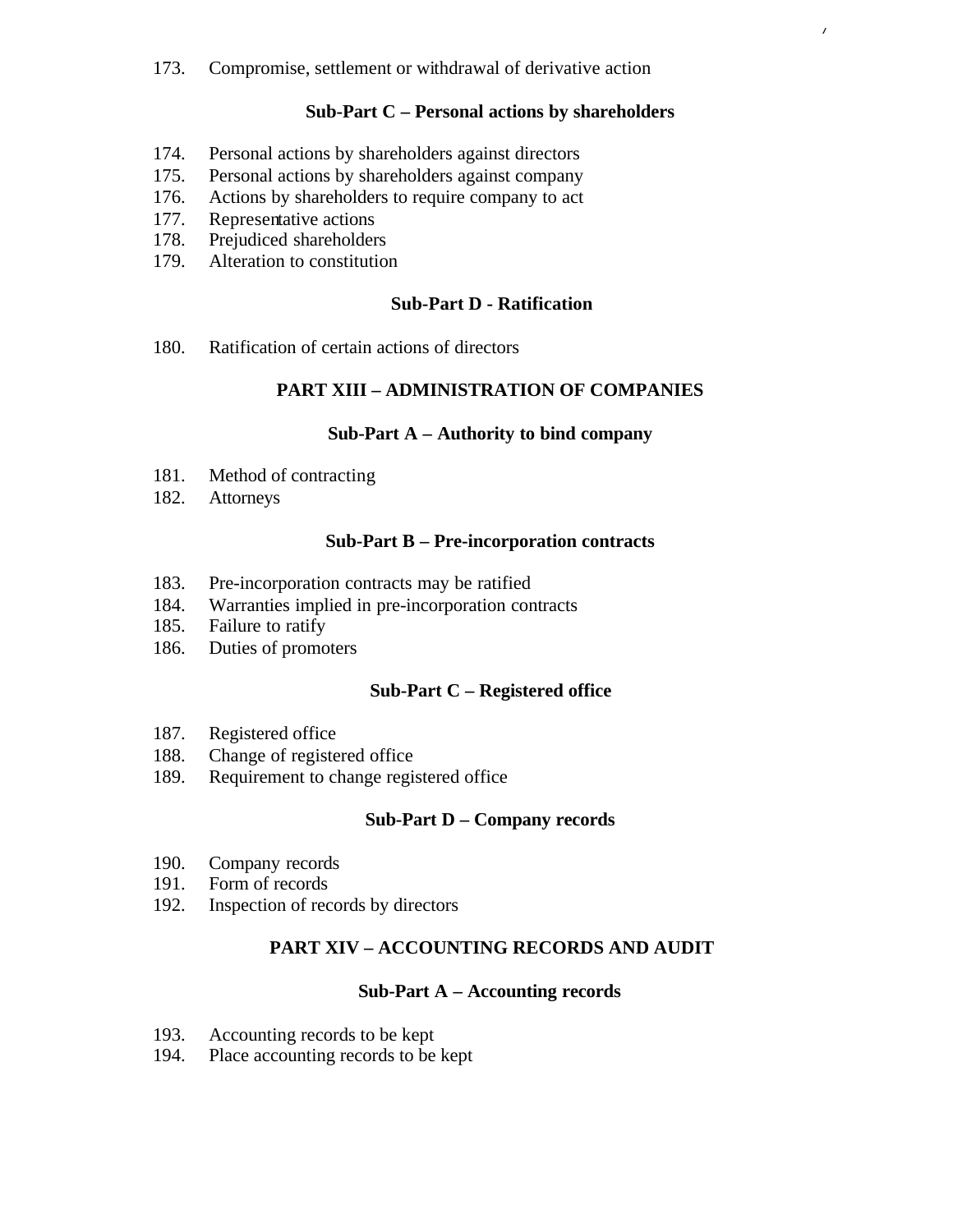- 195. Appointment of auditor
- 196. Auditor's fees and expenses
- 197. Appointment of partnership as auditor
- 198. Qualifications of auditor
- 199. Approved auditor
- 200. Automatic reappointment of auditor
- 201. Appointment of first auditor
- 202. Replacement of auditor
- 203. Auditor not seeking reappointment or giving notice of resignation
- 204. Auditor to avoid conflict of interest
- 205. Auditor's report
- 206. Access to information
- 207. Auditor's attendance at shareholders' meeting
- 208. Duties of auditor towards debenture holder's representative
- 209. Small private companies

# **Sub-Part C – Financial statements**

- 210. Obligation to prepare financial statements
- 211. Contents and form of financial statements
- 212. Obligation to prepare group financial statements
- 213. Financial statements to be presented in Mauritius currency unless otherwise approved by Registrar
- 214. Contents and form of group financial statements

# **Sub-Part D – Registration of financial statements**

- 215. Registration of financial statements
- 216. Meaning of "balance sheet date"
- 217. Meaning of "financial statements' and "group financial statements"

#### **Sub-Part E – Disclosure to shareholders**

- 218. Obligation to prepare annual report
- 219. Sending of annual report to shareholders
- 220. Sending of financial statements to shareholders who elect not to receive annual report
- 221. Contents of annual report
- 222. Failure to send annual report
- 223. Annual return
- 224. Exemption from accounting and disclosure provisions

#### **Sub-Part F – Inspection of company records**

- 225. Public inspection of company records
- 226. Inspection of company records by shareholders
- 227. Manner of inspection
- 228. Copies of documents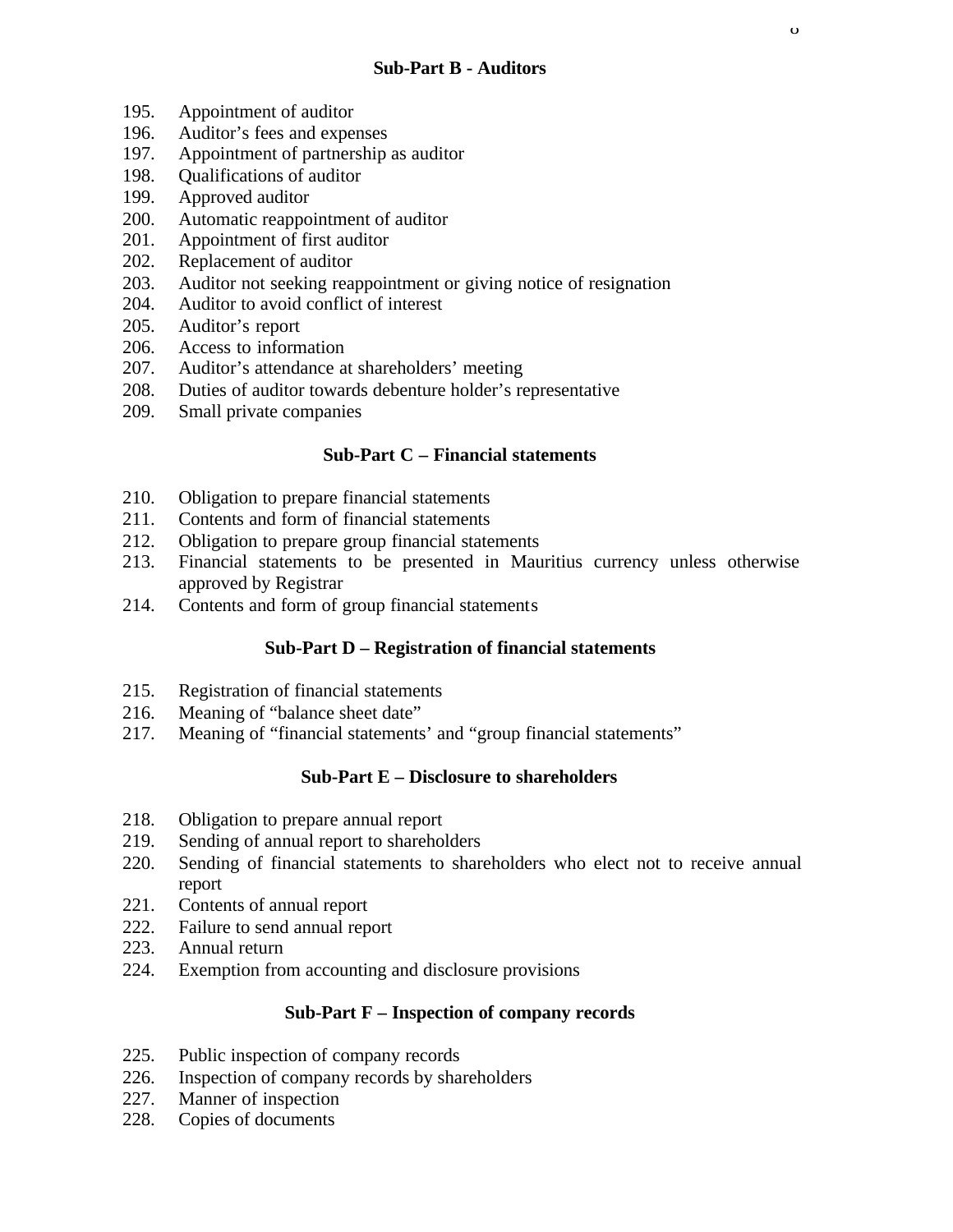- 229. Qualifications of inspector
- 230. Declared companies
- 231. Investigation of declared companies
- 232. Investigation of other companies
- 233. Inspector's reports
- 234. Investigation at company's request
- 235. Investigation of related corporation
- 236. Investigation of financial or other control of corporation
- 237. Procedure and powers of inspector
- 238. Costs of investigations
- 239. Report of inspector admissible as evidence
- 240. Suspension of proceedings in relation to declared company
- 241. Power to require information as to person interested in shares or debentures
- 242. Power to impose restrictions on shares or debentures
- 243. Inspectors appointed in other countries

# **PART XVI – AMALGAMATIONS**

- 244. Amalgamations
- 245. Amalgamation proposal
- 246. Approval of amalgamation proposal
- 247. Short form amalgamation
- 248. Registration of amalgamation proposal
- 249. Certificate of amalgamation
- 250. Effect of certificate of amalgamation
- 251. Registers
- 252. Powers of Court in other cases

# **PART XVII – COMPROMISES WITH CREDITORS**

- 253. Interpretation of Part XVII
- 254. Compromise proposal
- 255. Notice of proposed compromise
- 256. Effect of compromise
- 257. Variation of compromise
- 258. Powers of Court
- 259. Effect of compromise in liquidation of company
- 260. Costs of compromise

# **PART XVIII – APPROVAL OF ARRANGEMENTS, AMALGAMATIONS AND COMPROMISES BY COURT**

- 261. Interpretation of Part XVIII
- 262. Approval of arrangements, amalgamations and compromises
- 263. Court may make additional orders
- 264. Parts XVI and XVII not affected
- 265. Application of section 259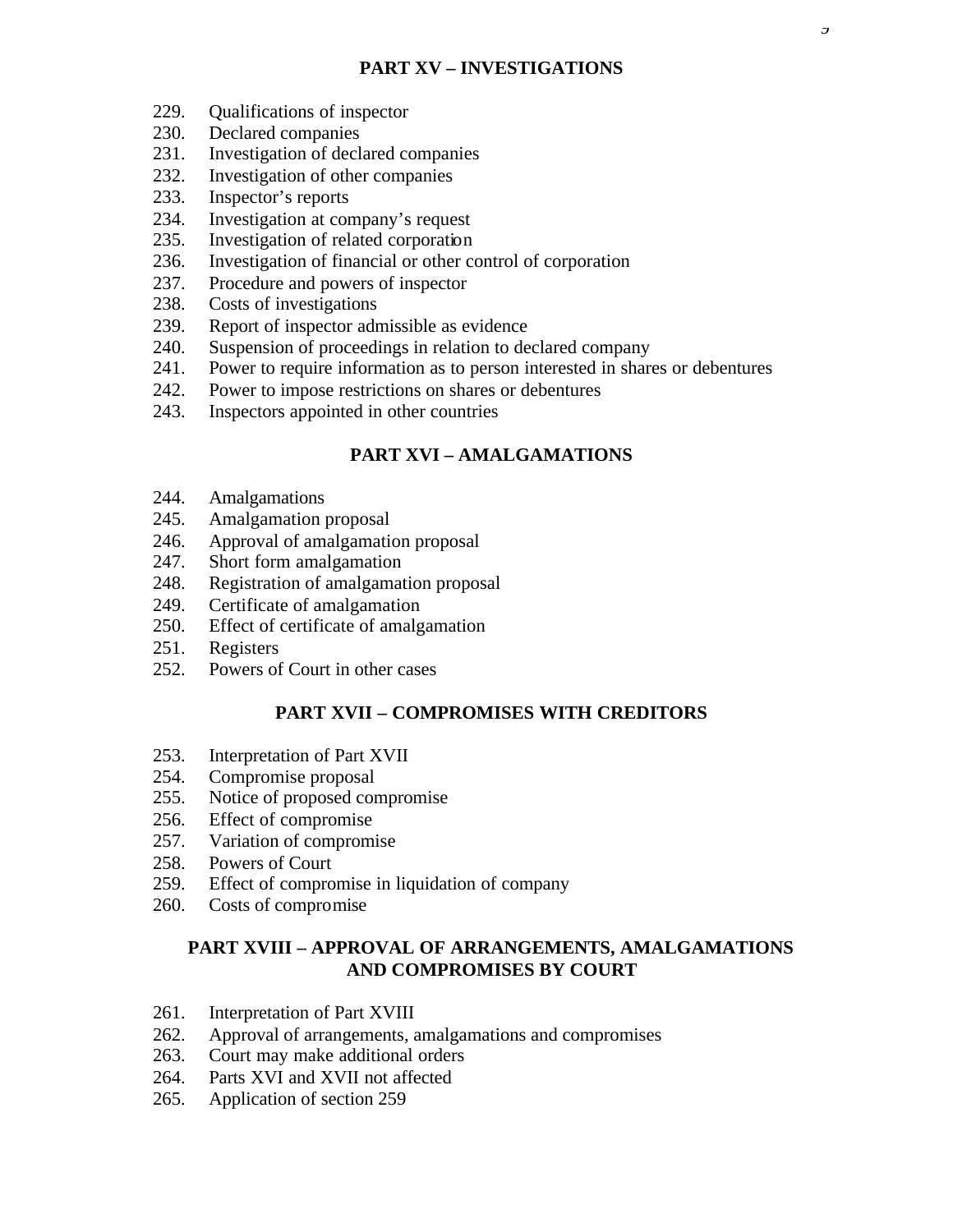# **PART XIX – ALTERATION IN NATURE OF COMPANIES**

- 266. Conversion of company limited by shares to company limited by guarantee
- 267. Conversion of limited and unlimited companies
- 268. Conversion of public companies and private companies

# **PART XX – COMPANIES LIMITED BY GUARANTEE**

269. Provisions of Act not applicable to company limited by guarantee

# **PART XXI – PRIVATE COMPANIES**

- 270. Provisions relating to private company
- 271. Private companies need not keep interests register
- 272. Unanimous agreement by shareholders

# **PART XXII – FOREIGN COMPANIES**

- 273. Application of Part XXII
- 274. Meaning of "carrying on business"
- 275. Name to be reserved before carrying on business
- 276. Registration of foreign companies
- 277. Registered office and authorised agents
- 278. Return of alterations
- 279. Registrar's certificate
- 280. Validity of transactions not affected
- 281. Balance Sheet
- 282. Notice by foreign company of particulars of its business in Mauritius
- 283. Name and country of incorporation
- 284. Service of notices
- 285. Branch registers
- 286. Cessation of business in Mauritius

# **PART XXIII – LIMITED LIFE COMPANIES**

- 287. Registration as limited life company
- 288. Maximum duration of limited life company
- 289. Contents of constitution
- 290. Winding up of limited life company
- 291. Cancellation of registration
- 292. Definition of "transfer"

# **PART XXIV – DORMANT COMPANIES**

- 293. Meaning of "dormant company"
- 294. Company may be recorded in register as dormant company
- 295. Exemption available to dormant companies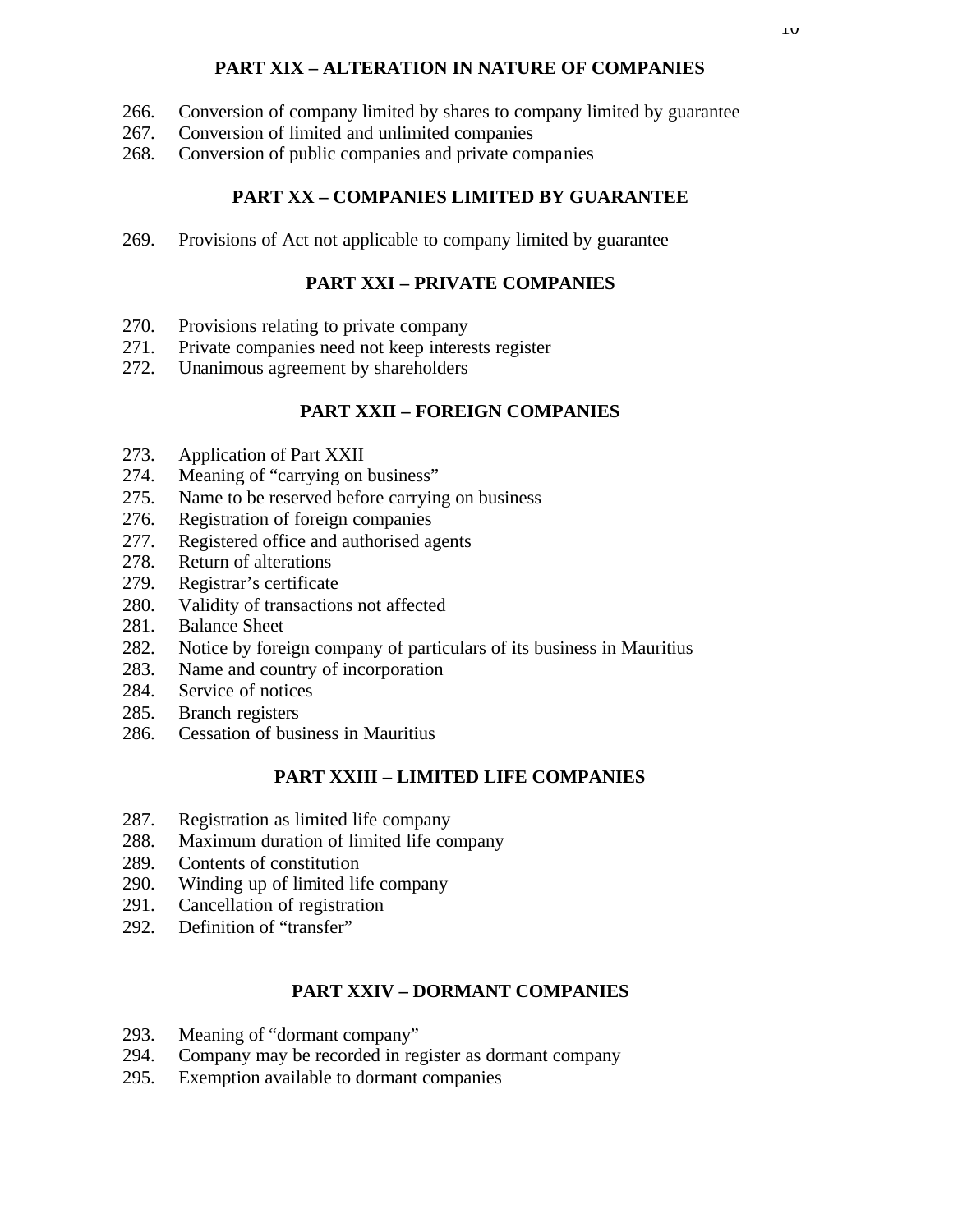# **PART XXV – TRANSFER OF REGISTRATION**

### **Sub-Part A – Registration and continuation of companies incorporated outside Mauritius as companies under this Act**

- 296 Registration and continuation of company incorporated outside Mauritius
- 297. Companies incorporated outside Mauritius authorised to register
- 298. Companies incorporated outside Mauritius that cannot be registered
- 299. Registration
- 300. Effect of registration

# **Sub-Part B – Transfer of registration of companies to other jurisdictions**

- 301. Company may transfer incorporation
- 302. Application to transfer incorporation
- 303. Approval of shareholders
- 304. Company to give public notice
- 305. Companies that cannot transfer incorporation
- 306. Removal from register
- 307. Effect of removal from register

# **PART XXVI – REMOVAL FROM REGISTER OF COMPANIES**

- 308. Removal from register
- 309. Grounds for removal from register
- 310. Notice of intention to remove where company has ceased to carry on business
- 311. Notice of intention to remove in other cases
- 312. Objection to removal from register
- 313. Duties of Registrar where objection received
- 314. Powers of Court
- 315. Property of company removed from register
- 316. Disclaimer of property by State
- 317. Liability of directors, shareholders and others to continue
- 318. Liquidation of company removed from register
- 319. Registrar may restore company to register
- 320. Court may restore company to register
- 321. Restoration to register
- 322. Vesting of property in company on restoration to register

# **PART XXVII – SERVICE OF DOCUMENTS**

- 323. Service of documents on company in legal proceedings
- 324. Service of other documents on company
- 325. Service of documents on foreign company in legal proceedings
- 326. Service of other documents on foreign company
- 327. Service of documents on shareholders and creditors
- 328. Additional provisions relating to service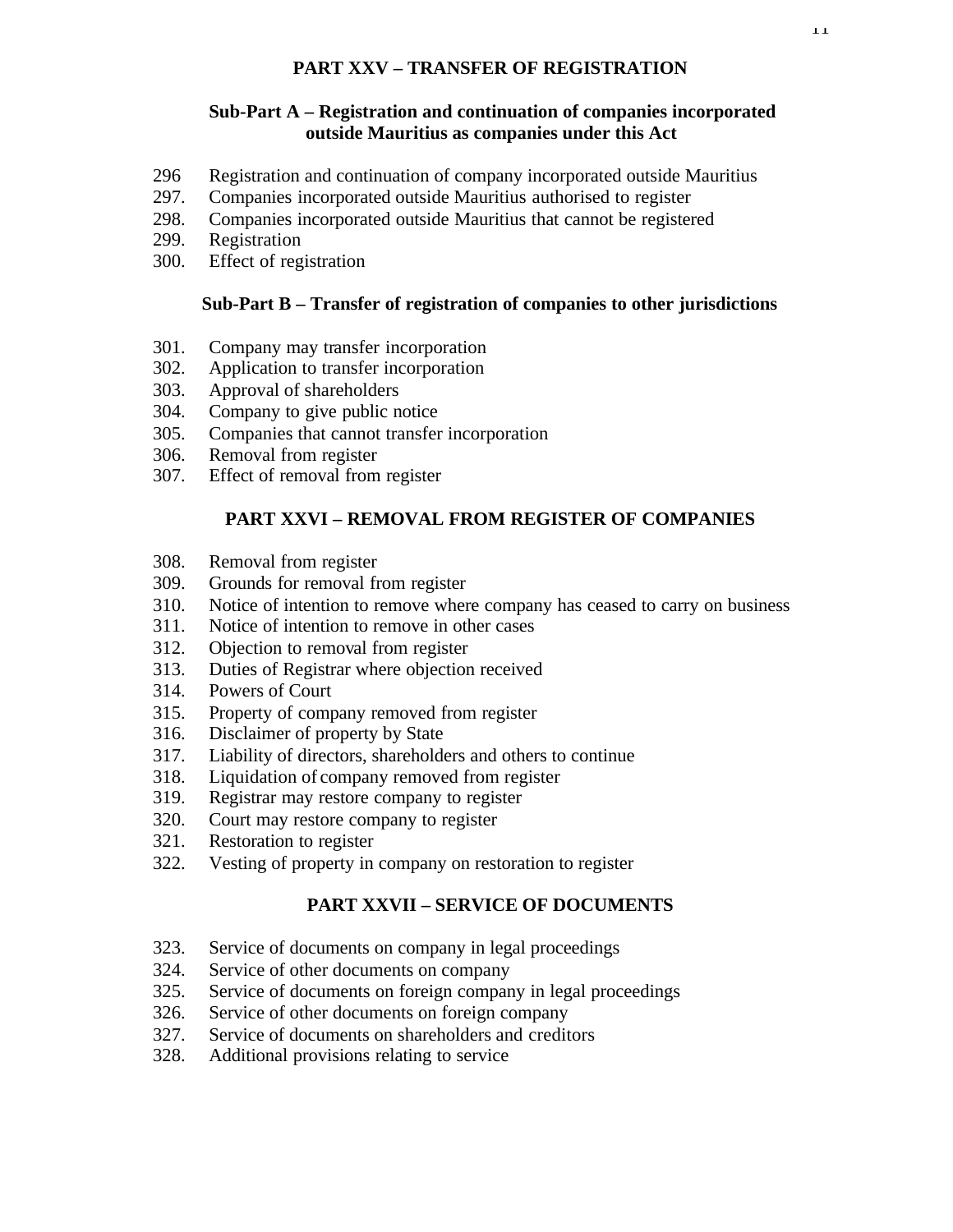# **PART XXVIII - OFFENCES AND PENALTIES**

- 329. Penalty where company fails to comply with Act
- 330. Penalty on director or authorised agent of foreign company in cases of failure by director, agent or Board to comply with Act
- 331. Defences
- 332. False statements
- 333. Fraudulent use or destruction of property
- 334. Falsification of records
- 335. Carrying on business fraudulently
- 336. Improper use of "Limited" or "Limitée"
- 337. Persons prohibited from managing companies
- 338. Court may disqualify directors
- 339. Liability for contravening section 337 or 338
- 340. Failure to keep accounts
- 341. Other offences
- 342. Reports of offences and production and inspection of accounting records

# **PART XXIX – PROVISIONS RELATING TO COMPANIES HOLDING GLOBAL BUSINESS LICENCES**

- 343. Provisions of Act not applicable to company holding Category 1 Global Business Licence or Category 2 Global Business Licence
- 344. Provisions of Company Act 1984 not applicable to company holding Category 1 Global Business Licence or Category 2 Global Business Licence
- 345. Effect of Act on company applying for or holding Category 1 Global Business Licence or Category 2 Global Business Licence

# **PART XXX - MISCELLANEOUS**

- 346. Certificate of current standing
- 347. Directors' certificates
- 348. Prohibition of large partnerships
- 349. Disposal of unclaimed shares
- 350. Power to grant relief
- 351. Irregularities in proceedings
- 352. Translations of instruments
- 353. Costs in actions by limited companies
- 354. Arbitration
- 355. Fees payable to Registrar
- 356. Fees payable to company
- 357. Company Law Advisory Committee
- 358. Jurisdiction
- 359. Jurisdiction in relation to company holding Category 2 Global Business Licence
- 360. Regulations
- 361. Rules
- 362. Consequential amendments
- 363. Transitional provisions
- 364. Repeal and savings
- 365. Commencement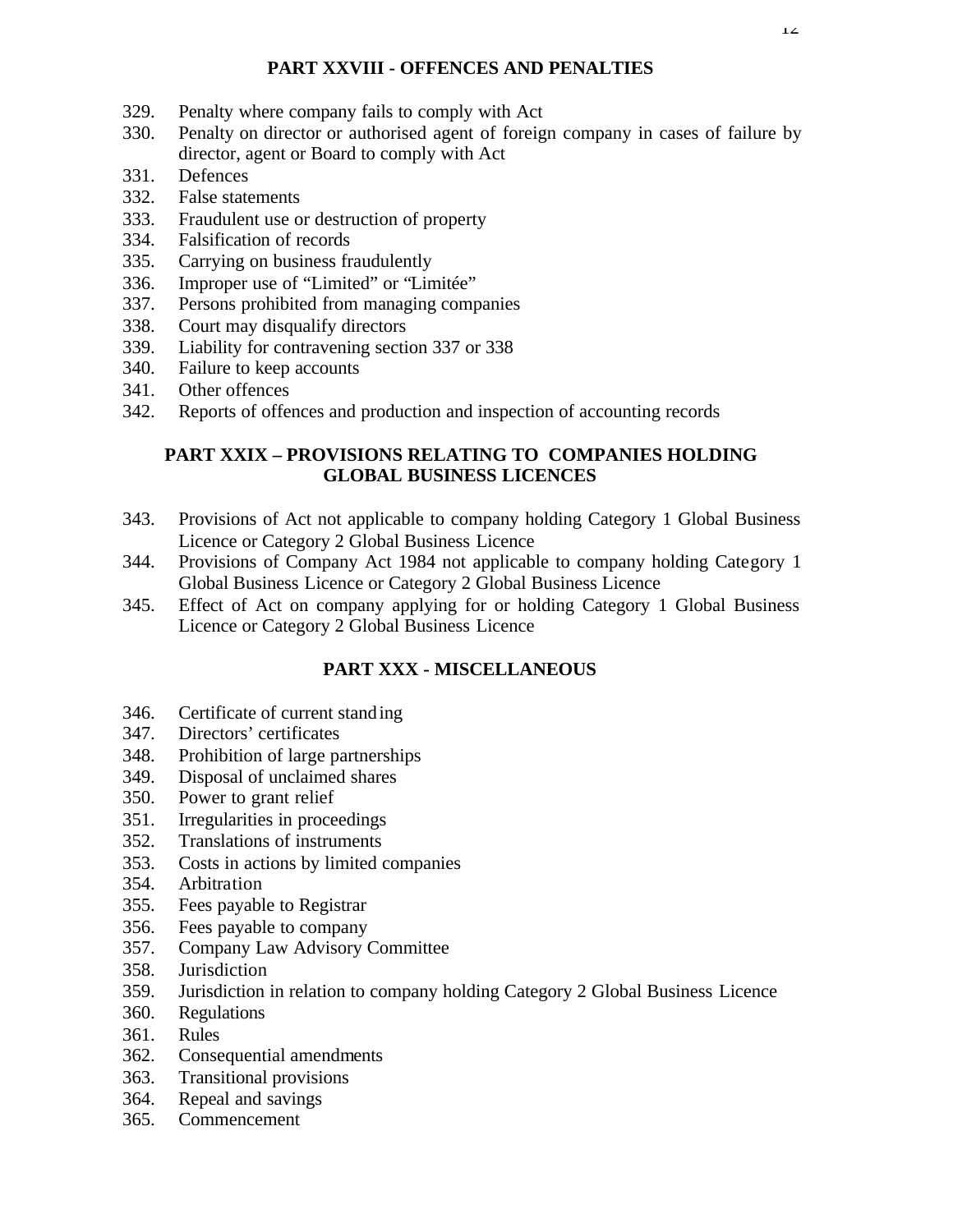# **An Act**

#### **To amend and consolidate the law relating to companies and to provide for certain ancillary and consequential matters.**

ENACTED by the Parliament of Mauritius, as follows -

# **PART I - PRELIMINARY**

#### **1. Short title**

This Act may be cited as the Companies Act 2001.

#### **2. Interpretation**

(1) In this Act, unless the context otherwise requires -

"accounting period" means, in relation to a company or any other body corporate, the period in respect of which the financial statements of the company or the other body corporate are made up, whether that period is a year or not;

"agency deed" -

- (a) means a deed executed by a company or a debenture holders' representative in relation to the issue of debentures; and
- (b) includes a supplemental document, resolution or scheme of arrangement modifying the terms of the deed and a deed substituted therefor;

"annual meeting" means the annual meeting of the shareholders of a company required to be held under section 115;

"annual report" means the annual report required to be prepared under section 218:

"annual return" means the annual return required to be filed under section 223 and includes any document attached to or intended to be read with the return;

"approved valuer" means -

- (a) a qualified auditor;
- (b) a land surveyor;
- (c) a registered professional engineer;
- (d) a qualified architect;
- (e) a chartered quantity surveyor;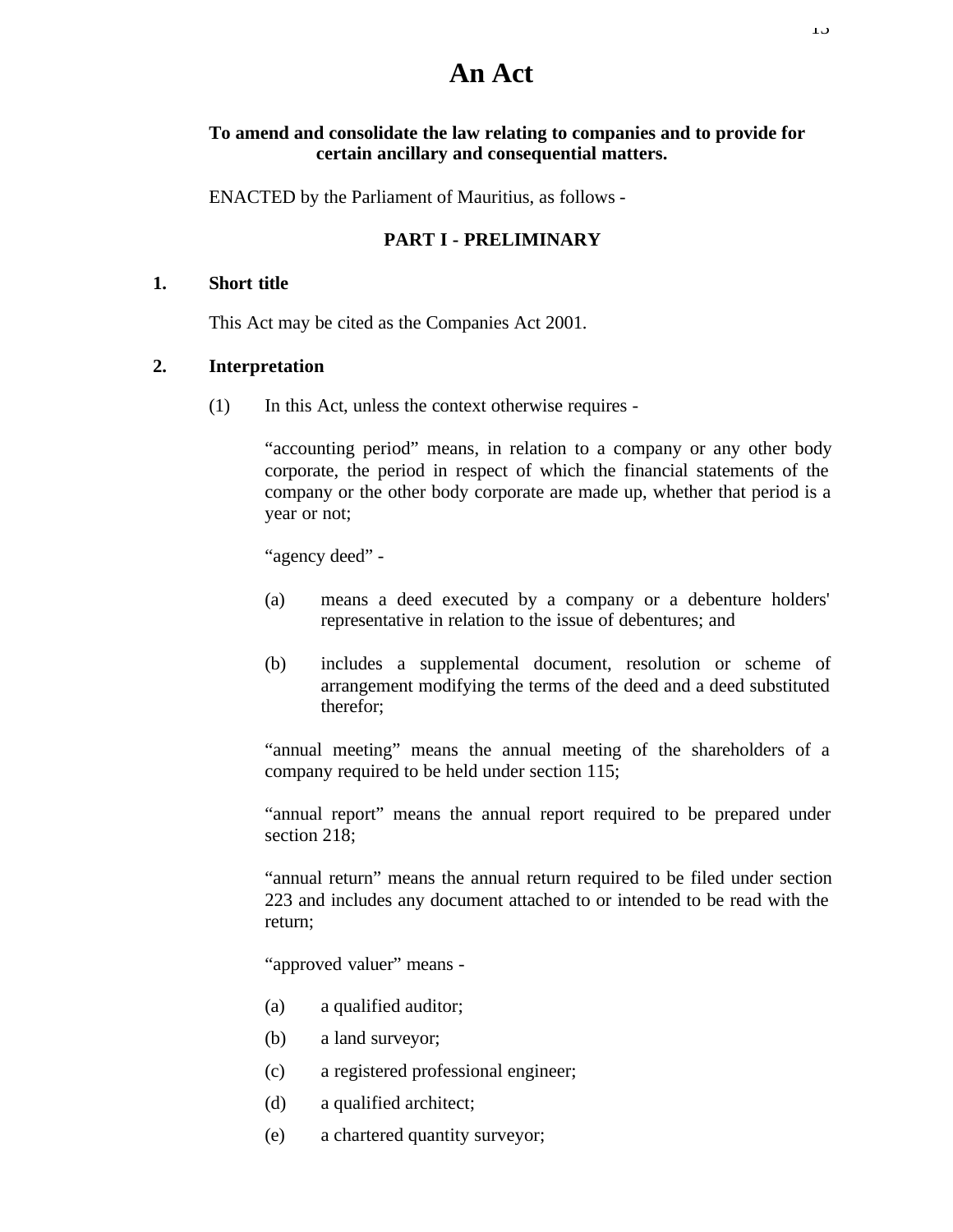- (f) a chartered surveyor; or
- (g) any other person designated as such by the Minister, by public notice;

"arrangement" includes a re-organisation of the share capital of a company by the consolidation of shares of different classes or by the division of shares into shares of different classes or by both these methods;

"articles" -

- (a) means the articles of association of an existing company; and
- (b) includes, so far as they apply to the company, the provisions contained in Table A of the Fourth Schedule to the Companies Act 1913 or in Table A and Table B of the First Schedule to the Companies Act 1984;

"authorised mutual fund" means a company which is declared as such under section 35 of the Companies Act 1984;

"balance sheet date" has the meaning set out in section 216;

"banking company" means a bank licensed under the Banking Act 1988;

"benefits", in relation to a director -

- (a) includes a fee, percentage or other payment, and the money value of any consideration, allowance or perquisite, given directly or indirectly, to him in relation to the management of the affairs of the company or of a related company, whether as a director or otherwise; and
- (b) does not include an amount given in payment or reimbursement of out-of-pocket expenses incurred for the benefit of the company;

"Board" and "directors" have the meanings set out in section 128;

"book" includes any account, deed, writing or document, and any other record of information however compiled, recorded or stored;

"borrowing company" means a company that is or is to be under a liability to repay any money received or to be received by it in response to an invitation to the public to subscribe for or purchase debentures;

"branch register" means -

- (a) in relation to a company, a branch register of shareholders required to be kept under section 92;
- (b) in relation to a foreign company, a branch register of shareholders required to be kept under Part XXII;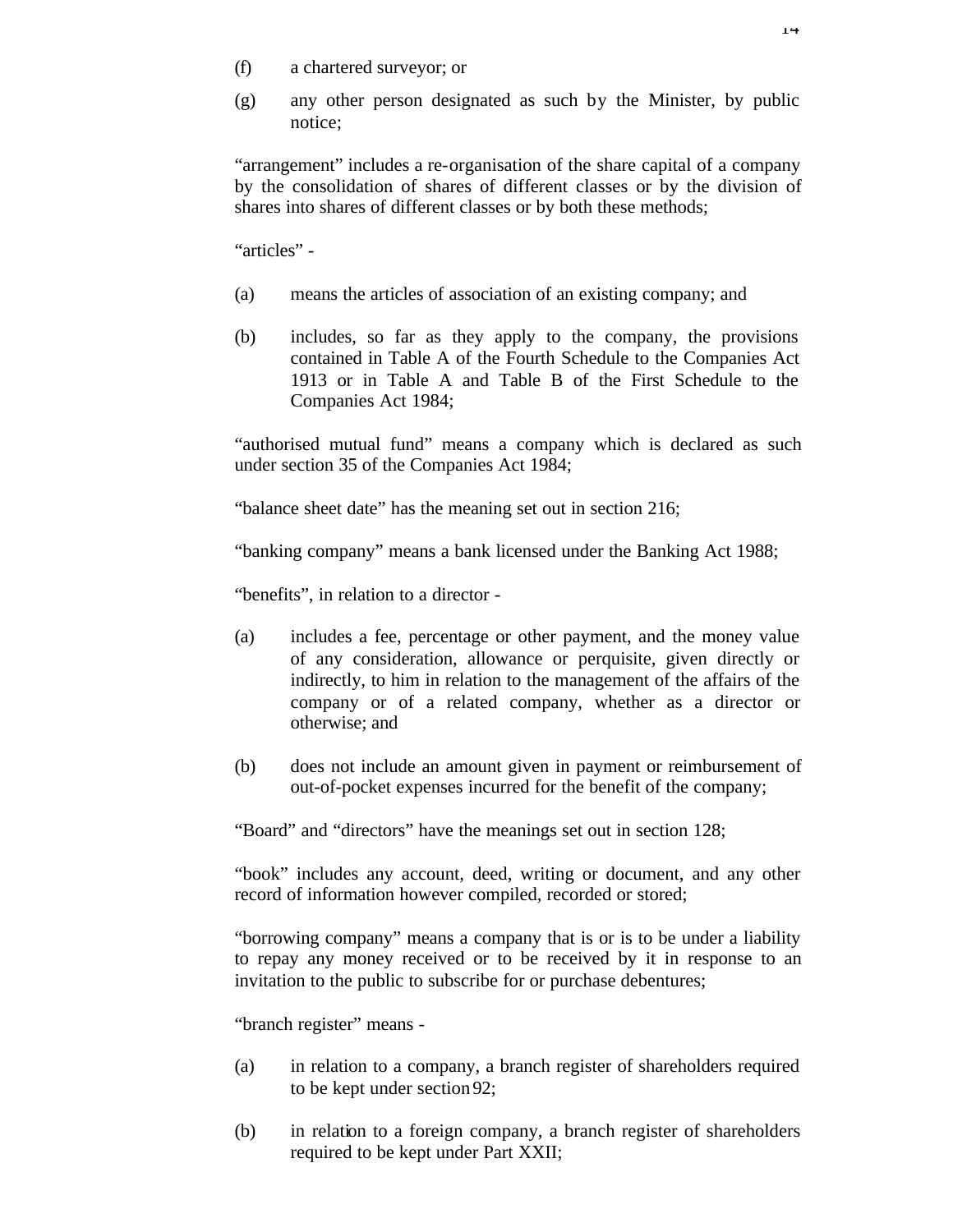"carrying on business", for the purposes of Part XXII, has the meaning set out in section 274;

"Category 1 Global Business Licence" means the Global Business Licence issued as such under the Financial Services Development Act 2001;

"Category 2 Global Business Licence" means the Global Business Licence issued as such under the Financial Services Development Act 2001;

"certified" means -

- (a) in relation to a copy or extract of a document, certified in such manner as may be approved by the Registrar to be a true copy or extract of the document; and
- (b) in relation to a translation of a document, certified in such manner as may be approved by the Registrar to be a correct translation of the document into the English or French language;

"charge" -

- (a) means
	- (i) a mortgage;
	- (ii) a fixed or floating charge made under Articles 2202 to 2202-55 of the Code Civil Mauricien;
	- (iii) a deposit of a share or debenture certificate made under Articles 2129-1 to 2129-6 of the Code Civil Mauricien;
	- (iv) a pledge of shares or debentures;
	- (v) a lien over a motor vehicle under Articles 2100 to 2111 of the Code Civil Mauricien *(Du gage sans déplacement sur les vehicules automobiles)*;
	- (vi) a lien over plant and equipment under Articles 2112 to 2129 of the Code Civil Mauricien*(Du gage sans déplacement sur l'outillage et materiel d'equipement professionnel, industriel ou agricole)*;
	- (vii) a charge on a ship or aircraft;
	- (viii) an agreement to give a charge; and
	- (ix) any attachment on the proceeds to be paid by the Sugar Syndicate; but
- (b) does not include -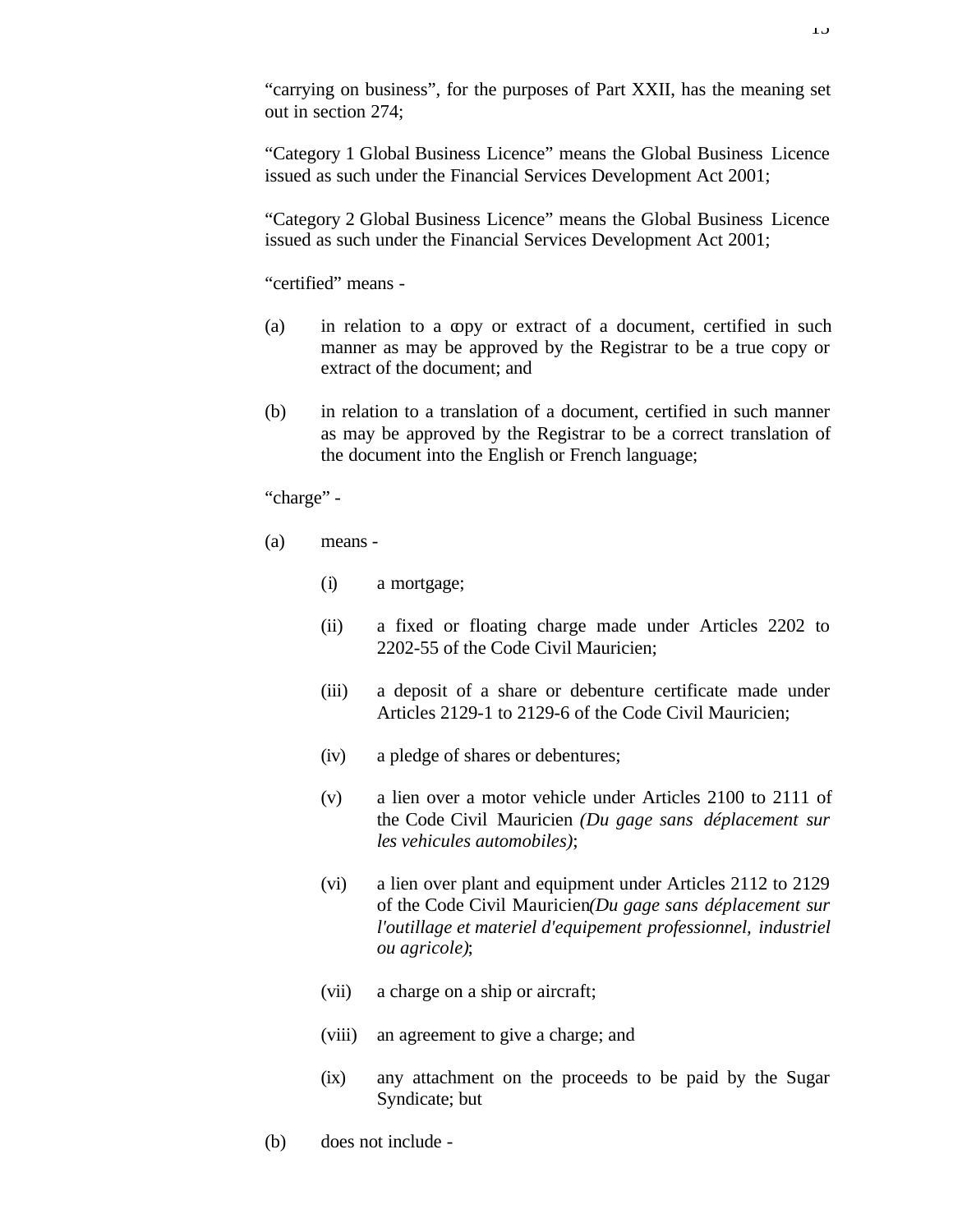- (i) a hire-purchase agreement;
- (ii) rents, rent-charges and annuities granted or reserved out of land;

"class" has the meaning set out in section 114;

"Commission" means the Financial Services Commission established under the Financial Services Development Act 2001;

"company" means a company incorporated or registered under this Act and includes an existing company;

"company limited by guarantee" means a company formed on the principle of having the liability of its members limited by its constitution to such amount as the members may respectively undertake to contribute to the assets of the company in the event of its being wound up;

"company limited by shares" means a company formed on the principle of having the liability of its shareholders limited by its constitution to any amount unpaid on the shares respectively held by the shareholder;

"company limited by shares and by guarantee" means a company formed on the principle of having the liability of its members -

- (a) who are shareholders, limited to the amount unpaid, if any, on the shares respectively held by them; and
- (b) who have given a guarantee, limited to the respectively amount they have undertaken to contribute, from time to time, and in the event of it being wound up;

"Conservator of Mortgages" means the Conservator of Mortgages appointed under the Registrar-General Act;

"constitution" means the constitution of a company referred to in section 42:

"continued in Mauritius" or "continued", in relation to a company, means a company incorporated outside Mauritius which is registered under Part XXV and continued as a company under this Act;

"contributory" -

- (a) means a person liable to contribute to the assets of a company in the event of its being wound up, and
- (b) includes the holder of fully paid shares in the company;

"corporation" -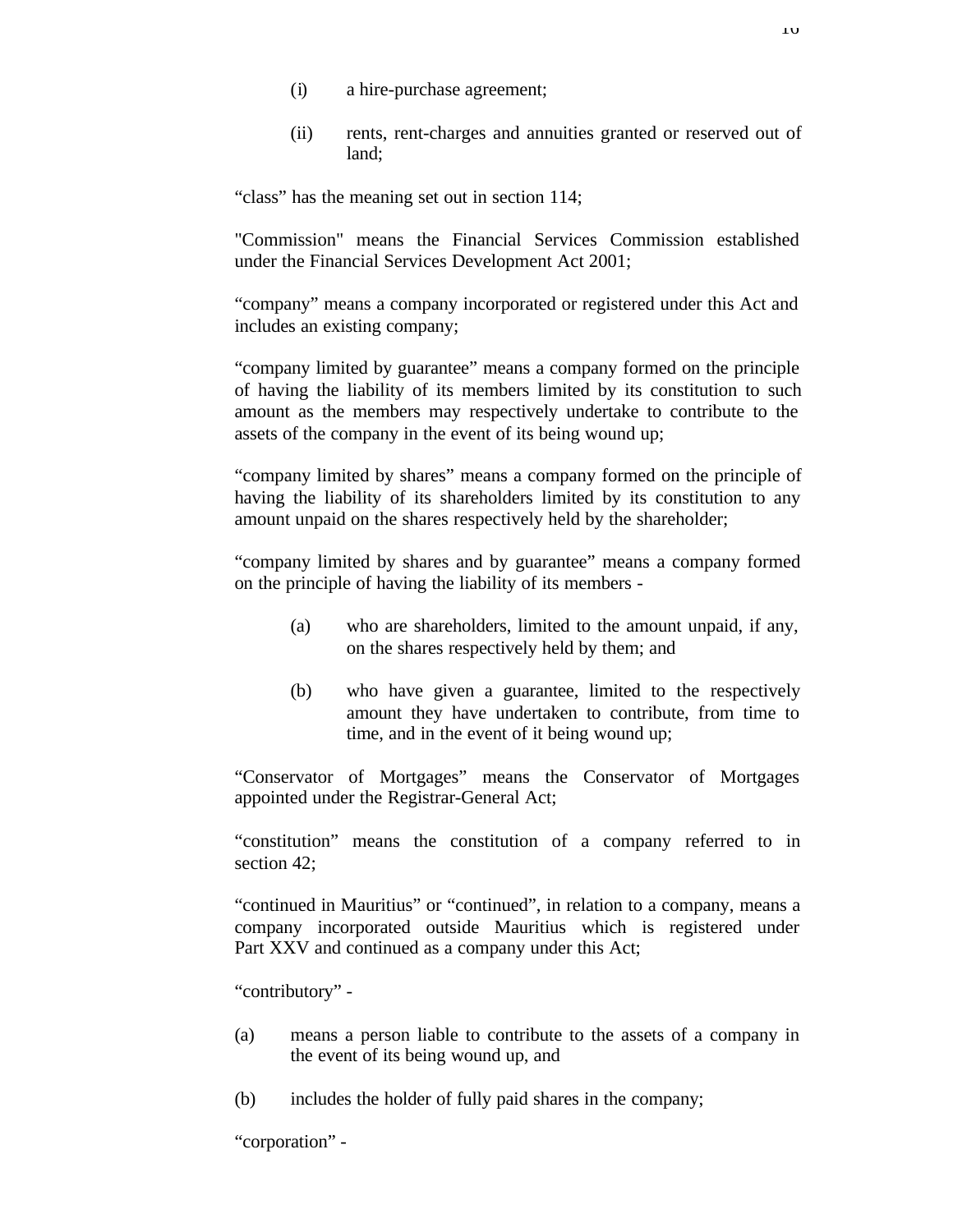- (a) means a body corporate, including a foreign company or any other body corporate incorporated outside Mauritius or a partnership formed or incorporated or existing in Mauritius or elsewhere; but
- (b) does not include
	- (i) a statutory corporation;
	- (ii) a corporation sole;
	- (iii) a registered co-operative society;
	- (iv) a trade union; or
	- (v) a registered association;

"Court" means the Bankruptcy Division of the Supreme Court;

"Curator" means the Curator appointed under the Curatelle Act;

"date of incorporation" means the date of registration of the company;

"debenture" -

- (a) means a written acknowledgement of indebtedness issued by a company in respect of a loan made or to be made to it or to any other person or money deposited or to be deposited with the company or any other person or the existing indebtedness of the company or any other person whether constituting a charge on any of the assets of the company or not; and
- (b) includes
	- (i) debenture stock;
	- (ii) convertible debenture;
	- (iii) a bond or an obligation;
	- (iv) loan stock;
	- (v) an unsecured note; or
	- (vi) any other instrument executed, authenticated, issued or created in consideration of such a loan or existing indebtedness; but
- (c) does not include
	- (i) a bill of exchange;
	- (ii) a promissory note;
	- (iii) a letter of credit;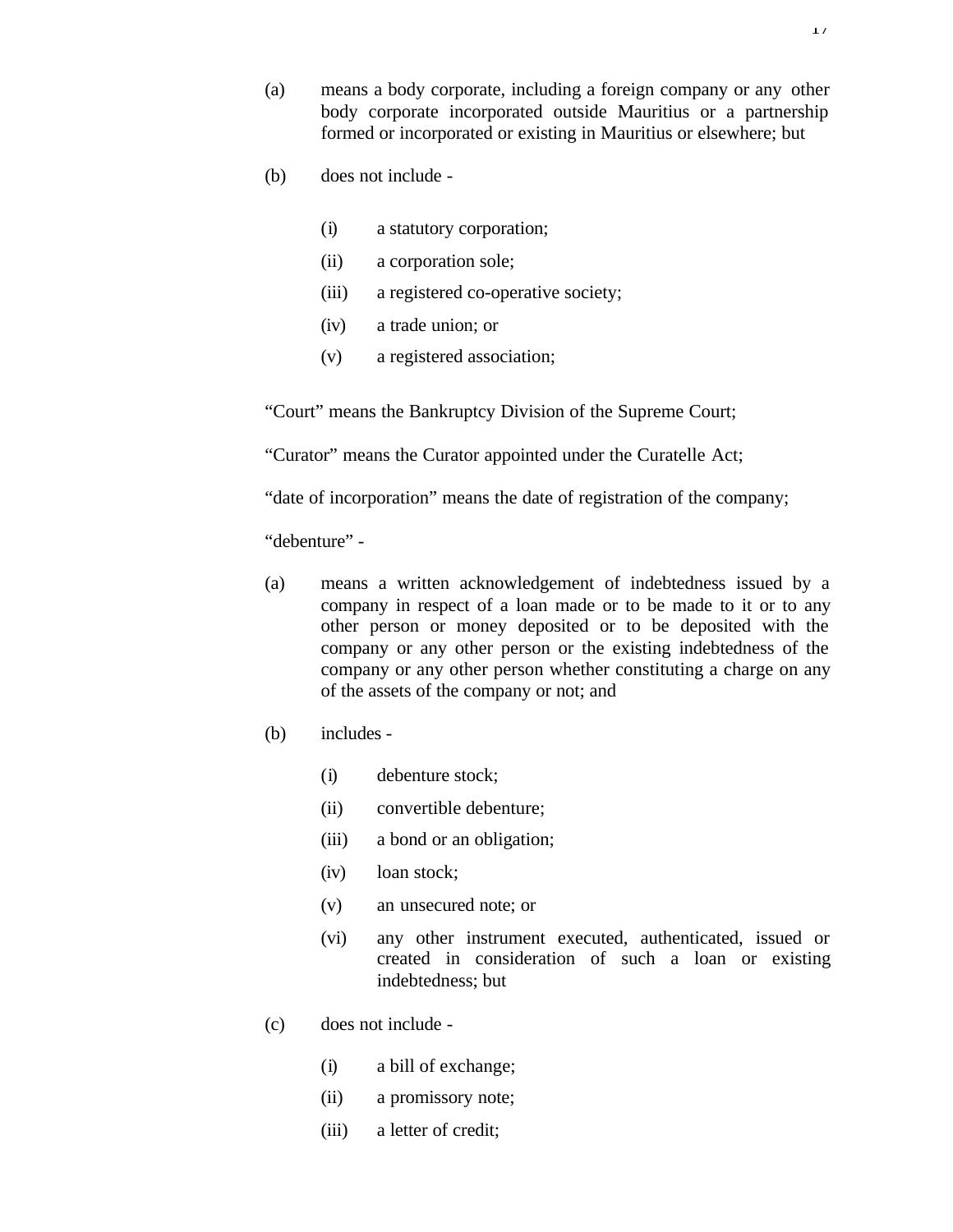- (iv) an acknowledgement of indebtedness issued in the ordinary course of business for goods or services supplied;
- (v) a policy of insurance; or
- (vi) a deposit certificate, pass book or other similar document issued in connection with a deposit or current account at a banking company;

"debenture holders' representative" means a person designated as such in an agency deed;

"debenture stock" -

- (a) means a debenture by which a company or a debenture holders' representative acknowledges that the holder of the stock is entitled to participate in the debt owing by the company under the agency deed; and
- (b) includes loan stock;

"director" has the meaning set out in section 128;

"distribution", in relation to a distribution by a company to a shareholder, means -

- (a) the direct or indirect transfer of money or property, other than the company's own shares, to or for the benefit of the shareholder; or
- (b) the incurring of a debt to or for the benefit of the shareholder,

in relation to shares held by that shareholder, and whether by means of a purchase of property, the redemption or other acquisition of shares, a distribution of indebtedness, or by some other means;

"dividend" has the meaning set out in section 63;

"document" -

- (a) means a document in any form; and
- (b) includes
	- (i) any writing on any material;
	- (ii) a book, graph or drawing;
	- (iii) information recorded or stored by any electronic or other technological means and capable, with or without the aid of equipment, of being reproduced;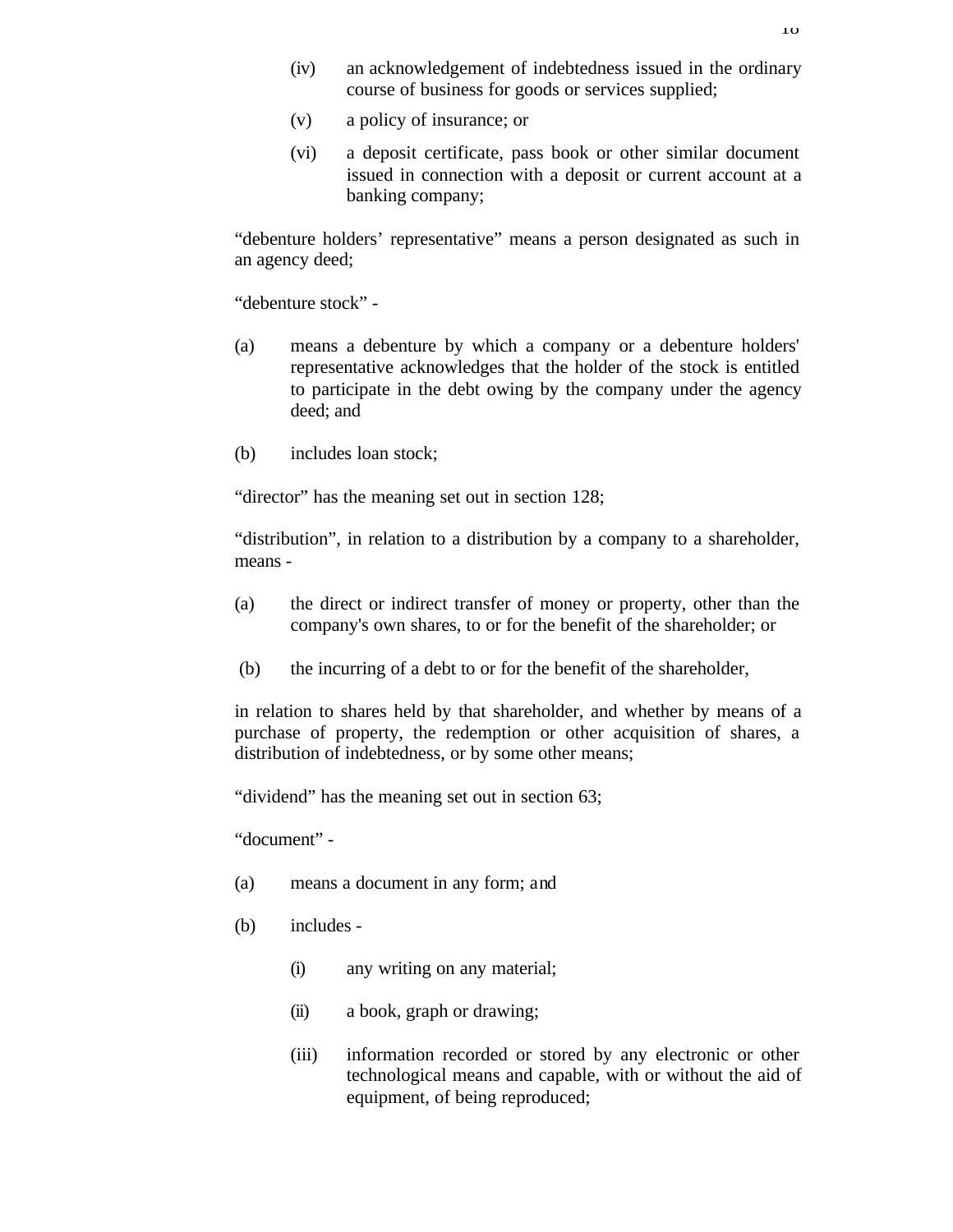"employee" means a person who has entered into, or works in Mauritius under, an agreement or a contract of service or apprenticeship with a company, whether by way of manual labour, clerical or managerial work, or otherwise, and however remunerated;

"entitled person", in relation to a company, means -

- (a) a shareholder; and
- (b) a person upon whom the constitution confers any of the rights and powers of a shareholder;

"executive" means an employee who has been given responsibility for some section of the activities of a company;

"executive director" means a director who is involved in the day to day management of the company;

"existing company" means a body corporate incorporated or registered or deemed to be registered under Part III of this Act or under the Companies Act 1984, or under the Companies Act 1913 or the International Companies Act 1994;

"expert" means an approved valuer or any other person whose profession gives authority to a statement made by him;

"filing" means lodging a document with the Registrar and having the document accepted for registration by the Registrar;

"financial statements" has the meaning set out in section 217;

"firm" means the association formed by persons who enter into a partnership or société not registered under this Act or the Companies Act 1984 or the Companies Act 1913;

"floating charge" has the same meaning as in the Code Civil Mauricien;

"foreign company" means a body corporate that is incorporated outside Mauritius and that is required to be registered under Part XXII;

"group financial statements" has the meaning set out in section 217;

"group of companies" means a parent company and all its subsidiaries;

"heir" includes a legatee, an executor and a personal representative;

"hire-purchase agreement" has the same meaning as in the Hire Purchase and Credit Sale Act;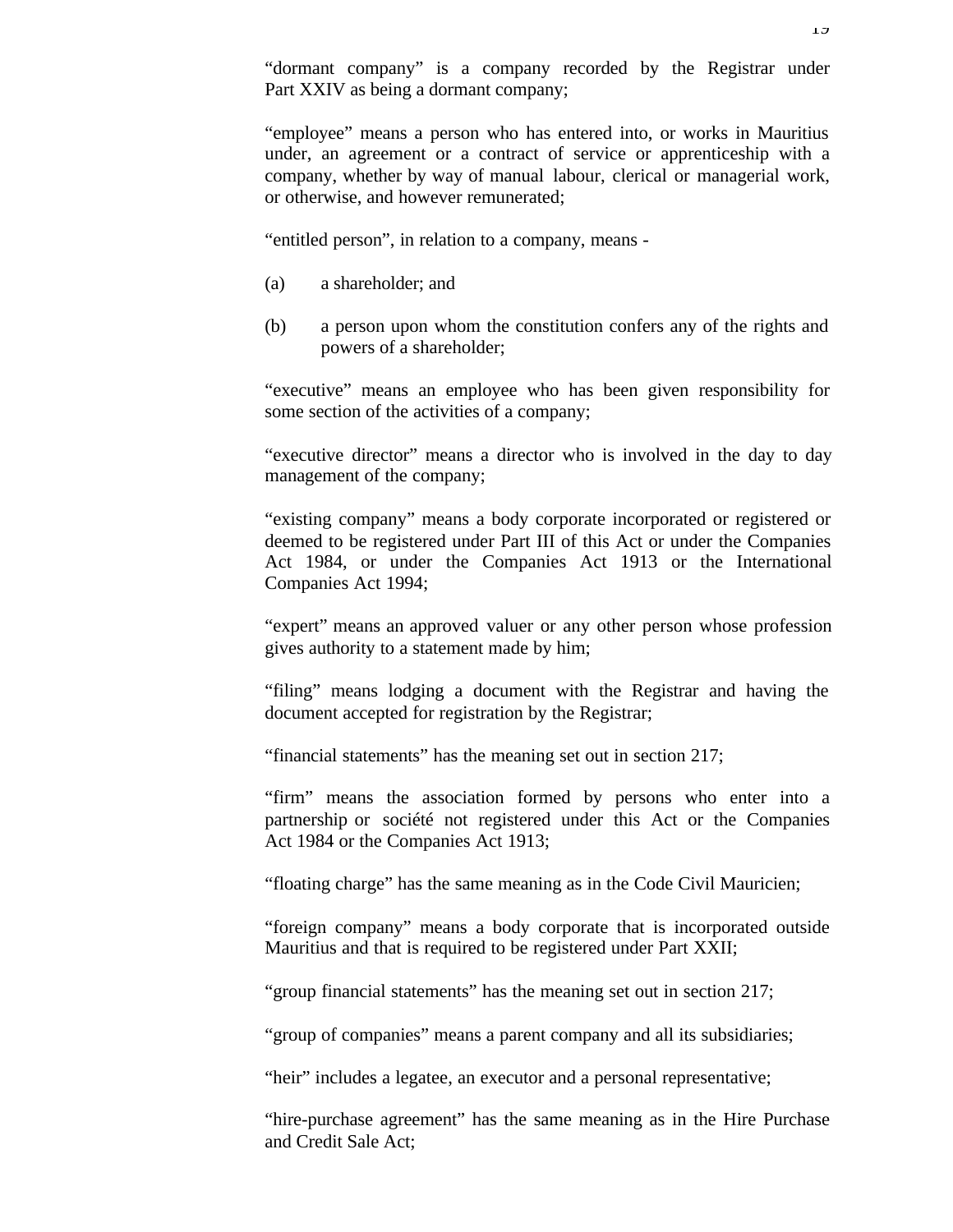"holding company" has the meaning set out in section 3;

"inspector" means an inspector designated or appointed under Part XV;

"insurance company" means a company registered under the Insurance Act;

"interested", in relation to a director, has the meaning set out in section 147;

"interests register" means the register required to be kept under section  $190(2)(c)$ ;

"International Accounting Standards" -

- (a) means the International Accounting Standards issued by the International Accounting Standards Committee; and
- (b) includes
	- (i) the Interpretations of the Standing Interpretations Committee issued by the International Accounting Standards Committee;
	- (ii) any other entity to which the responsibility for setting accounting standards has been assigned by the International Accounting Standards Committee;

"International Standards on Auditing" means the International Standards on Auditing issued by International Federation of Accountants;

"law practitioner" has the same meaning as in the Law Practitioners Act 1984;

"limited company" means a company limited by shares or by guarantee or a company limited both by shares and by guarantee;

"liquidator" includes the Official Receiver acting as the liquidator;

"listed company" means a company the shares or a class of shares of which have been admitted to quotation on the Official List of the Stock Exchange established under the Stock Exchange Act 1988;

"major transaction" has the meaning set out in section 130(2);

"management company" has the same meaning as in the Financial Services Development Act 2001;

"manager" means -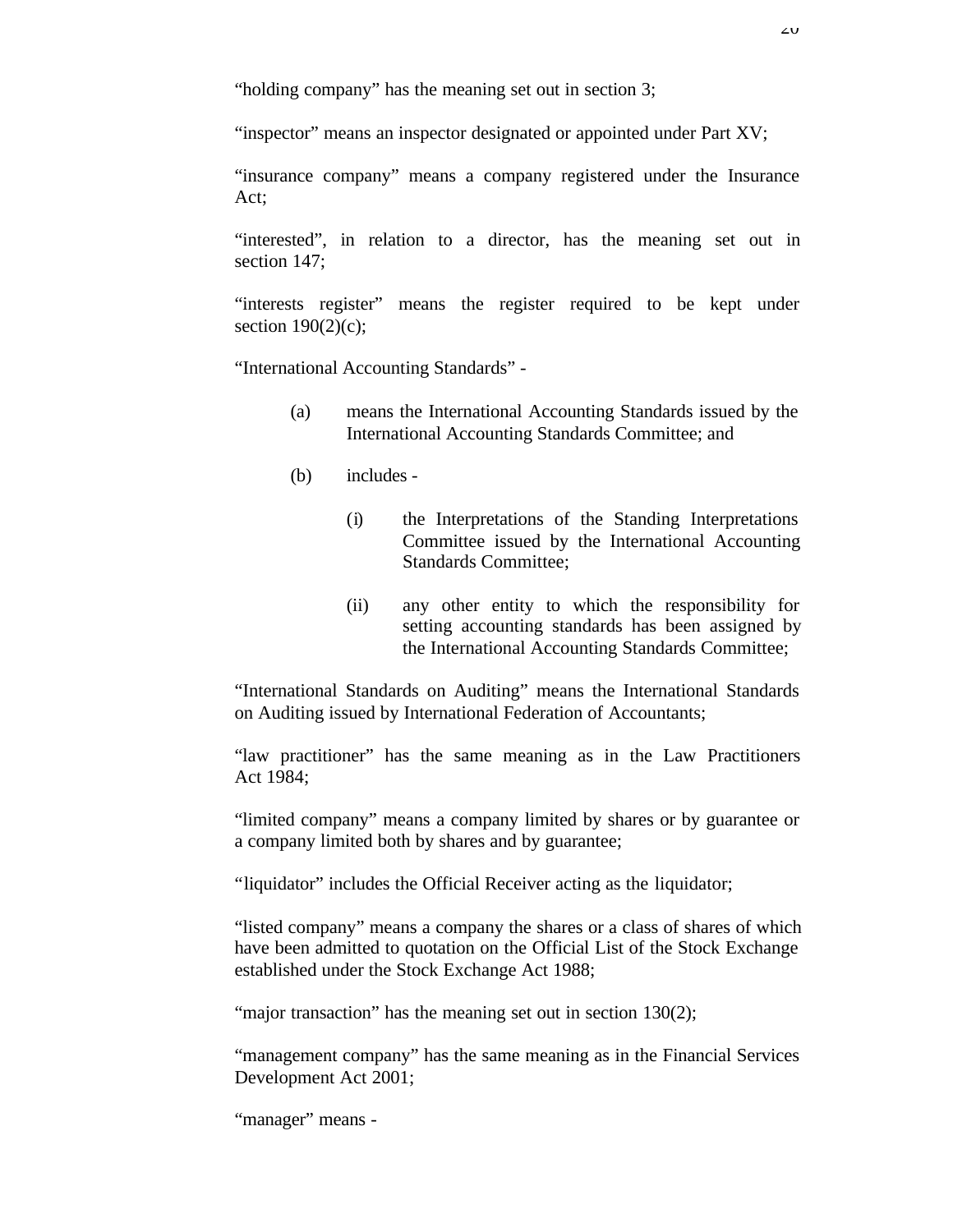(b) in circumstances other than under paragraph (a), the principal executive of a company, whether or not that person is a director;

"member" means -

- (a) a shareholder within the meaning of section 99; and
- (b) in the case of a company limited by guarantee, a person whose name is entered in or who is entitled to have his name entered in the register of members;

"memorandum" means the memorandum of association of an existing company;

"Minister" means the Minister to whom responsibility for the subject of corporate affairs is assigned;

"minority interest" is that part of the net results of operations and of net assets of a subsidiary attributable to interests which are not owned directly or indirectly through subsidiaries by the parent;

"nominee" means a person who, in exercising a right in relation to a share, debenture or other property, is entitled to exercise that right only in accordance with instructions given by some other person either directly or through the agency of one or more persons, and a person is the nominee of another person where he is entitled to exercise such a right only in accordance with instructions given by that other person;

"non-executive director" means a director who is not involved in the day to day management of the company;

"offer" includes an invitation to make an offer;

"offeree" means a holder of shares which are included in a take-over offer;

"officer", in relation to a corporation means a director, a secretary or an executive;

"Official Receiver" means the Official Receiver referred to in the Bankruptcy Act;

"one person company" -

(a) means a private company in which the only shareholder is also the sole director of the company; and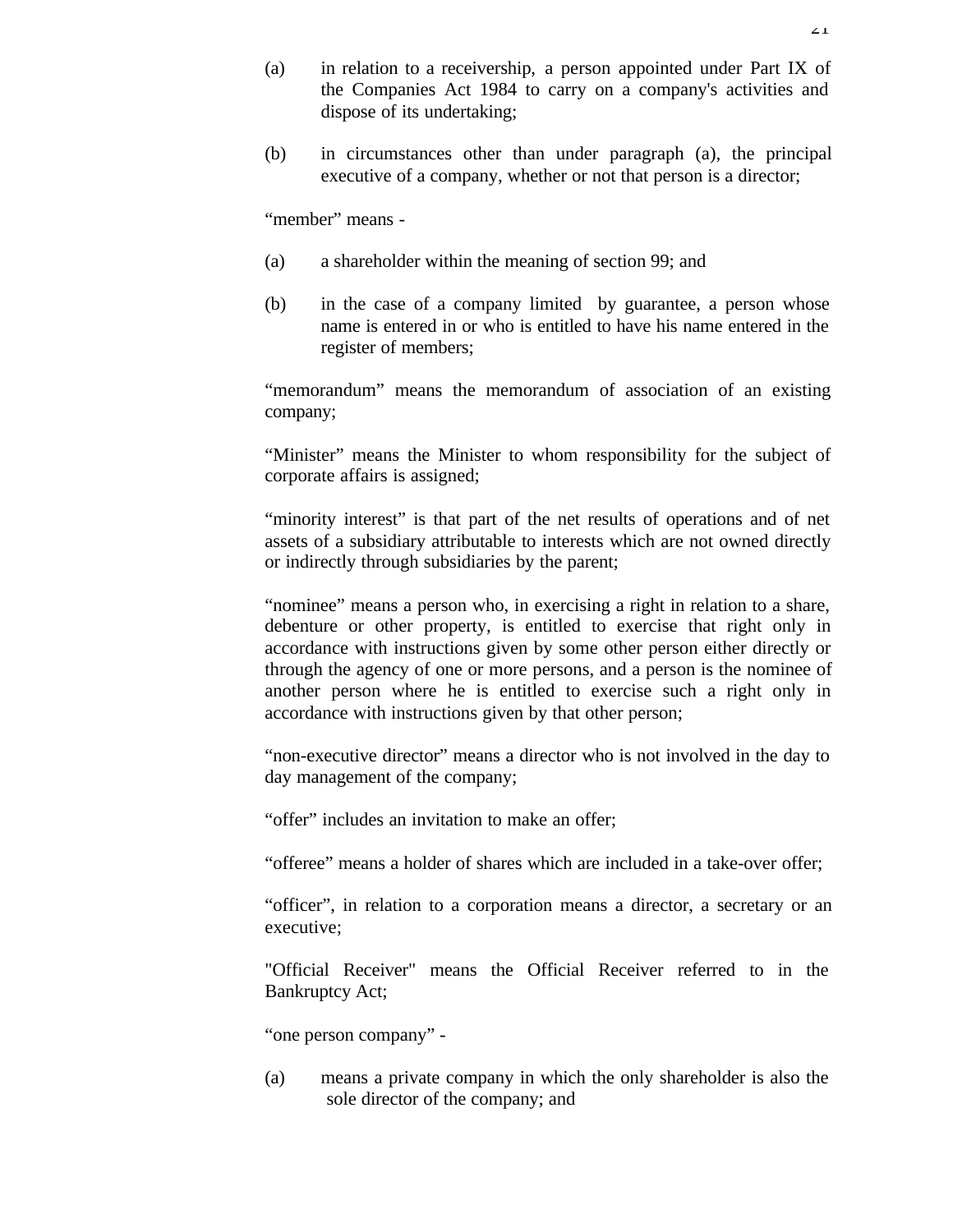(b) does not include a company in which the only shareholder is a corporation;

"open-ended fund" means a managed fund which is subscribed from public subscription and applied to the purpose of acquiring and investing in securities and real property selected according to risk diversification criteria, the subscriptions being held in the form of shares or stock with which a subscriber may deal, and on terms and conditions stated by the fund may be withdrawn or redeemed, the amount withdrawn or redeemed being computed by reference to the value of a proportionate interest in the whole of the net assets of the fund, including any separate fund on account of the issue of shares or stock;

"ordinary resolution" has the meaning assigned to it by section 104(2);

"parent", in relation to a corporation, means a corporation that has one or more subsidiaries;

"partnership" means any civil or commercial partnership including a société;

"person concerned", in relation to a corporation, includes -

- (a) a person who is or has been employed by a corporation as a director, banker, auditor, attorney-at-law, notary or otherwise;
- (b) a person who, or in relation to whom there are reasonable grounds for suspecting that he -
	- (i) has in his possession any property of the corporation;
	- (ii) is indebted to the corporation; or
	- (iii) is able to give information concerning the promotion, formation, management, dealing, affairs or property of the corporation;

"pre-emptive rights" means the rights conferred on shareholders under section 55:

"printed" includes typewritten or lithographed or reproduced by any mechanical, electronic, photographic or other process;

"private company" means a company incorporated or registered in Mauritius as a private company and which has the characteristics referred to in Part XXI;

"property" -

(a) means property of every kind whether tangible or intangible, real or personal, corporeal or incorporeal; and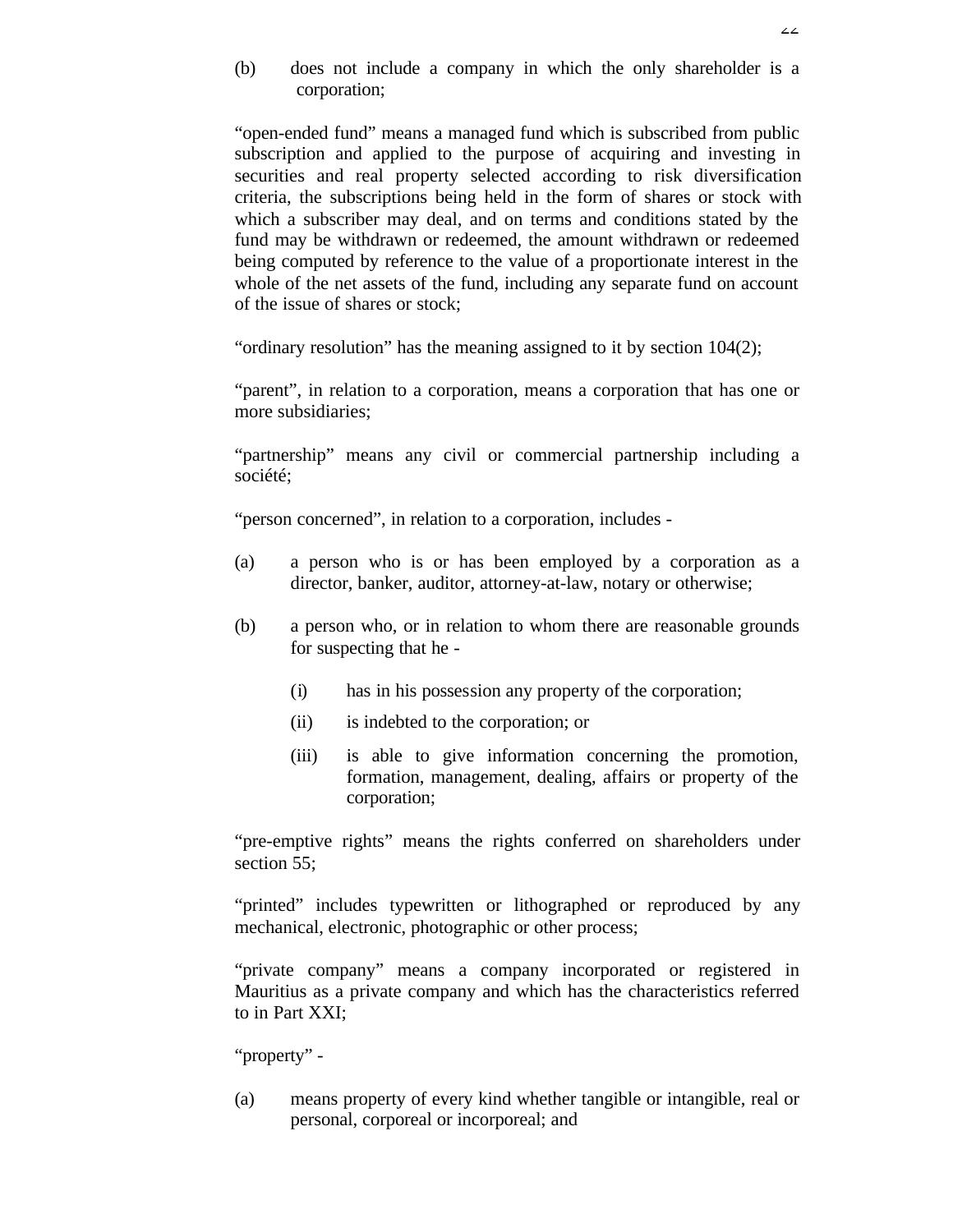(b) includes rights, interests and claims of every kind in relation to property however they arise;

"qualified auditor" means a person who is qualified to be appointed as an auditor under section 198;

"qualified secretary" means a person who is qualified to be appointed as a secretary under section 165.

"records" means the records and documents required to be kept by a company under sections 190 and 191;

"register" or "register of companies" means the register required to be kept under section 11;

"registered" means registered under this Act**,** the Companies Act 1984**,** the International Companies Act 1994 or the Companies Act 1913;

"registered agent" has the same meaning as in the Financial Services Development Act 2001;

"registered association" has the same meaning as in the Registration of Associations Act;

"registered co-operative society" has the same meaning as in the Cooperative Societies Act;

"registered office" has the meaning set out in section 187;

"Registrar" means the Registrar of Companies appointed under section 10;

"Registrar General" –

- (a) means the Registrar-General appointed under the Registrar-General Act; and
- (b) includes the authorised officer under the Registration and Transcription of Deeds and Inscription of Mortgages, Privileges and Charges (Rodrigues) Act 1997;

"related company" has the meaning assigned to it by subsection (2);

"relative", in relation to any person, means -

- (a) any parent, spouse, child, brother or sister of that person;
- (b) any parent, child, brother or sister of a spouse of that person; or
- (c) a nominee or trustee of any person referred to in paragraph (a) or (b);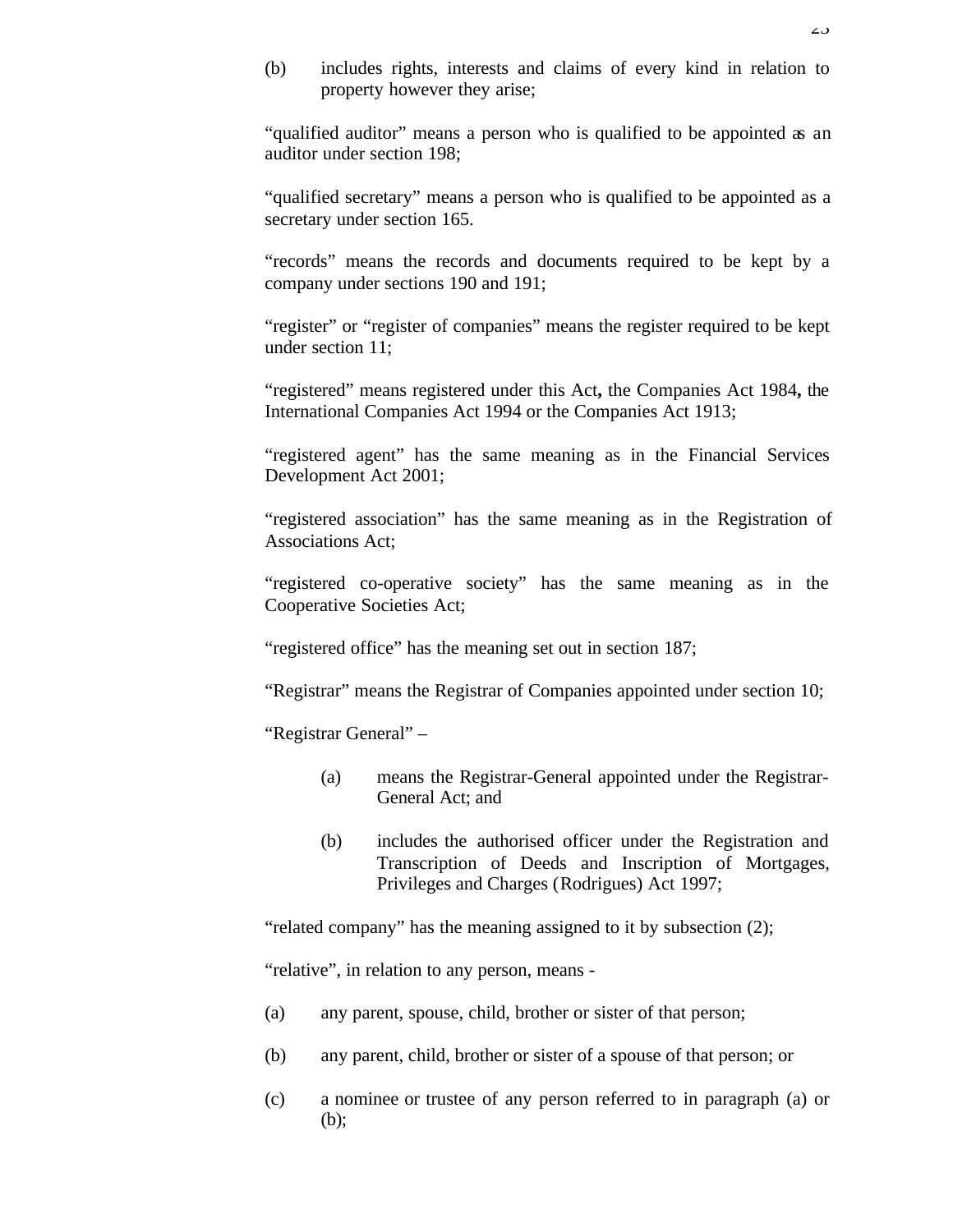"relevant interest" has the meaning set out in section 154;

"secured creditor", in relation to a company, means a person entitled to a charge on or over property owned by that company;

"securities" has the same meaning as in the Stock Exchange Act 1988;

"share" means a share in the share capital of a company;

"shareholder" has the meaning set out in section 99;

"share register" means the share register required to be kept under section 91:

"signed" -

- (a) means subscribed by a person under his hand with his signature; and
- (b) includes the signature of the person given electronically where it carries that person's personal encryption;

"small private company" has the meaning assigned to it by subsections (5), (6) and (7);

"solvency test" has the meaning set out in section 6;

"special meeting" means a meeting called in accordance with section 116;

"special resolution" means a resolution approved by a majority of 75 per cent or, if a higher majority is required by the constitution, that higher majority, of the votes of those shareholders entitled to vote and voting on the question;

"spouse", in relation to a person, includes a person with whom that person has a relationship in the nature of marriage;

"stated capital" has the meaning set out in section 7;

"stock exchange" means a stock exchange established under the Stock Exchange Act 1988 or any other stock exchange outside Mauritius;

"Stock Exchange" means a Stock Exchange established under the Stock Exchange Act 1988;

"Stock market" means such primary and secondary or other stock market as may be established under the Stock Exchange Act 1988;

"subsidiary" has the meaning assigned to it by section 3;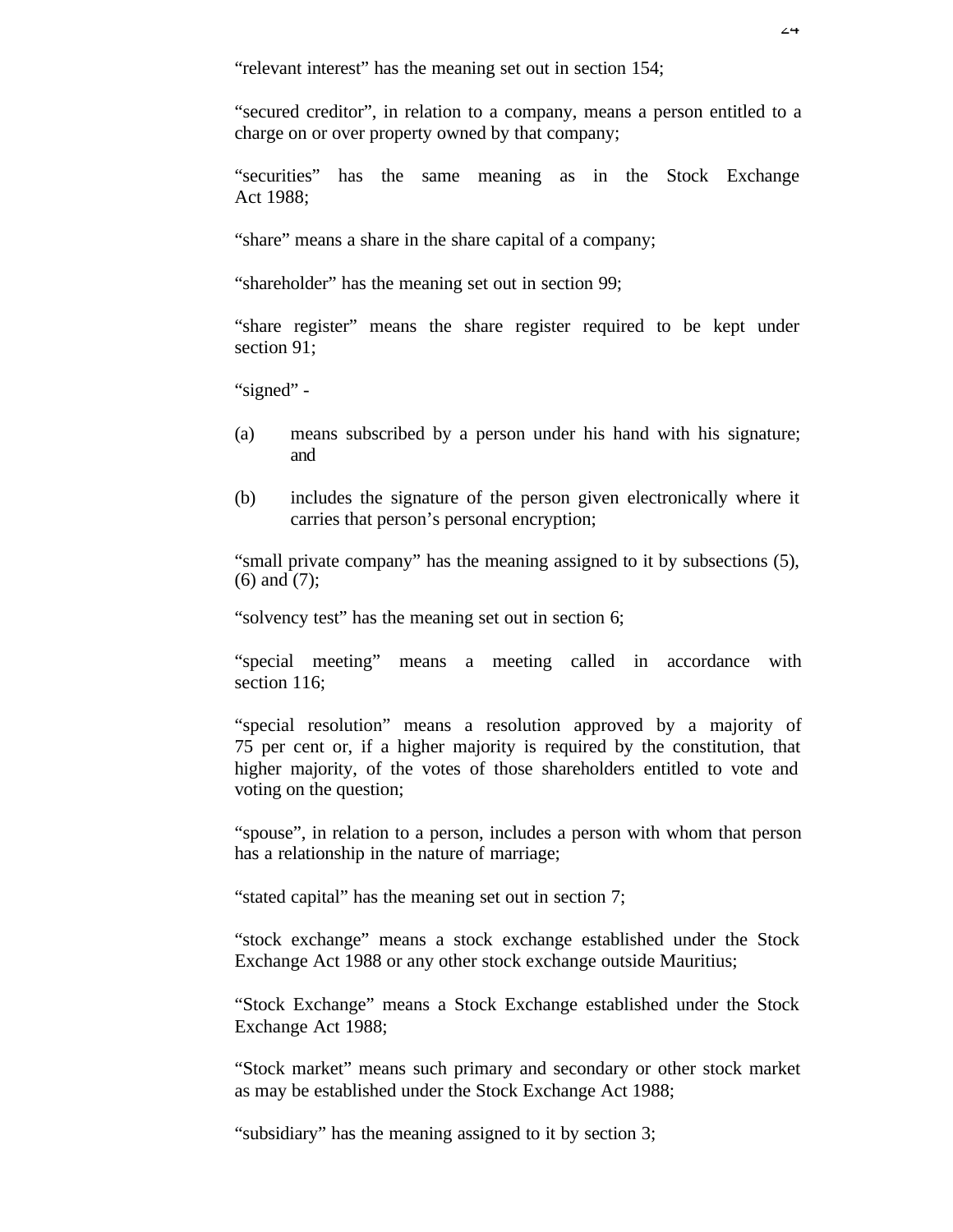"substantial shareholder" means a person in Mauritius or elsewhere, who holds by himself or his nominee, a share or an interest in a share which entitles him to exercise not less than 5 per cent of the aggregate voting power exercisable at the meeting of shareholders;

"surplus assets" means the assets of a company remaining after the payment of creditors' claims and available for distribution in accordance with Part XI of the Companies Act 1984 prior to its removal from the register of companies;

"trade union" has the same meaning as in the Industrial Relations Act;

"unanimous resolution" means a resolution which has the assent of every shareholder entitled to vote on the matter which is the subject of the resolution and either -

- (a) given by voting at a meeting to which notice to propose the resolution has been duly given and of which the minutes of the meeting duly record that the resolution was carried unanimously or;
- (b) where the resolution is signed by every shareholder or his agent duly appointed in writing signed by him, the resolution in this case may consist of one or more documents in similar form (including letters, facsimiles, electronic mail or similar means of communication) each signed by the shareholder concerned or his agent;

"unanimous shareholder agreement" means a unanimous shareholder agreement entered into pursuant to section 272;

"unlimited company" means a company formed on the principle of having no limit placed on the liability of its shareholders;

"virtually wholly owned subsidiary" has the meaning set out in section 3(6):

"wholly owned subsidiary" has the meaning set out in section 3(5);

"winding-up resolution" means a resolution passed for the winding up of a company;

"writing" includes -

- (a) the recording of words in a permanent or legible form; and
- (b) the display of words by any form of electronic or other means of communication in a manner that enables the words to be readily stored in a permanent form and with or without the aid of any equipment to be retrieved and read;

"year" means a calendar year.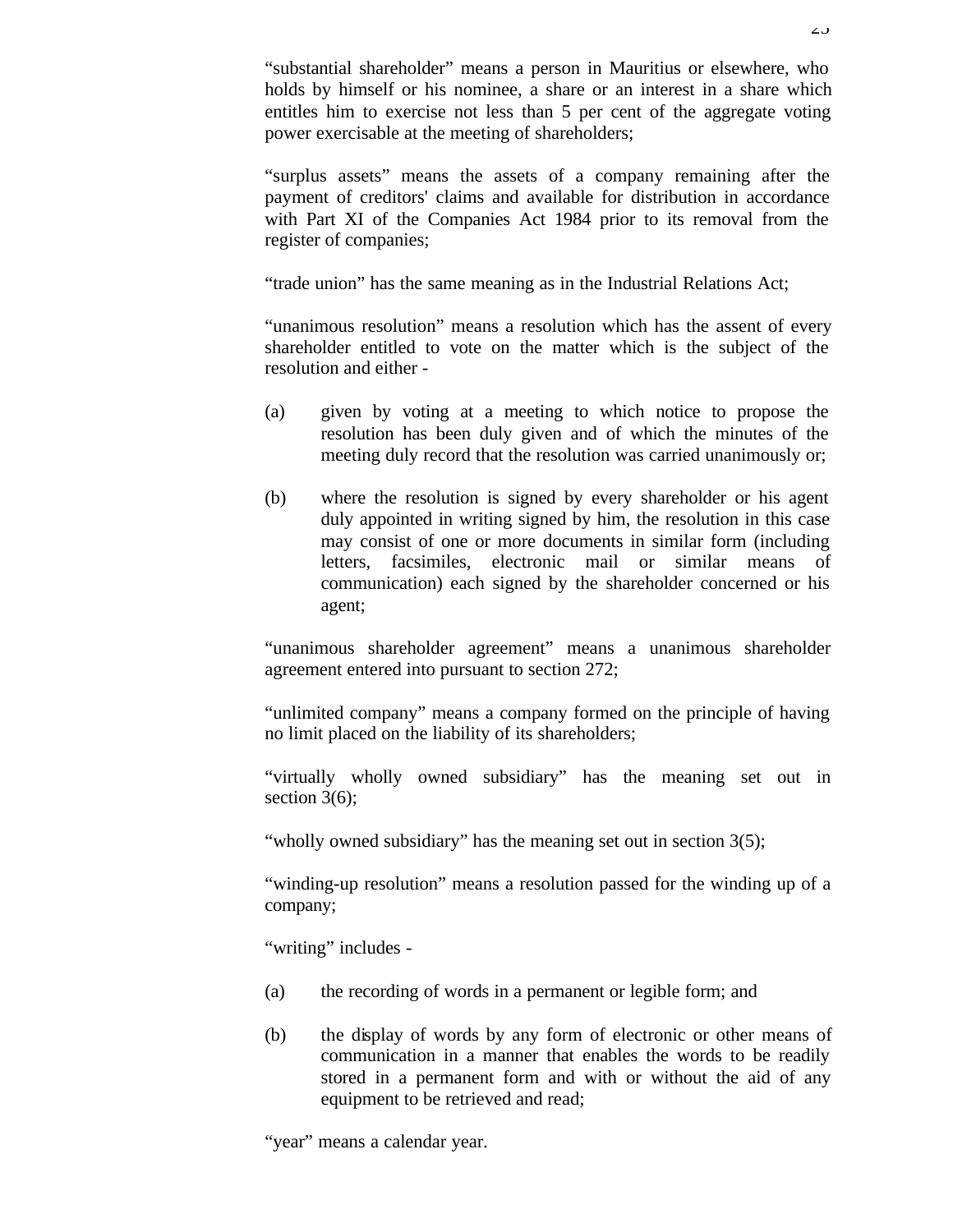- (2) In this Act, a company is related to another company where
	- (a) the other company is its holding company or subsidiary;
	- (b) more than half of the issued shares of the company, other than shares that carry no right to participate beyond a specified amount in a distribution of either profits or capital, is held by the other company and companies related to that other company (whether directly or indirectly, but other than in a fiduciary capacity);
	- (c) more than half of the issued shares, other than shares that carry no right to participate beyond a specified amount in a distribution of either profits or capital, is held by members of the other company (whether directly or indirectly, but other than in a fiduciary capacity);
	- (d) the businesses of the companies have been so carried on that the separate business of each company, or a substantial part of it, is not readily identifiable; or
	- (e) there is another company to which both companies are related.

(3) For the purposes of subsection (2), a company within the meaning of section 2 of the Companies Act 1984 is related to another company if, were it a company within the meaning of subsection (1), it would be related to that other company.

- (4) A reference in this Act to an address means
	- (a) in relation to an individual, the full address of the place where that person usually lives; or
	- (b) in relation to a body corporate, its registered office or, if it does not have a registered office, its principal place of business.
- (5) A company shall be a "small private company" where
	- (a) it is a private company the turnover of which in respect of its last preceding accounting period is less than 10 million rupees or such other amount as may be prescribed; and
	- (b) it is not a company holding a Category 1 Global Business Licence.

(6) In the application of subsection (5) to any period which is an accounting period for a company but not in fact a year, the maximum figure for turnover in subsection 5(a) above shall be proportionately adjusted.

(7) A private company which is incorporated after the commencement of this Act shall qualify as a small private company in respect of its first accounting period provided it satisfies both the relevant qualifying criteria in respect of that period.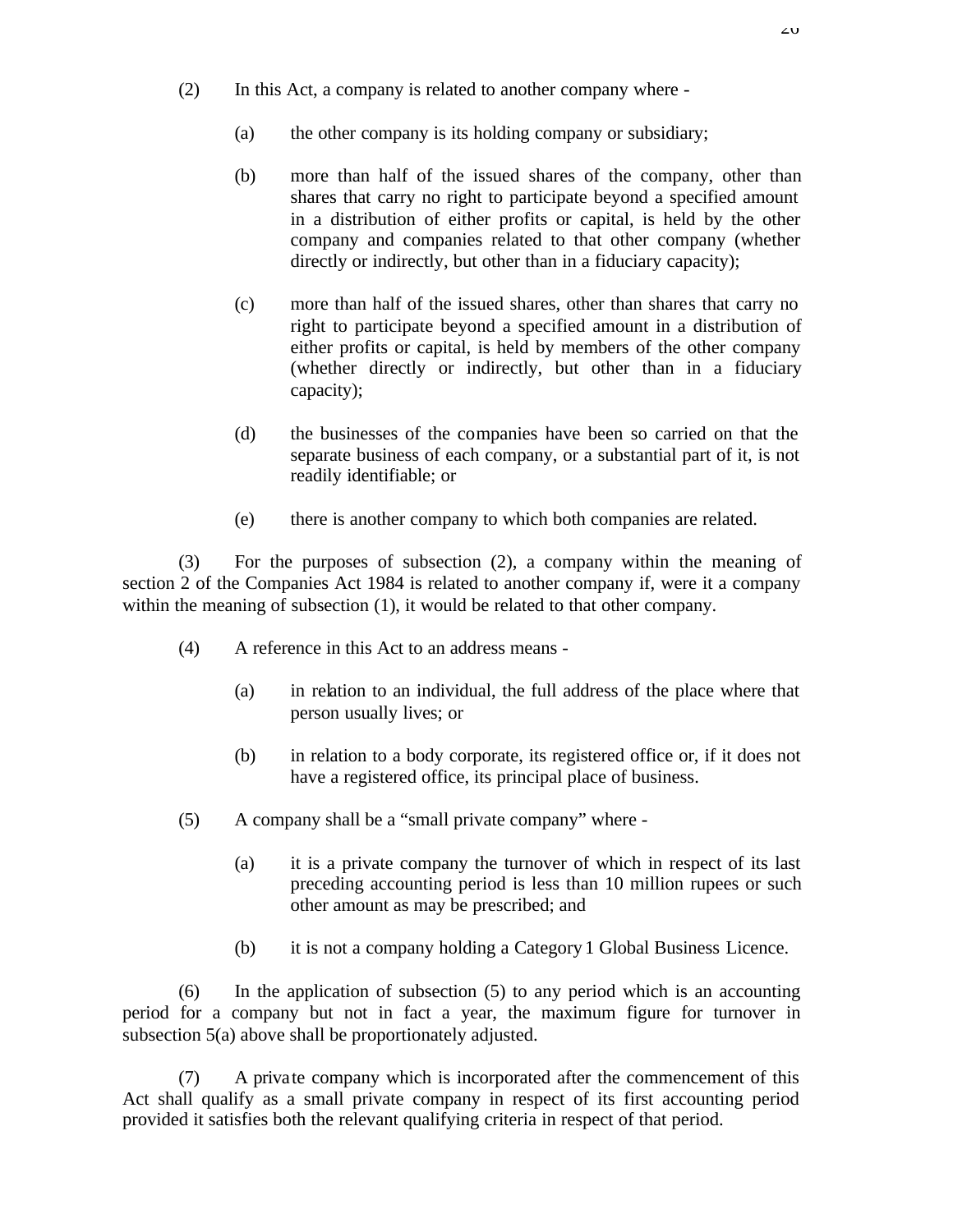# **3. Meaning of "holding company" and "subsidiary"**

(1) In this section, "company" includes a corporation.

(2) For the purposes of this Act, a company shall be a subsidiary of another company where -

- (a) that other company or corporation, referred to as the parent
	- (i) controls the composition of the Board of the company;
	- (ii) is in a position to exercise, or control the exercise of, more than one-half the maximum number of votes that can be exercised at a meeting of the company;
	- (iii) holds more than one-half of the issued shares of the company, other than shares that carry no right to participate beyond a specified amount in a distribution of either profits or capital; or
	- (iv) is entitled to receive more than one-half of every dividend paid on shares issued by the company, other than shares that carry no right to participate beyond a specified amount in a distribution of either profits or capital; or
- (b) the company is a subsidiary of a company that is the parent's subsidiary.

(3) For the purposes of this Act, a company shall be another company's holding company only where that other company is its subsidiary.

- (4) For the purposes of this Act
	- (a) a company shall be the "ultimate holding company" of another company provided -
		- (i) the other company is a subsidiary of the first mentioned company; and
		- (ii) the first mentioned company is not itself a subsidiary of any company;
	- (b) "the ultimate holding company in Mauritius" in relation to a company incorporated in Mauritius means a holding company which is not a subsidiary of a company incorporated in Mauritius.

(5) A company shall be deemed to be the wholly owned subsidiary of another corporation, referred to as "the parent" provided the members of the company do not include any person apart from -

(a) that other corporation;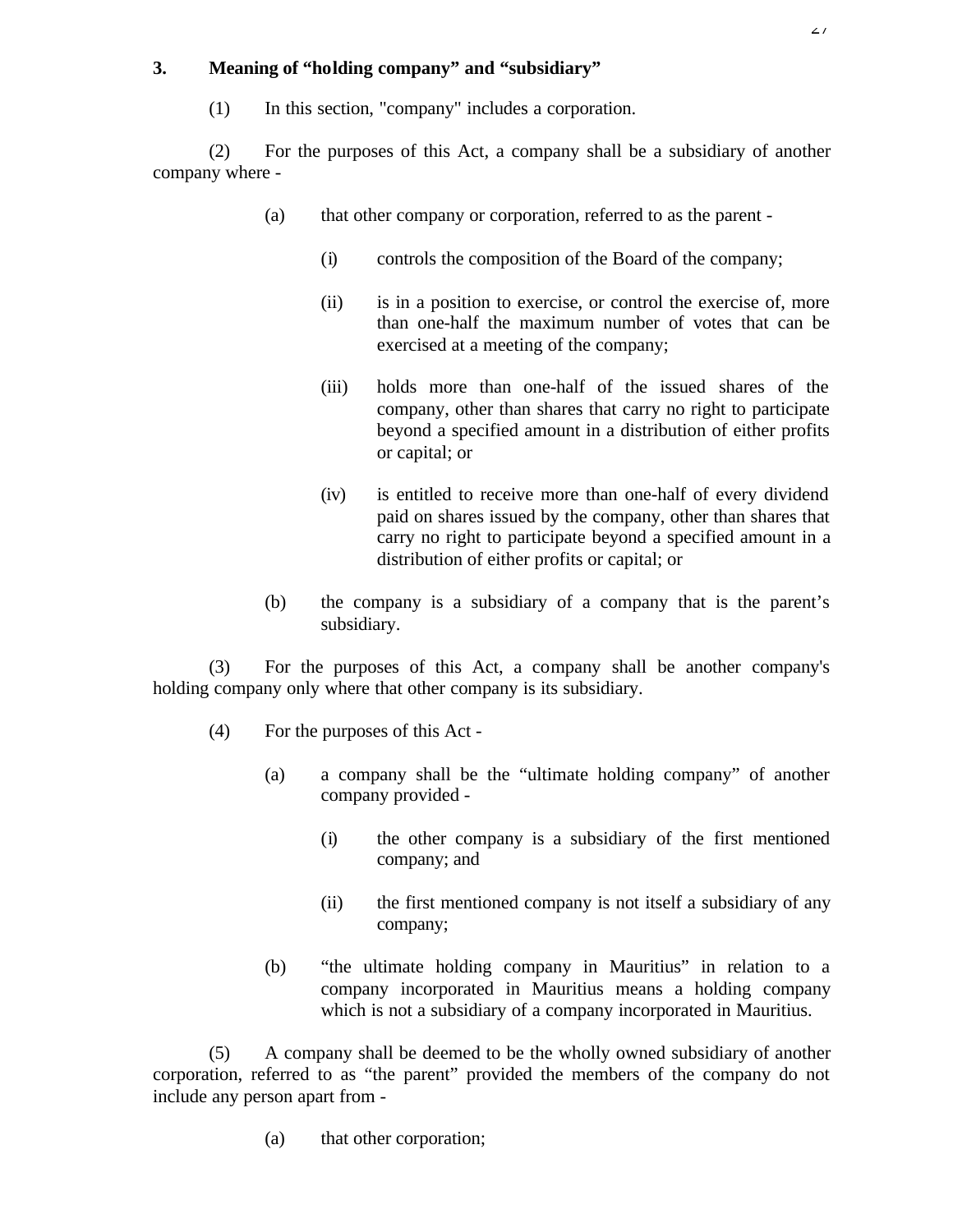- (b) a nominee of that other corporation;
- (c) a subsidiary of that other corporation being a subsidiary the members of which do not include any person apart from that other corporation or a nominee of that other corporation; or
- (d) a nominee of such a subsidiary.

(6) A company shall be deemed to be the virtually wholly owned subsidiary of another corporation referred to as "the parent" provided the parent owns 90 per cent or more of the voting power in that company.

# **4. Meaning of "subsidiary" - matters to be disregarded**

In determining whether a company is a subsidiary of another company -

- (a) shares held or a power exercisable by that other company only as a trustee are not to be treated as held or exercisable by it;
- (b) subject to paragraphs (c) and (d), shares held or a power exercisable
	- (i) by a person as a nominee for that other company, except where that other company is concerned only as a trustee; or
	- (ii) by, or by a nominee for, a subsidiary of that other company, not being a subsidiary which is concerned only as a trustee,

are to be treated as held or exercisable by that other company;

- (c) shares held or a power exercisable by a person under the provisions of debentures of the company or of an agency deed for securing an issue of debentures shall be disregarded;
- (d) shares held or a power exercisable by, or by a nominee for, that other company or its subsidiary, not being held or exercisable in the manner described in paragraph (c), shall not be treated as held or exercisable by that other company where -
	- (i) the ordinary business of that other company or its subsidiary, as the case may be, includes the lending of money; and
	- (ii) the shares are held or the power is exercisable by way of security only for the purposes of a transaction entered into in the ordinary course of that business.

# **5. Meaning of "control"**

(1) In this section, company includes a corporation.

(2) For the purposes of section 3, without limiting the circumstances in which the composition of a Board shall be taken to be controlled by another company, the composition of the Board shall be taken to be so controlled -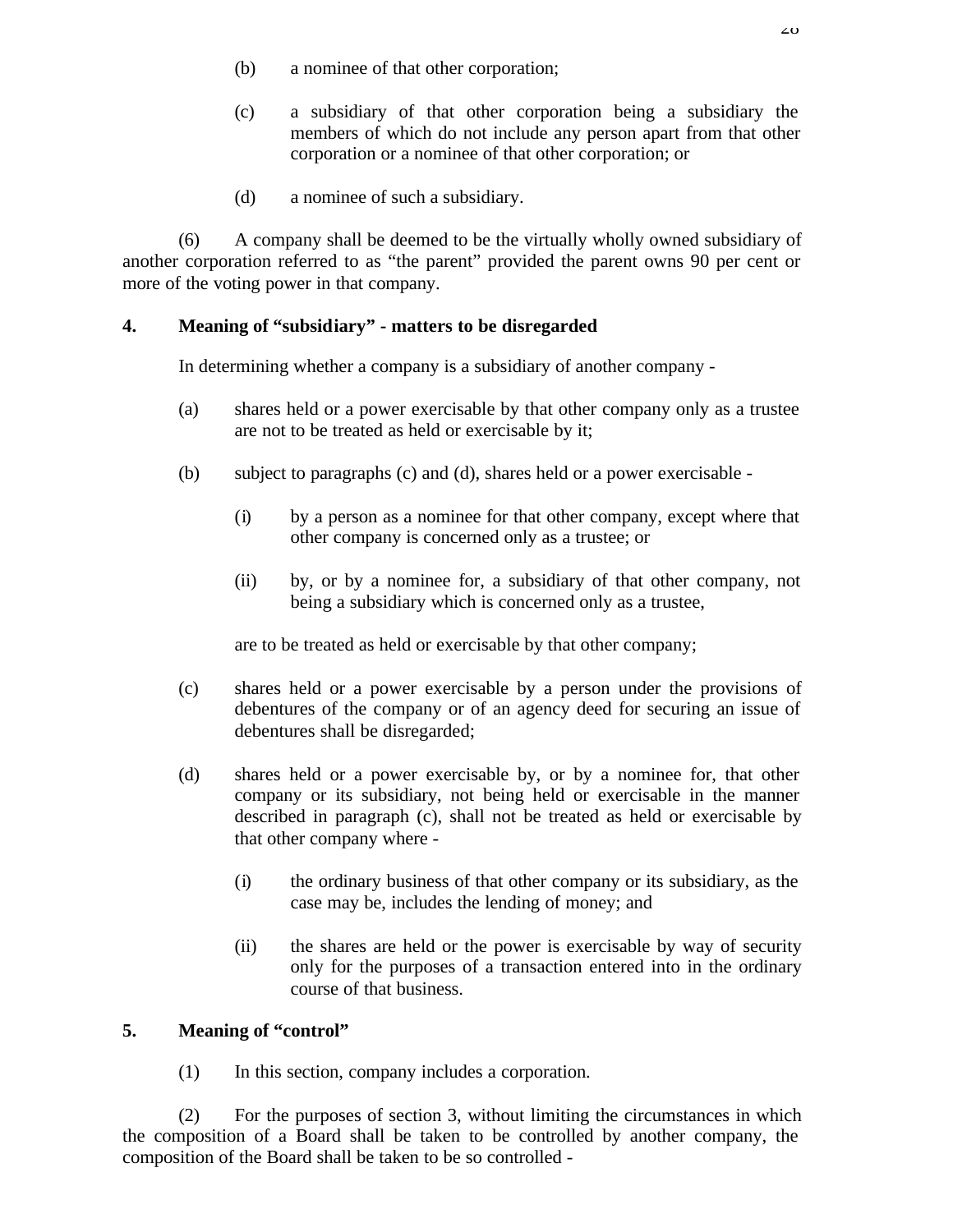- (a) where the other company, by exercising a power exercisable (whether with or without the consent or concurrence of any other person) by it, can appoint or remove all the directors of the company, or such number of directors as together hold a majority of the voting rights at meetings of the Board of the company; and
- (b) where the parent owns one half or less of the voting power of a company when there is -
	- (i) power over more than one half of the voting rights by virtue of an agreement with other investors;
	- (ii) power to govern the financial and operating policies of the company under any enactment or agreement;
	- (iii) power to appoint or remove the majority of the members of the Board of directors or equivalent governing body; and
	- (iv) power to cast the majority of votes at meetings of the Board of directors or equivalent governing body.

(3) For the purposes of subsection (1), the other company shall be taken as having power to make such an appointment where -

- (a) a person cannot be appointed as a director of the company without the exercise by the other company of such a power in the person's favour; or
- (b) a person's appointment as a director of the company follows necessarily from the person being a director or other officer of the other company.

#### **6. Meaning of "solvency test"**

(1) For the purposes of this Act, a company shall satisfy the solvency test where -

- (a) the company is able to pay its debts as they become due in the normal course of business; and
- (b) the value of the company's assets is greater than the sum of
	- (i) the value of its liabilities; and
	- (ii) the company's stated capital.

(2) For the purposes of this Act, other than sections 246 and 247, in determining whether the value of a company's assets is greater than the value of its liabilities, the Board may take into account -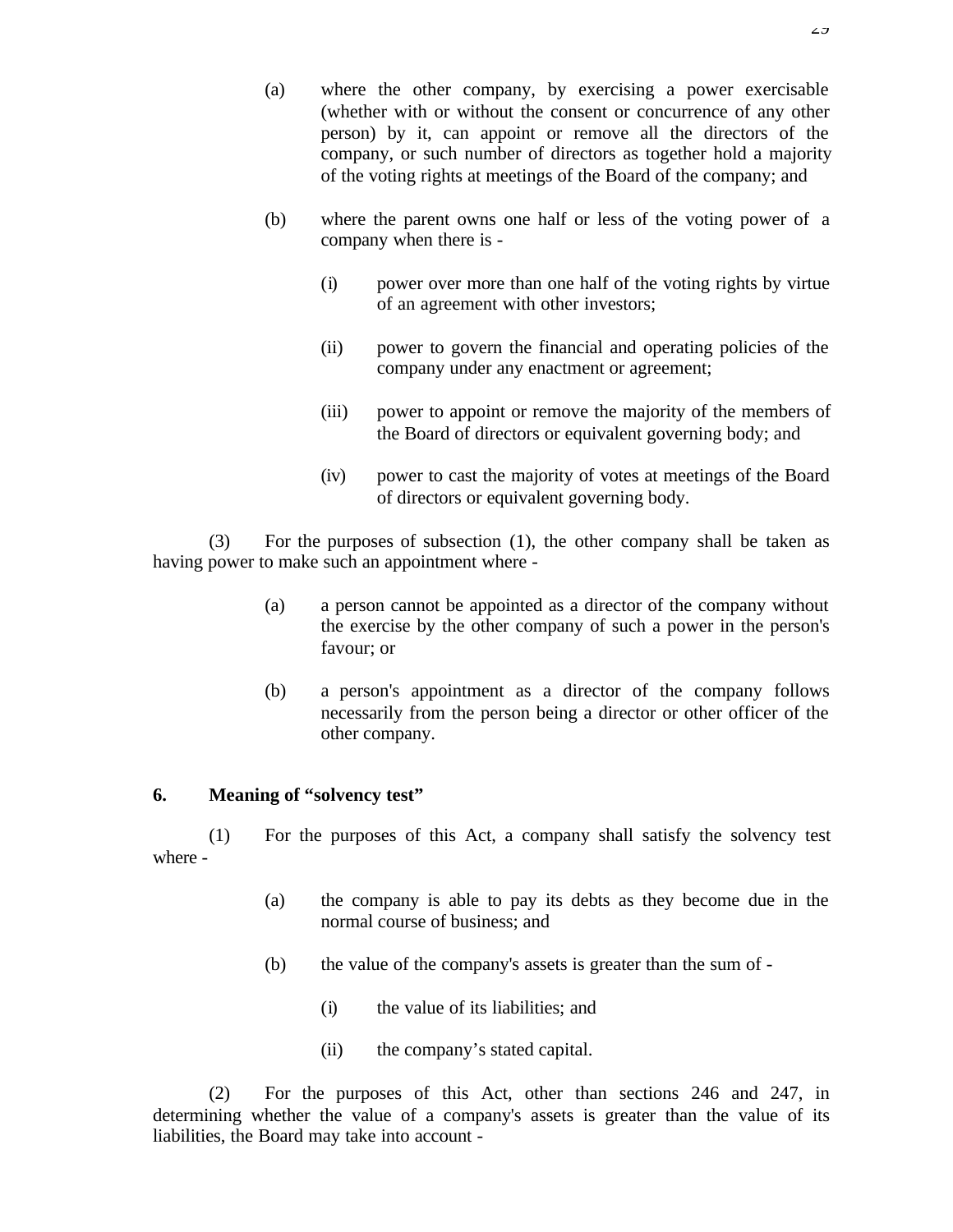- (a) in the case of a public company or a private company other than a small private company, the most recent financial statements of the company prepared in accordance with International Accounting Standards;
- (b) in the case of a small private company, the most recent financial statements prepared on the basis of accounting practices and principles that are reasonable in the circumstances; and
- (c) a valuation of assets or estimates of liabilities that are reasonable in the circumstances.

(3) For the purposes of sections 246 and 247, in determining whether the value of the amalgamated company's assets is greater than the sum of the value of its liabilities and its stated capital, the directors of each amalgamating company -

- (a) shall have regard to
	- (i) financial statements that are prepared in accordance with International Accounting Standards and that are prepared as if the amalgamation had become effective; and
	- (ii) all other circumstances that the directors know or ought to know would affect, or may affect, the value of the amalgamated company's assets and the value of its liabilities;
- (b) may rely on valuations of assets or estimates of liabilities that are reasonable in the circumstances.

### **7. Stated capital**

(1) Subject to section 62, stated capital, in relation to a class or classes of no par value shares issued by a company, means the total of all amounts received by the company or due and payable to the company in respect of -

- (a) the issue of the shares; and
- (b) calls on the shares.

(2) Subject to section 62, stated capital, in relation to a class or classes of par value shares issued by a company, means the total of all amounts received by the company or due and payable to the company in respect of -

- (a) the nominal paid up value of the shares; and
- (b) the share premiums paid to the company in relation to those shares and required to be transferred to the share premium account under section 48.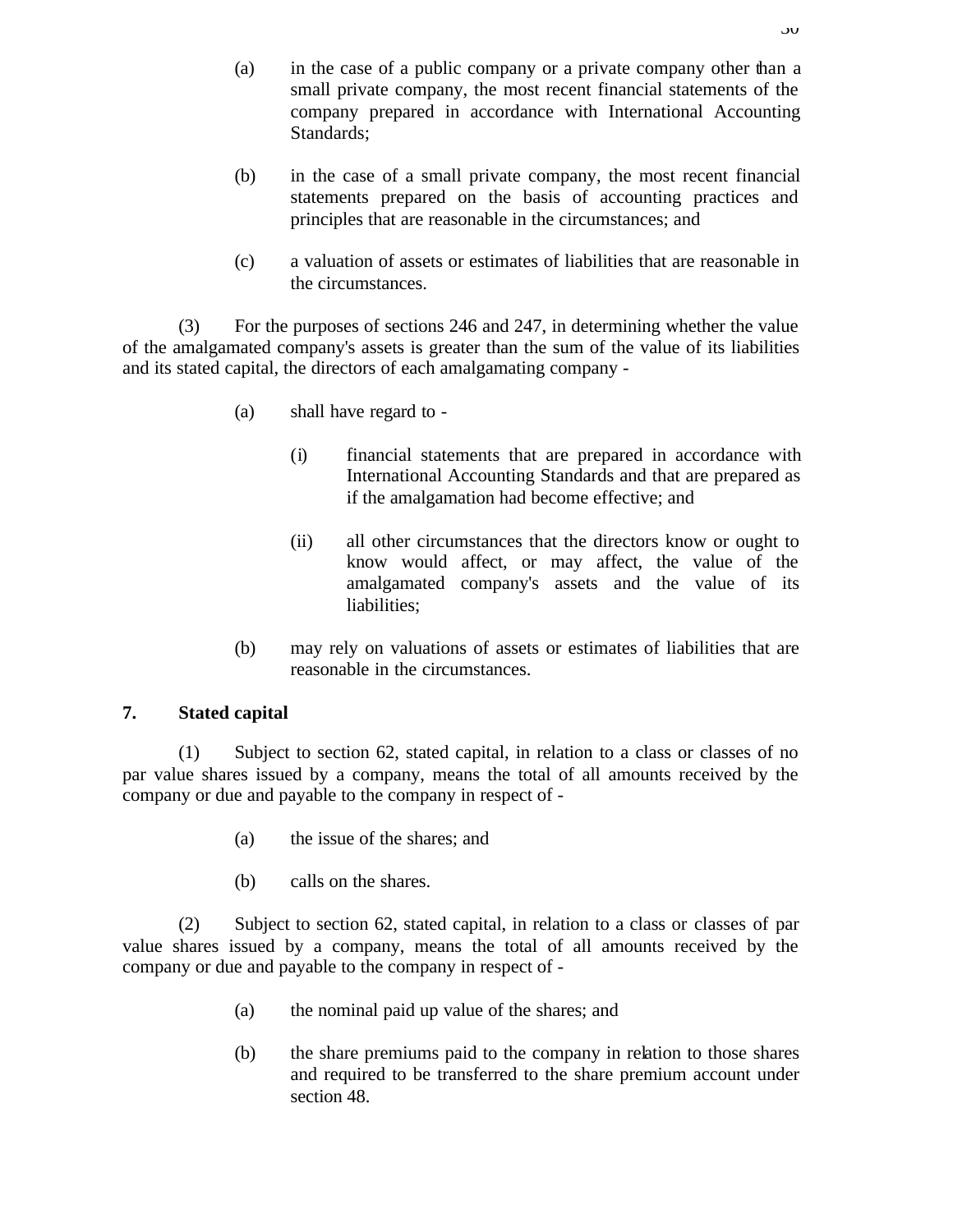(3) Where a share is issued for consideration other than cash, the Board shall in accordance with section 57 determine the cash value of that consideration for the purposes of subsection (1) or (2), as the case may be.

(4) Where a share has attached to it an obligation other than an obligation to pay calls, and that obligation is performed by the shareholder -

- (a) the Board shall determine the cash value, if any, of that performance; and
- (b) the cash value of that performance shall be deemed to be a call which has been paid on the share for the purposes of subsection (1) or (2), as the case may be.

#### **8. Public notice**

Where, pursuant to this Act, public notice is required to be given of any matter affecting a company, that notice shall be given by publishing a notice of the matter -

- (a) in the *Gazette*; and
- (b) in 2 daily newspapers in wide circulation in Mauritius.

#### **9. Act binds the State**

This Act shall bind the State.

#### **PART II – THE REGISTRAR**

#### **10. The Registrar**

(1) There shall be a Registrar of Companies who shall be a public officer.

(2) The Registrar may delegate any of his duties under this Act to any public officer appointed to assist him in the execution of his functions.

(3) The Registrar and all staff appointed to assist him in carrying out the Registrar's functions shall take the oath specified in the First Schedule.

#### **11. Registers**

(1) The Registrar shall keep such registers as he considers necessary in such form and in such manner as he thinks fit.

(2) The registers referred to in subsection (1) may be kept in such manner as the Registrar thinks fit including, either wholly or partly, by means of a device or facility -

- (a) that records or stores information electronically or by other means; and
- (b) that permits the information so recorded or stored to be readily inspected or reproduced in usable form.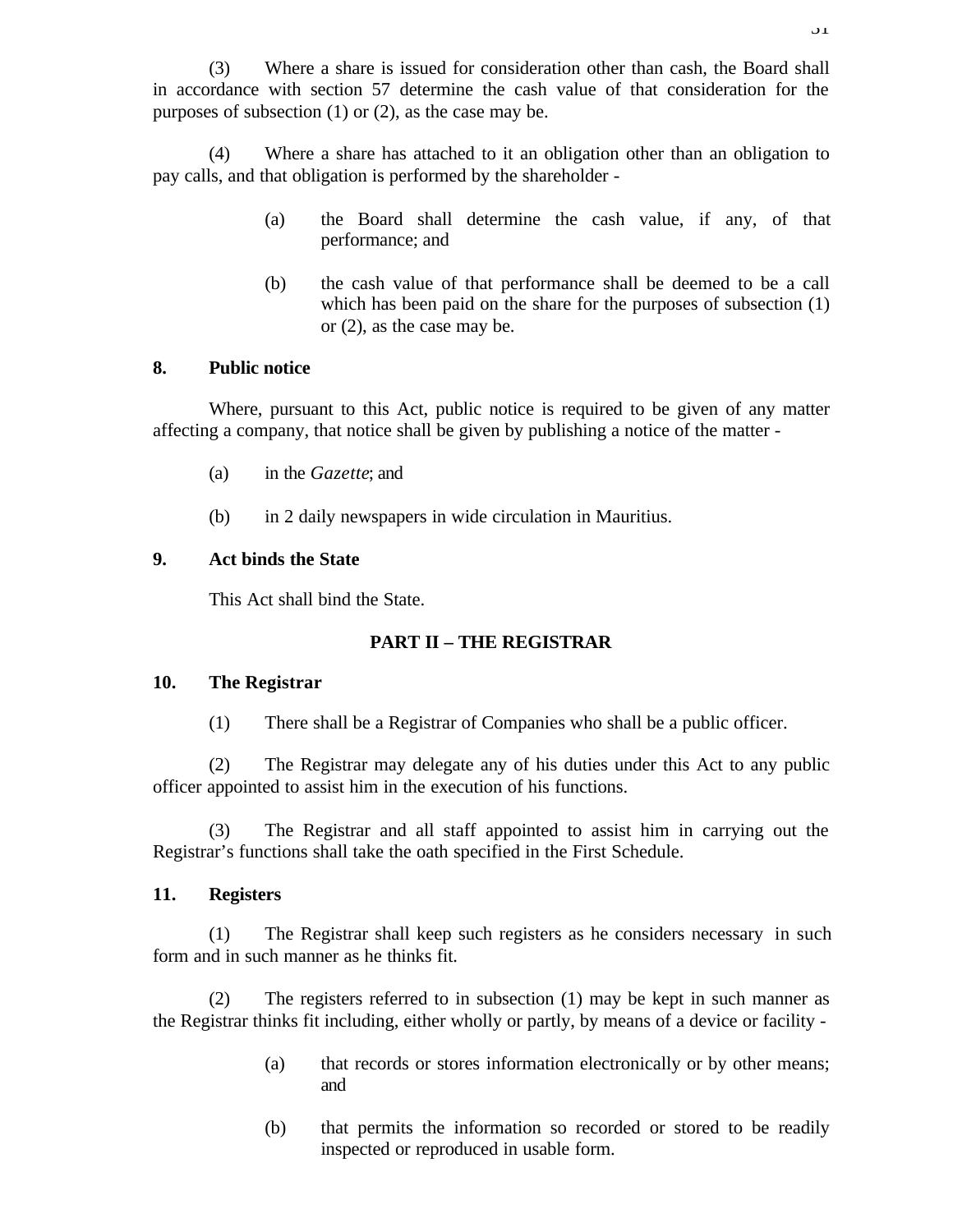#### **12. Registration of documents**

(1) On receipt of a document for registration under this Act, the Registrar shall -

- (a) subject to subsection (2), register the document; and
- (b) issue to the person, from whom the document was received, a written acknowledgement of receipt of the document.

(2) The Registrar may refuse to register a document submitted to him for registration under this Act where the document -

- (a) is not in the form approved by him;
- (b) does not comply with this Act or any regulations made under this Act;
- (c) is not printed or typewritten;
- (d) is not in a form that enables particulars to be entered directly by electronic or other means in the device or facility where the register is kept wholly or partly by means of a device or facility referred to in section  $11(2)$ ;
- (e) has not been properly completed;
- (f) contains matter contrary to law;
- (g) contains any error, alteration or erasure;
- (h) contains material that is not clearly legible; or
- (i) fails to comply with any directive or notice issued by the Registrar.

(3) Where the Registrar refuses to register a document under subsection (2), the Registrar shall, within 14 days of the day on which the document was submitted for registration, give written notice in that behalf to the person who submitted the document and may require -

- (a) that the document be appropriately amended or completed and submitted for registration again; or
- (b) that a fresh document be submitted in its place,

within such time limit as may be decided by the Registrar.

(4) A document submitted under subsection (3) within the time limit imposed thereunder shall, in all circumstances, be deemed to have been filed on the day the document was first submitted under subsection (1).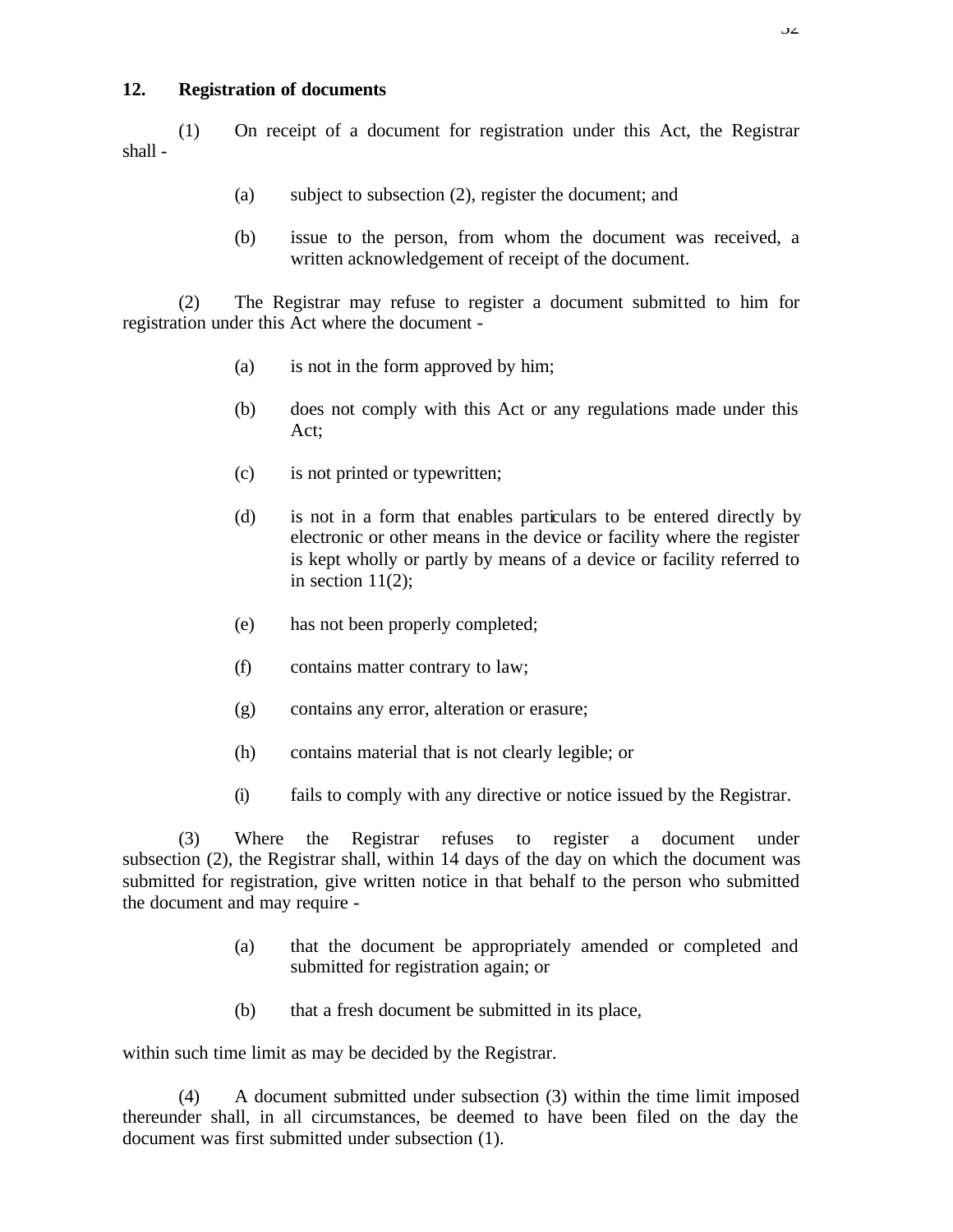(5) The Registrar may, for the purposes of this section, issue such directions as he considers necessary.

- (6) For the purposes of this Act, a document shall be registered when
	- (a) the document is filed in a register kept by the Registrar;
	- (b) particulars of the document are entered in any device or facility referred to in section 11(2).

(7) The registration of a document or the refusal of registration of a document by the Registrar shall not -

- (a) affect the validity of the document;
- (b) create a presumption as to the correctness of the information contained therein.
- (8) The Registrar may, from time to time, issue Practice Directions setting out-
	- (a) the form of notices required to be given to the Registrar under this Act; or
	- (b) the procedure to be followed in registering documents under this Act.

(9) Any Practice Directions issued under subsection (8) shall be published in the *Gazette* and shall remain in force unless amended or revoked by publication in the *Gazette*.

#### **13. Use of computer system**

(1) Notwithstanding anything to the contrary, the Registrar may authorise -

- (a) the incorporation or registration of a company or the registration of a commercial partnership (*société commerciale* including *société commerciale de fait);*
- (b) the payment of any fees;
- (c) the submission of the annual return and the filing of any notice or document; or
- (d) the performance of any act or thing which is required to be done in relation to paragraphs (a) to (c),

to be made, submitted or done electronically in such manner and through such computer system as may be approved by the Registrar.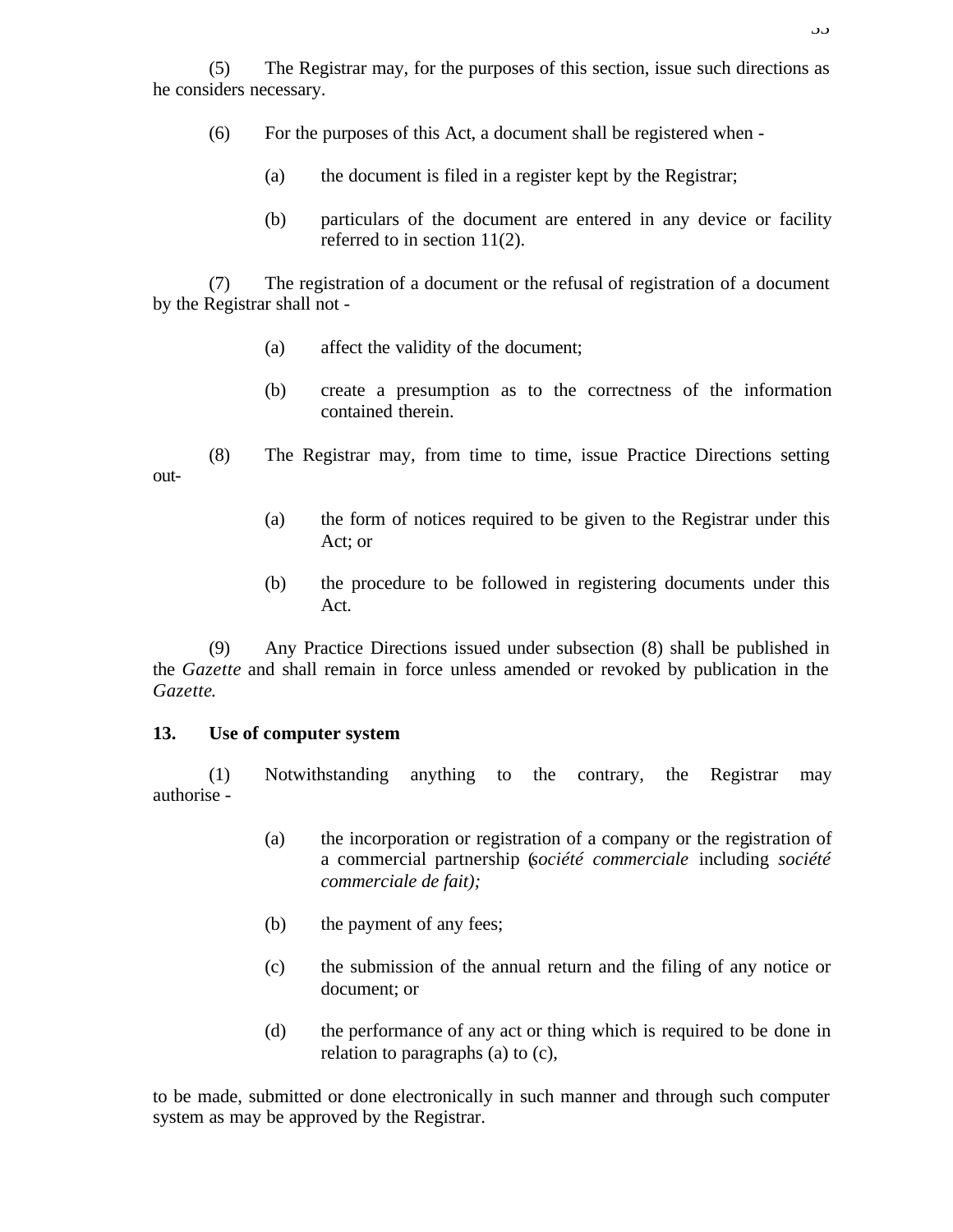- (3) The Minister may make regulations for the purposes of this section
	- (a) authorising the destruction of any documents which have been recorded or stored electronically or by other means;
	- (b) providing that any document reproduced electronically or by other means by the Registrar shall for all purposes be treated as if it were the original document, notwithstanding any law to the contrary;
	- (c) otherwise giving full effect to and ensuring the efficient operation of any device or facility of the kind referred to in subsection (1).

# **14. Inspection and evidence of registers**

(1) Subject to the other provisions of this section, a person may, on payment of the prescribed fees and during such time as the Registrar may decide, inspect -

- (a) any document in a register kept by the Registrar;
- (b) the particulars of any registered document that have been entered on any device or facility referred to in section 11(2) of this Act;
- (c) any registered document the particulars of which have been entered in any such device or facility.

(2) A person may, subject to the other provisions of this section, apply to the Registrar for -

- (a) a certificate of incorporation of a company;
- (b) a copy of, or extract from, a document in a register kept by the Registrar;
- (c) the particulars of any registered document that have been entered in any device or facility referred to in section 11(2) of this Act; or
- (d) a copy of, or extract from, a registered document the particulars of which have been entered in any such device or facility.

(3) On an application under subsection (2), the Registrar shall, on payment by the applicant of the prescribed fee, issue the document, particulars or copy or certified copy applied for.

(4) Unless otherwise ordered by the Court, the Registrar shall not be required by any process of the Court to produce -

(a) a registered document kept by the Registrar; or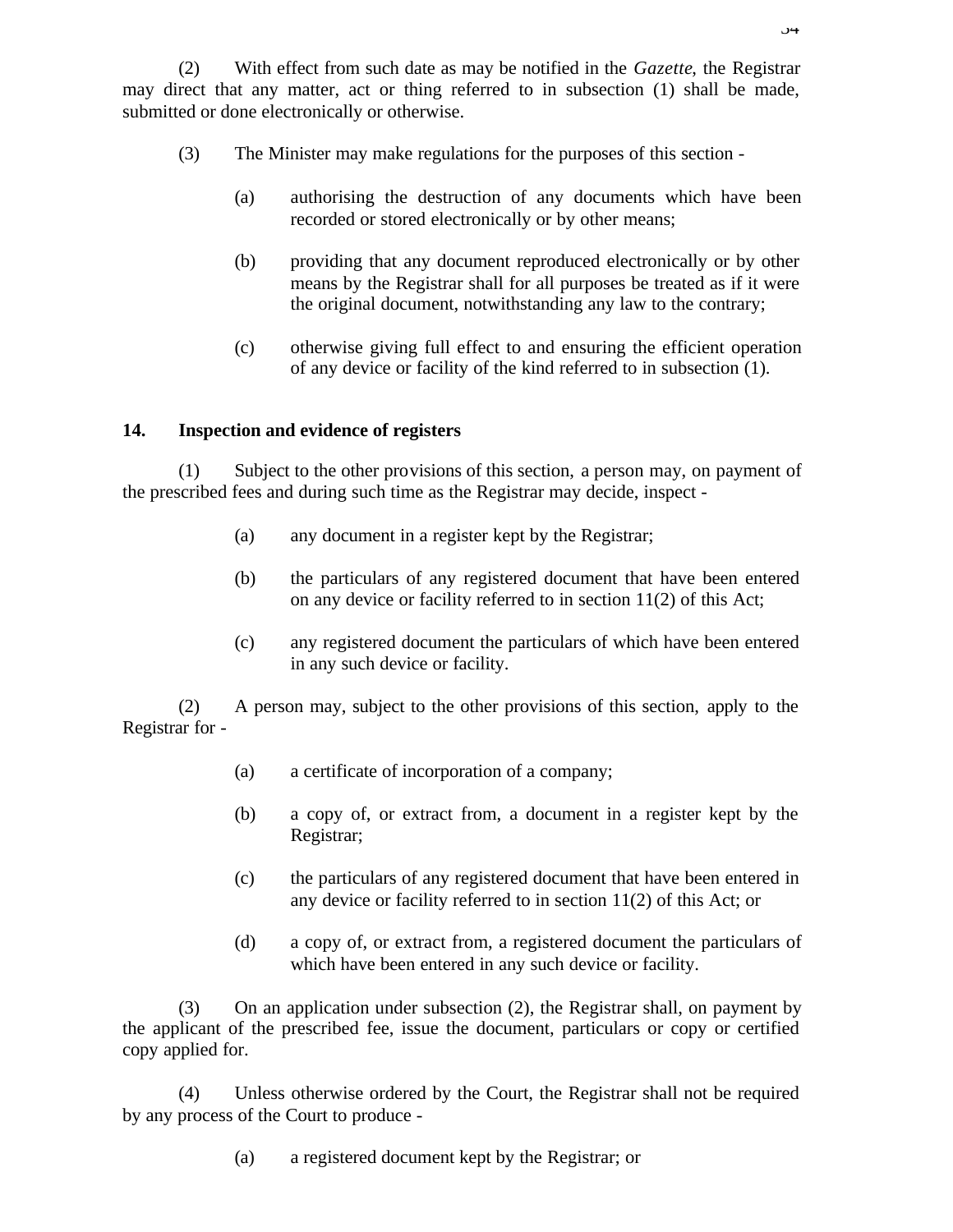(b) evidence of the entry of particulars or a registered document in any device or facility referred to in section 11(2),

and the Court shall not issue such an order where it is not satisfied that the evidence is necessary for the purposes of the proceedings.

- (5) A copy of, or extract from, a registered document
	- (a) that constitutes part of a register kept by the Registrar; or
	- (b) particulars of which have been entered in any device or facility referred to in section 11(2),

certified to be a true copy or extract by the Registrar is admissible in evidence in legal proceedings to the same extent as the original document.

(6) An extract certified by the Registrar as containing particulars of a registered document that have been entered in any device or facility referred to in section 11(2) of this Act is, in the absence of proof to the contrary, conclusive evidence of the entry of those particulars.

(7) This section shall not apply to a private company holding a Category 1 Global Business Licence or a Category 2 Global Business Licence unless the person is a shareholder of that company.

#### **15. Registrar's powers of inspection**

(1) For the purpose of ascertaining whether a company or an officer is complying with this Act or any subsidiary enactment made under this Act, the Registrar may, on giving 72 hours written notice to the company, call for the production of or inspect any book required to be kept by the company.

- (2) Any person who
	- (a) fails to produce any document under subsection (1); or
	- (b) obstructs or hinders the Registrar or any person authorised by the Registrar, in the exercise of any powers under subsection (1),

shall commit an offence and shall, on conviction, be liable to a fine not exceeding 50,000 rupees.

(3) For the avoidance of any doubt, this section shall also apply to a foreign company.

#### **16. Appeals from Registrar's decisions**

(1) A person who is aggrieved by a decision of the Registrar under this Act may appeal to the Court within 14 days of the date of notification of the decision, or within such further time as the Court may allow.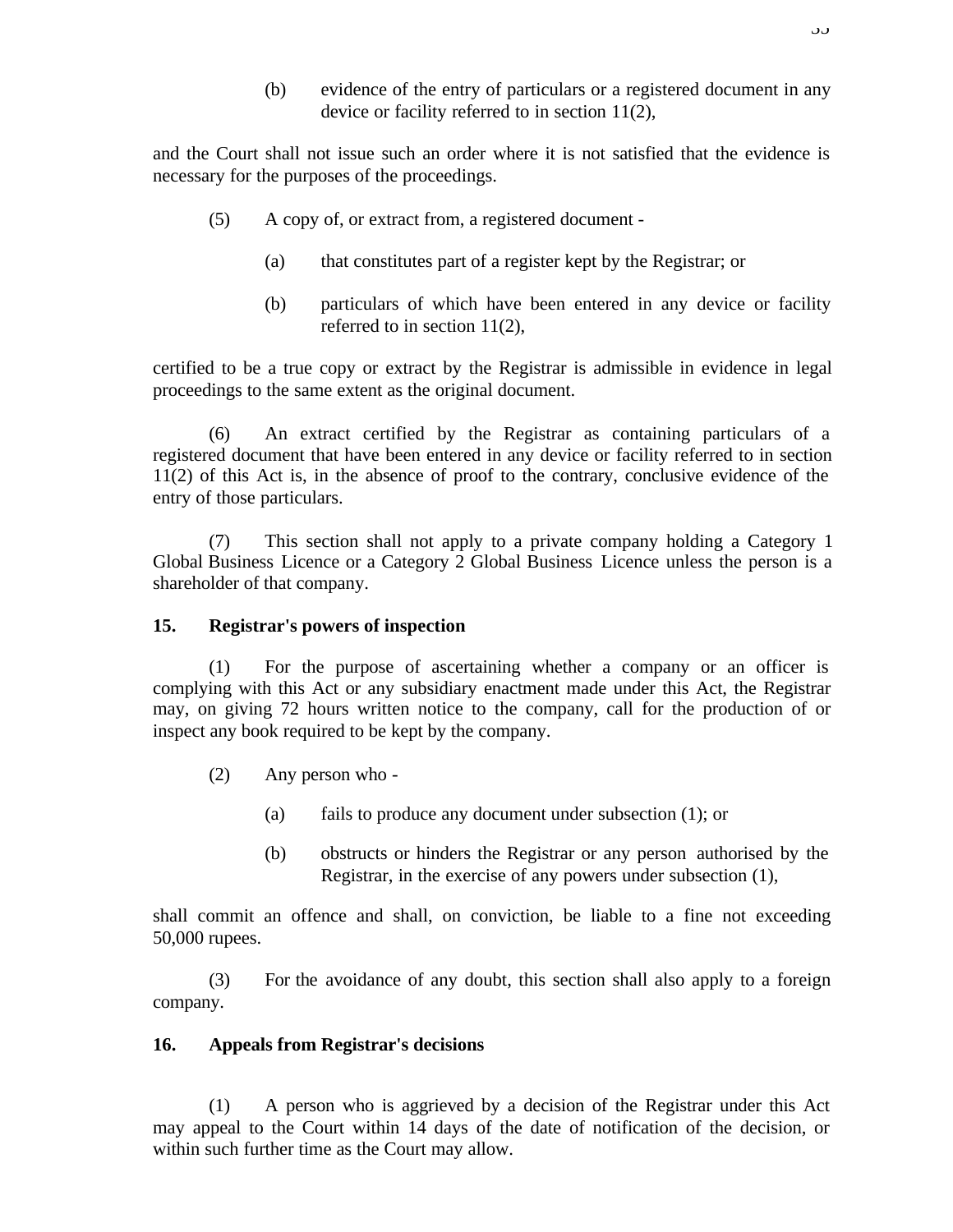(2) The Court may confirm, reverse or vary the Registrar's decision or may give such directions as the Court thinks fit.

# **17. Power to require compliance**

(1) Where a person fails to comply with any requirement of this Act or the Companies Act 1984 relating to the filing of a document or the giving of a notice, the Registrar may require the person to make good the default within 14 days of the service on the person of a notice requiring him to do so.

(2) Upon a failure by a person to comply with subsection (1), the Registrar may apply to the Court for an order directing the person, to make good the default within such time as may be specified in the order.

(3) Any order under subsection (2) may provide that all costs of and incidental to the application and the order thereon shall be borne by the company or by any officers of the company responsible for the default.

(4) This section shall be without prejudice to the operation of any enactment imposing penalties on a company or its officers in respect of any such default.

(5) An application under subsection (2) may be made to the District Court in its civil jurisdiction and the District Court may exercise the powers of the Court under that subsection.

#### **18. Extending time for doing any required act**

Where a person is required by this Act to do any act within a specified time, the Court may, on good cause being shown, extend the time within which the act is required to be done.

#### **19. Lost documents**

(1) Where the constitution or any other document relating to a company required to be filed, has been lost or destroyed, the company may, with the approval of the Registrar, file a copy of the document.

(2) Where the Registrar gives his approval under subsection (1), the Registrar may direct that a notice to that effect be given to such person and in such manner as the Registrar may decide.

- (3) The Registrar may, on being satisfied
	- (i) that the original document has been lost or destroyed;
	- (ii) of the date of the filing of the original document; and
	- (ii) that the copy of the document produced to him is a correct copy,

certify on that copy that the Registrar is so satisfied and direct that the copy be filed in the same manner as the original document.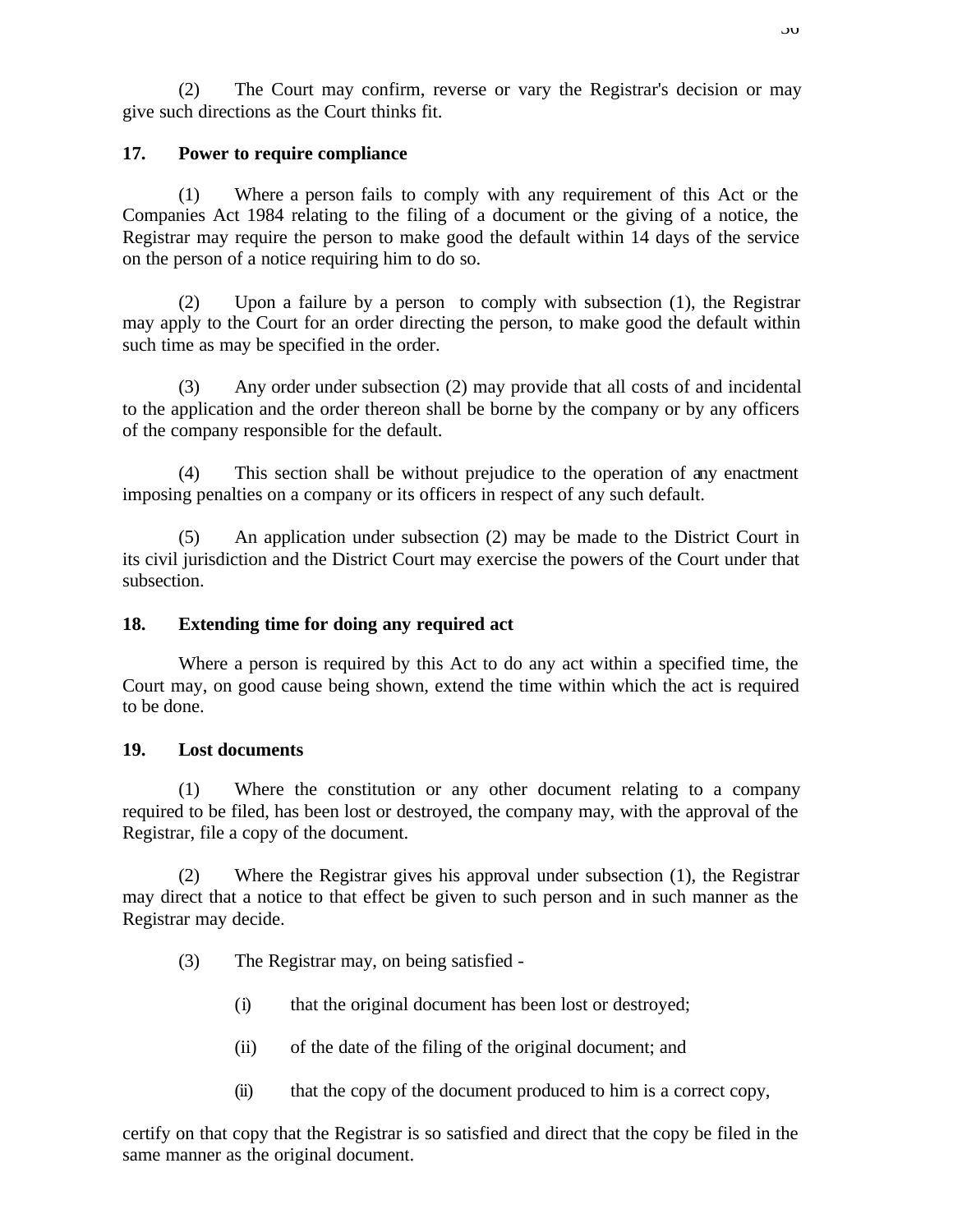(4) The copy shall, on being filed, from such date as is mentioned in the certificate as the date of the filing of the original, have the same force and effect as the original.

## **20. Power of Registrar to reconstitute file**

(1) Where the constitution or any other document relating to a company which has been filed with the Registrar has been lost or destroyed, the Registrar may require the company to submit certified copies of the document within such time as the Registrar may decide.

(2) The copy shall, on being registered by the Registrar, have the same force and effect as the original.

# **PART III – INCORPORATION**

## **Sub-Part A - Essential requirements**

### **21. Essential requirements and different types of companies**

- (1) A company shall have
	- (a) a name;
	- (b) in the case of a company limited by shares, one or more shares;
	- (c) one or more shareholders or members, having limited or unlimited liability for the obligations of the company; and
	- (d) one or more directors.
- (2) Every company shall be
	- (a) a company limited by shares;
	- (b) a company limited by guarantee;
	- (c) a company limited by both shares and guarantee; or
	- (d) an unlimited company.

(3) Every reference in this Act to a company limited by shares or to a company limited by guarantee shall, unless the context otherwise requires, include a company limited both by shares and by guarantee.

(4) Every company shall be a public company or a private company.

(5) Every company shall be a public company unless it is stated in its application for incorporation or its constitution that it is a private company.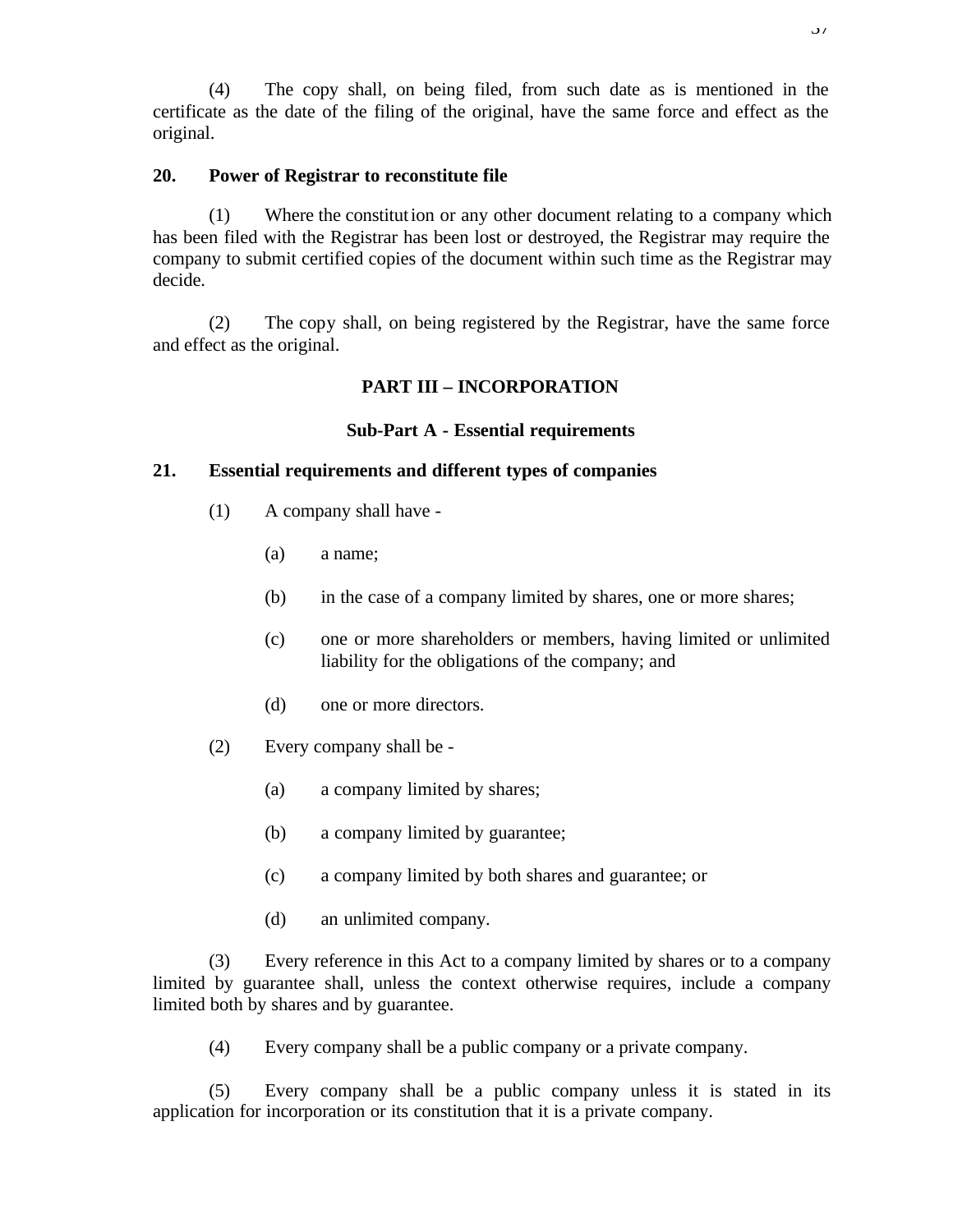(6) A company which is licensed to carry on a qualified global business under the Financial Services Development Act 2001 may be a public company or a private company.

(7) A company of any of the types of company referred to in subsection (2) may be registered as a limited life company under Part XXIII.

(8) Every company shall be deemed to be a commercial company.

# **Sub-Part B - Method of incorporation**

## **22. Right to apply for incorporation**

Any person may, subject to the other provisions of this Act, apply for incorporation of a company under this Act.

## **23. Application for incorporation**

(1) An application for incorporation of a company under this Act shall be sent or delivered to the Registrar, and shall be -

- (a) in the prescribed form;
- (b) signed by each applicant;
- (c) accompanied by
	- (i) a document in a form approved by the Registrar, signed by every person named as a director or secretary, containing his consent to be a director or secretary;
	- (ii) a certificate that the person is not disqualified from being appointed or holding office as a director or secretary of a company;
	- (iii) in the case of a company having a share capital, a document in a form approved by the Registrar, signed by every person named as a shareholder, or by an agent of that person authorised in writing, containing that person's consent to being a shareholder and to taking the class and number of shares specified in the document and stating the consideration to be provided by that shareholder for the issue of those shares;
	- (iv) in the case of a company limited by guarantee, a document signed by each person named as a member, or by an agent of that person authorised in writing, containing the matters set out in subsection (3);
	- (v) where the document has been signed by an agent, the instrument authorising the agent to sign it;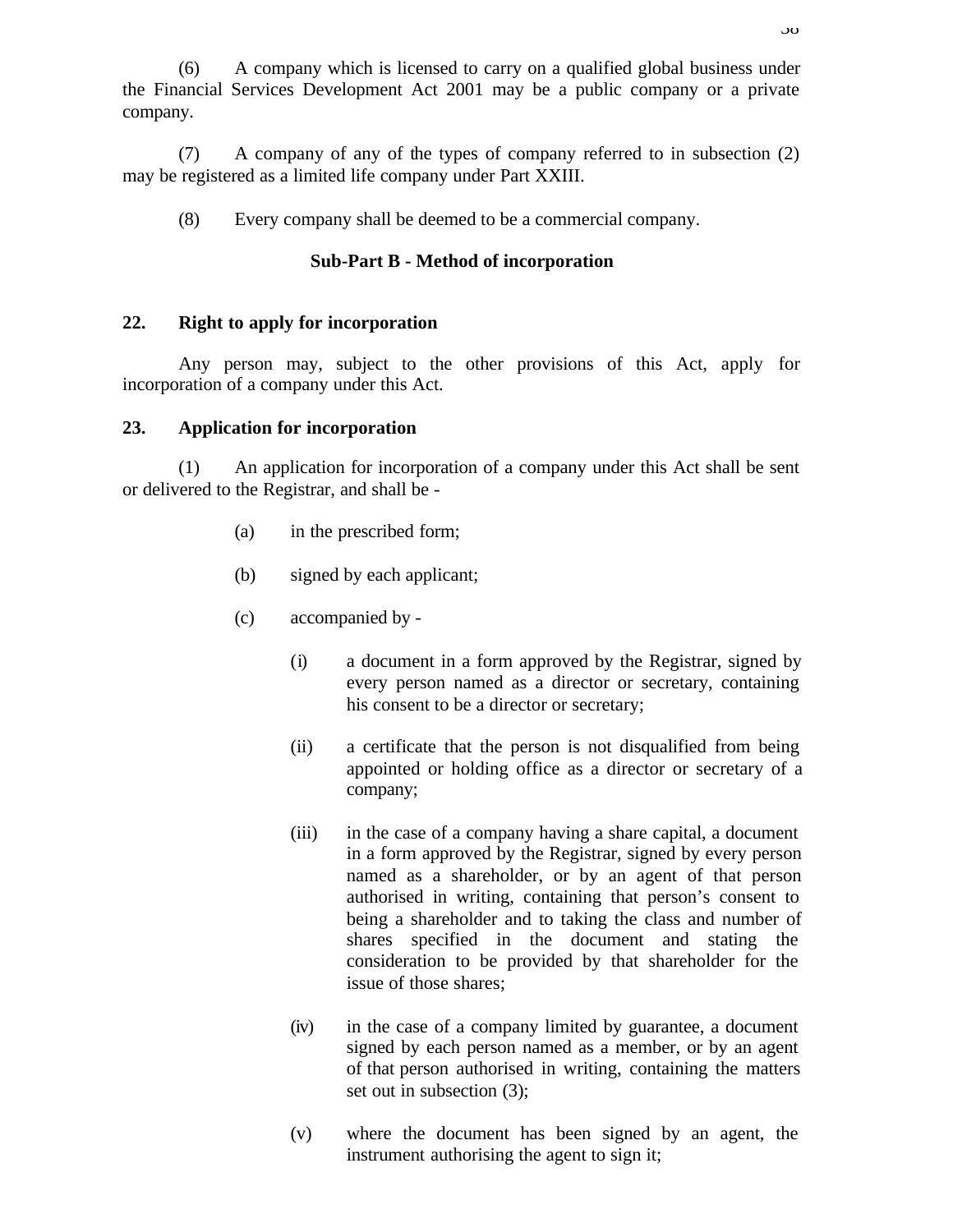- (vi) a notice reserving a name for the proposed company; and
- (vii) where the proposed company is to have a constitution, a document certified by at least one applicant that the document is the company's constitution.
- (2) Without prejudice to subsection (1), the application shall state
	- (a) the full name and address of each applicant;
	- (b) the present full name, any former name and the usual residential address of every director and of any secretary of the proposed company;
	- (c) particulars of any business occupation and directorships of any public company or subsidiary of a public company held by each director;
	- (d) the full name and residential address of every shareholder of the proposed company, and the number of shares to be issued to every shareholder and the amount to be paid or other consideration to be provided by that shareholder for the issue of those same shares;
	- (e) whether the company is a limited company or an unlimited company;
	- (f) in the case of a private company, that the company is a private company;
	- (g) the registered office of the proposed company;
	- (h) in the case of a one person company, the full name and residential address and occupation of the person nominated by the proposed director to be the secretary of the company pursuant to section 140 in the event of the death or mental incapacity of the sole shareholder and director; and
	- (i) a declaration made by the applicant that the information provided in the application is true and correct.

(3) A document submitted under subsection  $(1)(c)(iv)$  shall contain the consent of the person referred to thereunder to be a member and shall state a specified amount up to which the member undertakes to contribute to the assets of the company, in the event of its being wound up while that person is a member, or within one year after ceasing to be a member, for payment of the debts and liabilities of the company contracted before that person ceases to be a member, and of the costs, charges and expenses of the winding up, and for the adjustments of the rights among themselves of the other members who are similarly required to contribute.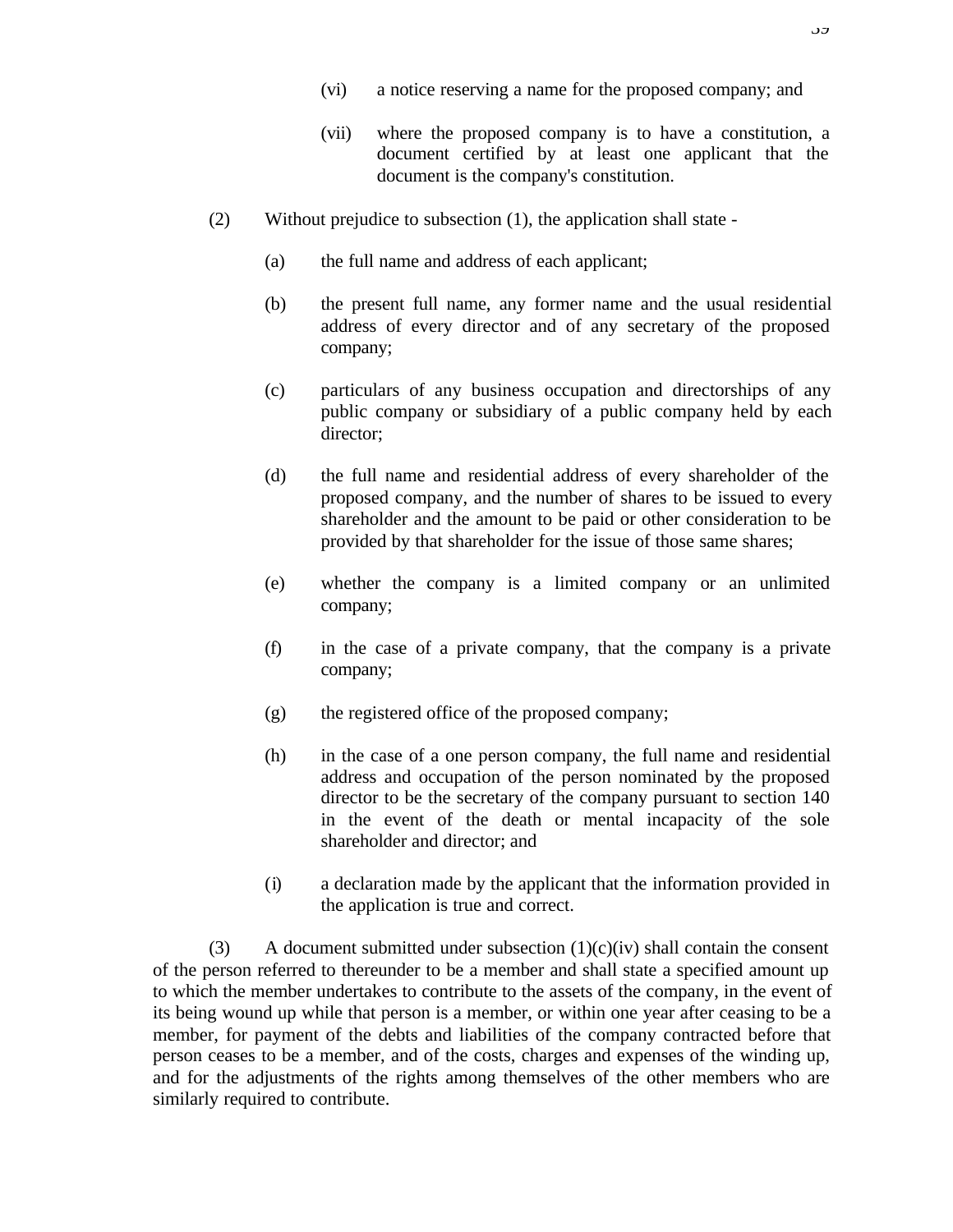(4) Where a person is a director of one or more subsidiaries of the same holding company, and of the holding company it shall be sufficient for the purposes of subsection  $(2)(c)$  to state that the person is the holder of one or more directorships in that group of companies and the group may be described by the name of the holding company with addition of the word "Group".

## **24. Incorporation**

Where the Registrar is satisfied that the application for incorporation of a company complies with this Act, the Registrar shall upon payment of the prescribed fee -

- (a) enter the particulars of the company on the register;
- (b) assign a unique number to the company as its company number; and
- (c) issue a certificate of incorporation in the prescribed form.

### **25. Certificate of incorporation**

A certificate of incorporation of a company issued under section 24 is conclusive evidence that -

- (a) all the requirements of this Act as to incorporation have been complied with; and
- (b) on and from the date of incorporation stated in the certificate, the company is incorporated under this Act.

#### **26. Separate legal personality**

A company incorporated under this Act shall be a body corporate with the name by which it is registered and continues in existence until it is removed from the register of companies.

## **PART IV - CAPACITY, POWERS AND VALIDITY OF ACTS**

## **27. Capacity and powers**

(1) Subject to this Act and to any other enactment, a company shall have, both within and outside Mauritius -

- (a) full capacity to carry on or undertake any business or activity, do any act, or enter into any transaction; and
- (b) for the purposes of paragraph (a), full rights, powers, and privileges.

(2) Without in any way derogating from the generality of subsection (1), and notwithstanding the provisions of any other enactment, a company, although not formed under authentic deed, shall be capable of giving and entering into and being bound by and claiming all rights under, a deed or mortgage or other instrument.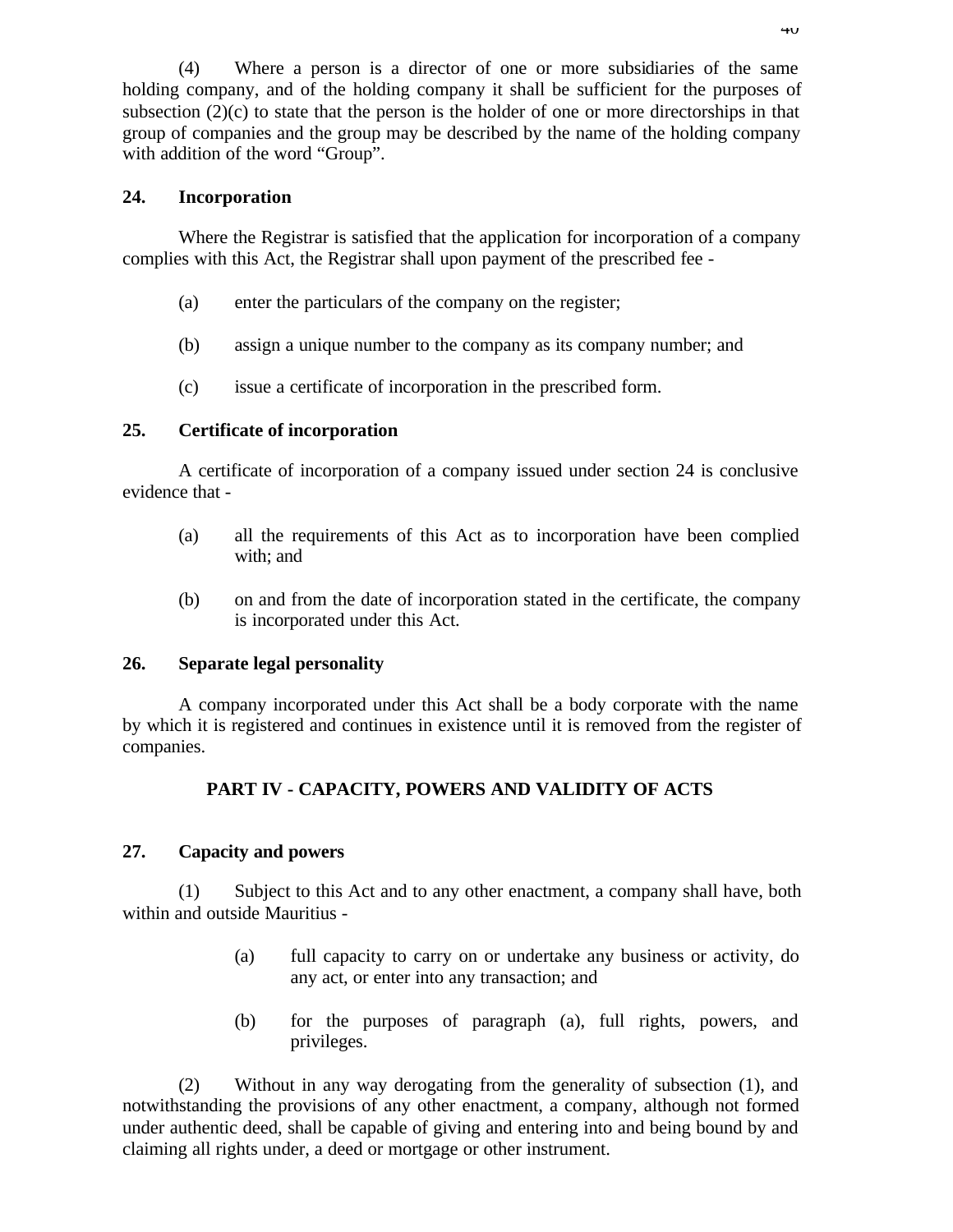(3) The constitution of a company may contain a provision relating to the capacity, rights, powers, or privileges of the company only if the provision restricts the capacity of the company or those rights, powers, and privileges.

## **28. Validity of actions**

(1) Where the constitution of a company sets out the objects of the company, there is deemed to be a restriction in the constitution on carrying on any business or activity that is not within those objects, unless the constitution expressly provides otherwise.

(2) Where the constitution of a company provides for any restriction on the business or activities in which the company may engage -

- (a) the capacity and powers of the company shall not be affected by that restriction; and
- (b) no act of the company and no contract or other obligation entered into by the company and no transfer of property to or by the company is invalid by reason only that it was done in contravention of that restriction.

(3) Subsection (2) shall be without prejudice to sections 169, 170, 174 and 176.

(4) The capacity of the company to do an act shall not be affected by the fact that the act is not, or would not be, in the best interests of a company.

### **29. Dealings between company and other persons**

(1) A company or a guarantor of an obligation of a company shall not assert against a person dealing with the company or with a person who has acquired property, rights, or interests from the company that -

- (a) this Act, in so far as it provides for matters of company meetings and internal procedure, or the constitution of the company, has not been complied with;
- (b) a person named as a director or secretary of the company in the most recent notice received by the Registrar under section 23 or 142 -
	- (i) is not a director or secretary of a company;
	- (ii) has not been duly appointed; or
	- (iii) does not have authority to exercise a power which a director of or secretary of a company carrying on business of the kind carried on by the company customarily has authority to exercise;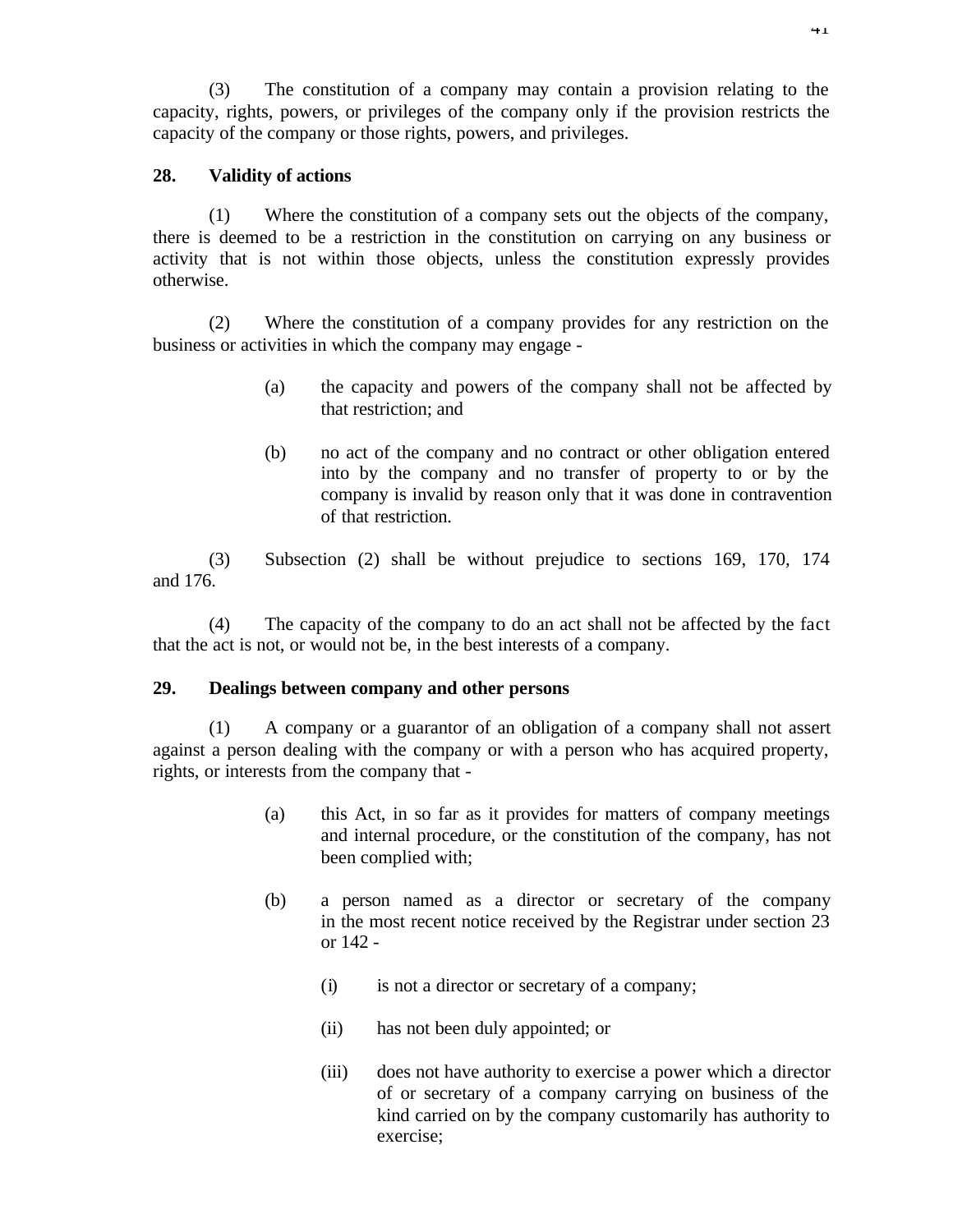- (c) a person held out by the company as a director, secretary, employee, or agent of the company -
	- (i) has not been duly appointed; or
	- (ii) does not have authority to exercise a power which a director, secretary, employee, or agent of a company carrying on business of the kind carried on by the company customarily has authority to exercise;
- (d) a person held out by the company as a director, secretary, employee, or agent of the company with authority to exercise a power which a director, secretary, employee, or agent of a company carrying on business of the kind carried on by the company does not customarily have authority to exercise, does not have authority to exercise that power;
- (e) a document issued on behalf of a company by a director, secretary, employee, or agent of the company with actual or usual authority to issue the document is not valid or not genuine,

unless the person has, or ought to have, by virtue of his position with or relationship to the company, knowledge of the matters referred to in paragraph (a), (b), (c), (d), or (e), as the case may be.

(2) Subsection (1) shall apply even though a person of the kind referred to in paragraphs (b) to (e) of that subsection acts fraudulently or forges a document that appears to have been signed on behalf of the company, unless the person dealing with the company or with a person who has acquired property, rights, or interests from the company has actual knowledge of the fraud or forgery.

## **30. No constructive notice**

A person is not affected by, or deemed to have notice or knowledge of the contents of, the constitution of, or any other document relating to, a company merely because -

- (a) the constitution or document is registered in a register kept by the Registrar; or
- (b) it is available for inspection at an office of the company.

# **PART V - COMPANY NAMES**

## **31. Name to be reserved**

The Registrar shall not register a company under a name or register a change of the name of a company unless the name has been reserved.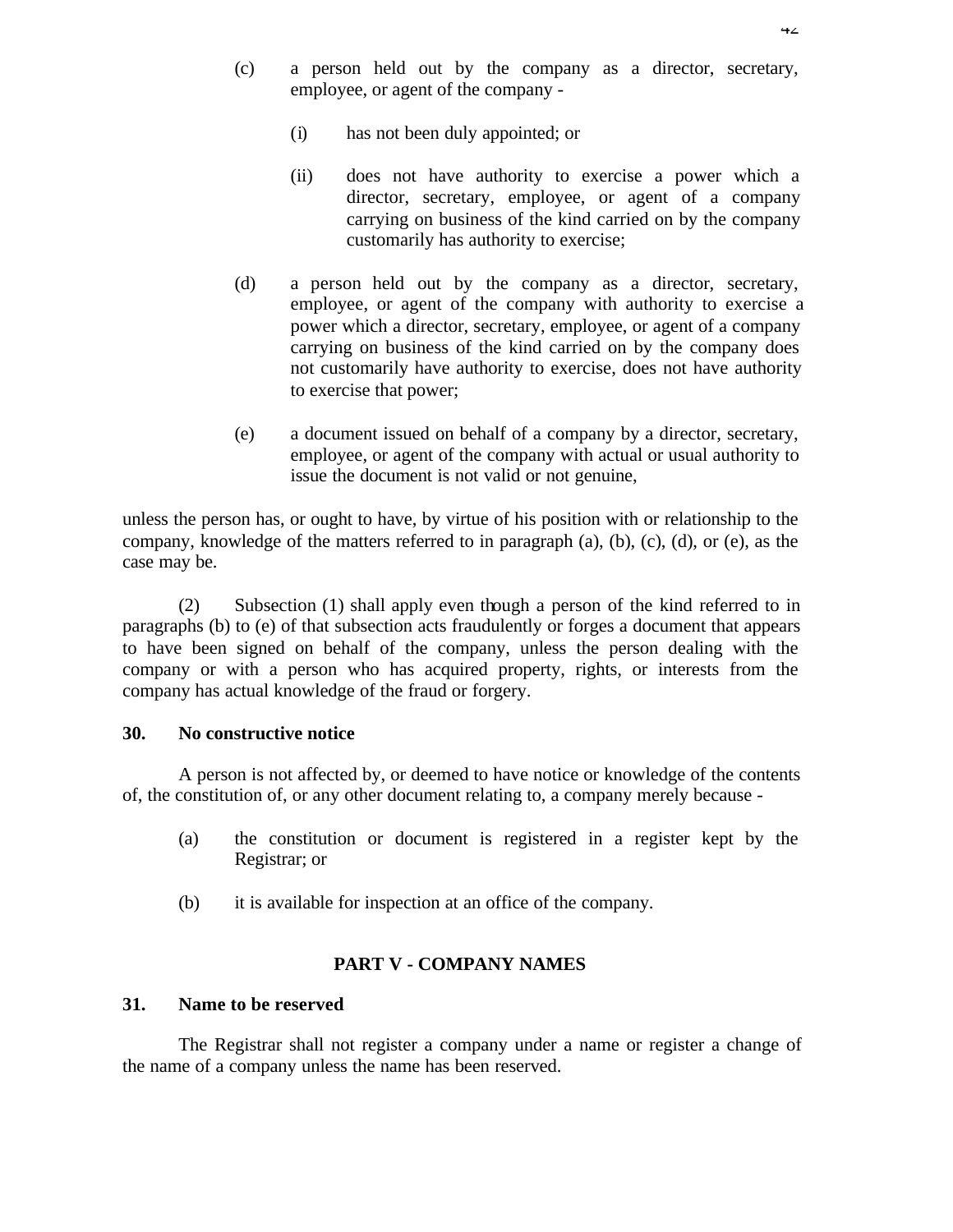### **32. Name of company where liability of shareholders limited**

Where the liability of the shareholders of a company is limited, the egistered name of the company shall end with the word "Limited" or the word "Limitée" or the abbreviation "Ltd" or "Ltée".

### **33. Power to dispense with "Limited" or "Limitée"**

(1) Where it is proved to the satisfaction of the Minister that an entity about to be formed as a limited company is to be formed for promoting commerce, art, science, religion, charity or any other useful object, and intends to apply its profits or other income in promoting its objects, and to prohibit the payment of any dividend to its members, the Minister may direct that the entity be registered as a company with limited liability, without the addition of the word "Limited" or "Limitée" or the abbreviation "Ltd" or "Ltée" to its name, and the entity may be registered accordingly.

(2) The Minister may issue a direction under subsection (1) in relation to a company which has already been registered if the Minister is satisfied that the company complies with the conditions prescribed under subsection (1).

(3) A direction under this section may be granted on such conditions (including the maximum area of land the company may hold) as the Minister thinks fit, and those conditions shall be binding on the entity, and shall, if the Minister so directs, be inserted in the memorandum and articles, or in one of those documents or in the constitution of the entity.

(4) The entity shall, on incorporation, enjoy all the privileges of limited companies, and be subject to all their obligations, except those of using the word "Limited" or "Limitée" or the abbreviation "Ltd" or "Ltée" as any part of its name, and of publishing its name, and of sending lists of members and directors and managers to the Registrar.

(5) A direction under this section may at any time be revoked by the Minister, and upon revocation the Registrar shall enter the word "Limited" at the end of the name of the company in the register, and the company shall cease to enjoy the exemptions and privileges granted by this section.

(6) No direction under this section may be revoked unless the Minister has given to the company notice in writing of his intention and has afforded the company an opportunity of being heard in opposition to the revocation.

(7) Where, as a result of a direction given under subsection (1) the memorandum, article or constitution includes a provision that the memorandum, article or constitution shall not be altered except with the consent of the Minister, the company shall not by special resolution alter any provision of the memorandum, or article or constitution.

(8) Where an authorisation under this section is revoked, the memorandum, article or constitution may be altered by special resolution so as to remove any provision in or to the effect that the memorandum, article or constitution may be altered only with the consent of the Minister.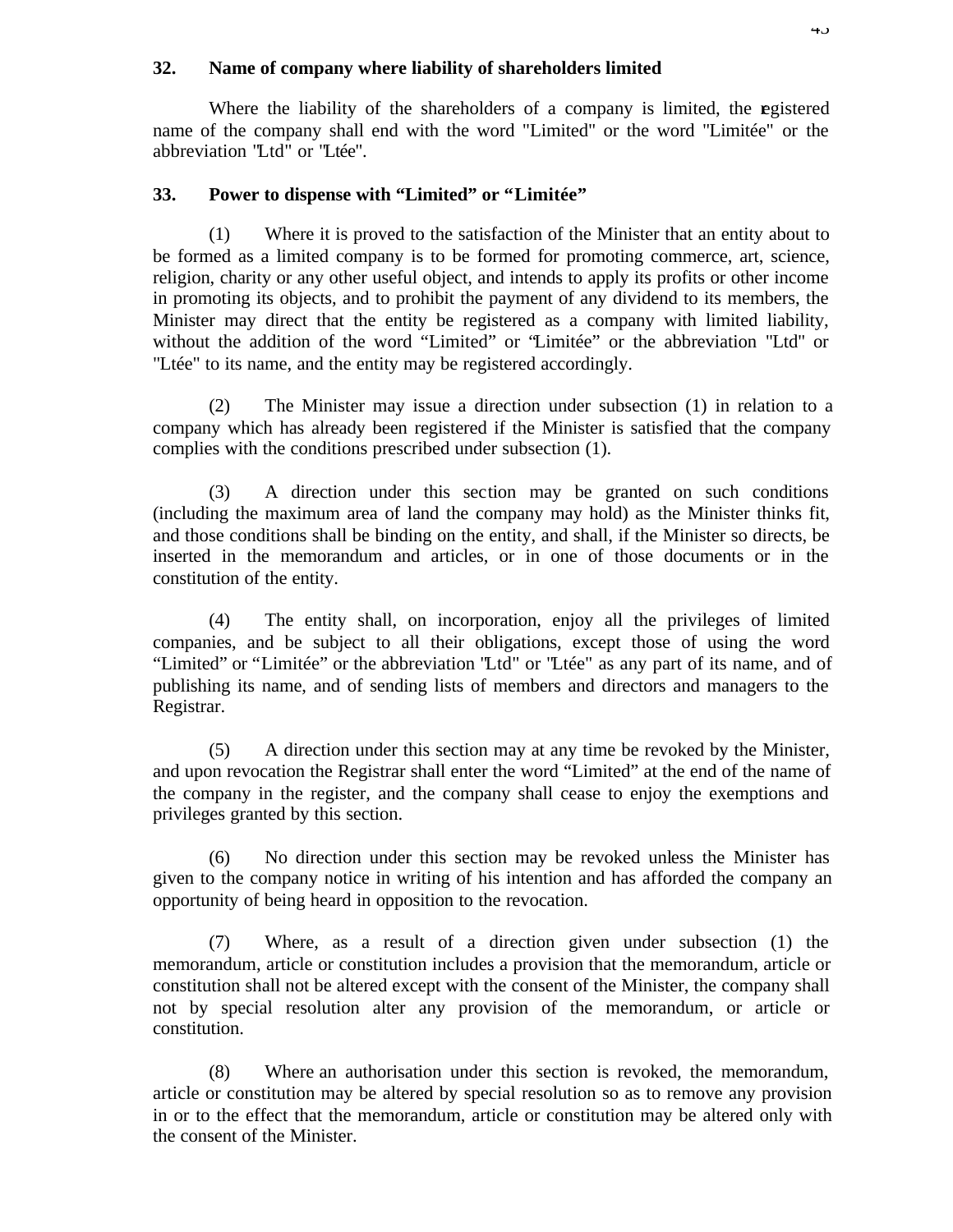# **34. Application for reservation of name**

(1) An application for reservation of the name of a company shall be sent or delivered to the Registrar, and shall be in a form approved by the Registrar.

- (2) The Registrar shall not reserve a name
	- (a) which, or the use of which, would contravene an enactment;
	- (b) which, by virtue of section 35, cannot be registered;
	- (c) that is identical or almost identical to a name that the Registrar has already reserved under this Act or the Companies Act 1984 and that is still available for incorporation; or
	- (d) that, in the opinion of the Registrar, is offensive.
- (3) The Registrar shall inform the applicant by notice in writing
	- (a) whether or not the Registrar has reserved the name; and
	- (b) if the name has been reserved, that unless the reservation is sooner revoked by the Registrar, the name is available for incorporation of a company with that name or registration of a change of name, whichever be the case, for 2 months after the date stated in the notice.

(4) The reservation of a name under subsection (3) shall not by itself entitle the proposed company, company or foreign company to be registered under that name, either originally or on a change of name.

# **35. Name of company**

(1) No company including a foreign company shall be registered under a name which is identical with that of an existing company, or statutory corporation, or so nearly resembles that name as to be likely to mislead, except where the existing company or statutory corporation is in the course of being dissolved and signifies its consent in such manner as the Registrar requires.

(2) Except with the Minister's written consent, no company including a foreign company shall be registered under a name which includes -

- (a) the word "Authority", "Corporation", "Government", "Mauritius", "National", "President", "Presidential", "Regional", "Republic", "State", or any other word which in the Registrar's opinion suggests, or is likely to suggest, that it enjoys the patronage of the Government or of a statutory corporation, or of the Government of any other State;
- (b) the word "Municipal" or "Chartered" or any other word which in the Registrar's opinion suggests, or is likely to suggest, connection with a local authority in Mauritius or elsewhere;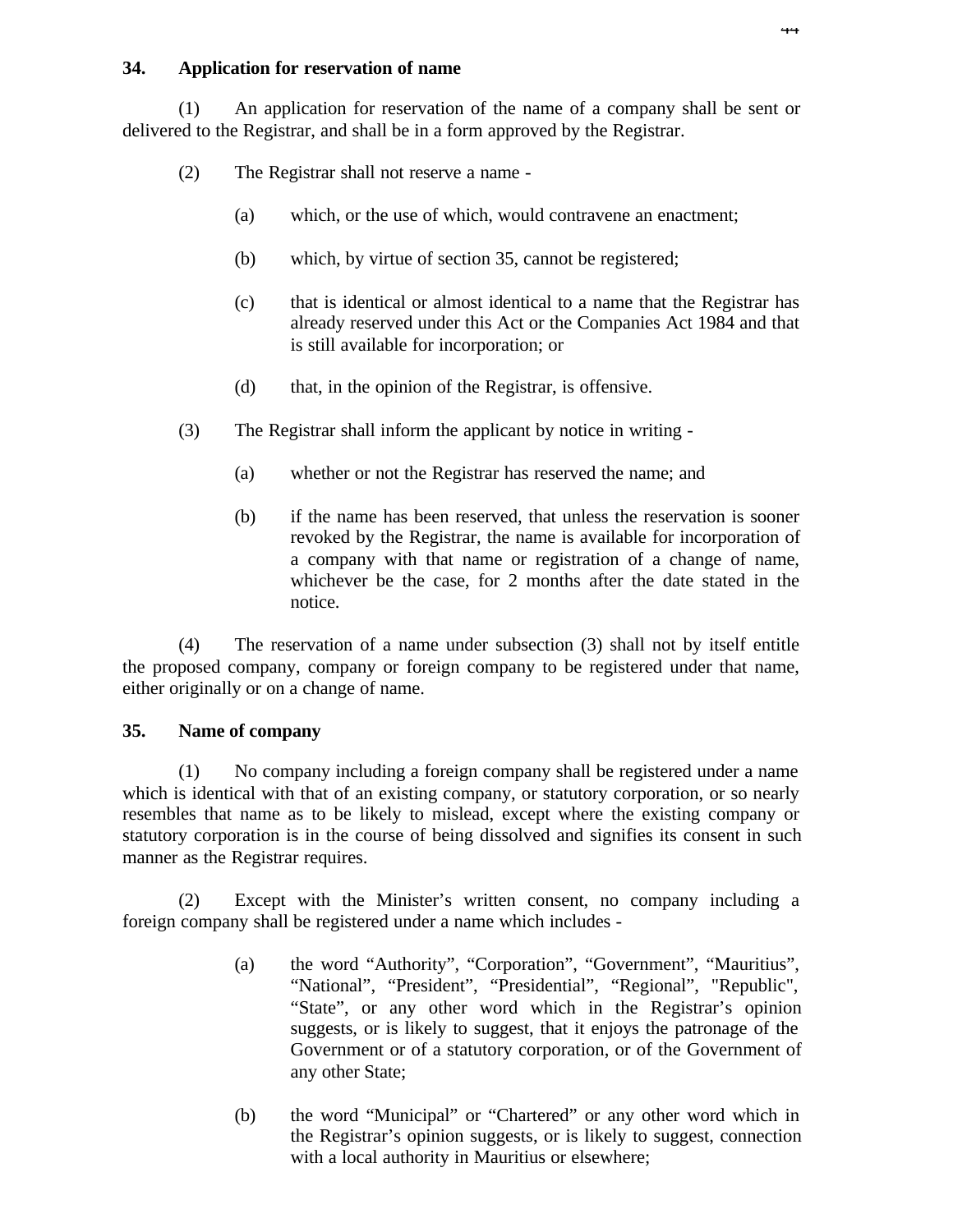- (c) the word "co-operative";
- (d) the words "Chamber of Commerce".

(3) Except with the consent of the Court no company including a foreign company shall be registered by a name, which in the opinion of the Registrar is undesirable or misleading.

# **36. Change of name**

- (1) An application to change the name of a company shall
	- (a) be in the prescribed form; and
	- (b) be accompanied by a notice reserving the name; and
	- (c) subject to the constitution of the company, be made by passing a special resolution to that effect and filing a copy of the resolution.

(2) Where the Registrar is satisfied that a company has complied with subsection (1), the Registrar shall -

- (a) record the new name of the company;
- (b) record the change of name of the company on its certificate of incorporation;
- (c) require the company to cause a notice to that effect to be published in such manner as the Registrar may direct.
- (3) A change of name of a company shall
	- (a) take effect from the date of the certificate issued under subsection (2); and
	- (b) not affect the rights or obligations of the company, or legal proceedings by or against the company, and legal proceedings that might have been continued or commenced against the company under its former name may be continued or commenced against it under its new name.

## **37. Direction to change name**

(1) Where the Registrar is satisfied that a company should not have been registered under a name, the Registrar may serve written notice on the company to change its name by a date specified in the notice, being a date not less than 28 days after the date on which the notice is served.

(2) Where the company does not change its name within the period specified in the notice, the Registrar may register the company under a new name chosen by the Registrar, being a name under which the company may be registered under this Part.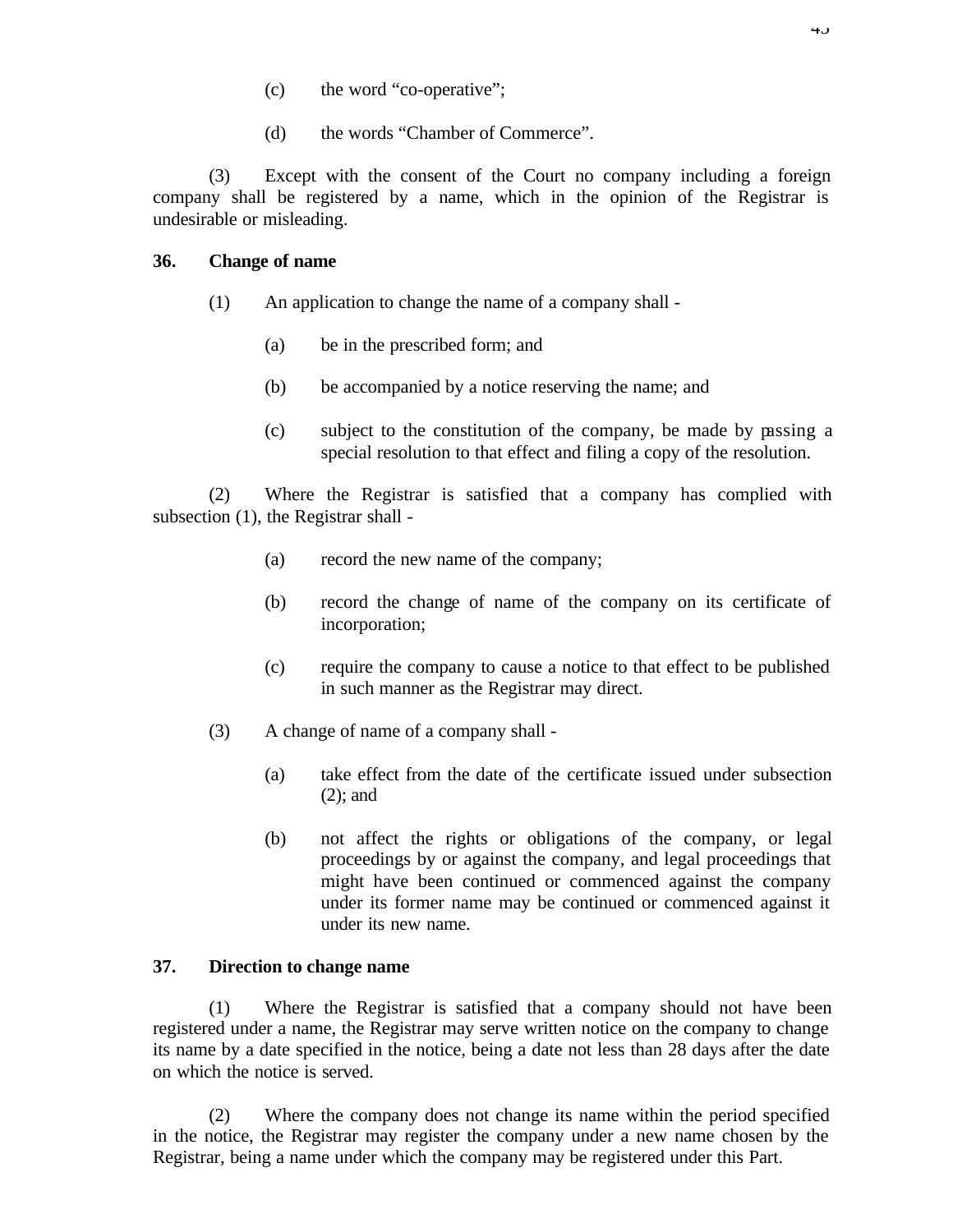(3) Where the Registrar registers a new name under subsection (2), he shall record the new name on the certificate of incorporation of the company and section 36(3) shall apply in relation to the registration of the new name as if the name of the company had been changed under that section.

### **38. Use of company name**

- (1) A company shall ensure that its name is clearly stated
	- (a) in every written communication sent by, or on behalf of, the company; and
	- (b) on every document issued or signed by, or on behalf of, the company and which evidences or creates a legal obligation of the company.

(2) Where the name of a company is incorrectly stated in a document which evidences or creates a legal obligation of the company and the document is issued or signed by or on behalf of the company, every person who issued or signed the document is liable to the same extent as the company unless -

- (a) the person who issued or signed the document proves that the person in whose favour the obligation was incurred was aware at the time the document was issued or signed that the obligation was incurred by the company; or
- (b) the court before which the document is produced is satisfied that it would not be just and equitable for the person who issued or signed the document to be so liable.

(3) For the purposes of subsections (1) and (2) and section 181, a company may use a generally recognised abbreviation of a word or words in its name if it is not misleading to do so.

(4) Where, within the period of 12 months immediately preceding the giving by a company of any public notice, the name of the company was changed, the company shall ensure that the notice states -

- (a) that the name of the company was changed in that period; and
- (b) the former name or names of the company.

# **PART VI - COMPANY CONSTITUTION**

#### **39. No requirement for company to have constitution**

Any company may, but does not need to, have a constitution.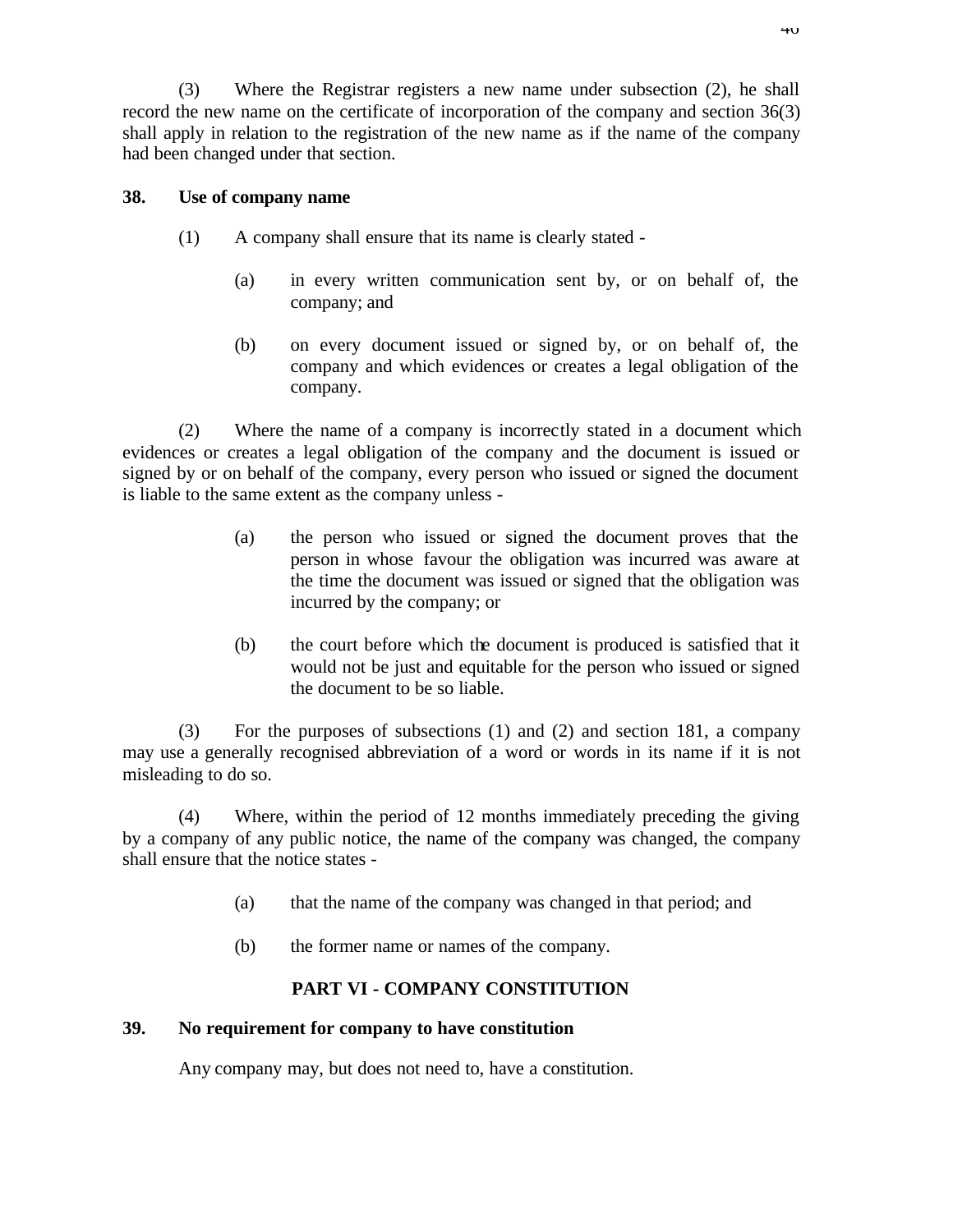### **40. Effect of Act on company having constitution**

(1) Where a company has a constitution, the rights, powers, duties, and obligations of the company, the Board, each director, and each shareholder of the company shall be those set out in this Act except to the extent that they are restricted, limited or modified by the constitution of the company in accordance with this Act.

(2) Subject to subsection (3), the form of constitution of a private company shall be in the form set out in the Second Schedule.

(3) A private company may exclude or modify the provisions of its constitution to the extent permitted by the Second Schedule.

## **41. Effect of Act on company not having constitution**

Where a company does not have a constitution, the rights, powers, duties, and obligations of the company, the Board, each director, and each shareholder of the company shall be those set out in this Act.

## **42. Form and content of constitution**

- (1) For the purposes of this Act, the constitution of a company shall
	- (a) in the case of a company incorporated under Part III, be, a document certified by the applicant for registration of the company as the company's constitution;
	- (b) in the case of a private company incorporated under Part III, be, subject to section 40, the constitution set out in the Second Schedule;
	- (c) in the case of an existing company, be the memorandum and articles of association as originally registered or as altered in accordance with the Companies Act 1984 or the Companies Act 1913 provided that any statement of objects in the memorandum shall, from the commencement of this Act, have the effect stated in section 28;
	- (d) be a document that is adopted by the company as its constitution under section 44;
	- (e) a document referred to in section 45; or
	- (f) a document referred to in any of the preceding paragraphs as altered by the company under section 44 or varied by the Court under section 178.
- (2) Subject to section  $27(3)$ , the constitution of a company may contain -
	- (a) matters contemplated by this Act for inclusion in the constitution of a company; and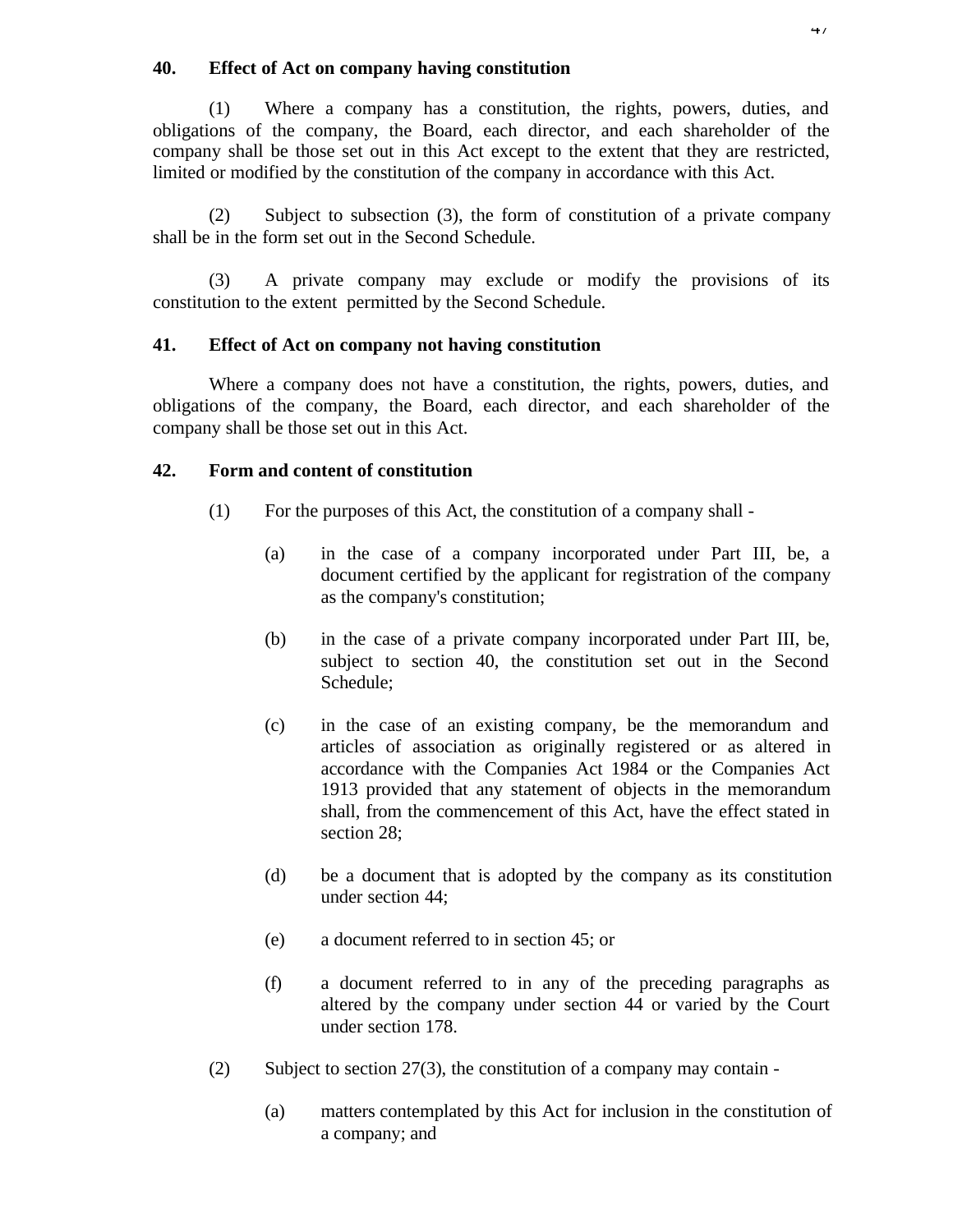(b) such other matters as the company wishes to include in its constitution.

(3) Notwithstanding any other enactment, the constitution of a company and any amendment to the constitution shall be certified by a law practitioner and need not be embodied in a notarial deed.

# **43. Effect of constitution**

(1) The constitution of a company shall be void to the extent that it contravenes, or is inconsistent with, this Act.

(2) Subject to this Act, the constitution of a company shall have the effect of a contract -

- (a) as between the company and each member or shareholder; and
- (b) as between the members or shareholders themselves.

(3) All money payable by any member to the company under the constitution shall be a debt due from him to the company.

# **44. Adoption, alteration and revocation of constitution**

(1) The shareholders or members of a company may, where the company does not have a constitution, by special resolution, adopt a constitution for the company.

(2) Subject to subsection (3) and sections 67, 80 and 114, the shareholders of a company may, by special resolution, alter or revoke the constitution of the company.

(3) An existing company which has, under section 42(1)(c) retained its memorandum of association and articles of association as its constitution, shall not alter any of the provisions in its existing memorandum of association or articles of association unless it replaces its memorandum of association and its articles of association by a single document into which it consolidates its constitution.

(4) The company may apply to the Registrar for dispensation from the requirement of subsection (3) and where the Registrar is satisfied that undue hardship would be caused to the company by requiring compliance with subsection (3) and that it is necessary that the alteration be made promptly, the Registrar may grant the dispensation on such terms and conditions as the Registrar thinks fit.

(5) Within 14 days of the adoption of a constitution by a company, or the alteration or revocation of the constitution of a company, as the case may be, the Board shall cause a notice in a form approved by the Registrar to be delivered to the Registrar for registration.

## **45. New form of constitution**

(1) A company may deliver to the Registrar a single document that incorporates the provisions of a document referred to in section  $42(1)(f)$  together with any amendments.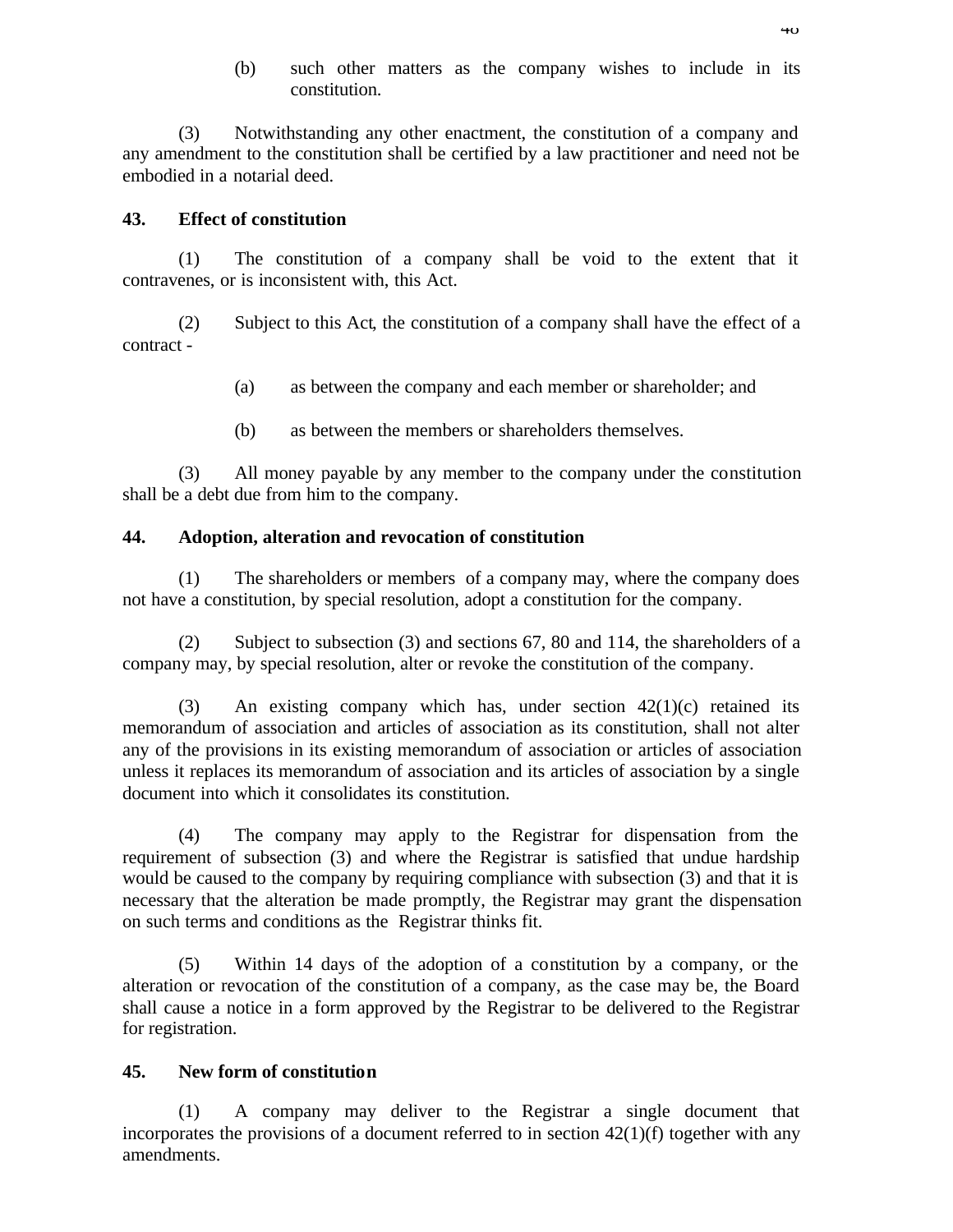(2) The Registrar may, where he considers that by reason of the number of amendments to a company's constitution it would be desirable for the constitution to be contained in a single document, by notice in writing, require a company to deliver to the Registrar a single document that incorporates the provisions of a document referred to in section 42(1)(f), together with any amendments.

(3) Where a notice has been served under subsection (2), the Board shall, within 28 days of receipt by the company of the notice, cause to be delivered to the Registrar -

- (a) the document for registration; and
- (b) a certificate signed by a person authorised by the Board to the effect that the document referred to in paragraph (a) complies with subsection  $(1)$  or  $(2)$ , as the case may be.

(4) On receipt of the document referred to in subsection (3), the Registrar shall register the document.

# **PART VII – SHARES**

# **Sub-Part A – Legal nature and types of shares**

## **46. Legal nature and types of shares**

(1) A share in a company shall be a movable property.

(2) Subject to subsection (3), a share in a company shall confer on the holder -

- (a) the right to one vote on a poll at a meeting of the company on any resolution;
- (b) the right to an equal share in dividends authorised by the Board;
- (c) the right to an equal share in the distribution of the surplus assets of the company.

(3) Subject to section 59, the rights specified in subsection (2) may be restricted, limited, altered, or added to by the constitution of the company or in accordance with the terms on which the share is issued under section 51 or 52, as the case may be.

(4) Subject to the constitution of the company, different classes of shares may be issued in a company.

- (5) Without limiting subsection (4), shares in a company may
	- (a) be redeemable in accordance with section 76;
	- (b) confer preferential rights to distributions of capital or income;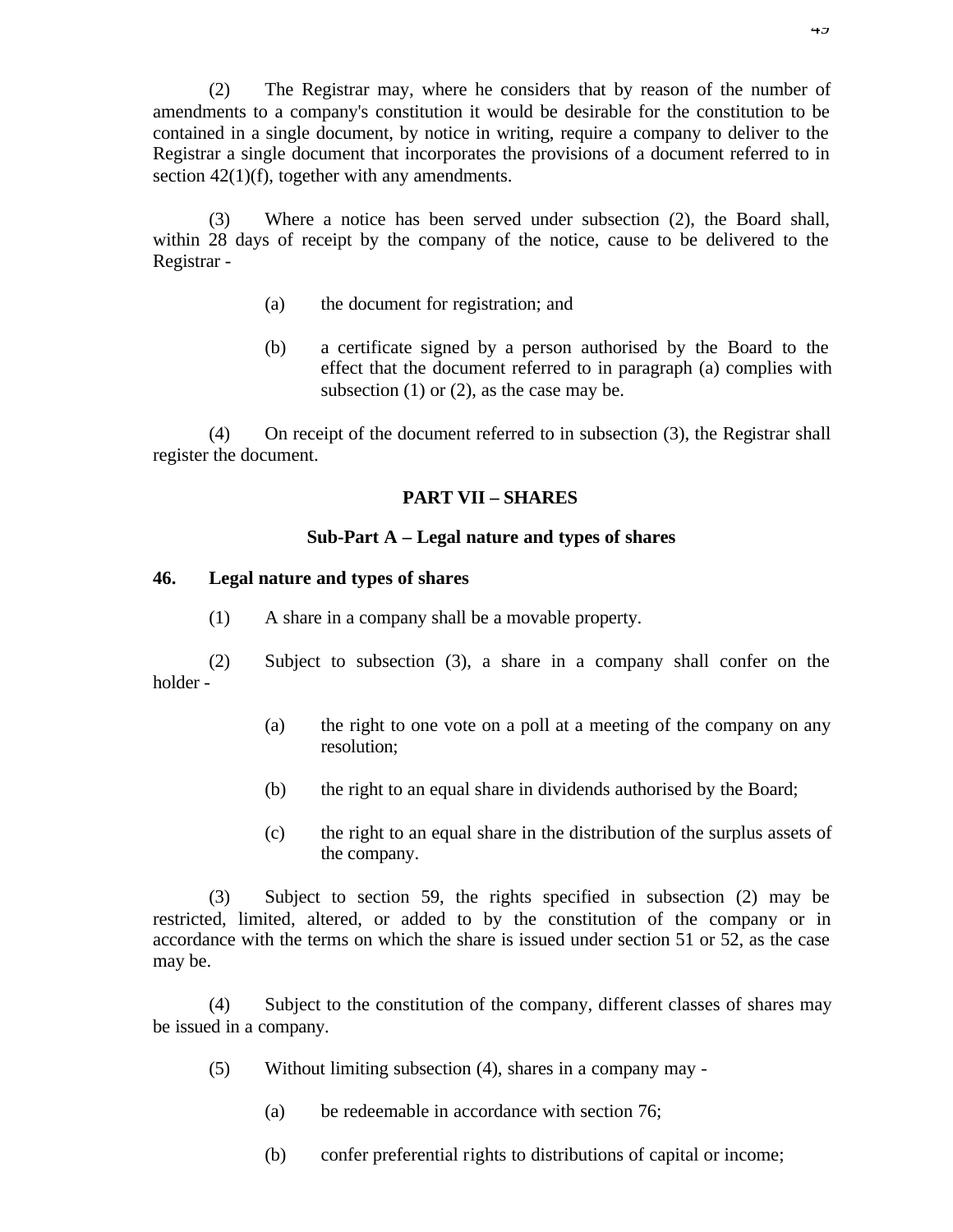- (c) confer special, limited, or conditional voting rights; or
- (d) not confer voting rights.

## **47. No par value shares**

(1) Any shares created or issued after the commencement of this Act shall be shares of no par value.

(2) Subject to subsection (3), the par value shares of an existing company on the register of companies under the Companies Act 1984 or the International Companies Act 1994 at the date of the commencement of this Act shall continue to be shares having a par value with the par value attached to those shares being the par value carried by those shares immediately before the commencement of this Act.

(3) Any existing company under sub-section (2) may at any time, convert any class of shares of the company into shares of no par value provided that -

- (a) all the shares of any one class of shares of the company consist of either par value shares or no par value shares; and
- (b) where all the shares of the company
	- (i) are of the one class, the conversion of the shares is approved by special resolution or by consent in writing of 75 per cent of the shareholders; or
	- (ii) comprise more than one class, the conversion of the shares is approved by the holders of each class to be converted by special resolution or by consent in writing of 75 per cent of the holders of that class; and
- (c) notice of the terms of the conversion is given to the Registrar for registration within 14 days of the approval of the conversion under paragraph (b).

(4) Notwithstanding subsection (1), an existing company under subsection (2) may, after the commencement of this section, issue shares or a class or classes of shares having a par value.

(5) Upon registration of the notice under subsection  $(3)(c)$ , the shares in question shall, subject to subsection (6), be deemed to have been converted into shares of no par value.

(6) The shares converted under subsection (3) shall not affect the rights and liabilities attached to such shares and in particular, without prejudice to the generality of this section, such conversion shall not affect -

(a) any unpaid liability on such shares; or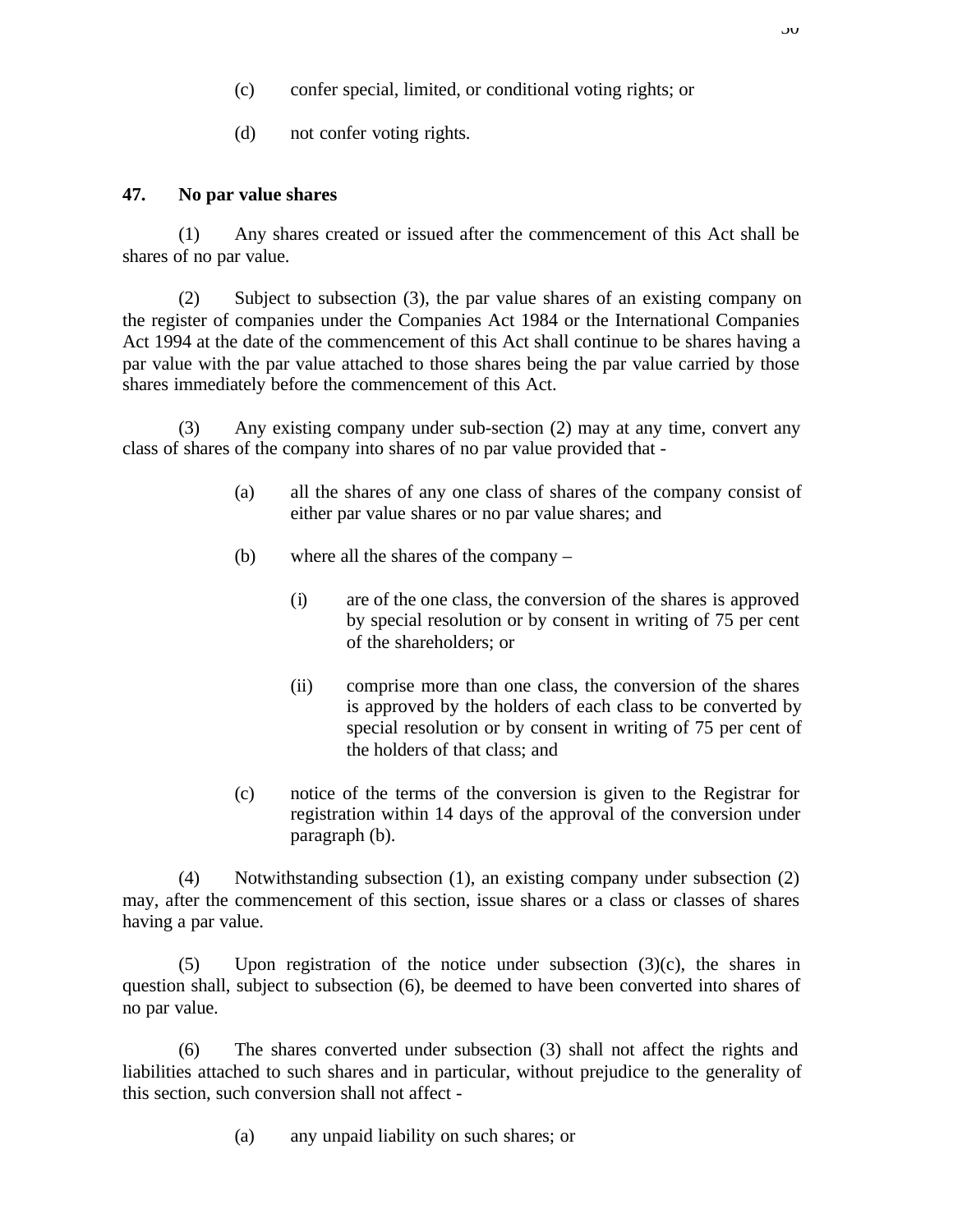(b) the rights of the holders thereof in respect of dividends, voting or repayment on winding up or a reduction of capital.

(7) Notwithstanding subsection (1), the Registrar may, where he is satisfied that -

- (a) a company registered or proposed to be registered under this Act is a wholly owned subsidiary of a company registered outside Mauritius and that for the purposes of the company's reporting obligations outside Mauritius it is necessary for the company to be formed with shares carrying a par value; or
- (b) there are good grounds for the shares to be issued at par value,

the Registrar may, subject to subsection (8), grant a dispensation from subsection (1) and permit the issue of a class or classes of par value shares.

(8) A dispensation under subsection (7) shall be granted on such terms and conditions as the Registrar may consider fit provided that all the shares of any class shall be at par value and any premiums received on any issue of shares shall be transferred into the share premium account in accordance with section 48(5).

## **48. Stated capital and share premium account**

(1) A company shall maintain a stated capital account for each class of shares it issues in which it shall enter the stated capital in relation to that class of shares.

(2) A company shall not reduce its stated capital except as provided under section 62.

(3) The provisions of this Act relating to stated capital shall not apply to a company which is an authorised mutual fund.

(4) Except in the case of a company holding a Category 1 Global Business Licence or a Category 2 Global Business Licence, the stated capital of the company shall be expressed in Mauritius currency unless written approval to express the stated capital in another currency is obtained from the Registrar in the same manner as under section 213.

(5) Where shares having a par value are issued at a premium, whether for cash or otherwise, a sum equal to the aggregate amount or value of the premiums on those shares shall be transferred to an account to be called "the share premium account" and the provisions of this Act relating to the stated capital of the company and relating to the reduction of share capital of the company shall apply.

(6) Where shares having a par value are issued for a consideration other than cash and the value of that consideration is more than the par value of such shares, the difference between the par value of the shares and the value of the shares so acquired shall be transferred to the share premium account.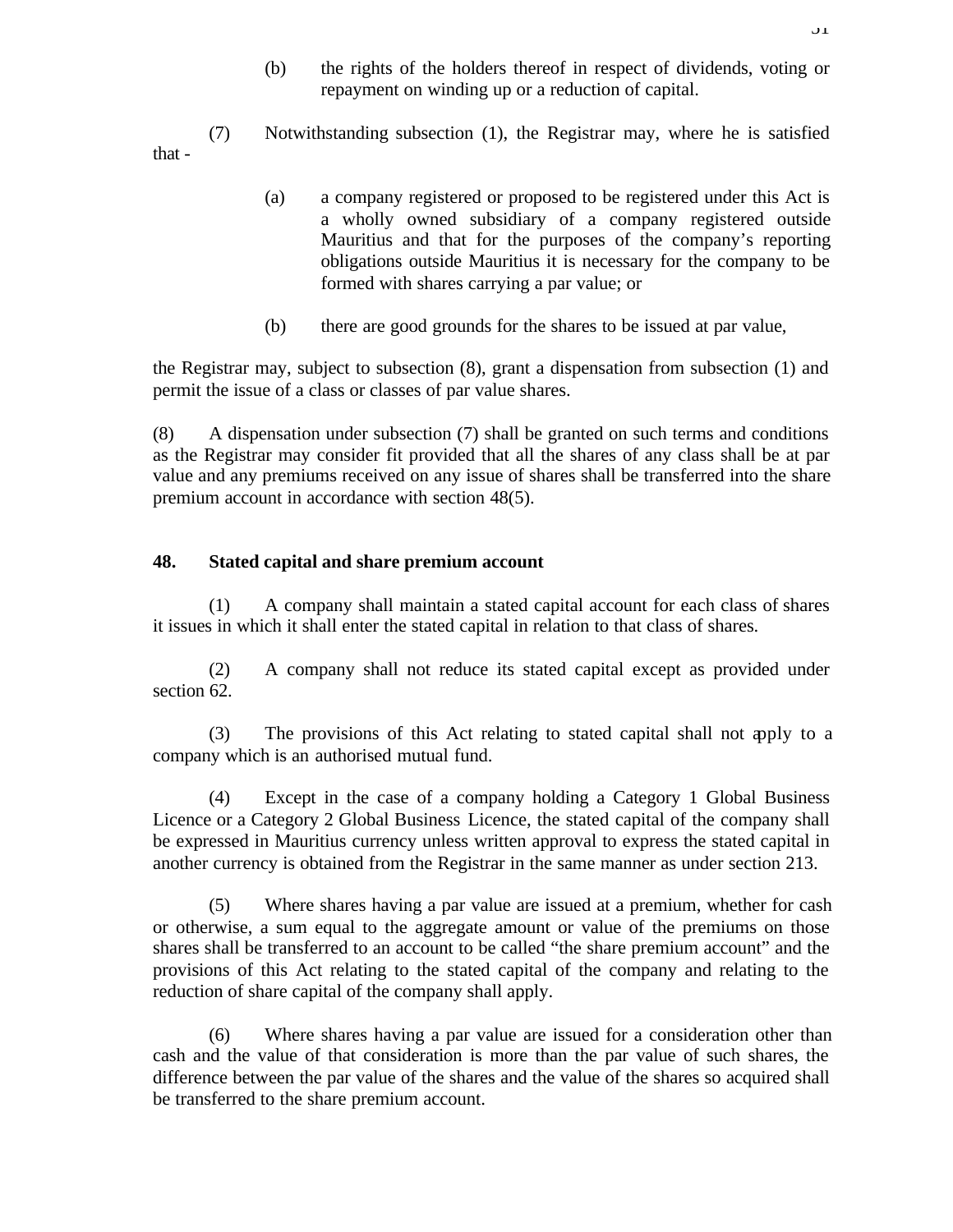(7) In the case of shares having a par value, the share premium account may, notwithstanding anything contained in subsection (5) be applied by the company to paying up shares of the company to be issued to shareholders of the company as fully paid shares.

(8) The stated capital account, including in the case of shares having a par value, the share premium account, notwithstanding anything contained in subsection (5) may, provided the directors are satisfied that the company will immediately after the application satisfy the solvency test, be applied by the company in writing off –

- (a) the preliminary expenses of the company; or
- (b) the expenses of, or the commission paid on, the creation or issue of any such shares.

### **49. Transferability of shares**

(1) Subject to any limitation or restriction on the transfer of shares in the constitution, a share in a company shall be transferable.

(2) A share shall be transferred by entry in the share register in accordance with section 88.

(3) Subject to section 87, the heir of a deceased member or the Curator may transfer a share even though the heir or Curator is not a shareholder at the time of transfer.

#### **50. Denomination of share capital**

(1) Subject to subsection (2), any share having a par value issued under section 47(7) shall be denominated in Mauritius currency.

(2) Any share of par value issued under section 47(7) may, with the approval of the Registrar, be designated in any foreign currency but shall otherwise be designated in Mauritius currency.

(3) Where a company has denominated its share capital in accordance with subsection (2), it shall, within 14 days of the date of such denomination, file with the Registrar a notice to that effect.

(4) Where the share capital of a company is denominated in a foreign currency, it shall not, without the prior approval of the Registrar, change the denomination into another currency.

### **51. Issue of shares on incorporation and amalgamation**

(1) Upon incorporation of the company under section 24 any person named in the application for incorporation as a shareholder shall be deemed to have been issued with the number of shares specified in the application.

(2) Following the issue of a certificate of amalgamation under section 249, the amalgamated company shall forthwith issue to any person entitled to a share or shares under the amalgamation proposal, the share or shares to which that person is entitled.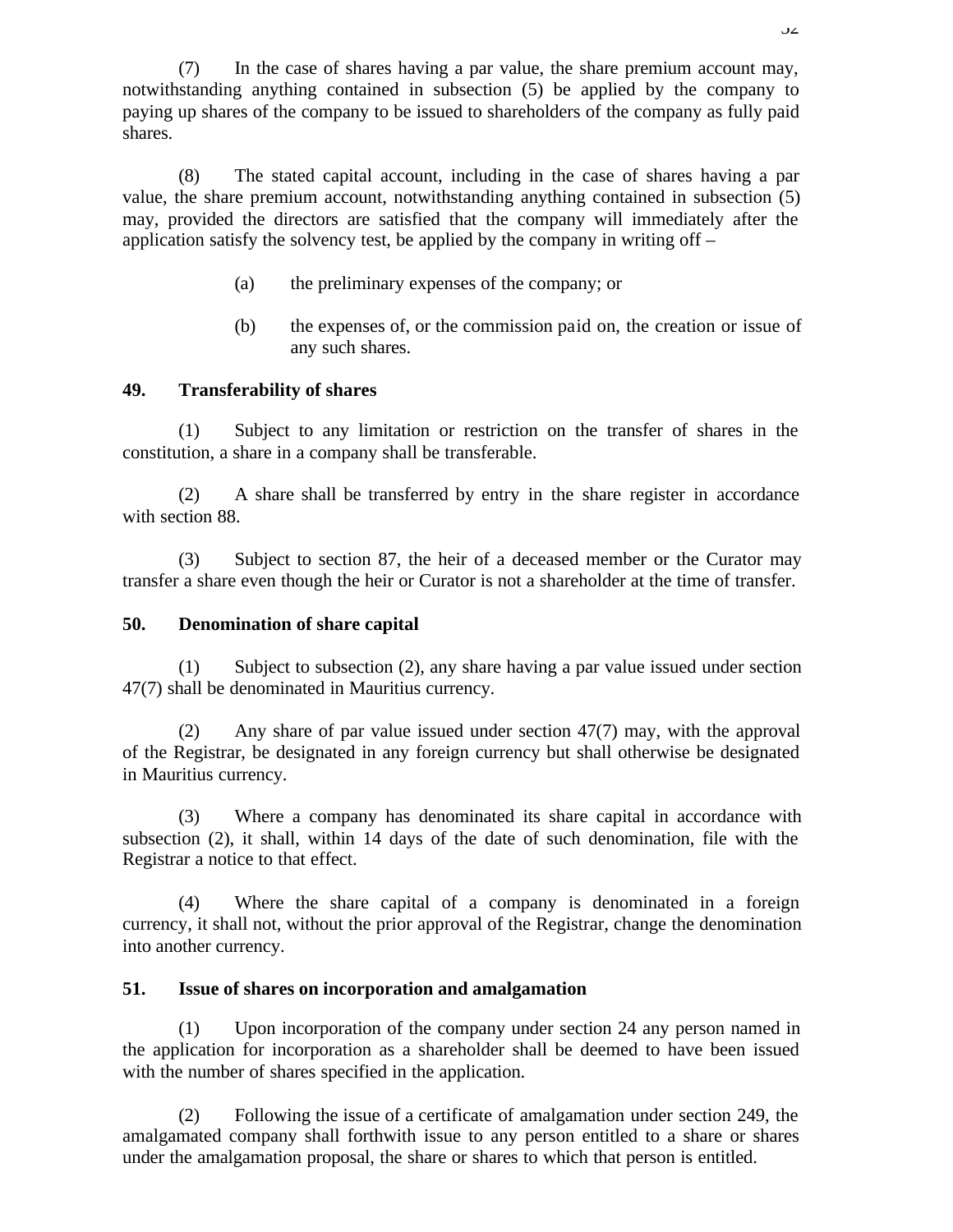## **52. Issue of other shares**

(1) Subject to this Act, and in particular to subsection (2), and to the constitution of the company, the Board may issue shares at any time, to any person, and in any number it thinks fit.

(2) Where the shares confer rights other than those set out in section 46(2), or impose any obligation on the holder, the Board shall, subject to -

- (a) the prior approval of an ordinary resolution of shareholders, unless the constitution provides otherwise; and
- (b) the requirements of section 114,

approve the terms of issue which set out the rights and obligations attached to the shares.

- (3) The terms of issue approved by the Board under subsection (2)
	- (a) shall be consistent with the constitution of the company, and to the extent that they are not so consistent, shall be invalid and of no effect;
	- (b) shall be deemed to form part of its constitution and may be amended in accordance with section 44 subject to the requirements of section 114.

(4) Subject to subsection (5), within 14 days of the issue of shares under this section, the company shall -

- (a) give notice to the Registrar in a form approved by him of
	- (i) the number of shares issued;
	- (ii) the amount of the consideration for which the shares have been issued, or its value as determined by the Board under section 56; and
	- (iii) the amount of the company's stated capital following the issue of the shares;
- (b) deliver to the Registrar a copy of any terms of issue approved under subsection(2).

(5) The Registrar may dispense any open-ended fund from the obligations imposed by subsection (4).

# **53. Alteration in number of shares**

(1) A company may by ordinary resolution -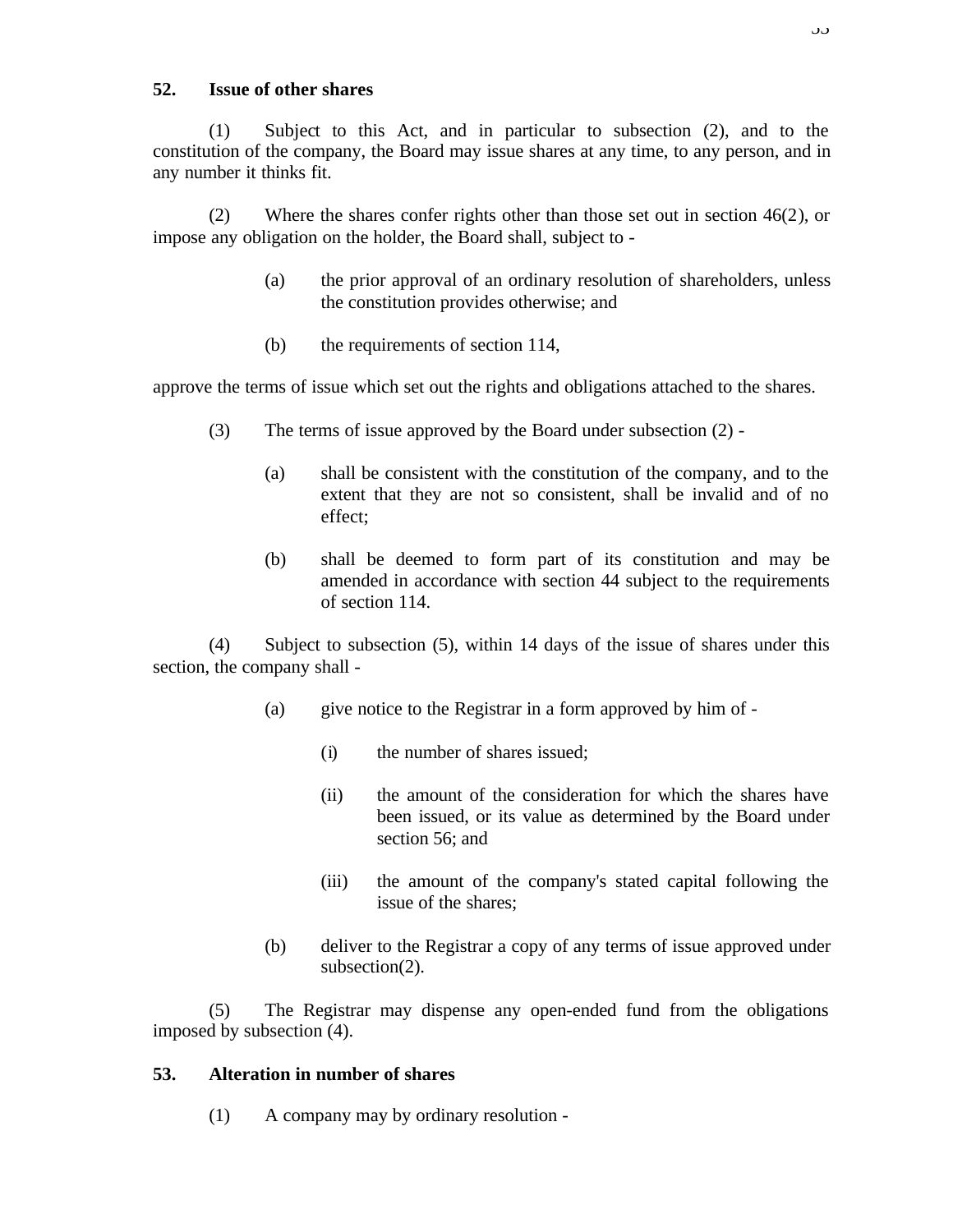- (a) divide or subdivide its shares into shares of a smaller amount if the proportion between the amount paid, and the amount, if any, unpaid on each reduced share remains the same as it was in the case of the share from which the reduced share is derived;
- (b) consolidate into shares of a larger amount than its existing shares.

(2) Where shares are consolidated, the amount paid and any unpaid liability thereon, any fixed sum by way of dividend or repayment to which such shares are entitled, shall also be consolidated.

(3) Where a company has altered its share capital in a manner specified in subsection (1), it shall within 14 days of the date of the alteration file a notice to that effect with the Registrar.

(4) A notice under subsection (3) shall include particulars with respect to the classes of shares affected.

# **54. Fractional shares**

A company may, where its constitution so provides, issue fractions of shares which shall have corresponding fractional liabilities, limitations, preferences, privileges, qualifications, restrictions, rights and other attributes as those which relate to the whole share of the same class or series of shares.

## **55. Pre-emptive rights to new issues**

(1) Subject to its constitution, where a company issues shares which rank equally with, or in priority to existing shares as to voting or distribution rights, those shares shall be offered to the holders of existing shares in a manner which would, if the offer were accepted, maintain the relative voting and distribution rights of those shareholders.

(2) An offer under subsection (1) shall remain open for acceptance for a reasonable time, which shall not be less than 14 days.

# **56. Consideration for issue of shares**

(1) Before it issues any shares the Board shall determine the amount of the consideration for which the shares shall be issued and shall ensure that such consideration is fair and reasonable to the company and to all existing shareholders.

(2) The consideration for which a share is issued may take any form including payment in cash, promissory notes, contracts for future services, real or personal property, or other securities of the company.

(3) The amount of consideration for which a share with par value is issued in accordance with any dispensation given by the Registrar under section 47, shall not be less than the par value.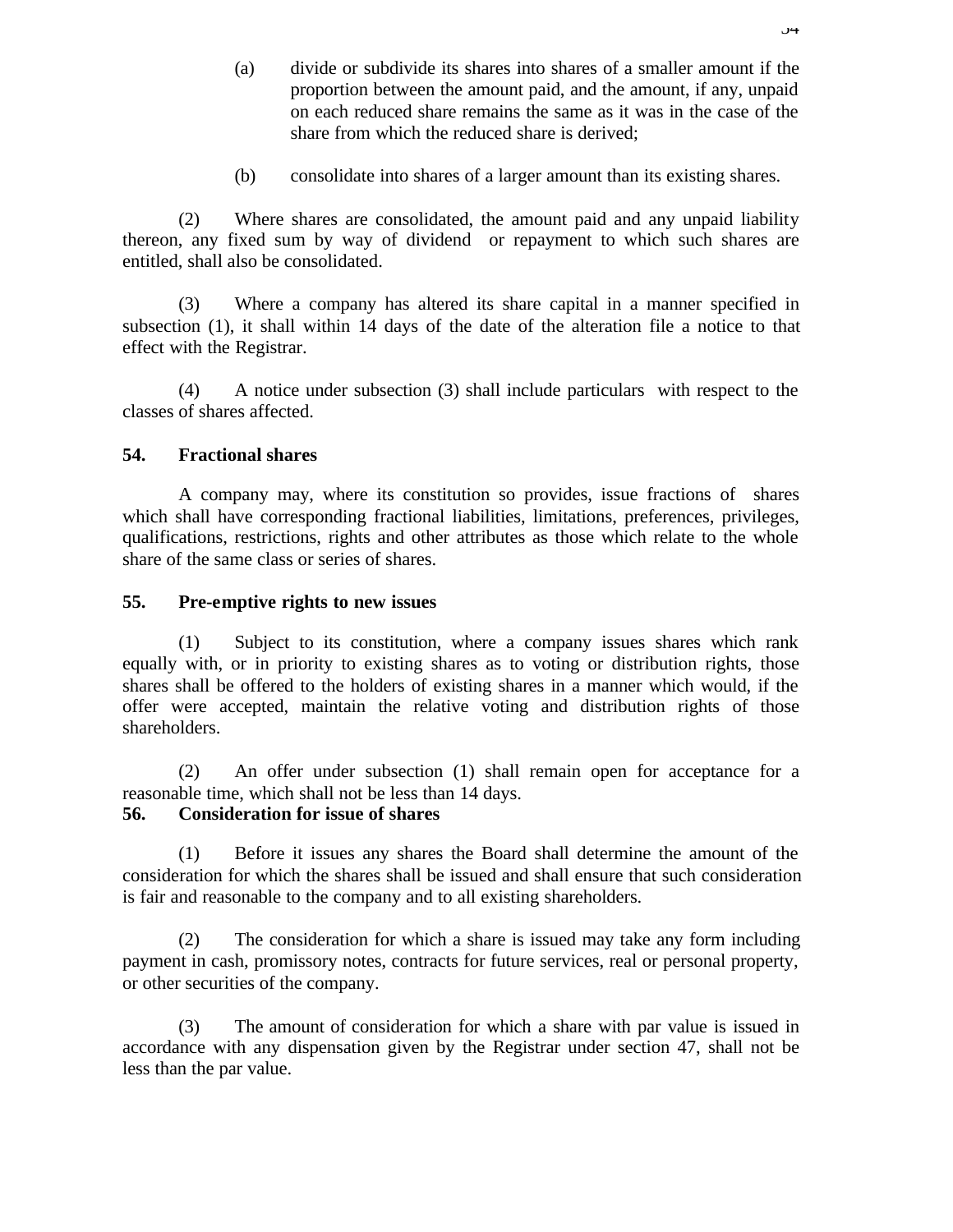### **57. Shares not paid for in cash**

(1) Shares shall be deemed not to have been paid for in cash except to the extent that the company has actually received cash in payment of the shares at the time of or subsequently to the agreement to issue the shares.

(2) Before shares that have already been issued are credited as fully or partly paid up other than for cash, the Board shall determine the reasonable present cash value of the consideration and shall ensure that the present cash value of the consideration is -

- (a) fair and reasonable to the company and to all existing shareholders; and
- (b) not less than the amount to be credited in respect of the shares.

(3) A certificate shall be signed by one of the directors or his agent authorised in writing describing the consideration in sufficient detail to identify it and state -

- (a) the present cash value of the consideration and the basis for assessing it;
- (b) that the present cash value of the consideration is fair and reasonable to the company and to all existing shareholders; and
- (c) that the present cash value of the consideration is not less than the amount to be credited in respect of the shares.

(4) The Board shall deliver a copy of a certificate issued under subsection (3) to the Registrar for registration within 14 days of its signature.

- (5) Nothing in this section shall apply to the issue of shares in a company on
	- (a) the conversion of any convertible securities; or
	- (b) the exercise of any option to acquire shares in the company.

(6) Where the Registrar is dissatisfied with the value mentioned in the certificate delivered to the Registrar under subsection (4), the Registrar may refer the matter to the Registrar-General who may assess the value in accordance with sections 17 of the Registration Duty Act and section 28 of the Land (Duties and Taxes) Act 1984 and the provisions of those sections including the right of appeal under those sections shall *mutatis mutandis* apply to a valuation for the purposes of this section.

(7) An officer who fails to comply with subsection (3) shall commit an offence and shall, on conviction, be liable to a fine not exceeding 50,000 rupees.

(8) Where the Board fails to comply with subsection (4), every officer of the company shall commit an offence and shall, on conviction, be liable to a fine not exceeding 20,000 rupees.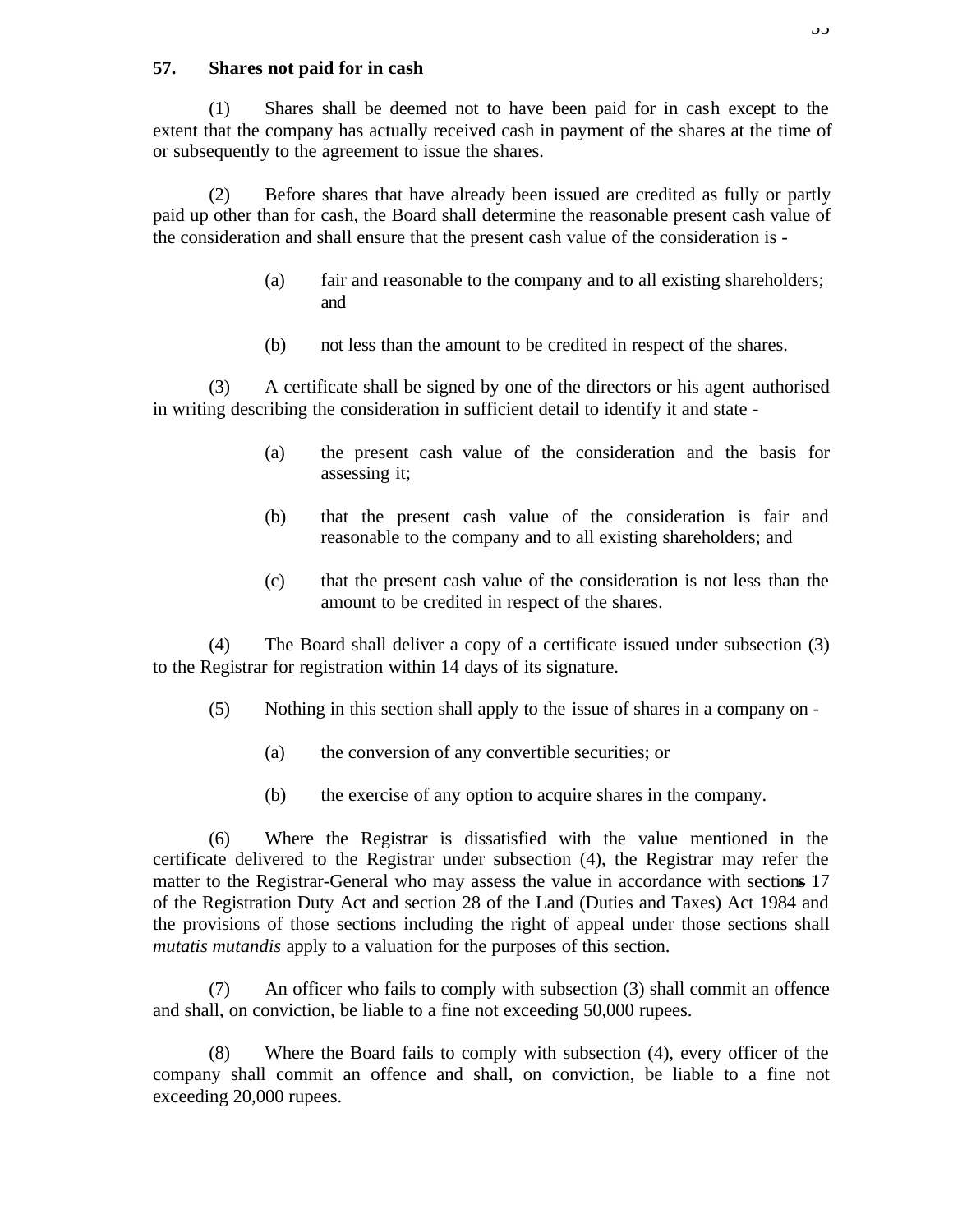### **58. Calls on shares**

Where a call is made on a share or any other obligation attached to a share is performed by the shareholder, the company shall within 14 days give notice to the Registrar in a form approved by him of -

- (a) the amount of the call or its value as determined by the Board under section  $57$  (2); and
- (b) the amount of the stated capital of the company following the making of the call.

# **59. Consent to issue of shares**

The issue by a company of a share that -

- (a) increases a liability of a person to the company; or
- (b) imposes a new liability on a person to the company,

shall be void where that person, or his agent who is authorised in writing, does not consent in writing to becoming the holder of the share before it is issued.

# **60. Time of issue of shares**

Notwithstanding section  $51(1)$ , a share is issued when the name of the holder is entered on the share register.

# **61. Board may authorise distributions**

(1) A company shall not make any distribution to any shareholder unless that distribution -

- (a) has been authorised by the Board under subsection (2); and
- (b) subject to the constitution, has been approved by the shareholders by ordinary resolution.

(2) The Board may authorise a distribution at such time and of such amount as it thinks fit, if it is that the company shall, upon the distribution being made, satisfy the solvency test.

(3) The directors who vote in favour of a distribution shall sign a certificate stating that, in their opinion, the company shall, upon the distribution being made, satisfy the solvency test.

(4) Where, after a distribution is authorised and before it is made, the Board ceases to be satisfied that the company shall, upon the distribution being made, satisfy the solvency test, any distribution made by the company shall be deemed not to have been authorised.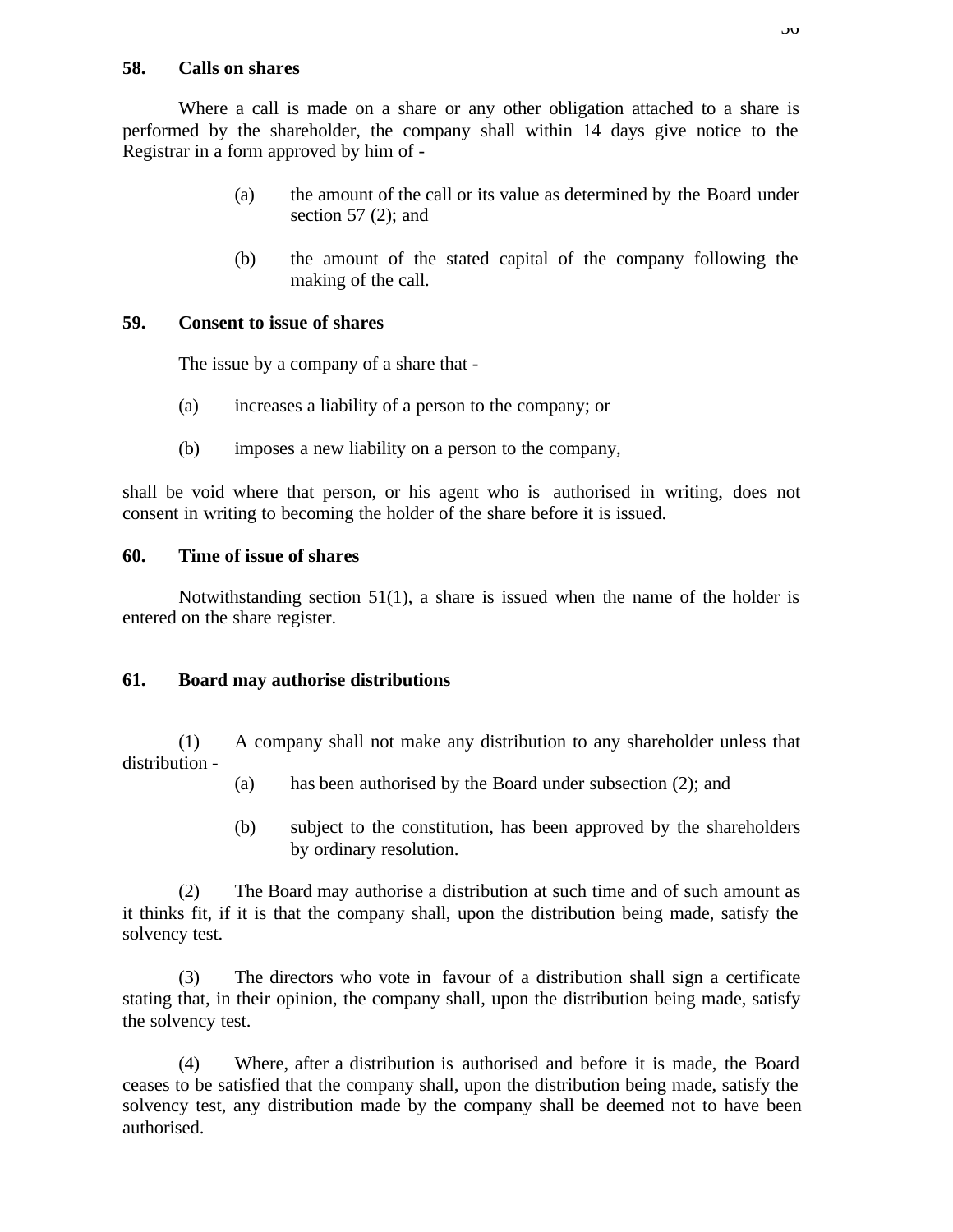## **62. Reduction of stated capital**

(1) Subject to subsection (3), a company may by special resolution reduce its stated capital to such amount as it thinks fit.

(2) Public notice of a proposed reduction of a company's stated capital shall be given not less than 30 days before the resolution to reduce stated capital is passed.

(3) A company may agree in writing with a creditor of the company that it shall not reduce its stated capital -

- (a) below a specified amount without the prior consent of the creditor; or
- (b) unless specified conditions are satisfied at the time of the reduction.

(4) A resolution to reduce the stated capital passed in breach of any agreement referred to in subsection (3) shall be invalid and of no effect.

- (5) A company shall not take any action
	- (a) to extinguish or reduce a liability in respect of an amount unpaid on a share; or
	- (b) to reduce its stated capital for any purpose (other than the purpose of declaring that its stated capital is reduced by an amount that is not represented by the value of its assets), unless there are reasonable grounds on which the directors may determine that, immediately after the taking of such action, the company will be able to satisfy the solvency test.
- (6) Where
	- (a) a share is redeemed at the option of the shareholder under section 79 or on a fixed date under section 80; or
	- (b) the company purchases a share under section 68,

and the Board is satisfied that as a consequence of the redemption or purchase, the company would, but for this subsection, fail to satisfy the solvency test -

- (i) the Board shall resolve that the stated capital of the company shall be reduced by the amount by which the company would so fail to satisfy the solvency test; and
- (ii) the resolution of the Board shall have effect notwithstanding subsections  $(1)$  to  $(3)$ .

(7) A company which has reduced its stated capital shall within 14 days of the reduction give notice of the reduction to the Registrar, specifying the amount of the reduction and the reduced amount of its stated capital.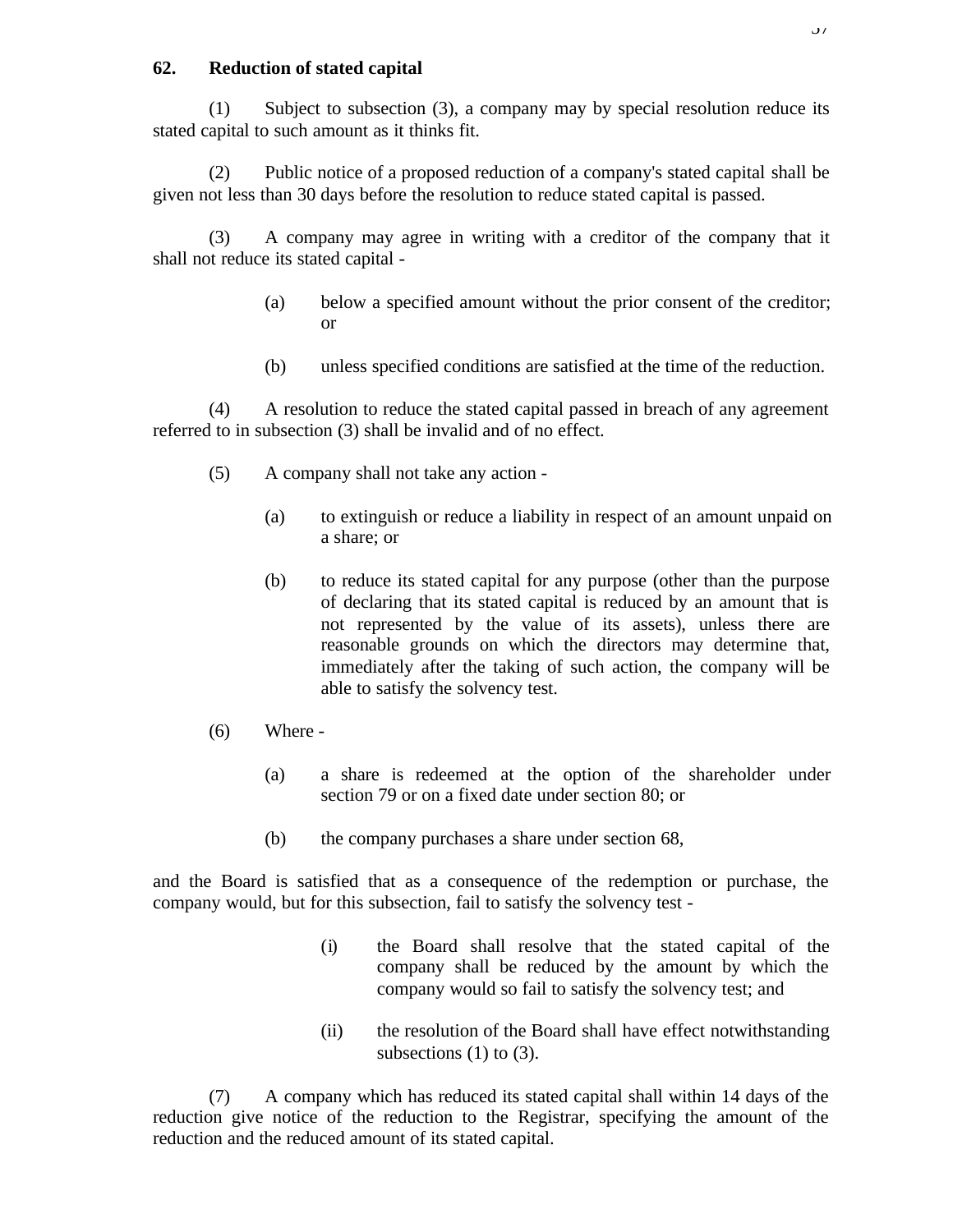### **Sub-Part B – Dividends and distributions**

### **63. Dividends**

(1) A dividend shall be a distribution other than a distribution to which sections 68 and 81 apply.

- (2) The Board shall not authorise a dividend
	- (a) in respect of some but not all the shares in a class;
	- (b) of a greater amount in respect of some shares in a class than other shares in that class except where -
		- (i) the amount of the dividend is reduced in proportion to any liability attached to the shares under the constitution;
		- (ii) a shareholder has agreed in writing to receive no dividend, or a lesser dividend than would otherwise be payable;
	- (c) unless it is paid out of retained earnings, after having made good any accumulated losses at the beginning of the accounting period.

### **64. Shares in lieu of dividends**

Subject to the constitution of the company, the Board may issue shares to any shareholders who have agreed to accept the issue of shares, wholly or partly, in lieu of a proposed dividend or proposed future dividends provided that -

- (a) the right to receive shares, wholly or partly, in lieu of the proposed dividend or proposed future dividends has been offered to all shareholders of the same class on the same terms;
- (b) where all shareholders elected to receive the shares in lieu of the proposed dividend, relative voting or distribution rights, or both, would be maintained;
- (c) the shareholders to whom the right is offered are afforded a reasonable opportunity of accepting it;
- (d) the shares issued to each shareholder are issued on the same terms and subject to the same rights as the shares issued to all shareholders in that class who agree to receive the shares; and
- (e) the provisions of section 56 are complied with by the Board.

## **65. Shareholder discounts**

(1) The Board may resolve that the company shall offer shareholders discounts in respect of some or all of the goods sold or services provided by the company.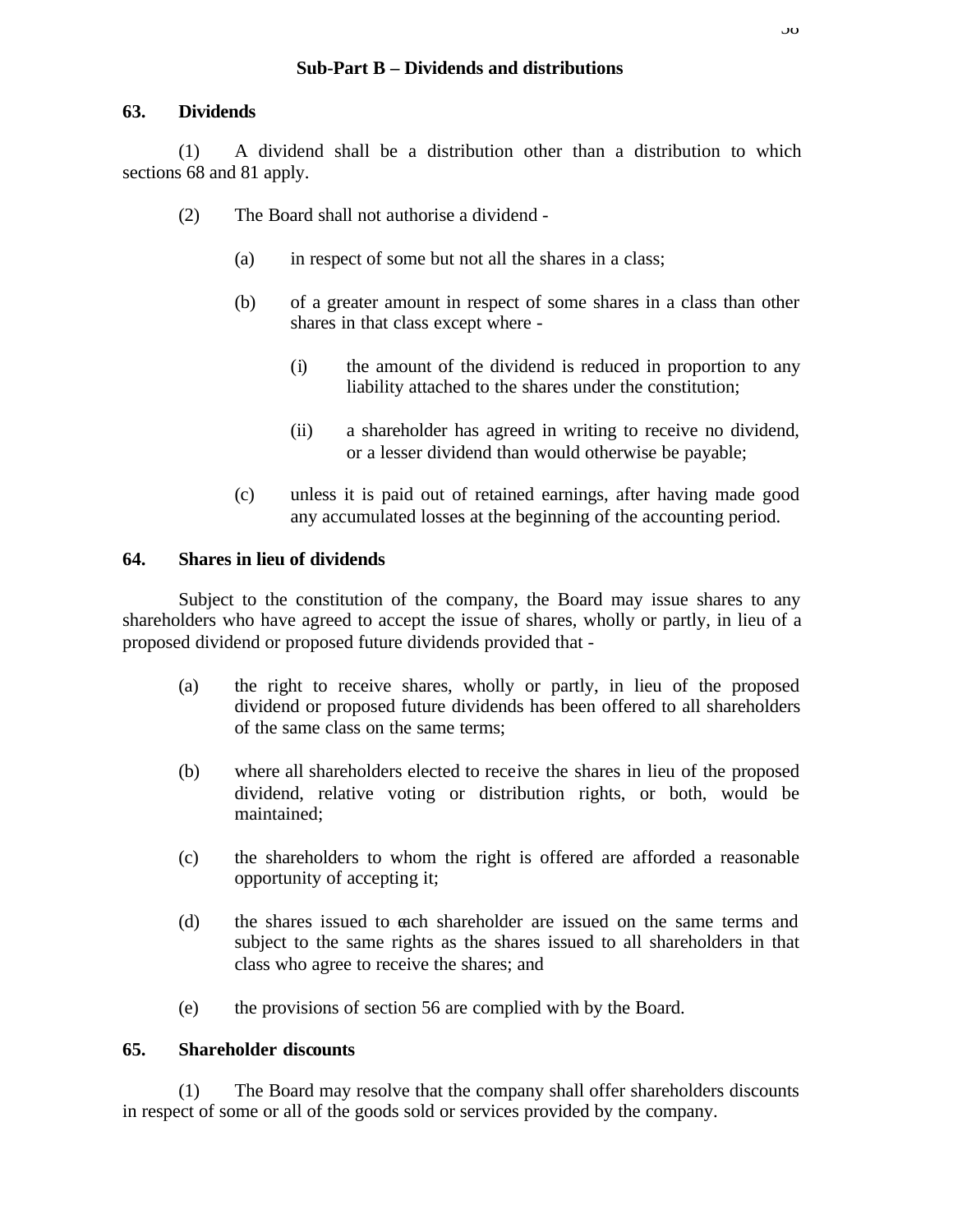(2) The Board shall not approve a discount scheme under subsection (1) unless it has previously resolved that the proposed discounts are -

- (a) fair and reasonable to the company and to all shareholders; and
- (b) made available to all shareholders or all shareholders of the same class on the same terms.

(3) A discount scheme shall not be approved, or where it had previously been approved shall not be continued by the Board unless it has reasonable grounds to believe that the company satisfies the solvency test.

(4) Subject to subsection (5), a discount accepted by a shareholder under a discount scheme approved under this section shall not be a distribution for the purposes of this Act.

- (5) Where
	- (a) a discount is accepted by a shareholder under a scheme approved by the Board; and
	- (b) after the scheme is approved or the discount was offered, the Board ceases to be satisfied on reasonable grounds that the company would satisfy the solvency test,

section 66 shall apply in relation to the discount with such modifications as may be necessary as if the discount were a distribution that is deemed not to have been authorised.

#### **66. Recovery of distributions**

(1) A distribution made to a shareholder at a time when the company did not, upon distribution being made, satisfy the solvency test may be recovered by the company from the shareholder unless -

- (a) the shareholder received the distribution in good faith and without knowledge of the company's failure to satisfy the solvency test;
- (b) the shareholder has altered the shareholder's position in reliance on the validity of the distribution; and
- (c) it would be unfair to require repayment in full or at all.
- (2) Where, in relation to a distribution made to a shareholder
	- (a) the procedure set out in section 61 has not been followed; or
	- (b) reasonable grounds for believing that the company would satisfy the solvency test in accordance with section 61 or 81, as the case may be, did not exist at the time the certificate was signed,

a director who failed to take reasonable steps to ensure the procedure was followed or who signed the certificate, as the case may be, shall be personally liable to the company to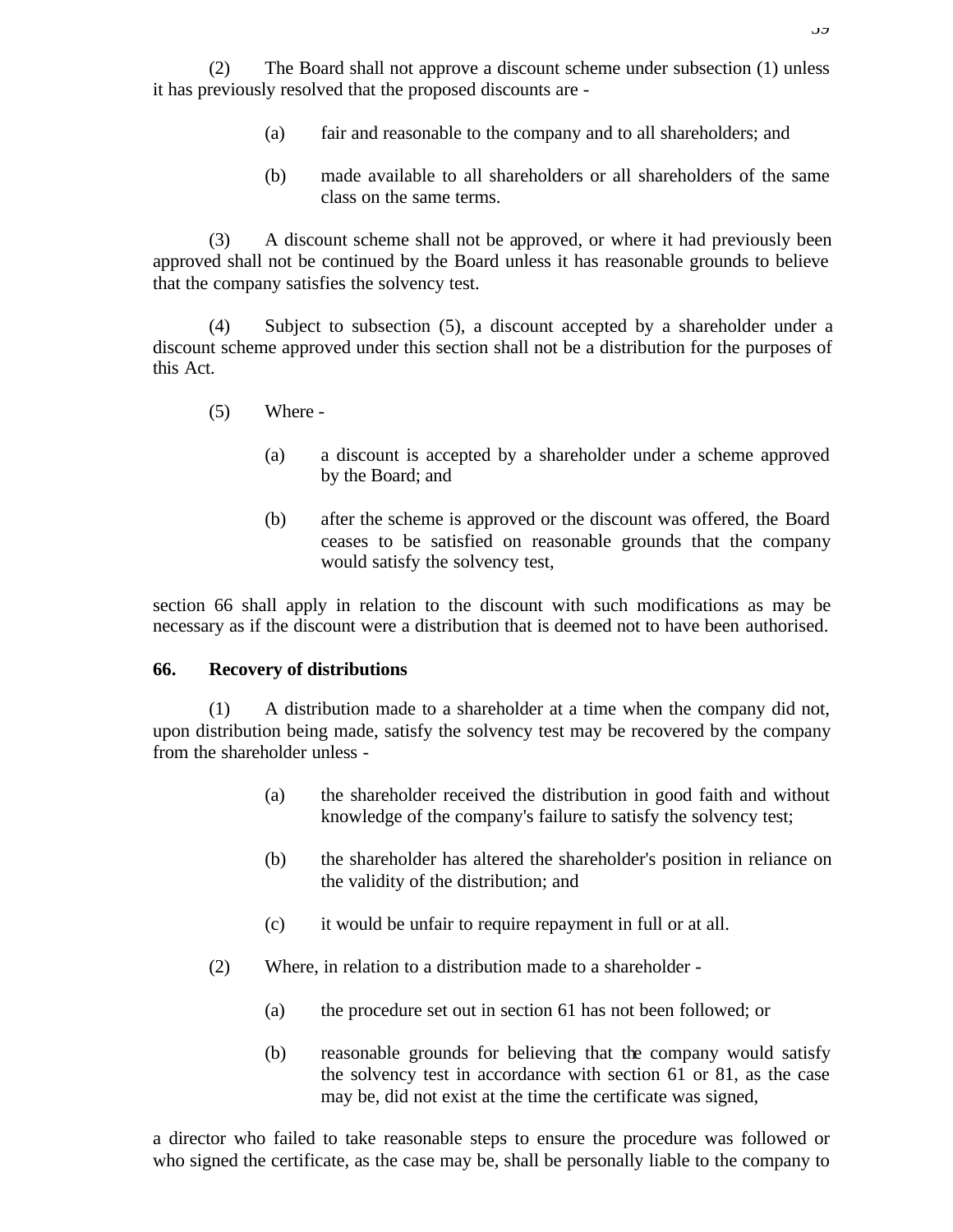repay to the company so much of the distribution which cannot be recovered from shareholders.

(3) Where, by virtue of section 61(4), a distribution is deemed not to have been authorised, a director who -

- (a) ceases after authorisation but before the making of the distribution to be satisfied on reasonable grounds for believing that the company would satisfy the solvency test upon the distribution being made; and
- (b) fails to take reasonable steps to prevent the distribution being made,

shall be personally liable to the company to repay to the company so much of the distribution which cannot be recovered from shareholders.

(4) Where, by virtue of section 65(5), a distribution is deemed not to have been authorised, a director who fails to take reasonable steps to prevent the distribution being made shall be personally liable to the company to repay to the company so much of the distribution which cannot be recovered from shareholders.

(5) Where, in an action brought against a director or shareholder under this section, the Court is satisfied that the company could, by making a distribution of a lesser amount, have satisfied the solvency test, the Court may -

- (a) permit the shareholder to retain; or
- (b) relieve the director from liability in respect of,

an amount equal to the value of any distribution that could properly have been made.

#### **67. Reduction of shareholder liability treated as distribution**

- (1) Where a company
	- (a) alters its constitution;
	- (b) acquires shares issued by it; or
	- (c) redeems shares under section 78,

in a manner which would cancel or reduce the liability of a shareholder to the company in relation to a share held prior to that alteration, acquisition, or redemption, the cancellation or reduction of liability shall be treated for the purposes of section 61 as if it were a distribution and for the purposes of section 63(2) as if it were a dividend.

(2) Where a company has altered its constitution, or acquired shares, or redeemed shares under Sub-Part E in a manner which cancels or reduces the liability of a shareholder to the company in relation to a share held prior to that alteration, acquisition, or redemption, that cancellation or reduction of liability shall be treated for the purposes of section 62 as a distribution of the amount by which that liability was reduced.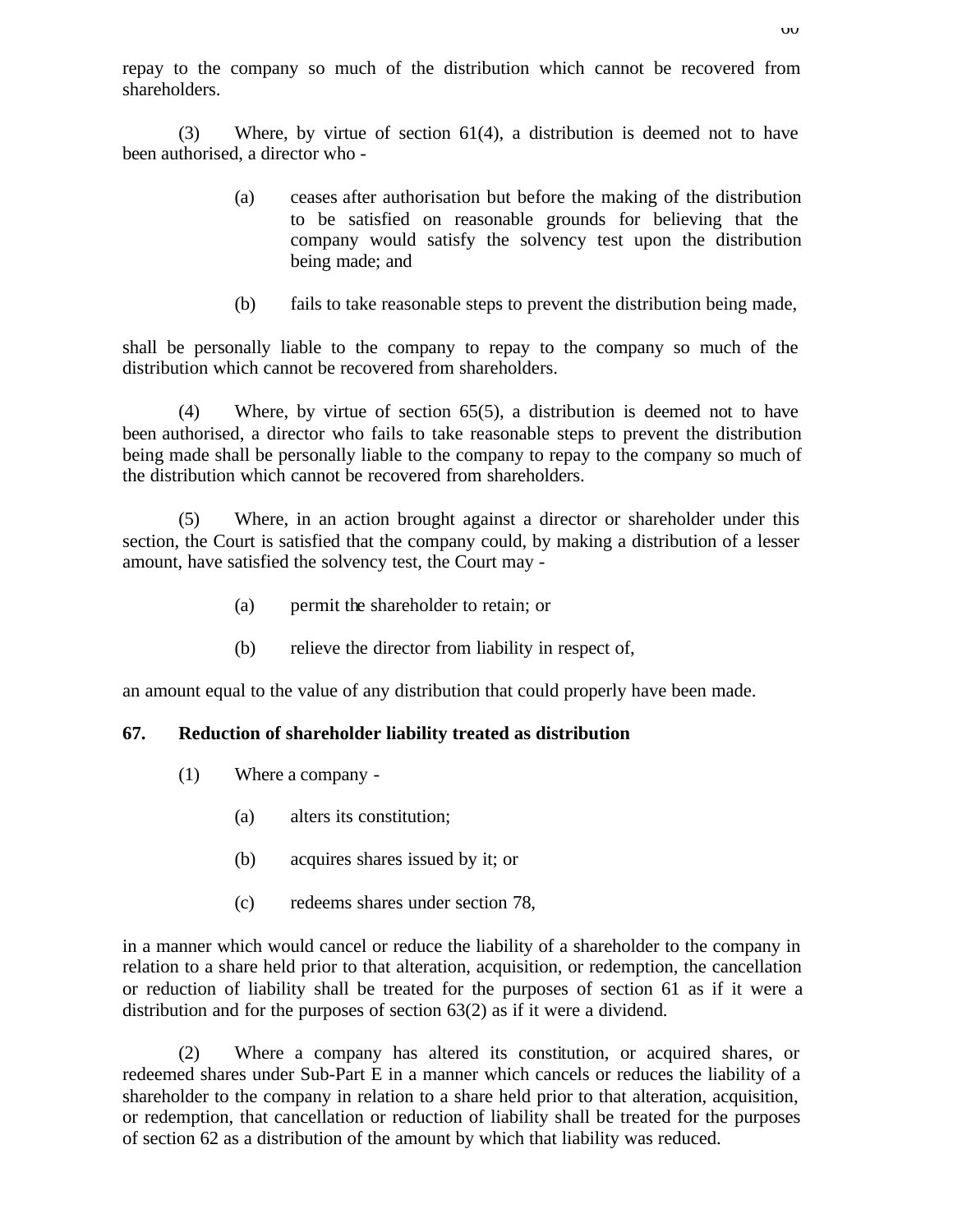(3) Where the liability of a shareholder of an amalgamating company to that company in relation to a share held before the amalgamation is -

- (a) greater than the liability of that shareholder to the amalgamated company in relation to a share or shares into which that share is converted; or
- (b) cancelled by the cancellation of that share in the amalgamation,

the reduction of liability effected by the amalgamation shall be treated for the purposes of section 66(1) and (3) as a distribution by the amalgamated company to that shareholder, whether or not that shareholder becomes a shareholder of the amalgamated company of the amount by which that liability was reduced.

### **Sub-Part C – Acquisition and redemption of company's own shares**

#### **68. Company may acquire or redeem its own shares**

(1) Subject to subsection (5), a company shall not purchase or otherwise acquire any of its own shares except -

- (a) as provided under sections 69 and 70 or sections 108 to 110;
- (b) in the case of a private company, with the unanimous approval of all shareholders under section 272;
- (c) with the approval of a unanimous resolution under section 106; or
- (d) in accordance with an order made by the Court under this Act.

(2) A company may redeem a share which is a redeemable share in accordance with sections 76 to 80 but not otherwise.

(3) Where shares are acquired by a company pursuant to subsection (1) or redeemed pursuant to subsection (2), the stated capital of the class of shares so acquired or redeemed shall be decreased, or in the case of a company having par value shares, the nominal issued share capital and share premium account shall be decreased, so as to take into account the extent to which the amount received by the company as stated capital under section 7 is reduced by the company's acquisition or redemption of its own shares.

(4) A company shall not make any payment in whatever form to acquire or redeem any share issued by the company where there are reasonable grounds for believing that the company is, or would after the payment, be unable to satisfy the solvency test.

(5) A company shall not acquire or redeem its own shares where, as a result of such acquisition or redemption, there would no longer be any shares on issue other than convertible or redeemable shares.

(6) The company shall immediately following the acquisition or redemption of shares by the company, give notice to the Registrar of the number and class of shares acquired or redeemed.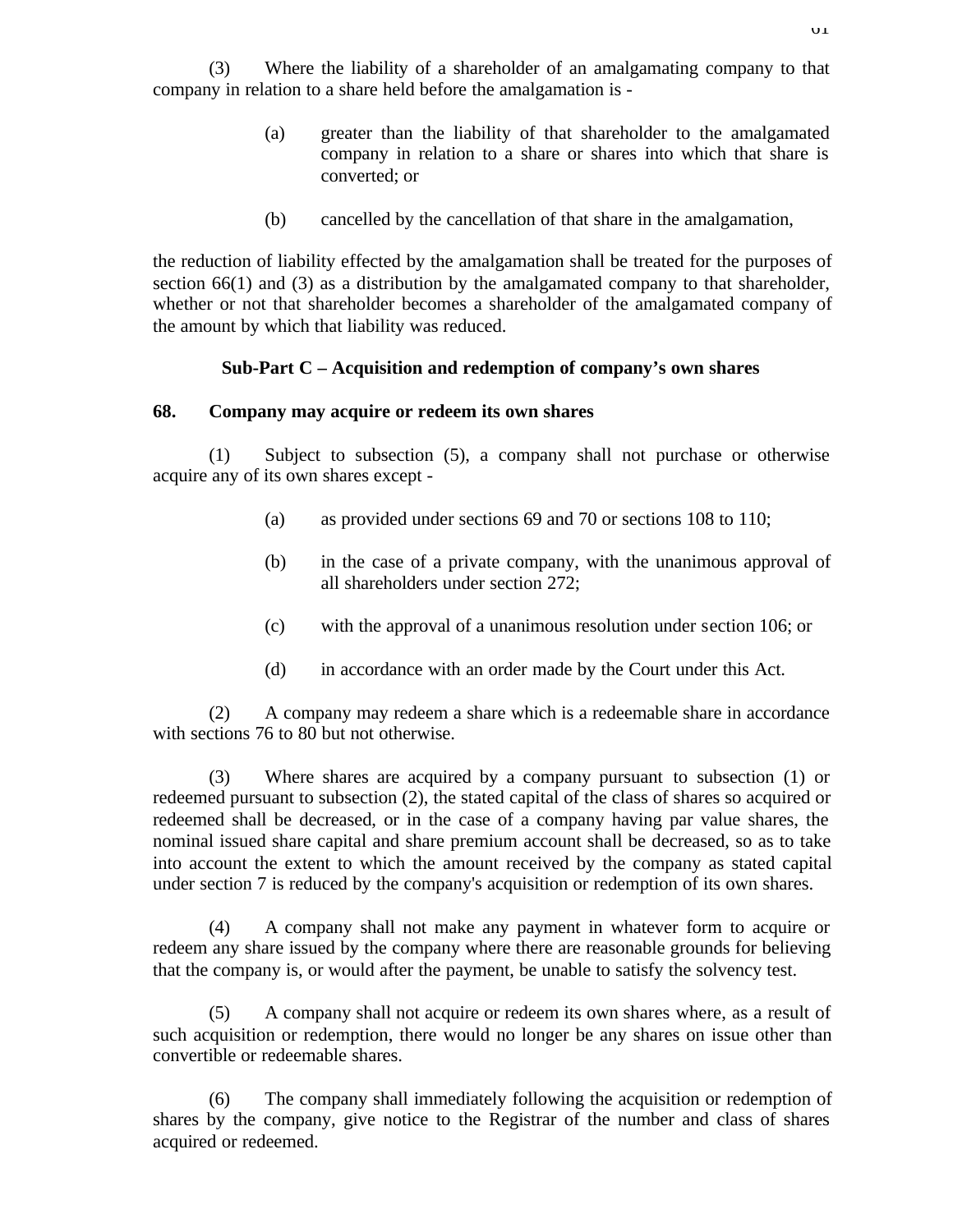(7) Where a company fails to comply with subsection (4), the company and every officer of the company who is in default shall commit an offence and shall, on conviction, be liable to a fine not exceeding 50,000 rupees.

# **69. Purchase of own shares**

- (1) A company may, subject to
	- (a) the approval of the Board;
	- (b) its constitution authorising it to do so,

purchase or otherwise acquire its own shares.

(2) The company shall not offer or agree to purchase or otherwise acquire its own shares unless -

- (a) the Board is satisfied that
	- (i) the acquisition is in the best interests of the company;
	- (ii) the terms of the offer or agreement and the consideration to be paid for the shares are fair and reasonable to the company;
	- (iii) in any case where the offer is not made to, or the agreement is not entered into with, all shareholders, the offer or the agreement, as the case may be, is fair to those shareholders to whom the offer is not made, or with whom no agreement is entered into;
	- (iv) shareholders to whom the offer is made have available to them any information which is material to an assessment of the value of the shares; and
	- (v) the company shall immediately after the acquisition satisfy the solvency test; and
- (b) the Board has disclosed to shareholders or members or otherwise has made available to them all information which is material to the assessment of the value of the shares.

(3) Any offer by a company to purchase or otherwise acquire its own shares on a stock exchange shall be made in accordance with such conditions as may be prescribed.

# **70. Disclosure document**

- (1) This section shall not apply to
	- (a) an offer which -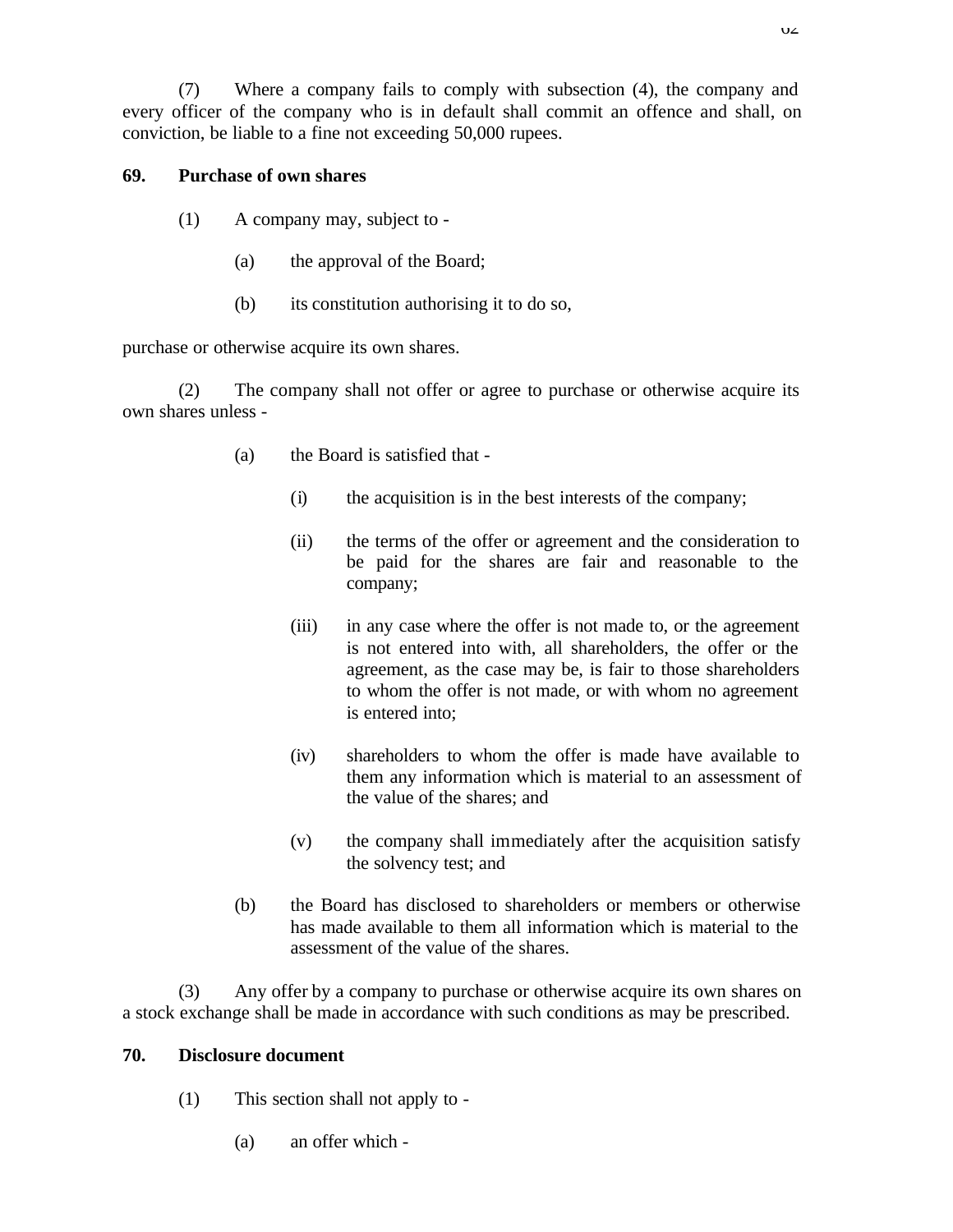- (i) is made to all shareholders to acquire a proportion of their shares;
- (ii) if accepted, would leave unaffected relative voting and distribution rights; and
- (iii) affords a reasonable opportunity to shareholders to accept the offer;
- (b) an offer to which all shareholders have consented in writing or which is the subject of unanimous approval under section 272;
- (c) an offer made pursuant to a unanimous resolution under section 106;
- (d) an offer where the purchase or acquisition is made on the Official List of a Stock Exchange established under the Stock Exchange Act 1988 or on any other stock exchange outside Mauritius; or
- (e) a private company holding a Category 1 Global Business Licence or Category 2 Global Business Licence, as the case may be.

(2) Subject to subsection (1), before an offer is made pursuant to a resolution under section  $69(2)$ , the company shall send to each shareholder a disclosure document that complies with subsection (3).

- (3) A disclosure document issued under this section shall set out
	- (a) the nature and terms of the offer, and if made to specified shareholders only, the names of those shareholders;
	- (b) the nature and extent of any relevant interest of any director of the company in any shares the subject of the offer; and
	- (c) the text of the resolution required by section  $69(2)$ , together with such further information and explanation as may be necessary to enable a reasonable shareholder to understand the nature and implications for the company and its shareholders of the proposed acquisition.

#### **71. Cancellation of shares repurchased**

(1) Subject to sections 72 to 74, shares that are acquired by a company pursuant to section 69 or 110, or redeemed pursuant to sections 76 to 80, are deemed to be cancelled immediately on acquisition.

(2) For the purposes of subsection (1), shares are acquired on the date on which the company would, in the absence of this section, become entitled to exercise the rights attached to the shares.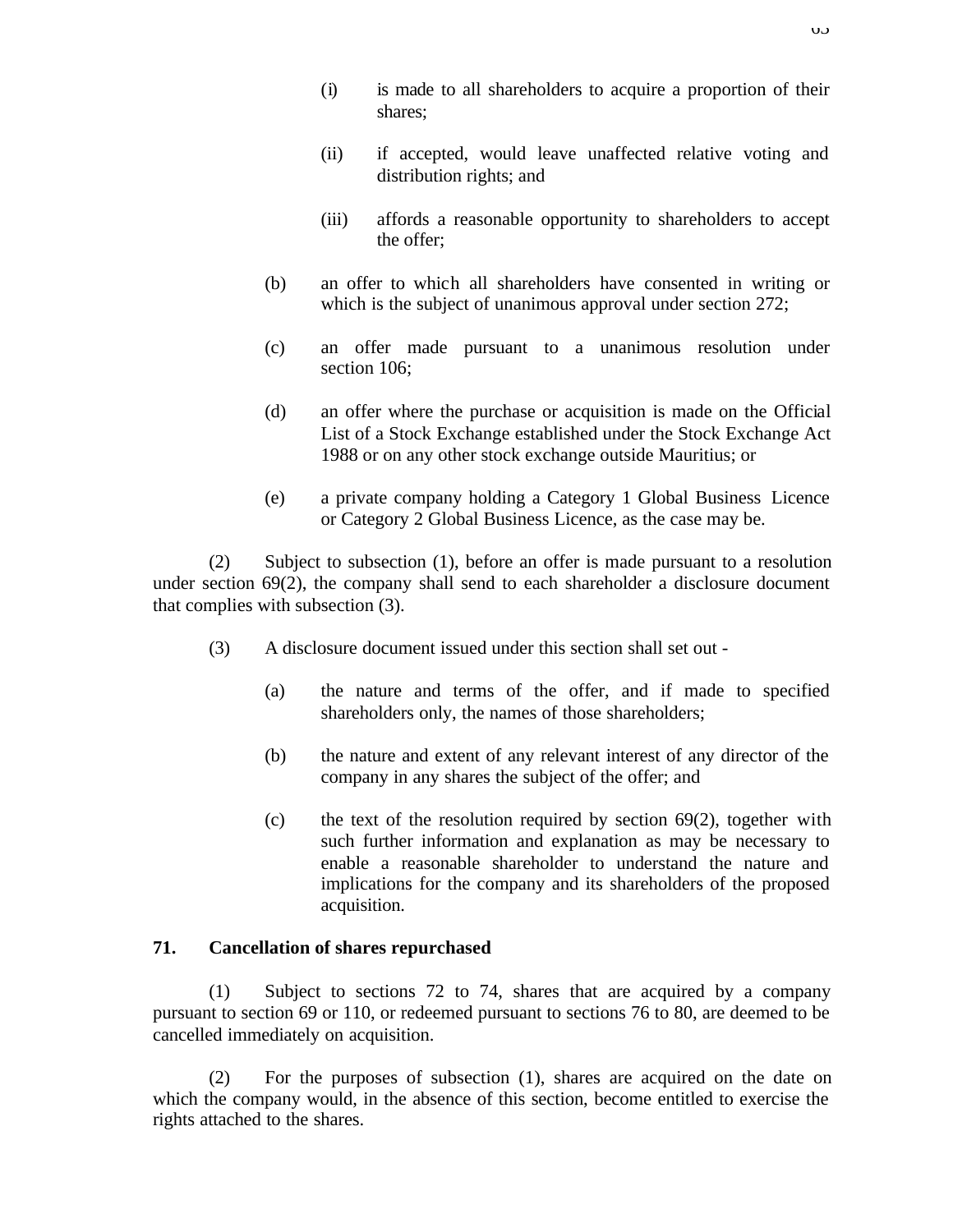# **72. Company may hold its own shares**

(1) Section 71(1) shall not apply to shares acquired by a company pursuant to section 69 or 110 where -

- (a) the constitution of the company expressly permits the company to hold its own shares;
- (b) the Board of the company resolves that the shares concerned shall not be cancelled on acquisition; and
- (c) except in the case of a private company holding a Category 1 Global Business Licence or Category 2 Global Business Licence, as the case may be, the number of shares acquired, when aggregated with shares of the same class held by the company pursuant to this section at the time of the acquisition, does not exceed 15 percent of the shares of that class previously issued by the company, excluding shares previously deemed to be cancelled under section  $71(1)$ .

(2) Any share acquired by a company pursuant to section 69 or 110 and, which is held by the company pursuant to subsection (1) shall be held by the company in itself.

(3) A share that a company holds in itself under subsection (2) may be cancelled by the Board resolving that the share is cancelled and the share shall be deemed to be cancelled on the making of such a resolution.

# **73. Rights and obligations of shares that company holds in itself suspended**

(1) The rights and obligations attaching to a share that a company holds in itself pursuant to section 72 shall not be exercised by or against a company while it holds the share.

(2) Without limiting subsection (1), while a company holds a share in itself pursuant to section 72, the company shall not -

- (a) exercise any voting rights attaching to the share; or
- (b) make or receive any distribution authorised or payable in respect of the share.

# **74. Reissue of shares that company holds in itself**

(1) Subject to subsection (2), section 56 shall apply to the transfer of a share held by a company in itself as if the transfer were the issue of the share under section 52.

(2) Subsection (1) shall not apply unless it is specifically provided in the constitution that the company may transfer the shares so held.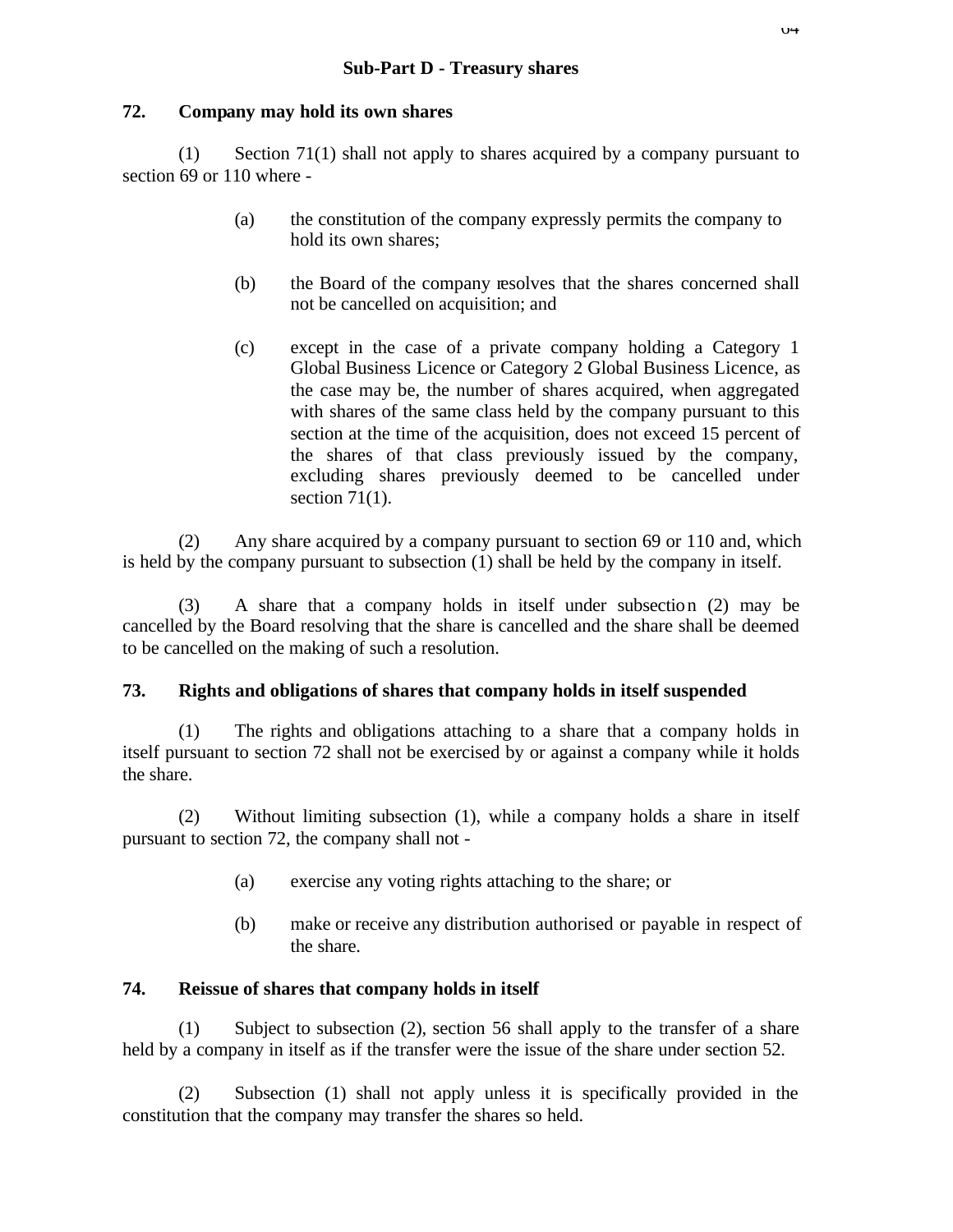- (a) the company has received notice in writing of a take-over scheme or;
- (b) in the case of a listed company, where the stock exchange makes a public notification to the share market that a takeover offer for more than 20 per cent of the company's shares is to be made.

# **75. Enforceability of contract to repurchase shares**

(1) A contract with a company for the acquisition by the company of its shares shall be specifically enforceable against the company except to the extent that the company would, after performance of the contract, fail to satisfy the solvency test.

(2) The company bears the burden of proving that performance of the contract would result in the company being unable to satisfy the solvency test.

(3) Subject to subsection (1), where the company has entered into a contract for the acquisition by the company of its shares, the other party to the contract shall, on the conclusion of the contract, become a creditor and shall -

- (a) be entitled to be paid as soon as the company is lawfully able to do so; or
- (b) prior to the removal of the company from the register of companies, be ranked subordinate to the rights of creditors but in priority to the other shareholders.

## **Sub Part E - Redemption of shares**

## **76. Meaning of "redeemable"**

A company may issue a redeemable share where-

- (a) in the case of
	- (i) a company, other than a company holding a Category 1 Global Business Licence, the constitution of the company makes provision for the company to issue redeemable shares; and
	- (ii) a company holding a Category 1 Global Business Licence, the constitution does not forbid the company from issuing redeemable shares;
- (b) the shares are fully paid up at the time of redemption; and
- (c) the constitution or the terms of issue of the share makes provision for the redemption of the share -
	- (i) at the option of the company;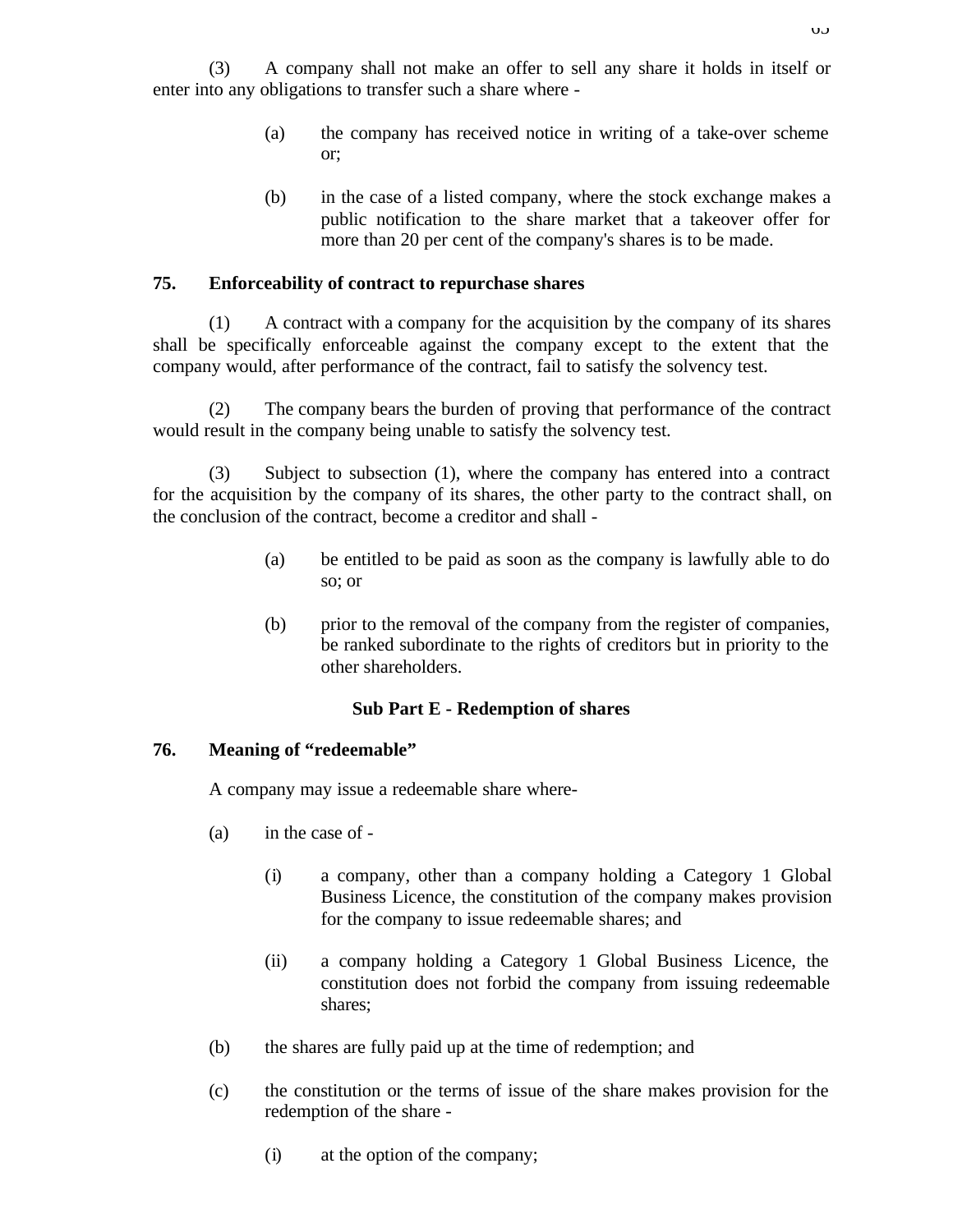- (ii) at the option of the holder of the share; or
- (iii) on a date specified in the constitution or the terms of issue of the share for a consideration that is -
	- (A) specified;
	- (B) to be calculated by reference to a formula; or
	- (C) required to be fixed by a suitably qualified person who is not associated with or interested in the company.

# **77. Application of Act to redemption of shares**

The provisions of sections 68(3) to (7) and 71 shall apply to a redemption of shares.

# **78. Redemption at option of company**

A redemption of a share at the option of the company shall be deemed to be -

- (a) an acquisition by the company of the share for the purposes of section 69(2) and 70; and
- (b) a distribution for the purposes of section 61.

# **79. Redemption at option of shareholder**

(1) Where a share is redeemable at the option of the holder of the share, and the holder gives proper notice to the company requiring the company to redeem the share,

- (a) the company shall redeem the share on the date specified in the notice, or if no date is specified, on the date of receipt of the notice;
- (b) the share is deemed to be cancelled on the date of redemption; and
- (c) from the date of redemption the former shareholder ranks as an unsecured creditor of the company for the sum payable on redemption.
- (2) A redemption under this section
	- (a) shall not be a distribution for the purposes of sections 61 and 63; but
	- (b) shall be deemed to be a distribution for the purposes of section 66(1) and (5).

## **80. Redemption on fixed date**

(1) Subject to this section, if a share is redeemable on a specified date -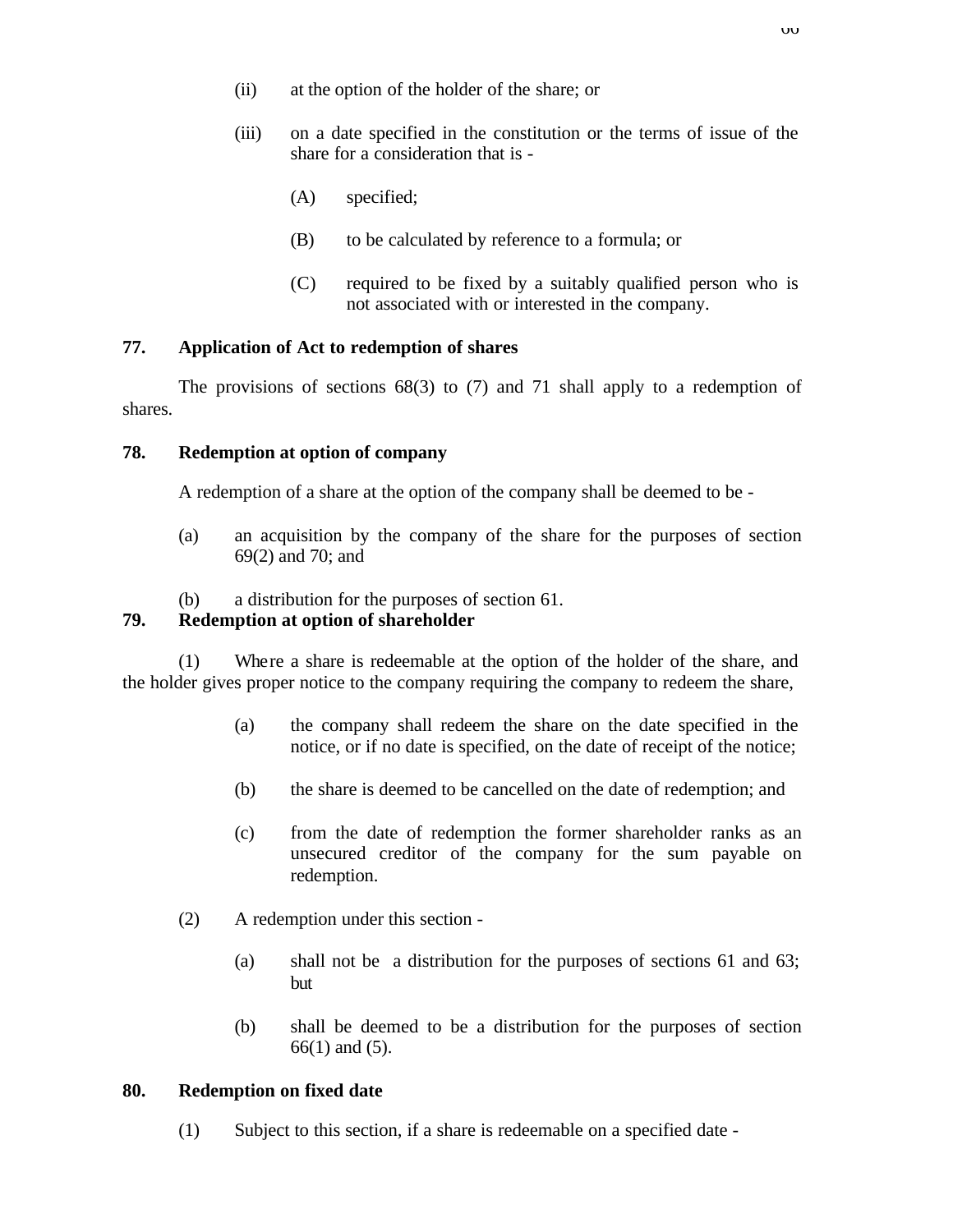- (a) the company shall redeem the share on that date;
- (b) the share shall be deemed to be cancelled on that date; and
- (c) from that date the former shareholder shall rank as an unsecured creditor of the company for the sum payable on redemption.
- (2) A redemption under this section
	- (a) shall not be a distribution for the purposes of sections 61 and 63; but
	- (b) shall be deemed to be a distribution for the purposes of sections 66(1) and (5).

## **Sub Part F - Financial assistance in connection with purchase of shares**

## **81. Restrictions on giving financial assistance**

(1) A company shall not give financial assistance directly or indirectly for the purpose of or in connection with the acquisition of its own shares, other than in accordance with this section.

(2) A company may give financial assistance for the purpose of or in connection with the acquisition of its own shares if the Board has previously resolved that -

- (a) giving the assistance is in the interests of the company;
- (b) the terms and conditions on which the assistance is given are fair and reasonable to the company and to any shareholders not receiving that assistance; and
- (c) immediately after giving the assistance, the company shall satisfy the solvency test.

(3) Where the amount of any financial assistance approved under subsection (2) together with the amount of any other financial assistance which is still outstanding exceeds 10 per cent of the company's stated capital, the company shall not give the assistance unless it first obtains from its auditor or, if it does not have an auditor, from a person qualified to act as its auditor, a certificate that -

- (a) the person has inquired into the state of affairs of the company; and
- (b) there is nothing to indicate that the opinion of the Board that the company shall, immediately after giving the assistance, satisfy the solvency test, is unreasonable in all the circumstances.

(4) The amount of any financial assistance under this section shall not be a distribution for the purposes of sections 61 and 63.

(5) For the purposes of this section, the term "financial assistance" includes giving a loan or guarantee, or the provision of security.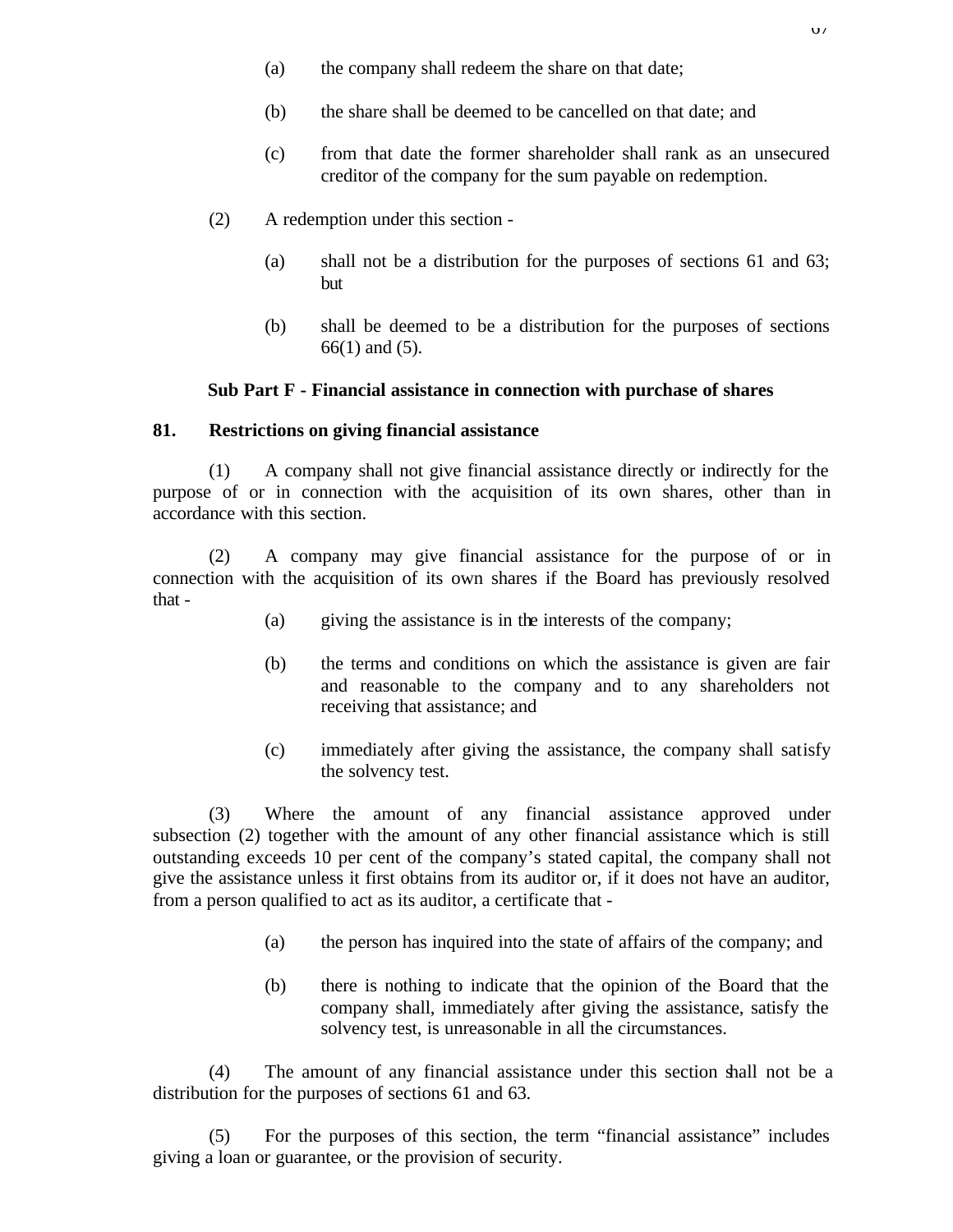## **82. Transactions not prohibited by section 81**

Section 81 shall not apply to -

- (a) a distribution to a shareholder approved under section 61;
- (b) the issue of shares by the company;
- (c) a repurchase or redemption of shares by the company;
- (d) anything done under a compromise under Part XVII or a compromise or arrangement approved under Part XVIII; or
- (e) where the ordinary business of a company includes the lending of money by the company in the ordinary course of business.

### **Sub Part G - Cross-holdings**

### **83. Subsidiary may not hold shares in holding company**

(1) Subject to this section, a subsidiary shall not hold shares in its holding company.

- (2) An issue of shares by a holding company to its subsidiary shall be void.
- (3) A transfer of shares from a holding company to its subsidiary shall be void.

(4) Where a company that holds shares in another company becomes a subsidiary of that other company -

- (a) the company may, notwithstanding subsection (1), continue to hold those shares; but
- (b) the exercise of any voting rights attaching to those shares shall be of no effect.

(5) Nothing in this section shall prevent a subsidiary holding shares in its holding company in its capacity as a personal representative or a trustee unless the holding company or another subsidiary has a beneficial interest under the trust other than an interest that arises by way of security for the purposes of a transaction made in the ordinary course of the business of lending money.

(6) This section applies to a nominee for a subsidiary in the same way as it applies to the subsidiary.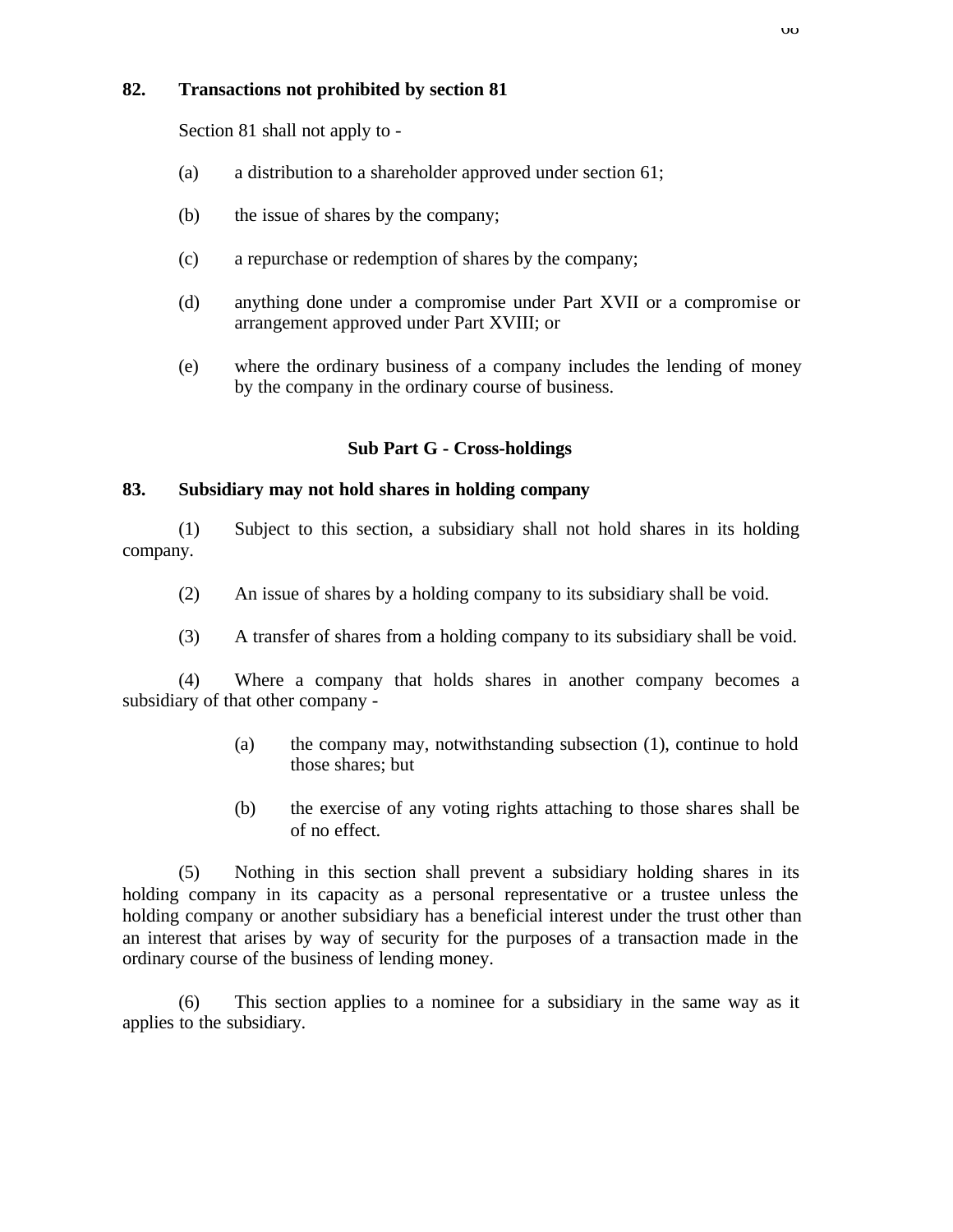## **84. Statement of rights to be given to shareholders**

(1) Every company shall issue to a shareholder, on request, a statement that sets out -

- (a) the class of shares held by the shareholder, the total number of shares of that class issued by the company, and the number of shares of that class held by the shareholder;
- (b) the rights, privileges, conditions and limitations, including restrictions on transfer, attaching to the shares held by the shareholder; and
- (c) the rights, privileges, conditions and limitations attaching to the classes of shares other than those held by the shareholder.

(2) The company shall not be under any obligation to provide a shareholder with a statement if -

- (a) a statement has been provided within the previous 6 months;
- (b) the shareholder has not acquired or disposed of shares since the previous statement was provided;
- (c) the rights attached to shares of the company have not been altered since the previous statement was provided; and
- (d) there are no special circumstances which would make it unreasonable for the company to refuse the request.

(3) The statement shall not be evidence of title to the shares or of any of the matters set out in it.

(4) The statement shall state in a prominent place that it is not evidence of title to the shares or of the matters set out in it.

# **PART VIII - TITLE, TRANSFERS, SHARE REGISTER AND CERTIFICATES**

## **85. Privilege or lien on shares**

(1) Notwithstanding any other enactment, a company shall, where the constitution so provides, be entitled to a privilege or lien, independently of and without the necessity for inscription, in priority to any other claim, over every issued share, not being a fully paid share, and over any dividend payable on the share, for all money due by the holder of that share to the company whether by way of money called or payable at a fixed time in respect of that share.

(2) In the case of a company, other than a public company, the constitution may provide for a privilege or lien of the same kind as referred to in subsection (1) over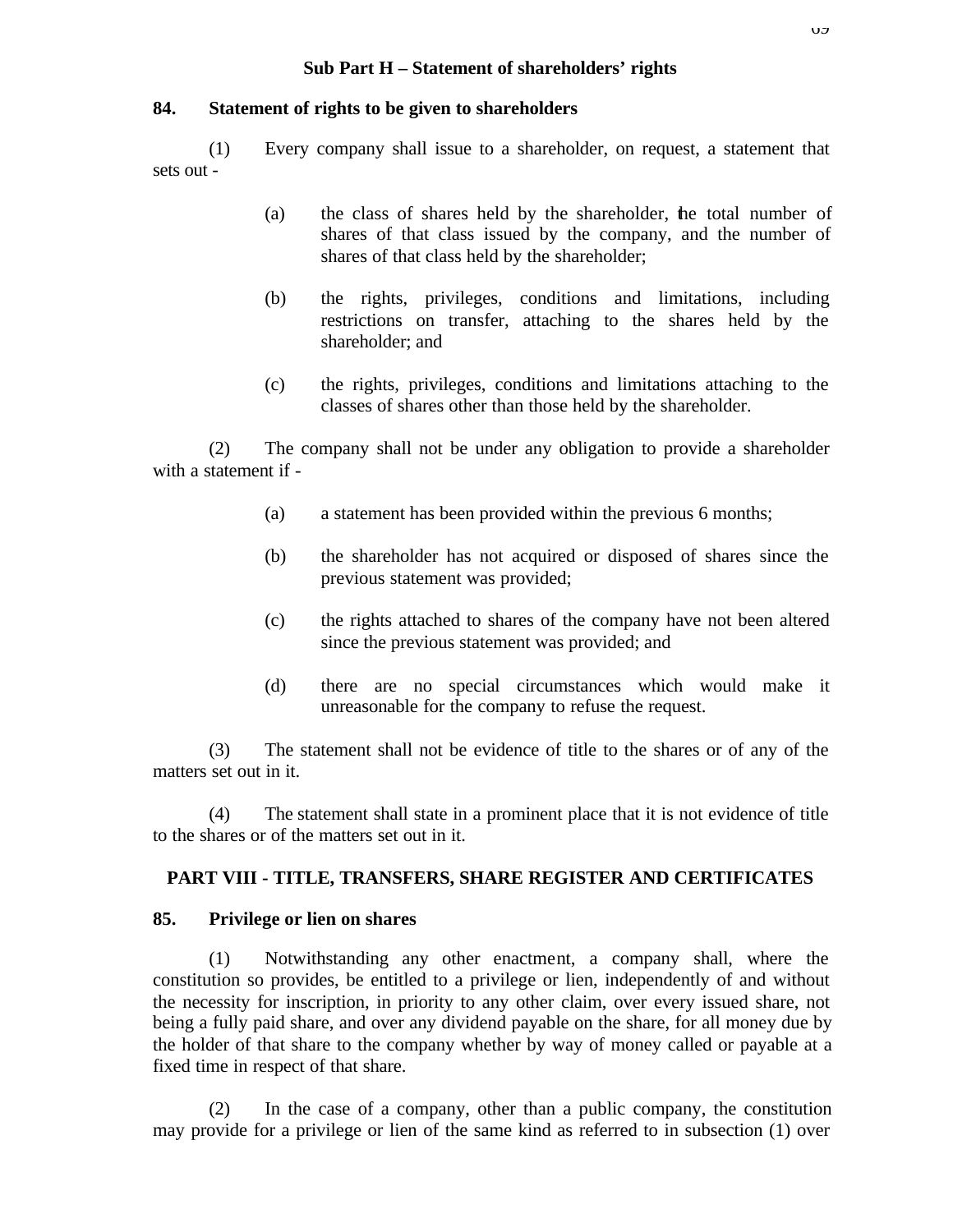fully paid shares and dividends on those shares for all money owing by the shareholders to the company.

(3) Subject to subsection (4), a company may, in such manner as the directors think fit, sell any share on which the company has a privilege or lien.

- (4) No sale shall be made unless
	- (a) a sum in respect of which the lien exists is presently payable; and
	- (b) until the expiry of 14 days after a written notice, stating and demanding payment of such part of the amount in respect of which the privilege or lien exists as is presently payable, has been given to the registered holder for the time being of the share, or the person entitled to the share by reason of the death or bankruptcy of the registered holder.

(5) The directors may, to give effect to any sale under subsection (3), authorise some person to transfer the shares sold to the purchaser of the shares.

(6) The purchaser referred to in subsection (5) shall be registered as the holder of the share comprised in any such transfer, and shall not be bound to see to the application of the purchase money, nor shall the title of the purchaser to the share be affected by any irregularity or invalidity in the proceedings relating to the sale.

(7) The proceeds of the sale shall be received by the company and applied for the payment of such part of the amount in respect of which the lien exists as is presently payable, and any residue shall, subject to a like lien for sums not presently payable as existed upon the share before the sale, be paid to the person entitled to the share at the date of the sale.

(8) The directors may, where the constitution so provides, decline to register the transfer of a share on which the company has a lien.

# **86. Pledges**

(1) Any share or debenture may be given in pledge in all civil and commercial transactions in accordance with the Code Civil Mauricien.

- (2) Every company shall keep a register in which
	- (a) the transfer of shares or debentures given in pledge may be inscribed;
	- (b) it shall be stated that the pledgee holds the share or debenture not as owner but in pledge of a debt the amount of which shall in the case of a civil pledge be mentioned.
- (3) A pledge shall be sufficiently proved by a transfer inscribed in the register.

(4) The transfer shall be signed by the pledger and by the pledgee and by the secretary of the company.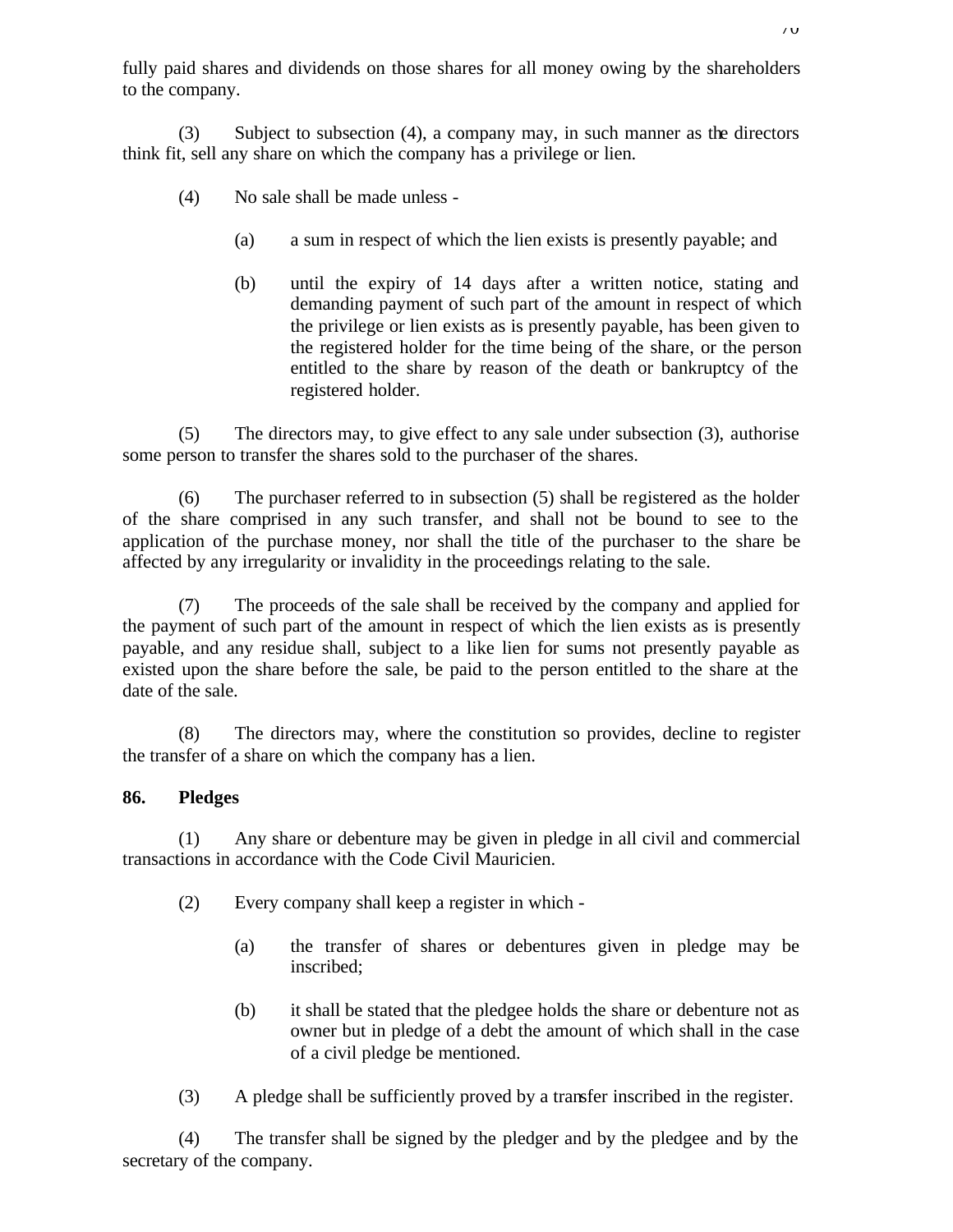## **87. Instrument of transfer**

(1) Subject to subsection (5) and notwithstanding anything in its constitution, a company shall not enter a transfer of shares or debentures in the share register or the register of debenture holders unless a valid instrument of transfer has been delivered to the company in the form required by section 24 of the Registration Duty Act.

(2) Nothing in subsection (1) shall prejudice any power to register as a shareholder or debenture holder a person to whom the right to any share or debenture has been transmitted by operation of law.

(3) A transfer of the share, debenture or other interest of a deceased shareholder of a company made by his heir or by the Curator shall, subject to any enactment relating to stamp duty or registration dues, be as valid as if he had been such a shareholder at the time of the execution of the instrument of transfer, even if the heir or the Curator is not himself a shareholder.

(4) Before entering a transfer made under subsection (3) in the share register or the register of debenture holders, the directors of the company may require production of proper evidence of the title of the heir or, in the case of the Curator, of the vesting order.

(5) Subsection (1) shall not apply to securities traded on the Stock Exchange.

# **88. Request of transfer or for entry in register**

(1) On the written request of the transferor of any share, debenture or other interest in a company, the company shall enter in the appropriate register the name of the transferee in the same manner and subject to the same conditions as if the application for the entry were made by the transferee.

(2) On the written request of the transferor of a share or debenture or other interest in a company, the company shall by written notice require the person having the possession, custody or control of the debenture or share certificate if a certificate has been issued and the instrument of transfer thereof or either of them, to deliver it or them to its registered office, within such period as may be specified in the notice, being not less than 7 nor more than 28 days after the date of the notice, to have the share certificate or debenture cancelled or rectified and the transfer entered in the appropriate register or otherwise dealt with.

(3) Where a person refuses or neglects to comply with a notice under subsection (2) the transferor may apply to the Court to issue a summons for that person to appear before the Court and show cause why the document mentioned in the notice should not be delivered or produced.

(4) The Court may order the person summoned under subsection (3) to deliver a document referred to in subsection (2) to the company on such terms or conditions as the Court thinks fit.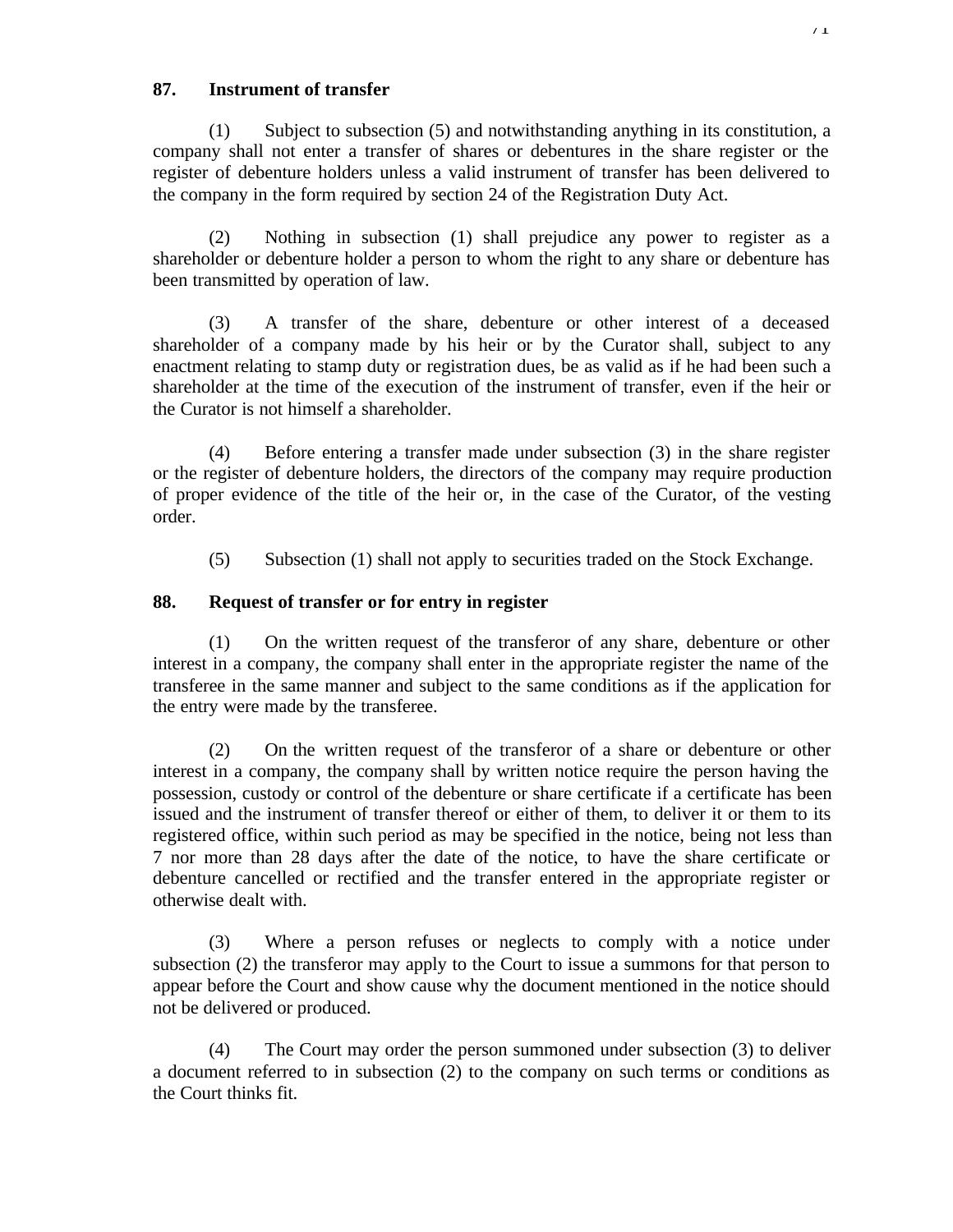(5) A list of all share certificates or debentures called for under this section and not delivered shall be exhibited at the registered office of the company and shall be advertised in such newspapers and at such times as the company thinks fit.

## **89. Notice of refusal to enter transfer in register**

Where a company refuses to register a transfer of any share, debenture or other interest in the company, it shall, within 28 days of the date on which the transfer was delivered to it, send to the transferor and to the transferee notice of the refusal and in the case of a public company the reasons for the refusal shall be given in the notice.

### **90. Certification of transfers**

(1) The certification by a company of an instrument of transfer of a share, debenture or other interest in the company shall be taken as a representation by the company to any person acting on the faith of the certification that there have been produced to the company such documents as on the face of them show a *prima facie* title to the share, debenture or other interest in the transferor named in the instrument of transfer but not as a representation that the transferor has any title to the share, debenture or other interest.

(2) Where a certification is expressed to be limited to 42 days or any longer period from the date of certification, the company and its officers shall not, in the absence of fraud, be liable in respect of the registration of any transfer of a share, debenture or other interest comprised in the certification after expiry of the period so limited or any extension thereof given by the company if the instrument of transfer has not, within that period been delivered to the company for entry in the appropriate register.

- (3) For the purposes of this section
	- (a) an instrument of transfer shall be deemed to be certificated if it bears the words "certificate delivered" or words to the like effect;
	- (b) the certification of an instrument of transfer sha ll be deemed to be made by a company if -
		- (i) the person issuing the instrument is a person apparently authorised to issue certificated instruments of transfer on the company's behalf;
		- (ii) the certification is signed by a person apparently authorised to certify transfers on the company's behalf or by any officer of the company so apparently authorised; and
	- (c) a certification that purports to be authenticated by a person's signature or initials, whether handwritten or not, shall be deemed to be signed by him unless it is shown that the signature or initials were not placed there by him and were not placed there by any other person apparently authorised to use the signature or initials for the purpose of certificating transfers on the company's behalf.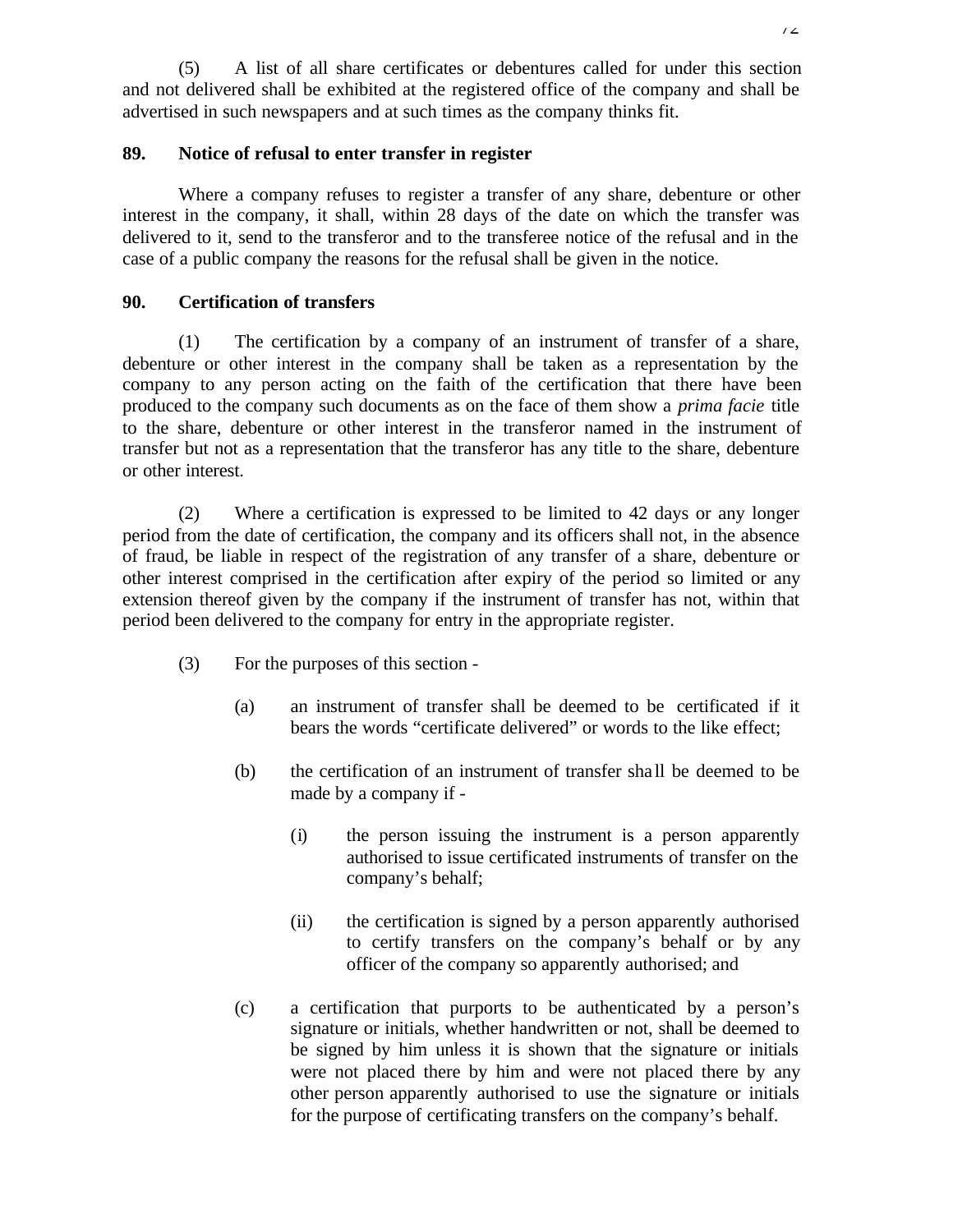## **91. Company to maintain share register**

(1) A company shall maintain a share register which shall record the shares issued by the company and which shall state -

- (a) whether, under the constitution of the company or the terms of issue of the shares, there are any restrictions or limitations on their transfer; and
- (b) the place where any document that contains the restrictions or limitations may be inspected.

(2) A public company or subsidiary or holding company of a public company shall maintain in accordance with section 146 of the Companies Act 1984 a register of substantial shareholders in which it shall enter the particulars specified in subsection (3) in respect of every share hold by a substantial shareholder or in which directly or indirectly he has an interest.

(3) The share register under subsection (1) shall state, with respect to each class of shares -

- (a) the names, in alphabetical order, and the last known address of each person who is, or has within the last 7 years been, a shareholder;
- (b) the number of shares of that class held by each shareholder within the last 7 years; and
- (c) the date of any
	- (i) issue of shares to;
	- (ii) repurchase or redemption of shares from; or
	- (iii) transfer of shares by or to,

each shareholder within the last 7 years, and in relation to the transfer, the name of the person to or from whom the shares were transferred.

(4) An agent may maintain the share register of the company provided that the agent is qualified to be the secretary of a public company in accordance with section 165.

- (5) Every company having more than 50 shareholders shall
	- (a) unless the share register is in such a form as to constitute in itself an index, keep an index of the names of the shareholders of the company; and
	- (b) within 14 days from the day on which any alteration is made in the share register, make any necessary alteration in the index.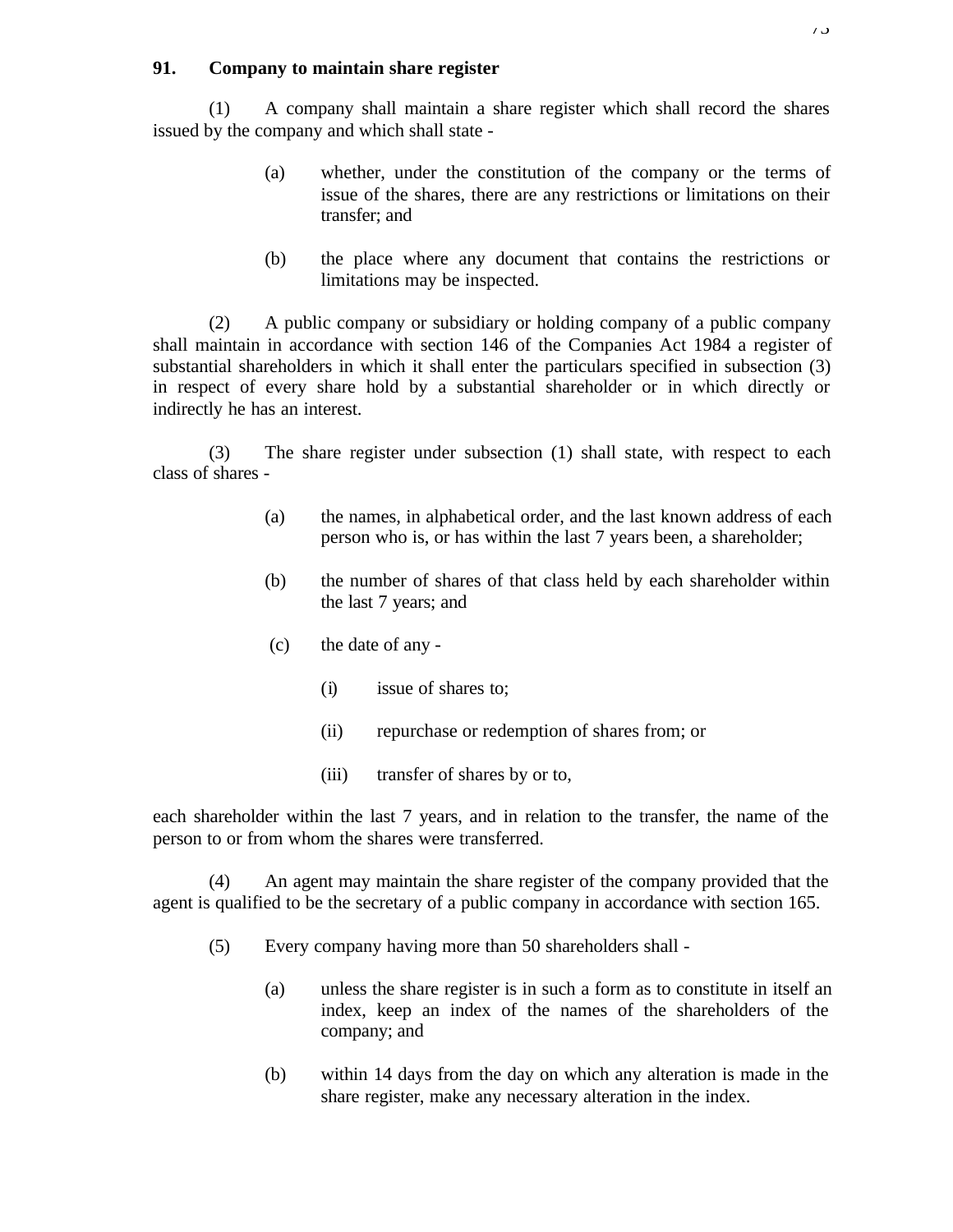(6) Notwithstanding subsection (5), where a company has more than 50 shareholders, the Registrar may require the company to keep the share register in such form as the Registrar deems fit.

(7) The index shall contain sufficient indication to enable the particulars of each shareholder to be readily found in the register.

## **92. Place where register kept**

(1) Subject to subsection (2), the share register may, if expressly permitted by the constitution, be divided into 2 or more registers kept in different places.

(2) The principal register shall be kept in Mauritius.

(3) Where a share register is divided into 2 or more registers kept at different places -

- (a) the company shall, within 14 days of the date on which the share register is divided, by notice in writing inform the Registrar of the places where the registers are kept;
- (b) in case the place where a register is kept is altered, the company shall, within 14 days of the alteration, by notice in writing inform the Registrar of the alteration;
- (c) a copy of every branch register shall be kept at the same place as the principal register; and
- (d) if an entry is made in a branch register, a corresponding entry shall be made within 14 days in the copy of that register kept with the principal register.
- (4) In this section -

"principal register", in relation to a company, means -

- (a) in case the share register is not divided, the share register;
- (b) in case the share register is divided into 2 or more registers, the register described as the principal register in the last notice sent to the Registrar.

"branch register" means a register other than the principal register.

## **93. Share register as evidence of legal title**

(1) Subject to section 95, the entry of the name of a person in the share register as holder of a share shall be prima facie evidence that legal title to the share is vested in that person.

(2) A company may treat a shareholder as the only person entitled to -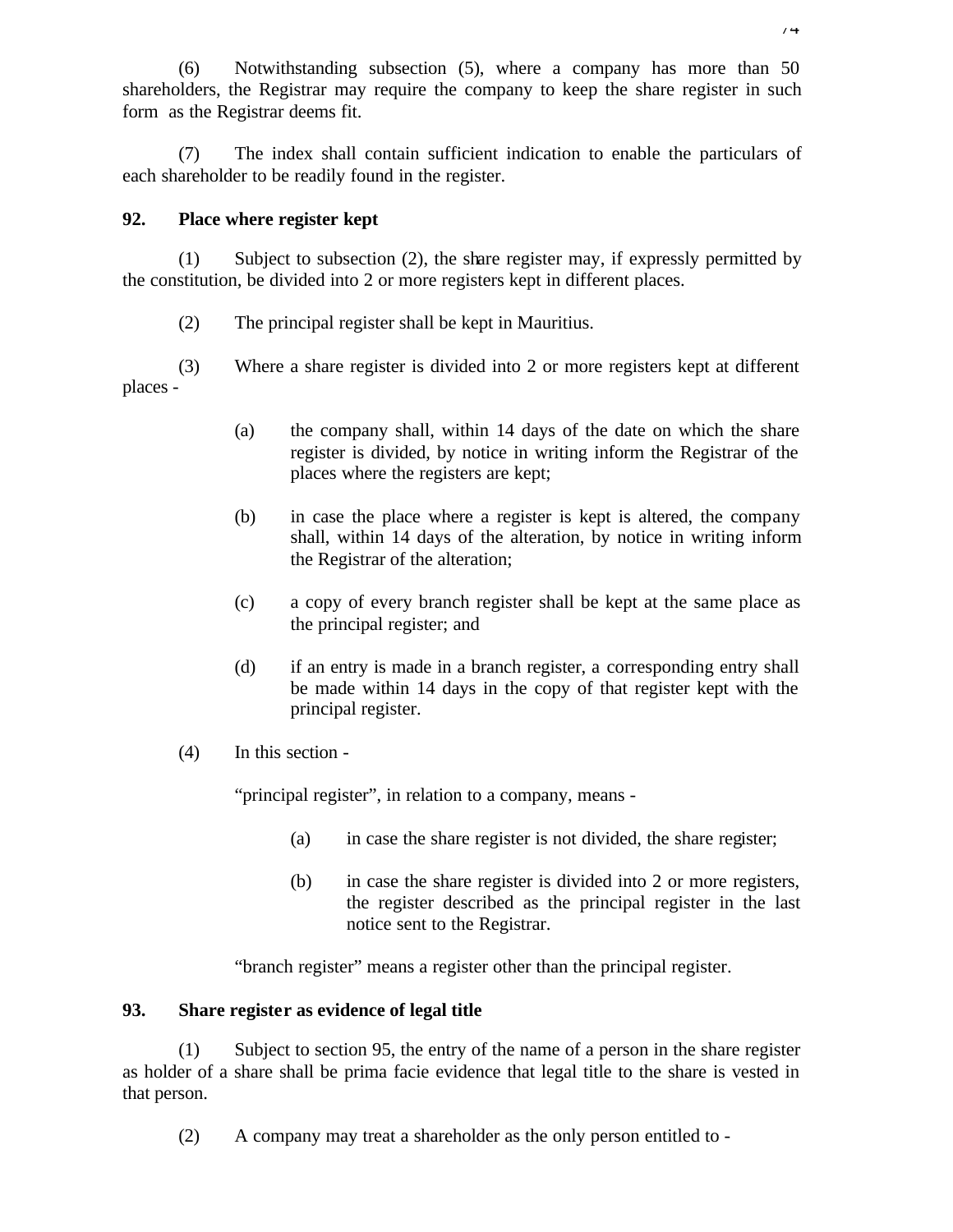- (a) exercise the right to vote attaching to the share;
- (b) receive notices;
- (c) receive a distribution in respect of the share; and
- (d) exercise the other rights and powers attaching to the share.

## **94. Secretary's duty to supervise share register**

(1) The secretary shall take reasonable steps to ensure that the share register is properly kept and that share transfers are promptly entered on it in accordance with section 88.

(2) A secretary who fails to comply with subsection (1) shall commit an offence and shall, on conviction, be liable to a fine not exceeding 50,000 rupees.

### **95. Power of Court to rectify share register**

(1) Where the name of a person is wrongly entered in, or omitted from, the share register of a company, the person aggrieved, or a shareholder, may apply to the Court -

- (a) for rectification of the share register;
- (b) for compensation for loss sustained; or
- (c) for both rectification and compensation.
- (2) On an application under this section the Court may order
	- (a) rectification of the register;
	- (b) payment of compensation by the company or a director of the company for any loss sustained; or
	- (c) rectification and payment of compensation.
- (3) On an application under this section, the Court may decide
	- (a) any question relating to the entitlement of a person who is a party to the application to have his name entered in, or omitted from, the register; and
	- (b) any question necessary or expedient to be decided for rectification of the register.

### **96. Trusts not to be entered on register**

No notice of any expressed, implied or constructive trust shall be entered in the share register or be receivable by the Registrar.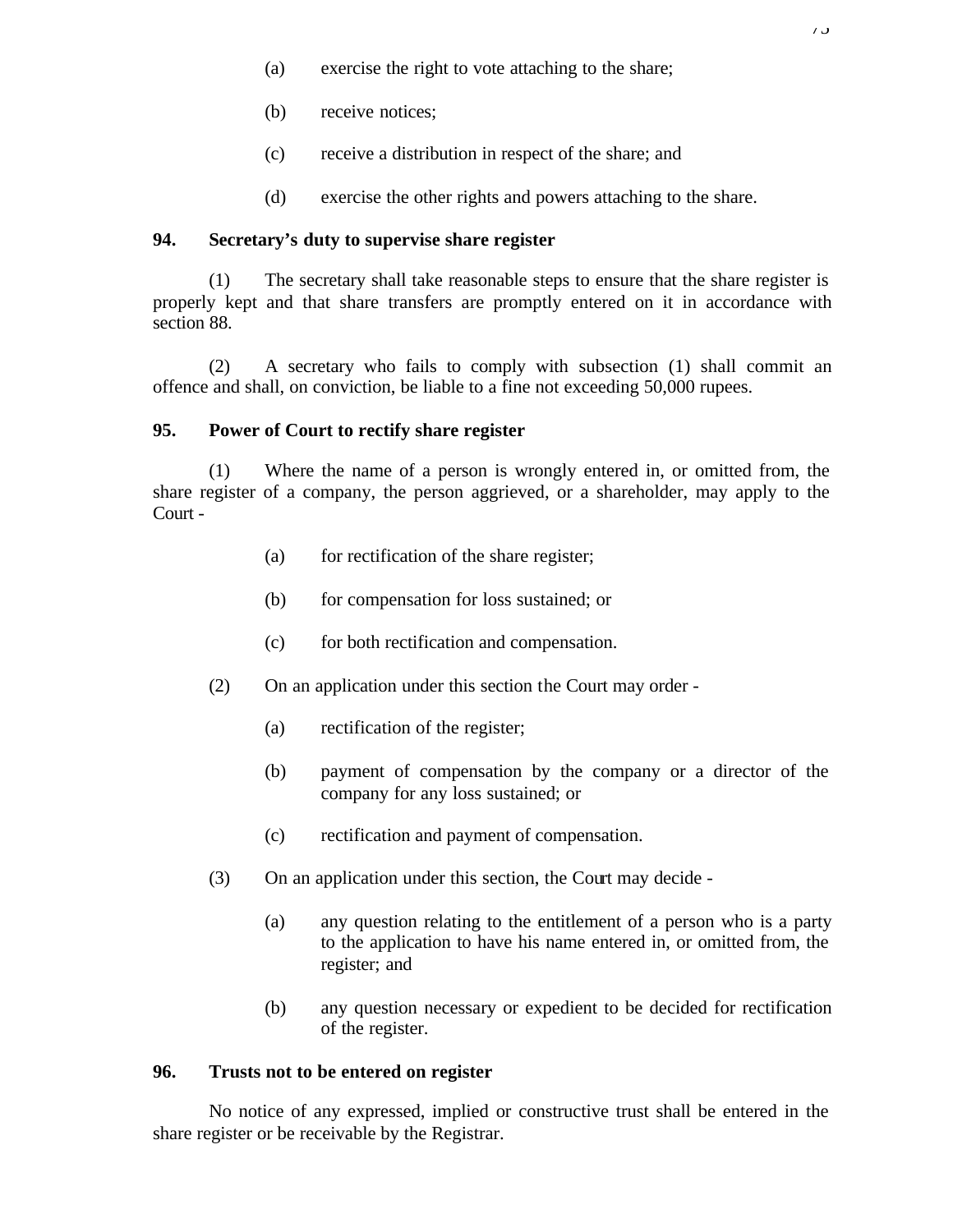### **97. Share certificates**

(1) Subject to subsection (2), a public company shall, within 28 days after the issue, or registration of a transfer, of shares in the company, as the case may be, send a share certificate to every holder of those shares stating -

- (a) the name of the company;
- (b) the class of shares held by that person; and
- (c) the number of shares held by that person.

(2) Subsection (1) shall not apply in relation to a company the shares of which have been deposited under a system conducted by a central depository and settlement company approved under the Securities (Central Depository, Clearing and Settlement) Act 1996.

(3) A shareholder in a company, not being a company to which subsection (1) or (2) applies, may apply to the company for a certificate relating to some or all of the shareholder's shares in the company.

(4) On receipt of an application for a share certificate under subsection (3), the company shall, within 28 days after receiving the application -

- (a) if the application relates to some but not all of the shares, separate the shares shown in the register as owned by the applicant into separate parcels, one parcel being the shares to which the share certificate relates, and the other parcel being any remaining shares; and
- (b) send to the shareholder a certificate stating
	- (i) the name of the company;
	- (ii) the class of shares held by the shareholder; and
	- (iii) the number of shares held by the shareholder to which the certificate relates.

(5) Notwithstanding section 87, where a share certificate has been issued, a transfer of the shares to which it relates shall not be registered by the company unless the instrument of transfer required by that section is accompanied -

- (a) by the share certificate relating to the share; or
- (b) by evidence as to its loss or destruction and, if required, an indemnity in a form required by the Board.

(6) Subject to subsection (1), where shares to which a share certificate relates are to be transferred, and the share certificate is sent to the company for registration of the transfer, the share certificate shall be cancelled and no further share certificate shall be issued except at the request of the transferee.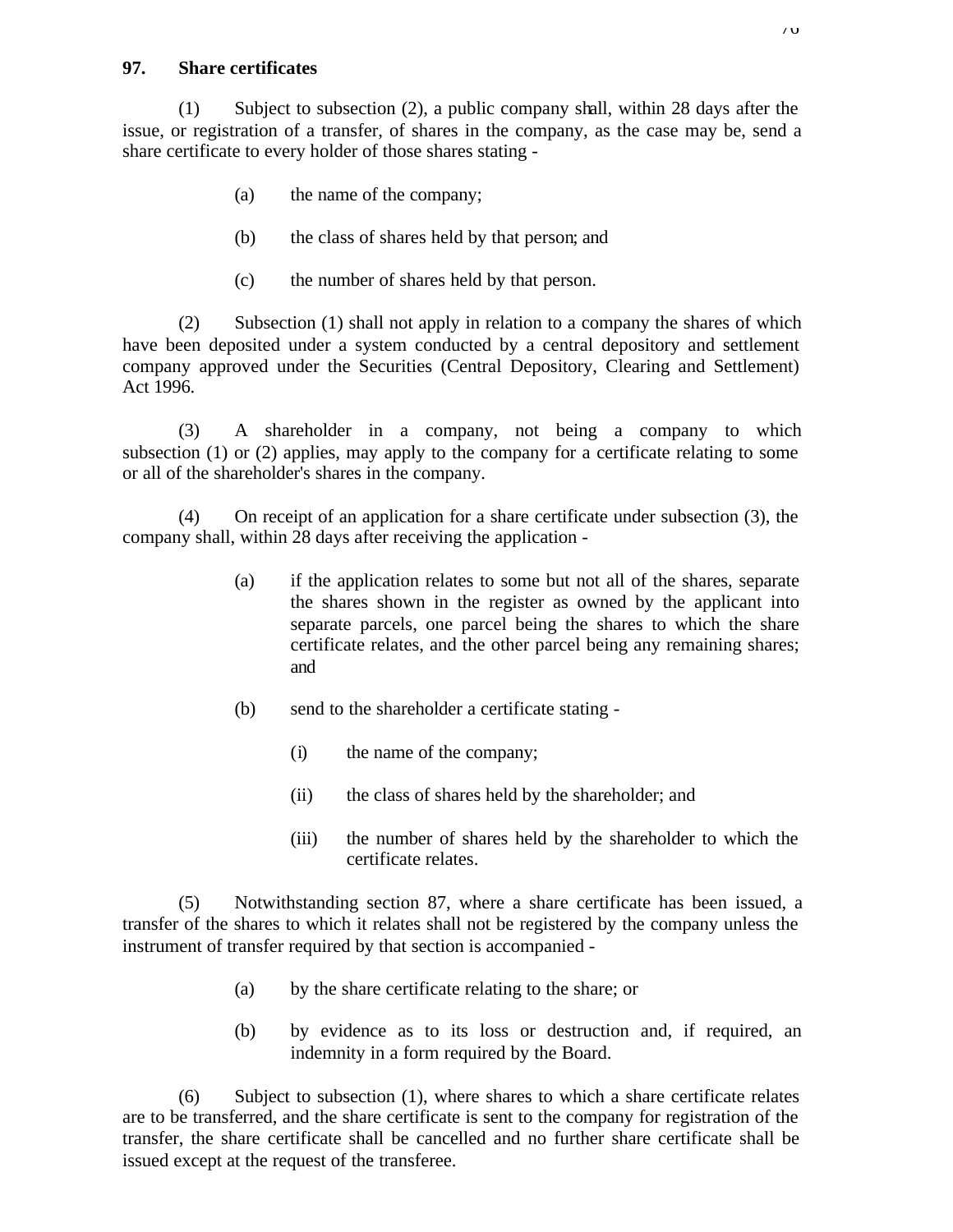## **98. Loss or destruction of certificates**

(1) Subject to subsections (2) and (3), where a certificate or other document of title to a share or a debenture is lost or destroyed, the company shall on application being made by the owner and on payment of a fee specified in item 1 of the Third Schedule issue a duplicate certificate or document to the owner.

(2) The application shall be accompanied by a written undertaking that where the certificate or document is found, or received by the owner, it shall be returned to the company.

(3) Where the value of the shares or debentures represented by the certificate or document is greater than 10,000 rupees, the directors shall, before accepting an application for the issue of a duplicate certificate or document, require the applicant to furnish such indemnity as the directors consider to be adequate against any loss following on the production of the original certificate or document.

# **PART IX - SHAREHOLDERS AND THEIR RIGHTS AND OBLIGATIONS**

# **Sub-Part A – Liability of shareholder**

## **99. Meaning of "shareholder"**

In this Part -

"shareholder" means -

- (a) a person whose name is entered in the share register as the holder for the time being of one or more shares in the company;
- (b) until the person's name is entered in the share register, a person named as a shareholder in an application for the registration of a company at the time of incorporation of the company;
- (c) until the person's name is entered in the share register, a person who is entitled to have his name entered in the share register, under a registered amalgamation proposal, as a shareholder in an amalgamated company;

# **100. Liability of shareholders**

(1) Subject to the constitution of a company, a shareholder shall not be liable for an obligation of the company by reason only of being a shareholder.

(2) Subject to the constitution of a company, the liability of a shareholder to the company shall be limited to -

- (a) any amount unpaid on a share held by the shareholder;
- (b) any liability that arises pursuant to section  $128(2)(c)$ ;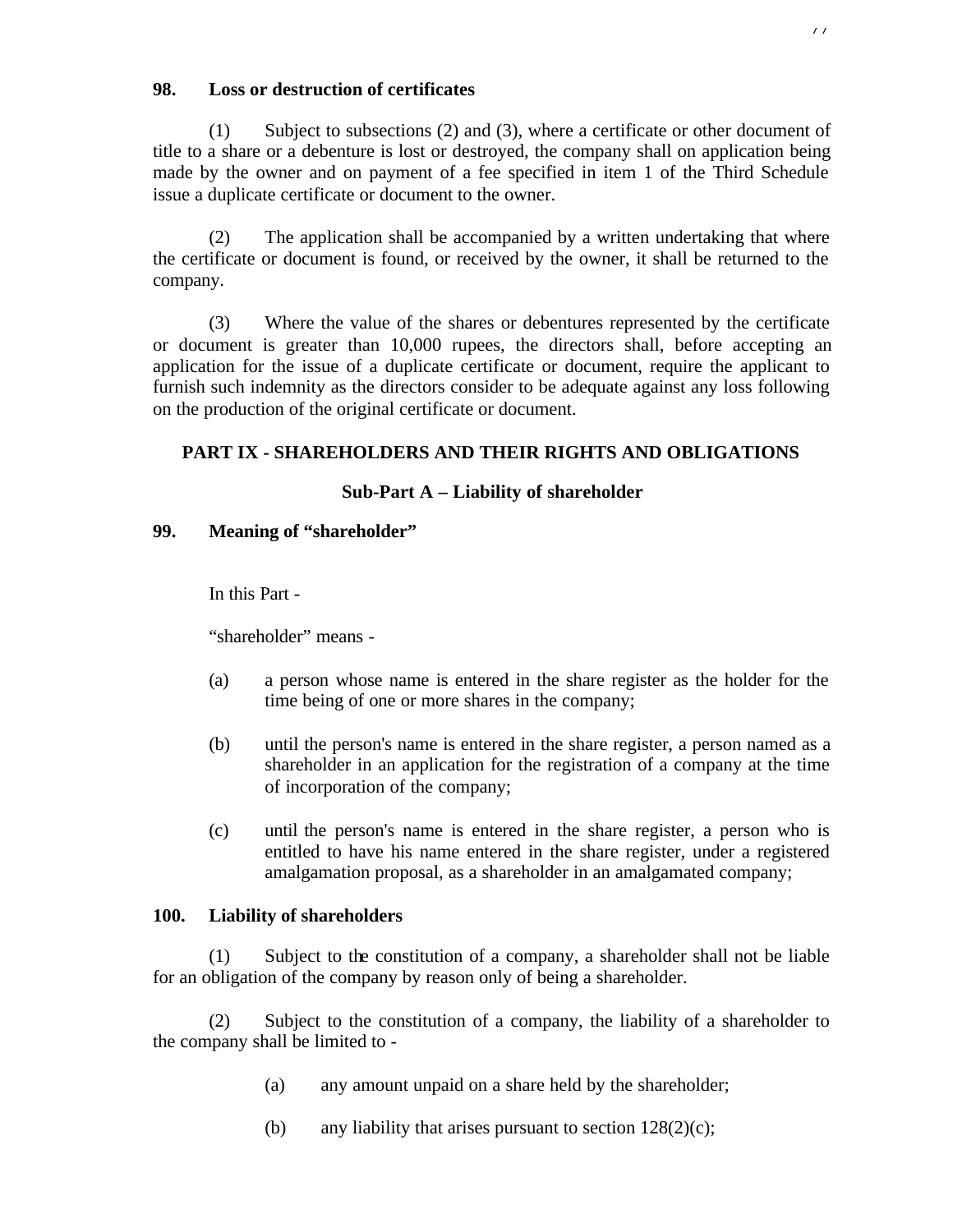- (c) any liability to repay a distribution received by the shareholder to the extent that the distribution is recoverable under section 66;
- (d) any liability expressly provided for in the constitution of the company;
- (e) any liability under section 101.

(3) Nothing in this section shall affect the liability of a shareholder to a company -

- (a) under a contract, including a contract for the issue of shares;
- (b) for any delict;
- (c) for any breach of a fiduciary duty;
- (d) for any other actionable wrong committed by the shareholder; or
- (e) in the case of an unlimited company.

## **101. Liability for calls**

(1) Subject to subsection (2), where a share renders its holder liable to calls, or otherwise imposes a liability on its holder, that liability shall attach to the holder of the share for the time being, and not to a prior holder of the share, whether or not the liability became enforceable before the share was registered in the name of the current holder.

- (2) Where
	- (a) all or part of the consideration payable in respect of the issue of a share remains unsatisfied; and
	- (b) the person to whom the share was issued no longer holds that share,

liability in respect of that unsatisfied consideration shall not attach to subsequent holders of the share, but shall remain the liability of the person to whom the share was issued, or of any other person who assumed that liability at the time of issue.

(3) Subject to the constitution of a company, the procedure for making calls in respect of any money unpaid on shares and the procedure for forfeiture of shares in the event of non-payment of calls shall be the procedure set out in the Fourth Schedule.

# **102. Shareholders not required to acquire shares by alteration to constitution**

Notwithstanding anything in the constitution of the company, a shareholder shall not be bound by an alteration of the constitution of a company that -

- (a) requires the shareholder to acquire or hold more shares in the company than the number held on the date the alteration is made; or
- (b) increases the liability of the shareholder to the company,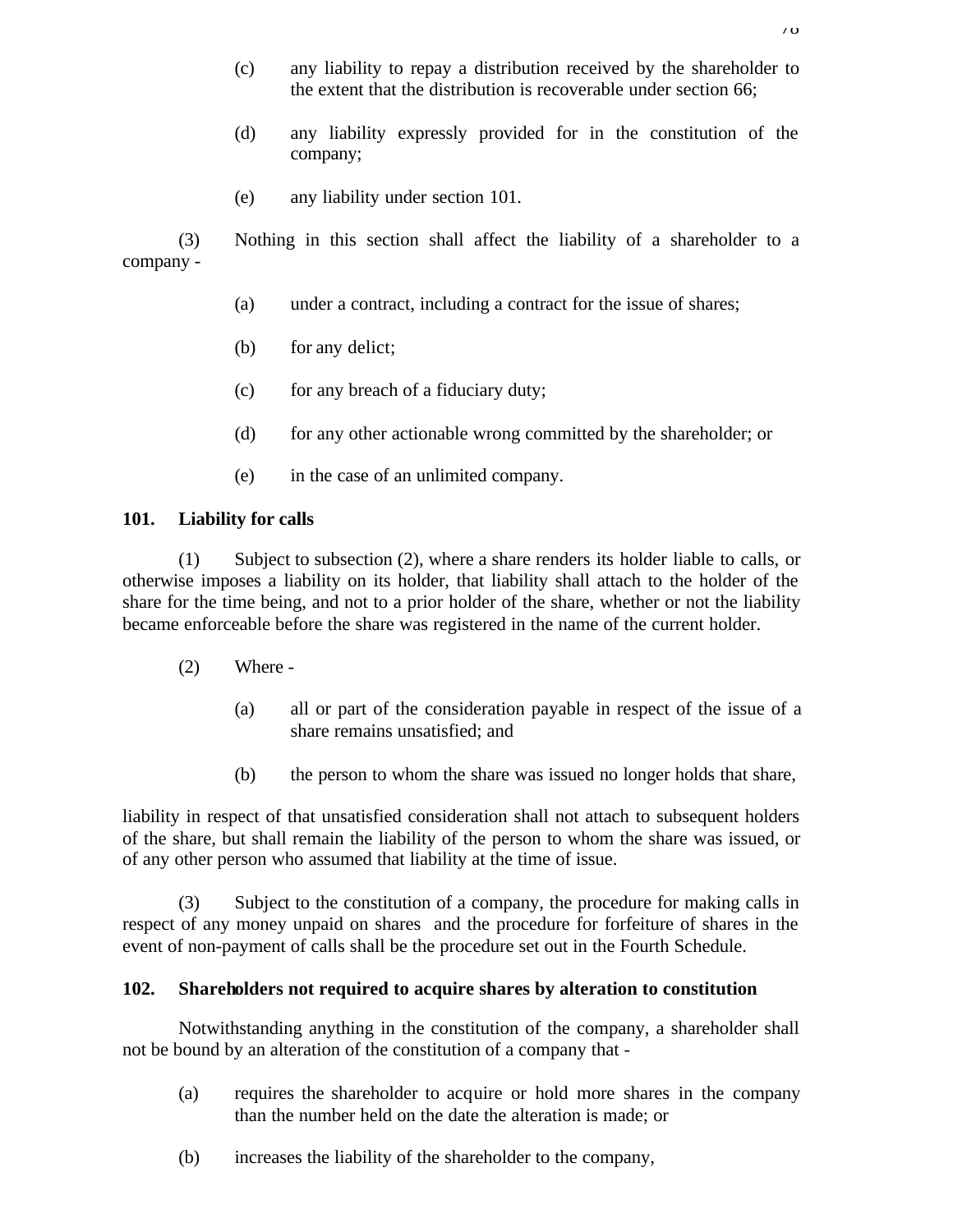unless the shareholder agrees in writing to be bound by the alteration.

#### **Sub-Part B - Powers of shareholders**

#### **103. Exercise of powers reserved to shareholders**

Subject to section 105, the powers reserved to the shareholders of a company by this Act or by the constitution of the company shall be exercised only -

- (a) at a meeting of shareholders pursuant to section 115 or 116;
- (b) by a resolution in lieu of a meeting pursuant to section 117;
- (c) by a unanimous resolution; or
- (d) by a unanimous shareholder agreement under section 272.

## **104. Exercise of powers by ordinary resolution**

(1) Subject to this Act and the constitution of a company, a power reserved to shareholders may be exercised by an ordinary resolution.

(2) An ordinary resolution shall be a resolution that is approved by a simple majority of the votes of those shareholders entitled to vote and voting on the matter which is the subject of the resolution.

#### **105. Powers exercised by special resolution**

(1) Notwithstanding the constitution of a company, where the shareholders exercise a power to -

- (a) adopt a constitution or, if it has one, to alter or revoke the company's constitution;
- (b) approve a major transaction;
- (c) approve an amalgamation of the company under section 246;
- (d) put the company into liquidation,

the power shall be exercised by special resolution.

(2) A special resolution pursuant to subsection (1)(a), or (1)(b) or (1)(c) may be rescinded only by a special resolution.

(3) A special resolution pursuant to subsection (1)(d) shall not be rescinded in any circumstances.

(4) At any meeting at which a special resolution is passed, a declaration of the Chairperson that the resolution is so passed, shall, unless a poll is demanded, be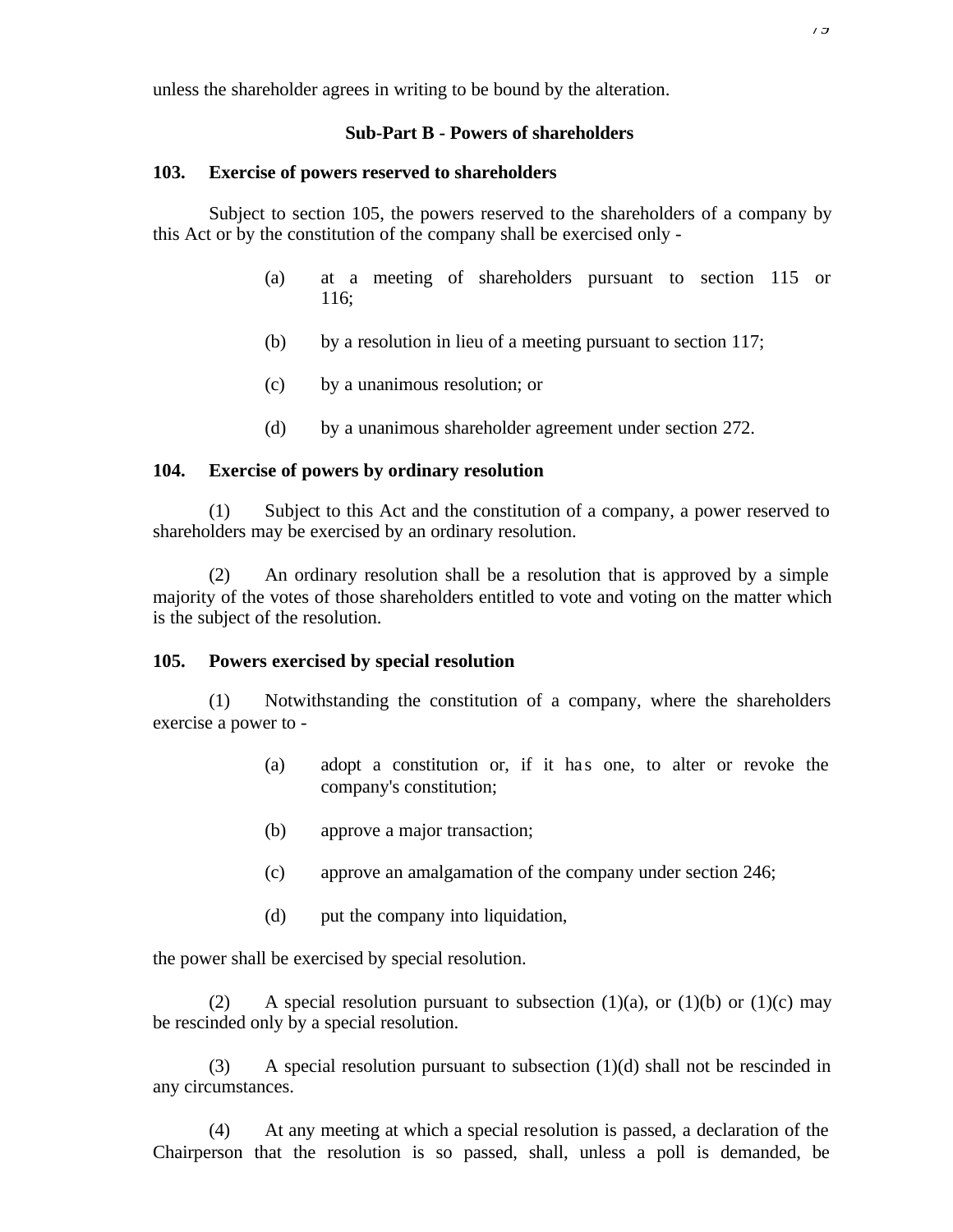conclusive evidence of that fact without proof of the number or proportion of the votes recorded in favour or against the resolution.

## **106. Unanimous resolution**

 $(1)$  In this Part –

"unanimous resolution" means a resolution which has the assent of every shareholder entitled to vote on the matter which is the subject of the resolution and -

- (a) is taken by voting at a meeting to which notice to propose the resolution has been duly given and of which the minutes of the meeting duly record that the resolution was carried unanimously; or
- (b) where the resolution is signed by every shareholder or his agent duly appointed in writing, the resolution may consist of one or more documents in similar form (including letters, facsimiles, electronic mail or similar means of communication) in each case signed by the shareholder concerned or his agent.

(2) Any power which the Act or the constitution of a company requires to be exercised by an ordinary resolution or a special resolution may be exercised by way of a unanimous resolution.

## **107. Management review by shareholders**

(1) Notwithstanding anything in this Act or the constitution of a company, the Chairperson of any meeting of shareholders shall give the shareholders a reasonable opportunity to discuss and comment on the management of the company.

(2) Notwithstanding anything in this Act or the constitution of a company, a meeting of shareholders may pass a resolution under this section which makes recommendations to the Board on matters affecting the management of the company.

(3) Unless carried as a special resolution or unless the constitution so provides, any recommendation under subsection (2) shall not be binding on the Board.

# **Sub-Part C - Minority buy-out rights**

## **108. Shareholder may require company to purchase shares**

A shareholder may require a company to purchase his shares where -

- (a) a special resolution is passed under
	- (i) section  $105(1)(a)$  for the purposes of altering the constitution of a company with a view to imposing or removing a restriction on the business or activities of the company; or
	- (ii) section  $105(1)(b)$  or (c); and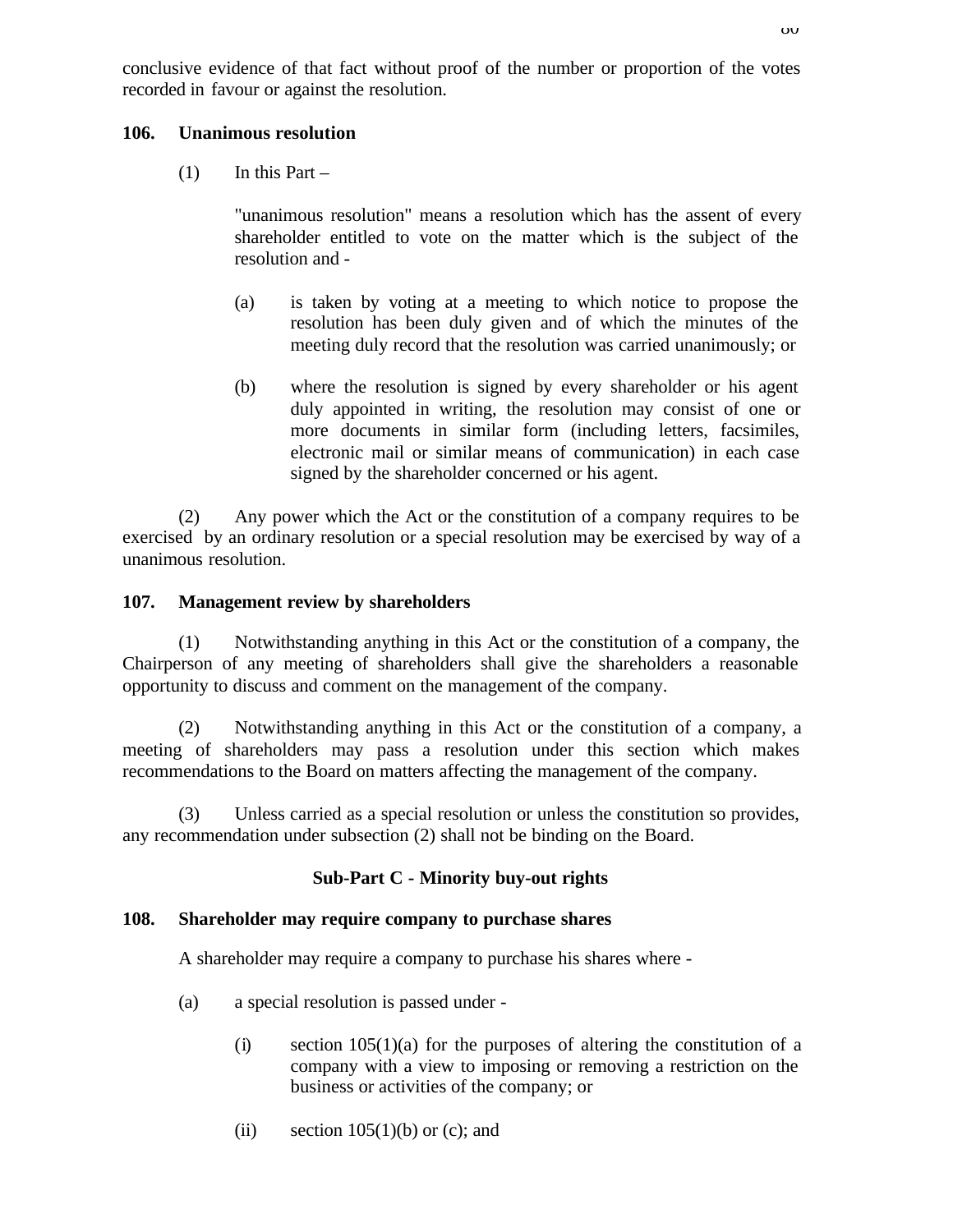- (b) the shareholder
	- (i) cast all the votes, attached to shares registered in his name and for which he is the beneficial owner, against the resolution; or
	- (ii) where the resolution to exercise the power was passed under section 117, did not sign the resolution.

## **109. Notice requiring purchase of shares**

(1) A shareholder of a company who wishes the company to purchase his shares under section 108 shall, within 14 days of -

- (a) the passing of the resolution at a meeting of shareholders; or
- (b) where the resolution was passed under section 117, the date on which notice of the passing of the resolution is given to the shareholder,

give a written notice to the company requiring the company to purchase those shares.

- (2) Upon receipt of a notice under subsection (1), the Board may
	- (a) arrange for the purchase of the shares by the company;
	- (b) arrange for some other person to purchase the shares;
	- (c) apply to the Court for an order under section 112 or 113; or
	- (d) before the resolution is implemented, arrange for the resolution to be rescinded in accordance with section 105;

(3) The Board of directors shall, within 28 days of receipt of a notice under subsection (1), give written notice to the shareholder of its decision under subsection (2).

## **110. Purchase of shares by company**

(1) Where the Board of directors agrees under section  $109(2)(a)$  to the purchase of the shares by the company, it shall, within 7 days of issuing notice under section 109(3) -

- (a) state a fair and reasonable price for the shares to be acquired; and
- (b) give written notice of the price to the shareholder.

(2) A shareholder who considers that the price stated by the Board is not fair and reasonable, shall forthwith, but at any rate, not later than 14 days of receipt of notice under subsection (1) give written notice of objection to the company.

(3) Where the shareholder does not raise an objection under subsection (2), the company shall, on such date as the company and the shareholder agree or, in the absence of any agreement, as soon as practicable, purchase all the shares at the stated price.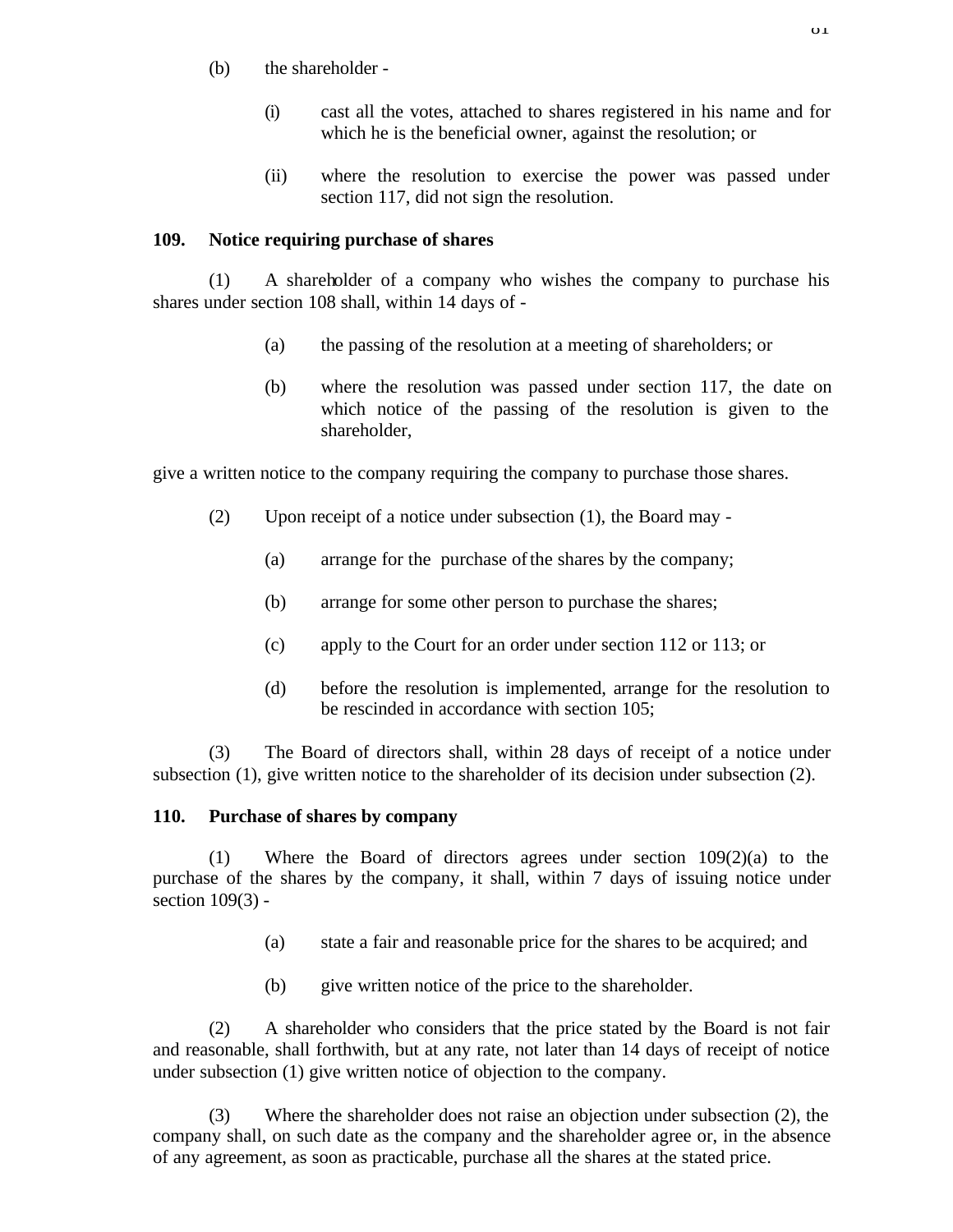(4) Where the shareholder gives notice of an objection under subsection (2), the company shall -

- (a) refer the question of what is a fair and reasonable price to arbitration; and
- (b) within 7 days, pay a provisional price in respect of each share equal to the price stated by the Board.

(5) At the time of payment of the provisional price under subsection (4), the shareholder shall -

- (a) deliver to the company an executed instrument of transfer of the shares together with any relevant share certificate; or
- (b) otherwise take all steps required to transfer the shares to the company.
- (6) Where the price determined
	- (a) exceeds the provisional price, the company shall forthwith pay the balance owing to the shareholder;
	- (b) is less than the provisional price paid, the company may recover the excess paid from the shareholder.

(7) A reference to arbitration under this section shall be deemed to be a submission to arbitration for the purposes of the *Code de Procédure Civile* and the arbitration shall be dealt with in accordance with the *Code de Procédure Civile*.

(8) The arbitrator shall expeditiously determine a fair and reasonable price for the shares on the day prior to the date on which the vote of the shareholders authorising the action was taken or the date on which written consent of the shareholders without a meeting was obtained excluding any appreciation or depreciation directly or indirectly induced by the action or its proposal, and that price shall be binding on the company and the shareholder for all purposes.

(9) In the case of shares which are listed on a Stock Exchange or traded on a stock market, the arbitrator shall determine the price for the shares as being the price at which such shares are traded on the Stock Exchange or stock market as at the close of business on the day prior to the date on which the vote of shareholders authorising the action was taken or the date on which written consent of shareholders without a meeting was obtained, excluding any appreciation or depreciation directly or indirectly induced by the action or its proposal, and that value shall be binding on the company and the shareholder for all purposes.

(10) The arbitrator may award interest on any balance payable or in excess to be repaid under subsection (6) at such rate as he thinks fit having regard to whether the provisional price paid or the reference to arbitration, as the case may be, was reasonable.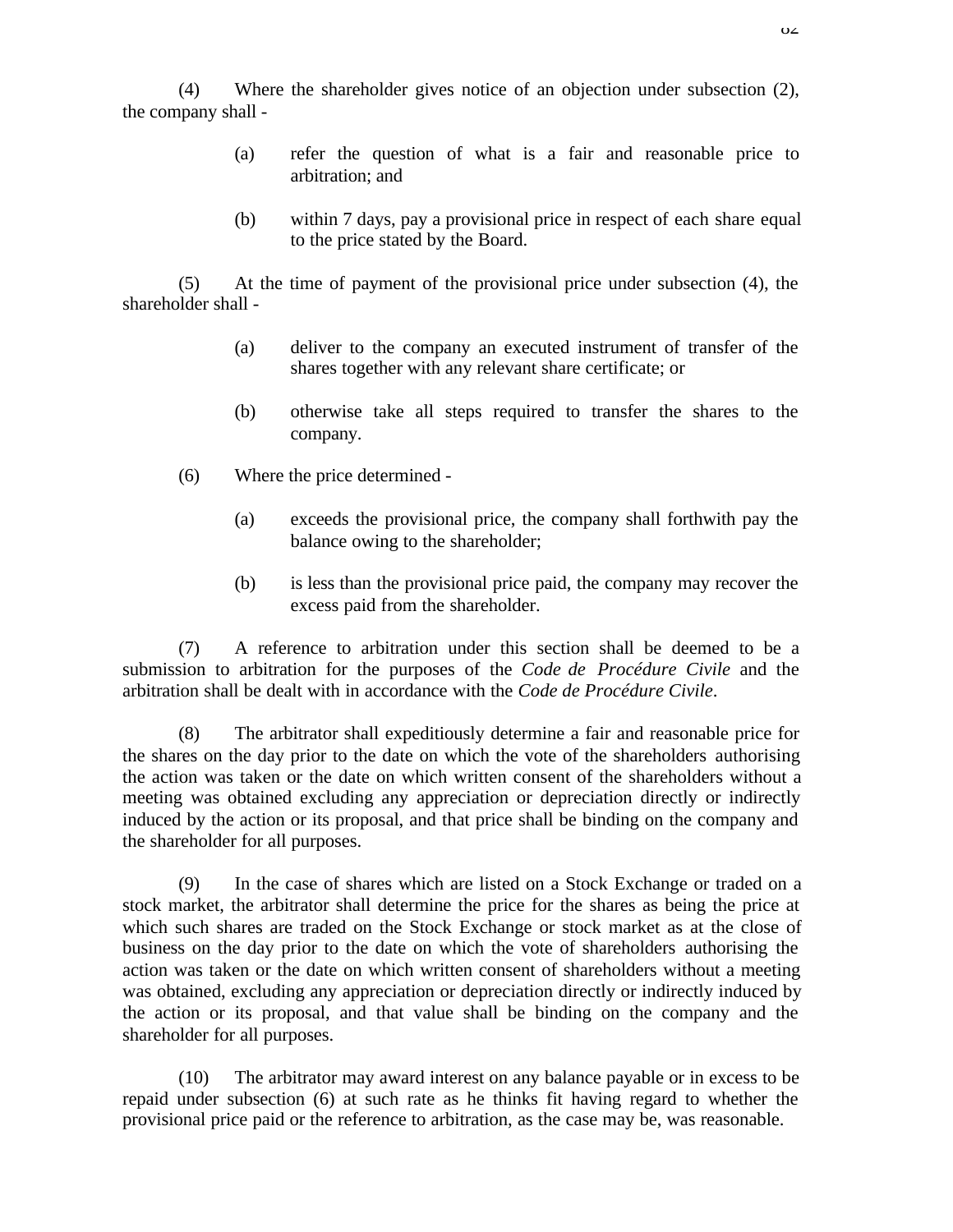- (11) Where
	- (a) the company fails to refer a question to arbitration in accordance with subsection  $(4)$ ; or
	- (b) the arbitrator to whom the matter is referred by the company is not independent of the company, or is not suitably qualified to conduct the arbitration,

the shareholder who has given a notice of objection under subsection (2) may apply to a Judge in Chambers to appoint an arbitrator, and the Judge may appoint such person as it thinks fit to act as arbitrator for the purposes of this section.

- (12) A purchase of shares by a company under this section
	- (a) shall not be a distribution for the purposes of section 61;
	- (b) shall be deemed to be a distribution for the purposes of section 66(1) and (3).

## **111. Purchase of shares by third party**

(1) Section 110 shall apply to the purchase of shares by a person with whom the company has entered into an arrangement for purchase in accordance with section 109(2)(b) subject to such modifications as may be necessary, and, in particular, as if references in that section to the Board and the company were references to that person.

(2) Every holder of shares that are to be purchased in accordance with the arrangement shall be indemnified by the company in respect of loss suffered by reason of the failure by the person who has agreed to purchase the shares to purchase them at the price nominated or fixed by arbitration, as the case may be.

## **112. Court may grant exemption**

(1) A company to which a notice has been given under section 109 may apply to the Court for an order exempting it from the obligation to purchase the shares to which the notice relates, on the grounds that -

- (a) the purchase would be disproportionately damaging to the company;
- (b) the company cannot reasonably be required to finance the purchase; or
- (c) it would not be just and equitable to require the company to purchase the shares.

(2) On an application under this section, the Court may make an order exempting the company from the obligation to purchase the shares, and may make any other order it thinks fit, including an order -

(a) setting aside a resolution of the shareholders;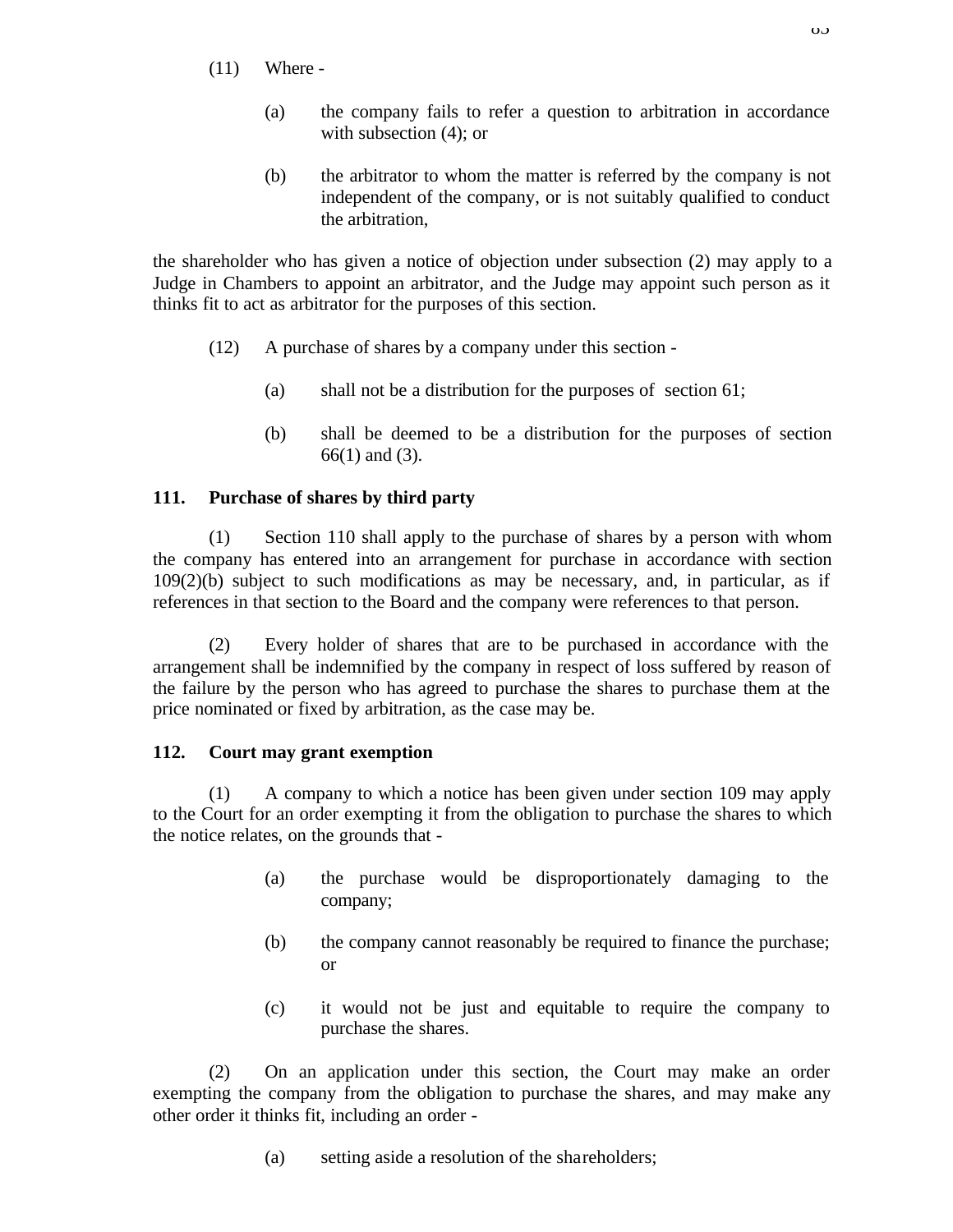- (b) directing the company to take, or refrain from taking, any action specified in the order;
- (c) requiring the company to pay compensation to the shareholders affected; or
- (d) that the company be put into liquidation.

(3) The Court shall not make an order under subsection (2) on the grounds set out in subsection  $(1)(a)$  or  $(b)$  unless it is satisfied that the company has made reasonable efforts to arrange for another person to purchase the shares in accordance with section  $109(2)(b)$ .

## **113. Court may grant exemption where company insolvent**

(1) The company shall apply to the Court for an order exempting it from the obligation to purchase its shares, where -

- (a) a notice is given to a company under section 109;
- (b) the Board has resolved that the purchase by the company of the shares to which the notice relates would result in it failing to satisfy the solvency test; and
- (c) the company has, following reasonable efforts to do so, been unable to arrange for the shares to be purchased by another person in accordance with section 109(2)(b).

(2) Where the Court is satisfied that the purchase of the shares would result in the company failing to satisfy the solvency test and the company has made reasonable efforts to arrange for the shares to be purchased by another person in accordance with section 109(2)(b), the Court may make -

- (a) an order exempting the company from the obligation to purchase the shares;
- (b) an order suspending the obligation to purchase the shares; or
- (c) such other order as it thinks fit, including any order referred to in section 112(2).

(3) For the purposes of this section, the stated capital of a company shall not be taken into account in determining whether the company shall, after the purchase, fail to satisfy the solvency test.

(4) Notwithstanding subsection (3), where the company has entered into an agreement with a shareholder under section 110(3), the stated capital shall be taken into account to the extent required by the agreement unless the shareholder's prior consent is obtained.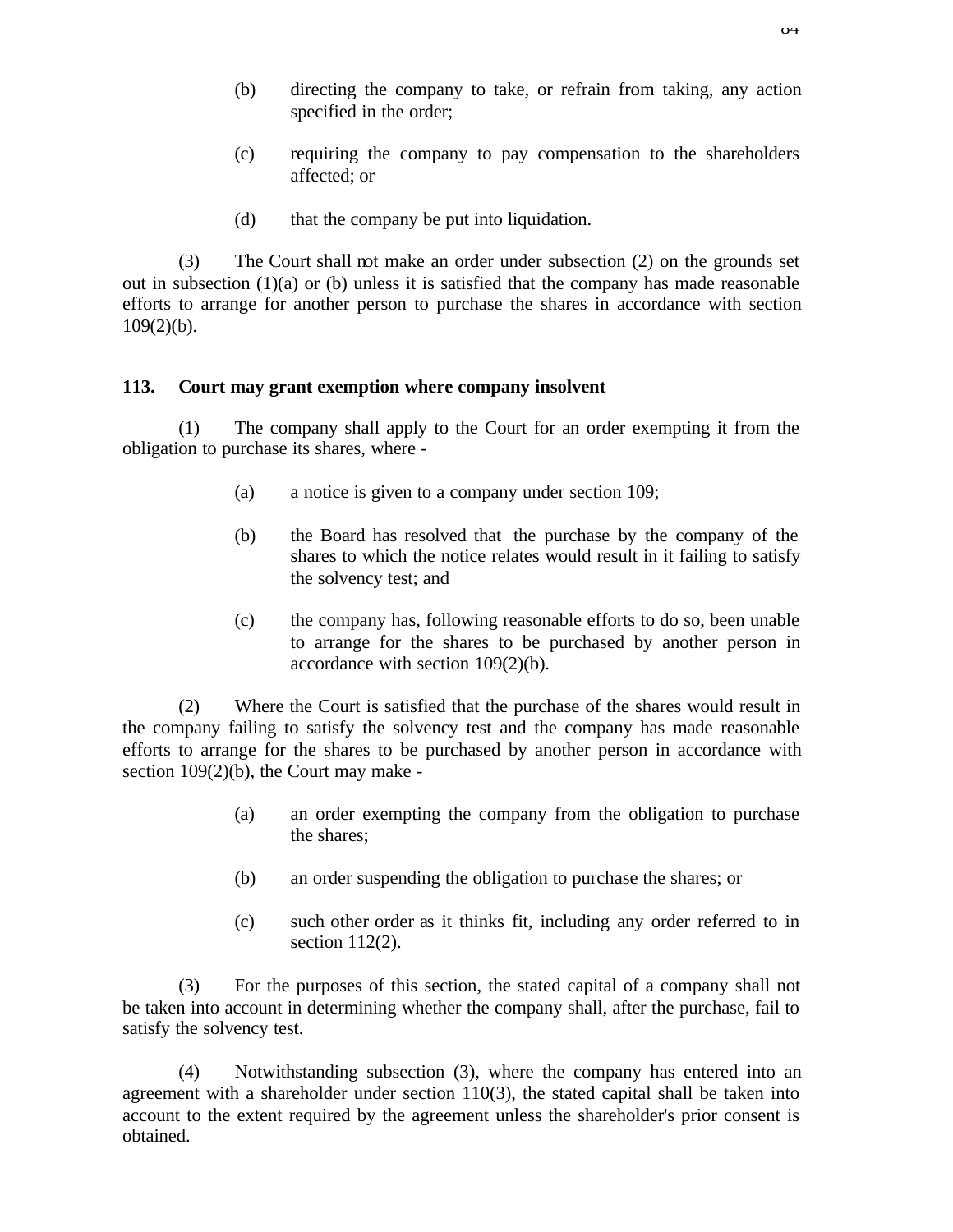#### **114. Variation of rights**

(1) Where the share capital of a company is divided into different classes of shares, a company shall not take any action which varies the rights attached to a class of shares unless that variation is approved by a special resolution, or by consent in writing of the holders of 75 per cent of the shares of that class.

(2) Where the variation of rights attached to a class of shares is approved under subsection (1) and the company becomes entitled to take the action concerned, the holder of a share of that class, who did not consent to or cast any votes in favour of the resolution for the variation, may apply to the Court for an order under section 178, or may require the company to purchase those shares in accordance with section 108.

(3) In this section -

"class" means a class of shares having attached to the shares the same rights, privileges, limitations and conditions;

"variation" includes abrogation and the expression "varied" shall be construed accordingly.

- (4) A resolution which would have the effect of
	- (a) diminishing the proportion of the total votes exercisable at a meeting of shareholders of the company by the holders of the existing shares of a class; or
	- (b) reducing the proportion of the dividends or distributions payable at any time to the holders of the existing shares of a class,

shall be deemed to be a variation of the rights of the class.

(5) The company shall within one month from the date of the consent or resolution referred to in subsection (1) file with the Registrar in a form approved by him the particulars of such consent or resolution.

#### **Sub-Part E - Meetings of shareholders**

#### **115. Annual meeting of shareholders**

(1) Subject to subsection (2), the Board of directors shall call an annual meeting of shareholders to be held -

- (a) not more than once in each year;
- (b) not later than 6 months after the balance sheet date of the company; and
- (c) not later than 15 months after the previous annual meeting.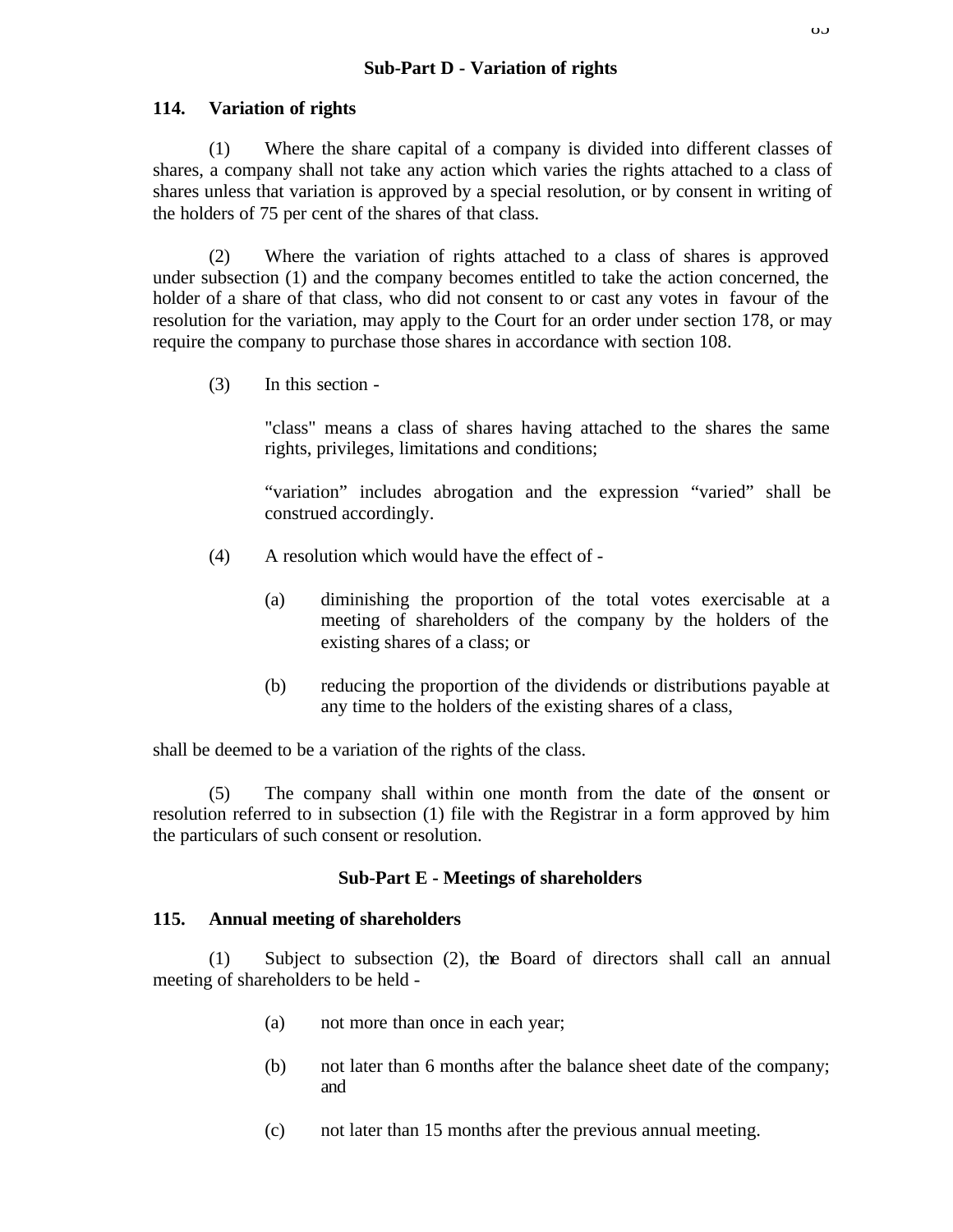(2) A company may not hold its first annual meeting in the calendar year of its incorporation but shall hold that meeting within 18 months of its incorporation.

(3) The company shall hold the meeting on the date on which it is called to be held.

(4) The business to be transacted at an annual meeting shall, unless already dealt with by the company, include -

- (a) the consideration and approval of the financial statements;
- (b) the receiving of any auditor's report;
- (c) the consideration of the annual report;
- (d) the appointment of any directors whose appointment on an annual or rotational basis is required by the constitution of the company; and
- (e) the appointment of any auditor pursuant to section 200.

(5) Where the financial statements are not approved at the annual meeting, they shall be presented at a further special meeting called by the Board.

## **116. Special meeting of shareholders**

A special meeting of shareholders entitled to vote on an issue -

- (a) may be called at any time by
	- (i) the Board of directors; or
	- (ii) a person who is authorised by the constitution to call the meeting;
- (b) shall be called by the Board on the written request of shareholders holding shares carrying together not less than 5 per cent of the voting rights entitled to be exercised on the issue.

## **117. Resolution in lieu of meeting**

(1) Subject to subsections (2) and (3), a resolution in writing signed by not less than -

- (a) 75 per cent; or
- (b) such other percentage as the constitution of the company may require for passing a special resolution,

whichever is the greater, of the shareholders who would be entitled to vote on that resolution at a meeting of shareholders who together hold not less than 75 per cent or, if a higher percentage is required by the constitution, that higher percentage, of the votes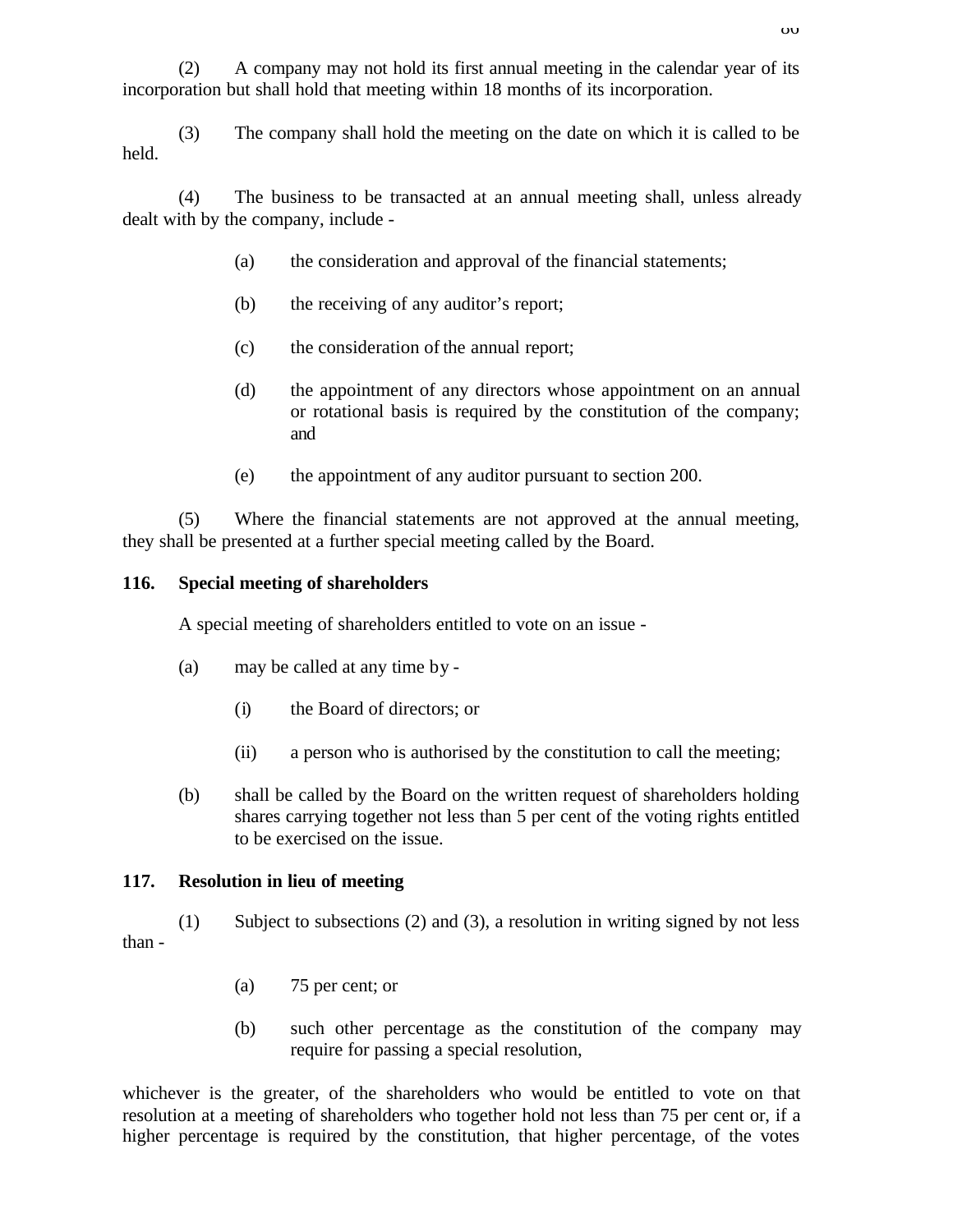- (2) Where a resolution in writing
	- (a) relates to a matter that is required by this Act or by the constitution to be decided at a meeting of the shareholders of a company; and
	- (b) is signed by the shareholders specified in subsection (3),

it shall be deemed to be made in accordance with this Act or the constitution of the company.

(3) For the purposes of subsection (2)(b), the shareholders shall be the shareholders referred to in subsection (1).

(4) For the purposes of subsection (2), any resolution may consist of one or more documents in similar form (including letters, facsimiles, electronic mail, or other similar means of communication) each signed or assented to by or on behalf of one or more of the shareholders specified in subsection (3).

(5) It shall not be necessary for a private company to hold an annual meeting of shareholders under section 115 where everything required to be done at that meeting, by resolution or otherwise, is done by resolution in accordance with subsections (2) and (3).

(6) Within 7 days of a resolution being passed under this section, the company shall send a copy of the resolution to every shareholder who did not sign the resolution or on whose behalf the resolution was not signed.

(7) A resolution may be signed under subsection (1) or (2) without any prior notice being given to shareholders.

#### **118. Court may call meeting of shareholders**

- (1) Where the Court is satisfied that
	- (a) it is impracticable to call or conduct a meeting of shareholders in the manner prescribed by this Act or the constitution of the company; or
	- (b) it is in the interests of a company that a meeting of shareholders be held,

the Court may order a meeting of shareholders to be held or conducted in such manner as the Court directs.

(2) For the purposes of subsection (1), an application to the Court may be made by a director, a shareholder or a creditor of the company.

(3) The Court may make an order on such terms as it thinks fit with regard to the costs of conducting the meeting and security for the costs.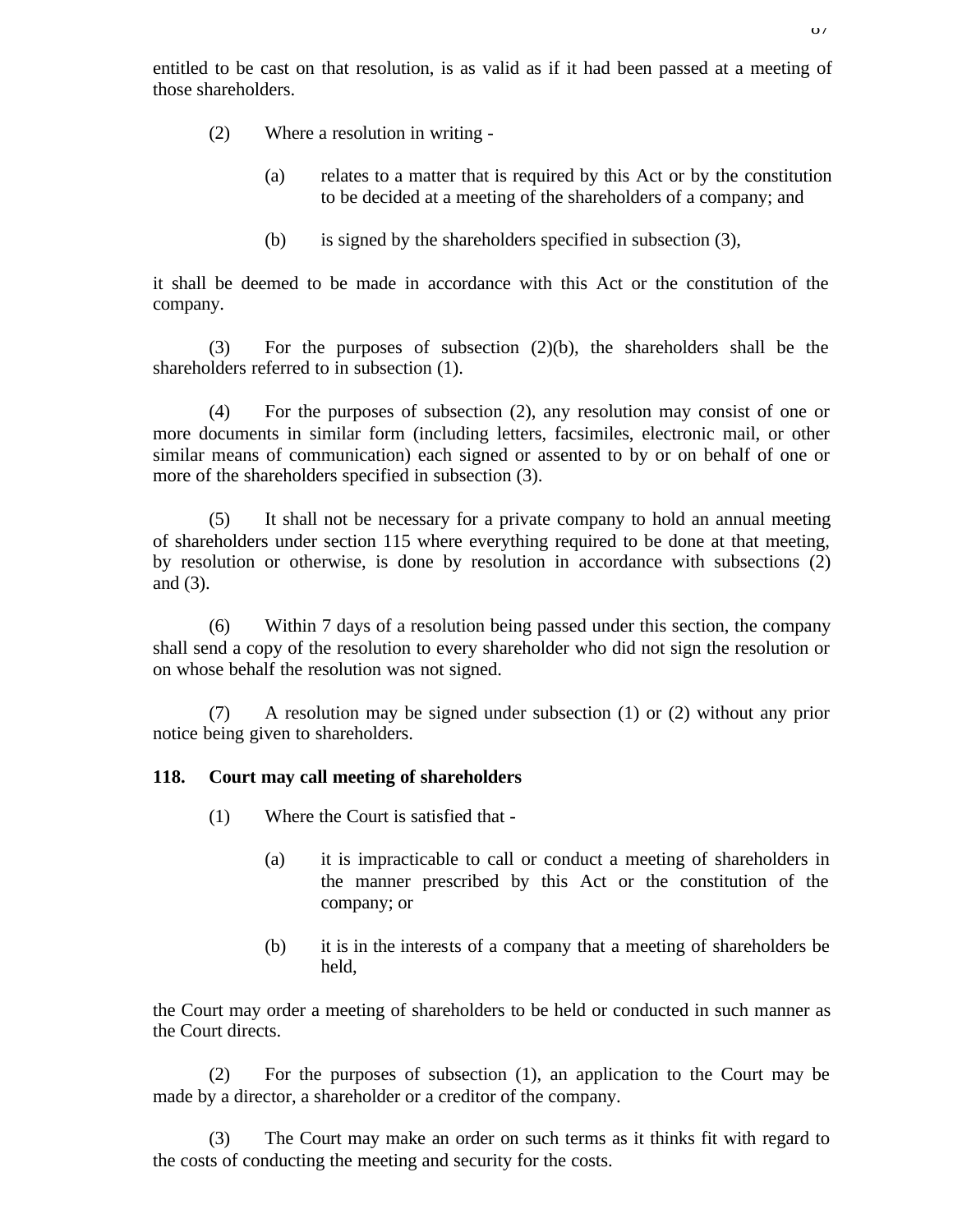(4) Subject to subsection (3), the Court may in addition give such directions as it thinks fit, including the direction that the heir of any deceased member may exercise all or any of the powers that the deceased member could have exercised if he were present at the meeting.

## **119. Proceedings at meetings**

The provisions specified in the Fifth Schedule shall govern the proceedings at meetings of shareholders of a company except to the extent that the constitution of the company makes provision for the matters that are expressed in that Schedule to be subject to the constitution of the company.

### **Sub-Part F - Ascertaining shareholders**

### **120. Shareholders entitled to receive distributions, attend meetings and exercise rights**

- (1) The shareholders who are entitled
	- (a) to receive distributions;
	- (b) to exercise pre-emptive rights to acquire shares in accordance with section 55; or
	- (c) to exercise any other right or receive any other benefit under this Act or the constitution,

shall be -

- (i) where the Board fixes a date for that purpose, those shareholders whose names are registered in the share register on that date; or
- (ii) where the Board does not fix a date for that purpose, those shareholders whose names are registered in the share register on the day on which the Board passes the resolution concerned.

(2) Where a date is fixed under subsection (1), that date shall not precede by more than 28 days the date on which the proposed action is taken.

(3) The shareholders who are entitled to receive notice of a meeting of shareholders shall be -

- (a) where the Board of directors fixes a date for the purpose, those shareholders whose names are registered in the share register on that date;
- (b) where the Board of directors does not fix a date for the purpose, those shareholders whose names are registered in the share register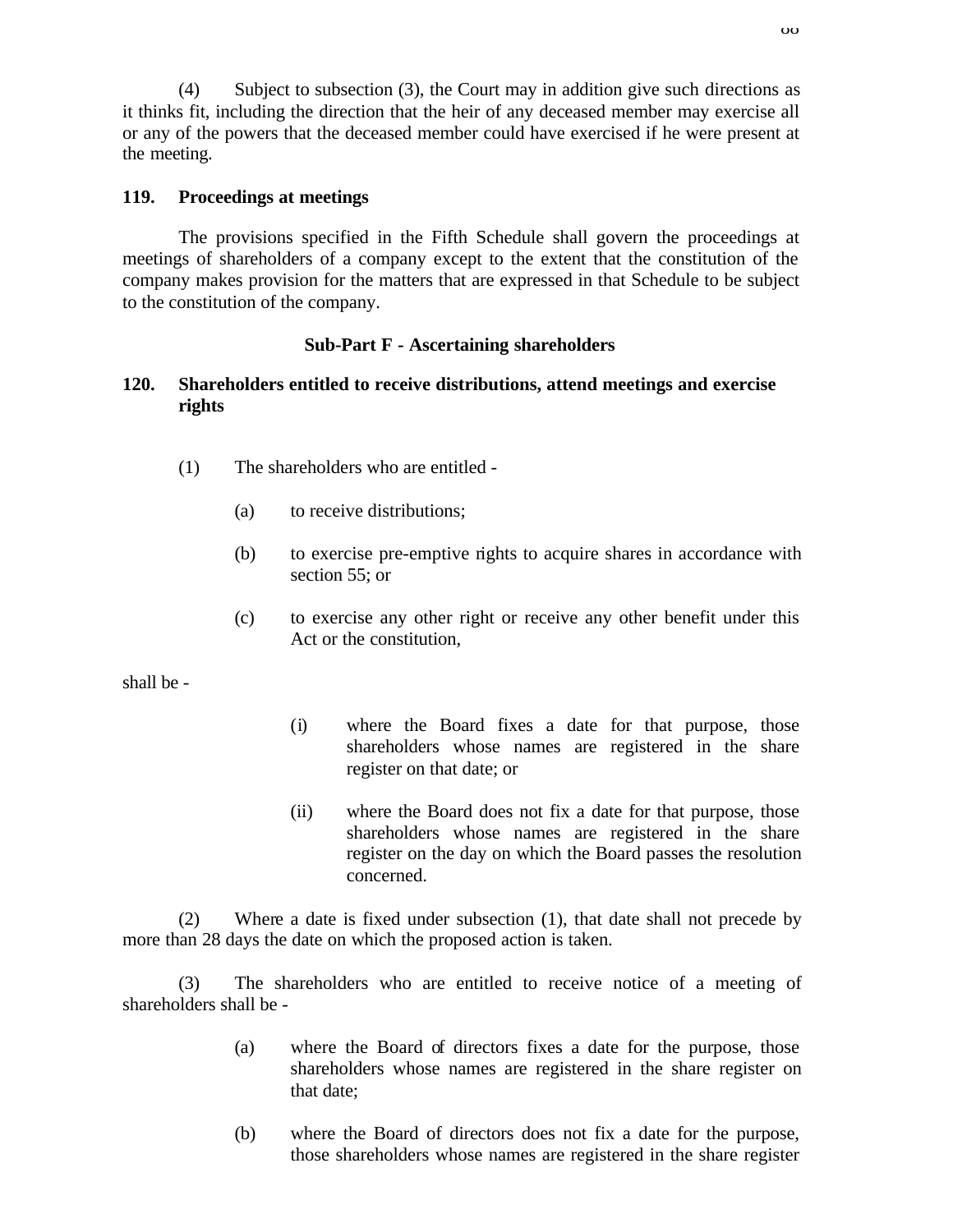at the close of business on the day immediately preceding the day on which the notice is given.

(4) Where a date is fixed under subsection (3), that date shall not precede by more than 30 days or less than 15 days the date on which the meeting is held.

### **PART X - DEBENTURES AND REGISTRATION OF CHARGES**

#### **121. Debenture holders' representative**

(1) Where a company issues or agrees to issue debentures of the same class to more than 25 persons, or to any one or more persons with a view to the debentures or any of them being offered for sale to more than 25 persons, the company shall before issuing any of the debentures -

- (a) sign under its seal an agency deed; and
- (b) procure the signature to the deed by a person qualified to act as a debenture holders' representative.

(2) For the purposes of this section, debentures shall not be deemed to be of the same class where -

- (a) they do not rank equally for repayment when any security created by the debenture is enforced or the company is wound up; or
- (b) different rights attach to them in respect of
	- (i) the rate of, or dates for, payment of interest;
	- (ii) the dates when, or the instalments by which, the principal of the debentures shall be repaid, unless the difference is solely that the class of debentures shall be repaid during a stated period of time and particular debentures shall be selected by the company for repayment at different dates during that period by drawings, ballot or otherwise;
	- (iii) any right to subscribe for or convert the debentures into shares or other debentures of the company or any other company or corporation; or
	- (iv) the powers of the debenture holders to realise any security.
- (3) For the purposes of this section
	- (a) the agency deed shall not cover more than one class of debentures;
	- (b) the provisions specified in the Sixth Schedule shall apply to
		- (i) the qualification, appointment and removal of a debenture holders' representative;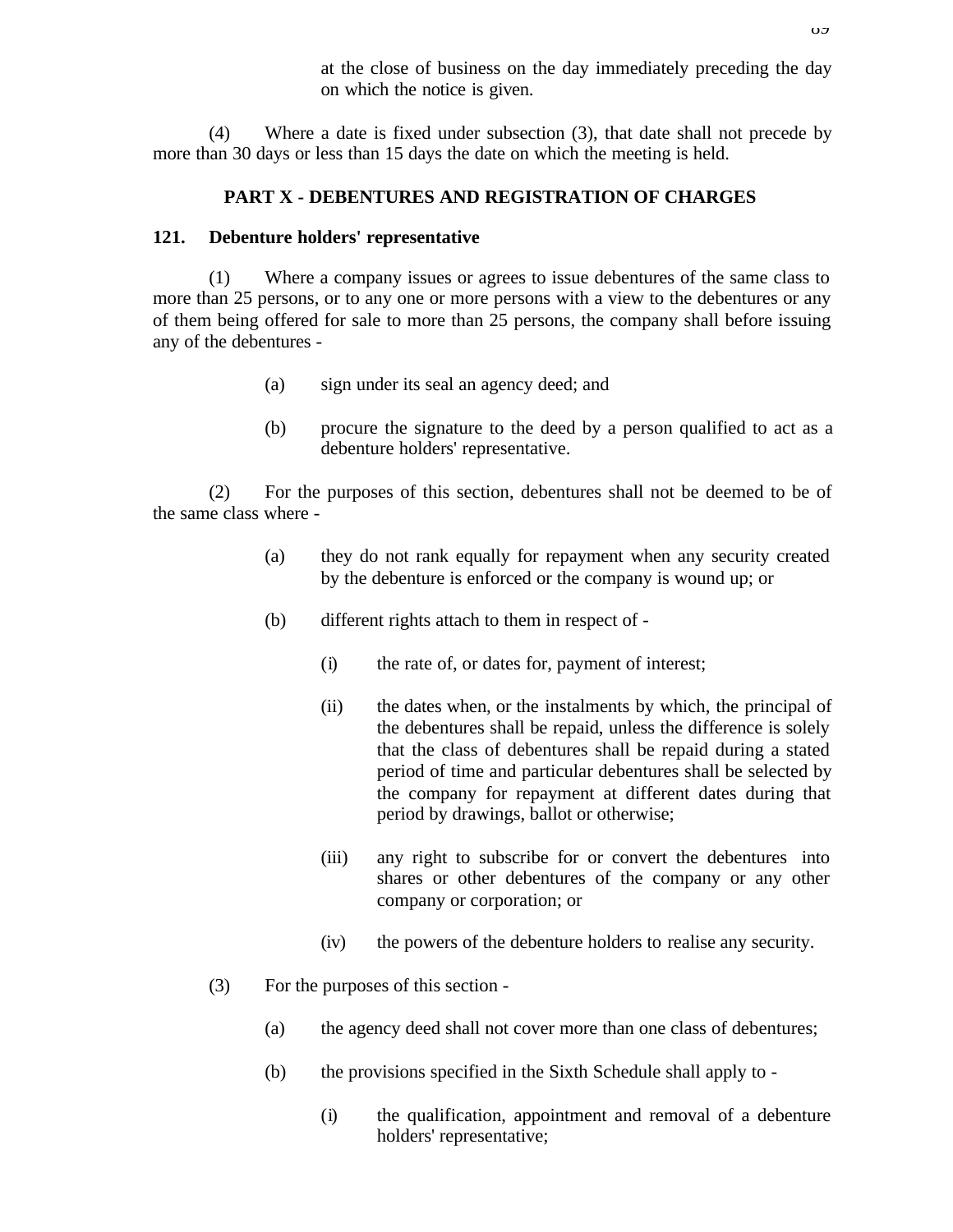- (ii) the naming of a successor to a debenture holders' representative;
- (iii) the matters to be set out in an agency deed;
- (iv) the powers of the debenture holders' representative;
- (v) the right of the debenture holders' representative to obtain information from the borrowing company;
- (vi) meetings of debenture holders;
- (vii) the duties of the debenture holders' representative;
- (viii) the repayment of loans or deposits where the purpose stated in a prospectus issued in relation to debentures, is not achieved; or
- (ix) the release of the debenture holders' representative.

#### **122. Special powers of Court**

The Court may compel any person to take up and pay for any debenture which he has contracted with the company to take up or pay for.

#### **123. Perpetual debentures**

Notwithstanding any other enactment, a condition contained in a debenture or in an agency deed for securing a debenture, whether the debenture or agency deed is issued or made before or after the commencement of this Act, shall not be invalid by reason that the debentures are thereby made irredeemable only on the happening of a contingency, however remote, or on the expiration of a period however long.

### **124. Register of debenture holders**

(1) Every company which issues debentures shall at its registered office keep a register of debenture holders which shall contain -

- (a) the names and addresses of the debenture holders;
- (b) the amount of debentures held by them.

(2) The register shall, except when duly closed pursuant to subsection (3), be open to the inspection of a debenture holder or a member.

(3) For the purposes of this section a register shall be deemed to be duly closed if closed in accordance with a provision contained in the articles, the debenture, the debenture stock certificate, the agency deed or any other document relating to or securing the debenture, during such period, not exceeding in the aggregate 30 days in any year, as is specified in the document.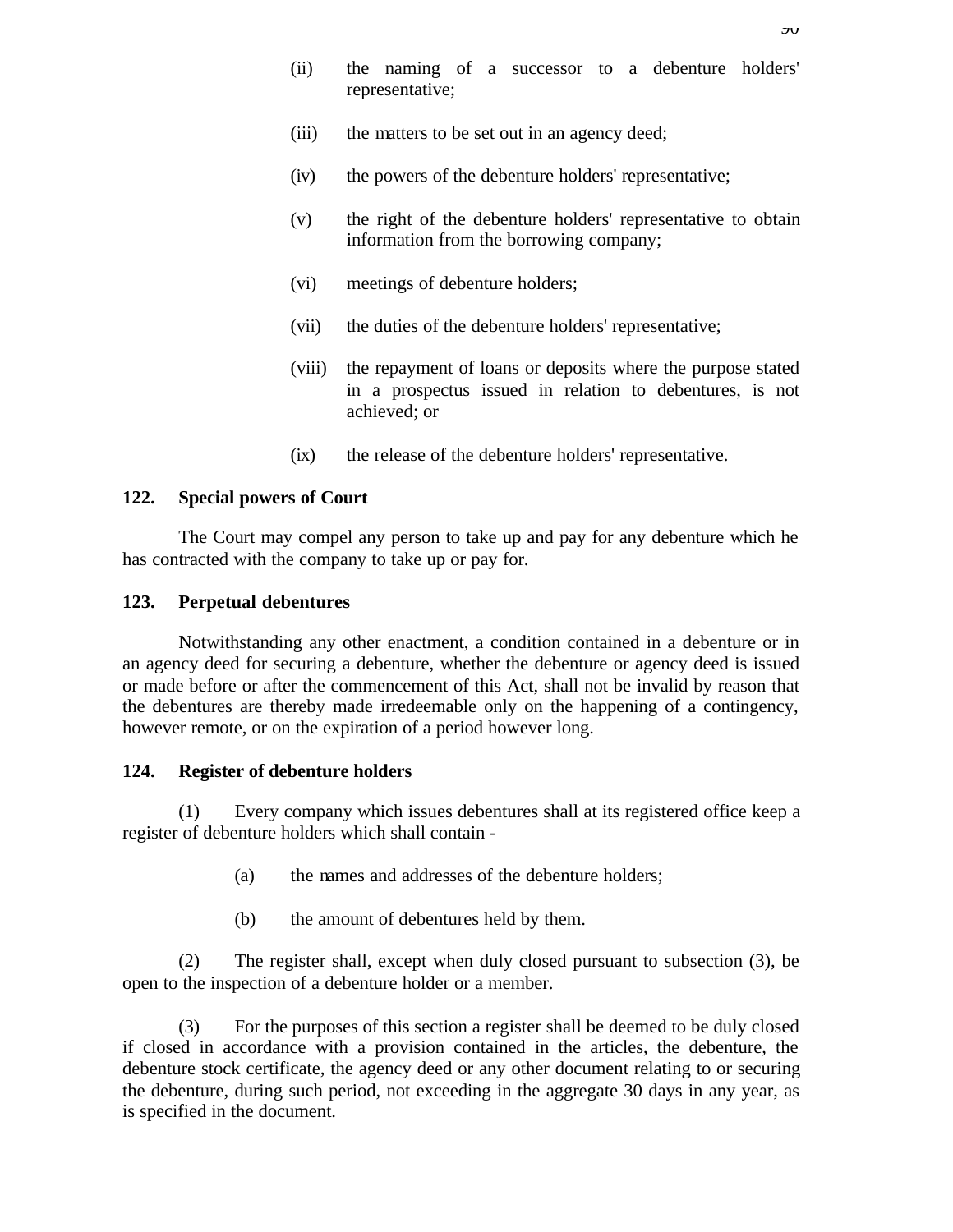- (4) (a) Every company shall, at the request of a debenture holder or a member and on payment of the fee specified in item 2 of the Third Schedule for every page required to be copied, forward to him a copy of the register of debenture holders.
	- (b) The copy need not include any particulars as to a debenture holder other than his name and address and the debenture held by him.

## **125. Reissue of redeemed debentures**

(1) Where a company has, whether before or after the commencement of this Act, redeemed a debenture, it shall subject to subsection (2) -

- (a) unless any provision to the contrary, whether express or implied, is contained in the constitution or in any contract entered into by the company; or
- (b) unless the company has, by passing a resolution to that effect or by some other act, manifested its intention that the debentures shall be cancelled,

have and be deemed always to have had the power to reissue the debentures by reissuing the same debentures or by issuing other debentures in their place.

(2) The reissue of a debenture or the issue of one debenture in place of another under subsection (1), shall not be regarded as the issue of a new debenture for the purpose of any provision in the constitution or in any contract entered into by the company limiting the amount or number of debentures that may be issued by the company.

(3) After the reissue the person entitled to the debentures shall have and shall be deemed always to have had the same priorities as if the debentures had never been redeemed.

(4) Where, whether before or after the commencement of this Act, a company has given a debenture to secure advances on current account or otherwise, the debenture shall not be deemed to have been redeemed by reason that the account of the company with the debenture holder has ceased to be in debit while the debenture remains unsatisfied.

#### **126. Inscription of mortgages**

(1) Where a company has decided to issue debentures and to secure their payment by a mortgage or floating charge, the inscription of such mortgage or floating charge shall be valid where the first and last serial numbers of the said debentures are mentioned.

(2) Subject to section 121 and to the Sixth Schedule, the appointment of a debenture holders' representative, with power to require the inscription of a mortgage with an election of domicile and renewal or erasure of such inscription, and generally to take all measures for the protection of the rights of the debenture holders, shall be made in such manner as the company may at the time of the issuing of the said debentures determine.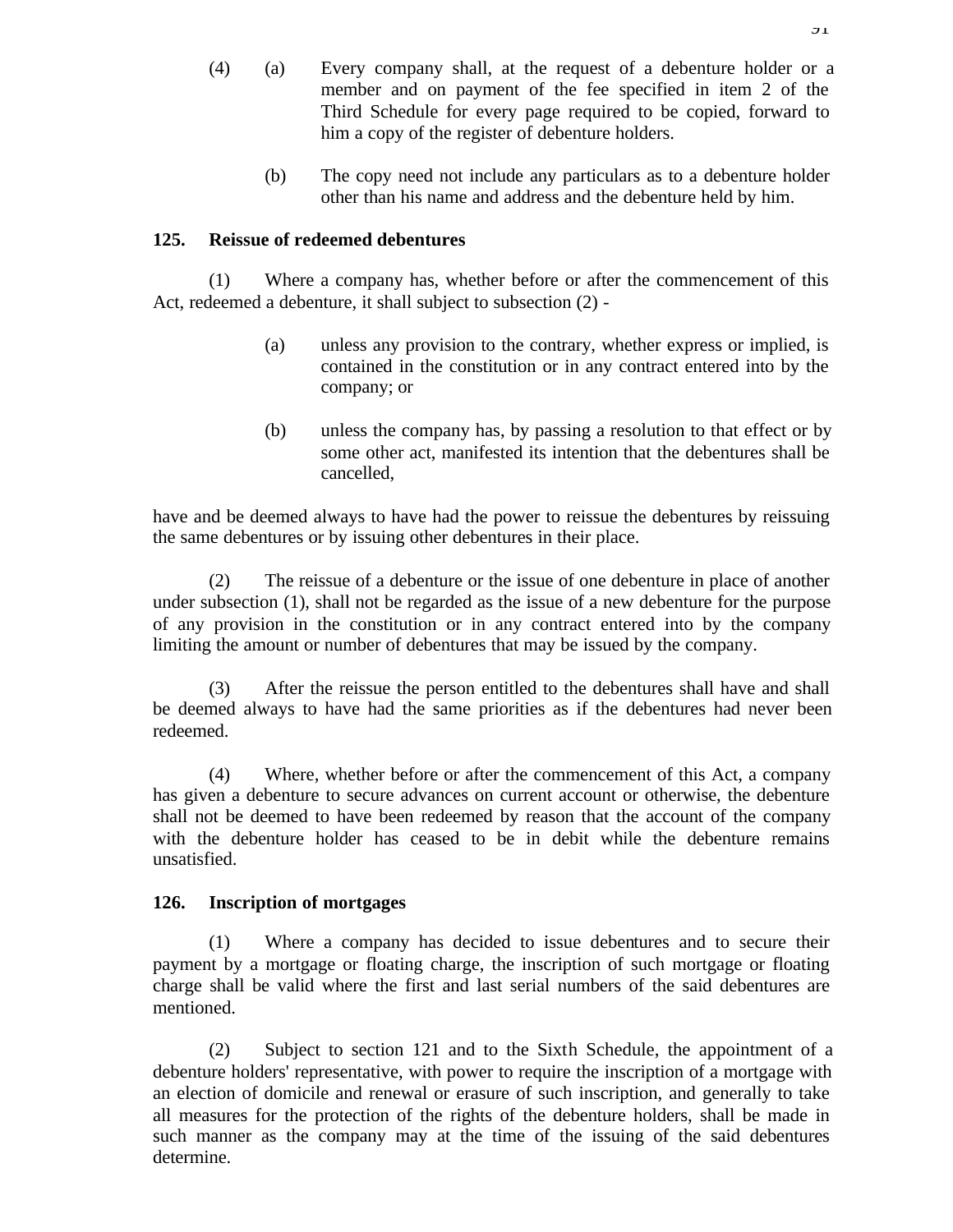## **127. Filing of particulars of charges**

(1) Every company shall, within 28 days of the creation by the company of any charge or of making any issue of debentures charged on or affecting any property of the company, file with the Registrar, a statement of the particulars specified in subsection (3) or (4) in a form approved by the Registrar.

- (2) Where
	- (a) a company acquires any property which is subject to a charge referred to in subsection (1), particulars of which would, if it had been created by the company after the acquisition of the property, have been required to be filed;
	- (b) a registered foreign company has, before registration, created a charge subject to subsection (1), particulars of which would if it had been created by the company while it was registered, have been required to be filed; or
	- (c) a registered foreign company has before registration acquired any property which is subject to a charge subject to subsection (1) particulars of which would, if it had been created by the company after the acquisition and while it was registered, have been required to be filed,

the company shall, within 28 days after the date on which the acquisition is completed or the date of the registration of the company in Mauritius, as the case may be, cause to be filed with the Registrar a statement of the particulars specified in the form prescribed in regulations made under this Act

(3) Subject to subsection (4), the particulars required to be given in the statement are -

- (a) if the charge is a charge created by the company, the date of its creation, and if the charge was a charge existing on any property acquired by the company, the date of the acquisition of the property;
- (b) the amount secured by the charge;
- (c) a description sufficient to identify the property charged;
- (d) the name of the person entitled to the charge; and

any prohibition or restriction contained in the instrument creating the charge, or in any agency deed, on the power of the company to create any other charge or issue debentures ranking in priority to or equally with the charge or debentures in respect of which the application is made.

(4) For the avoidance of doubt, a copy of the charge created by the company need not be filed with the Registrar under this section.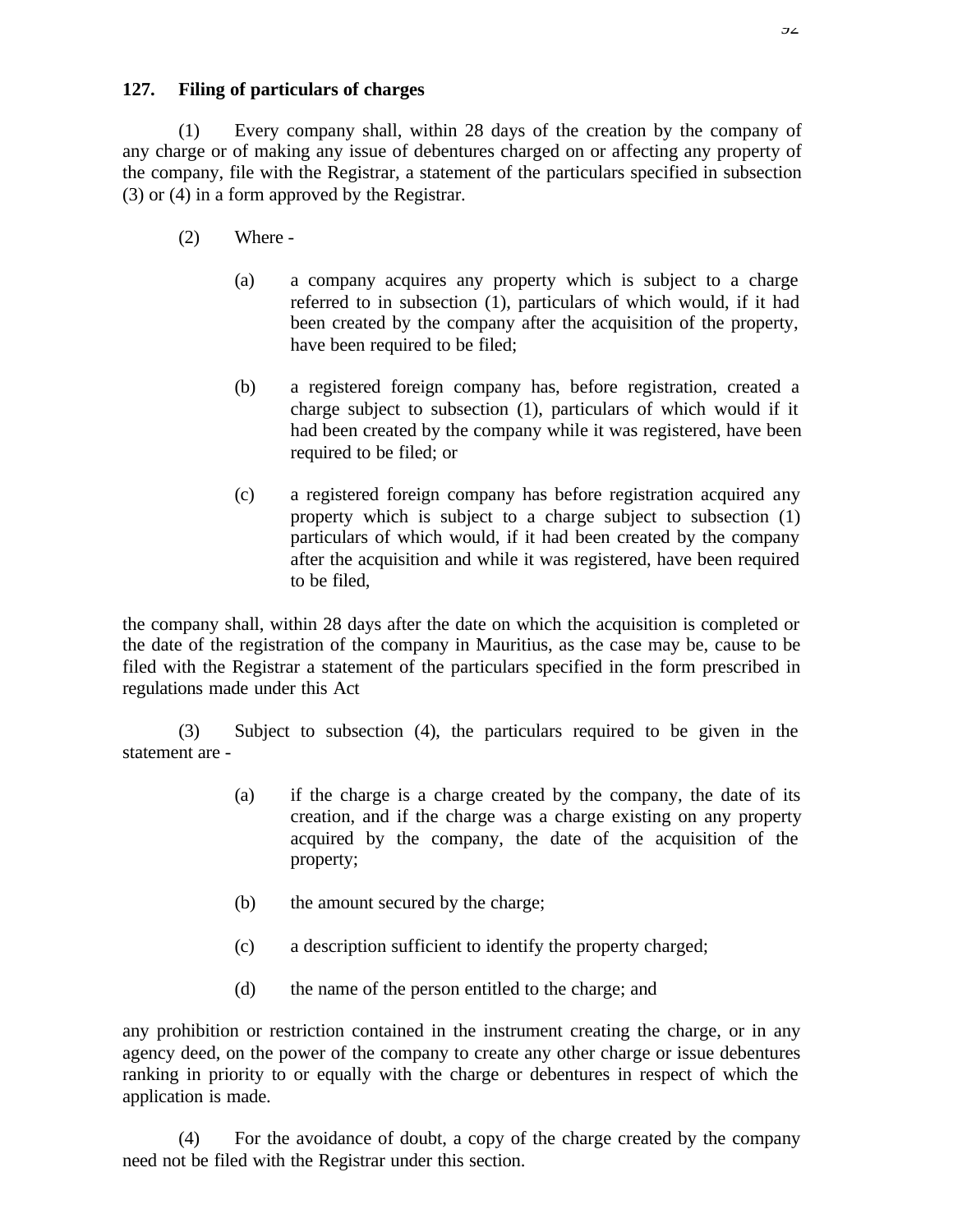### **PART XI - DIRECTORS AND THEIR POWERS AND DUTIES**

#### **Sub-Part A – Directors and Board of directors**

#### **128. Meaning of "Board" and "dire ctors"**

- (1) For the purposes of this Act, "directors"
	- (a) includes a person occupying the position of director of the company by whatever name called; and
	- (b) includes an alternate director; but
	- (c) does not include a receiver.

(2) For the purposes of sections 143 to 157 and 160 to 162, "directors" includes -

- (a) a person in accordance with whose directions or instructions a person referred to in subsection (1) may be required or is accustomed to act;
- (b) a person in accordance with whose directions or instructions the Board of the company may be required or is accustomed to act;
- (c) a person who exercises or who is entitled to exercise or who controls or who is entitled to control the exercise of powers which, apart from the constitution of the company, would fall to be exercised by the Board; and
- (d) a person to whom a power or duty of the Board has been directly delegated by the Board with that person's consent or acquiescence, or who exercises the power or duty with the consent or acquiescence of the Board.

(3) For the purposes of sections 143 to 157, a director includes a person in accordance with whose directions or instructions a person referred to in subsections (1) and (2) may be required or is accustomed to act in respect of his duties and powers as a director.

(4) Where the constitution of a company confers a power on shareholders which is exercisable by the Board, any shareholder who exercises that power or who takes part in deciding whether to exercise that power shall be deemed, in relation to the exercise of the power or any consideration concerning its exercise, to be a director for the purposes of sections 143, 160 and 162.

(5) Where the constitution of a company requires a director or the Board to exercise or refrain from exercising a power in accordance with a decision or direction of shareholders, any shareholder who takes part in -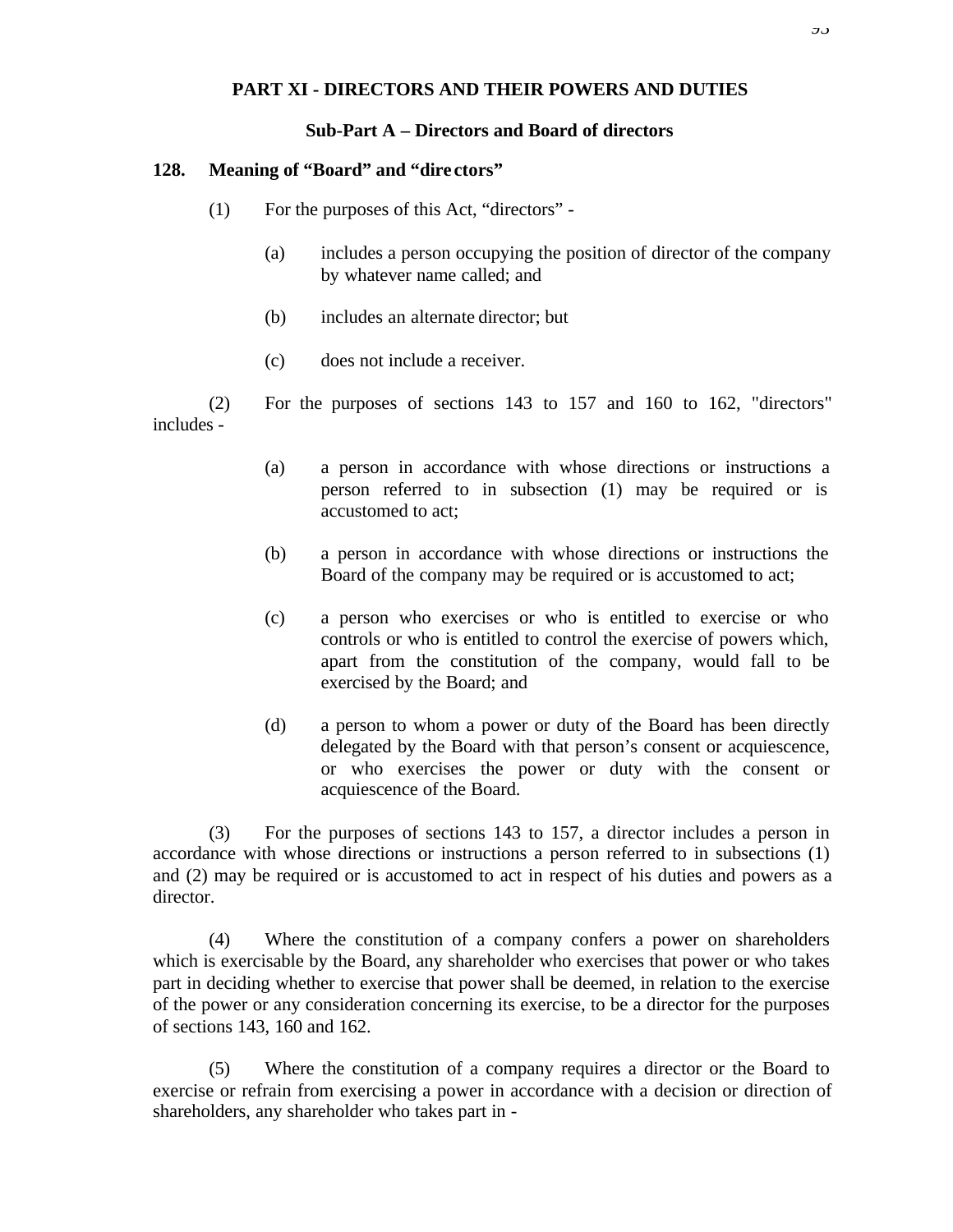- (a) the making of any decision that the power should or should not be exercised; or
- (b) the making of any decision whether to give a direction,

as the case may be, shall be deemed, in relation to the making any such decision, to be a director for the purposes of sections 143 to 146.

(6) Subsection (2) shall not include a person to the extent that the person acts only in a professional capacity.

(7) In this Act, "Board" or "Board of directors", in relation to a company, means -

- (a) the directors of the company where the number is not less than the required quorum acting together as a Board of directors; or
- (b) where the company has only one director, that director.

## **Sub-Part B- Powers of management**

## **129. Management of company**

(1) The business and affairs of a company shall be managed by, or under the direction or supervision of, the Board.

(2) The Board shall have all the powers necessary for managing, and for directing and supervising the management of, the business and affairs of the company.

(3) Subsections (1) and (2) shall be subject to any modifications, adaptations, exceptions, or limitations contained in this Act or in the company's constitution.

## **130. Major transactions**

(1) A company shall not enter into a major transaction unless the transaction is -

- (a) approved by special resolution; or
- (b) contingent on approval by special resolution.
- (2) In this section -

"assets" includes property of any kind, whether tangible or intangible;

"major transaction", in relation to a company, means -

(a) the acquisition of, or an agreement to acquire, whether contingent or not, assets the value of which is more than 75 per cent of the value of the company's assets before the acquisition;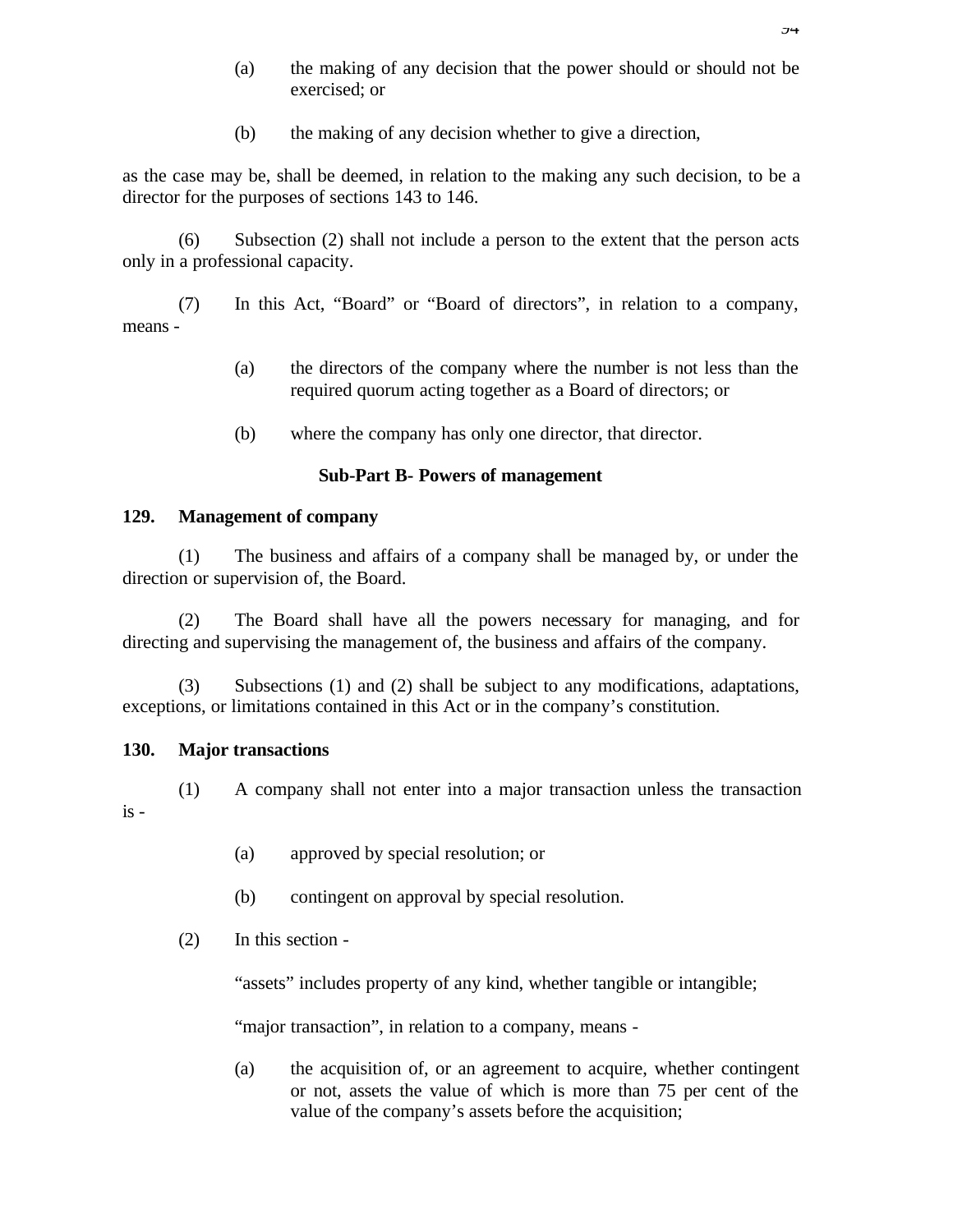- (b) the disposition of, or an agreement to dispose of, whether contingent or not, assets of the company the value of which is more than 75 per cent of the value of the company's assets before the disposition; or
- (c) a transaction that has or is likely to have the effect of the company acquiring rights or interests or incurring obligations or liabilities the value of which is more than 75 per cent of the value of the company's assets before the transaction;

(3) A company shall not enter into a transaction of the kind referred to in subsection (1) which involves the acquisition or disposition or the acquiring of rights, interests or incurring obligations of, in any case, more than half the value of the company's assets unless the transaction is -

- (a) approved by ordinary resolution; or
- (b) contingent on approval by ordinary resolution,

and the description of a major transaction in subsection  $(2)(a)(b)$  and  $(c)$  shall, in all respects, apply when determining the nature of such transaction except that "half of the value" shall be applied instead of "75 per cent of the value".

(4) The provisions of subsection (5) shall apply to a transaction under subsection (3) in the same manner as they apply to a major transaction except that "75 per cent of the value"shall be applied instead of "half of the value".

(5) Nothing in paragraph (c) of the definition of "major transaction" in subsection (2) shall apply by reason only of the company giving, or entering into an agreement to give, a charge secured over assets of the company, the value of which is more than 75 per cent of the value of the company's assets for the purpose of securing the repayment of money or the performance of an obligation.

(6) This section shall not apply to a major transaction or a transaction under subsection (3) entered into by a receiver appointed pursuant to an instrument creating a charge over all or substantially all of the property of a company.

(7) No lender or other person dealing with a company shall be concerned to see or inquire whether the conditions of this section have been fulfilled and no debt incurred or contract entered into with the company by a person dealing with it shall be invalid or ineffectual, except in the case of actual notice to that person, at the time when the debt was incurred or the contract was entered into, that the company was acting in breach of this section.

## **131. Delegation of powers**

(1) Subject to any restriction in the constitution of the company, the Board of a company may delegate to a committee of directors, a director or employee of the company, or any other person, any one or more of its powers other than its powers under any section specified in the Seventh Schedule.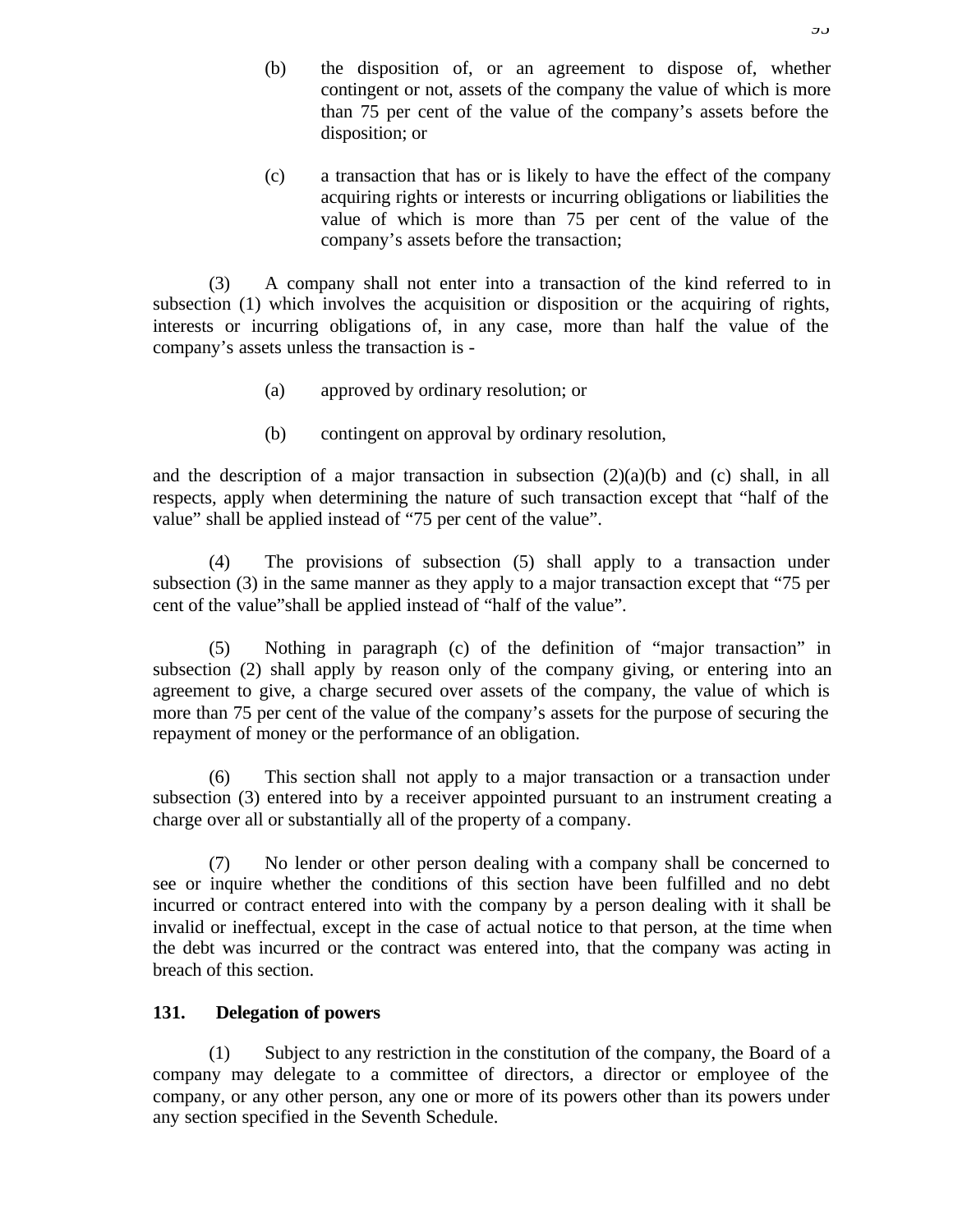(2) A Board that delegates a power under subsection (1) shall be responsible for the exercise of the power by the delegate as if the power had been exercised by the Board, unless the Board -

- (a) believed on reasonable grounds at all times before the exercise of the power that the delegate would exercise the power in conformity with the duties imposed on directors of the company by this Act and the company's constitution; and
- (c) has monitored, by means of reasonable methods properly used, the exercise of the power by the delegate.

#### **Sub-Part C - Appointment and removal of directors**

#### **132. Number of directors**

A company shall have at least one director who shall be ordinarily resident in Mauritius.

#### **133. Qualifications of directors**

(1) A company shall appoint a natural person as director.

(2) No person shall be appointed, or hold office, as a director of a company if he is a person who -

- (a) is under 18 years of age;
- (b) subject to section 138(4) to (7), is, in the case of a public company, over 70 years of age;
- (c) is an undischarged bankrupt;
- (d) would, but for the repeal of section 117 of the Companies Act 1984, be prohibited from being a director or promoter of, or being concerned or taking part in the management of, a company within the meaning of that Act;
- (e) is prohibited from being a director or promoter of or being concerned or taking part in the management of a company under sections 337 or 338;
- (f) is not a natural person;
- (g) has been adjudged to be of unsound mind;
- (h) by virtue of the constitution of a company, does not comply with any qualifications for directors; or

(3) A person who is disqualified from being a director but who acts as a director shall be deemed to be a director for the purposes of a provision of this Act that imposes a duty or an obligation on a director of a company.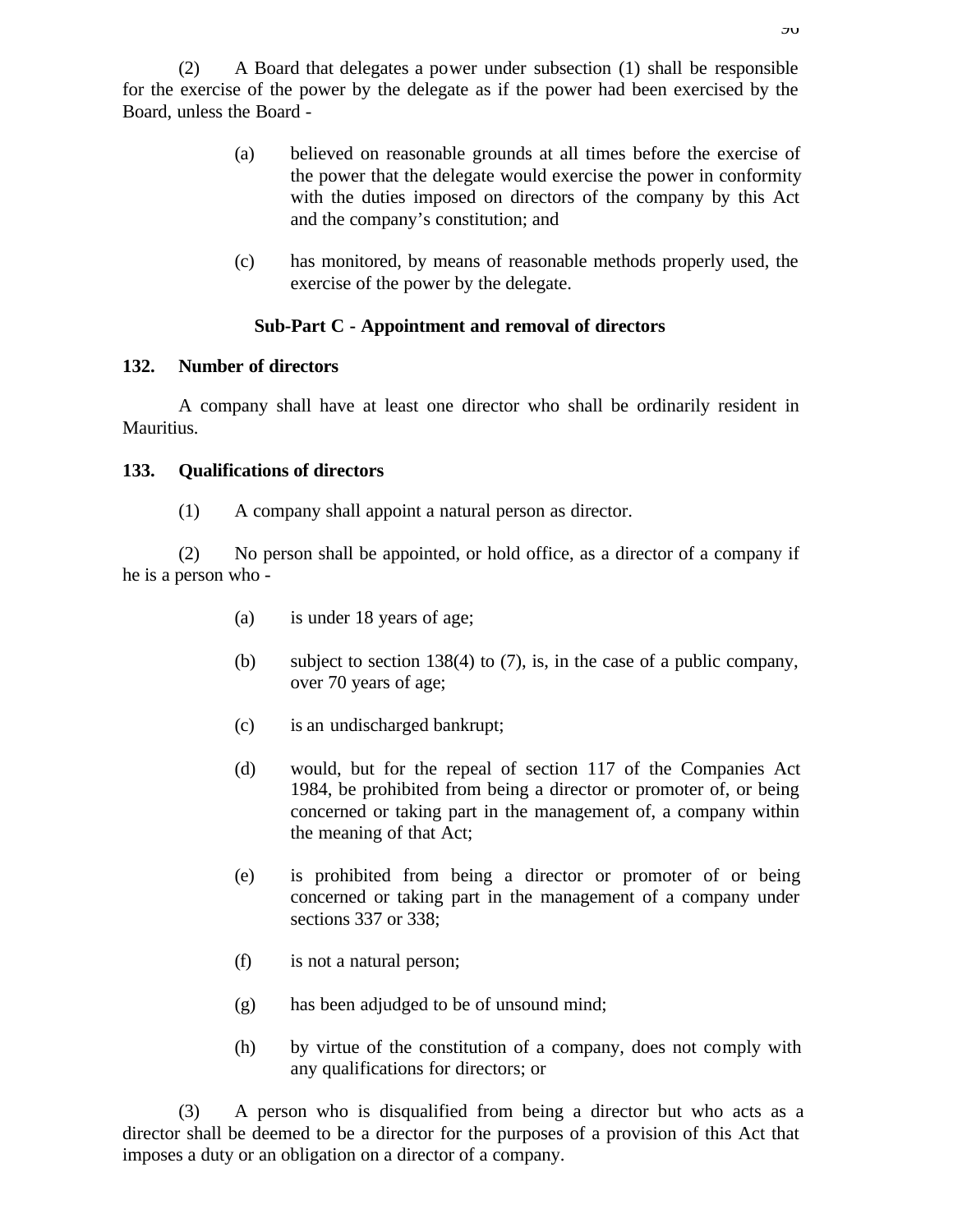## **134. Director's consent required**

A person shall not be appointed a director of a company unless that person has consented in writing to be a director and certified that he is not disqualified from being appointed or holding office as a director of a company.

# **135. Appointment of first and subsequent directors**

(1) A person named as a director in an application for registration or in an amalgamation proposal shall hold office as a director from the date of registration or the date the amalgamation proposal is effective, as the case may be, until that person ceases to hold office as a director in accordance with this Act.

(2) All subsequent directors of a company shall, unless the constitution of the company otherwise provides, be appointed by ordinary resolution.

# **136. Court may appoint directors**

- (1) Where
	- (a) there are no directors of a company, or the number of directors is less than the quorum required for a meeting of the Board; and
	- (b) it is not possible or practicable to appoint directors in accordance with the company's constitution or under section 140(3),

a shareholder or creditor of the company may apply to the Court to appoint one or more persons as directors of the company, and the Court may make an appointment if it considers that it is in the interests of the company to do so.

(2) An appointment shall be made on such terms and conditions as the Court thinks fit.

# **137. Appointment of directors to be voted on individually**

(1) Subject to the constitution of the company, the shareholders of a company shall not vote on a resolution to appoint a director of the company unless -

- (a) the resolution is in respect of the appointment of one director; or
- (b) where the resolution is a single resolution for the appointment of 2 or more persons as directors of the company, a separate resolution that it be so voted on has first been passed without a vote being cast against it.

(2) A resolution in contravention of subsection (1) shall be void even though no objection was taken at the time it was passed.

(3) Subsection (2) shall not limit the operation of section 141.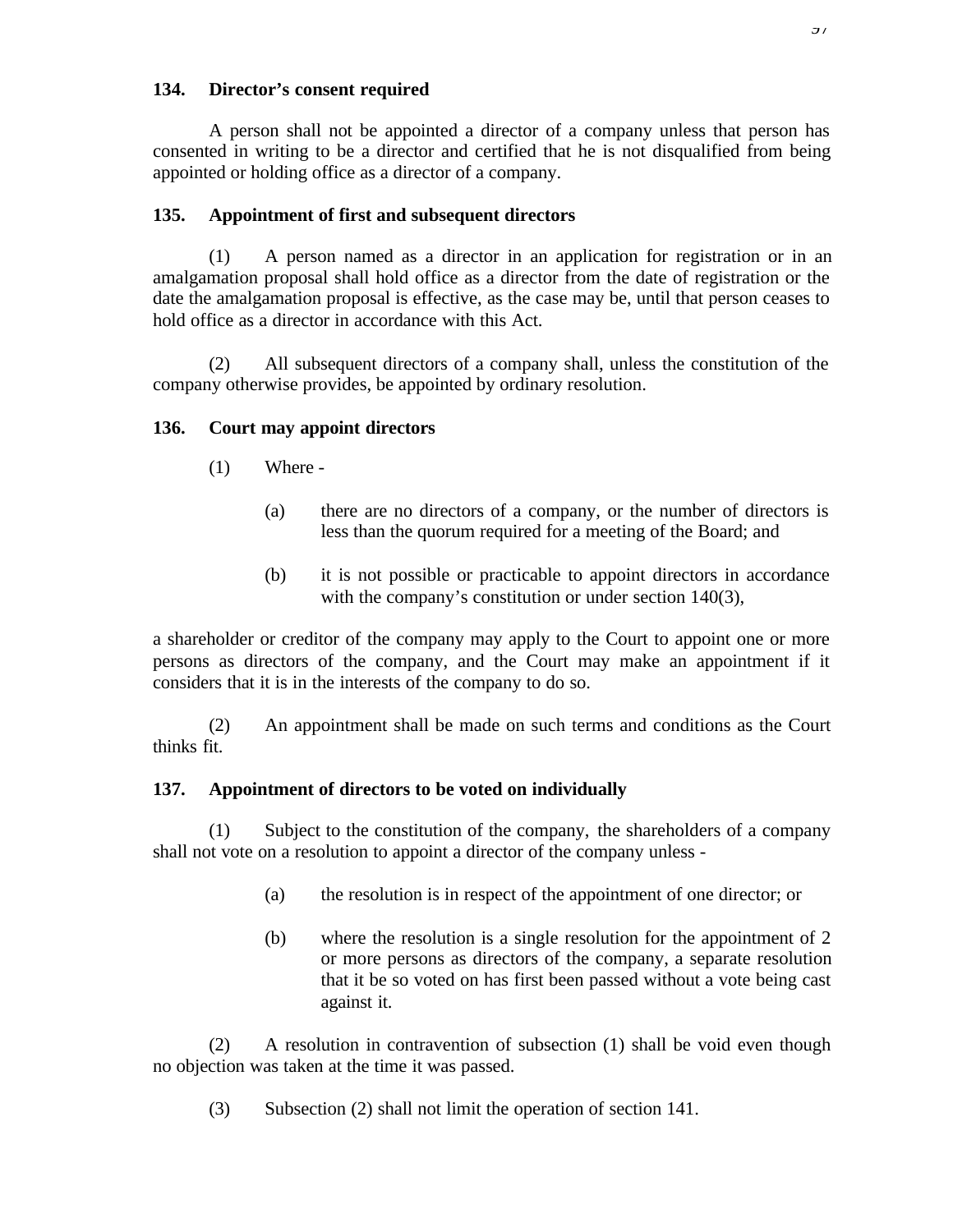(4) No provision for the automatic reappointment of retiring directors in default of another appointment shall apply on the passing of a resolution in contravention of subsection (1).

(5) Nothing in this section shall prevent the election of 2 or more directors by ballot or poll.

# **138. Removal of directors**

(1) Notwithstanding anything in its constitution or in any agreement between it and a director, a director of a public company may be removed from office by an ordinary resolution passed at a meeting called for the purpose that include the removal of a director.

(2) Subject to the constitution of a company, a director of a private company may be removed from office by special resolution passed at a meeting called for the purpose that include the removal of the director.

(3) The notice of meeting shall state that the purpose of the meeting is the removal of the director.

(4) The office of director of a public company or of a subsidiary of a public company shall become vacant at the conclusion of the annual meeting commencing next after the director attains the age of 70 years.

(5) Where the office of director has become vacant under subsection (4), no provision for the automatic reappointment of retiring directors in default of another appointment shall apply to that director.

(6) Notwithstanding anything in this section, a person of or over the age of 70 years may, by an ordinary resolution of which no shorter notice is given than that required to be given for the holding of a meeting of shareholders, be appointed or re-appointed as a director of that company to hold office until the next annual meeting of the company or be authorised to continue to hold office as a director until the next annual meeting of the company.

(7) Nothing in this section shall limit or affect the operation of any provision in the constitution of a company preventing any person from being appointed a director or requiring any director to vacate his office at any age below 70 years.

(8) The provisions of the constitution of a company relating to the rotation and retirement of directors shall not apply to a director who is appointed or re-appointed pursuant to subsections (5) to (7) but such provisions of the constitution shall continue to apply to all other directors of the company.

# **139. Director ceasing to hold office**

(1) The office of director of a company shall be vacated if the person holding that office -

(a) resigns in accordance with subsection (2);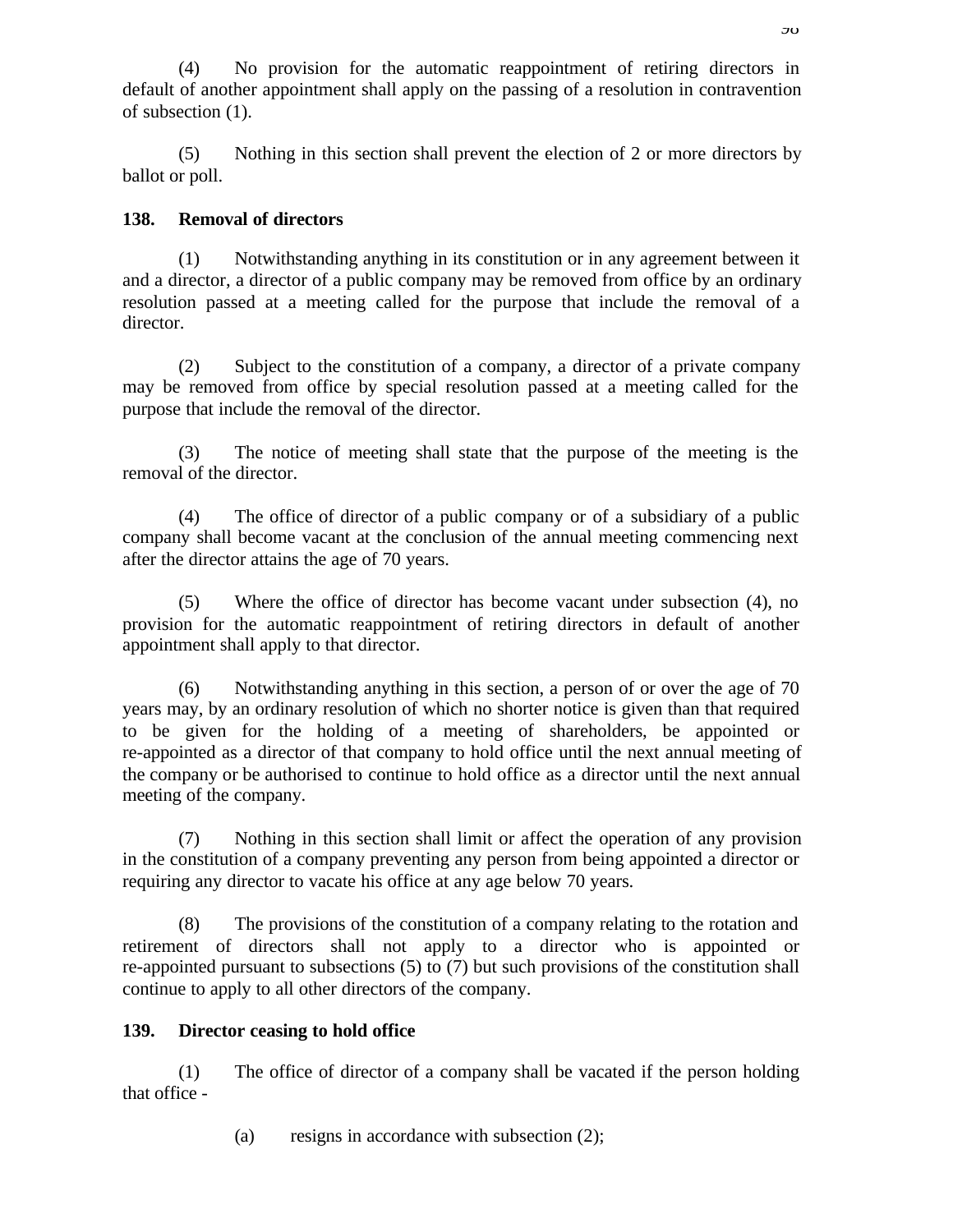- (b) is removed from office in accordance with this Act or the constitution of the company;
- (c) becomes disqualified from being a director pursuant to section 133;
- (d) becomes disqualified from being a director pursuant to subsection (4);
- (e) dies; or
- (f) otherwise vacates office in accordance with the constitution of the company.

(2) A director of a company may resign office by signing a written notice of resignation and delivering it to the address for service of the company.

(3) A notice under subsection (2) shall be effective when it is received at that address or at a later time specified in the notice.

(4) Notwithstanding the vacation of office, a person who held office as a director shall remain liable under the provisions of this Act that impose liabilities on directors in relation to acts and omissions and decisions made while that person was a director.

#### **140. Resignation or death of last remaining director**

(1) Where a company has only one director, that director shall not resign office until that director has called a meeting of shareholders to receive notice of the resignation, and to appoint one or more new directors.

(2) A notice of resignation given by the sole director of a company shall not take effect, notwithstanding its terms, until the date of the meeting of shareholders called in accordance with subsection (1).

(3) Every company which for a continuous period of 6 months has been a one person company shall, if it has not already made the nomination at the time of incorporation, file with the Registrar a notice nominating a person to be the secretary of the company in the event of the death of the sole shareholder and director.

(4) A notice under subsection (3) shall state the full name, residential address and occupation of the person nominated and shall be accompanied by the consent to act in writing signed by that person.

(5) The person nominated by a one person company pursuant to subsection (3) shall assume office as secretary of the company upon the death of the sole shareholder and director with the responsibility of calling as soon as practicable a meeting of the heirs or other personal representative of the deceased for the purpose of appointing a new director or directors.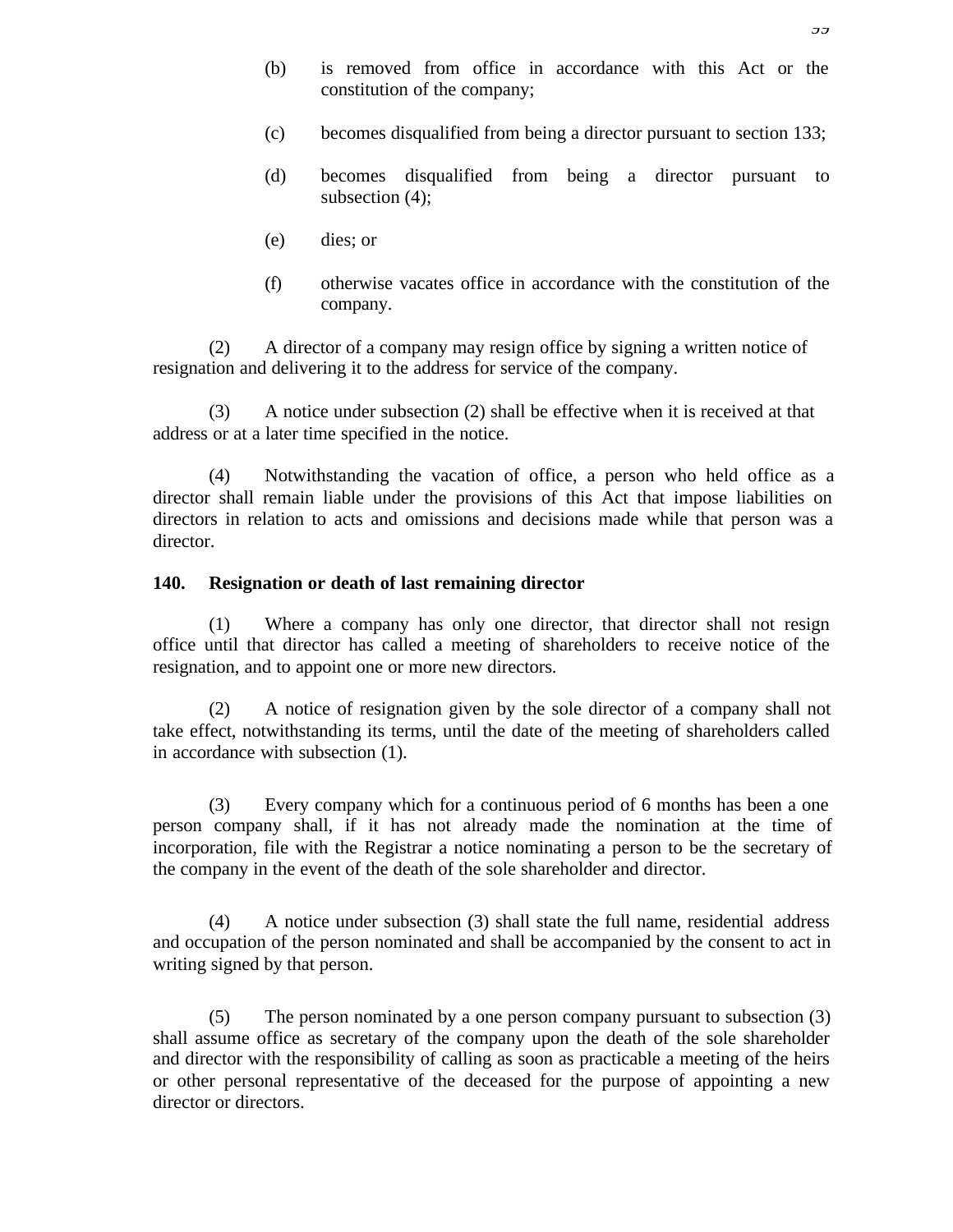(6) The secretary shall resign from office at the meeting referred to in subsection (5) and during the interim period until the meeting is called, shall attend to the filing of any returns that may be required from the company.

(7) The secretary shall be entitled to be indemnified by the company in relation to any reasonable costs and expenses of acting together with the payment of such fee as shall be agreed in writing with the company at the time of appointment or at any subsequent time.

(8) Where a person who is the only director and shareholder of a private company dies, the heirs, or where he leaves no heir, the Curator of Vacant Estates, subject to the Curatelle Act, may appoint a director.

(9) Where the heirs fail to appoint a director within 3 months of the death of the last director, the Registrar may apply to the Court for the appointment of a fit and proper person to act as director, until the appointment of a director by the heirs.

(10) Where a person who is the only director and shareholder of a private company is unable to manage the affairs of the company by reason of his mental incapacity, the guardian appointed under the Code Civil Mauricien may act as director or appoint a person as director.

## **141. Validity of director's acts**

The acts of a director shall be valid even though **-**

- (a) the director's appointment was defective; or
- (b) the director is not qualified for appointment.

## **142. Notice of change of directors and secretaries**

(1) The Board shall deliver or cause to be delivered to the Registrar for registration notice in an approved form of -

- (a) any change in the directors or the secretary of a company or person nominated pursuant to section 140 (3); or
- (b) any change in the name or the residential address or other particulars of a director or secretary of a company or person nominated pursuant to section 140(3).
- (2) A notice under subsection (1) shall
	- (a) specify the date of the change;
	- (b) include the full name and residential address of every person who is a director or secretary of the company or person nominated under section 140(3) from the date of the notice;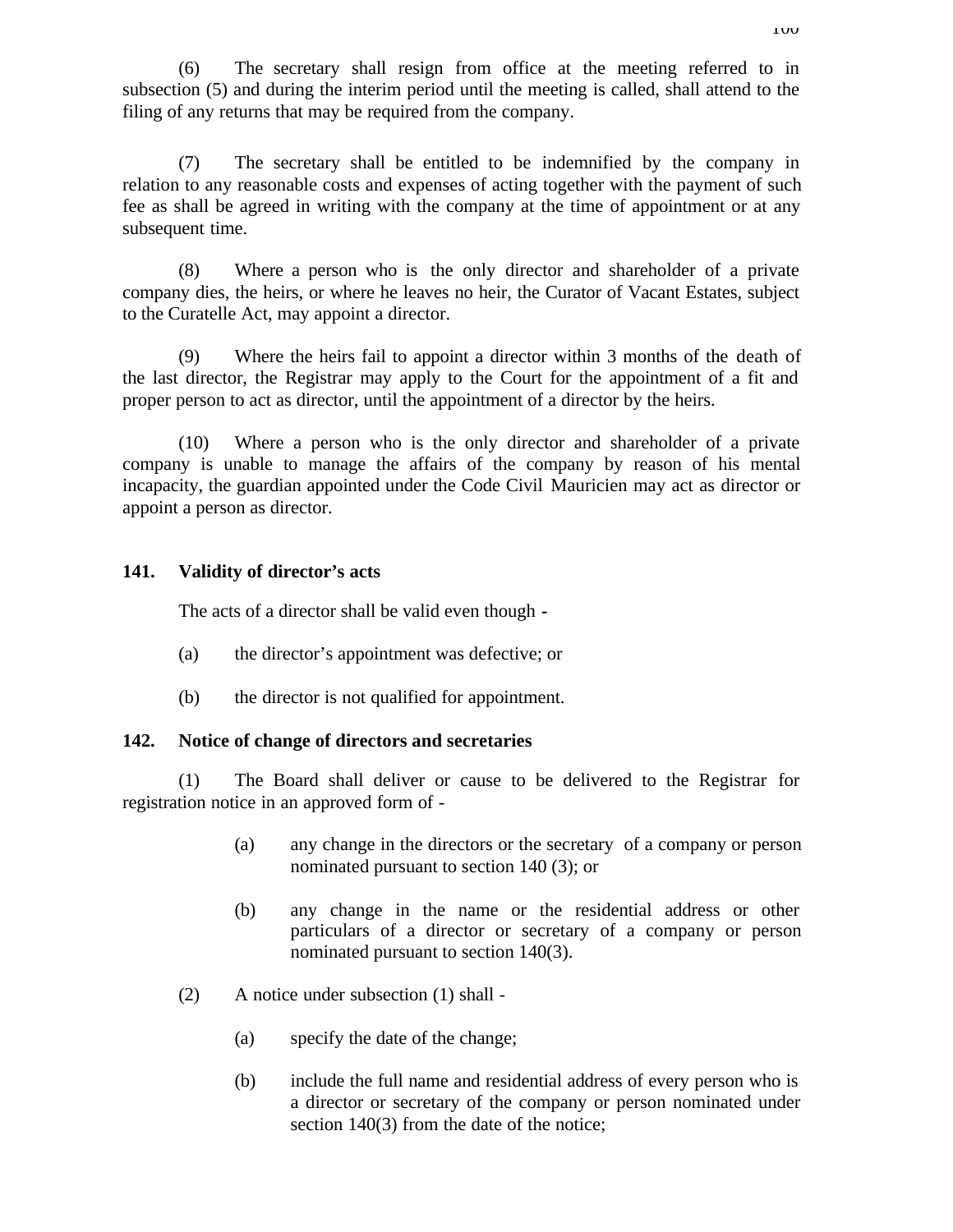- (d) be delivered to the Registrar within 28 days of
	- (i) in the case of an appointment or resignation of a director or secretary, the date on which the change occurs;
	- (ii) in the case of the death of a director or secretary or a change in the name or residential address of a director or secretary, of the date on which the company becomes aware of the change.

(3) Where the Board fails to comply with this section, every director and any secretary of the company shall commit an offence and shall, on conviction, be liable to a fine not exceeding 50,000 rupees.

# **Sub-Part D - Duties of directors**

## **143. Duty of directors to act in good faith and in best interests of company**

- (1) Subject to this section, the directors of a company shall
	- (a) exercise their powers in accordance with this Act and with the limits and subject to the conditions and restrictions established by the company's constitution;
	- (b) obtain the authorisation of a meeting of shareholders before doing any act or entering into any transaction for which the authorisation or consent of a meeting of shareholders is required by this Act or by the company's constitution;
	- (c) exercise their powers honestly in good faith in the best interests of the company and for the respective purposes for which such powers are explicitly or impliedly conferred;
	- (d) exercise the degree of care, diligence and skill required by section 160:
	- (e) not agree to the company incurring any obligation unless the director believes at that time, on reasonable grounds that the company shall be able to perform the obligation when it is required to do so;
	- (f) account to the company for any monetary gain, or the value of any other gain or advantage, obtained by them in connection with the exercise of their powers, or by reason of their position as directors of the company, except remuneration, pensions provisions and compensation for loss of office in respect of their directorships of any company which are dealt with in accordance with section 159;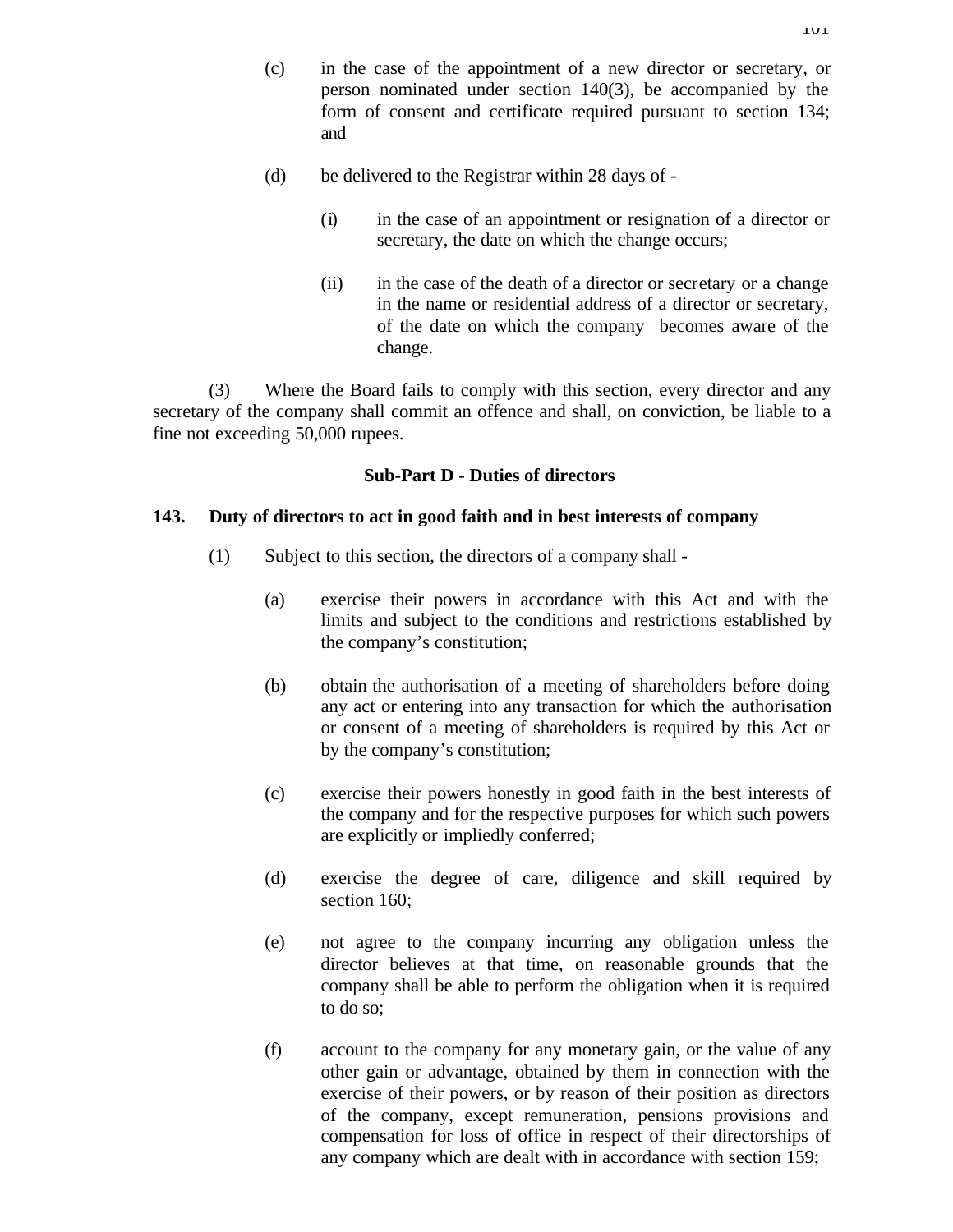- (g) not make use of or disclose any confidential information received by them on behalf of the company as directors otherwise than as permitted and in accordance with section 153;
- (h) not compete with the company or become a director or officer of a competing company, unless it is approved by the company under section 146;
- (i) where directors are interested in a transaction to which the company is a party, disclose such interest pursuant to sections 147 and 148;
- (j) not use any assets of the company for any illegal purpose or purpose in breach of paragraphs (a) and (c), and not do, or knowingly allow to be done, anything by which the company's assets may be damaged or lost, otherwise than in the ordinary course of carrying on its business;
- (k) transfer forthwith to the company all cash or assets acquired on its behalf, whether before or after its incorporation, or as the result of employing its cash or assets, and until such transfer is effected to hold such cash or assets on behalf of the company and to use it only for the purposes of the company;
- (l) attend meetings of the directors of the company with reasonable regularity, unless prevented from so doing by illness or other reasonable excuse; and
- (m) keep proper accounting records in accordance with sections 193 and 194 and make such records available for inspection in accordance with sections 225 and 226.

(2) A director of a company that is a wholly-owned subsidiary may, when exercising powers or performing duties as a director, if expressly permitted to do so by the constitution of the company, act in a manner which he believes is in the best interests of that company's holding company even though it may not be in the best interests of the company.

(3) A director of a company that is a subsidiary, other than a wholly-owned subsidiary, may, when exercising powers or performing duties as a director, if expressly permitted to do so by the constitution of the company and with the prior agreement of the shareholders (other than its holding company), act in a manner which he believes is in the best interests of that company's holding company even though it may not be in the best interests of the company.

(4) A director of a company incorporated to carry out a joint venture between the shareholders may, when exercising powers or performing duties as a director in connection with the carrying out of the joint venture, if expressly permitted to do so by the constitution of the company, act in a manner which he believes is in the best interests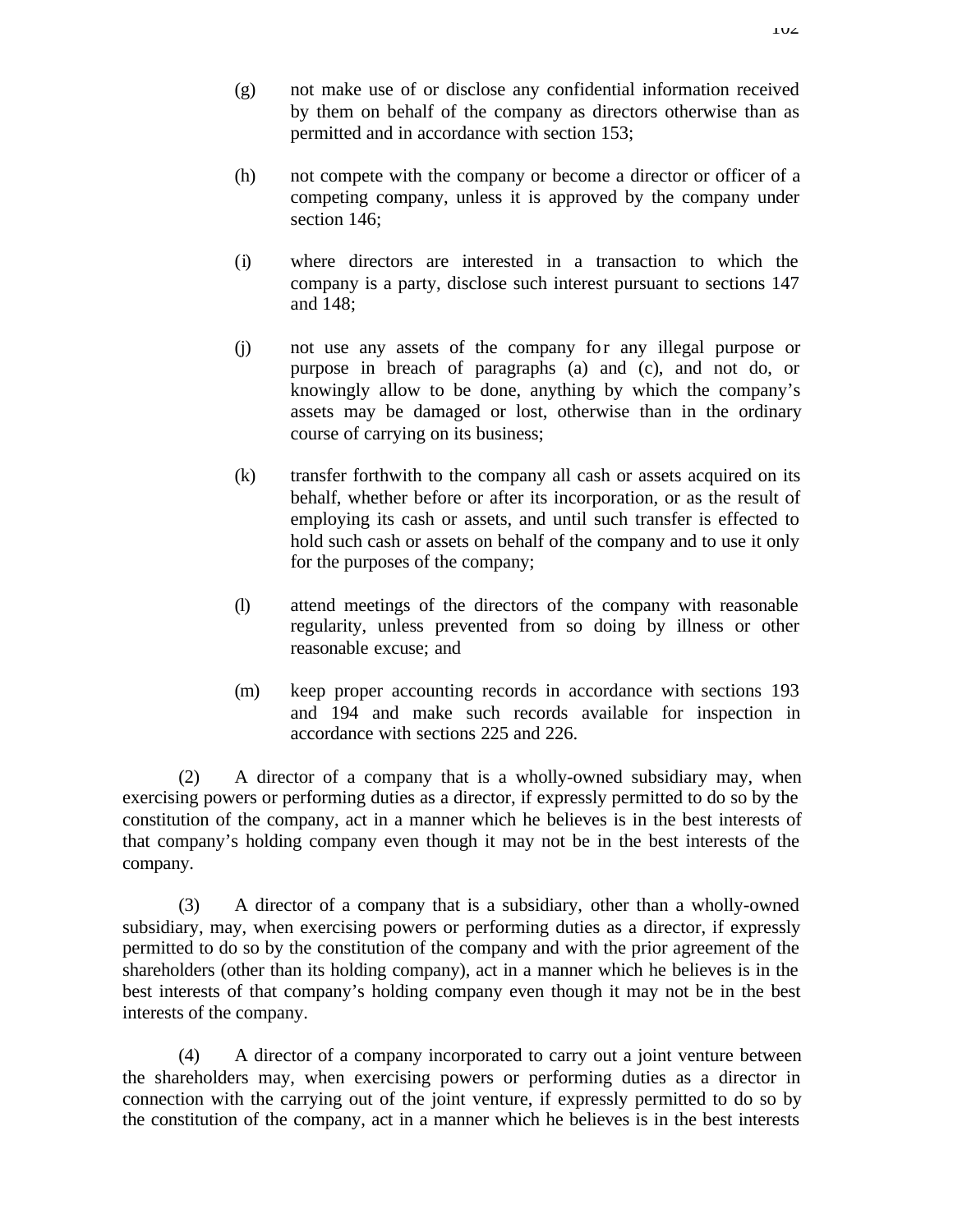of a shareholder or shareholders, even though it may not be in the best interests of the company.

- (5) (a) Subject to paragraph (b), the duties imposed by this section shall be owed to the company, and not to the shareholders, debenture holders or creditors of the company.
	- (b) Without prejudice to any other action with regard to the same matter that is lawfully available, including an action under section 170, any member or debenture holder, as the case may be, may apply to the Court for -
		- (i) a declaration that an act or transaction, or proposed act or transaction, by the directors or any director or former director constitutes a breach of any of their duties under this Act;
		- (ii) an injunction to restrain the directors or any director or former director from doing any proposed act or transaction in breach of their duties under this Act.

### **144. Exercise of powers in relation to employees**

(1) Section 143 shall not limit the power of a director to make provision for the benefit of employees of the company in connection with the company ceasing to carry on the whole or part of its business.

 $(2)$  In subsection  $(1)$  -

"employees" includes former employees and the dependants of employees or former employees but does not include an employee or former employee who is or was a director of the company;

"company" includes a subsidiary of a company.

## **145. Use of information and advice**

(1) Subject to subsection (2), a director of a company, when exercising powers or performing duties as a director, may rely on reports, statements, and financial data and other information prepared or supplied, and on professional or expert advice given, by any -

- (a) employee of the company whom the director believes on reasonable grounds to be reliable and competent in relation to the matters concerned;
- (b) professional adviser or expert in relation to matters which the director believes on reasonable grounds to be within the person's professional or expert competence;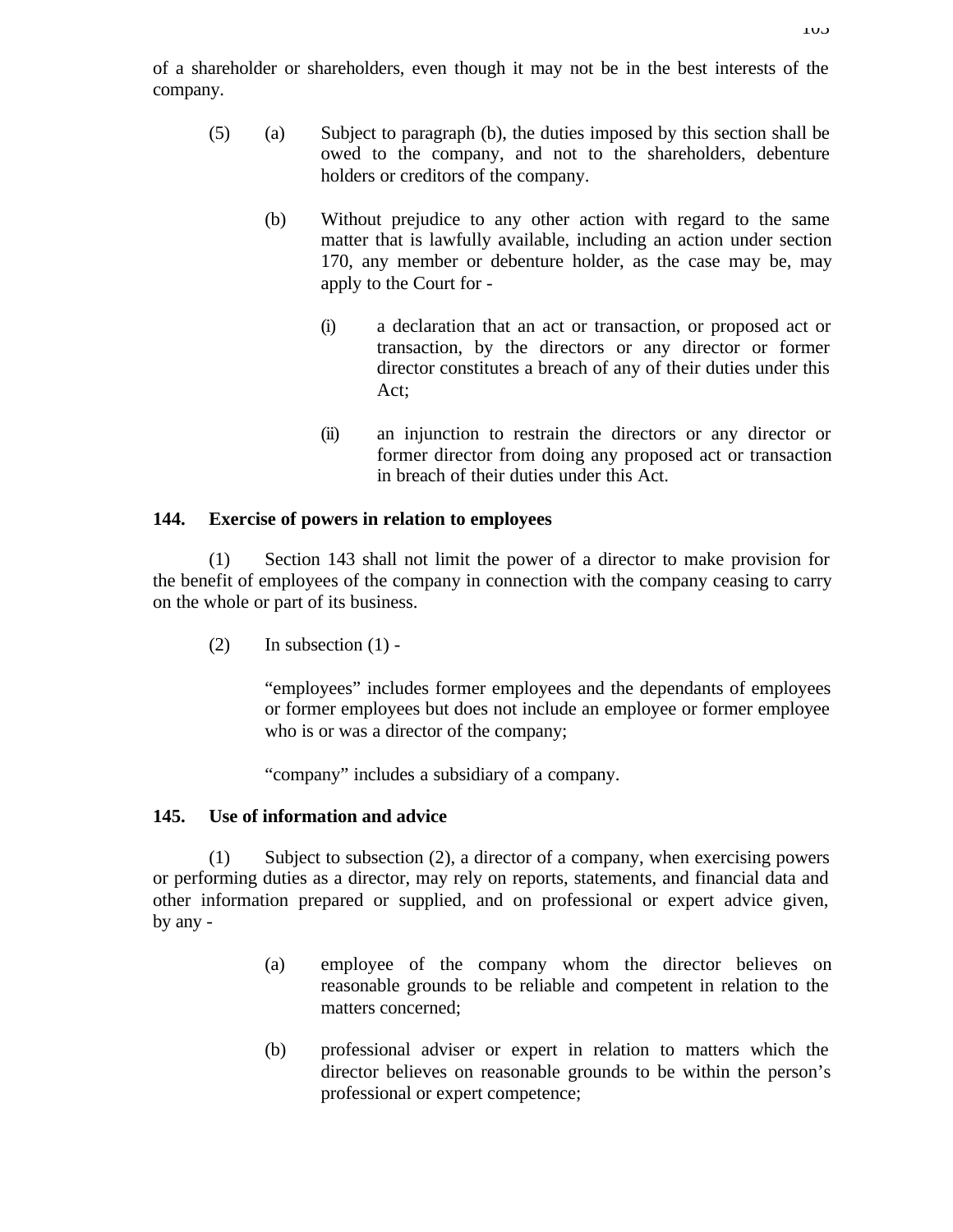- (c) other director or committee of directors upon which the director did not serve in relation to matters within the director's or committee's designated authority.
- (2) Subsection (1) shall apply to a director only where the director
	- (a) acts in good faith;
	- (b) makes proper inquiry where the need for inquiry is indicated by the circumstances; and
	- (c) has no knowledge that such reliance is unwarranted.

### **146. Approval of company**

(1) The approval of the company for the purposes of section  $143(1)(h)$  and of section 153(1)(d) shall require that after full disclosure of all material facts, including the nature and extent of any interest of the director, the transaction has been specifically authorised by either -

- (a) a form of resolution which has been circulated to all the members and is signed by three-fourths of all members entitled to attend and vote at a meeting of shareholders; or
- (b) an ordinary resolution of the company passed at a meeting of shareholders at which neither the director concerned, nor the holder of any share in which he is beneficially interested, either directly or indirectly, has voted as member on such resolution, or where such person has voted, such vote or votes are not counted.

(2) Subject to subsection (3) the approval of the company in accordance with subsection (1) may be given either before or after the occurrence of the transaction to which it relates.

(3) A resolution approving a transaction or transactions or series of related transactions which has already taken place shall not be effective for purposes of subsection (1) unless it was signed or passed not later than 15 months after the date when the transaction or the first of the series of transactions took place.

## **Sub-Part E - Transactions involving self-interest**

### **147. Meaning of "interested"**

(1) Subject to subsection (2), a director of a company shall be interested in a transaction to which the company is a party where the director -

- (a) is a party to, or shall or may derive a material financial benefit from, the transaction;
- (b) has a material financial interest in or with another party to the transaction;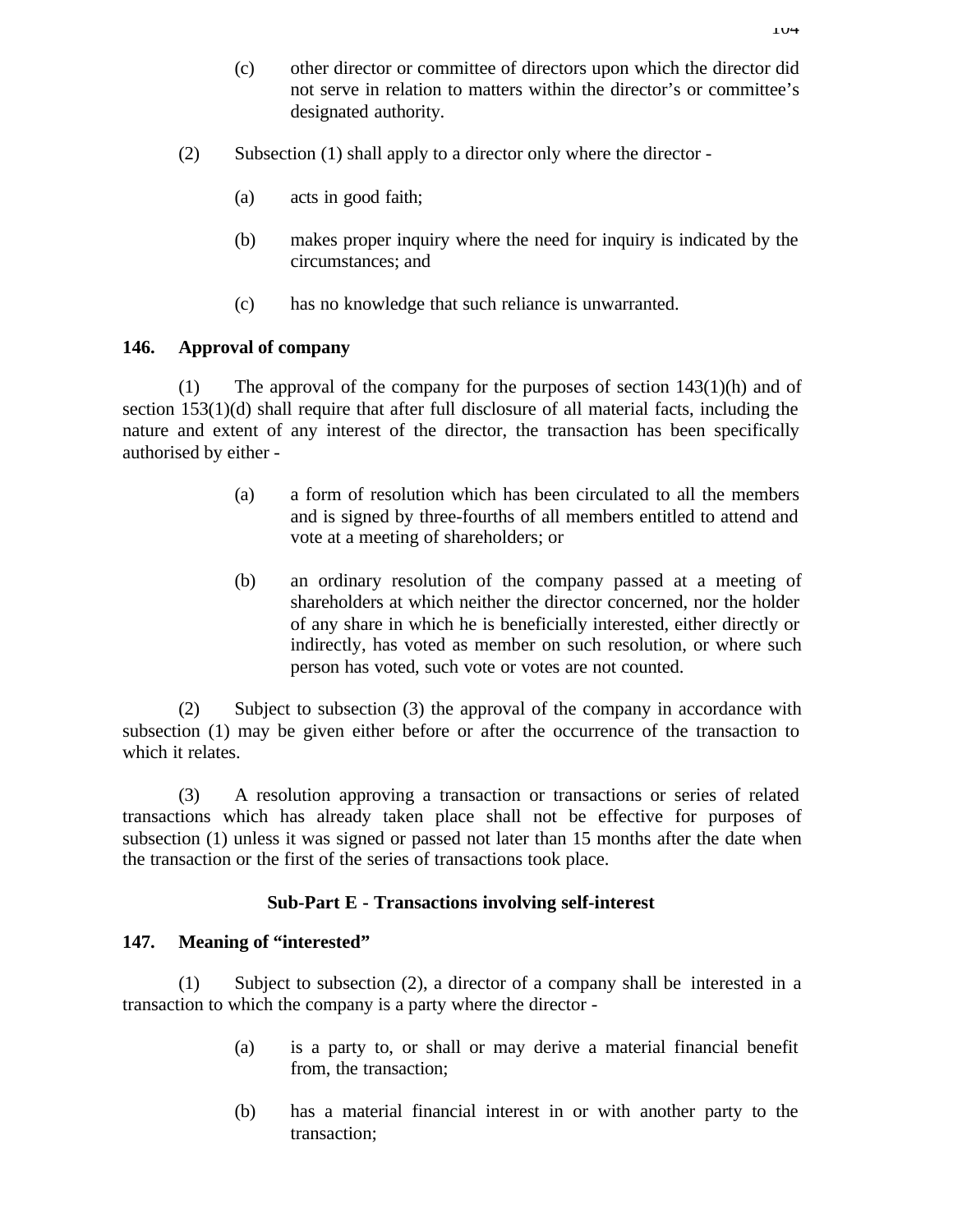- (i) the company's holding company being a holding company of which the company is a wholly-owned subsidiary;
- (ii) a wholly-owned subsidiary of the company; or
- (iii) a wholly-owned subsidiary of a holding company of which the company is also a wholly-owned subsidiary;
- (d) is the parent, child or spouse of another party to, or person who shall or may derive a material financial benefit from, the transaction; or
- (e) is otherwise directly or indirectly materially interested in the transaction.

(2) A director of a company shall not be deemed to be interested in a transaction to which the company is a party if the transaction comprises only the giving by the company of security to a third party and at the request of that third party which has no connection with the director and in respect of a debt or obligation of the company for which the director or another person has personally assumed responsibility in whole or in part under a guarantee, indemnity, or by the deposit of a security.

# **148. Disclosure of interest**

(1) A director of a company shall, forthwith after becoming aware of the fact that he is interested in a transaction or proposed transaction with the company, cause to be entered in the interests register where it has one, and, where the company has more than one director, disclose to the Board of the company -

- (a) where the monetary value of the director's interest is able to be quantified, the nature and monetary value of that interest; or
- (b) where the monetary value of the director's interest cannot be quantified, the nature and extent of that interest.

(2) A director of a company shall not be required to comply with subsection  $(1)$  where -

- (a) the transaction or proposed transaction is between the director and the company; and
- (b) the transaction or proposed transaction is or is to be entered into in the ordinary course of the company's business and on usual terms and conditions.

(3) For the purposes of subsection (1), a general notice entered in the interests register or disclosed to the Board to the effect that a director is a shareholder, director, officer or trustee of another named company or other person and is to be regarded as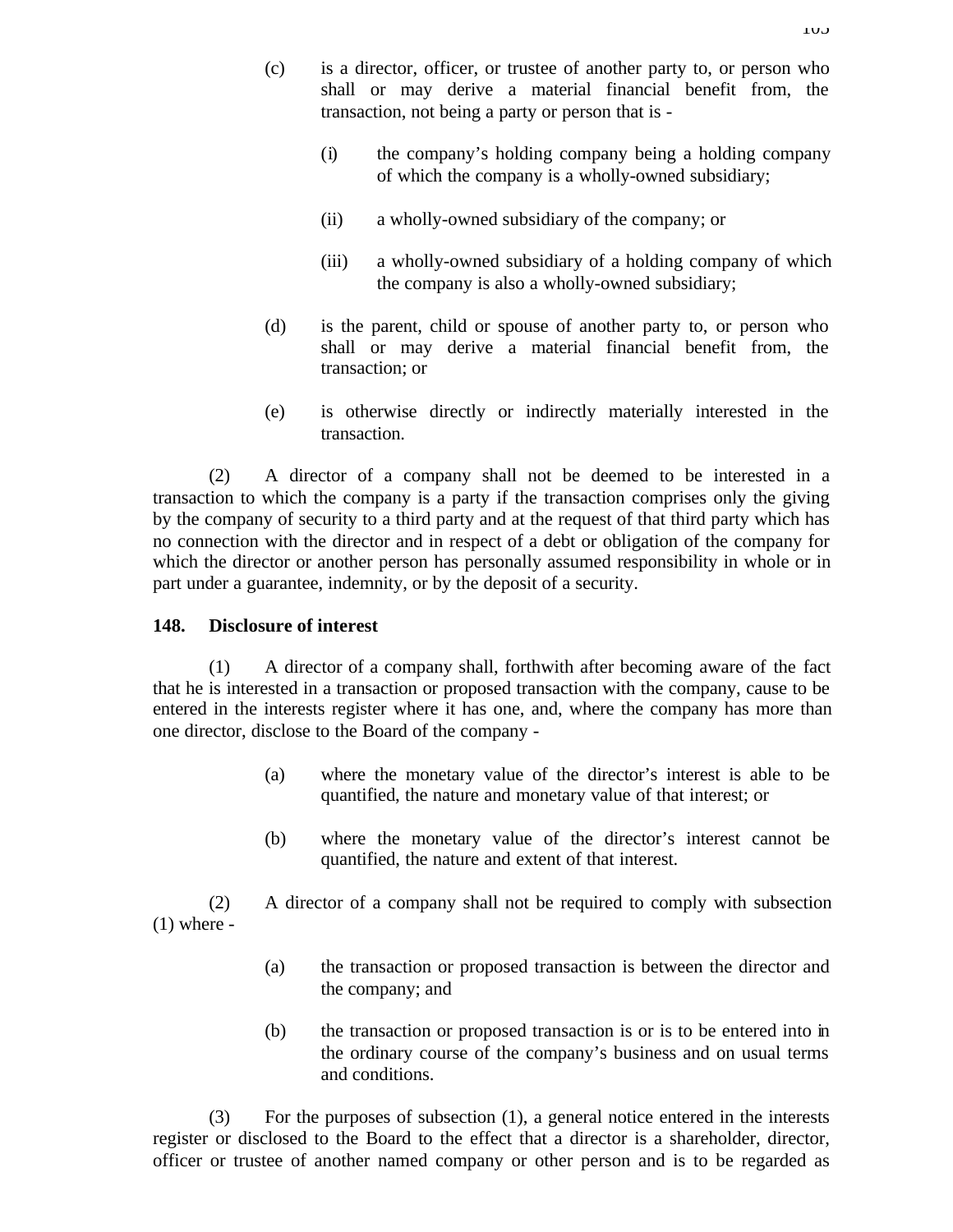interested in any transaction which may, after the date of the entry or disclosure, be entered into with that company or person, is a sufficient disclosure of interest in relation to that transaction.

(4) A failure by a director to comply with subsection (1) shall not affect the validity of a transaction entered into by the company or the director.

## **149. Avoidance of transactions**

(1) A transaction entered into by the company in which a director of the company is interested may be avoided by the company at any time before the expiration of 6 months after the transaction is disclosed to all the shareholders (whether by means of the company's annual report or otherwise).

(2) A transaction shall not be avoided where the company receives fair value under it.

(3) For the purposes of subsection (2), the question as to whether a company receives a fair value under a transaction shall be determined on the basis of the information known to the company and to the interested director at the time the transaction is entered into.

(4) Where a transaction is entered into by the company in the ordinary course of its business and on usual terms and conditions, the company shall be presumed to have received a fair value under the transaction.

- (5) For the purposes of this section
	- (a) a person seeking to uphold a transaction and who knew or ought to have known of the director's interest at the time the transaction was entered into shall have the onus of establishing a fair value; and
	- (b) in any other case, the company shall have the onus of establishing that it did not receive a fair value.

(6) A transaction in which a director is interested shall only be avoided on the ground of the director's interest in accordance with this section or the company's constitution.

## **150. Effect on third parties**

The avoidance of a transaction under section 149 shall not affect the title or interest of a person in or to property which that person has acquired where the property was acquired -

- (a) from a person other than the company;
- (b) for valuable consideration; and
- (c) without knowledge of the circumstances of the transaction under which the person referred to in paragraph (a) acquired the property from the company.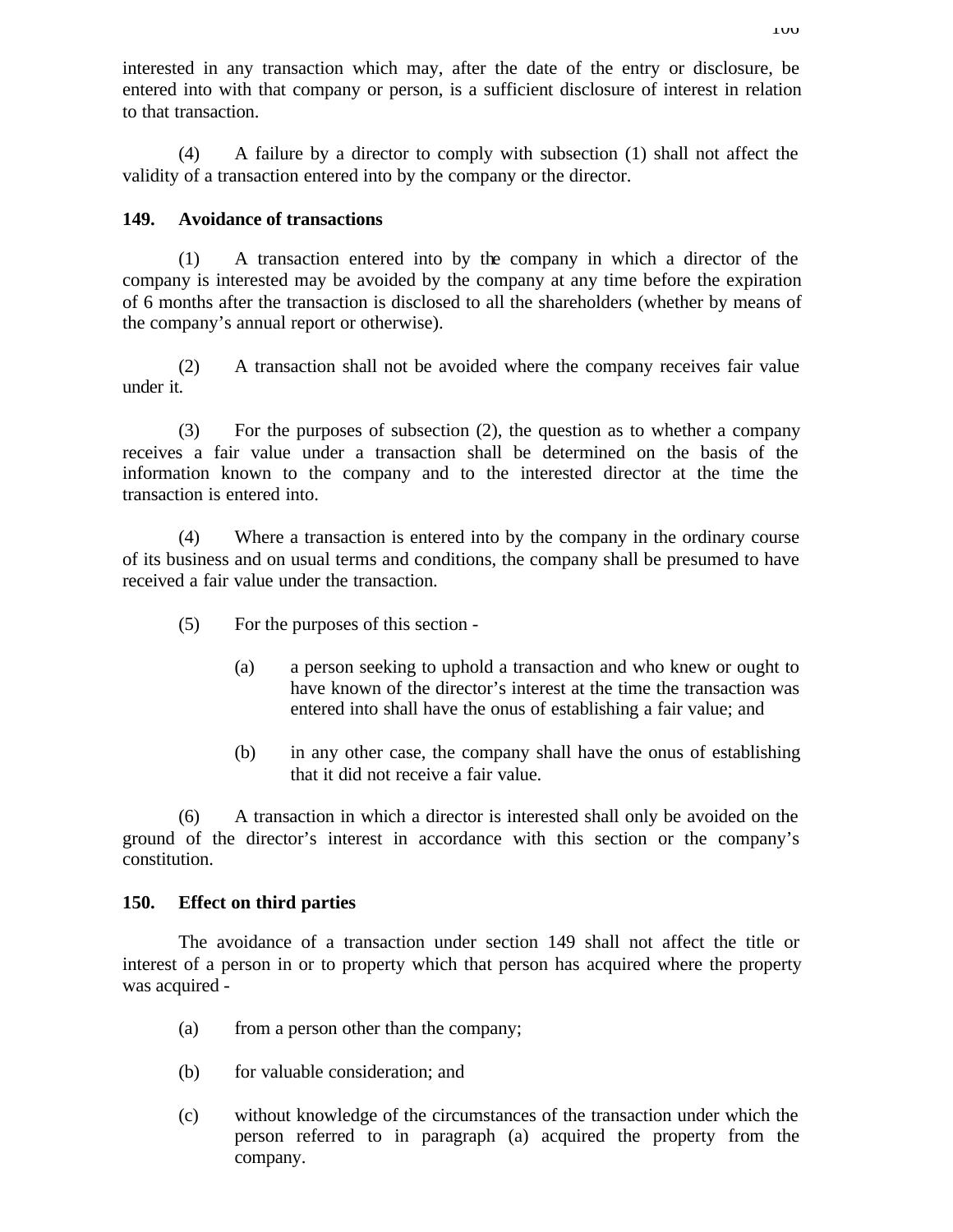## **151. Application of sections 149 and 150 in certain cases**

Sections 149 and 150 shall not apply in relation to -

- (a) remuneration or any other benefit given to a director in accordance with section 159; or
- (b) an indemnity given or insurance provided in accordance with section 161.

## **152. Interested director may vote**

(1) Subject to subsection (2) and to the constitution of the company, a director of a company who is interested in a transaction entered into, or to be entered into, by the company, may -

- (a) in the case of a public company, not vote on any matter relating to the transaction, and if he does vote, his vote shall not be counted;
- (b) in the case of a private company, vote on any matter relating to the transaction provided he discloses his interest under section 148;
- (c) attend a meeting of directors at which a matter relating to the transaction arises and be included among the directors present at the meeting for the purpose of a quorum;
- (d) sign a document relating to the transaction on behalf of the company; and
- (e) do any other thing in his capacity as a director in relation to the transaction,

as if the director were not interested in the transaction.

(2) This section shall not apply to a transaction to which section 146 applies.

# **153. Use of company information**

(1) A director of a company who has information in his capacity as a director or employee of the company, being information that would not otherwise be available to him, shall not disclose that information to any person, or make use of or act on the information, except -

- (a) for the purposes of the company;
- (b) as required by law;
- (c) in accordance with subsection (2); or
- (d) in any other circumstances authorised by the constitution, or approved by the company under section 146.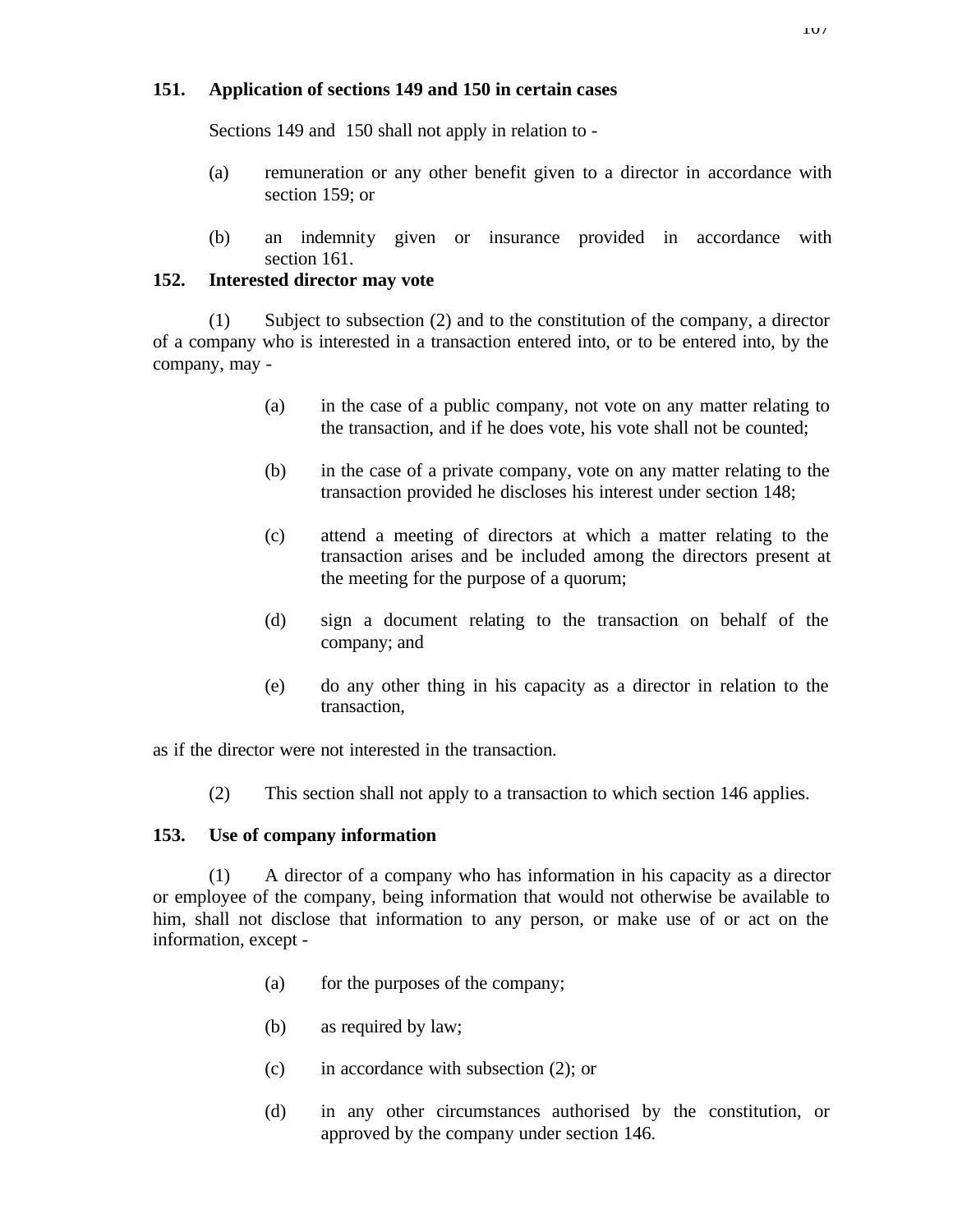- (a) a person whose interests the director represents; or
- (b) a person in accordance with whose directions or instructions the director may be required or is accustomed to act in relation to the director's powers and duties,

subject to the director entering the particulars of the authorisation and the name of the person to whom it is disclosed in the interests register where it has one.

(3) The Board may authorise a director to disclose, make use of, or act on information where it is satisfied that to do so is not likely to prejudice the company.

(4) Any monetary gain made by a director from the use of information which a director has in his capacity as a director shall be accounted for to the company.

## **154. Meaning of "relevant interest"**

(1) For the purposes of section 155, a director of a company has a relevant interest in a share issued by a company (whether or not the director is registered in the share register as the holder of it) if the director -

- (a) is a beneficial owner of the share;
- (b) has the power to exercise any right to vote attached to the share;
- (c) has the power to control the exercise of any right to vote attached to the share;
- (d) has the power to acquire or dispose of the share;
- (e) has the power to control the acquisition or disposition of the share by another person; or
- (f) under, or by virtue of, any trust, agreement, arrangement or understanding relating to the share (whether or not that person is a party to it) -
	- (i) may at any time have the power to exercise any right to vote attached to the share;
	- (ii) may at any time have the power to control the exercise of any right to vote attached to the share;
	- (iii) may at any time have the power to acquire or dispose of, the share; or
	- (iv) may at any time have the power to control the acquisition or disposition of the share by another person.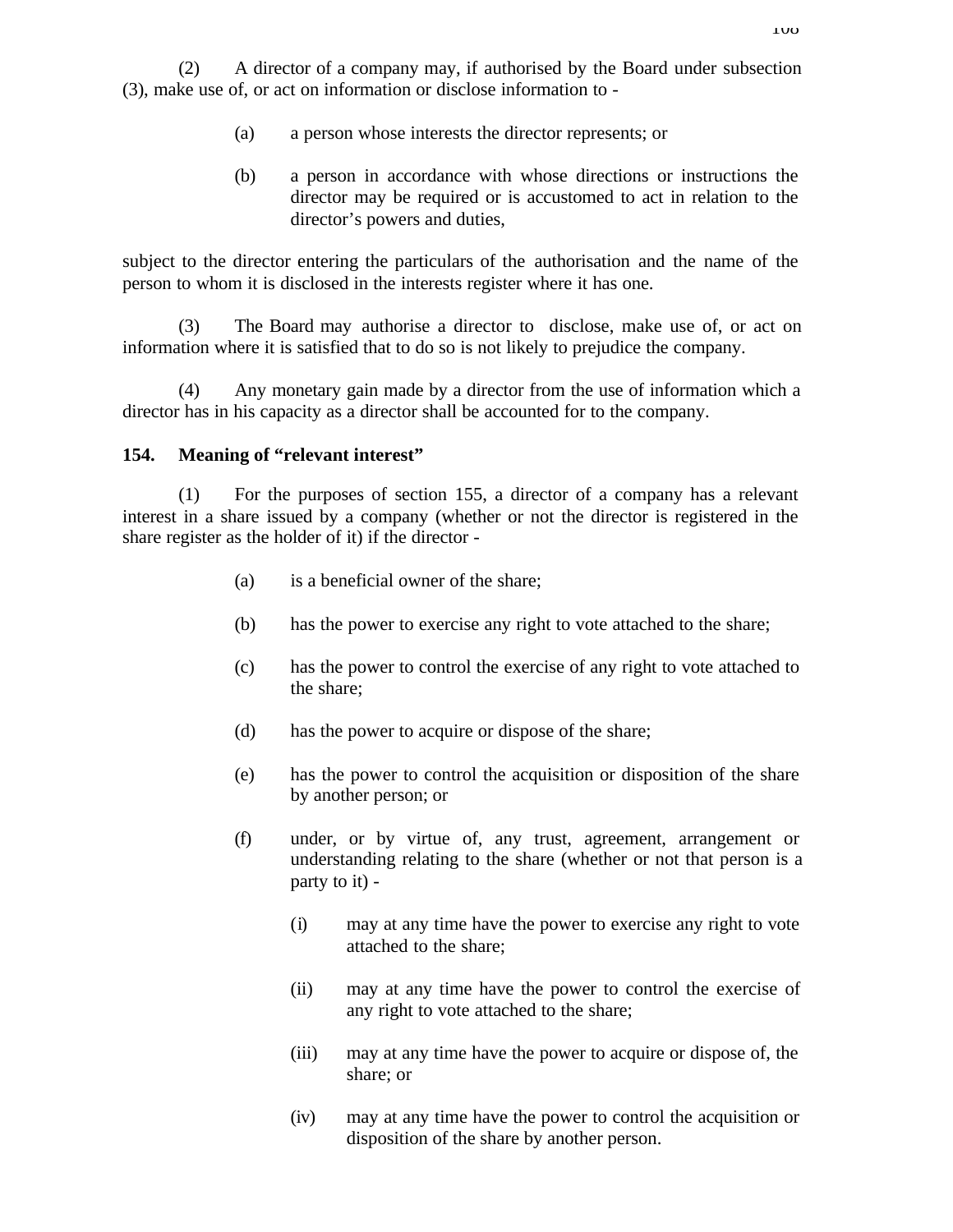(2) Where a person would (if that person were a director of the company) have a relevant interest in a share by virtue of subsection (1) and -

- (a) that person or its directors are accustomed or under an obligation, whether legally enforceable or not, to act in accordance with the directions, instructions, or wishes of a director of the company in relation to -
	- (i) the exercise of the right to vote attached to the share;
	- (ii) the control of the exercise of any right to vote attached to the share;
	- (iii) the acquisition or disposition of the share; or
	- (iv) the exercise of the power to control the acquisition or disposition of the share by another person;
- (b) a director of the company has the power to exercise the right to vote attached to 20 percent or more of the shares of that person;
- (c) a director of the company has the power to control the exercise of the right to vote attached to 20 percent or more of the shares of that person;
- (d) a director of the company has the power to acquire or dispose of 20 percent or more of the shares of that person; or
- (e) a director of the company has the power to control the acquisition or disposition of 20 percent or more of the shares of that person,

that director has a relevant interest in the share.

(3) A person who has, or may have, a power referred to in any of the paragraphs (b) to (f) of subsection (1), has a relevant interest in a share regardless of whether the power -

- (a) is expressed or implied;
- (b) is direct or indirect;
- (c) is legally enforceable or not;
- (d) is related to a particular share or not;
- (e) is subject to restraint or restriction or is capable of being made subject to restraint or restriction;
- (f) is exercisable presently or in the future;
- (g) is exercisable only on the fulfillment of a condition;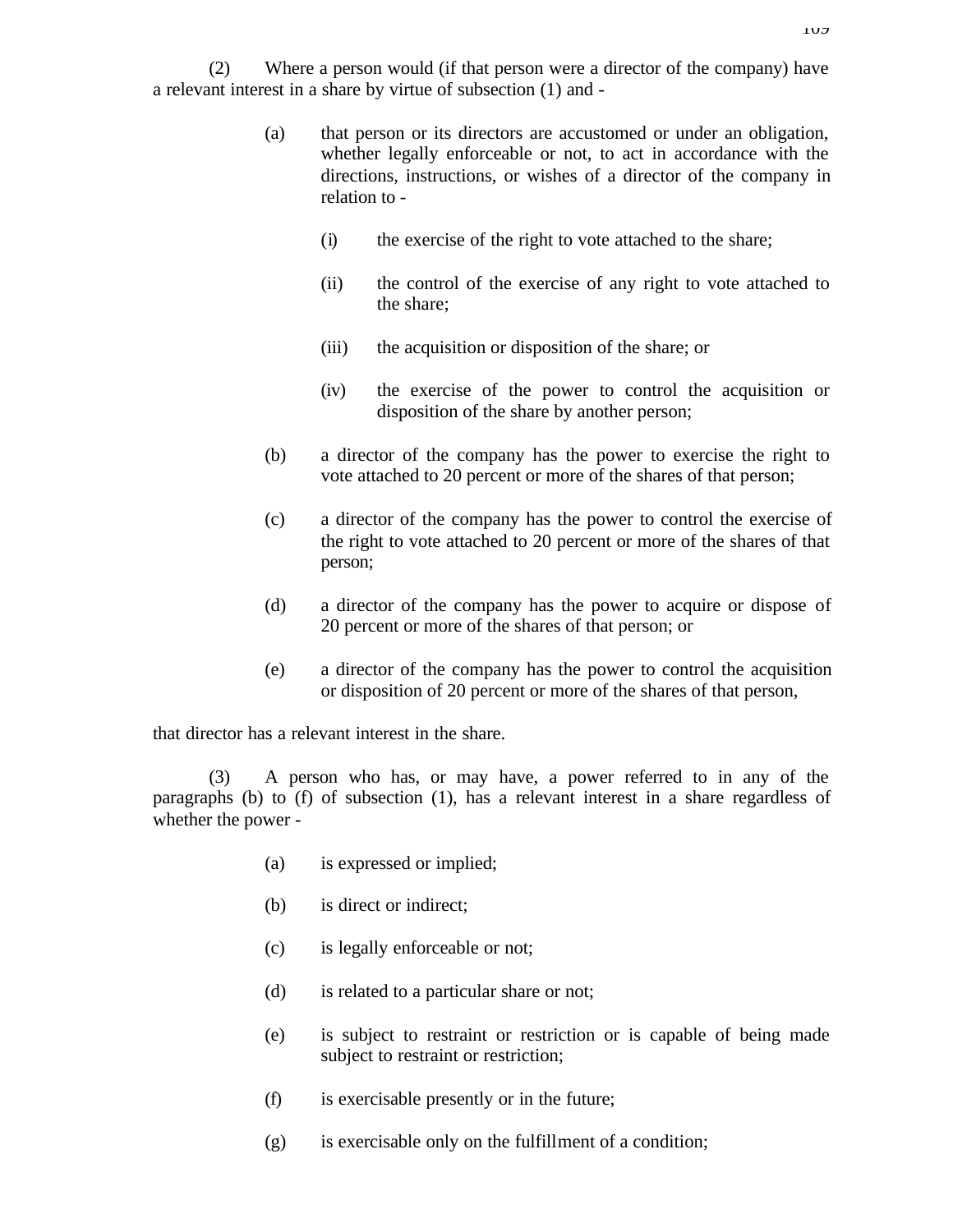(h) is exercisable alone or jointly with another person or persons.

(4) A power referred to in subsection (1) exercisable jointly with another person or persons is deemed to be exercisable by either or any of those persons.

(5) A reference to a power includes a reference to a power that arises from, or is capable of being exercised as the result of, a breach of any trust, agreement, arrangement, or understanding, or any of them, whether or not it is legally enforceable.

## **155. Relevant interests to be disregarded in certain cases**

(1) For the purposes of section 156, no account shall be taken of a relevant interest of a person in a share if -

- (a) the ordinary business of the person who has the relevant interest consists of, or includes, the lending of money or the provision of financial services, or both, and that person has the relevant interest only as security given for the purposes of a transaction entered into in the ordinary course of the business of that person;
- (b) that person has the relevant interest by reason only of acting for another person to acquire or dispose of that share on behalf of the other person in the ordinary course of business of a stockbroker and that person is a member of a stock exchange;
- (c) that person has the relevant interest solely by reason of being appointed as a proxy to vote at a particular meeting of members, or of a class of members, of the company and the instrument of that person's appointment is produced before the start of the meeting in accordance with paragraph 6(4) of the Fifth Schedule or by a time specified in the company's constitution, as the case may be;
- (d) that person
	- (i) is a trustee corporation or a nominee company; and
	- (ii) has the relevant interest by reason only of acting for another person in the ordinary course of business of that trustee corporation or nominee company; or
- (e) the person has the relevant interest by reason only that the person is a bare trustee of a trust to which the share is subject.

(2) For the purposes of subsection  $(1)(d)$ , a trustee corporation is an approved investment institution under the Stock Exchange Act 1988, an authorised mutual fund, or a unit trust.

(3) For the purposes of subsection  $(1)(e)$ , a trustee may be a bare trustee notwithstanding that he is entitled as a trustee to be remunerated out of the income or property of the trust.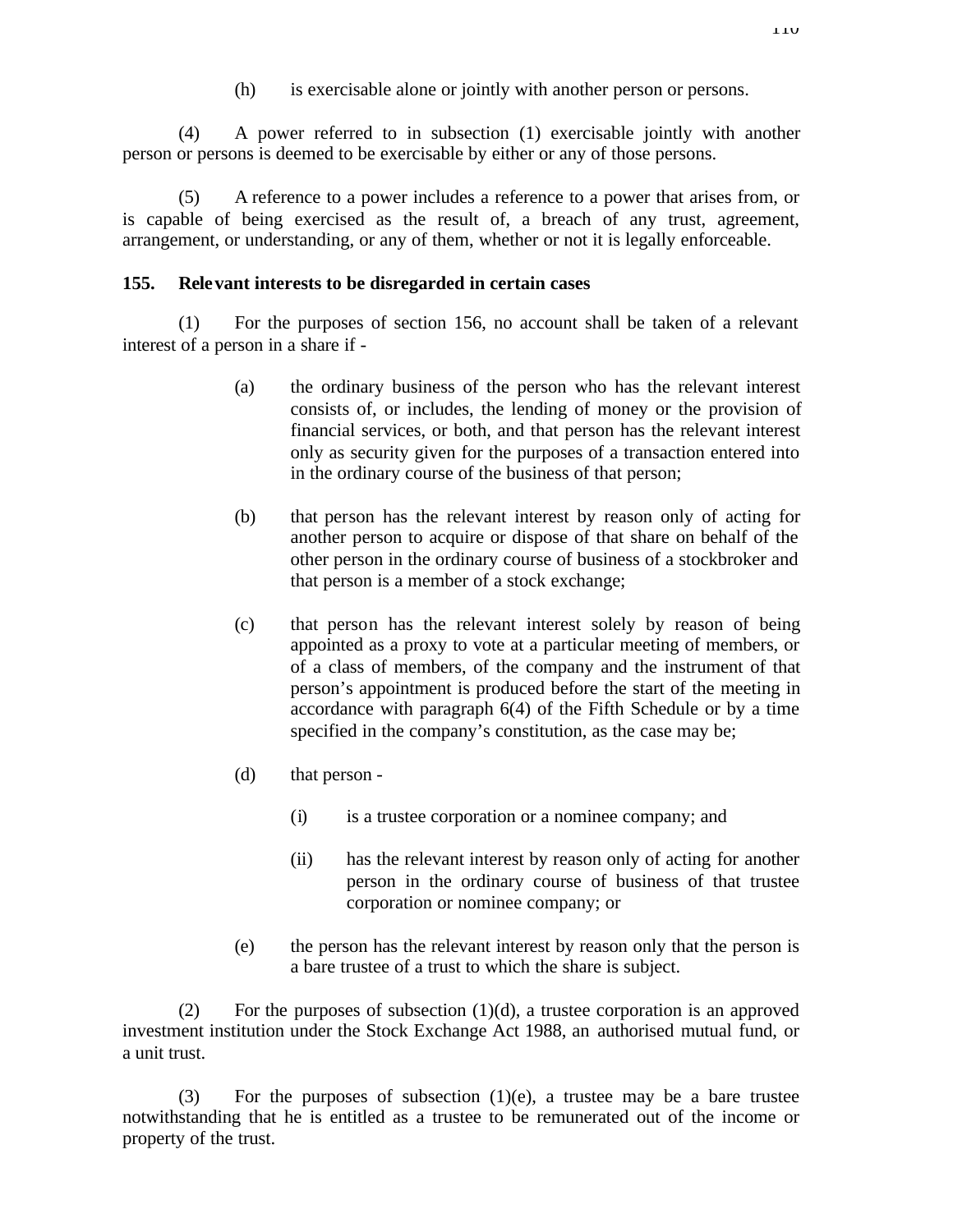### **156. Disclosure of share dealing by directors**

- (1) A person who
	- (a) on the coming into operation of this section, is a director of a public company; or
	- (b) becomes a director of a public company,

and who has a relevant interest in any shares issued by the company shall forthwith -

- (i) disclose to the Board the number and class of shares in which the relevant interest is held and the nature of the relevant interest; and
- (ii) ensure that the particulars disclosed to the Board under paragraph (2)(a) are entered in the interests register.

(2) A director of a public company who acquires or disposes of a relevant interest in shares issued by the company shall forthwith, after the acquisition or disposition -

- (a) disclose to the Board
	- (i) the number and class of shares in which the relevant interest has been acquired or the number and class of shares in which the relevant interest was disposed of, as the case may be;
	- (ii) the nature of the relevant interest;
	- (iii) the consideration paid or received; and
	- (iv) the date of the acquisition or disposition; and
- (b) ensure that the particulars disclosed to the Board under paragraph (a) are entered in the interests register.

### **157. Restrictions on share dealing by directors**

(1) Where a director of a company in his capacity as a director; or an employee of the company or a related company, has information which is material to an assessment of the value of shares or other securities issued by the company or a related company, being information that would not otherwise be available to him, the director may acquire or dispose of those shares or securities only where -

> (a) in the case of an acquisition, the consideration given for the acquisition is not less than the fair value of the shares or securities; or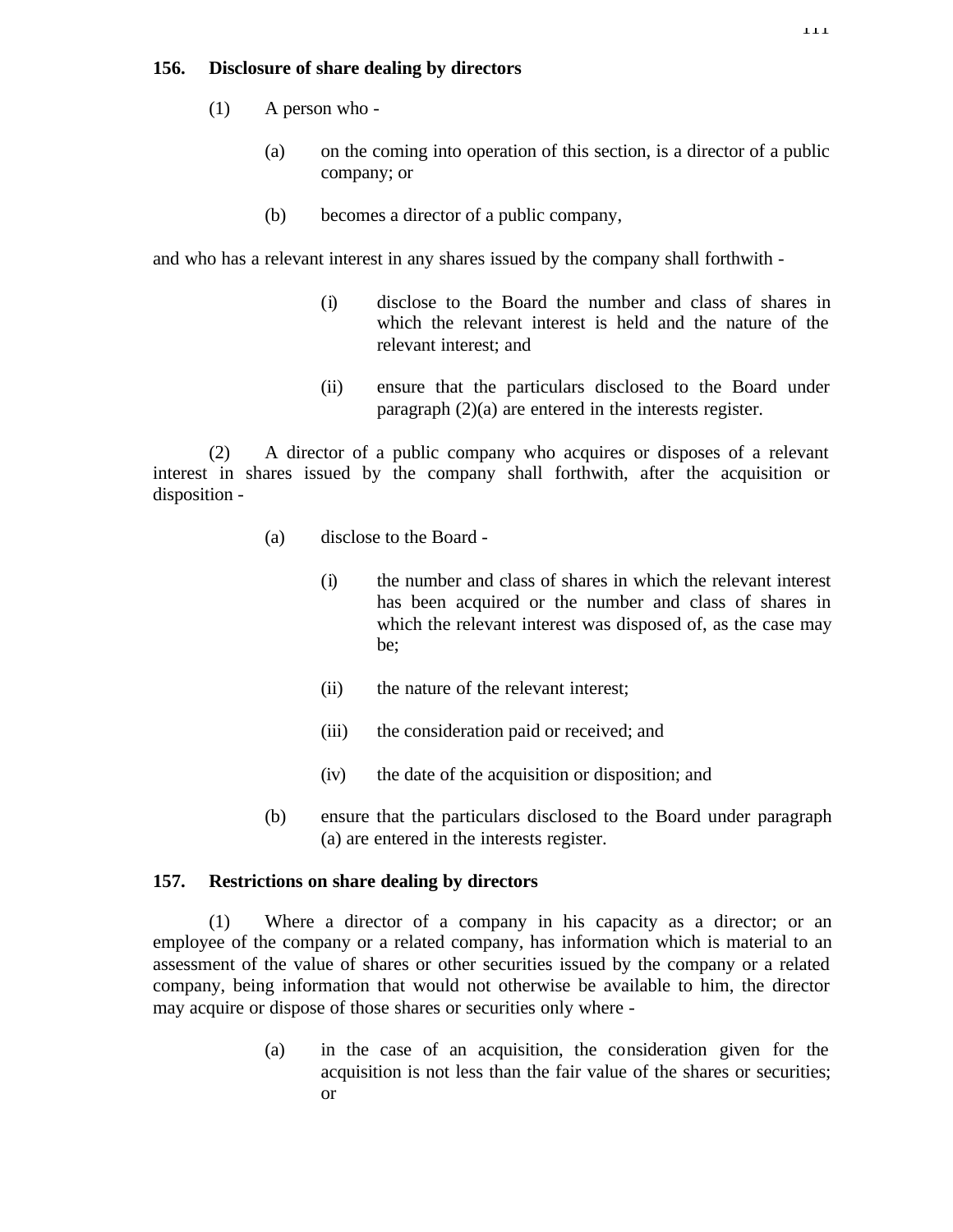(b) in the case of a disposition, the consideration received for the disposition is not more than the fair value of the shares or securities.

(2) For the purposes of subsection (1), the fair value of shares or securities is to be determined on the basis of all information known to the director or publicly available at the time.

(3) Subsection (1) shall not apply in relation to a share or security that is acquired or disposed of by a director only as a nominee for the company or a related company.

(4) Where a director acquires shares or securities in contravention of subsection  $(1)(a)$ , the director shall be liable to the person from whom the shares or securities were acquired for the amount by which the fair value of the shares or securities exceeds the amount paid by the director.

(5) Where a director disposes of shares or securities in contravention of subsection  $(1)(b)$ , the director shall be liable to the person to whom the shares or securities were disposed of for the amount by which the consideration received by the director exceeds the fair value of the shares or securities.

(6) This section shall not apply in relation to a listed company to which section 46 of the Stock Exchange Act 1988 applies.

### **Sub-Part F.- Miscellaneous provisions relating to directors**

## **158. Proceedings of Board**

Subject to the constitution of a company, the provisions set out in the Eighth Schedule shall govern the proceedings of the Board.

## **159. Remuneration and other benefits**

- (1) Subject to subsections (5) to (10) and the constitution
	- (a) the company shall by ordinary resolution approve the remuneration of the directors and any benefit payable to the directors, including any compensation for loss of employment of a director or former director;
	- (b) the Board may determine the terms of any service contract with a managing director or other executive director;
	- (c) the directors may be paid all travelling, hotel and other expenses properly incurred by them in attending any meetings of the Board or in connection with the business of the company.

(2) Subject to subsections (5) to (10), the constitution may provide that the Board, instead of the meeting of shareholders of a company, may, where the Board considers that it is fair to the company, approve -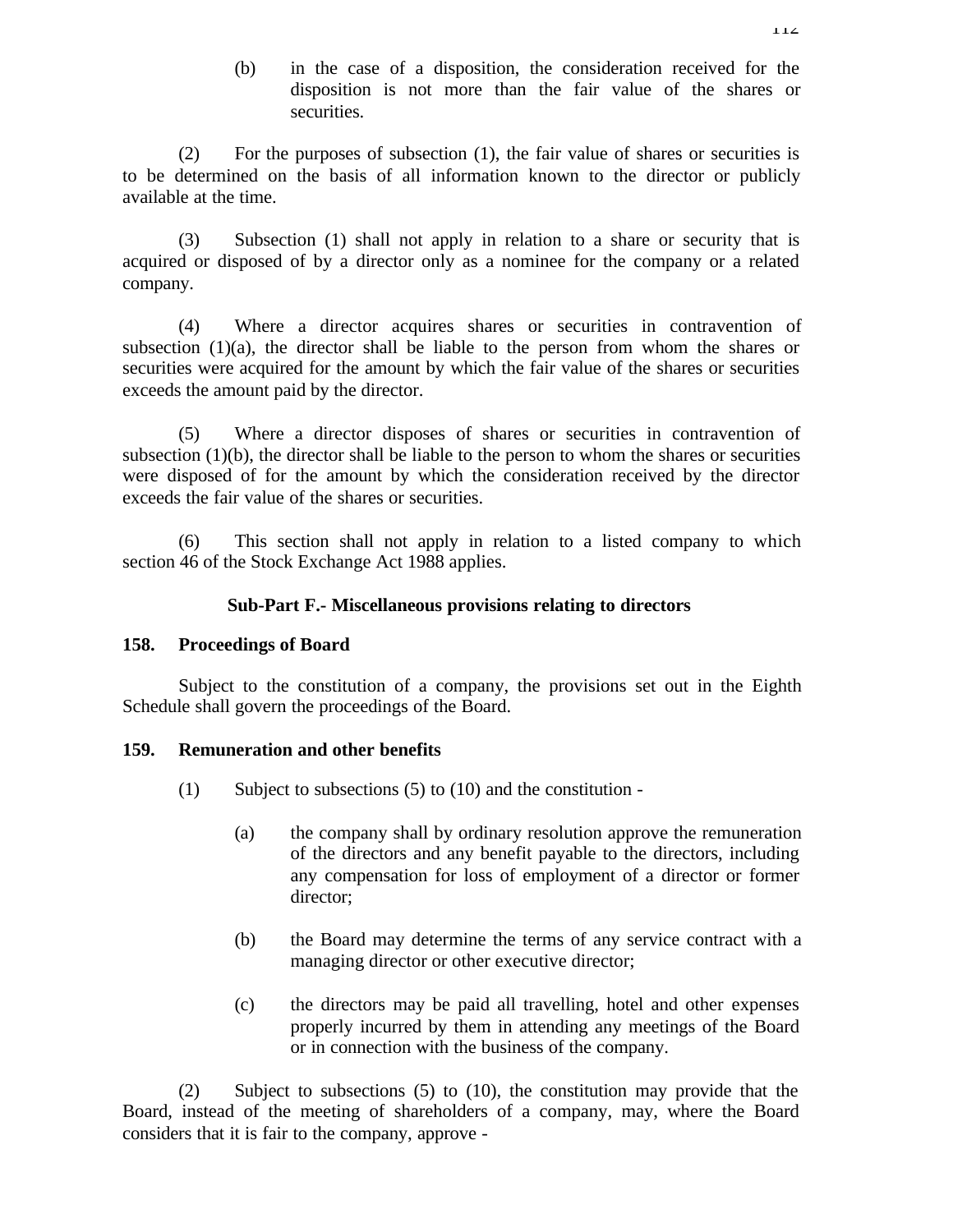(b) the payment by the company to a director or former director of compensation for loss of office.

(3) Where the Board approves any payment under subsection (2), the Board shall forthwith enter, or cause to be entered, in the interests register, if the company has one, and in the minutes of directors' meetings particulars of any such payment.

- (4) Where a payment is made under subsection (2), any shareholders who
	- (a) consider that the payment was not fair to the company; and
	- (b) hold between them not less than 10 per cent of the company's voting share capital,

may, within one month of the date on which the existence of the payment or other benefit was first made known to shareholders, whether through the annual report, production of the interests register to a shareholders meeting or otherwise, require the directors to call a meeting of shareholders to approve the payment by way of ordinary resolution and to the extent to which the payment is not approved by ordinary resolution, it shall constitute a debt payable by the director to the company.

- (5) Subject to subsection (6) a company shall not
	- (a) make a loan to a director of the company or any relative or related entity of the director; or
	- (b) enter into any guarantee or provide any security in connection with a loan made by any person to any person referred to in paragraph (a).
- (6) Subsection (5) shall not prevent a company from
	- (a) making a loan to a related company, with the approval of the Board;
	- (b) entering into a guarantee or providing security in connection with a loan made by any person to a related company;
	- (c) providing a director with funds to meet expenditure incurred or to be incurred by him for the purpose of the company or for the purpose of enabling him to perform his duties as an officer of the company;
	- (d) making a loan in the ordinary course of the business of lending money, where that business is carried on by the company;
	- (e) making a loan to a director who is engaged in the salaried employment of the company or its holding company, in accordance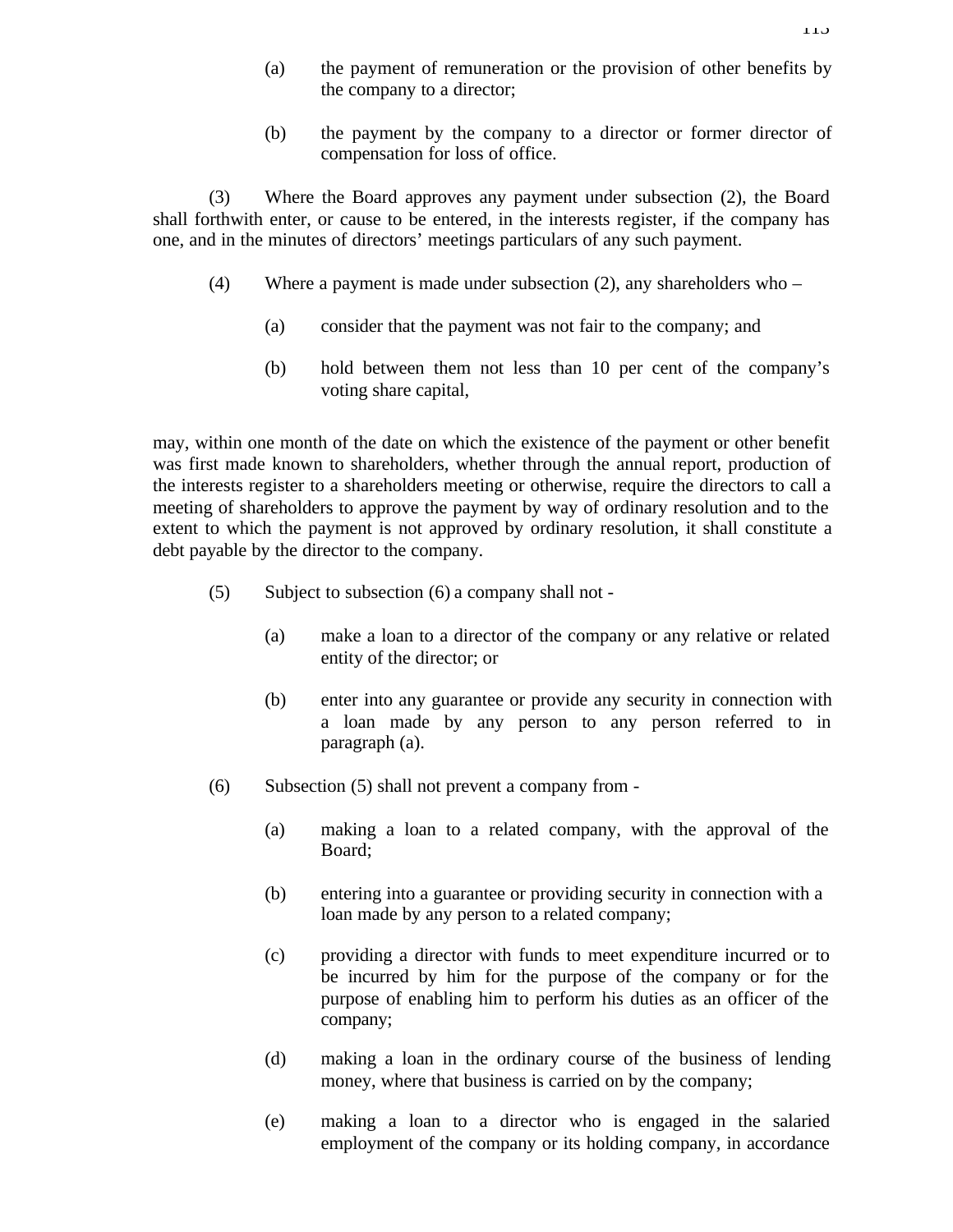with a scheme for the making of loans to employees of the company which is approved by the meeting of shareholders of the company in so far as its application to directors is concerned; or

(f) making a loan pursuant to section 81 in respect of a director who holds salaried employment under the company or in a holding company or subsidiary of the company.

(7) Where a loan is made in breach of subsection (5) the loan shall be voidable at the option of the company and the loan shall be immediately repayable upon being avoided by the company, notwithstanding the terms of any agreement relating to the loan.

(8) Where a transaction other than a loan to a director is entered into by a company in breach of subsection (5) -

- (a) the director shall be liable to indemnify the company for any loss or damage resulting from the transaction; and
- (b) the transaction shall be voidable at the option of the company unless -
	- (i) the company has been indemnified under paragraph (a) for any loss or damage suffered by it; or
	- (ii) any rights acquired by a person other than the director in good faith and for value, without actual notice of the circumstances giving rise to the breach of this section, would be affected by its avoidance.

(9) Notwithstanding the provisions of this section, the shareholders of a company may, by unanimous resolution or by unanimous shareholder agreement, approve any payment, provision, benefit, assistance or other distribution referred to in this section provided that there are reasonable grounds to believe that, after the distribution, the company is likely to satisfy its solvency test.

(10) For the purposes of this section, "a related entity of a director" means a company or corporation in which the director and any relative or relatives of the director between them hold, by themselves or through nominees, voting interests that equal or exceed 50 per cent or the Board or managing body of which is otherwise controlled by such persons within the meaning of section 5.

## **160. Standard of care and civil liability of officers**

- (1) Every officer of a company shall exercise
	- (a) the powers and discharge the duties of his office honestly, in good faith and in the best interests of the company; and
	- (b) the degree of care, diligence and skill that a reasonably prudent person would exercise in comparable circumstances.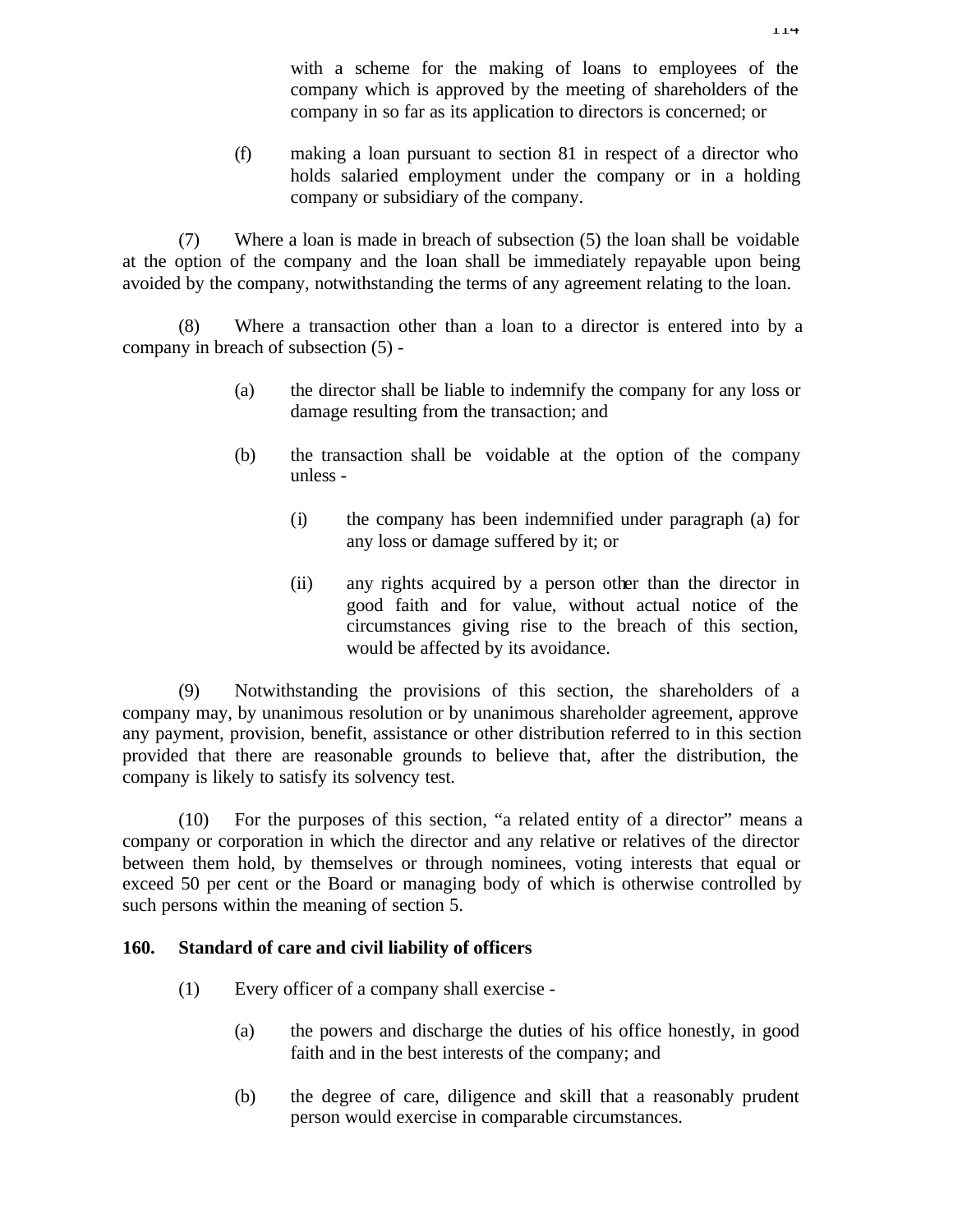(2) Where a director of a public company also holds office as an executive, the director shall exercise that degree of care, diligence and skill which a reasonably prudent and competent executive in that position would exercise.

(3) Without limiting any liability of a director under section 143, where an officer commits a breach of any duty under this Part -

- (a) the officer and every person who knowingly participated in the breach shall be liable to compensate the company for any loss it suffers as a result of the breach;
- (b) the officer shall be liable to account to the company for any profit made by the officer as a result of such breach; and
- (c) any contract or other transaction entered into between the officer and the company in breach of those duties may be rescinded by the company.

(4) A director or other officer of a company who makes a business judgment shall be taken to meet the requirements of subsections (1) and (2) in respect of the judgment where the director or officer -

- (a) makes the judgment in good faith for a proper purpose;
- (b) does not have a material personal interest in the subject matter of the judgment;
- (c) informs the company of the subject matter of the judgment to the extent he reasonably believes to be appropriate; and
- (d) reasonably believes that the judgment is in the best interests of the company.

(5) The director's or officer's belief that the judgment is in the best interests of the company shall be taken to be a reasonable one unless the belief is one that no reasonable person in his position would hold.

(6) In this section "business judgment" means any decision to take or not take action in respect of a matter relevant to the business operations of the company.

# **161. Indemnity and insurance**

(1) Except as provided in this section, a company shall not indemnify, or directly or indirectly effect insurance for, a director or employee of the company or a related company in respect of -

- (a) liability for any act or omission in his capacity as a director or employee; or
- (b) costs incurred by that director or employee in defending or settling any claim or proceedings relating to any such liability.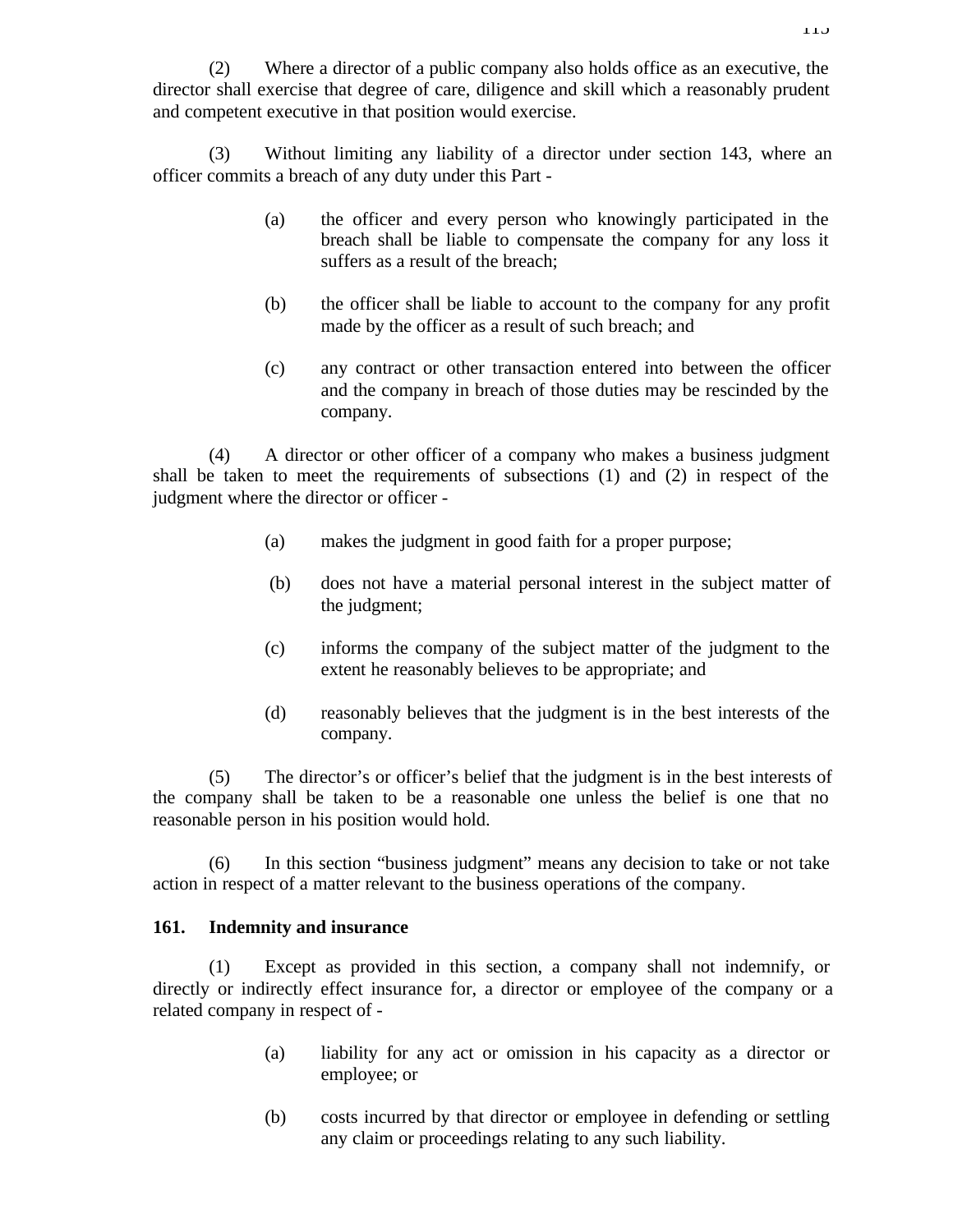(2) An indemnity given in breach of this section shall be void.

(3) Subject to its constitution, a company may indemnify a director or employee of the company or a related company for any costs incurred by him or the company in respect of any proceedings -

- (a) that relates to liability for any act or omission in his capacity as a director or employee; and
- (b) in which judgment is given in his favour, or in which he is acquitted, or which is discontinued or in which he is granted relief under section 350 or where proceedings are threatened and such threatened action is abandoned or not pursued.

(4) Subject to its constitution, a company may indemnify a director or employee of the company or a related company in respect of -

- (a) liability to any person, other than the company or a related company, for any act or omission in his capacity as a director or employee; or
- (b) costs incurred by that director or employee in defending or settling any claim or proceedings relating to any such liability.

(5) Subsection (4) shall not apply to criminal liability or liability in respect of a breach, in the case of a director, of the duty specified in section 143(1)(c).

Subject to its constitution, a company may with the prior approval of the Board, effect insurance for a director or employee of the company or a related company in respect of -

- (a) liability, not being criminal liability, for any act or omission in his capacity as a director or employee;
- (b) costs incurred by that director or employee in defending or settling any claim or proceeding relating to any such liability; or
- (c) costs incurred by that director or employee in defending any criminal proceedings -
	- (i) that have been brought against the director or employee in relation to any act or omission in that person's capacity as a director or employee;
	- (ii) in which that person is acquitted; or
	- (iii) in relation to which a *nolle prosequi* is entered.
- (7) The Board shall -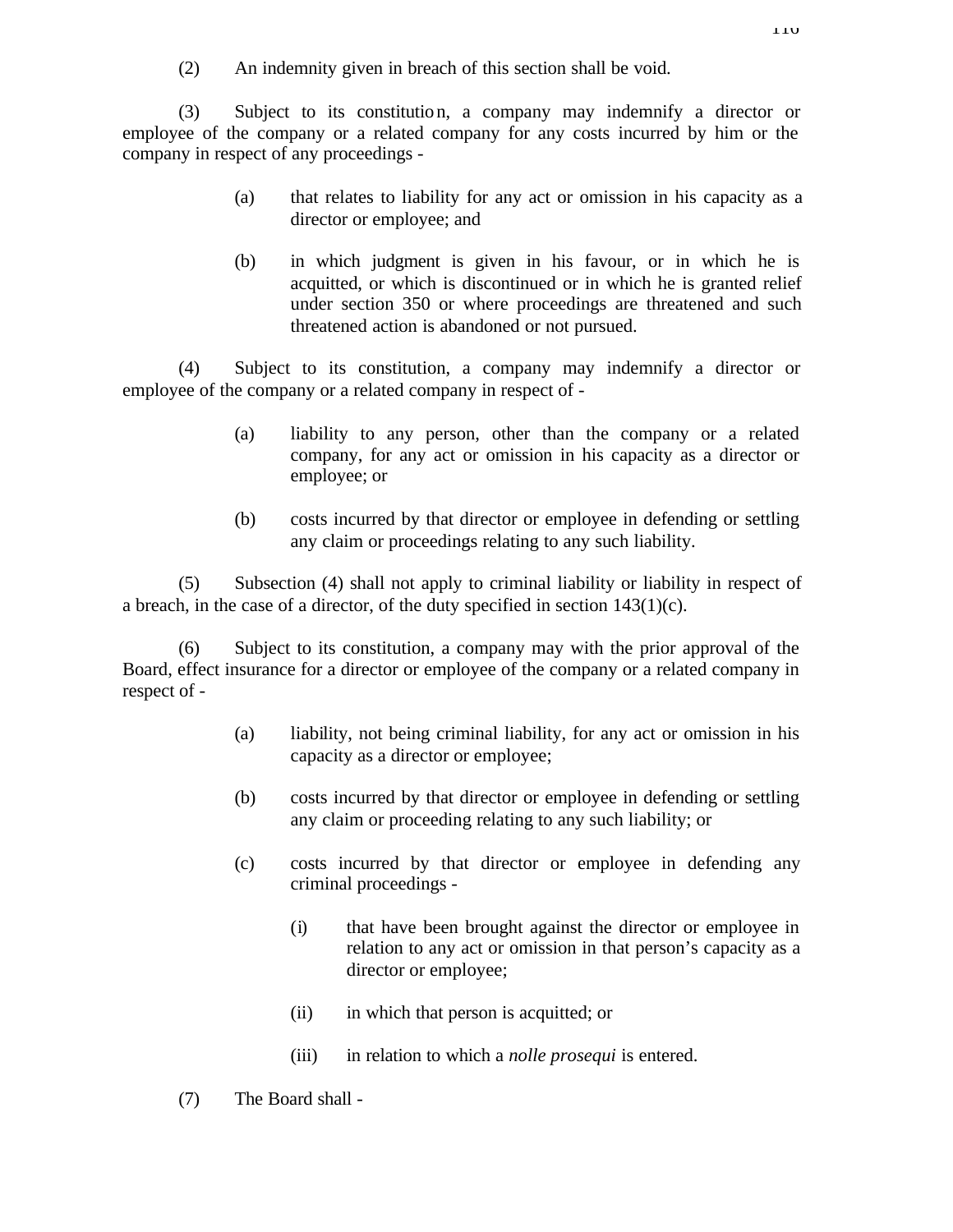- (a) enter or cause to be entered in the interests register where the company has one;
- (b) record or cause to be recorded in the minutes of directors;
- (c) disclose or cause to be disclosed in the annual report,

the particulars of any indemnity given to, or insurance effected for, any director or employee of the company or a related company.

(8) Where an insurance is effected for a director or employee of a company or a related company and the provisions of subsection (6) or (7) have not been complied with, the director or employee shall be personally liable to the company for the cost of effecting the insurance unless the director or employee proves that it was fair to the company at the time the insurance was effected.

(9) In this section -

"director" -

- (a) means an officer of a company, a management company or registered agent; and
- (b) includes a person formerly holding anyone of these offices;

"effect insurance" includes pay, whether directly or indirectly, the costs of the insurance;

"employee" includes a former employee;

"indemnify" includes relieve or excuse from liability, whether before or after the liability arises, and "indemnity" has a corresponding meaning.

## **162. Duty of directors on insolvency**

(1) A director of a company who believes that the company is unable to pay its debts as they fall due shall forthwith call a meeting of the Board to consider whether the Board should appoint a liquidator or an administrator.

(2) Where a meeting is called under this section, the Board shall consider whether to appoint a liquidator or an administrator, or to carry on the business of the company.

- (3) Where
	- (a) a director fails to comply with subsection (1);
	- (b) at the time of that failure the company was unable to pay its debts as they fell due; and
	- (c) the company is subsequently placed in liquidation,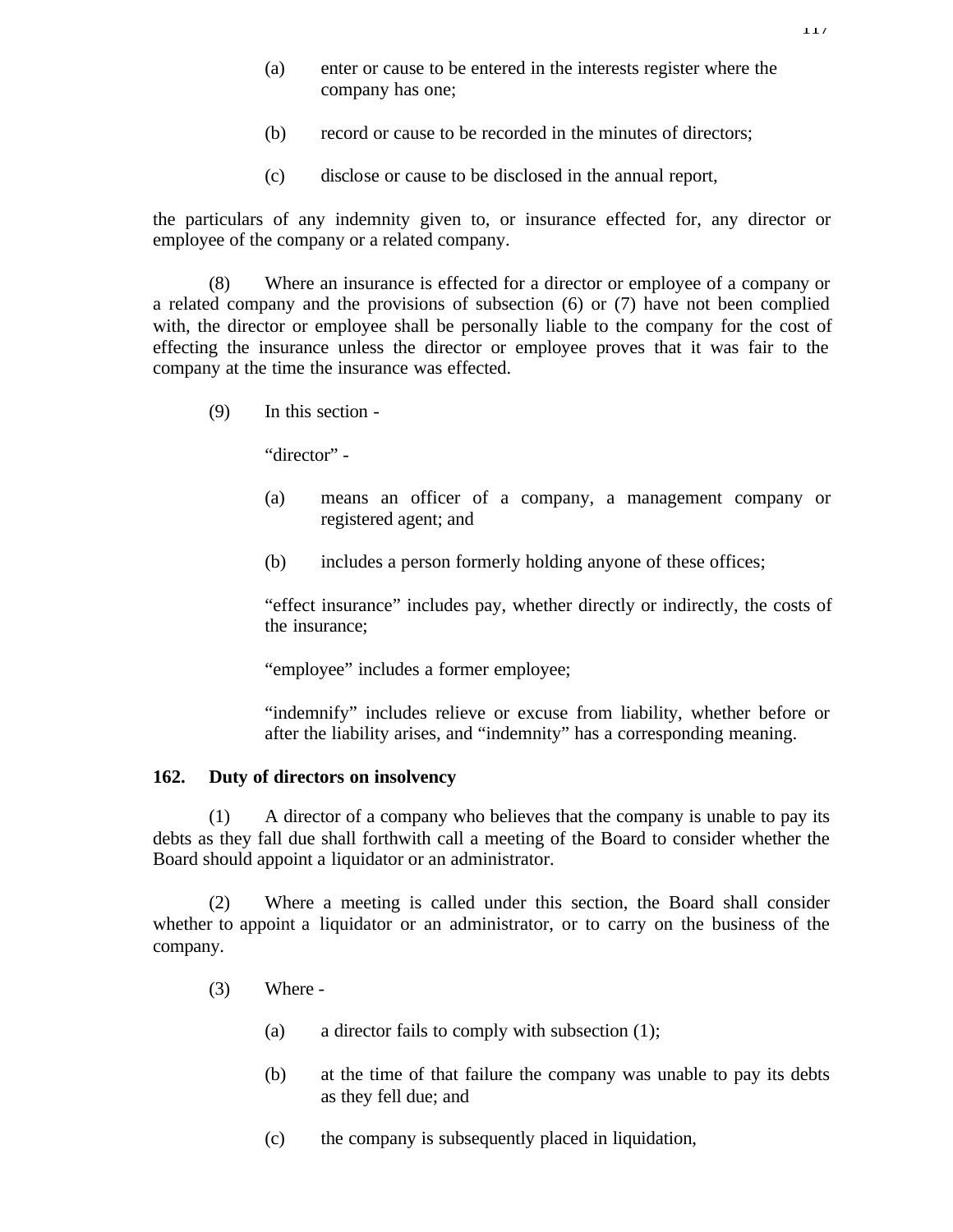the Court may, on the application of the liquidator or of a creditor of the company, make an order that the director shall be liable for the whole or any part of any loss suffered by creditors of the company as a result of the company continuing to trade.

- (4) Where
	- (a) at a meeting called under this section the Board does not resolve to appoint a liquidator or an administrator;
	- (b) at the time of the meeting there were no reasonable grounds for believing that the company was able to pay its debts as they fell due; and
	- (c) the company is subsequently placed in liquidation,

the Court may, on the application of the liquidator or of a creditor of the company, make an order that the directors, other than those directors who attended the meeting and voted in favour of appointing a liquidator or an administrator, shall be liable for the whole or any part of any loss suffered by creditors of the company as a result of the company continuing to trade.

## **Sub-Part G - Secretaries**

## **163. Secretary**

(1) Every company, other than a small private company or a company holding a Category 2 Global Business Licence, shall have one or more secretaries each of whom shall, subject to section 164 be a natural person of full age and capacity who shall ordinarily be resident in Mauritius.

(2) No person shall be appointed as a secretary of a company unless that person has, in an approved form -

- (a) consented to be a secretary; and
- (b) certified that the person has the qualifications specified under section 165.

(3) A person named as a secretary of the company in an application for incorporation or in an amalgamation proposal shall hold office as a secretary from the date of the incorporation of the company or the date the amalgamation proposal is effective, until that person ceases to hold office in accordance with this Act or the constitution of the company.

(4) Subject to the constitution of a company, the Board may appoint or remove a secretary of the company.

(5) The office of the secretary shall not be left vacant for more than 3 months at any time.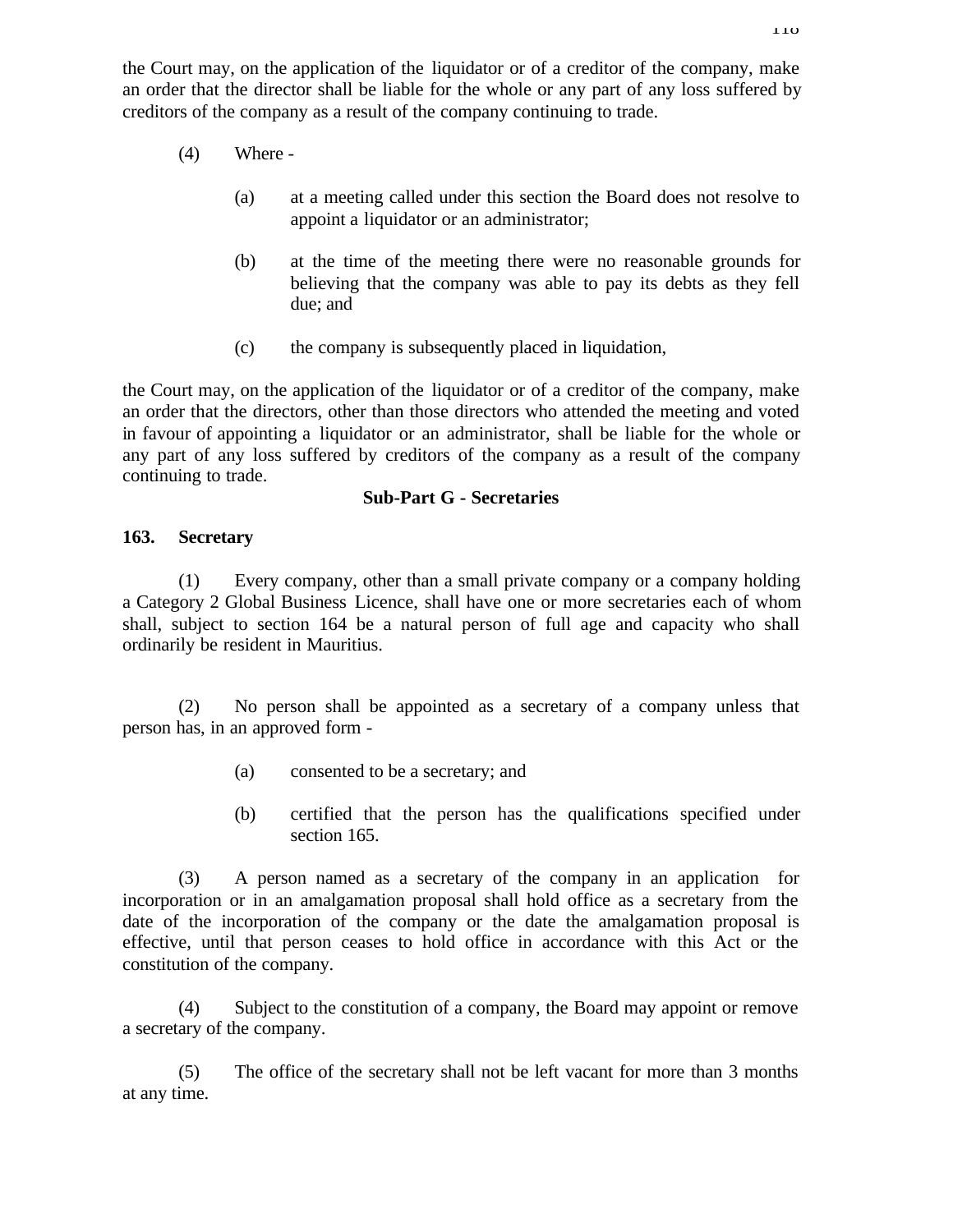(6) Where the directors fail to appoint a secretary within the period of 3 months referred to in subsection (5), the Registrar or the Court may, on application by a shareholder or director, order the company or its directors to appoint a secretary.

(7) Where a company, other than a small private company or a company holding a Category 2 Global Business Licence, or its directors knowingly fail to appoint a secretary within 2 months of being ordered to do so by the Registrar or the Court in terms of subsection (6), the company and every director of the company shall commit an offence and shall, on conviction, be liable to a fine not exceeding 20,000 rupees.

(8) The directors may, during any period that the office of secretary is vacant, authorise any officer of the company to carry out all or any of the secretary's duties.

### **164. Registrar may approve firm or corporation for appointment as secretary**

(1) The Registrar may approve the appointment of a firm or corporation to act as secretary provided that -

- (a) at least one member of the firm or one director of the corporation is ordinarily resident in Mauritius;
- (b) the members of the firm, or the director of the corporation who accepts responsibility for the work of the firm or corporation as secretary are qualified to act as a secretary under section 165; and
- (c) the Registrar is satisfied that the firm or corporation is a fit and proper person to be appointed a company secretary.

(2) The Registrar may approve the firm or corporation for appointment as secretary -

- (a) in respect of a named company; or
- (b) generally as a company secretary and the firm or corporation may then without further approval accept appointment as secretary of companies generally.

(3) The Registrar may revoke an approval given under subsection (2) but shall not do so without first providing the firm or corporation with an opportunity to make representations on the matter.

(4) Any firm which is approved by the Registrar for the purposes of this section shall keep the Registrar promptly informed of the names of all partners in the firm and of any changes.

## **165. Qualifications of secretary**

(1) Every secretary of a public company or of a private company other than a small private company or a company holding a Category 2 Global Business Licence shall be -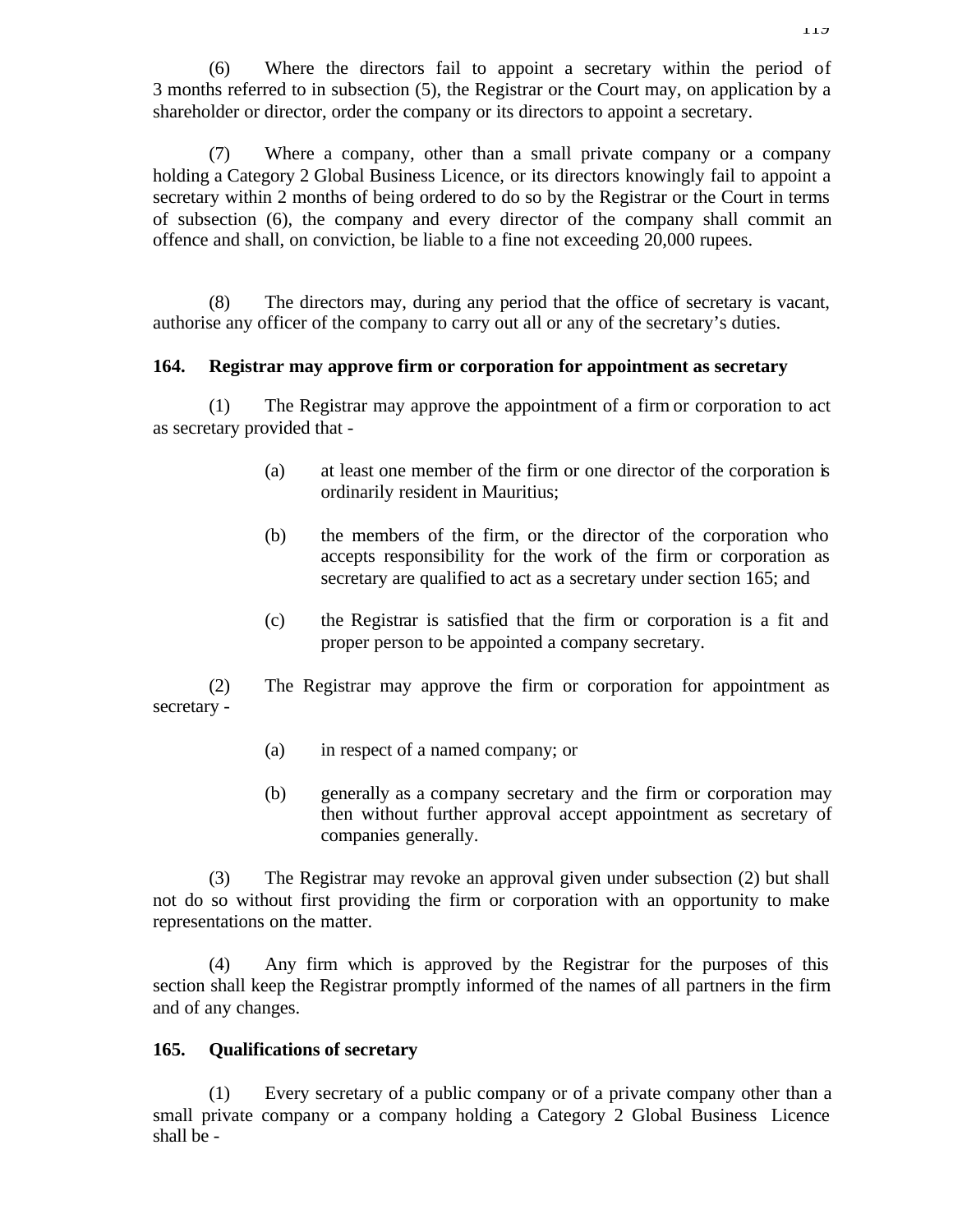- (a) a law practitioner, a qualified auditor, a member of the Institute of Chartered Secretaries and Administrators of the United Kingdom or a member of the Chartered Institute of Management Accountants of United Kingdom; or
- (b) a member of a professional association of company secretaries approved by the Minister under section 111(2) of the Companies Act 1984 or by the Minister under subsection (2).

(2) The Minister may, for the purposes of subsection (1)(b), approve an association of company secretaries and notify such approval in the *Gazette*.

(3) Subject to subsection (4) the Minister may revoke an approval granted under subsection (2), or any approval given by the Minister under the Companies Act 1984, where he is satisfied that the association is not maintaining satisfactory standards in the admission of its members or is failing to exercise effective supervision and discipline of its members.

(4) The Minister shall not revoke the approval of any association which has been approved under subsection (2) without first providing that association with an opportunity to make representations.

## **166. Duties of secretary**

The duties of a secretary shall include but shall not be restricted to -

- (a) providing the Board with guidance as to its duties, responsibilities and powers;
- (b) informing the Board of all legislation relevant to or affecting meetings of shareholders and directors and reporting at any meetings and the filing of any documents required of the company and any failure to comply with such legislation;
- (c) ensuring that minutes of all meetings of shareholders or directors are properly recorded in accordance with paragraph 8 of the Fifth Schedule and all statutory registers be properly maintained;
- (d) certifying in the annual financial statements of the company that the company has filed with the Registrar all such returns as are required of the company under this Act;
- (e) ensuring that a copy of the company's annual financial statements and where applicable the annual report are sent in accordance with sections 219 and 220 to every person entitled to such statements or report in terms of this Act.

# **167. Notice to be given of removal or resignation of secretary**

(1) Where, during any accounting period of the company, the secretary resigns or is removed from office, the company shall notify the Registrar within 28 days of such resignation or removal.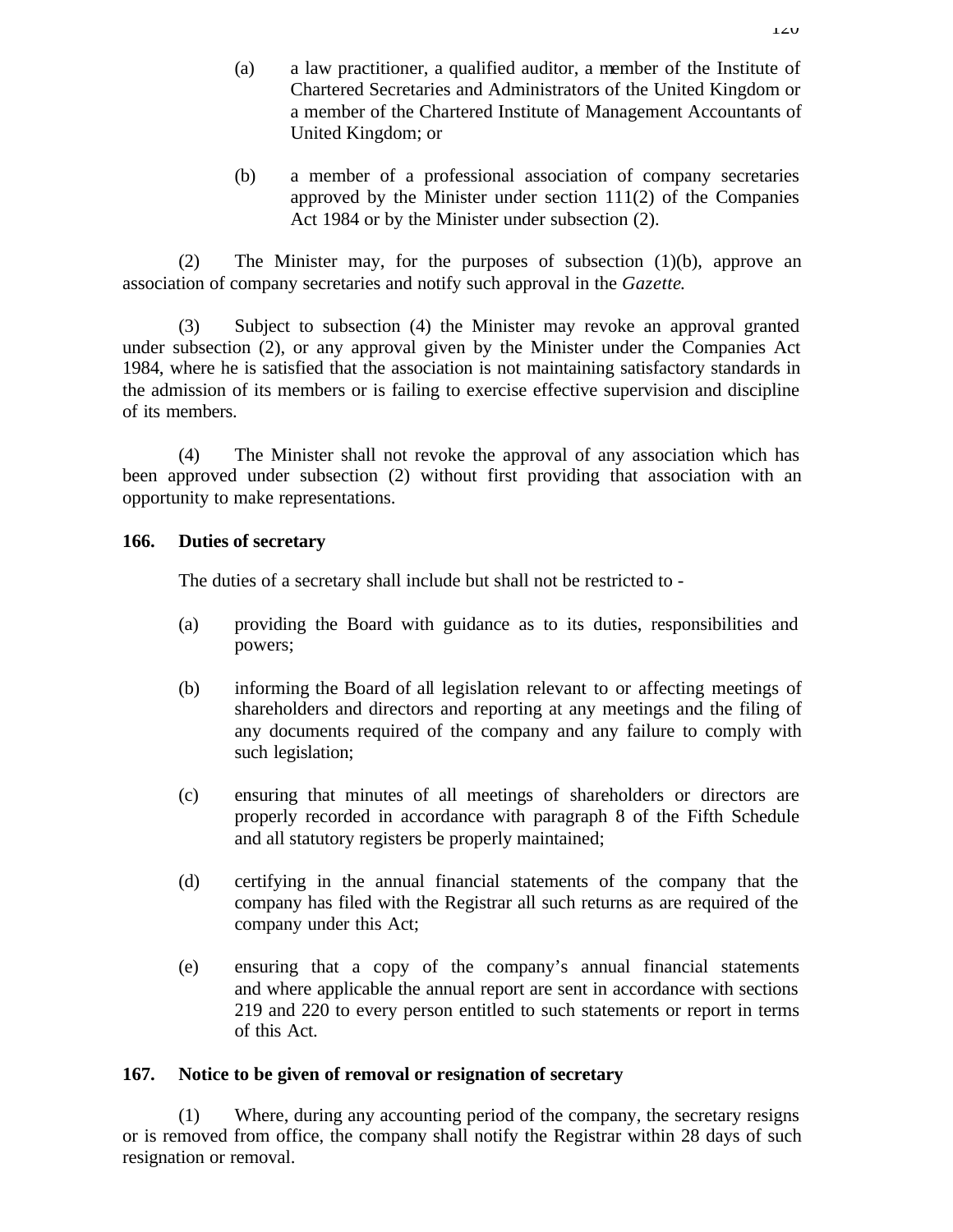(2) Where the secretary is removed, the secretary may require the company in its annual financial statements relating to that accounting period, to include a statement not exceeding a reasonable length, setting out the secretary's statement as to the circumstances that resulted in the removal.

(3) Where the secretary wishes to exercise the power referred to in subsection (2), the secretary shall give written notice to that effect to the company not later than the end of the accounting period in which the removal took place and such notice shall include the statement referred to in subsection (2).

(4) The statement of the secretary referred to in subsection (2) shall be included in the annual report and, where no annual report is required, shall be included under a separate heading in the company's annual financial statements.

(5) Where, on the application of the company or any other person who claims to be aggrieved by the secretary's statement under subsection (2) being provided to shareholders, the Court is satisfied that the rights conferred by this section are being abused to secure needless publicity of defamatory matter, the Court may order that the statement need not be included in the annual report or financial statements and need not be provided to shareholders or be read out at the meeting, and the Court may further order that the costs of the application be paid in whole or in part by the secretary.

### **PART XII - ENFORCEMENT**

### **168. Interpretation of Part XII**

In this Part, "entitled person", "former shareholder", or "shareholder" includes a reference to the Curator and heir of an entitled person, former shareholder, or shareholder and a person to whom shares of any of those persons have passed by operation of law.

### **Sub-Part A - Injunctions**

#### **169. Injunctions**

(1) The Court may, on an application under this section, make an order restraining a company that, or a director of a company who, proposes to engage in conduct that would contravene the constitution of the company or this Act from engaging in that conduct.

- (2) An application may be made by-
	- (a) the company;
	- (b) a director or shareholder of the company; or
	- (c) an entitled person.

(3) Where the Court makes an order under subsection (1), it may also grant such consequential relief as it thinks fit.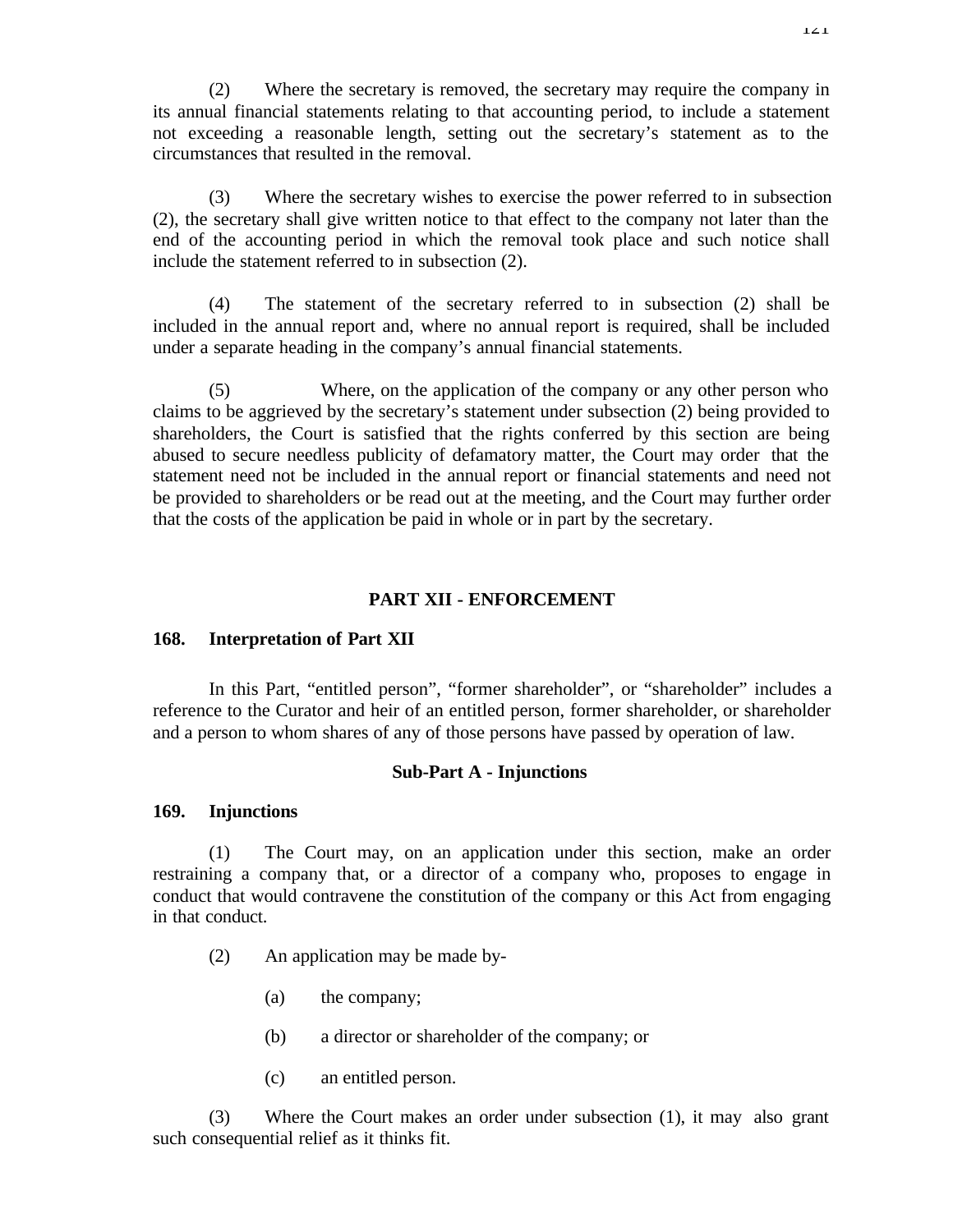(4) An order may not be made under this section in relation to a conduct or a course of conduct that has been completed.

(5) The Court may, at any time before the final determination of an application under subsection (1), make, as an interim order, any order that it is empowered to make under that subsection.

#### **Sub-Part B - Derivative actions**

#### **170. Derivative actions**

(1) Subject to subsection (3), the Court may, on the application of a shareholder or director of a company, grant leave to that shareholder or director to -

- (a) bring proceedings in the name and on behalf of the company or its subsidiary; or
- (b) intervene in proceedings to which the company or any related company is a party for the purpose of continuing, defending, or discontinuing the proceedings on behalf of the company or its subsidiary, as the case may be.

(2) Without prejudice to subsection (1), in determining whether to grant leave under that subsection, the Court shall have regard to-

- (a) the likelihood of the proceedings that may follow;
- (b) the costs of the proceedings in relation to the relief likely to be obtained;
- (c) any action already taken by the company or its subsidiary to obtain relief;
- (d) the interests of the company or its subsidiary in the proceedings being commenced, continued, defended, or discontinued, as the case may be.

(3) Leave to bring proceedings or intervene in proceedings may be granted under subsection (1), only where the Court is satisfied that either-

- (a) the company or related company does not intend to bring, diligently continue or defend, or discontinue, the proceedings, as the case may be; or
- (b) it is in the interests of the company or its subsidiary that the conduct of the proceedings should not be left to the directors or to the determination of the shareholders as a whole.
- (4) Notice of the application shall be served on the company or its subsidiary.
- (5) The company or related company-
	- (a) may appear and be heard; and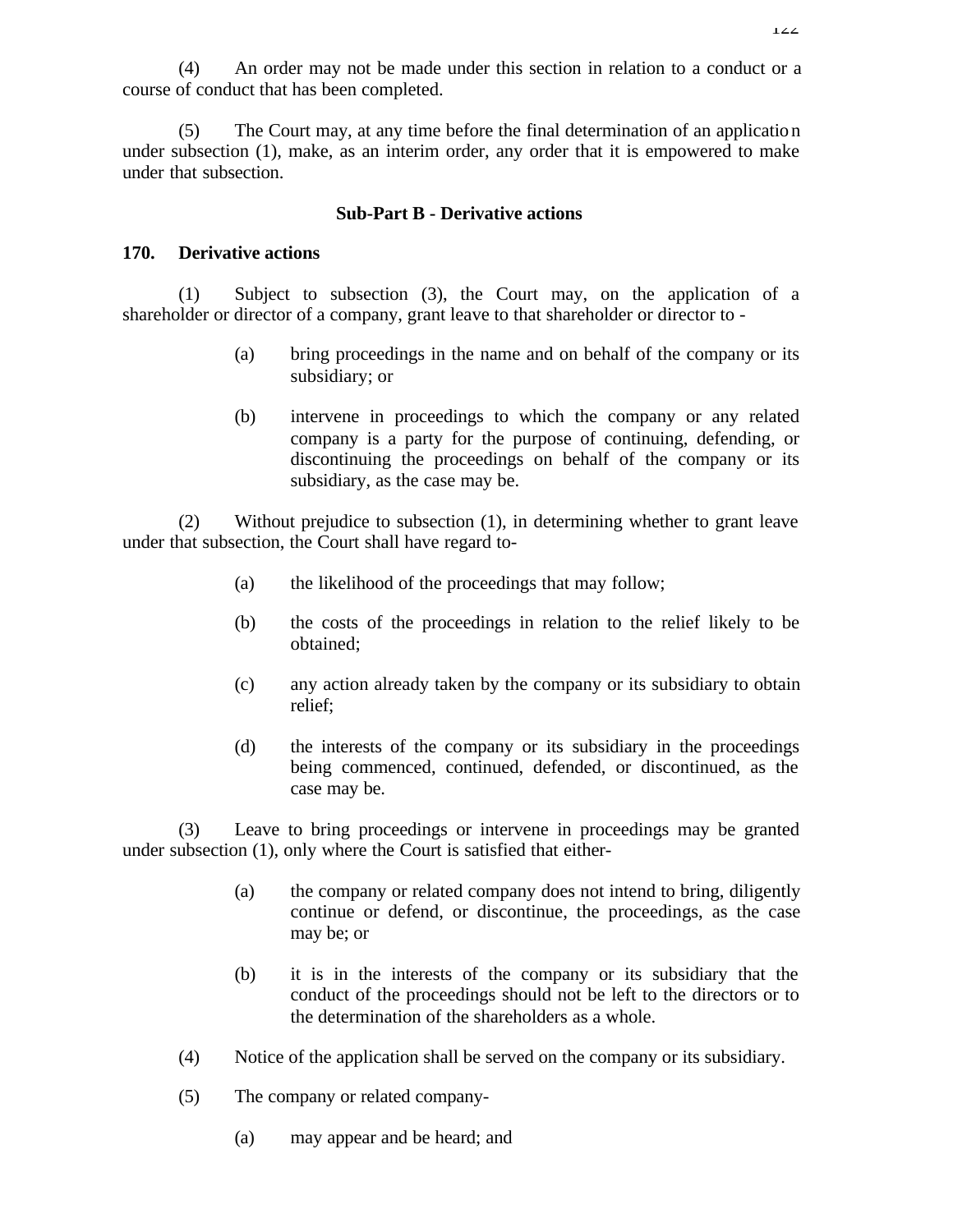(b) shall inform the Court, whether or not it intends to bring, continue, defend, or discontinue the proceedings, as the case may be.

(6) Except as provided for in this section, a shareholder or director of a company is not entitled to bring or intervene in any proceedings in the name of, or on behalf of, a company or its subsidiary.

#### **171. Costs of derivative action to be met by company**

The Court shall, on the application of the shareholder or director to whom leave was granted under section 170 to bring or intervene in the proceedings, order that the whole or part of the reasonable costs of bringing or intervening in the proceedings, including any costs relating to any settlement, compromise, or discontinuance approved under section 170, shall be met by the company unless the Court considers that it would be unjust or inequitable for the company to bear those costs.

#### **172. Powers of Court where leave granted**

The Court may, at any time, make any order it thinks fit in relation to proceedings brought by a shareholder or a director or in which a shareholder or director intervenes, as the case may be, with leave of the Court under section 170, and without prejudice to the generality of this section may -

- (a) make an order authorising the shareholder or any other person to control the conduct of the proceedings;
- (b) give directions for the conduct of the proceedings;
- (c) make an order requiring the company or the directors to provide information or assistance in relation to the proceedings;
- (d) make an order directing that any amount ordered to be paid by a defendant in the proceedings shall be paid, in whole or part, to former and present shareholders of the company or its subsidiary instead of to the company or the related company.

### **173. Compromise, settlement or withdrawal of derivative action**

No proceedings brought by a shareholder or a director or in which a shareholder or a director intervenes, as the case may be, with leave of the Court under section 170, may be settled or compromised or discontinued without the approval of the Court.

### **Sub-Part C - Personal actions by shareholders**

### **174. Personal actions by shareholders against directors**

(1) A shareholder or former shareholder may bring an action against a director and in the case of section 91, a secretary, for breach of a duty owed to him as a shareholder.

(2) An action may not be brought under subsection (1) to recover any loss in the form of a reduction in the value of shares in the company or a failure of the shares to increase in value by reason only of a loss suffered, or a gain forgone, by the company.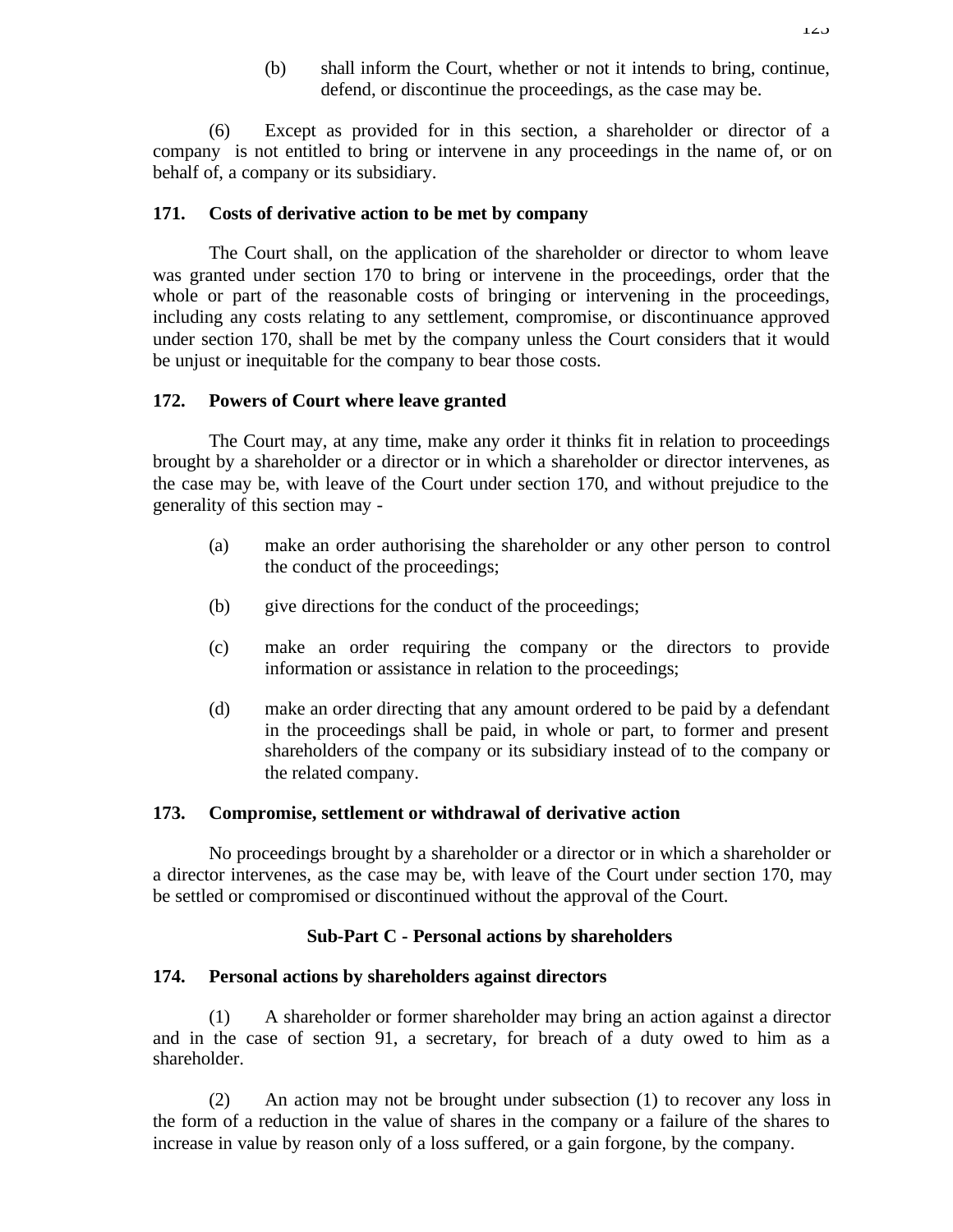(3) For the purposes of subsection (1), the duties set out in sections 94, 148 and 156 are duties owed to shareholders while the duties of directors set out in sections  $143(1)(c)$ , (e), (f), (h), (j), (k) and (m), 153, 160, 162, 193 and 194 are duties owed to the company and not to shareholders**.**

## **175. Personal actions by shareholders against company**

Any shareholder of a company may bring an action against the company for breach of a duty owed by the company to him as a shareholder.

## **176. Actions by shareholders to require company to act**

Notwithstanding section 175, the Court may, on the application of a shareholder of a company, if it is satisfied that it is just and equitable to do so, make an order requiring the company or its Board or a director of the company to take any action that is required to be taken by the constitution of the company or this Act and, on making the order, the Court may grant such other consequential relief as it thinks fit.

## **177. Representative actions**

Where a shareholder of a company brings proceedings against the company or a director, and other shareholders have the same or substantially the same interest in relation to the subject-matter of the proceedings, the Court may appoint that shareholder to represent all or some of the shareholders having the same or substantially the same interest, and may, for that purpose, make such order as it thinks fit including, without prejudice to the generality of this section, an order-

- (a) as to the control and conduct of the proceedings;
- (b) as to the costs of the proceedings;
- (c) directing the distribution of any amount ordered to be paid by a defendant in the proceedings among the shareholders represented.

# **178. Prejudiced shareholders**

(1) Any shareholder or former shareholder of a company, or any other entitled person, who considers that the affairs of a company have been, or are being, or are likely to be, conducted in a manner that is, or any act or acts of the company have been, or are, or are likely to be, oppressive, unfairly discriminatory, or unfairly prejudicial to that person in that capacity or in any other capacity, may apply to the Court for an order under this section.

(2) Where, on an application under this section, the Court considers that it is just and equitable to do so, it may make such order as it thinks fit including, without prejudice to the generality of this subsection, an order -

- (a) requiring the company or any other person to acquire the shareholder's shares; or
- (b) requiring the company or any other person to pay compensation to a person; or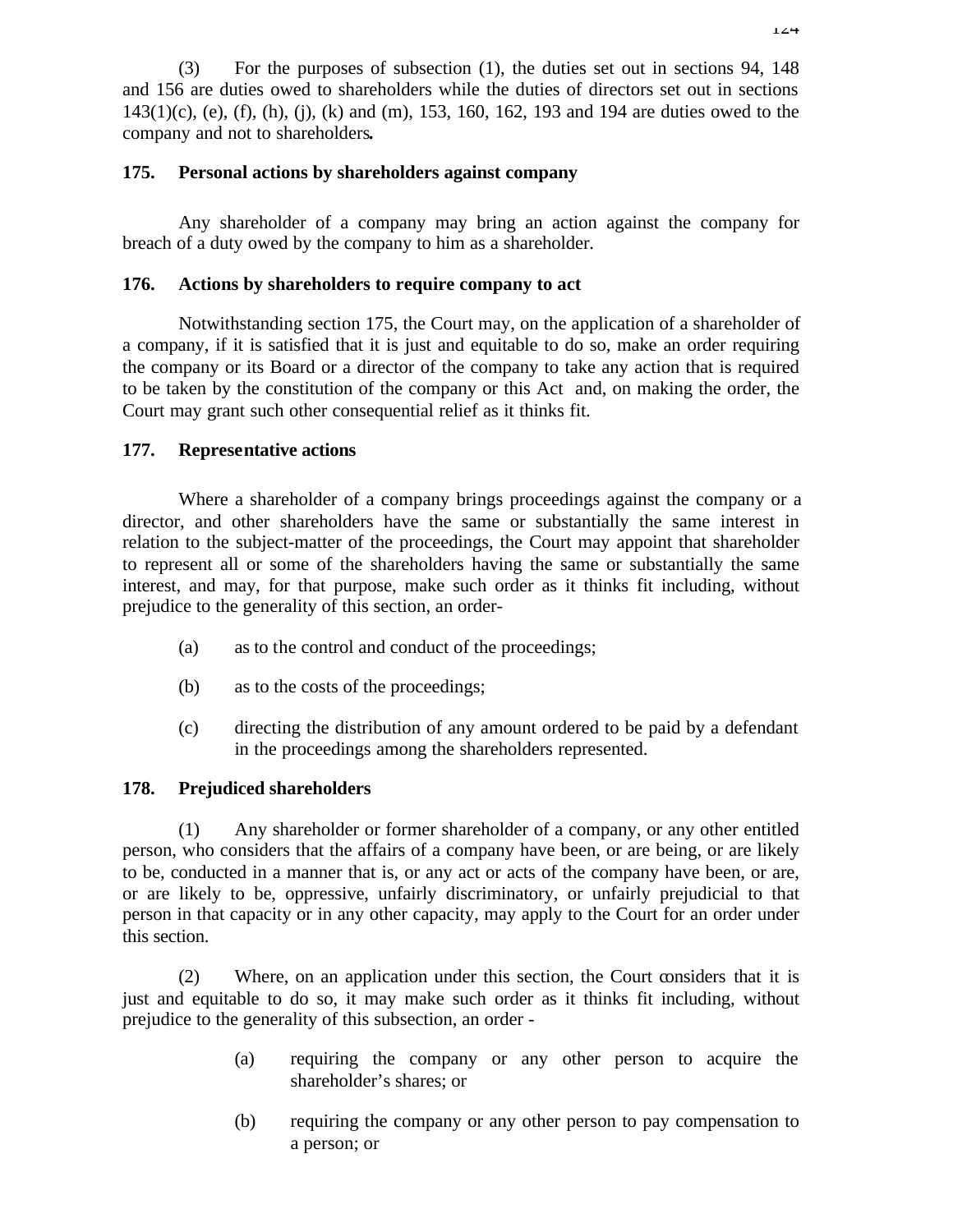- (c) regulating the future conduct of the company's affairs; or
- (d) altering or adding to the company's constitution; or
- (e) appointing a receiver of the company; or
- (f) directing the rectification of the records of the company; or
- (g) putting the company into liquidation; or
- (h) setting aside action taken by the company or the Board in breach of this Act or the constitution of the company.

(3) No order may be made against the company or any other person under subsection (2) unless the company or that person is a party to the proceedings in which the application is made.

## **179. Alteration to constitution**

(1) Notwithstanding this Act but subject to the order, where the Court makes an order under section 178 altering or adding to the constitution of a company, the constitution shall not, to the extent that it has been altered or added to by the Court, again be altered or added to without the leave of the Court.

(2) Any alteration or addition to the constitution of a company made by an order under section 178 has the same effect as if it had been made by the shareholders of the company pursuant to section 44 and the provisions of this Act shall apply to the constitution as altered or added to.

(3) The Board of the company shall, within 14 days of the making of an order under section 44 altering, or adding to, the constitution of a company, ensure that a copy of the order and the constitution as altered or added to is filed with the Registrar for registration.

## **Sub-Part D - Ratification**

## **180. Ratification of certain actions of directors**

(1) The purported exercise by a director or the Board of a company of a power vested in the shareholders or any other person may be ratified or approved by those shareholders or that person in the same manner in which the power may be exercised.

(2) The purported exercise of a power that is ratified under subsection (1) shall be deemed to be, and always to have been, a proper and valid exercise of that power.

## **PART XIII - ADMINISTRATION OF COMPANIES**

## **Sub-Part A - Authority to bind company**

## **181. Method of contracting**

(1) A contract made on behalf of a company -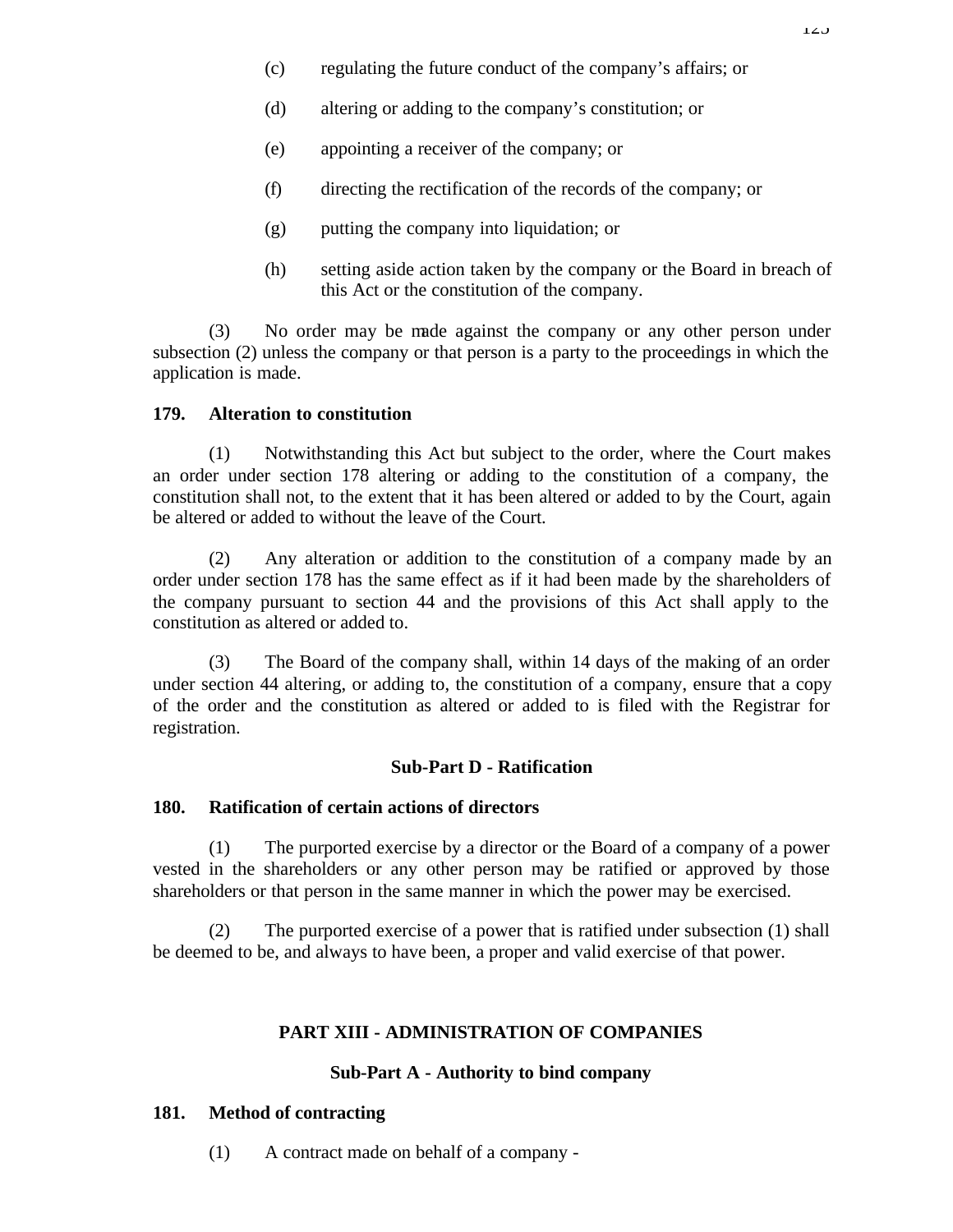- (a) which, where made between private persons, would be required to be in writing, may be made on behalf of the company in writing -
	- (i) signed under the common seal of the company; or
	- (ii) by any person acting under its authority express or implied, and may in the same manner be varied or discharged;
- (b) which, where made between private persons, would be valid if made orally, may be made orally on behalf of the company by any person acting under its authority, and may in the same manner be varied or discharged.

(2) Nothing in subsection (1) shall limit or prevent a company from entering into a contract or other enforceable obligation in writing under a common seal, where it has one.

- (3) Subsection (1) shall apply to a contract or other obligation
	- (a) whether or not that contract or obligation was entered into in Mauritius; and
	- (b) whether or not the law governing the contract or obligation is the law of Mauritius.

## **182. Attorneys**

(1) Subject to its constitution, a company may, by an instrument in writing executed in accordance with section  $181(1)(a)$ , appoint a person as its attorney either generally or in relation to a specified matter.

(2) An act of the attorney in accordance with the instrument binds the company.

(3) The law relating to powers of attorney shall apply, with the necessary modifications, in relation to a power of attorney executed by a company to the same extent as if the company was a natural person and as if the commencement of the liquidation or, if there is no liquidation, the removal from the register, of the company was the death of a person within the meaning of Part XI of the Companies Act 1984 and Part XXVI of this Act.

## **Sub-Part B - Pre-incorporation contracts**

## **183. Pre-incorporation contracts may be ratified**

(1) In this section and in sections 184 and 185, "pre-incorporation contract" means-

- (a) a contract purporting to be made by a company before its incorporation; or
- (b) a contract made by a person on behalf of a company before and in contemplation of its incorporation.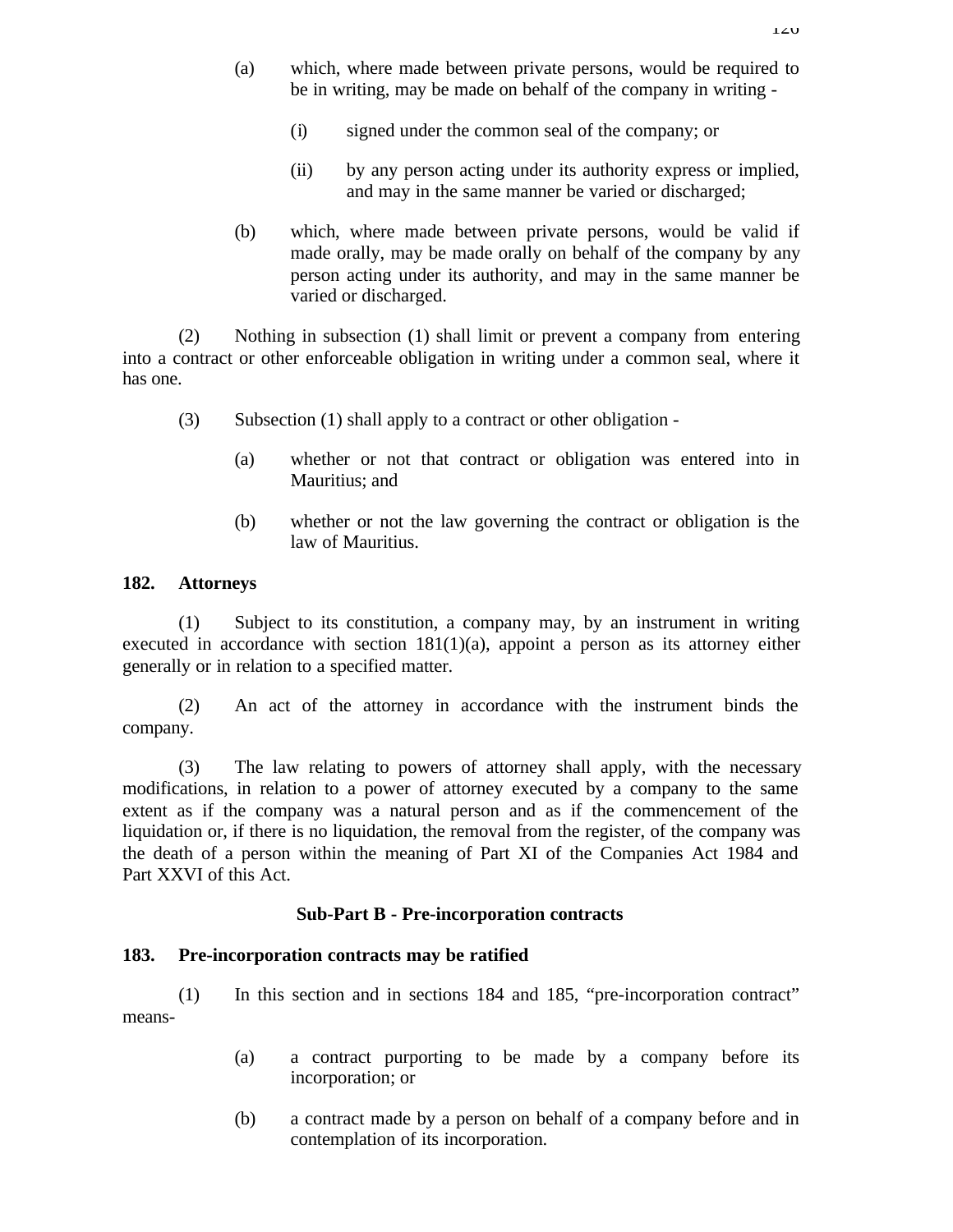(2) Notwithstanding any enactment, a pre-incorporation contract may be ratified within such period as may be specified in the contract, or where no period is specified, then within a reasonable time after the incorporation of the company in the name of which, or on behalf of which, it has been made.

(3) A contract that is ratified is as valid and enforceable as if the company had been a party to the contract when it was made.

(4) A pre-incorporation contract may be ratified by a company in the same manner as a contract may be entered into on behalf of a company under section 181.

## **184. Warranties implied in pre-incorporation contracts**

(1) Notwithstanding any enactment, in a pre-incorporation contract, unless a contrary intention is expressed in the contract, there is an implied warranty by the person who purports to make the contract in the name of, or on behalf of, the company -

- (a) that the company shall be incorporated within such period as may be specified in the contract, or if no period is specified, then within a reasonable time after the making of the contract; and
- (b) that the company shall ratify the contract within such period as may be specified in the contract, or if no period is specified, then within a reasonable time after the incorporation of the company.

(2) The amount of damages recoverable in an action for breach of a warranty implied by subsection (1) shall be the same as the amount of damages that would be recoverable in an action against the company for damages for breach by the company of the unperformed obligations under the contract where the contract had been ratified by the company.

(3) Where, after its incorporation, a company enters into a contract in the same terms as, or in substitution for, a pre-incorporation contract, not being a contract ratified by the company under section 180, the liability of a person under subsection (1), including any liability under an order made by a court for the payment of damages, shall be discharged.

## **185. Failure to ratify**

(1) A party to a pre-incorporation contract that has not been ratified by the company after its incorporation may apply to the Court for an order -

- (a) directing the company to return property, whether real or personal, acquired under the contract to that party; or
- (b) for any other relief in favour of that party relating to that property; or
- (c) validating the contract whether in whole or in part.

(2) The Court may, if it considers it just and equitable to do so, make any order or grant any relief it thinks fit and may do so whether or not an order has been made under section 184(2).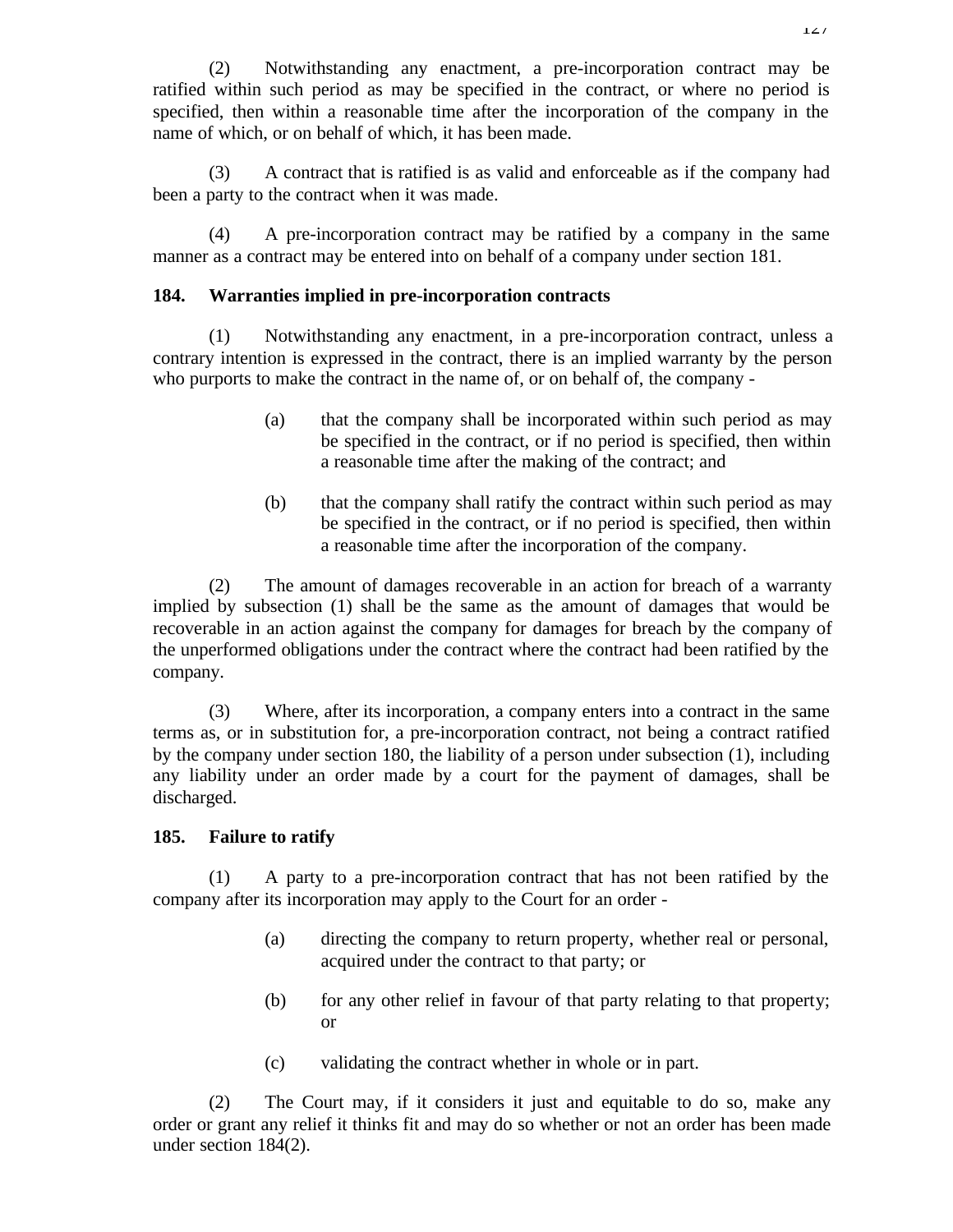## **186. Duties of promoters**

(1) Until the formation of a company is complete and its working capital has been raised, every promoter shall -

- (a) observe the utmost good faith towards the company in any transaction with it or on its behalf; and
- (b) shall compensate the company for any loss suffered by it by reason of his failure to exercise such good faith.

(2) A promoter who acquires any property or information in circumstances in which it was his duty to acquire it on behalf of the company shall account to the company for such property and for any profit which he may have made from the use of such property or information.

(3) Any transaction between a promoter and a company may be rescinded by the company unless, after full disclosure of all material facts known to the promoter, the transaction has been entered into or ratified on behalf of the company -

- (a) where no director is a relative or nominee of the promoter, by the Board of directors; or
- (b) by all the members; or
- (c) by the company at a me eting of shareholders at which neither the promoter nor the holder of any shares in which he is beneficially interested shall have voted on the resolution to enter into that transaction.

(4) Notwithstanding any other enactment, no period of limitation shall apply to any proceedings brought by the company to enforce any of its rights under this section, but in any such proceedings, the Court may relieve a promoter on such terms as it thinks fit from any liability under subsection (1) or (2) where in all the circumstances, including lapse of time, the Court thinks it equitable so to do.

# **Sub-Part C - Registered office**

# **187. Registered office**

(1) Every company shall always have a registered office in Mauritius to which all communications and notices may be addressed and which shall constitute the address for service of legal proceedings on the company.

(2) Subject to section 188, the registered office of a company at a particular time is the place that is described as its registered office in the register of companies at that time.

- (3) The description of the registered office shall
	- (a) state the address of the registered office; and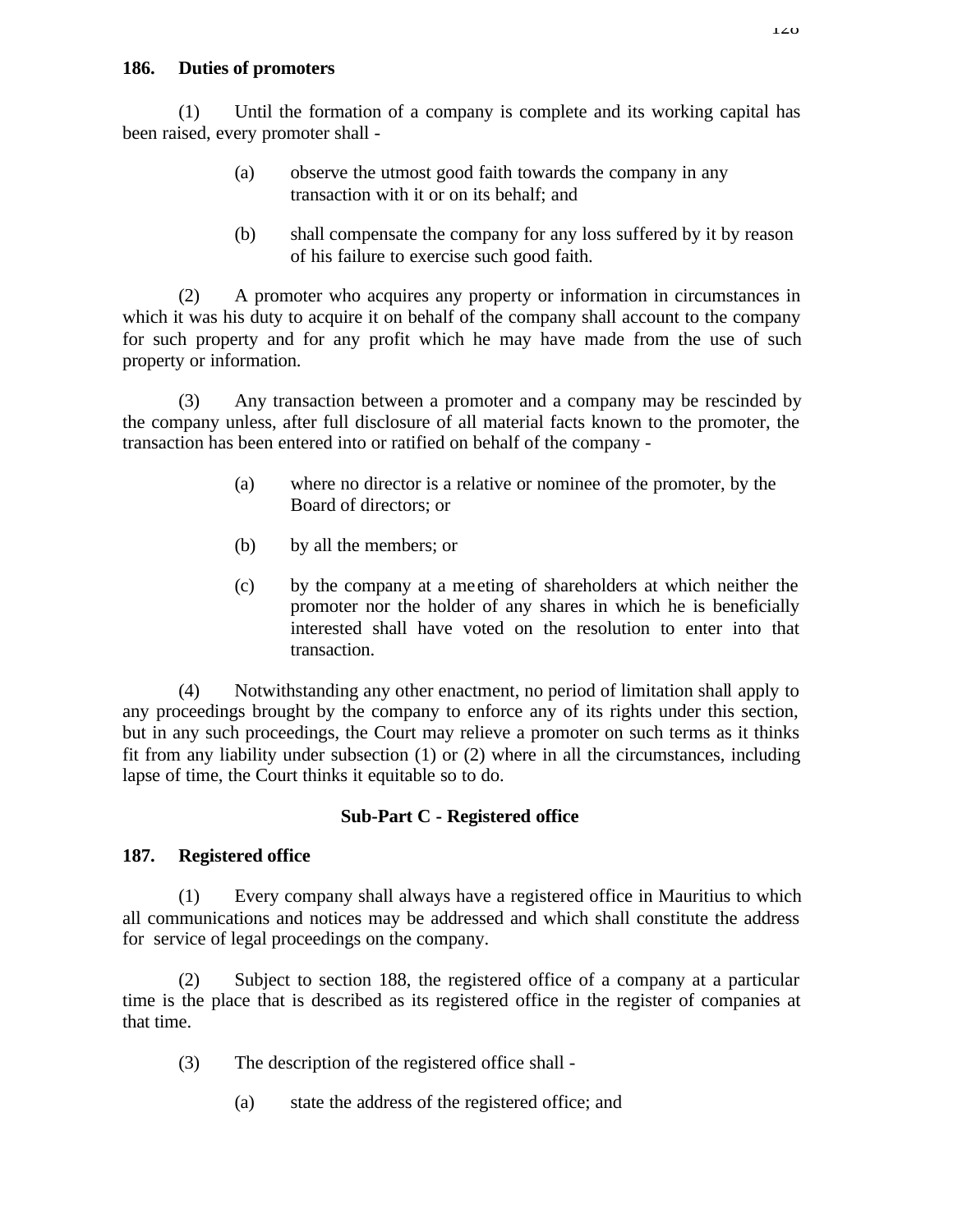- (b) where the registered office is at the offices of any firm of chartered accountant, attorney at law, or any other person, state-
	- (i) that the registered office of the company is at the address of the offices of that firm or person; and
	- (ii) particulars of the location in any building of those offices.

## **188. Change of registered office**

(1) Subject to the company's constitution and to subsection (3), the Board of a company may, at any time, change the registered office of the company.

(2) Notice, in a form approved by the Registrar, of the change shall be filed with the Registrar for registration.

(3) The change of the registered office shall take effect on a date stated in the notice not being a date that is earlier than 7 days after the notice is registered.

### **189. Requirement to change registered office**

(1) Subject to the other provisions of this section, a company shall change its registered office where it is required to do so by the Registrar.

(2) The Registrar may require a company to change its registered office by notice in writing delivered or sent to the company at its registered office.

- (3) The notice shall
	- (a) state that the company is required to change its registered office by a date specified in the notice, not being a date that is earlier than 28 days after the date of the notice;
	- (b) state the reasons for requiring the change;
	- (c) state that the company has the right to appeal to the Court under section 16;
	- (d) be dated and signed by the Registrar.
- (4) A copy of the notice shall also be sent to each director of the company.
- (5) The Company shall change its registered office
	- (a) by the date specified in the notice; or
	- (b) where it appeals to the Court and the appeal is dismissed, within 7 days of the date of the decision of the Court.

(6) Where a company fails to comply with this section, every director and the secretary of the company shall commit an offence and shall on conviction, be liable to a fine not exceeding 50,000 rupees.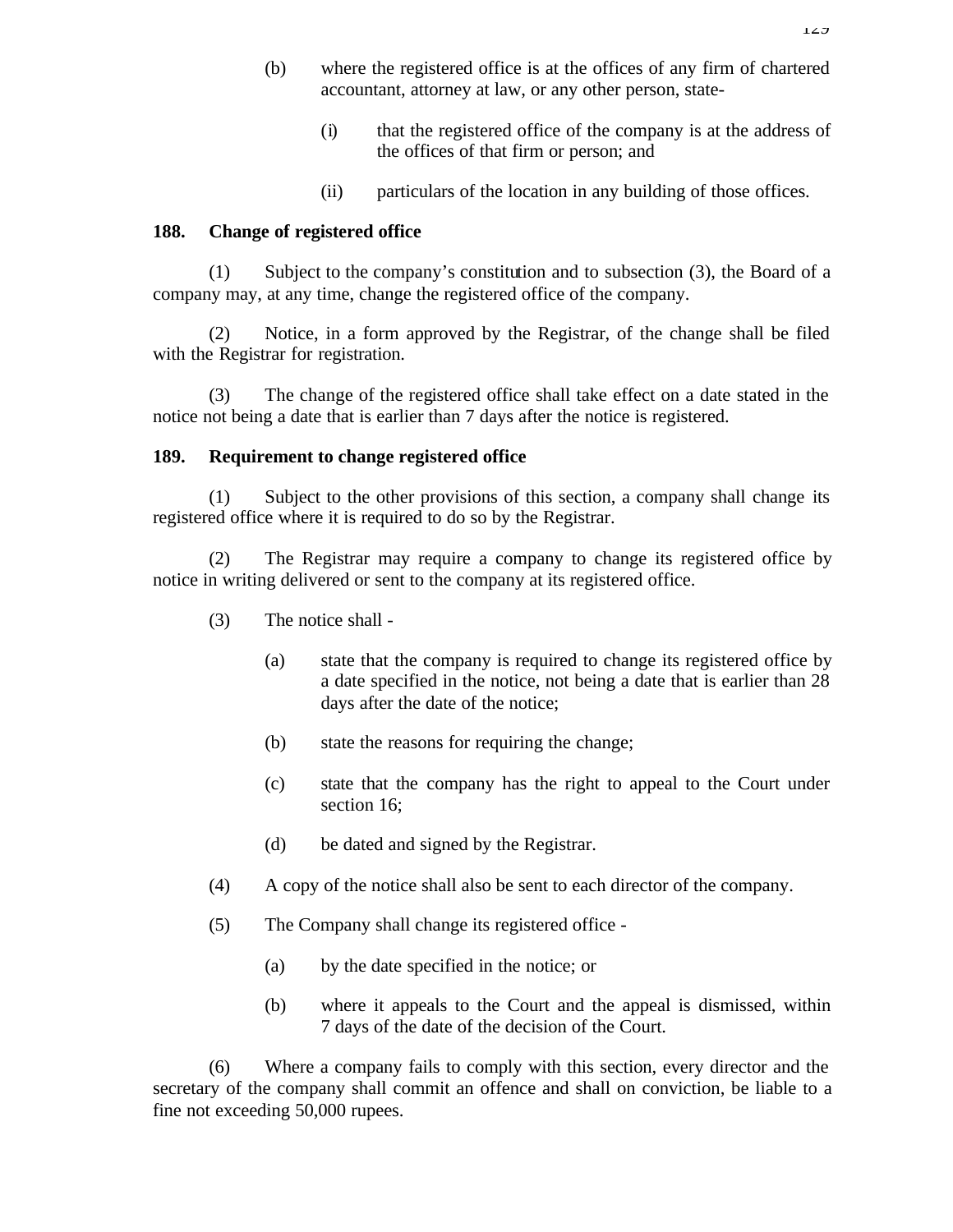### **190. Company records**

(1) Subject to subsection (4) and to sections 91(1) and 194, a company shall keep at its registered office the records specified in subsection (2).

- (2) The records to be kept under subsection (1) shall include
	- (a) the constitution of the company;
	- (b) minutes of all meetings and resolutions of shareholders within the last 7 years;
	- (c) an interests register;
	- (d) minutes of all meetings and resolutions of directors and directors' committees within the last 7 years;
	- (e) certificates given by directors under this Act within the last 7 years;
	- (f) the full names and addresses of the current directors;
	- (g) copies of all written communications to all shareholders or all holders of the same class of shares during the last 7 years, including annual reports made under section 218;
	- (h) copies of all financial statements and group financial statements required to be completed by section 210 for the last 7 completed accounting periods of the company;
	- (i) the accounting records required by section 193 for the current accounting period and for the last 7 completed accounting periods of the company;
	- (j) the share register required to be kept under section 91; and
	- (k) the copies of instruments creating or evidencing charges required to be registered under section 127.

(3) The number of years specified in subsection  $(2)(b)$ ,  $(d)$ ,  $(e)$ , and  $(g)$  and the completed accounting periods specified in subsection  $(2)(h)$  and  $(i)$  include such lesser number of years or accounting periods, as the case may be, as the Registrar may approve by notice in writing to the company.

(4) The documents specified in subsection (2) may be kept at any other place in Mauritius, notice of which shall be given to the Registrar in accordance with subsection (5).

(5) Where the company changes the place at which its records are kept, it shall, within 14 days of the change, notify the Registrar in writing of the place at which the records are kept.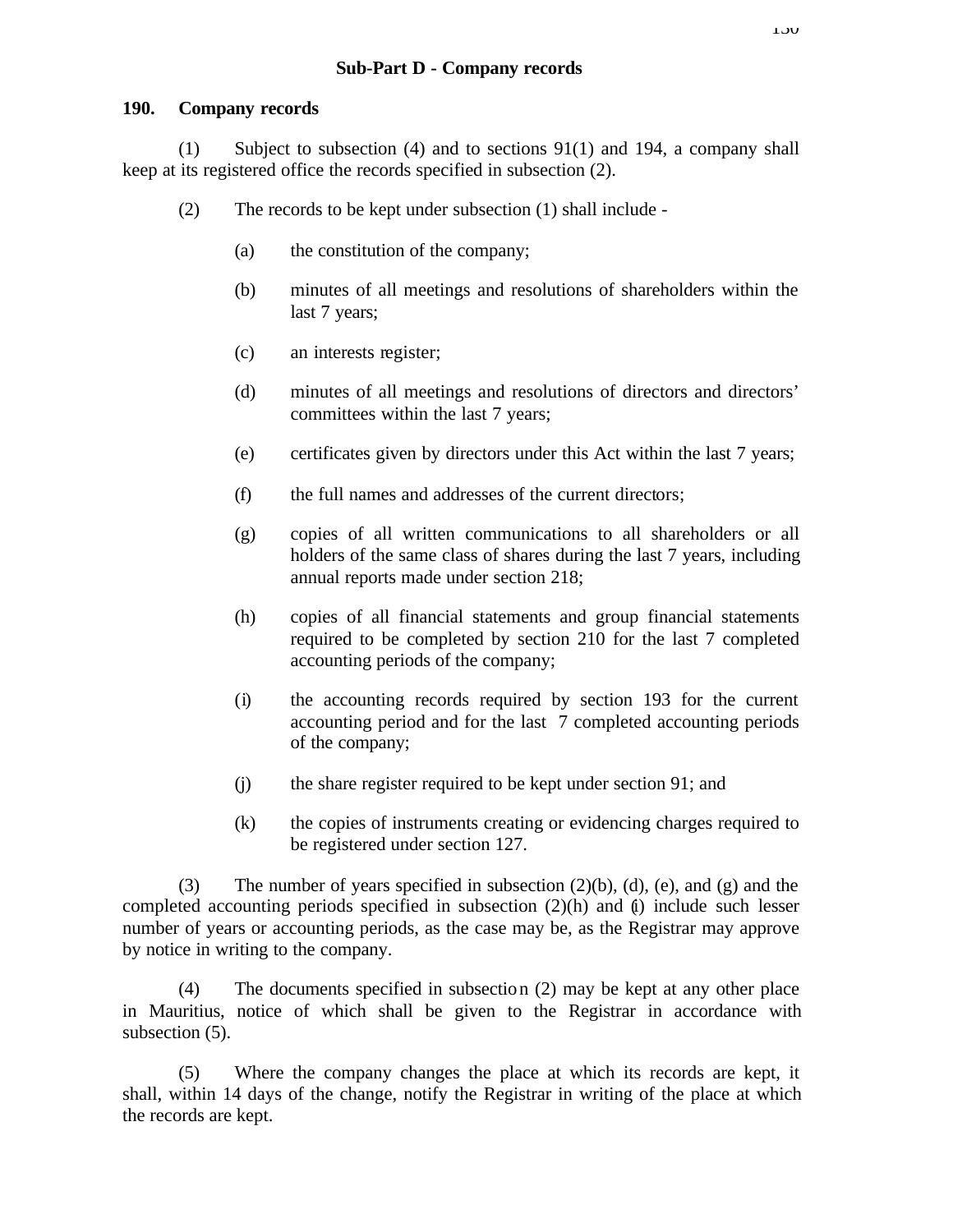## **191. Form of records**

(1) The records of a company required to be kept under section 190 shall be kept -

- (a) in the English or French language;
- (b) in written form; or
- (c) in a form or in a manner that allows the documents and information that comprise the records to be easily accessible and convertible into written form.
- (2) The Board shall ensure that adequate measures exist to-
	- (a) prevent the records being falsified; and
	- (b) detect any falsification of them.

## **192. Inspection of records by directors**

(1) Subject to subsection (2), every director of a company shall be entitled, on giving reasonable notice, to inspect the records of the company -

- (a) in written form;
- (b) without charge; and
- (c) at a reasonable time specified by the director.
- (2) The Court may, on application by the company, if it is satisfied that
	- (a) it would not be in the company's interests for a director to inspect the records; or
	- (b) the proposed inspection is for a purpose that is not properly connected with the director's duties,

direct that the records need not be made available for inspection or restrict the inspection of them in any manner it thinks fit.

# **PART XIV - ACCOUNTING RECORDS AND AUDIT**

## **Sub-Part A - Accounting records**

## **193. Accounting records to be kept**

(1) Subject to the other provisions of this section, the Board of a company shall cause accounting records to be kept that -

- (a) correctly record and explain the transactions of the company;
- (b) shall at any time enable the financial position of the company to be determined with reasonable accuracy;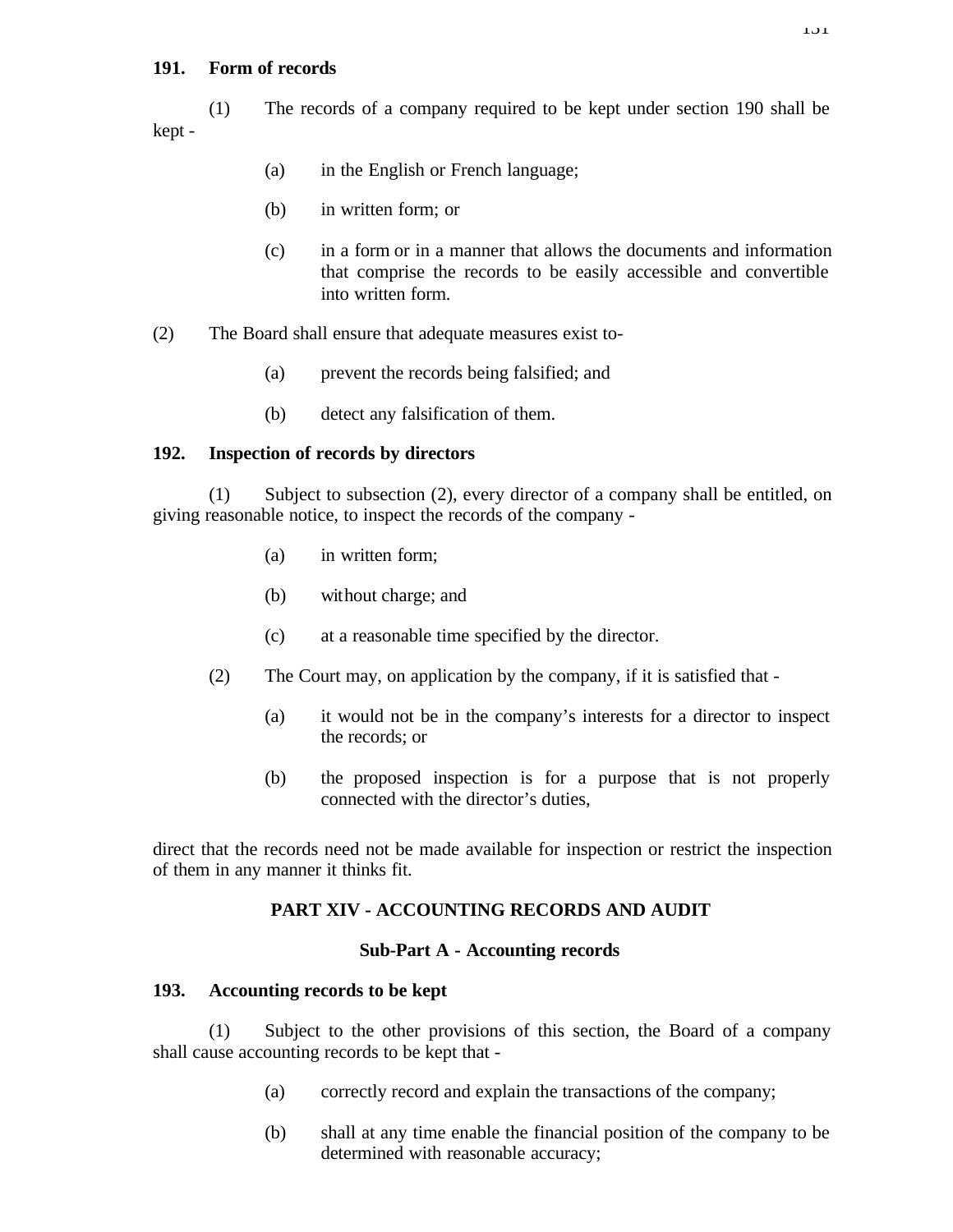- (c) shall enable the directors to prepare financial statements that comply with this Act; and
- (d) shall enable the financial statements of the company to be readily and properly audited.
- (2) The accounting records shall contain-
	- (a) entries of money received and spent each day and the matters to which it relates;
	- (b) a record of the assets and liabilities of the company;
	- (c) where the company's business involves dealing in goods-
		- (i) a record of goods bought and sold, except goods sold for cash in the ordinary course of carrying on a retail business, that identifies both the goods and buyers and sellers and relevant invoices;
		- (ii) a record of stock held at the end of its accounting period together with records of any stocktakings during that period;
	- (d) where the company's business involves providing services, a record of services provided and relevant invoices.
- (3) The accounting records shall be kept-
	- (a) in written form and in the English or French language; or
	- (b) where not kept in the English or French language, then the directors shall cause to be made a true translation in the English or French language of such accounting records at intervals of not more than 7 days and the translation shall be kept with the original accounting records for so long as the original accounting records are required to be retained under this Act.

### **194. Place accounting records to be kept**

(1) A company shall keep its accounting records in Mauritius, except where the directors determine that the accounting records may be kept outside Mauritius and in that event the provisions of subsection (2) shall apply.

- (2) Where the records are not kept in Mauritius
	- (a) the company shall ensure that the accounts and returns for the operations of the company that -
		- (i) disclose with reasonable accuracy the financial position of the company at intervals not exceeding 6 months; and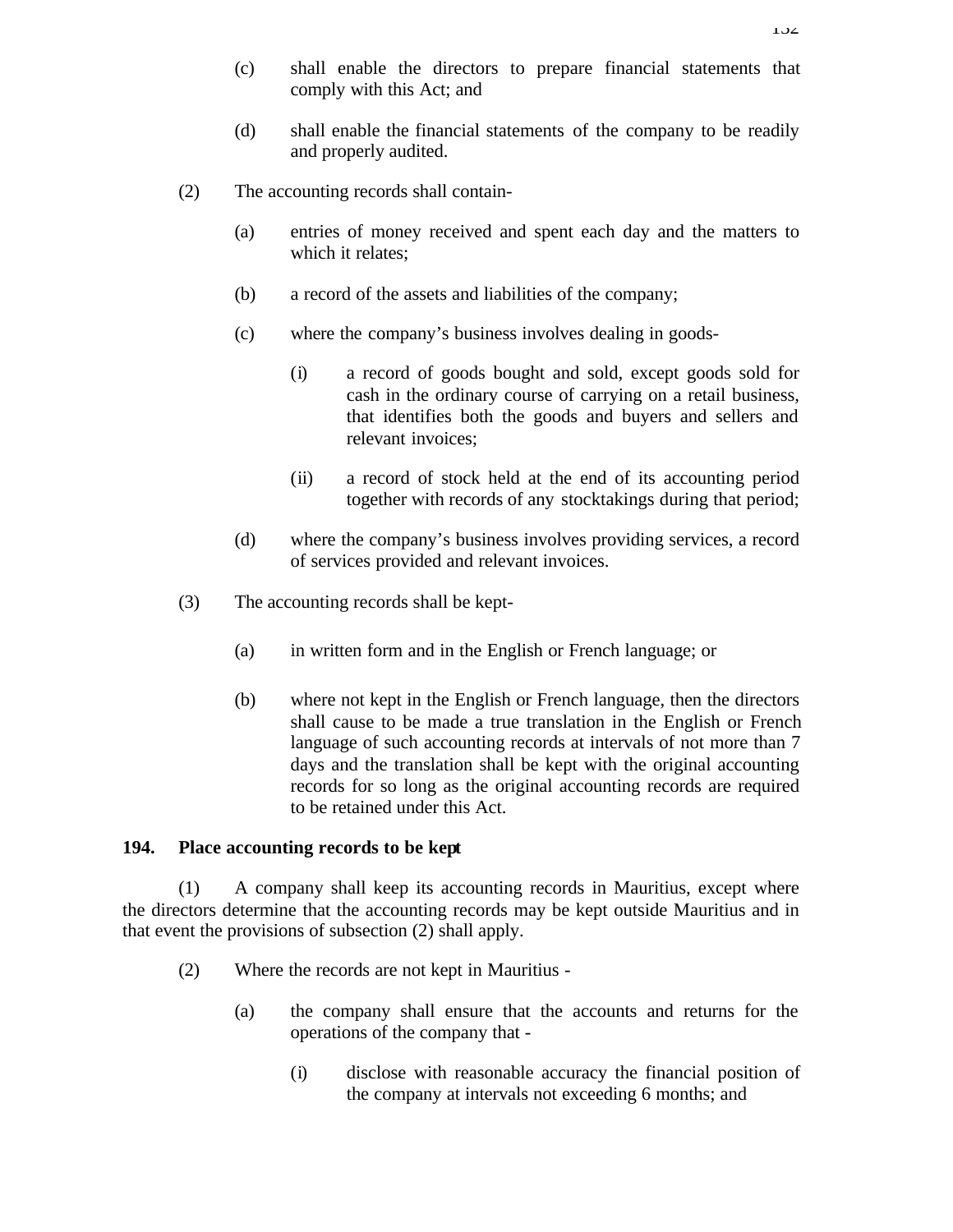(ii) enable the preparation in accordance with this Act of the company's financial statements and any group financial statements and any other document required under this Act,

are sent to, and kept at, a place in Mauritius; and

- (b) notice of the place where-
	- (i) the accounting records; and
	- (ii) the accounts and returns required under paragraph (a),

are kept, shall be given to the Registrar**.**

### **Sub-Part B – Auditors**

### **195. Appointment of auditor**

(1) Subject to section 209 and to this section, a company shall, at each annual meeting, appoint an auditor to-

- (a) hold office from the conclusion of the meeting until the conclusion of the next annual meeting; and
- (b) audit the financial statements of the company and, if the company is required to complete group financial statements, those group financial statements, for the accounting period next after the meeting.

(2) The Board of a company may fill any casual vacancy in the office of auditor, but while the vacancy remains, the surviving or continuing auditor, if any, may continue to act as auditor.

- (3) Where
	- (a) at an annual meeting of a company, no auditor is appointed or reappointed and no notice has been given pursuant to section 209(5); or
	- (b) a casual vacancy in the office of auditor is not filled within one month of the vacancy occurring,

the Registrar may appoint an auditor.

(4**)** A company shall, within 7 days of the power becoming exercisable, give written notice to the Registrar of the fact that the Registrar is entitled to appoint an auditor under subsection (3).

## **196. Auditor's fees and expenses**

The fees and expenses of an auditor of a company shall be fixed **-**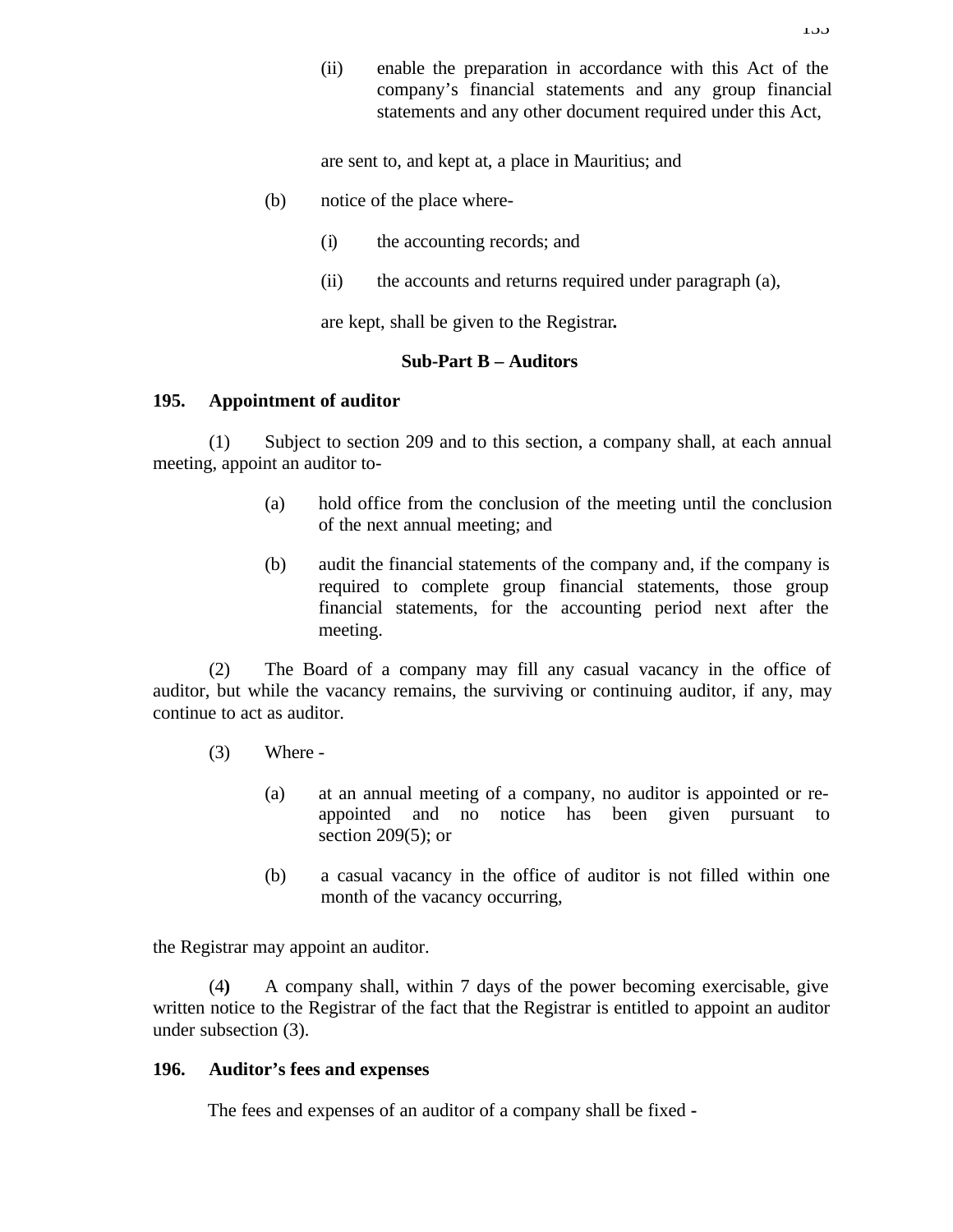- (a) where the auditor is appointed at a meeting of the company, by the company at the meeting or in such manner as the company may determine at the meeting;
- (b) where the auditor is appointed by the directors, by the directors; or
- (c) where the auditor is appointed by the Registrar, by the Registrar.

### **197. Appointment of partnership as auditor**

(1) A partnership may be appointed by the firm name to be the auditor of a company where -

- (a) at least one member of the firm is ordinarily resident in Mauritius;
- (b) all or some of the partners including the partner who is ordinarily resident in terms of paragraph (a) are qualified for appointment under section 198;
- (c) no member of the firm is indebted in an amount exceeding 10,000 rupees to the company or a related corporation unless the debt is in the ordinary course of business;
- (d) no member of the firm is
	- (i) an officer or employee of the company; or
	- (ii) a partner, or in the employment, of a director or employee of the company or a related corporation;
- (e) except in the case of a small private company, no officer of the company receives any remuneration from the firm or acts as a consultant to it on accounting or auditing matters.

(2) The appointment of a partnership by the firm name to be the auditor of a company shall, notwithstanding section 198, be deemed to be the appointment of all the persons who are partners in the firm from time to time whether ordinarily resident in Mauritius or not at the date of the appointment.

(3) Where a partnership that includes persons who are not qualified to be appointed as auditors of a company is appointed as auditor of a company, the persons who are not qualified to be appointed as auditors shall not act as auditors of the company.

(4) Where a firm has been appointed as auditor of a company and the members constituting the firm change by reason of the death, retirement, or withdrawal of a member or by reason of the admission of a new member, the firm as newly constituted shall, if it is not disqualified from acting as auditor of the company by virtue of subsection (1), be deemed to be appointed under this section as auditor of the company and that appointment shall be taken to be an appointment of all persons who are members of the firm as newly constituted.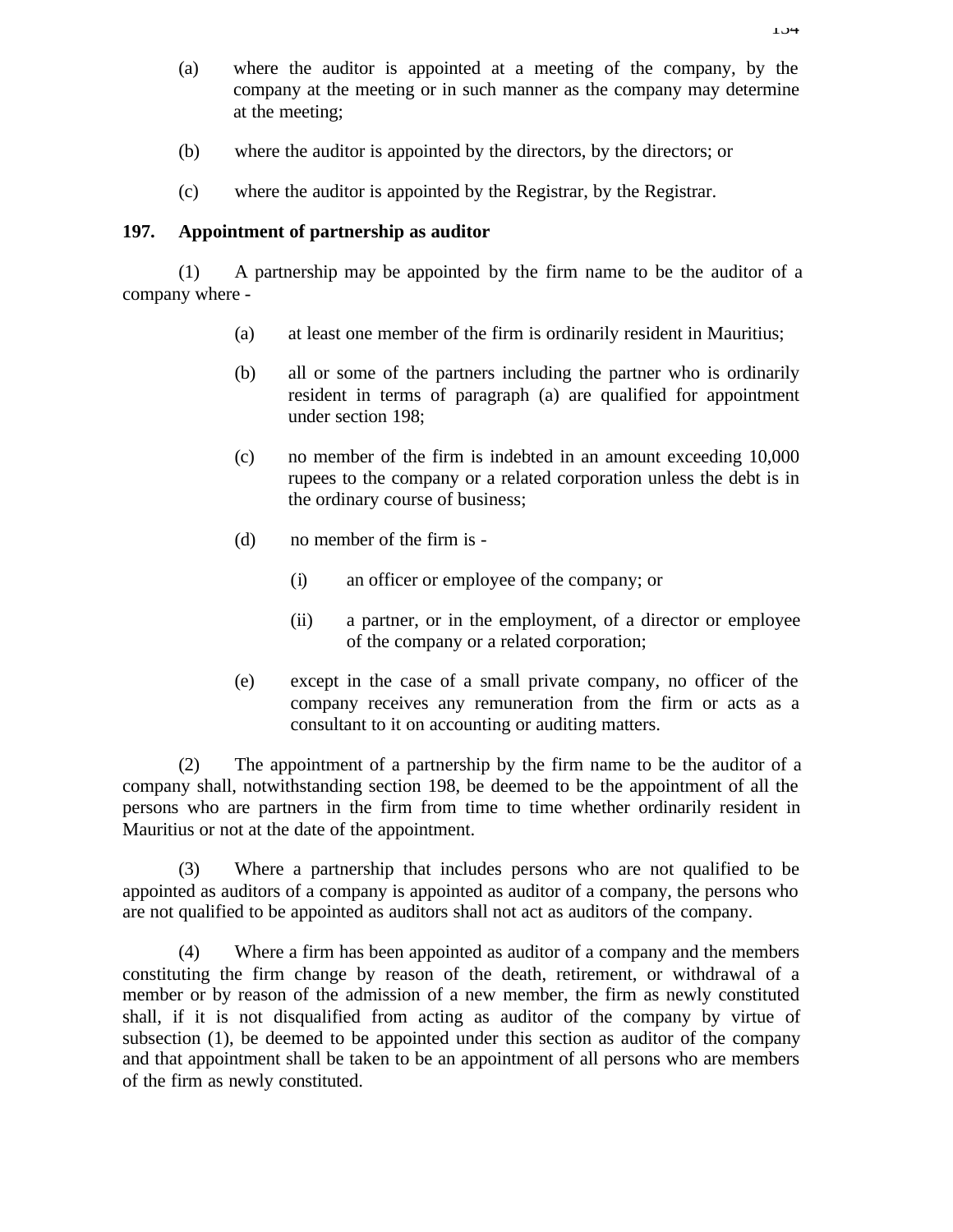(5) A report required to be signed on behalf of a firm appointed as auditor of a company shall be signed in the firm's name and in his own name by a member of the firm who is a qualified auditor.

## **198. Qualifications of auditor**

(1) A person shall not be appointed or act as auditor of a company other than a small private company unless the person is -

- (a) a member of
	- (i) the Institute of Chartered `Accountants in England and Wales;
	- (ii) the Institute of Chartered Accountants of Scotland;
	- (iii) the Institute of Chartered Accountants of Ireland;
	- (iv) the Association of Chartered Certified Accountants; or
	- (v) the Institute of Chartered Accountants of India;
- (b) he is a person who possesses such qualifications as are in the opinion of the Minister equivalent to those of a member of any body specified in paragraph (a), hereinafter referred to as an "approved auditor"; or
- (c) it is a firm or partnership which provides auditing services performed by a person specified in paragraphs (a) or (b).

(2) None of the following persons shall be appointed or act as an auditor of a company -

- (a) a director or employee of the company;
- (b) a person who is a partner, or in the employment, of a director or employee of the company;
- (c) a liquidator or a person who is a receiver in respect of the property of the company;
- ` (d) a body corporate;
- (e) a person who is not ordinarily resident in Mauritius;
- (f) a person who is indebted in an amount exceeding 10,000 rupees to the company, or to a related company unless the debt is in the ordinary course of business; or
- (g) a person who, by virtue of paragraph (a) or (b), may not be appointed or act as auditor of a related company.
- (3) No person shall -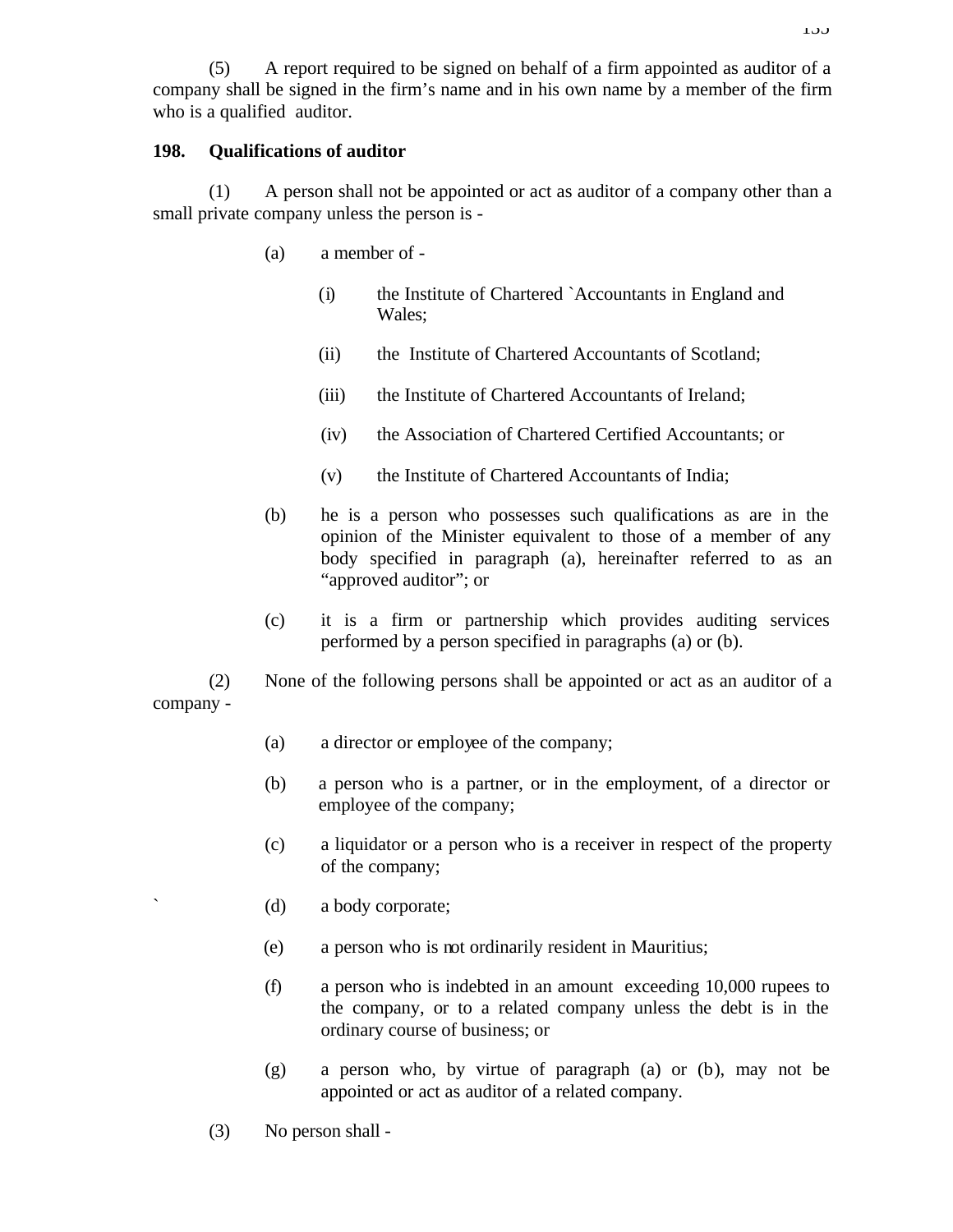- (a) where he has been appointed auditor of a company, willfully disqualify himself, while the appointment continues, from acting as auditor of the company; or
- (b) where he is a member of a firm that has been appointed auditor of a company, willfully disqualify the firm while the appointment continues, from acting as auditor of the company.

## **199. Approved auditor**

(1) Every application by a person to be an approved auditor shall be made to the Minister who may, on the grounds provided in section 198(1)(b), grant such approval subject to such restrictions or conditions as he thinks fit and the approval may be revoked at any time by him by serving a notice of revocation on the approved auditor.

- (2) (a) The Minister may delegate all or any of its powers under subsection (1) to any person or body of persons charged with the responsibility for the registration or control of accountants in Mauritius.
	- (b) Any person who is aggrieved by the decision of any person or body of persons to whom the Minister has delegated all or any of its powers under this section may appeal to the Minister who may, in his discretion, confirm, reverse or vary the decision.
- (3) The Minister may
	- (a) on recommendation from a body of persons charged with the responsibility for the registration and control of accountants in Mauritius; or
	- (b) where it appears from an investigation under Part XV that a qualified auditor is not a fit and proper person to continue to act as a qualified auditor,

inquire into the conduct of an auditor and the Minister may, where he is satisfied that the conduct of the auditor is such as to render him unfit to continue to discharge the function of a qualified auditor, declare by notice in the *Gazette* that such person is no longer a qualified auditor and on publication of the notice he shall cease to be a qualified auditor under this Act.

(4) Any person who is aggrieved by a decision of the Minister under subsection (3) may, within 21 days of the date of the notice, appeal to the Court which may vary or reverse the decision on such terms as it thinks fit.

# **200. Automatic reappointment of auditor**

(1) An auditor of a company, other than an auditor appointed under section 201, shall be automatically reappointed at an annual meeting of the company unless -

(a) the auditor is not qualified for appointment; or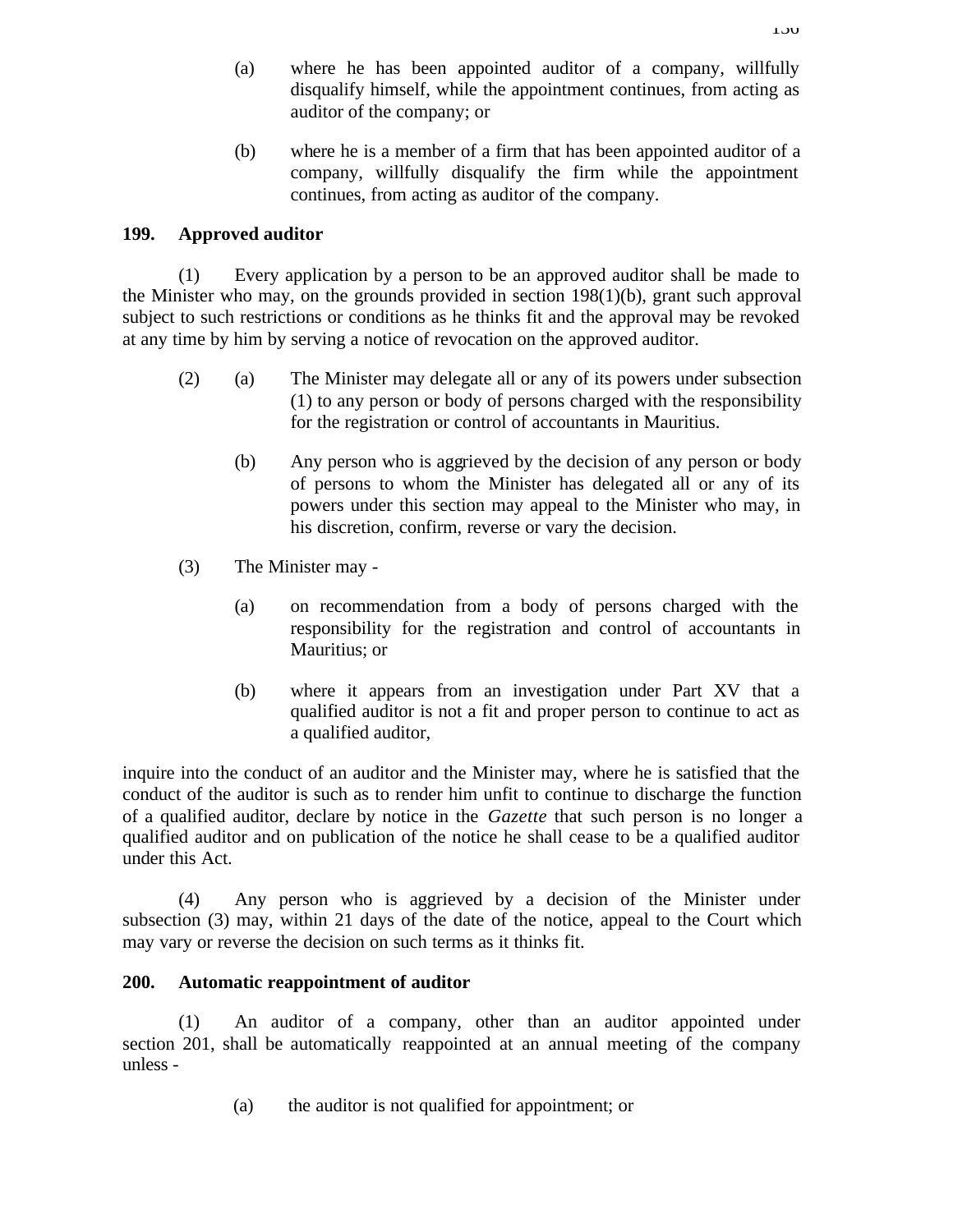- (b) the company passes a resolution at the meeting appointing another person to replace him as auditor; or
- (c) a small private company passes a resolution under section 209 that no auditor shall be appointed; or
- (d) the auditor has given notice to the company that he does not wish to be reappointed.

**(**2) An auditor shall not be automatically reappointed where the person to be reappointed becomes incapable of, or disqualified from, appointment.

## **201. Appointment of first auditor**

(1) The first auditor of a company may be appointed by the directors of the company before the first annual meeting, and, if so appointed, holds office until the conclusion of that meeting.

(2) Where the directors do not appoint an auditor under subsection (1), the company shall appoint the first auditor at a meeting of the company.

### **202. Replacement of auditor**

(1) A company shall not remove or appoint a new auditor in the place of an auditor who is qualified for reappointment, unless-

- (a) at least 28 days' written notice of a proposal to do so has been given to the auditor; and
- (b) the auditor has been given a reasonable opportunity to make representations to the shareholders on the appointment of another person either, at the option of the auditor, in writing or by the auditor or his representative speaking at the annual meeting of shareholders at which it is proposed not to reappoint the auditor or at a special meeting of shareholders called for the purpose of removing and replacing the auditor.

(2) An auditor shall be entitled to be paid by the company reasonable fees and expenses for making the representations to the shareholders.

(3) Where, on the application of the company or any other person who claims to be aggrieved by the auditor's representations being sent out or being read out at the meeting of shareholders, the Court is satisfied that the rights conferred by subsection (1) are being abused to secure needless publicity of defamatory matter, the Court may -

- (a) order that the auditor's representations shall not be sent out or shall not be read at the meeting of shareholders;
- (b) order the costs of the application to the Court to be paid in whole or in part by the auditor.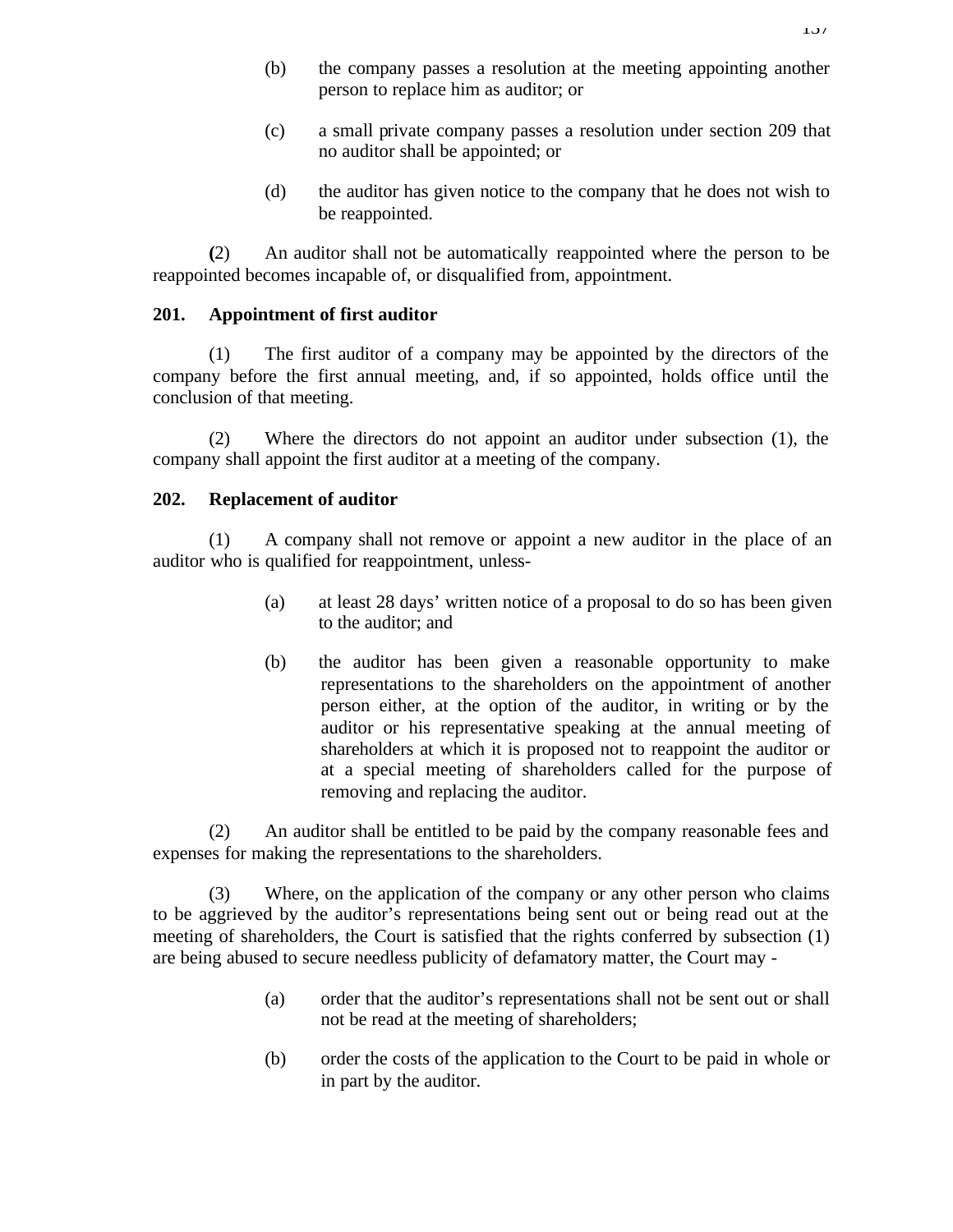# **203. Auditor not seeking reappointment or giving notice of resignation**

(1) Where an auditor gives the Board of a company written notice that he does not wish to be reappointed, the Board shall, if requested to do so by that auditor -

- (a) distribute to all shareholders and to the Registrar, at the expense of the company, a written statement of the auditor's reasons for his wish not to be reappointed; or
- (b) permit the auditor or his representative to explain at a shareholders' meeting the reasons for his wish not to be reappointed.

(2) An auditor may resign prior to the annual meeting by giving notice to the company calling on the Board to call a special meeting of the company to receive the auditor's notice of resignation.

(3) Where a notice is given by an auditor under subsection (2), the auditor may, at the time of giving his notice to the Board, request the Board to distribute a written statement providing him or his representative with the opportunity to give an explanation on the same terms as are set out in subsection (1).

(4) Where a written statement is provided for by an auditor under subsection (3), the provisions of section 202 (3) shall apply to that statement and explanation.

(5) Where a notice of resignation is given by an auditor under this section, the appointment of the auditor shall terminate at that meeting and the business of the meeting shall include the appointment of a new auditor to the company.

(6) An auditor shall be entitled to be paid by the company reasonable fees and expenses for making the representations to shareholders.

# **204. Auditor to avoid conflict of interest**

An auditor of a company shall ensure, in carrying out the duties of an auditor under this Part, that his judgement is not impaired by reason of any relationship with or interest in the company or any of its subsidiaries.

# **205. Auditor's report**

(1) The auditor of a company shall make a report to the shareholders on the financial statements which have been audited.

- (2) The auditor's report shall state
	- (a) the work done by the auditor;
	- (b) the scope and limitations of the audit;
	- (c) the existence of any relationship (other than that of auditor) which the auditor has with, or any interests which the auditor has in, the company or any of its subsidiaries, other than dealings with the company in the ordinary course of business not involving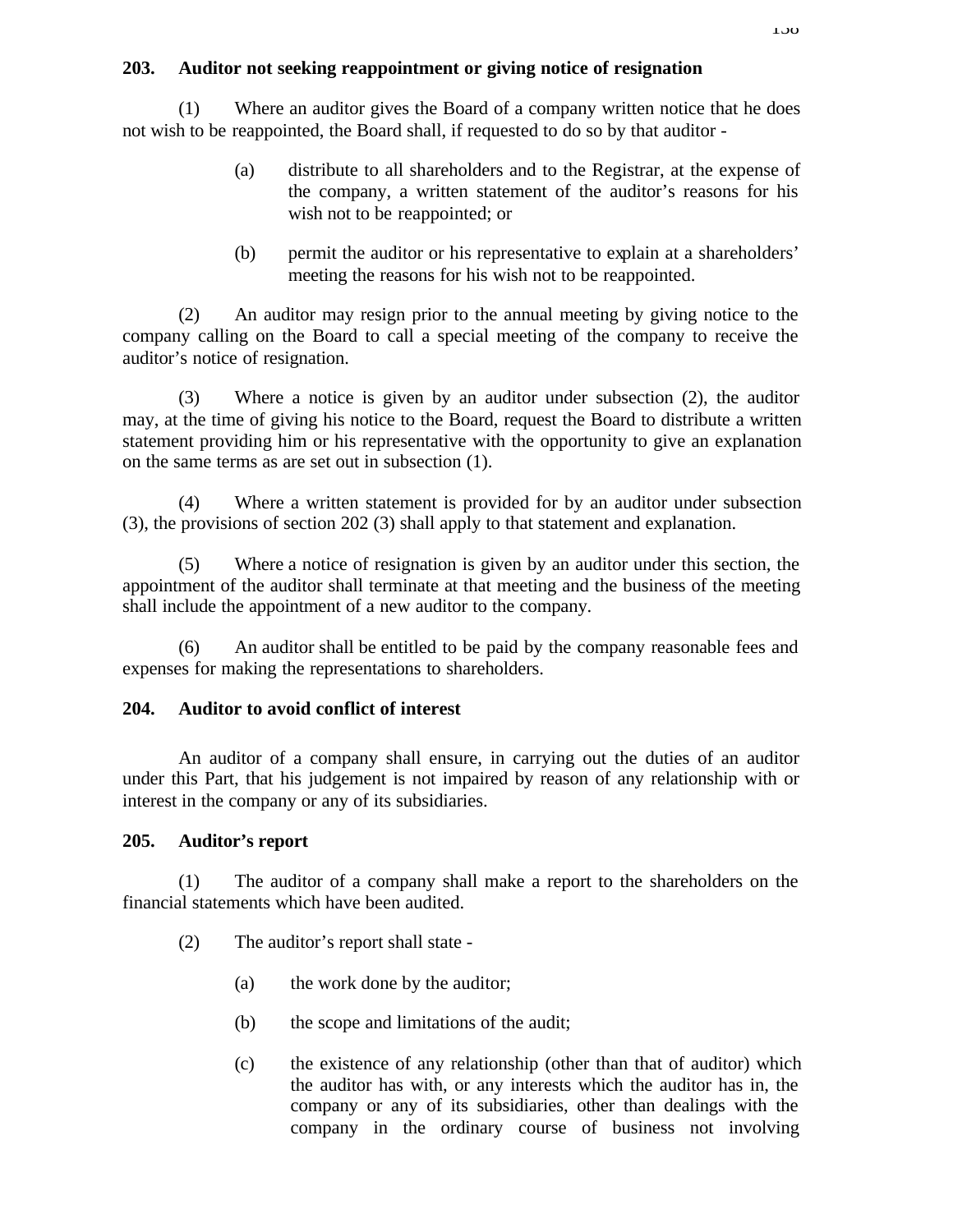indebtedness to the company or a related company in an amount exceeding 10,000 rupees;

- (d) whether the auditor has obtained all information and explanations that the auditor has required;
- (e) whether, in the auditor's opinion, as far as appears from an examination, proper accounting records have been kept by the company;
- (f) whether, in the auditor's opinion, the financ ial statements and any group financial statements give a true and fair view of the matters to which they relate, and where they do not, the respects in which they fail to do so and whether the financial statements have been prepared in accordance with the International Accounting Standards; and
- (g) whether, in the auditor's opinion, the financial statements and any group financial statements comply with section 211 or 214, as the case may be, and where they do not, the respects in which they fail to do so.

(3) The audit of the financial statements shall, in the case of a public company or a private company other than a small private company, be carried out in accordance with the International Standards on Auditing, and it shall be sufficient compliance with this section if the auditor's report complies with the International Standards on Auditing.

### **206. Access to information**

(1) The Board of a company shall ensure that an auditor of the company has access at all times to the accounting records and other documents of the company.

(2) An auditor of a company is entitled to receive from a director or employee of the company such information and explanations as he thinks necessary for the performance of his duties as auditor.

(3) Where the Board of a company fails to comply with subsection (1), every director shall commit an offence and shall, on conviction, be liable to a fine not exceeding 50,000 rupees.

(4) A director or employee who fails to comply with subsection (2) shall commit an offence and shall, on conviction, be liable to a fine not exceeding 50,000 rupees.

(5) It shall be a defence to an employee charged with an offence under subsection (4) where the employee proves that-

- (a) he did not have the information required in his possession or under his control; or
- (b) by reason of the position occupied by him or the duties assigned to him, he was unable to give the explanations required,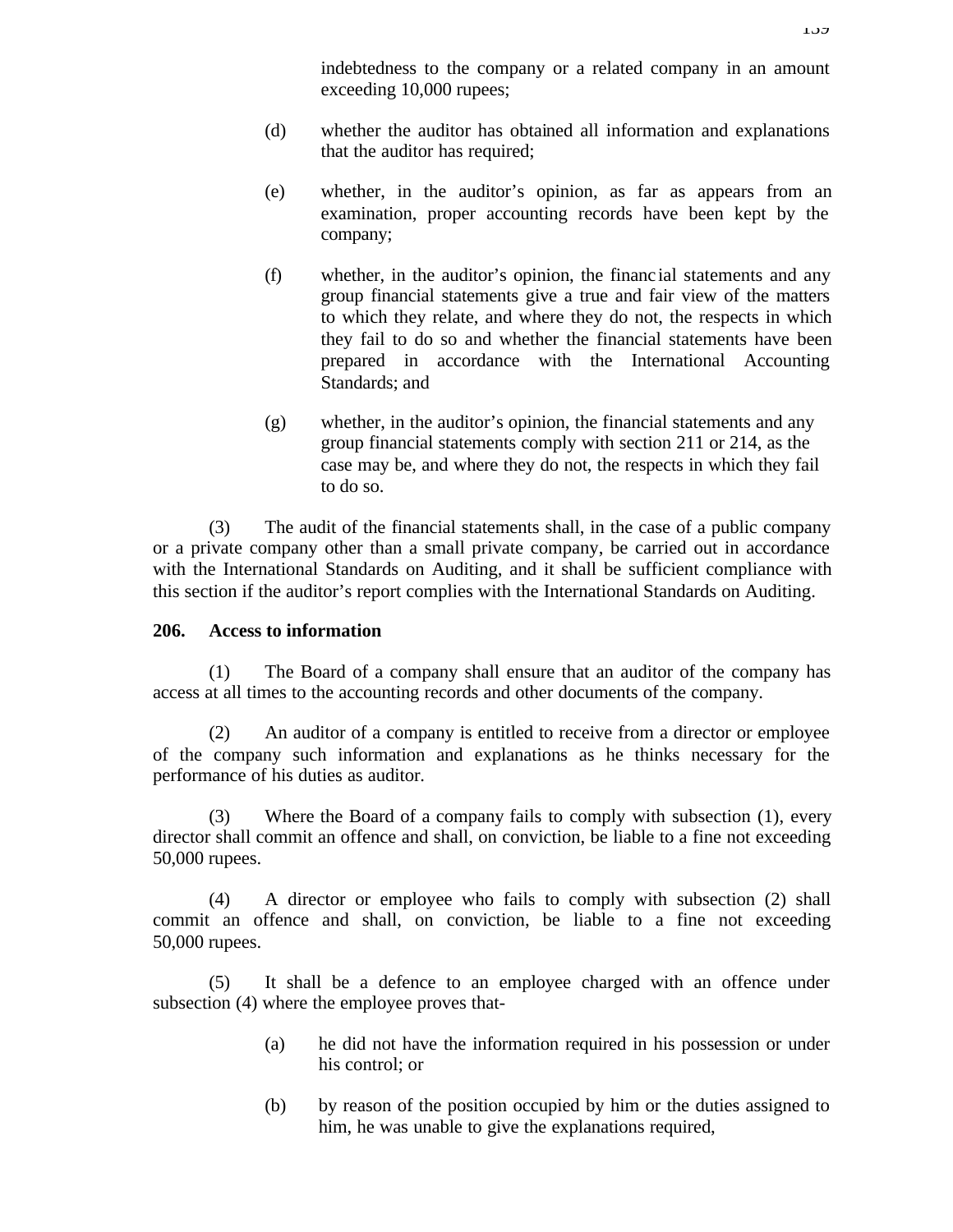as the case may be.

# **207. Auditor's attendance at shareholders' meeting**

The Board of a company shall ensure that an auditor of the company -

- (a) is permitted to attend a meeting of shareholders of the company;
- (b) receives the notices and communications that a shareholder is entitled to receive relating to a meeting of the shareholders; and
- (c) may be heard at a meeting of the shareholders which he attends on any part of the business of the meeting which concerns him as auditor.

# **208. Duties of auditor towards debenture holder's representative**

(1) The auditor of a borrowing company shall, within 7 days after furnishing the company with any financial statements or any report certificate or other document which the auditor is required by this Act or by the agency deed to give to the company, send a copy to every debenture holder's representative.

(2) Where in the performance of the auditor's duties as auditor of a borrowing company, the auditor becomes aware of any matter which is in the auditor's opinion relevant to the exercise of the powers and duties imposed by this Act or by any agency deed on any debenture holder's representative, the auditor shall, within 7 days after becoming aware of the matter, send a report in writing of such matter to the borrowing company and a copy to the representative.

(3) The auditor of a borrowing company shall at the request of the debenture holder's representative, furnish to the representative such further information relating to the borrowing company as are within the auditor's knowledge and which, in the opinion of the auditor, are relevant to the exercise of the powers or duties conferred or imposed on the representative by this Act or by the agency deed.

# **209. Small private companies**

(1) Subject to subsection (5), a small private company need not appoint an auditor or where it does appoint an auditor under subsection (5), that person need not be a qualified auditor unless the resolution referred to in that subsection requires this.

(2) Where the shareholders of a small private company resolve under subsection (5) to appoint an auditor, the appointment and removal of the auditor of a small private company shall, subject to this section be made in accordance with sections 200 and 202 and the auditor shall carry out the auditor's duties in accordance with section 204.

(3) An auditor of a small private company may resign by written notice to the directors.

(4) Where the auditor gives written notice to resign under subsection (3), the directors shall call a meeting of shareholders or circulate a resolution to the shareholders under section 116 as soon as practicable for the purpose of appointing an auditor in the place of the auditor who desires to resign and on the appointment of another auditor, the resignation shall take effect.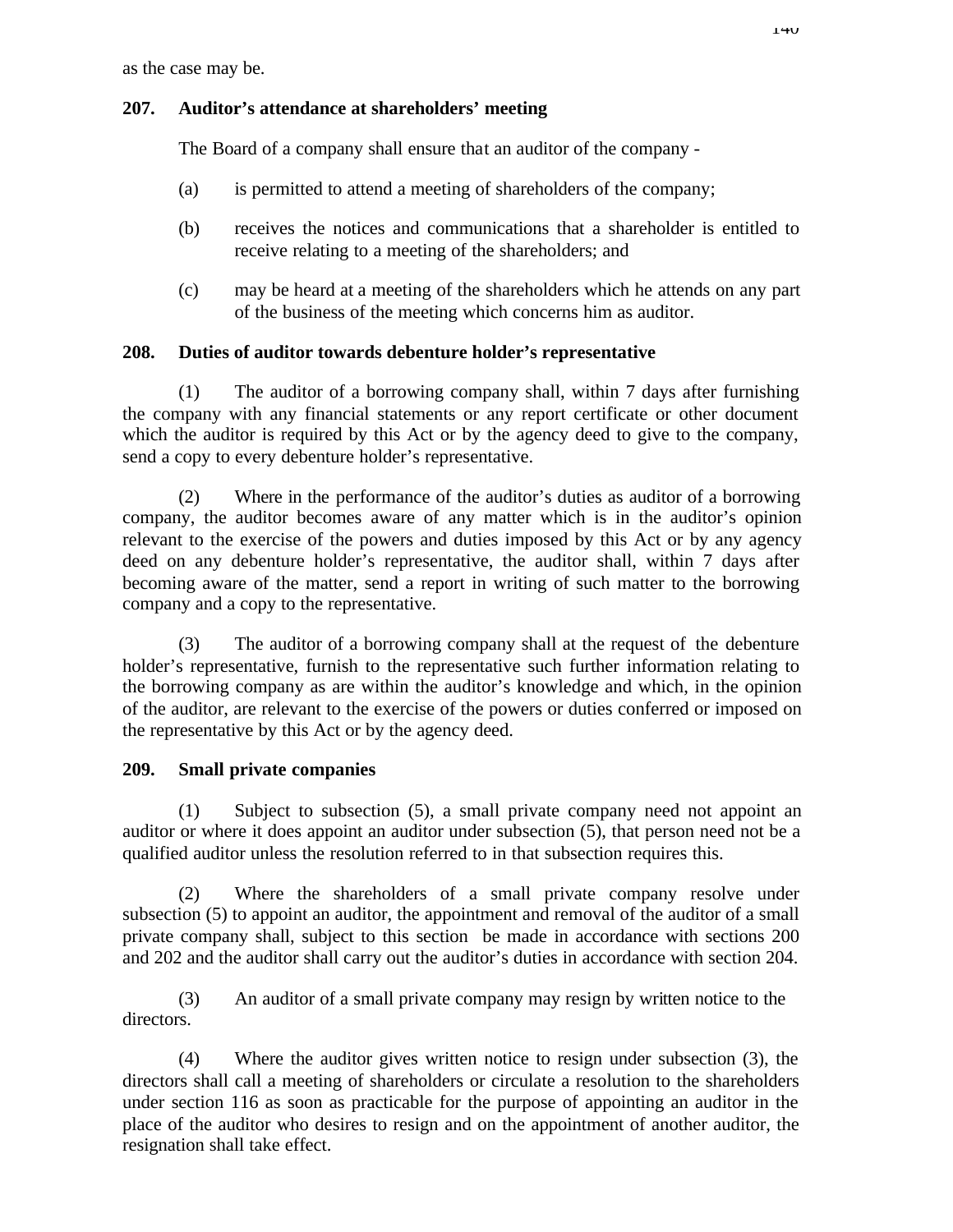(5) Where at, or before the time required for the holding of the annual meeting of a small private company, notice is given to the Board of the company, signed by a shareholder who holds at least 5 per cent of the shares of the company, the company shall appoint an auditor and such resolution shall cease to have effect at the next annual meeting, and the auditor shall thereupon be re-appointed under section 200 unless the shareholders by unanimous resolution agree not to appoint the auditor.

### **Sub-Part C - Financial statements**

### **210. Obligation to prepare financial statements**

(1) The Board of every company shall ensure that, within 6 months after the balance sheet date of the company, financial statements that comply with section 211 are -

- (a) completed in relation to the company at its balance sheet date; and
- (b) dated and signed on behalf of the Board by 2 directors of the company, or, where the company has only one director, by that director.

(2) The Registrar may, where he considers it appropriate to do so, extend the period of 6 months specified in subsection (1).

### **211. Contents and form of financial statements**

(1) Subject to the other provisions of this section, the financial statements of a company shall present fairly the financial position, financial performance and where stated the cash flow of the company.

(2) The financial statements shall, in the case of public companies and private companies -

- (a) be prepared in accordance with and comply with the International Accounting Standards; and
- (b) comply with any requirement which applies to the company's financial statements under any other enactment.

(3) The financial statements of a small private company shall comply with any regulations made under this Act or any accounting standards issued or any regulations made under the Mauritius Accounting and Auditing Standards Committee Act 1989 which prescribe the form and content of financial statements for small private companies.

(4) Where in complying with the standards or regulations referred to in subsections (2) and (3), the financial statements do not present fairly the matters to which they relate, the directors shall add such information and explanations as are necessary to present fairly those matters.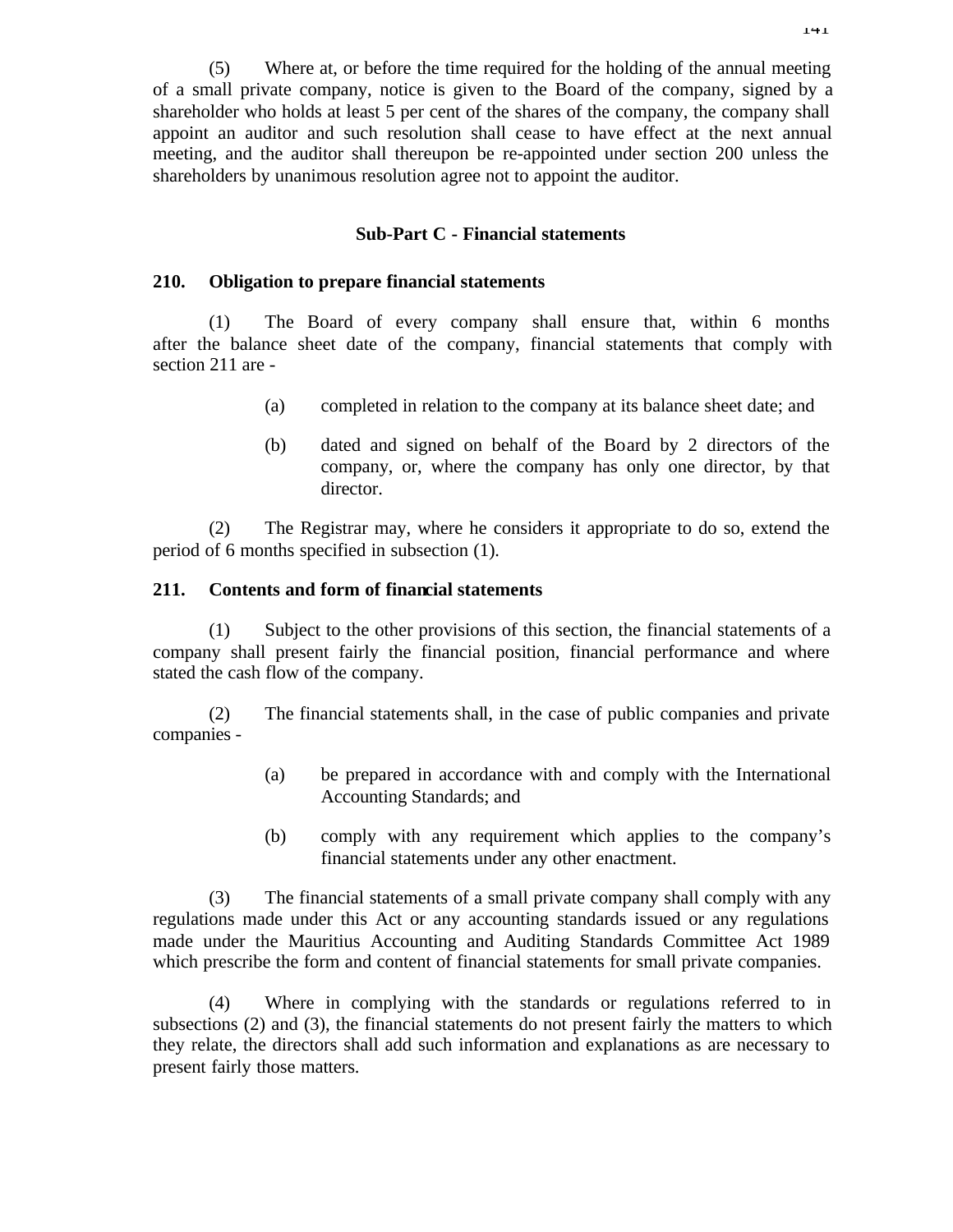## **212. Obligation to prepare group financial statements**

(1) Subject to subsection (2), the Board of a company that has, on the balance sheet date of the company, one or more subsidiaries, shall, in addition to complying with section 210, ensure that, within 6 months after that balance sheet date, group financial statements that comply with section 214 are -

- (a) completed in relation to that group and its balance sheet date; and
- (b) dated and signed on behalf of the directors by 2 directors of the company, or, if the company has only one director, by that director.

(2) Group financial statements shall not be required in relation to a company and its balance sheet date where the company is, at that balance sheet date –

- (a) the wholly owned subsidiary of any company incorporated in Mauritius;
- (b) a virtually wholly owned subsidiary of any company incorporated in Mauritius and its parent obtains the approval of the owners of the minority interest.

## **213. Financial statements to be presented in Mauritius currency unless otherwise approved by Registrar**

(1) Subject to the other provisions of this section, a company shall present its financial statements in Mauritius currency.

(2) The Registrar may approve the presentation by a company of its financial statements in a foreign currency where the Registrar is satisfied -

- (a) that the company's principal operational activity during the accounting year in question has been undertaken in that foreign currency; and
- (b) that the presentation of the financial statements in that foreign currency shall result in the financial statements providing a more faithful view of the company's affairs than by presentation in Mauritius currency.

(3) Where approval is given by the Registrar under subsection (2), the company shall provide in a note to the balance sheet a statement of the average exchange rate on balance sheet date as provided by the Bank of Mauritius.

(4) A company which, with the approval of the Registrar, presents its financial statements in a foreign currency shall not revert to presentation of its financial statements in Mauritius currency, or any other foreign currency without first obtaining the further approval of the Registrar and where such approval is given, the company shall state in a note to the accounts the reason for the change in the currency in which the financial statements are presented.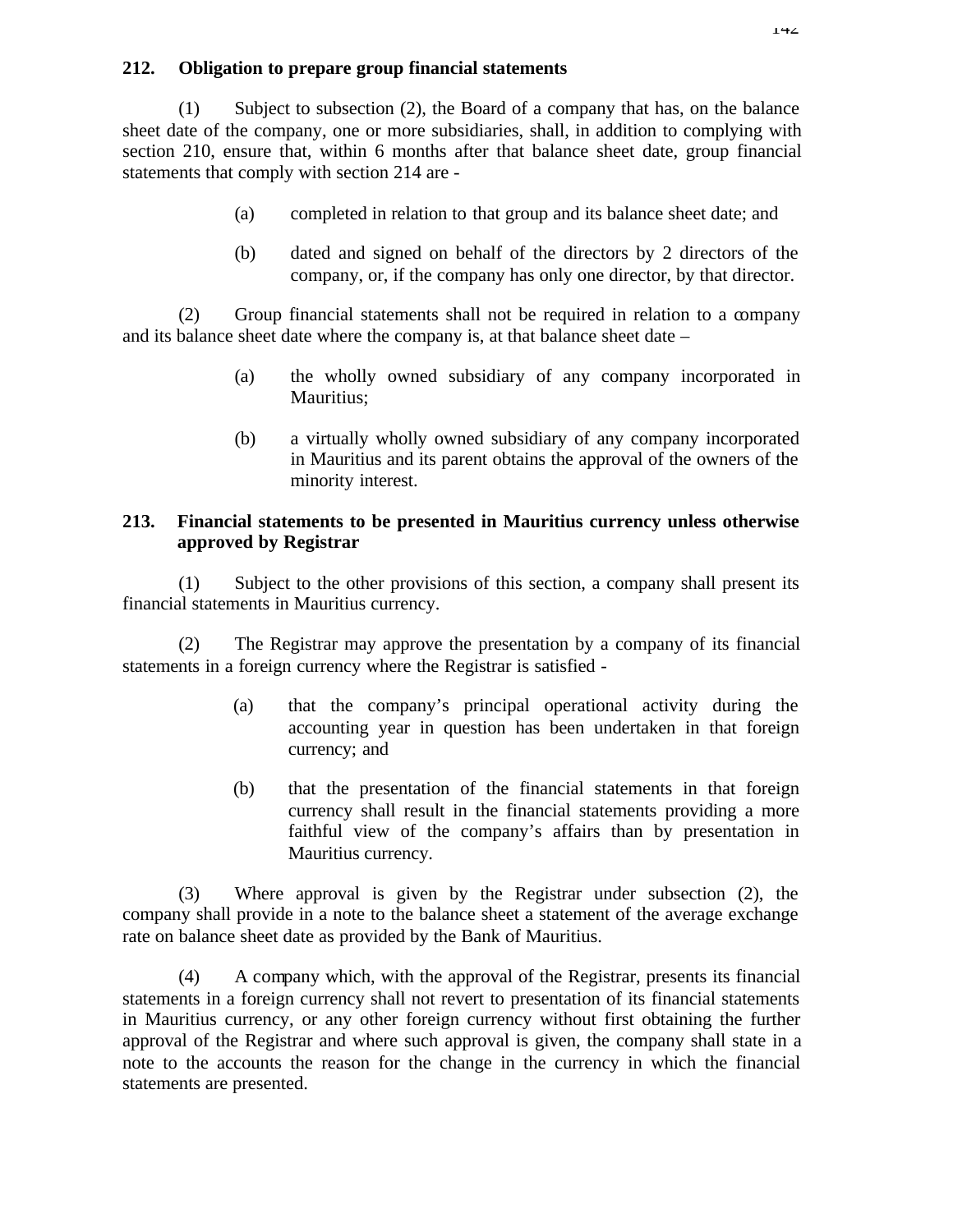## **214. Contents and form of group financial statements**

(1) Subject to the other provisions of this section, the group financial statements of a group shall present fairly the financial position, financial performance and where stated the cash flow of the group.

(2) The financial statements of a group shall, in the case of public companies and private companies -

- (a) be prepared in accordance with and comply with the International Accounting Standards; and
- (b) comply with any requirements which apply to the group financial statements of public companies and private companies under any other enactment.

(3) The financial statements of the group shall, in the case of a small private company, comply with any regulations made under this Act or any accounting standards issued or regulations made under the Mauritius Accounting and Auditing Standards Act 1989 which prescribe the form and content of group financial statements of small private companies.

(4) Where a subsidiary becomes a subsidiary of a company during the accounting period to which the group financial statements relate, the consolidated profit and loss statement, or the consolidated income and expenditure statement for the group, shall relate to the profit or loss of the subsidiary for each part of that accounting period during which it was a subsidiary, and not to any other part of that accounting period.

(5) Subject to subsection (4), where the balance sheet date of a subsidiary of a company is not the same as that of the company, the group financial statements shall -

- (a) where the balance sheet date of the subsidiary does not precede that of the company by more than 3 months, incorporate the financial statements of the subsidiary for the accounting period ending on that date, or incorporate interim financial statements of the subsidiary completed in respect of a period that is the same as the accounting period of the company; or
- (b) in any other case, incorporate interim financial statements of the subsidiary completed in respect of a period that is the same as the accounting period of the company.

(6) Subject to subsection (4), group financial statements shall incorporate the financial statements of every subsidiary of the company.

(7) Where, in complying with the standards or regulations referred to in subsections (2) and (3), the financial statements do not present fairly the matters to which they relate, the directors shall add such information and explanations as are necessary to present fairly those matters.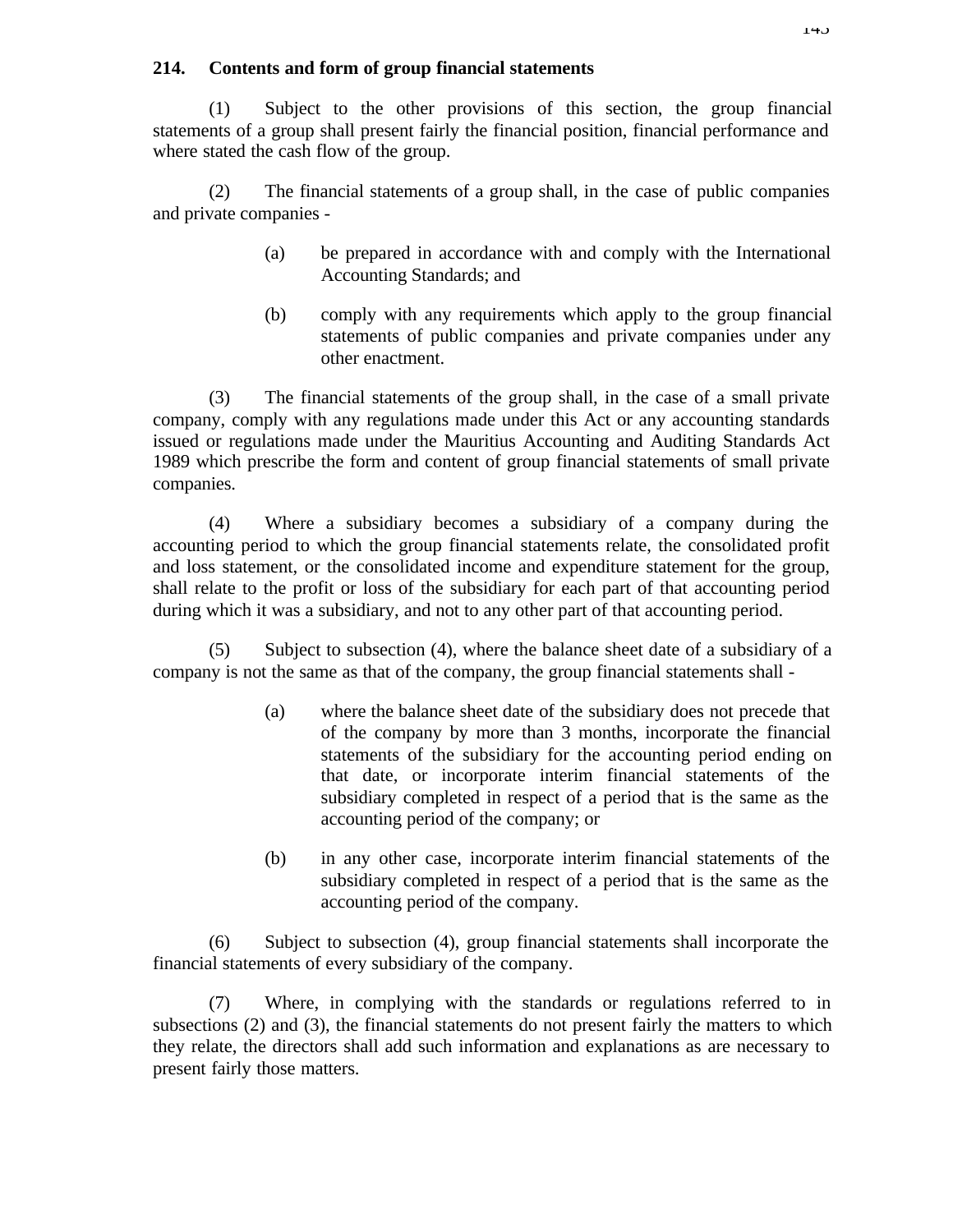## **Sub-Part D - Registration of financial statements 215. Registration of financial statements**

(1) Subject to subsection (4), every company, other than a small private company, shall ensure that, within 28 days after the financial statements of the company and any group financial statements are required to be signed, copies of those statements together with a copy of the auditor's report on those statements are filed with the Registrar for registration.

(2) The copies filed with the Registrar under this section shall be certified to be correct copies by two directors of the company, or, where the company has only one director, by that director.

(3) A small private company shall file with the Registrar for registration with the annual return required to be registered under section 223, a financial summary containing the information set out in the Ninth Schedule or the financial statements in accordance with section 211.

(4) A company holding a Category 1 Global Business Licence shall file its financial statements and auditors' report with the Commission.

(5) Where the audited financial statements are filed with the Commission under subsection (4), the Commission shall give notice to that effect to the Registrar.

## **216. Meaning of "balance sheet date"**

(1) In this Act, the term "balance sheet date", in relation to a company, means such date as the Board of the company has adopted as the company's balance sheet date and notified to the Registrar under subsection (7).

(2) Subject to subsections (3) and (4), a company shall have a balance sheet date in each calendar year.

(3) A company may not have a balance sheet date in the calendar year in which it is incorporated where its first balance sheet date is in the following calendar year and is not later than 18 months after the date of its formation or incorporation.

(4) Where a company changes its balance sheet date, it may not have a balance sheet date in a calendar year if -

- (a) the period between any two balance sheet dates does not exceed 18 months; and
- (b) the Registrar approves the change of balance sheet date before it is made.

(5) The Registrar may approve a change of balance sheet date for the purposes of subsection (4) with or without conditions.

(6) Where a company changes its balance sheet date, the period between any two balance sheet dates shall not exceed 18 months.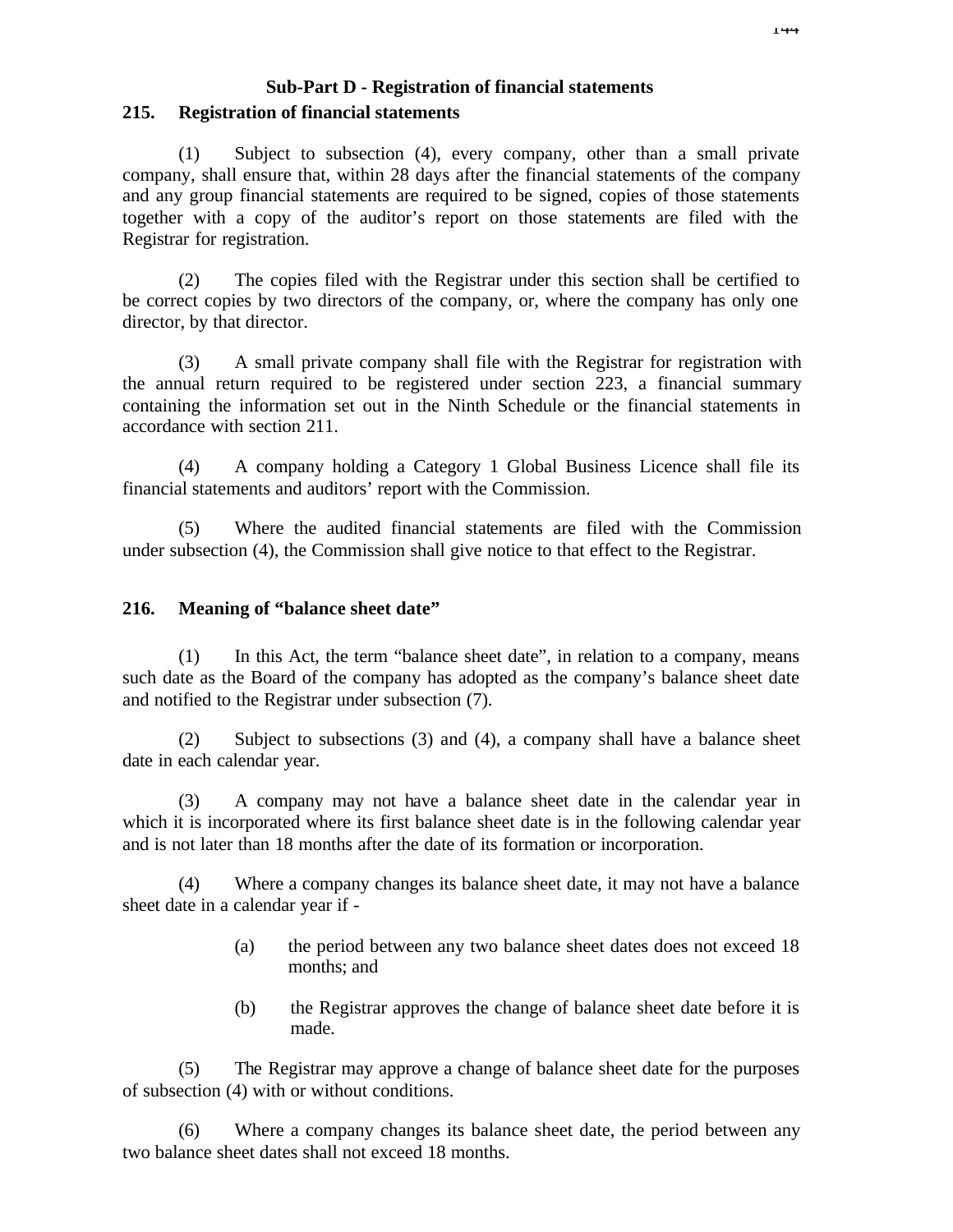(7) Where a company adopts a balance sheet date other than the 30th day of June, or changes its balance sheet date, it shall forthwith give notice of the balance sheet date of the company to the Registrar and upon receipt of that notice by the Registrar, the adoption or change of the balance sheet date shall have effect.

(8) The Board of a company shall ensure that, unless in the Board's opinion there are good reasons against it, the balance sheet date of each subsidiary of the company is the same as the balance sheet date of the company.

(9) Where the balance sheet date of a subsidiary of a company is not the same as that of the company, the balance sheet date of the subsidiary for the purposes of any particular group financial statements shall be that preceding the balance sheet date of the company.

### **217. Meaning of "financial statements" and "group financial statements"**

(1) In this Act, the term "financial statements", in relation to a company and its balance sheet date, means -

- (a) a balance sheet for the company as at the balance sheet date; and
- (b) an income statement which shall
	- (i) in the case of a company trading for profit, be a profit and loss statement for the company in relation to the accounting period ending at the balance sheet date; and
	- (ii) in the case of a company not trading for profit, be an income and expenditure statement for the company in relation to the accounting period ending at the balance sheet date,

together with any notes or documents giving information relating to the balance sheet or income statement, including a statement of accounting policies.

(2) The financial statements shall, in the case of companies which are required to comply with the International Accounting Standards, also include -

- (a) a statement of changes in equity between its last two balance sheet dates; and
- (b) a cash flow statement.

(3) In this Act, the term "group financial statements", in relation to a group and its balance sheet date, means -

- (a) a consolidated balance sheet for the group as at that balance sheet date; and
- (b) a consolidated income statement as described in section 217(1)(b),

together with any notes or documents giving information relating to the balance sheet or income statement including a statement of accounting policies.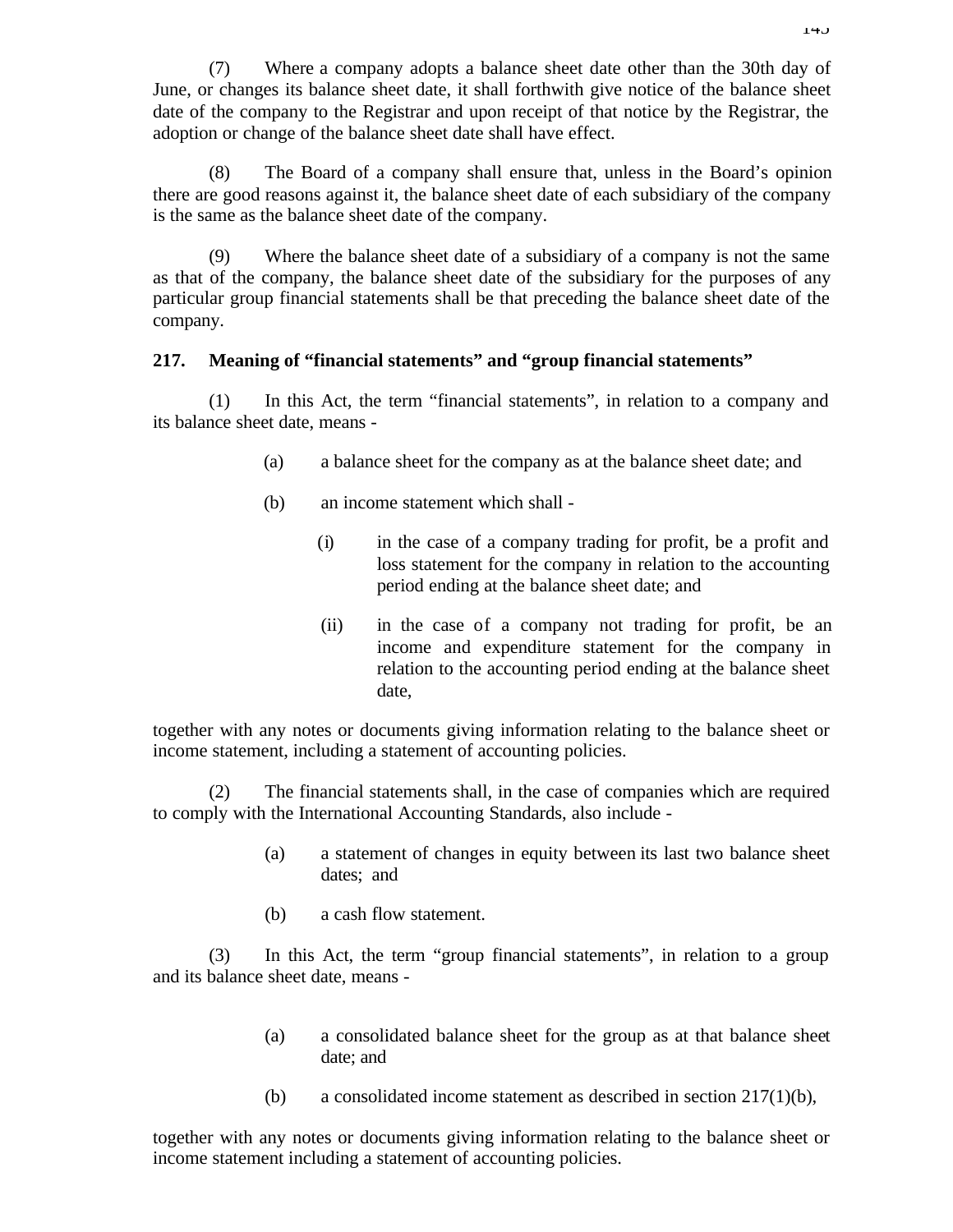(4) The group financial statements shall, in the case of companies which are required to comply with the International Accounting Standards, also include -

- (a) a consolidated statement of changes in equity between the last two balance sheet dates; and
- (b) a consolidated cash flow statement.

## **Sub-Part E - Disclosure to shareholders**

## **218. Obligation to prepare annual report**

(1) Subject to subsections (2) and (3), the Board of every company shall, within 6 months after the balance sheet date of the company, prepare an annual report on the affairs of the company during the accounting period ending on that date.

(2) The shareholders of a private company or small private company may resolve by unanimous resolution that this section shall not apply to the company, and from the date of that resolution the Board shall not be required to comply with this section and sections 219 to 221, provided that where any shareholder during the period of 3 months after the company's balance sheet date in any year request the Board in writing to comply with this section, the Board shall comply with this section and sections 219 to 221 in relation to the annual report next due and in relation to any subsequent year until any further unanimous resolution is passed under this subsection.

(3) This section does not apply to a one person company.

## **219. Sending of annual report to shareholders**

(1) Subject to subsection (2), the Board of a company shall cause a copy of the annual report to be sent to every shareholder of the company not less than 14 days before the date fixed for holding the annual meeting of the shareholders.

(2) The Board of a company shall not be required to send an annual report to a shareholder where -

- (a) the shareholder has given notice in writing to the company waiving the right to be sent a copy of the annual report or copies of annual reports of the company generally; and
- (b) the shareholder has not revoked that notice; and
- (c) a copy of the report is available for inspection by the shareholder in the manner specified in section 227.

(3) A public company shall deliver a copy of its annual report to the Registrar for registration at the same time as it delivers its financial statements to the Registrar under section 215.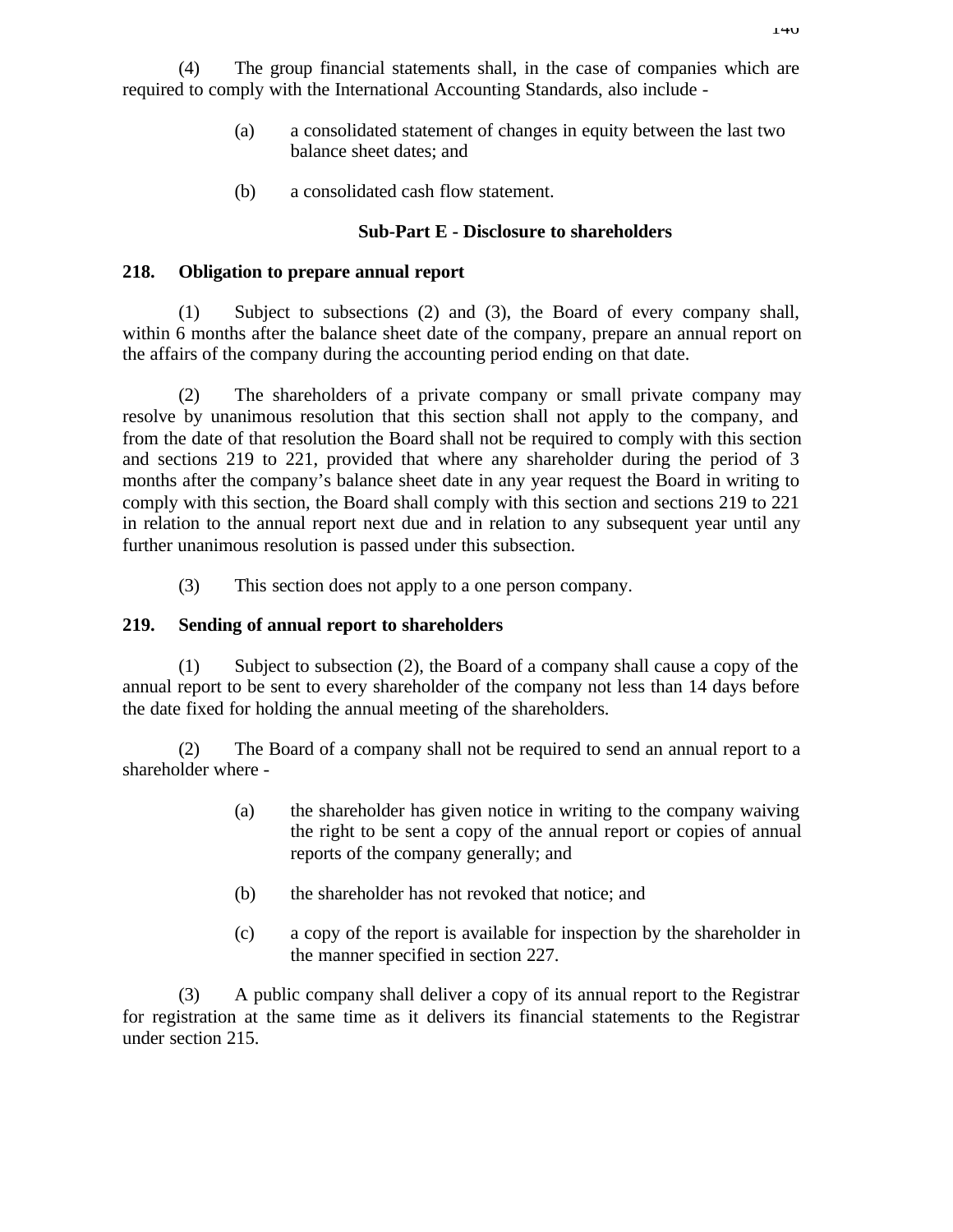## **220. Sending of financial statements to shareholders who elect not to receive annual report**

The Board of a company shall cause to be sent to every shareholder of the company referred to in sections 218 and 219(2), not less than 21 days before the annual meeting of the shareholders -

- (a) the financial statements for the most recently completed accounting period completed and signed in accordance with section 210 and any group financial statements for the most recently completed accounting period completed and signed in accordance with section 212;
- (b) any auditor's report on those financial statements and any group financial statements.

#### **221. Contents of annual report**

(1) Every annual report for a company shall be in writing and be dated and, subject to subsection (3) shall -

- (a) describe, so far as the Board believes is material for the shareholders to have an appreciation of the state of the company's affairs and is not harmful to the business of the company or of any of its subsidiaries, any change during the accounting period in -
	- (i) the nature of the business of the company or any of its subsidiaries; or
	- (ii) the classes of business in which the company has an interest, whether as a shareholder of another company or otherwise;
- (b) include financial statements for the accounting period completed and signed in accordance with section 210 and any group financial statements for the accounting period completed and signed in accordance with section 212;
- (c) where an auditor's report is required under Part XV in relation to the financial statements or group financial statements, as the case may be, included in the report, include that auditor's report;
- (d) state particulars of entries in the interests register made during the accounting period;
- (e) state, with respect to the accounting period, the amount which represents the total of the remuneration and benefits received by or due and receivable from the company and any related corporation  $by -$ 
	- (i) executive directors of a company engaged in the full time employment of the company and its related corporations,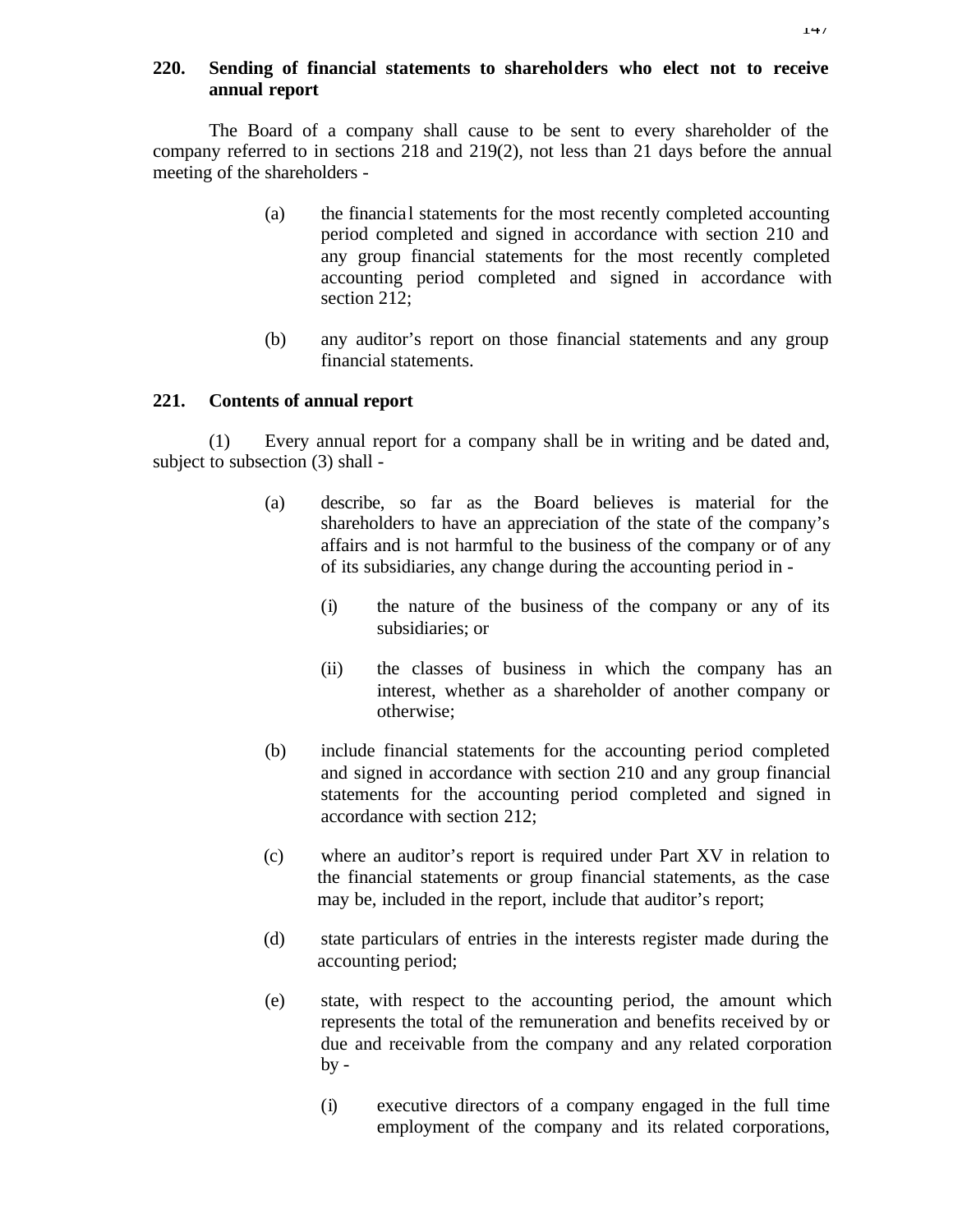including all bonuses and commissions receivable by them as employees; and

- (ii) separate statement, the non-executive directors of the company;
- (f) state the total amount of donations made by the company and any subsidiary during the accounting period;
- (g) state the names of the persons holding office as directors of the company as at the end of the accounting period and the names of any persons who ceased to hold office as directors of the company during the accounting period;
- (h) state the amounts payable by the company to the person or firm holding office as auditor of the company as audit fees and, as a separate item, fees payable by the company for other services provided by that person or firm; and
- (i) be signed on behalf of the Board by 2 directors of the company or, where the company has only one director, by that director.
- (2) The information to be disclosed under subsection  $(1)(d)$  shall be -
	- (a) the term of the director's service contract with its date of expiry;
	- (b) any notice period for termination of the contract;
	- (c) particulars of any provisions for predetermined compensation on termination exceeding one year's salary and of any benefits including benefits in kind.

(3) A company that is required to include group financial statements in its annual report shall include, in relation to its subsidiaries, the information specified in paragraphs (d) to (i) of subsection (1).

(4) The annual report of a company need not comply with any of the paragraphs (a), and (d) to (i) of subsection (1) where all the shareholders agree that the report need not do so and any such agreement shall be noted in the annual report.

### **222. Failure to send annual report**

Subject to the constitution of a company, the failure to send an annual report, notice, or other document to a shareholder in accordance with this Act does not affect the validity of proceedings at a meeting of the shareholders of the company where the failure to do so was accidental.

### **223. Annual return**

(1) Subject to subsection (3), every company shall, once in every year, file with the Registrar for registration, an annual return.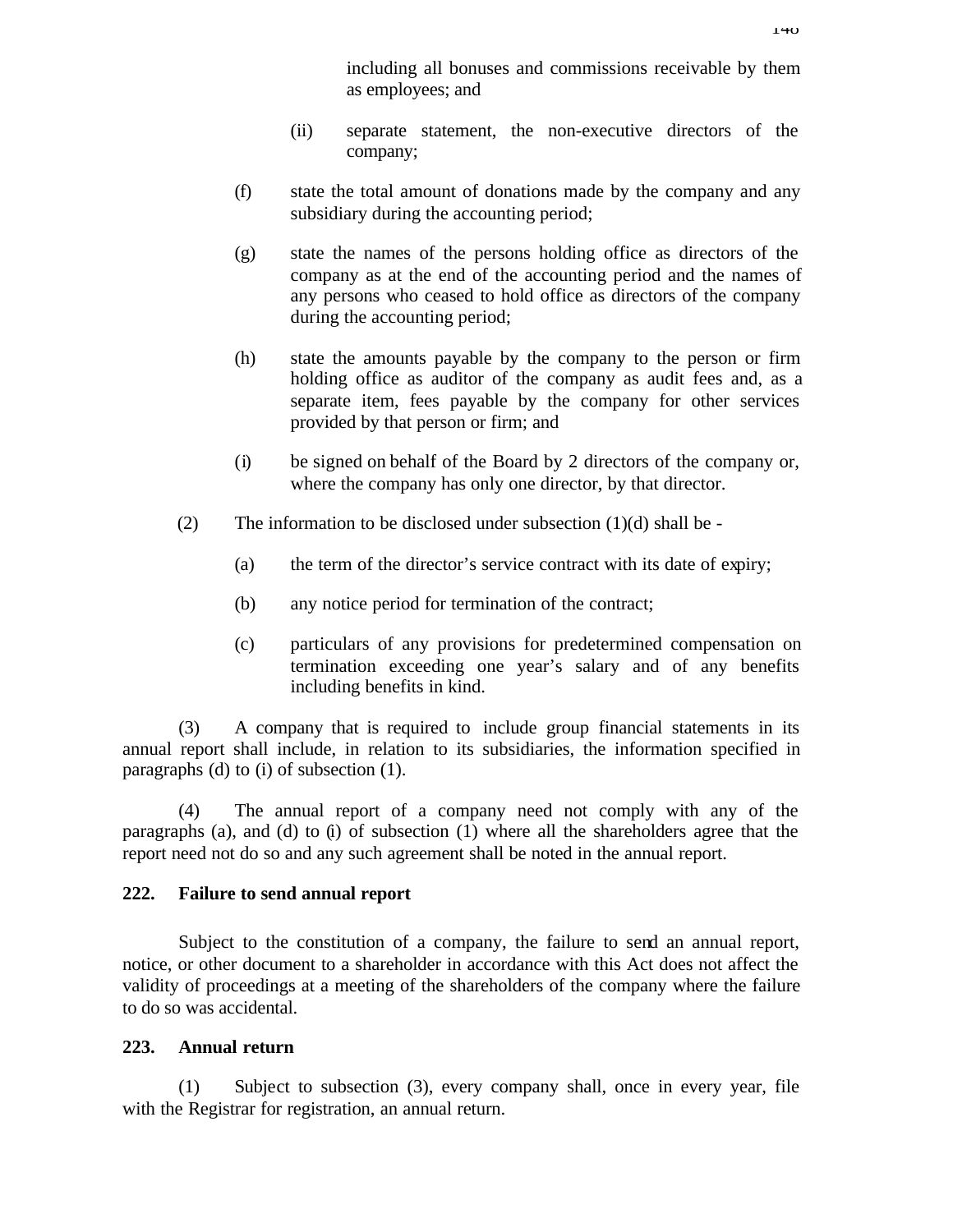(2) Subject to subsection (3), the annual return shall be completed and filed with the Registrar within 28 days of the date of the annual meeting of the company or where section 117 applies, the date by which the company is required to complete the entries in its minute book relating to the matters which are required to be done at an annual meeting.

(3) A company which keeps a branch register outside Mauritius shall comply with the requirements of subsection (2) within 8 weeks after the dates referred to in subsection (2).

(4) The annual return shall be signed by a director or secretary.

(5) The annual return shall contain the matters specified in the Tenth Schedule provided that where the matters required to be stated are in each case unchanged from the last preceding annual return, the company may present a "No change Return" in which it is certified by a director or secretary of the company that there is no change with respect to any of the matters stated from the last preceding annual return.

(6) A company may not make an annual return in the calendar year of its incorporation.

(7) Where the number of members of a private company exceeds 25, the company shall send with its annual return a certificate signed by a director or the secretary of the company to the effect that the excess of the number of members of the company over 25 consists wholly of persons who are not to be included in computing the number of 25.

- (8) A public company which-
	- (a) has more than 500 members; and
	- (b) provides reasonable accommodation and facilities at a place approved by the Registrar for persons to inspect and take a list of its members and particulars of shares transferred,

shall not, unless the Registrar otherwise directs, be required to include a list of members with the annual return where a certificate by the secretary is included that the company is of a kind to which this subsection applies.

### **224. Exemption from accounting and disclosure provisions**

(1) The Board of a company may make a written application to the Registrar for an order relieving the directors from any requirement of sections 211, 214, 215, 221 and 223 relating to the form or content of financial statements or consolidated or group financial statements or to the form or content of the annual report and the form and content of the annual return, and the Registrar may, subject to subsection (3), make an order subject to such conditions as the Registrar thinks fit to impose, including a condition that the directors shall comply with such other requirements relating to the form or content of the accounts, reports or statements as the Registrar thinks fit.

(2) The Registrar may, where he thinks fit, make an order in respect of a specified class of companies relieving the directors of a company in that class from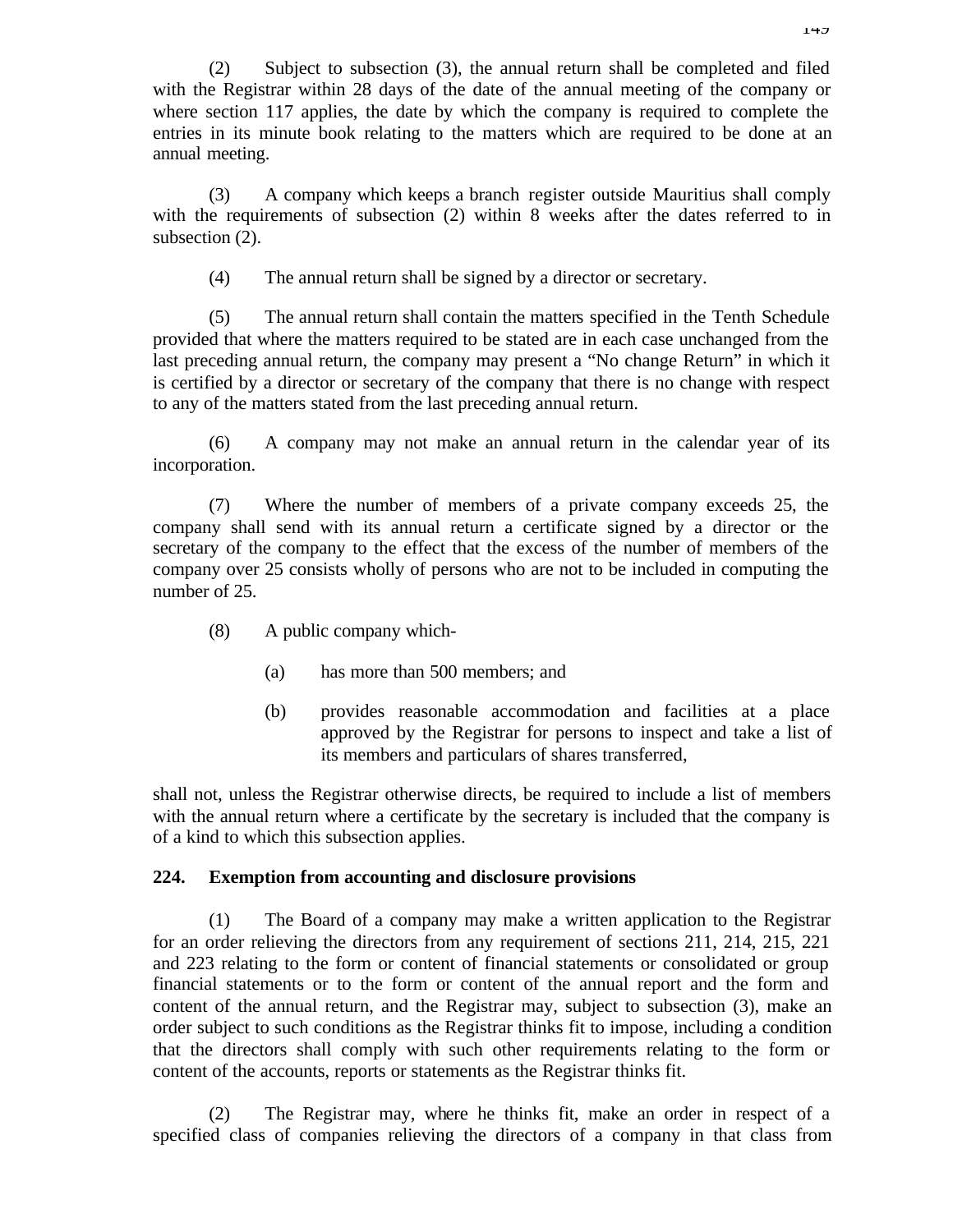compliance with any requirement of the provisions specified in subsection (1) and the order may be made subject to any condition specified in that subsection.

(3) The Registrar shall not make an order under subsection (1) unless the Registrar is of the opinion that compliance with the requirements of this Act would render the accounts or consolidated accounts or report, as the case may be, misleading or inappropriate to the circumstances of the company, or would impose unreasonable burdens on the company, or any officer of the company.

### **Sub-Part F - Inspection of company records**

### **225. Public inspection of company records**

(1) A company shall keep the records specified in subsection (2) and make them available for inspection in the manner specified in section 227 by a person who serves written notice on the company of his intention to inspect the records.

- (2) The records to be kept under subsection (1) shall be
	- (a) the certificate of incorporation or registration of the company;
	- (b) the constitution of the company, if it has one;
	- (c) the share register;
	- (d) the full names and residential addresses of the directors;
	- (e) the registered office and address for service of the company; and
	- (f) copies of the instruments creating or evidencing charges which are required to be registered under section 127.

### **226. Inspection of company records by shareholders**

(1) A company shall, in addition to the records available for public inspection, keep the records specified in subsection (2) and make them available for inspection, in the manner specified in section 227, by a shareholder of the company, or by a person authorised in writing by a shareholder for the purpose, who serves on the company written notice of intention to inspect the records.

(2) The records to be made available for inspection under subsection (1) shall be -

- (a) Minutes of all meetings and resolutions of shareholders;
- (b) copies of written communications to all shareholders or to all holders of a class of shares during the preceding 7 years, including annual reports, financial statements, and group financial statements;
- (c) certificates given by directors under this Act; and
- (d) the interests register of the company, where it has one.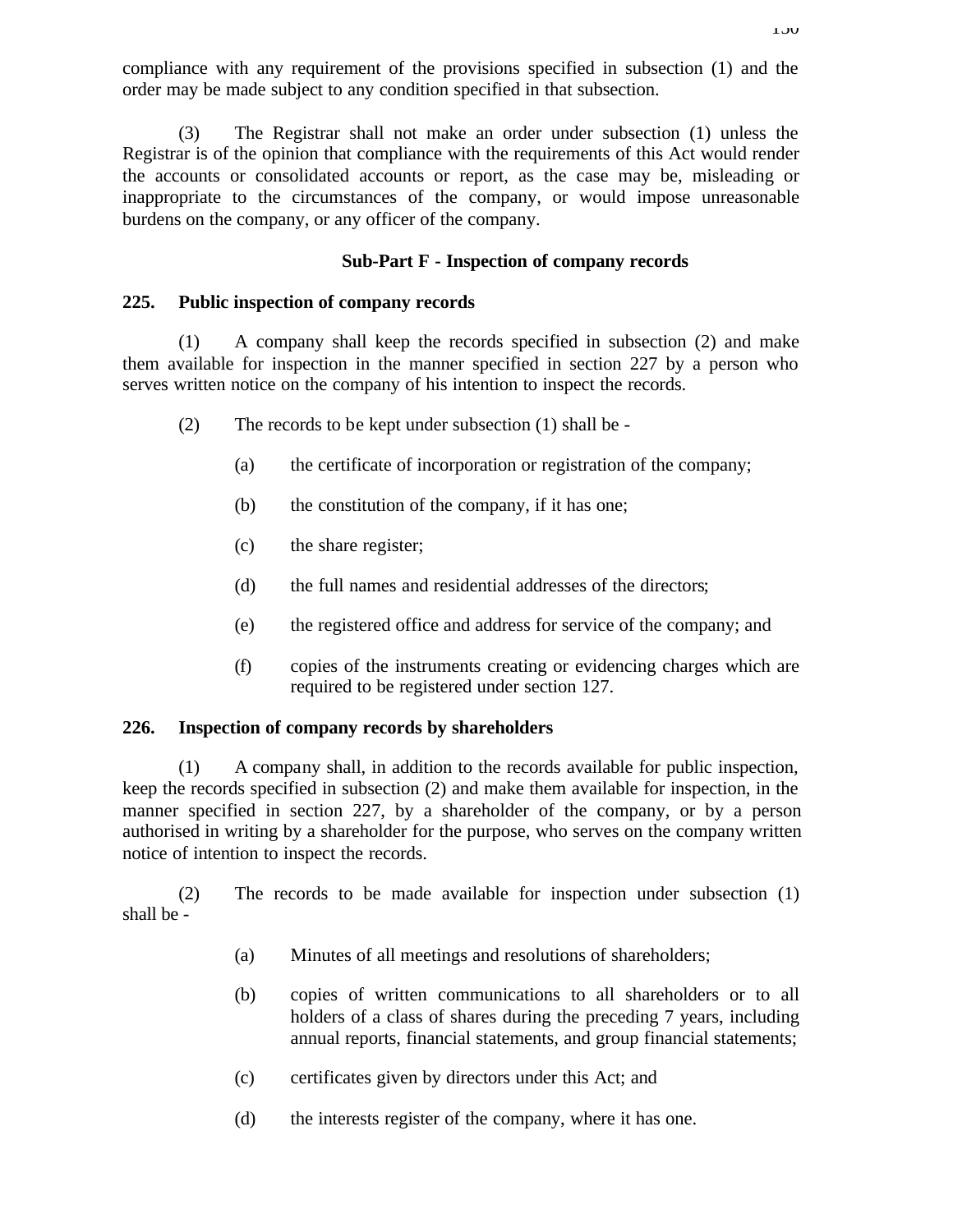## **227. Manner of inspection**

(1) Documents which may be inspected under section 225 or 226 shall be available for inspection at the place at which the company's records are kept between the hours of 9.00 a.m. and 5.00 p.m. on each working day during the inspection period.

(2) In this section, the term "inspection period" means the period commencing on the third working day after the day on which notice of intention to inspect is served on the company by the person or shareholder concerned and ending with the eighth working day after the day of service.

# **228. Copies of documents**

A person may require a copy of, or extract from, a document which is available for inspection by that person under section 225 or 226 to be sent to him -

- (a) within 7 days after he has made a request in writing for the copy or extract; and
- (b) where that person has paid a reasonable copying and administration fee prescribed by the company.

# **PART XV - INVESTIGATIONS**

# **229. Qualifications of inspector**

An inspector designated or appointed under this Part shall be either a qualified auditor of at least 5 years' post qualification experience or a person who holds or has held judicial office.

# **230. Declared companies**

Where the Minister is satisfied that-

- (a) for the protection of the public, the shareholders or creditors of a company, it is desirable that the affairs of the company should be investigated;
- (b) it is in the public interest that the affairs of a company should be investigated; or
- (c) in the case of a foreign company, the appropriate authority of another country had requested that a designation be made under this section in respect of the company,

he may, by notice published in the *Gazette*, designate the company or foreign company to be a declared company.

# **231. Investigation of declared companies**

(1) The Registrar shall require an inspector to investigate the affairs of every declared company and to make a report on his investigation in such form and manner as the Registrar may direct.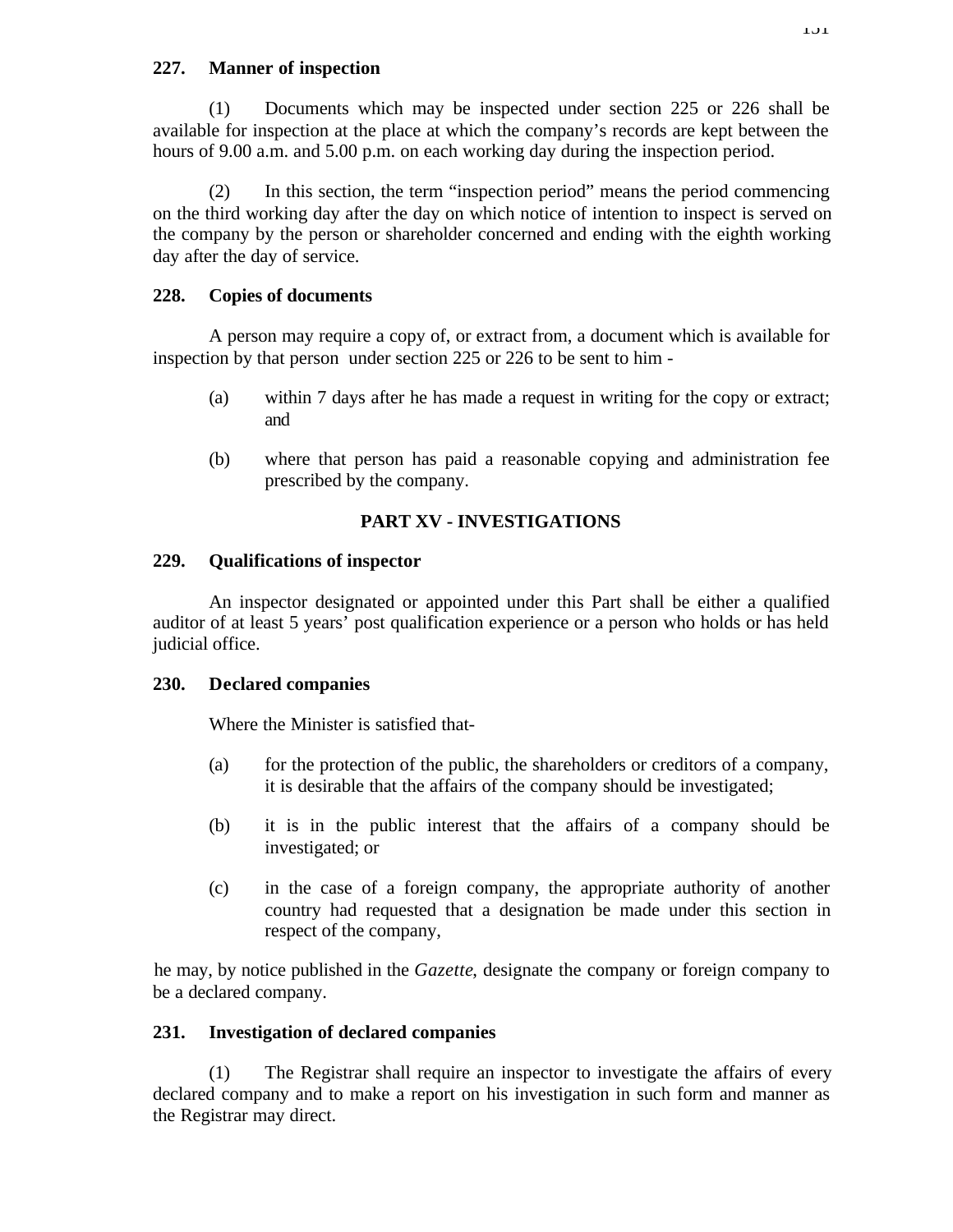(2) The expenses of and incidental to an investigation of a declared company shall, subject to subsection (3), be paid out of the Consolidated Fund.

(3) Where the Minister is of the opinion that the whole or any part of the expenses of and incidental to the investigation should be paid or refunded -

- (a) by the company; or
- (b) by the person or authority who requested the designation of a declared company,

he may direct that the expenses be so paid or refunded.

(4) Where a direction is made for the payment of the whole or part of the expenses by a company and the company is in liquidation or subsequently goes into liquidation the expenses shall, for the purposes of section 283 of the Companies Act 1984, be part of the costs and expenses of the winding up.

### **232. Investigation of other companies**

- (1) The Registrar may
	- (a) in the case of a company having a share capital, on the application of-
		- (i) not less than fifty shareholders;
		- (ii) shareholders holding not less than one-tenth of the issued shares; or
		- (iii) debenture holders holding not less than one-fifth in nominal value of the issued debentures;
	- (b) in the case of a company limited by guarantee, on the application of not less than one-fifth in number of the persons on the share register; or
	- (c) where he considers that the appointment of an inspector is necessary to safeguard the interests of shareholders or creditors or is necessary in the public interest,

require an inspector to investigate the affairs of a company or such aspects of the affairs of a company as are specified in the instrument of appointment and in the case of a debenture agency deed, the conduct of the debenture holders' representative, and to make a report on his investigation in such form and manner as the Registrar may direct.

(2) An application under this section shall be supported by such evidence as the Registrar may require as to the reasons for the application and the grounds of the applicants in requiring the investigation, and the Registrar may, before appointing an inspector, require the applicants to give security in such amount as he thinks fit for payment of the costs of the investigation.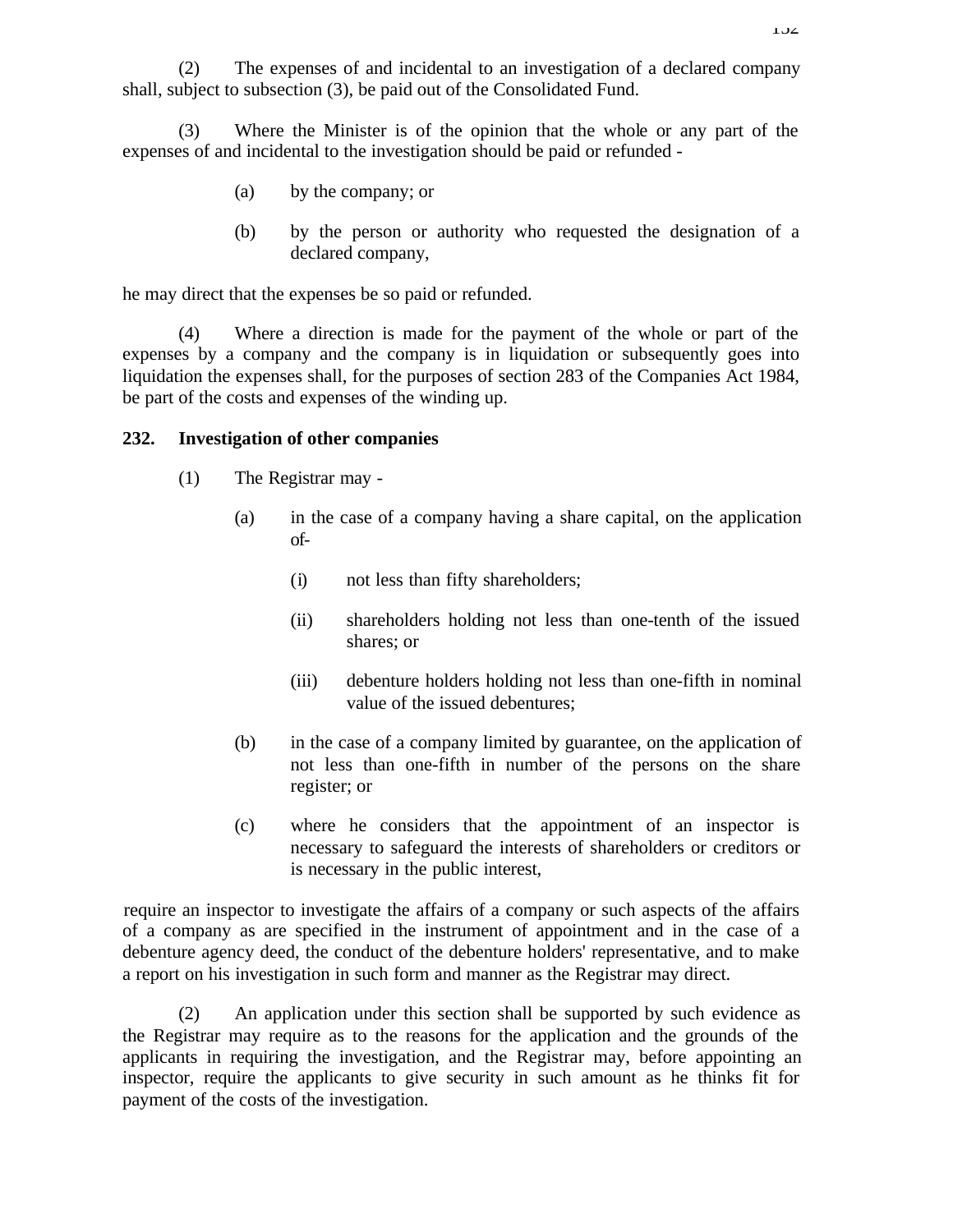### **233. Inspector's reports**

(1) An inspector who makes an investigation under section 231 or 232 may, and if so directed by the Registrar shall, make interim reports to the Registrar.

(2) Subject to section 236(3), a copy of the inspector's final report shall be forwarded to the Registrar and to the registered office of the company, and a further copy shall, at the request of the authority who requested the designation for the declared company under section 230(c) or an applicant under section 232, be delivered to the authority or the applicant, as the case may be.

(3) The Registrar may, where he is of the opinion that it is necessary in the public interest to do so, cause the report to be published.

(4) Where from a report of an inspector it appears to the Registrar that proceedings ought in the public interest to be brought by a company dealt with by the report -

- (a) for the recovery of damages in respect of any fraud, misfeasance or other misconduct in connection with -
	- (i) the promotion or formation of that company; or
	- (ii) the management of its affairs; or
- (b) for the recovery of any property of the company which has been misapplied or wrongly retained,

the Registrar may bring proceedings for that purpose in the name of the company.

- (5) Where from a report of an inspector it appears that any qualified auditor
	- (a) has been guilty of misconduct, or
	- (b) has conducted an audit in a manner which renders him in the opinion of the inspector unfit to be a qualified auditor,

the Registrar shall refer that matter to the Minister who may take action under section 199(3).

(6) Where from a report of an inspector it appears to the Registrar that in the case of any public company or private company other than a small private company -

- (a) the use of
	- (i) a holding company or any subsidiary company;
	- (ii) shares with restricted voting rights or special rights; or
	- (iii) any voting trust or arrangement,

by any member has been made in order to confer or maintain control in that member; and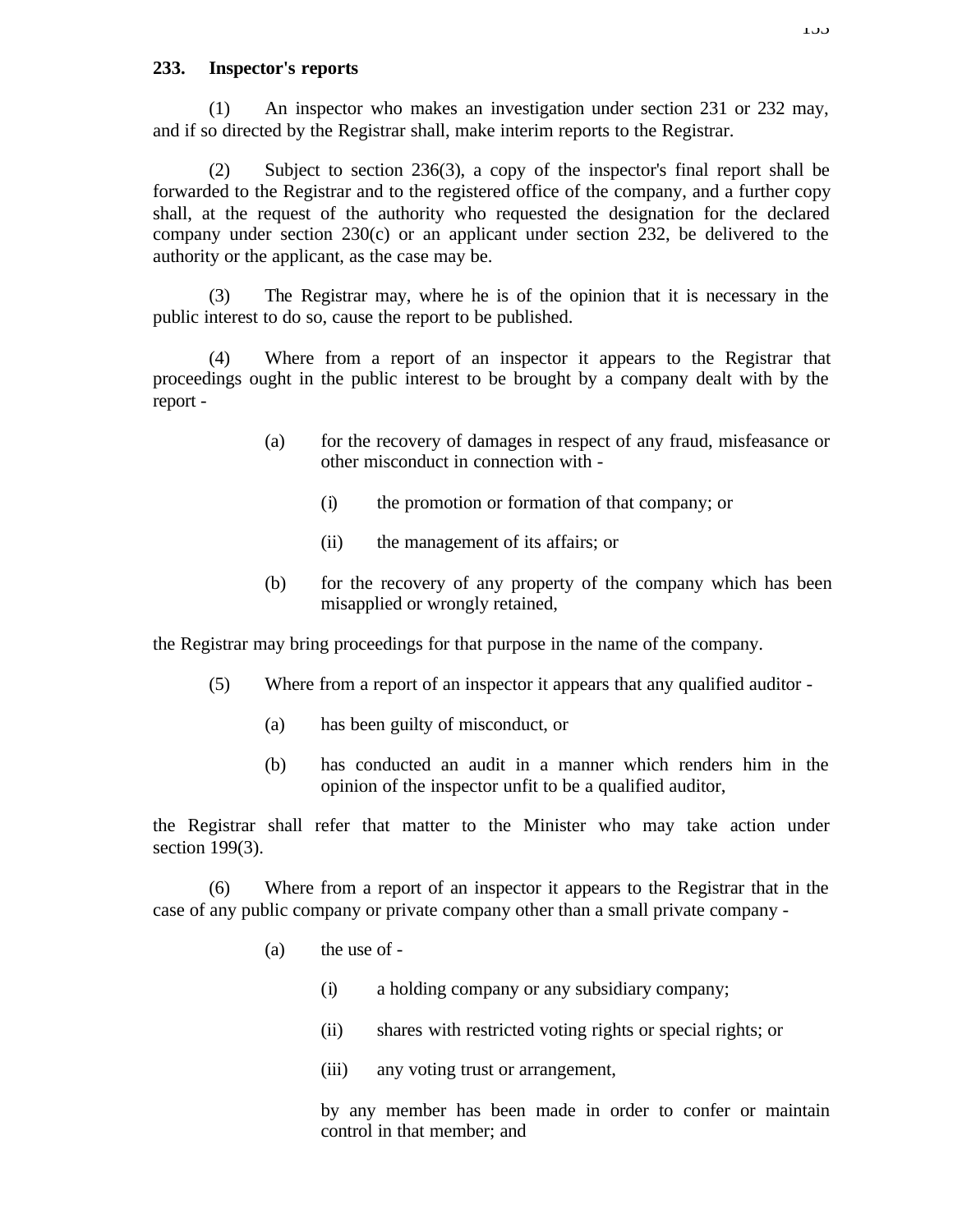(b) such control unfairly discriminates against or is unfairly prejudicial to other members of the company,

the Registrar may apply to the Court under section 178 for an order under that section.

#### **234. Investigation at company's request**

(1) A company other than a declared company may, by ordinary resolution, appoint an inspector to investigate its affairs.

(2) On the conclusion of the investigation, the inspector shall report his opinion in such manner and to such persons as the company in meeting of shareholders directs.

### **235. Investigation of related corporation**

Where an inspector thinks it necessary for the purposes of the investigation of the affairs of a company to investigate the affairs of a related corporation, he may, with the Registrar's written consent, investigate the affairs of that corporation.

### **236. Investigation of financial or other control of corporation**

- (1) The Registrar
	- (a) may, where he is of opinion that there is reasonable ground to do so; and
	- (b) shall, unless he is of opinion that the request is vexatious or unreasonable, at the request of a like number of applicants as is specified in section 232(1),

require an inspector to investigate -

- (i) the membership of a corporation;
- (ii) any other matter relating to the corporation for the purpose of determining the true persons who are or have been financially interested in the success or failure, real or apparent, of a corporation or able to control or materially influence its policy,

and to make a report on his investigation in such form and manner as the Registrar may direct.

(2) Subject to subsection (1), the powers of an inspector making an investigation under this section shall extend to the investigation of any circumstances which suggest the existence of an arrangement or understanding which, though not legally binding, is or was observed or likely to be observed in practice and which is relevant to the purposes of his investigation.

(3) Where the Registrar is of opinion that there is good reason for not divulging the contents of the report or of any part thereof, he shall not be bound to furnish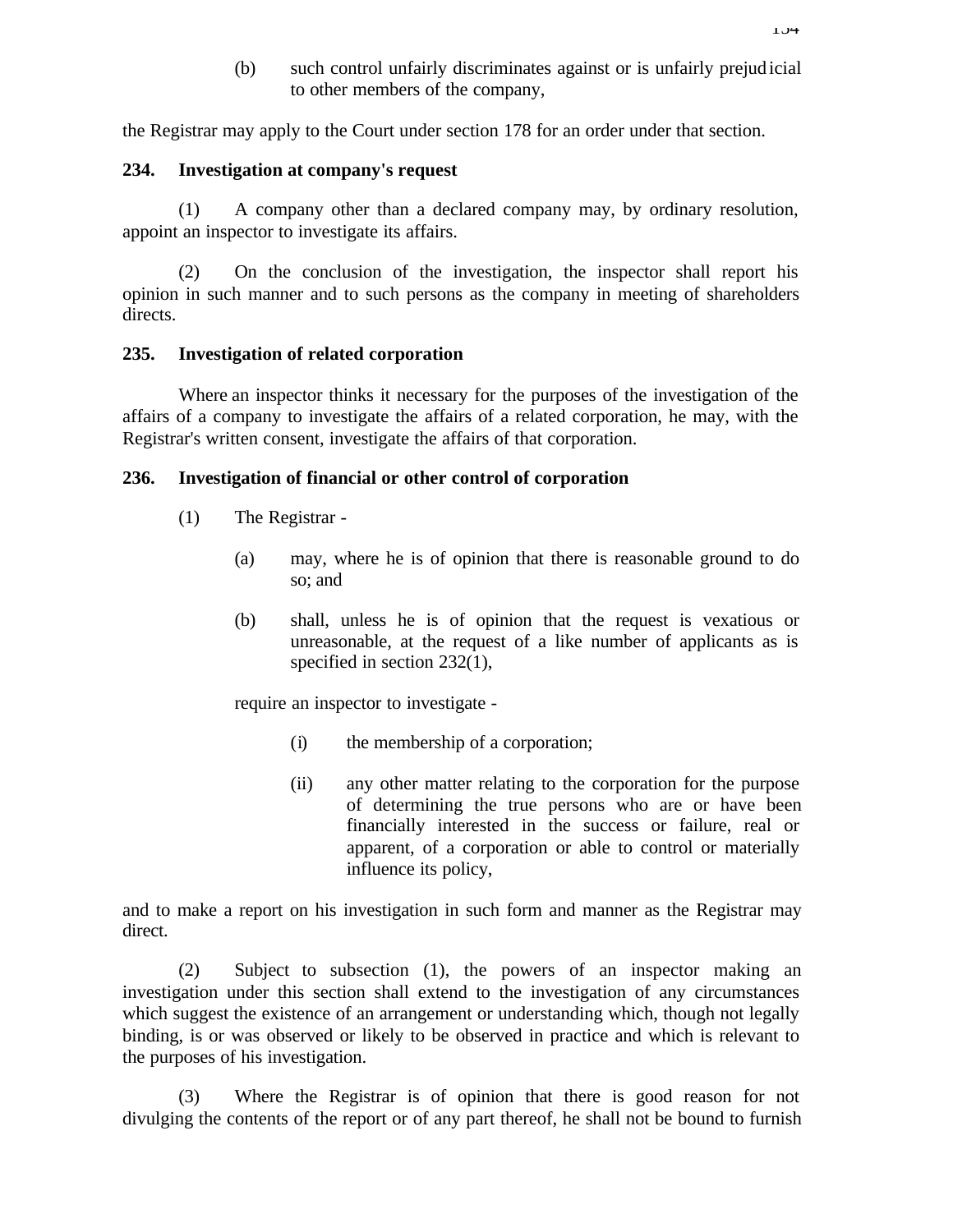the corporation or any other person with a copy of a report by an inspector making an investigation under this section.

## **237. Procedure and powers of inspector**

(1) Every person concerned shall, if required to do so, produce to an inspector every book in his custody, control or possession and give to the inspector all assistance in connection with the investigation which he is reasonably able to give.

(2) An inspector may by written notice require any person concerned to appear for examination on oath in relation to the business of a corporation and the notice may require the production of every book in the custody, control or possession of the person concerned.

(3) Where an inspector requires the production of a book in the custody, control or possession of a person concerned, he -

- (a) may take possession of the book;
- (b) may retain the book for such time as he considers necessary for the purpose of the investigation; and
- (c) shall, where the book is in his possession, permit the corporation to have access, at all reasonable times to the book.

(4) An inspector, on giving 72 hours notice to the corporation concerned, may exercise the same powers of inspection as are conferred on the Registrar under section 14.

- (5) (a) No person concerned sha ll refuse to answer a question which is relevant or material to the investigation on the ground that his answer might tend to incriminate him.
	- (b) Where the person concerned claims that the answer to a question might incriminate him and, but for this subsection, he would have been entitled to refuse to answer the question, the answer to the question shall not be used in any subsequent criminal proceedings, except in the case of a charge against him for making a false statement in answer to that question.

(6) An inspector may cause notes of any examination under this Part to be recorded and reduced to writing and to be read to or by and signed by the person examined and the notes may, subject to subsection (5)(b), thereafter be used in evidence in any legal proceedings against that person.

(7) Any person who fails to comply with subsection (1) or (2) shall commit an offence and shall, on conviction, be liable to a fine not exceeding 20,000 rupees.

# **238. Costs of investigations**

(1) Subject to subsection (4), the expenses of and incidental to an investigation by an inspector under sections 232, 234 and 236 including the costs of any proceedings brought by the Registrar in the name of the company, shall be paid by the company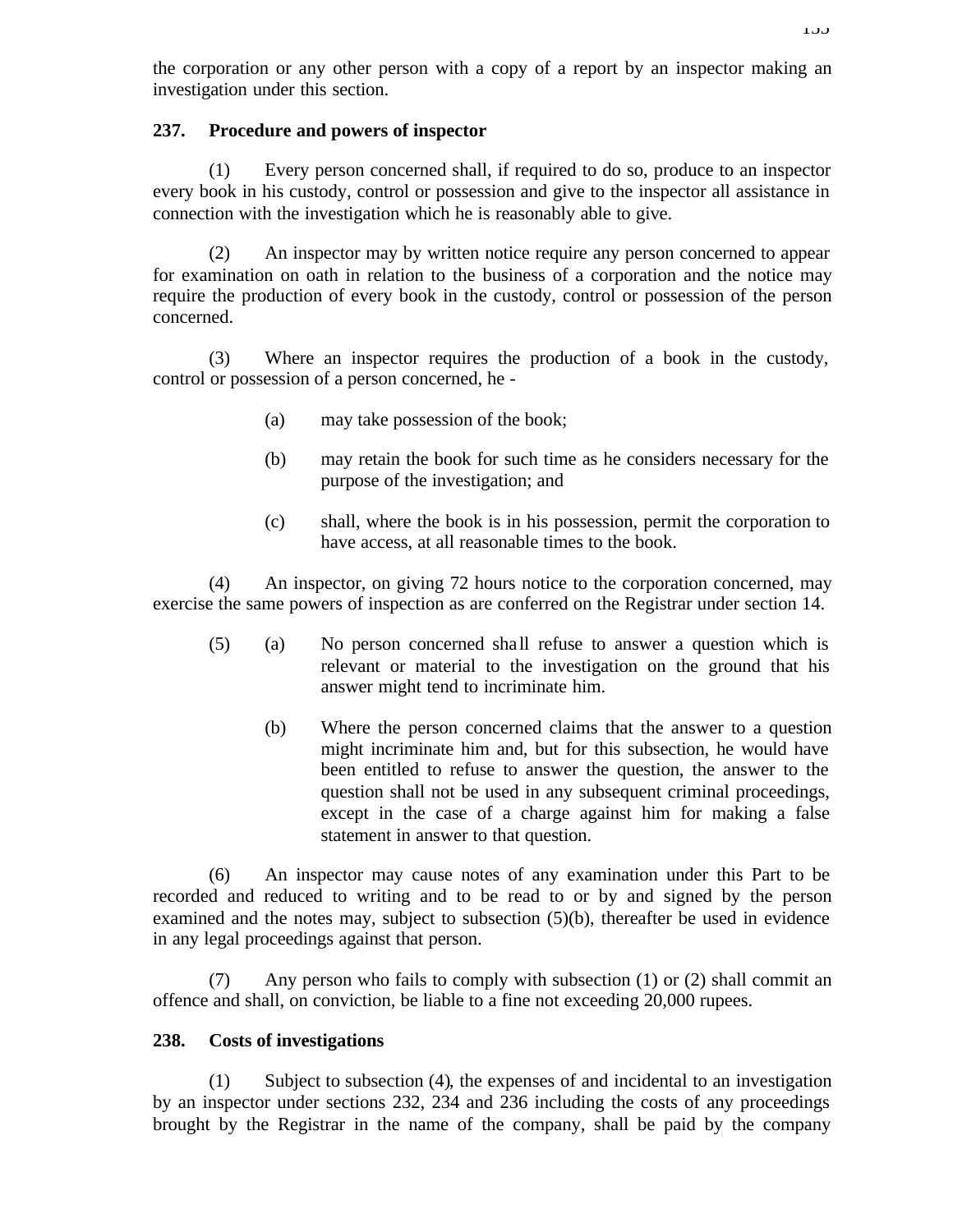investigated or where the Registrar so directs, by the applicant or in part by the company and in part by the applicant.

(2) Where a company fails to pay the whole or any part of the sum which it is liable to pay under subsection (1), the applicant shall make good the deficiency up to the amount by which the security given by him under this part exceeds any amount which he has been directed to pay under subsection (1).

(3) Any balance of the expenses not paid either by the company or the applicant shall, following reasonable steps to recover the same, be paid out of the Consolidated Fund.

(4) Any person who is convicted on a prosecution instituted by the Director of Public Prosecutions as a result of the investigation may be directed by the court before which the person is prosecuted to pay by way of reimbursement to the Consolidated Fund, the applicant, or the company as the case may be, the said expenses either in whole or in part.

## **239. Report of inspector admissible as evidence**

A copy of the report of an inspector certified as a true copy by the Registrar shall be admissible in any legal proceedings as evidence of the opinion of the inspector and of the facts on which his opinion is based in relation to any matter contained in the report.

## **240. Suspension of proceedings in relation to de clared company**

Where an inspector has been required to investigate a declared company, no proceedings shall, until the expiry of one month after the inspector has presented his final report, be commenced or proceeded with before any court, except with the Registrar's consent -

- (a) by the company on or in respect of any contract, bill of exchange or promissory note; or
- (b) by the holder or any other person in respect of any bill of exchange or promissory note made, drawn or accepted by or issued, transferred negotiated or endorsed by or to the company unless the holder or other person -
	- (i) at the time of the negotiation, transfer, issue endorsement or delivery, gave adequate pecuniary consideration; and
	- (ii) was not at the time of the negotiation, transfer, issue, endorsement or delivery or at any time within three years before that time a member, officer, person concerned or employee or the wife or husband of a shareholder, officer, person concerned or employee.

### **241. Power to require information as to person interested in shares or debentures**

(1) Subject to subsection (2), where the Registrar is of opinion that there is reasonable ground to investigate the ownership of any shares or debentures of any corporation including a banking company, but that it is unnecessary to require an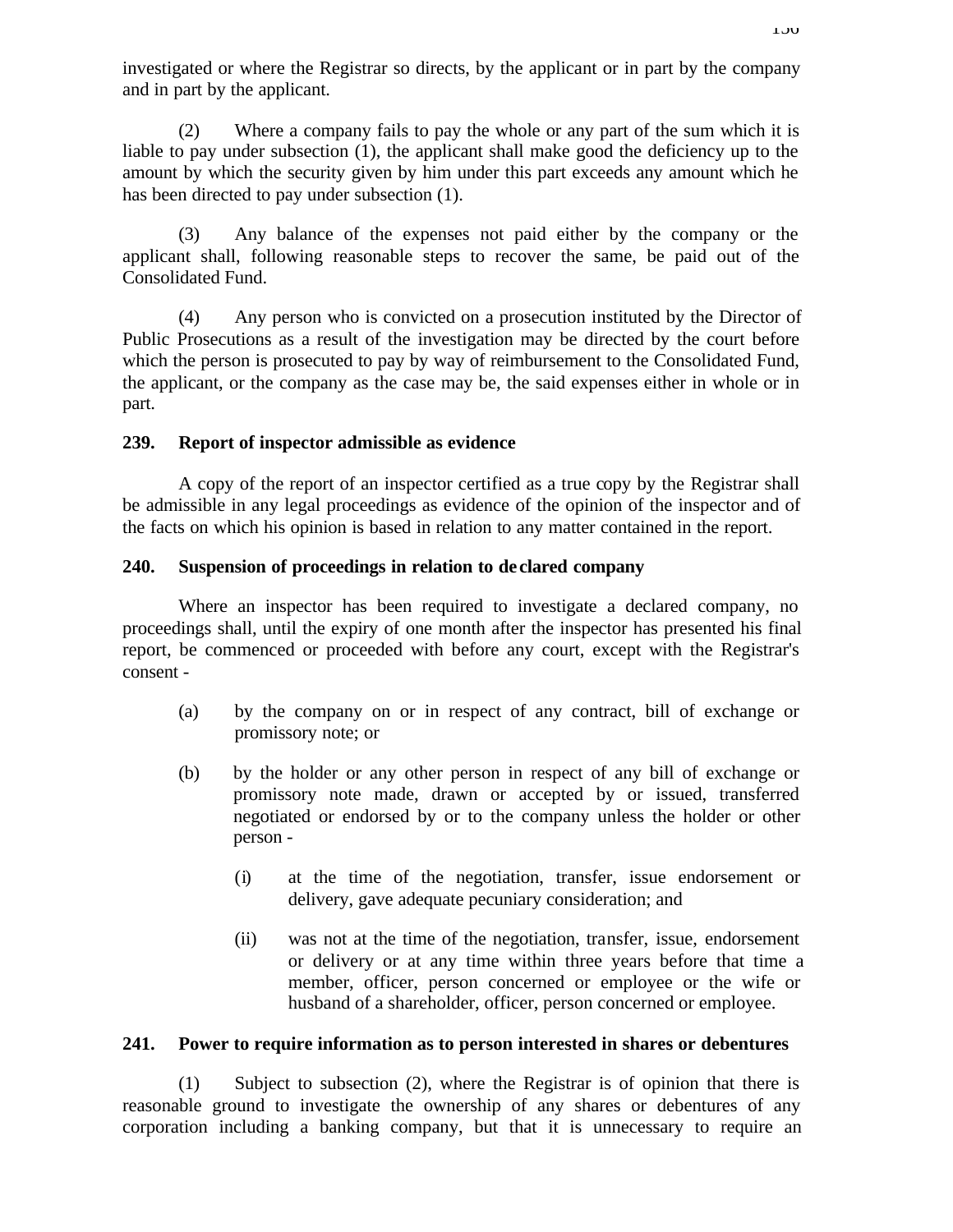inspector to make an investigation for that purpose, he may require any person whom he has reasonable ground to believe-

- (a) to be or to have been interested in the shares or debentures; or
- (b) to act or to have acted in relation to the shares or debentures as the agent of someone interested therein,

to give him any information which he has or can reasonably be expected to obtain as to the present and past interests in those shares or debentures and the names and addresses of the persons interested and of any persons who act or have acted on their behalf in relation to the shares or debentures.

(2) Nothing in subsection (1) shall, subject to the Banking Act 1988, require a banking company to disclose to the Registrar any information as to the affairs of a customer other than a company of which it is the banker.

#### **242. Power to impose restrictions on shares or debentures**

(1) Where in connection with an investigation under section 236 or a request under section 241, it appears to the Registrar that there is difficulty in finding out the relevant facts about any shares, whether issued or to be issued, and that the difficulty is due wholly or mainly to the unwillingness of a person concerned to assist the investigation or the inquiry, the Registrar may, by public notice direct that -

- (a) any transfer of those shares or any exercise of the right to acquire or dispose of those shares or in the case of unissued shares any transfer of the right to be issued therewith and any issue thereof, shall be void;
- (b) no voting rights shall be exercisable in respect of those shares;
- (c) no further shares shall be issued in right of those shares or in pursuance of any offer made to the holder thereof; or
- (d) except in a liquidation, no payment shall be made of any sum due from the corporation on those shares whether in respect of capital or otherwise.

(2) Where the Registrar directs that shares shall cease to be subject to the restrictions specified in subsection (1) and the notice is expressed to be made with a view to permitting a transfer of those shares, he may direct that subsection  $(1)(c)$  and  $(d)$  shall continue to apply in relation to those shares, either in whole or in part, so far as those paragraphs relate to a right acquired or an offer made before the transfer.

(3) This section shall apply in relation to debentures as it applies in relation to shares.

#### **243. Inspectors appointed in other countries**

Where -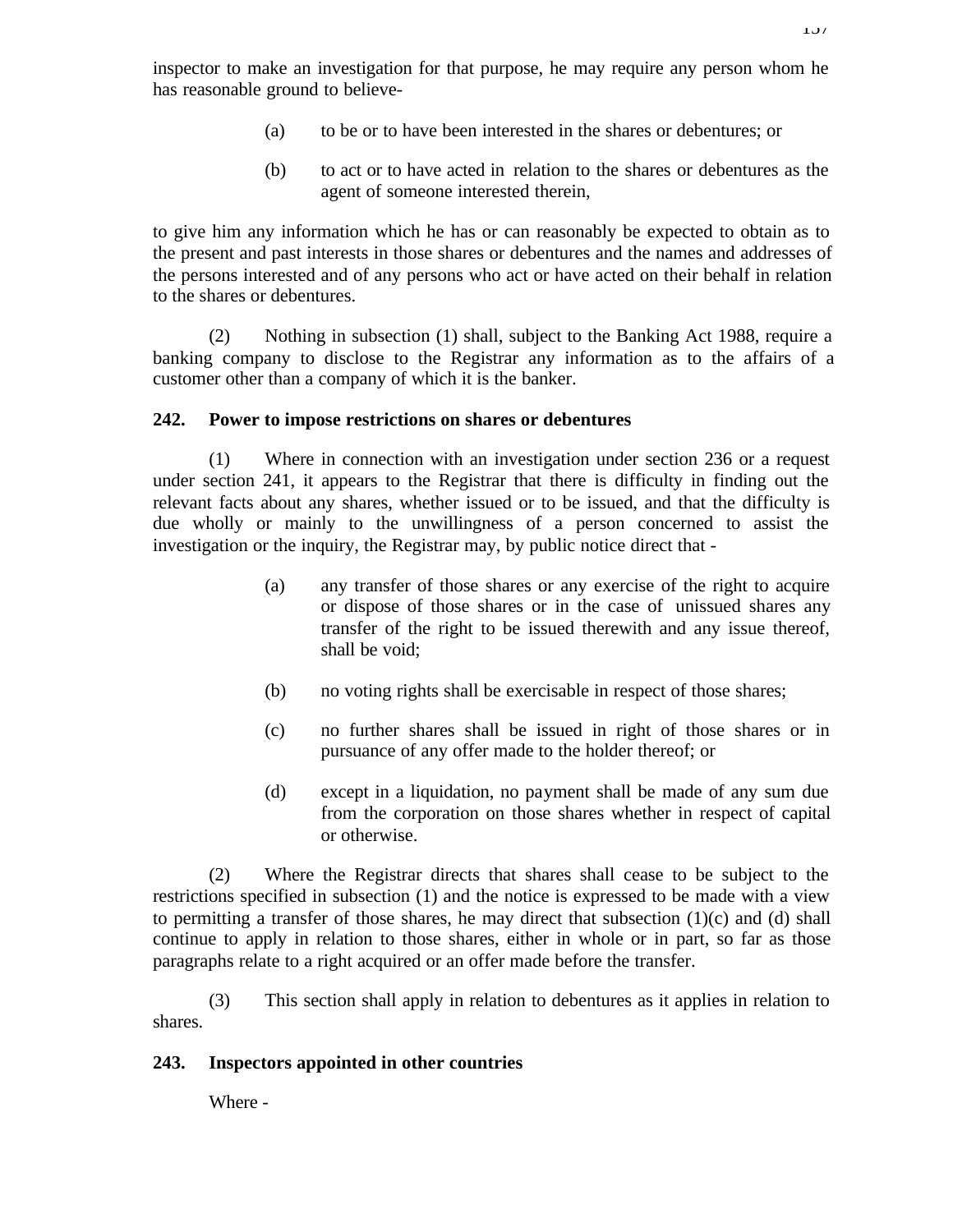- (a) under a corresponding law of another country, an inspector has been appointed to investigate the affairs of a corporation; and
- (b) the Registrar is of the opinion that, in connection with that investigation, it is expedient that an investigation be made in Mauritius,

the Registrar may, by public notice, direct that the inspector so appointed shall have the same powers and duties in Mauritius in relation to the investigation as if the corporation were a declared company.

## **PART XVI - AMALGAMATIONS**

### **244. Amalgamations**

Two or more companies may amalgamate, and continue as one company, which may be one of the amalgamating companies, or may be a new company.

### **245. Amalgamation proposal**

(1) An amalgamation proposal shall set out the terms of the amalgamation, and in particular -

- (a) the name of the amalgamated company where it is the same as the name of one of the amalgamating companies;
- (b) the registered office of the amalgamated company;
- (c) the full name or names and residential address or addresses of the director or directors and the secretary of the amalgamated company;
- (d) the address for service of the amalgamated company;
- (e) the share structure of the amalgamated company, specifying
	- (i) the number of shares of the company;
	- (ii) the rights, privileges, limitations, and conditions attached to each share of the company, if different from those set out in section  $46(2)$ ;
- (f) the manner in which the shares of each amalgamating company are to be converted into shares of the amalgamated company;
- (g) where the shares of an amalgamating company are not to be converted into shares of the amalgamated company, the consideration that the holders of those shares are to receive instead of shares of the amalgamated company;
- (h) any payment to be made to a shareholder or director of an amalgamating company, other than a payment of the kind described in paragraph (g);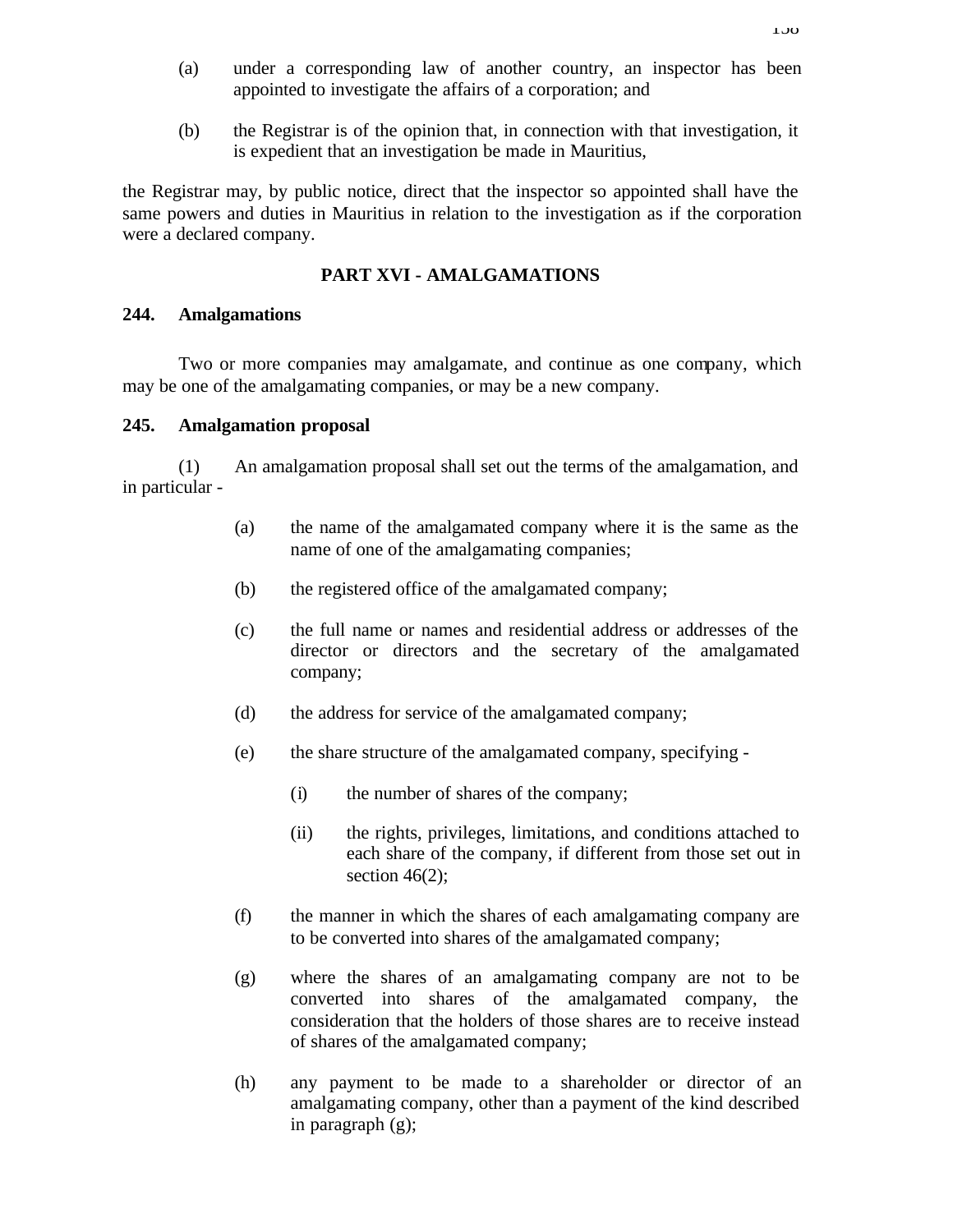- (i) details of any arrangement necessary to complete the amalgamation and to provide for the subsequent management and operation of the amalgamated company; and
- (j) a copy of the proposed constitution of the amalgamated company.

(2) An amalgamation proposal may specify the date on which the amalgamation is intended to become effective.

(3) Where the shares of one of the amalgamating companies are held by or on behalf of another of the amalgamating companies, the amalgamation proposal -

- (a) shall provide for the cancellation of those shares without payment or the provision of other consideration when the amalgamation becomes effective;
- (b) shall not provide for the conversion of those shares into sha res of the amalgamated company.

### **246. Approval of amalgamation proposal**

- (1) The Board of each amalgamating company shall resolve that
	- (a) in its opinion, the amalgamation is in the best interest of the company; and
	- (b) it is satisfied on reasonable grounds that the amalgamated company shall, immediately after the amalgamation becomes effective, satisfy the solvency test.

(2) The directors who vote in favour of a resolution under subsection (1) shall sign a certificate stating that, in their opinion, the conditions set out in that subsection are satisfied, and the grounds for that opinion.

(3) The Board of each amalgamating company shall send to each shareholder of the company, not less than 28 days before the amalgamation is proposed to take effect -

- (a) a copy of the amalgamation proposal;
- (b) copies of the certificates given by the directors of each Board;
- (c) a summary of the principal provisions of the constitution of the amalgamated company, if it has one;
- (d) a statement that a copy of the constitution of the amalgamated company shall be supplied to any shareholder who requests it;
- (e) a statement setting out the rights of shareholders under section 108;
- (f) a statement of any material interests of the directors in the proposal, whether in that capacity or otherwise; and
- (g) such further information and explanation as may be necessary to enable a reasonable shareholder to understand the nature and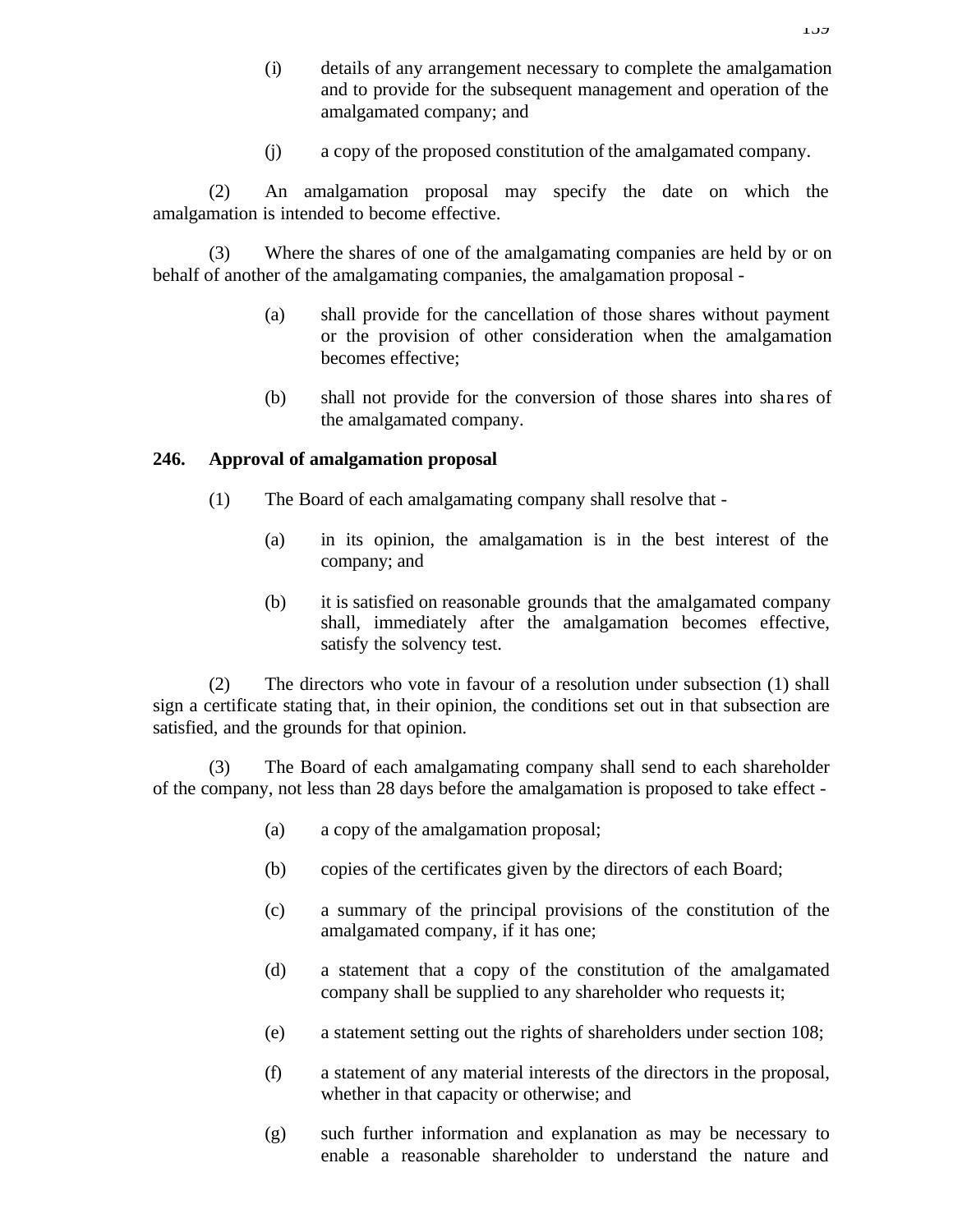implications for the company and its shareholders of the proposed amalgamation.

(4) The Board of each amalgamating company shall, not less than 28 days before the amalgamation is proposed to take effect -

- (a) send a copy of the amalgamation proposal to every secured creditor of the company; and
- (b) give public notice of the proposed amalgamation, including a statement that -
	- (i) copies of the amalgamation proposal are available for inspection by any shareholder or creditor of an amalgamating company or any person to whom an amalgamating company is under an obligation at the registered offices of the amalgamating companies and at such other places as may be specified during normal business hours; and
	- (ii) a shareholder or creditor of an amalgamating company or any person to whom an amalgamating company is under an obligation is entitled to be supplied free of charge with a copy of the amalgamation proposal upon request to an amalgamating company.
- (5) The amalgamation proposal shall be approved
	- (a) by the shareholders of each amalgamating company, in accordance with section 105; and
	- (b) where a provision in the amalgamation proposal would, if contained in an amendment to an amalgamating company's constitution or otherwise proposed in relation to that company, require the approval of an interest group, by a special resolution of that interest group.

# **247. Short form amalgamation**

(1) A company and one or more other companies that is or that are directly or indirectly wholly owned by it may amalgamate and continue as one company (being the company first referred to) without complying with section 245 or 246 where -

- (a) the amalgamation is approved by a resolution of the Board of each amalgamating company; and
- (b) each resolution provides that
	- (i) the shares of each amalgamating company, other than the amalgamated company, shall be cancelled without payment or other consideration;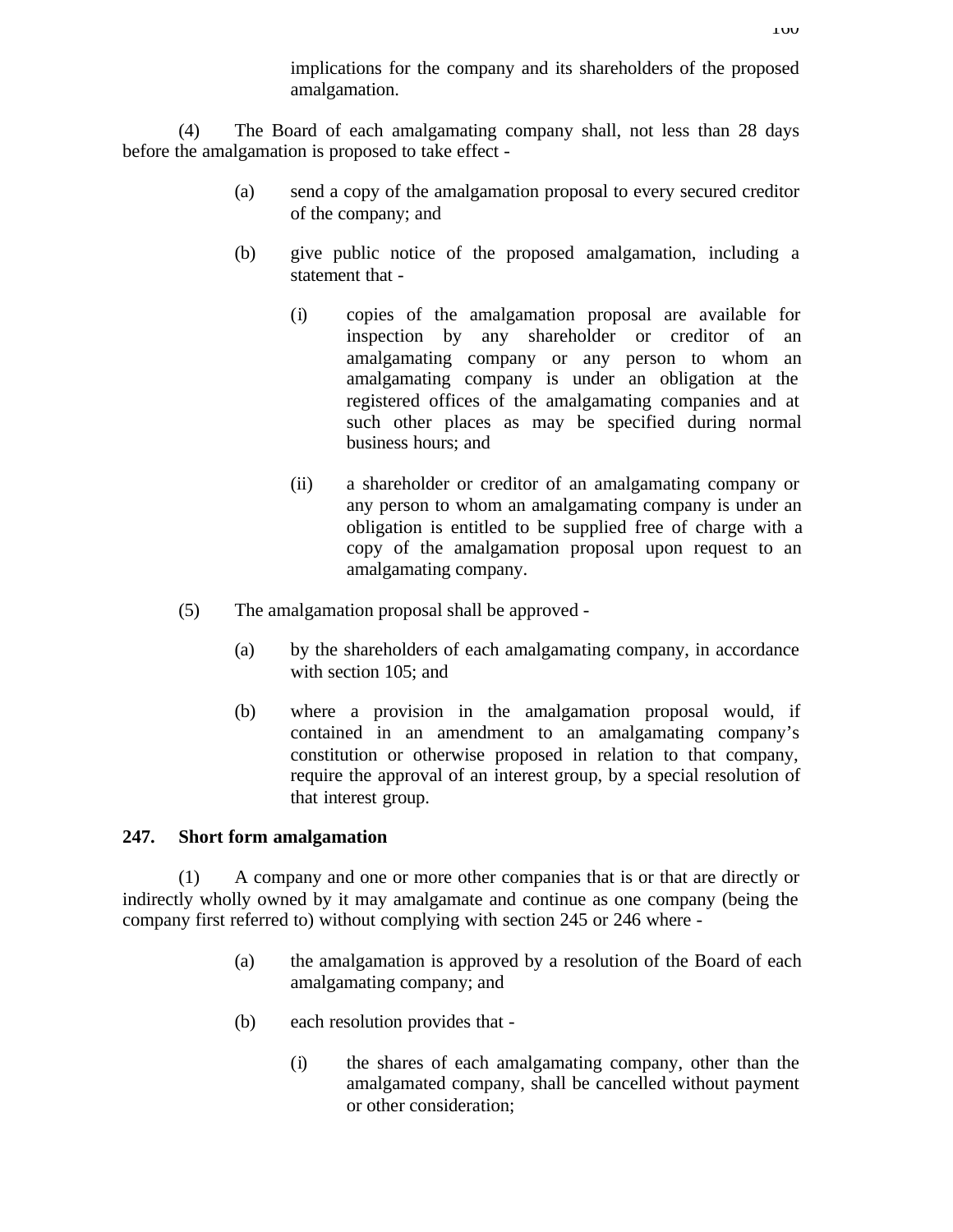- (ii) the constitution of the amalgamated company, if it has one, shall be the same as the constitution of the company first referred to, if it has one; and
- (iii) the Board is satisfied on reasonable grounds that the amalgamated company shall, immediately after the amalgamation becomes effective, satisfy the solvency test.

(2) Two or more companies, each of which is directly or indirectly wholly owned by the same company, may amalgamate and continue as one company without complying with section 245 or 246 where -

- (a) the amalgamation is approved by a resolution of the Board of each amalgamating company; and
- (b) each resolution provides that-
	- (i) the shares of all but one of the amalgamating companies shall be cancelled without payment or other consideration;
	- (ii) the constitution of the amalgamated company, if it has one, shall be the same as the constitution of the amalgamating company whose shares are not cancelled, if it has one; and
	- (iii) the Board is satisfied on reasonable grounds that the amalgamated company shall, immediately after the amalgamation becomes effective, satisfy the solvency test.

(3) The Board of each amalgamating company shall, not less than 28 days before the amalgamation is proposed to take effect, give written notice of the proposed amalgamation to every secured creditor of the company.

(4) The resolutions approving an amalgamation under this section, taken together, shall be deemed to constitute an amalgamation proposal that has been approved.

(5) The directors who vote in favour of a resolution under subsection (1) or (2), as the case may be, shall sign a certificate stating that, in their opinion, the conditions set out in subsection (1) or (2) are satisfied, and the grounds for that opinion.

(6) A director who fails to comply with subsection (5) shall commit an offence and shall, on conviction, be liable to the penalty set out in section 330(1).

### **248. Registration of amalgamation proposal**

(1) For the purpose of effecting an amalgamation, the documents specified in subsection (2) shall be delivered to the Registrar for registration.

- (2) The documents to be delivered under subsection (1) shall be
	- (a) the approved amalgamation proposal;
	- (b) any certificate required under section 246(2) or 247(5);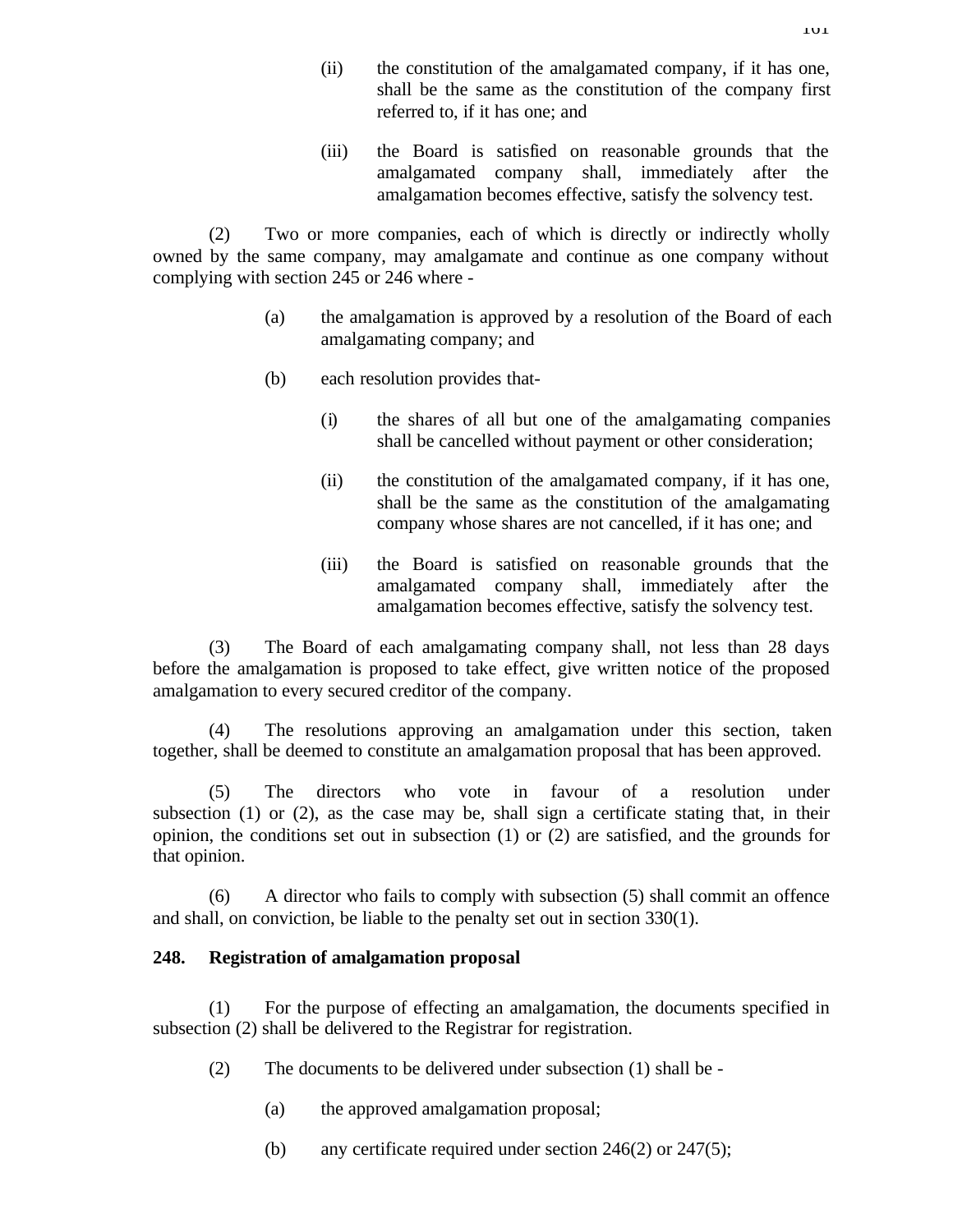- (c) a certificate signed by the Board of each amalgamating company stating that the amalgamation has been approved in accordance with this Act and the constitution of the company, if it has one;
- (d) where the amalgamated company is a new company or the amalgamation proposal provides for a change of the name of the amalgamated company, a copy of the notice reserving the name of the company;
- (e) a certificate signed by the Board, or proposed Board, of the amalgamated company stating that, where the proportion of the claims of creditors of the amalgamated company in relation to the value of the assets of the company is greater than the proportion of the claims of creditors of an amalgamating company in relation to the value of the assets of that amalgamating company, no creditor shall be prejudiced by that fact;
- (f) a document in the prescribed form signed by each of the persons named in the amalgamation proposal as a director or secretary of the amalgamated company consenting to act as a director or secretary of the company, as the case may be.

## **249. Certificate of amalgamation**

(1) On receipt of the documents under section 248, the Registrar shall forthwith -

- (a) where the amalgamated company is the same as one of the amalgamating companies, issue a certificate of amalgamation; or
- (b) where the amalgamated company is a new company
	- (i) enter the particulars of the company on the Register; and
	- (ii) issue a certificate of amalgamation together with a certificate of incorporation.

(2) Where an amalgamation proposal specifies a date on which the amalgamation is intended to become effective, and that date is the same as, or later than, the date on which the Registrar receives the documents, the certificate of amalgamation, and any certificate of incorporation shall be expressed to have effect on the date specified in the amalgamation proposal.

# **250. Effect of certificate of amalgamation**

(1) An amalgamation shall be effective on the date shown in the certificate of amalgamation.

(2) Where the name is the same as one of the amalgamating companies, the amalgamated company shall have the name specified in the amalgamation proposal.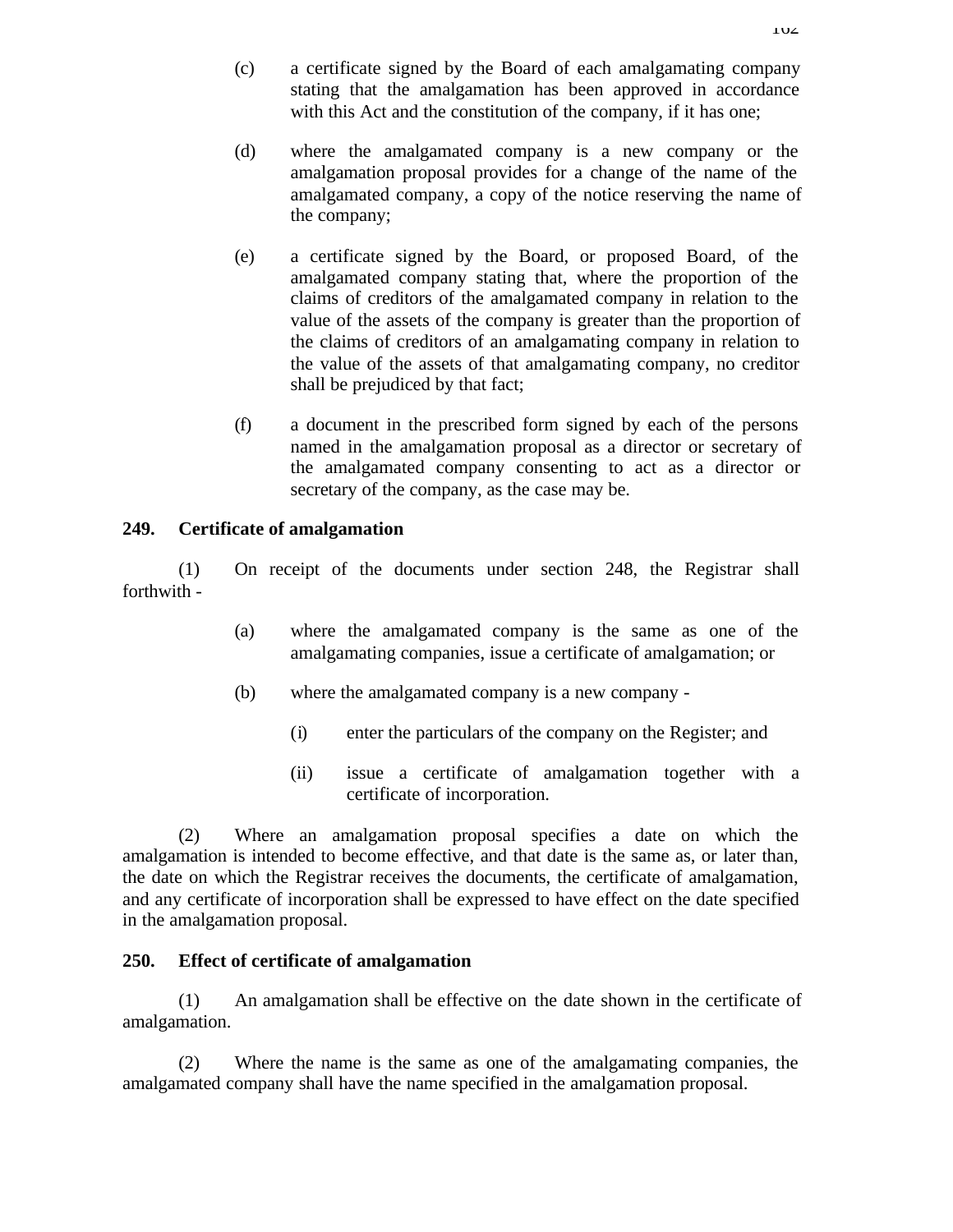(3) Subject to subsections (4) and (5), the Registrar shall remove from the register all the amalgamating companies, other than the amalgamated company retained under subsection (2).

(4) The property, rights, powers, and privileges of each of the amalgamating companies which have been removed from the register under subsection (3) shall continue to be the property, rights, powers and privileges of the amalgamated company.

(5) The amalgamated company shall continue to be liable for all the liabilities and obligations of each of the amalgamating companies and all pending proceedings by, or against, an amalgamating company shall be continued by, or against, the amalgamated company.

(6) A conviction, ruling, order, or judgment in favour of, or against, an amalgamating company may be enforced by, or against, the amalgamated company.

(7) Any provisions of the amalgamation proposal that provide for the conversion of shares or rights of shareholders in the amalgamating companies have effect according to their tenor.

### **251. Registers**

(1) Subject to the other provisions of this section, where an amalgamation becomes effective, the Registrar including the Registrar-General, the Conservator of Mortgages or any other person charged with the keeping of any books or registers shall not be obliged, solely by reason of the amalgamation becoming effective, to change the name of an amalgamating company to that of an amalgamated company in those books or registers or in any documents.

(2) Subject to subsection (3), the presentation to the Registrar or any other person referred to in subsection (1) of any instrument, whether or not comprising an instrument of transfer, by the amalgamated company -

- (a) executed or purporting to be executed by the amalgamated company;
- (b) relating to any property held immediately before the amalgamation by an amalgamating company; and
- (c) stating that that property has become the property of the amalgamated company by virtue of this Part and producing the relevant certificate of amalgamation issued under section 249,

shall, in the absence of evidence to the contrary, be sufficient evidence that the property has become the property of the amalgamated company.

(3) Where any security issued by any person or any rights or interests in property of any person become, by virtue of this Part of this Act, the property of an amalgamated company, that person, on presentation of a certificate signed on behalf of the Board of the amalgamated company, stating that that security or any such rights or interests have, by virtue of this Part, become the property of the amalgamated company, shall, notwithstanding any other enactment or rule of law or the provisions of any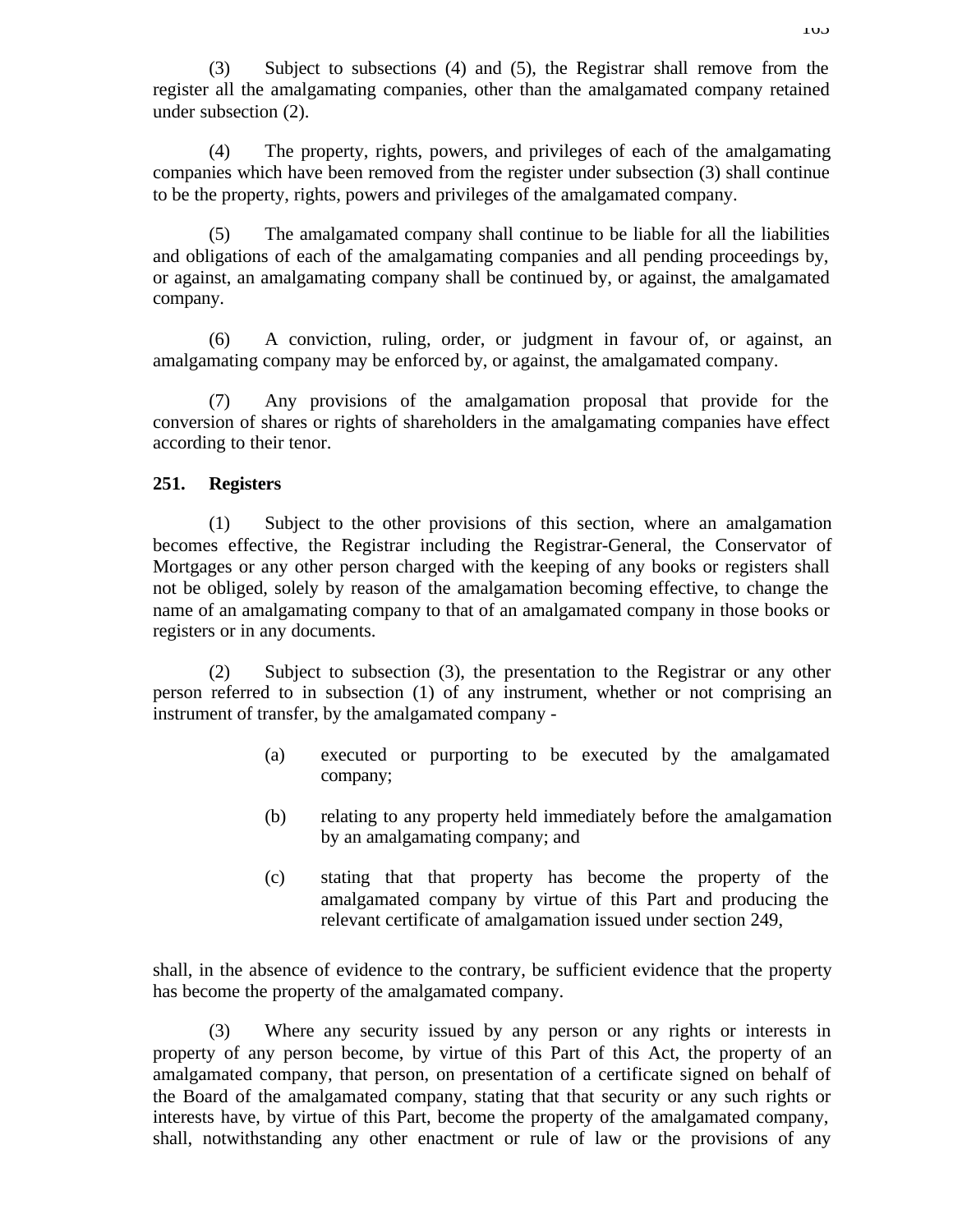instrument, register the amalgamated company as the holder of that security or as the person entitled to such rights or interests, as the case may be.

#### **252. Powers of Court in other cases**

(1) Where the Court is satisfied that giving effect to an amalgamation proposal would unfairly prejudice a shareholder or creditor of an amalgamating company or a person to whom an amalgamating company is under an obligation, it may, on the application made by the person at any time before the date on which the amalgamation becomes effective, make any order it thinks fit in relation to the proposal, and may, without limiting the generality of this subsection, make an order -

- (a) directing that effect shall not be given to the proposal;
- (b) modifying the proposal in such manner as may be specified in the order;
- (c) directing the company or its Board to reconsider the proposal or any part of it.

(2) An order made under subsection (1) may be made on such conditions as the Court thinks fit.

## **PART XVII - COMPROMISES WITH CREDITORS**

### **253. Interpretation of Part XVII**

In this Part -

"compromise" means a compromise between a company and its creditors, including a compromise-

- (a) cancelling all or part of a debt of the company; or
- (b) varying the rights of its creditors or the terms of a debt; or
- (c) relating to an alteration of a company's constitution that affects the likelihood of the company being able to pay a debt;

"creditor" includes -

- (a) a person who, in a liquidation, is entitled to claim in accordance with section 282 of the Companies Act 1984 that a debt is owing to that person by the company; and
- (b) a secured creditor;

"proponent" means a person referred to in section 254 who proposes a compromise in accordance with this Part.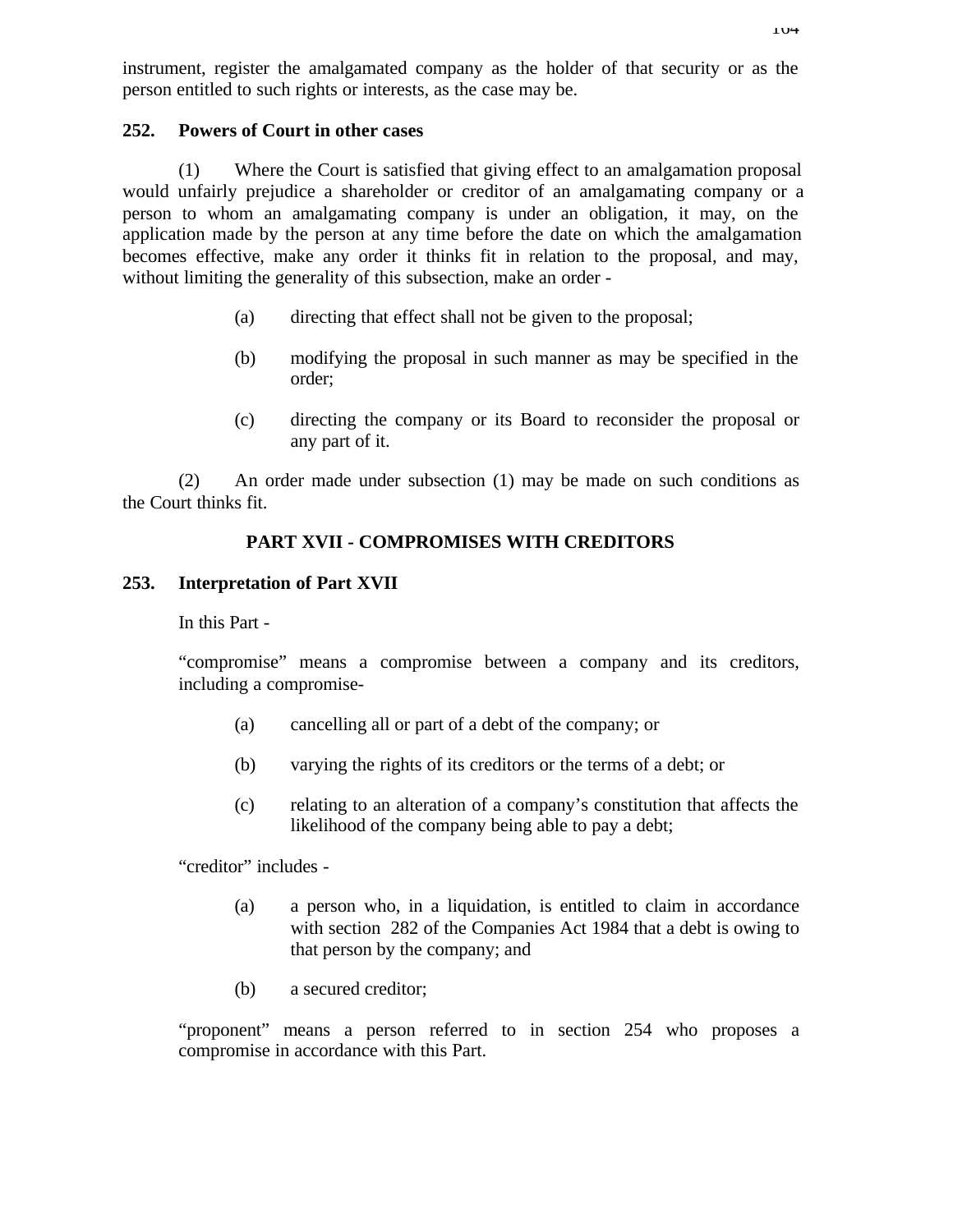### **254. Compromise proposal**

(1) Any of the persons specified in subsection (2) may propose a compromise under this Part where he has reason to believe that a company is, or is likely to be, unable to pay its debts within the meaning of section 2(11) of the Companies Act 1984.

- (2) The persons referred to in subsection (1) shall be
	- (a) the Board of directors of the company;
	- (b) a receiver appointed in rela tion to the whole or substantially the whole of the assets and undertaking of the company;
	- (c) a liquidator of the company; or
	- (d) with the leave of the Court, any creditor or shareholder of the company.

(3) Where the Court grants leave to a creditor or shareholder under subsection (2)(d), the Court may make an order directing the company to supply to the creditor or shareholder, within such time as may be specified, a list of the names and addresses of the company's creditors showing the amounts owed to each of them or such other information as may be specified to enable the creditor or shareholder to propose a compromise.

### **255. Notice of proposed compromise**

(1) The proponent shall compile, in relation to each class of creditors of the company, a list of creditors known to the proponent who would be affected by the proposed compromise, setting out-

- (a) the amount owing or estimated to be owing to each of them; and
- (b) the number of votes which each of them is entitled to cast on a resolution approving the compromise.

(2) The proponent shall give to each known creditor, the company, any receiver or liquidator, and deliver to the Registrar for registration -

- (a) notice of the intention to hold a meeting of creditors, or any 2 or more classes of creditors, for the purpose of voting on the resolution; and
- (b) a statement
	- (i) containing the name and address of the proponent and the capacity in which the proponent is acting;
	- (ii) containing the address and telephone number to which inquiries may be directed during normal business hours;
	- (iii) setting out the terms of the proposed compromise and the reasons for it;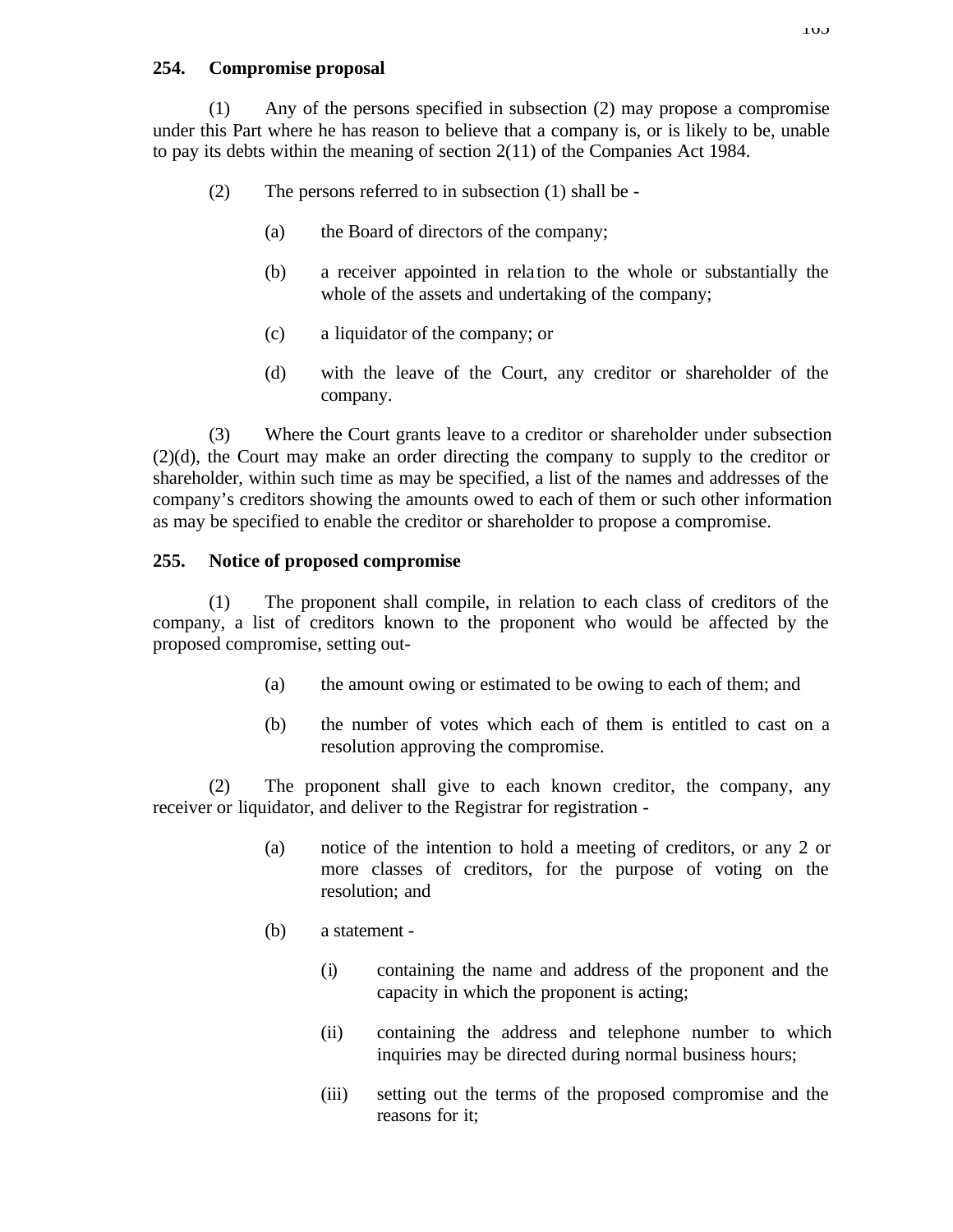- (iv) setting out the reasonably foreseeable consequences for creditors of the company of the compromise being approved;
- (v) setting out the extent of any interest of a director in the proposed compromise;
- (vi) explaining that the proposed compromise and any amendment to it proposed at a meeting of creditors or any classes of creditors shall be binding on all creditors, or on all creditors of that class, if approved in accordance with section 256; and
- (vii) containing details of any procedure proposed as part of the proposed compromise for varying the compromise following its approval; and
- (c) a copy of the list or lists of creditors referred to in subsection (1).

## **256. Effect of compromise**

(1) A compromise, including any amendment proposed at the meeting, shall be approved by creditors, or a class of creditors, where, at a meeting of creditors or that class of creditors conducted in accordance with section 256 of the Companies Act 1984, the compromise, including any amendment, is adopted in accordance with that section.

(2) A compromise, including any amendment, approved by creditors or a class of creditors of a company in accordance with this Part is binding on the company and on-

- (a) all creditors; or
- (b) where there is more than one class of creditors, on all creditors of that class to whom notice of the proposal was given under section 255.

(3) Where a resolution proposing a compromise, including any amendment, is put to the vote of more than one class of creditors, it shall be presumed, subject to the resolution, that the approval of the compromise, including any amendment, by each class is conditional on the approval of the compromise, including any amendment, by every other class voting on the resolution.

(4) The proponent shall give written notice of the result of the voting to each known creditor, the company, any receiver or liquidator, and the Registrar.

### **257. Variation of compromise**

- (1) A compromise approved under section 256 may be varied either
	- (a) in accordance with any procedure for variation incorporated in the compromise as approved; or
	- (b) by the approval of a variation of the compromise in accordance with this Part which, for that purpose, shall apply with such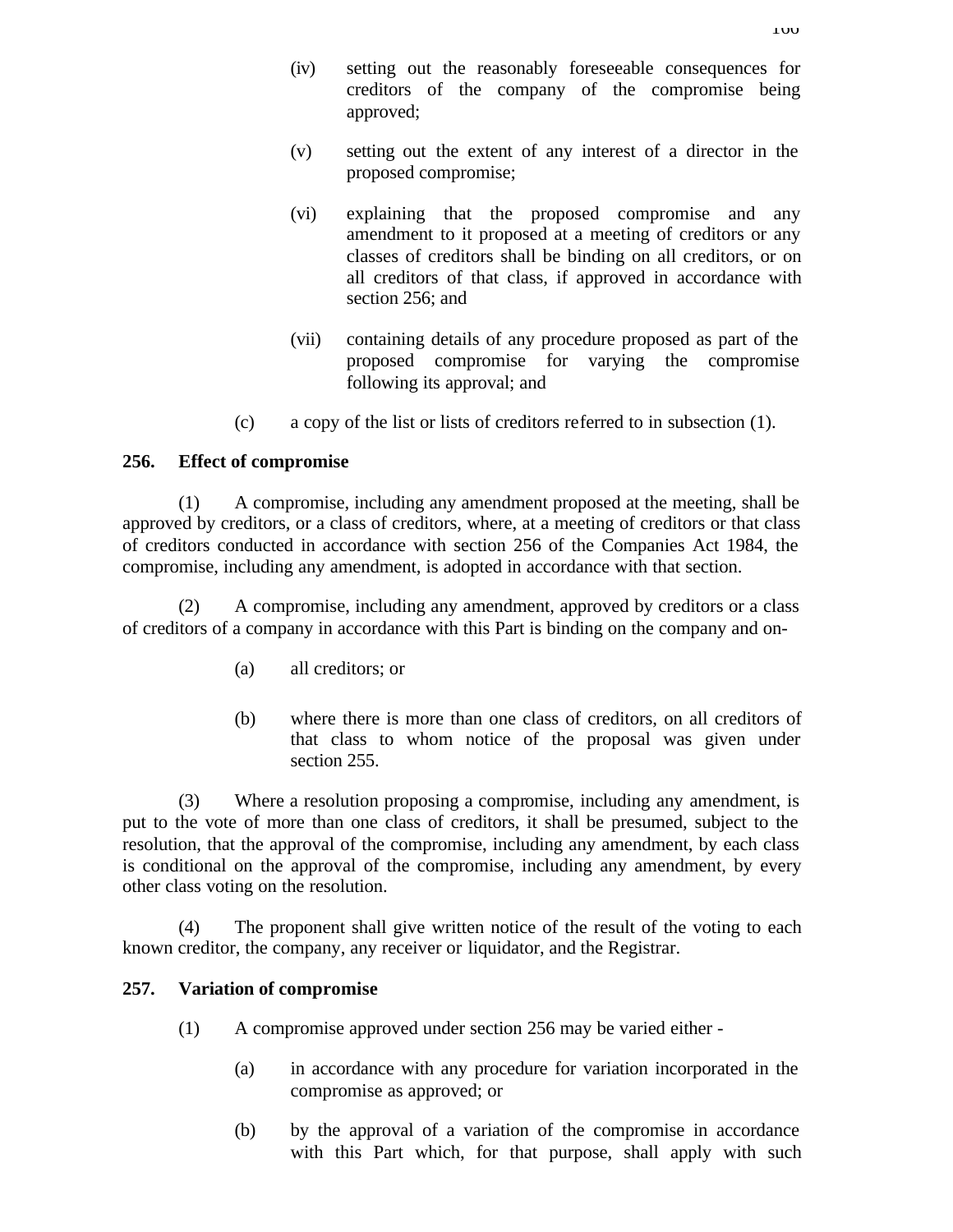modifications as may be necessary as if any proposed variation were a proposed compromise.

(2) The provisions of this Part shall apply to any compromise that is varied in accordance with this section.

## **258. Powers of Court**

- (1) On the application of the proponent or the company, the Court may
	- (a) give directions in relation to a procedural requirement under this Part, or waive or vary any such requirement, where the Court is satisfied of the justification so to do; or
	- (b) order that, during a period specified in the order, beginning not earlier than the date on which notice was given of the proposed compromise and ending not later than 14 days after the date on which notice was given of the result of the voting on it -
		- (i) proceedings in relation to a debt owing by the company be stayed; or
		- (ii) a creditor refrain from taking any other measure to enforce payment of a debt owing by the company.

(2) Nothing in subsection (1)(b) affects the right of a secured creditor during that period to take possession of, realise, or otherwise deal with, property of the company over which that creditor has a charge.

(3) Where the Court is satisfied, on the application of a creditor of a company who was entitled to vote on a compromise that-

- (a) insufficient notice of the meeting or of the matter required to be notified under section 255(2)(b) was given to that creditor;
- (b) there was some other material irregularity in obtaining approval of the compromise; or
- (c) in the case of a creditor who voted against the compromise, the compromise is unfairly prejudicial to that creditor, or to the class of creditors to which that creditor belongs,

the Court may order that the creditor shall not be bound by the compromise or make such other order as it thinks fit.

(4) An application under subsection (3) shall be made not later than 14 days after the date on which notice of the result of the voting was given to the creditor.

# **259. Effect of compromise in liquidation of company**

(1) Where a compromise is approved under section 256, the Court may, on the application of -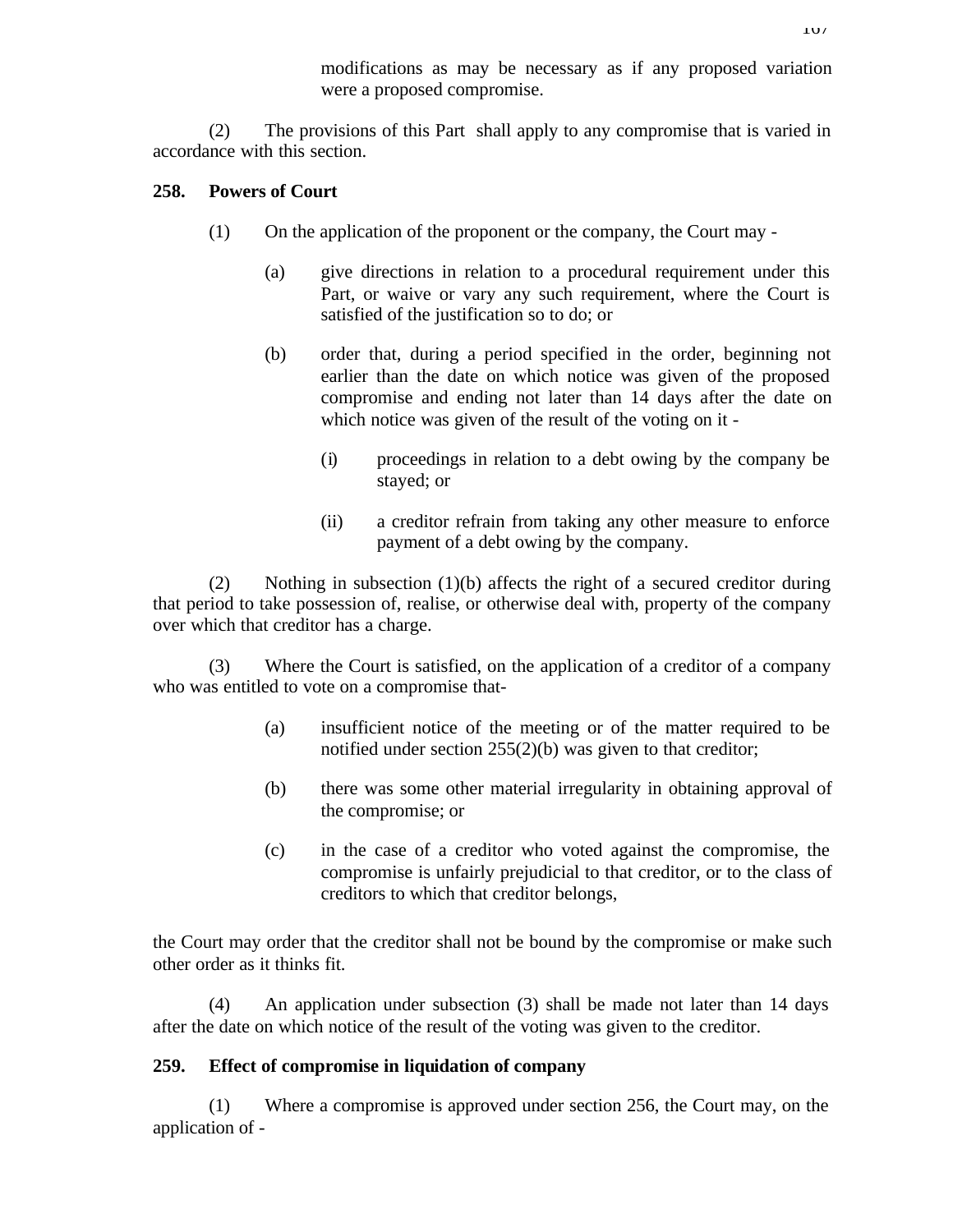- (a) the company;
- (b) a receiver appointed in relation to property of the company; or
- (c) with the leave of the Court, any creditor or shareholder of the company,

make such order as the Court thinks fit with respect to the extent, if any, to which the compromise shall, where the company is put into liquidation, continue in effect and be binding on the liquidator of the company.

(2) Where a compromise is approved under section 256 and the company is subsequently put into liquidation, the Court may, on the application of -

- (a) the liquidator;
- (b) a receiver appointed in relation to property of the company; or
- (c) with the leave of the Court, any creditor or shareholder of the company,

make such order as the Court thinks fit with respect to the extent, if any, to which the compromise shall continue in effect and be binding on the liquidator of the company.

### **260. Costs of compromise**

Unless the Court orders otherwise, the costs incurred in organising and conducting a meeting of creditors for the purpose of voting on a proposed compromise -

- (a) shall be met by the company;
- (b) where incurred by a receiver or liquidator, are a cost of the receivership or liquidation; or
- (c) where incurred by any other person, are a debt due to that person by the company and, where the company is put into liquidation, are payable in the order of priority required in the liquidation.

## **PART XVIII - APPROVAL OF ARRANGEMENTS, AMALGAMATIONS AND COMPROMISES BY COURT**

### **261. Interpretation of Part XVIII**

In this Part -

"arrangement" includes a reorganisation of the share capital of a company by the consolidation of shares of different classes, or by the division of shares into shares of different classes, or by both those methods;

"company" means-

(a) a company within the meaning of section 2;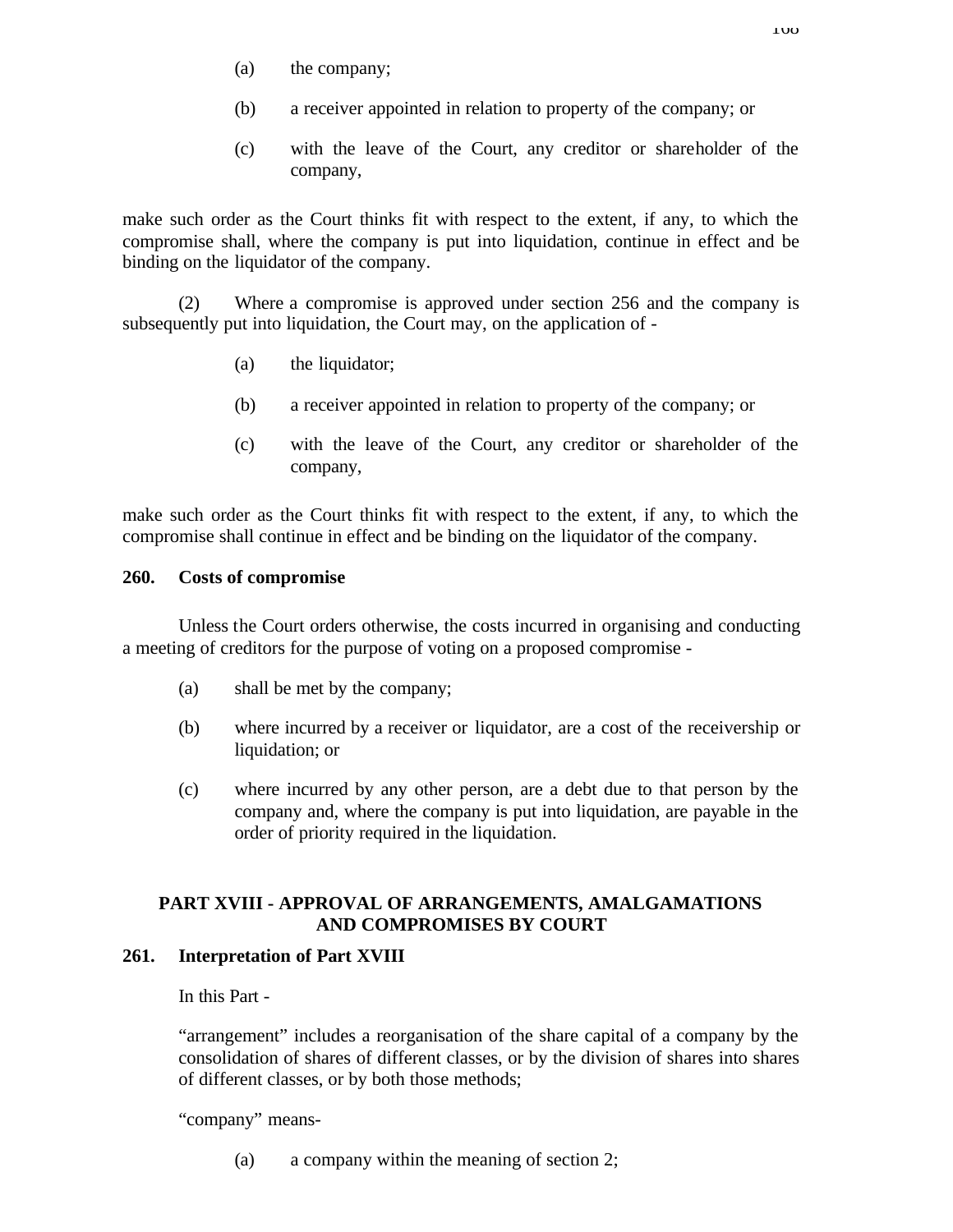(b) a foreign company that is registered on the foreign company register;

"creditor' includes -

- (a) a person who, in a liquidation, is entitled to claim that a debt is owing to him by the company; and
- (b) a secured creditor.

#### **262. Approval of arrangements, amalgamations and compromises**

(1) Notwithstanding the provisions of this Act or the constitution of a company, the Court may, on the application of a company or, with the leave of the Court, any shareholder or creditor of a company, order that an arrangement or amalgamation or compromise shall be binding on the company and on such other persons or classes of persons as the Court may specify and any such order may be made on such terms and conditions as the Court thinks fit.

(2) Before making an order under subsection (1), the Court may, on the application of the company or any shareholder or creditor or other person who appears to the Court to be interested, or of its own motion, make any one or more of the orders specified in subsection (3).

- (3) The orders under subsection (2) shall be
	- (a) an order that notice of the application, together with such information relating to it as the Court thinks fit, be given in such form and in such manner and to such persons or classes of persons as the Court may specify;
	- (b) an order directing the holding of a meeting or meetings of shareholders or any class of shareholders or creditors or any class of creditors of a company to consider and, if thought fit, to approve, in such manner as the Court may specify, the proposed arrangement or amalgamation or compromise and, for that purpose, may determine the shareholders or creditors that constitute a class of shareholders or creditors of a company;
	- (c) an order requiring that a report on the proposed arrangement or amalgamation or compromise be prepared for the Court by a person specified by the Court and, if the Court thinks fit, be supplied to the shareholders or any class of shareholders or creditors or any class of creditors of a company or to any other person who appears to the Court to be interested;
	- (d) an order as to the payment of the costs incurred in the preparation of any such report;
	- (e) an order specifying the persons who shall be entitled to appear and be heard on the application to approve the arrangement or amalgamation or compromise.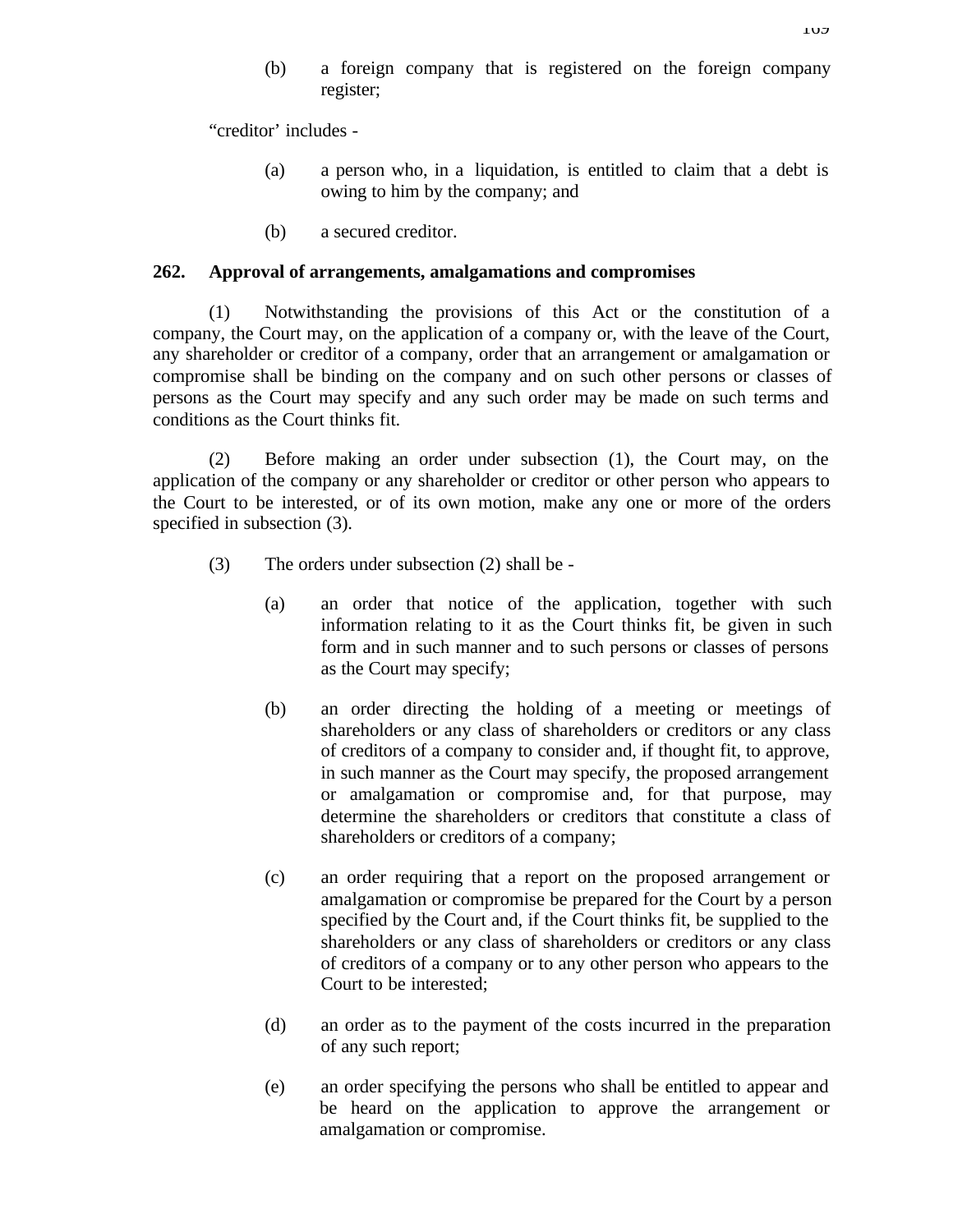(4) An order made under this section shall have effect on and from the date specified in the order.

(5) The Board of the company shall, within 14 days of an order made by the Court, ensure that a copy of the order is filed with the Registrar for registration.

## **263. Court may make additional orders**

(1) Subject to section 262, the Court may, for the purpose of giving effect to any arrangement or amalgamation or compromise approved under that section, either by the order approving the arrangement or amalgamation or compromise, or by any subsequent order, provide for, and prescribe terms and conditions relating to -

- (a) the transfer or vesting of real or personal property, assets, rights, powers, interests, liabilities, contracts, and engagements;
- (b) the issue of shares, securities, or policies of any kind;
- (c) the continuation of legal proceedings;
- (d) the liquidation of any company;
- (e) the provisions to be made for persons who voted against the arrangement or amalgamation or compromise at any meeting called in accordance with any order made under subsection (2) of that section or who appeared before the Court in opposition to the application to approve the arrangement or amalgamation or compromise; or
- (f) such other matters that are necessary or desirable to give effect to the arrangement or amalgamation or compromise.

(2) Within 14 days of an order being made by the Court, the Board of the company shall ensure that a copy of the order is filed with the Registrar for registration.

# **264. Parts XVI and XVII not affected**

The Court may -

- (a) approve an amalgamation under section 262 even though the amalgamation could be effected under Part XVI; or
- (b) approve a compromise under section 262 even though the compromise could be approved under Part XVII;

# **265. Application of section 259**

The provisions of section 259 shall apply with such modifications as may be necessary in relation to any compromise approved under section 263.

# **PART XIX - ALTERATION IN NATURE OF COMPANIES**

# **266. Conversion of company limited by shares to company limited by guarantee**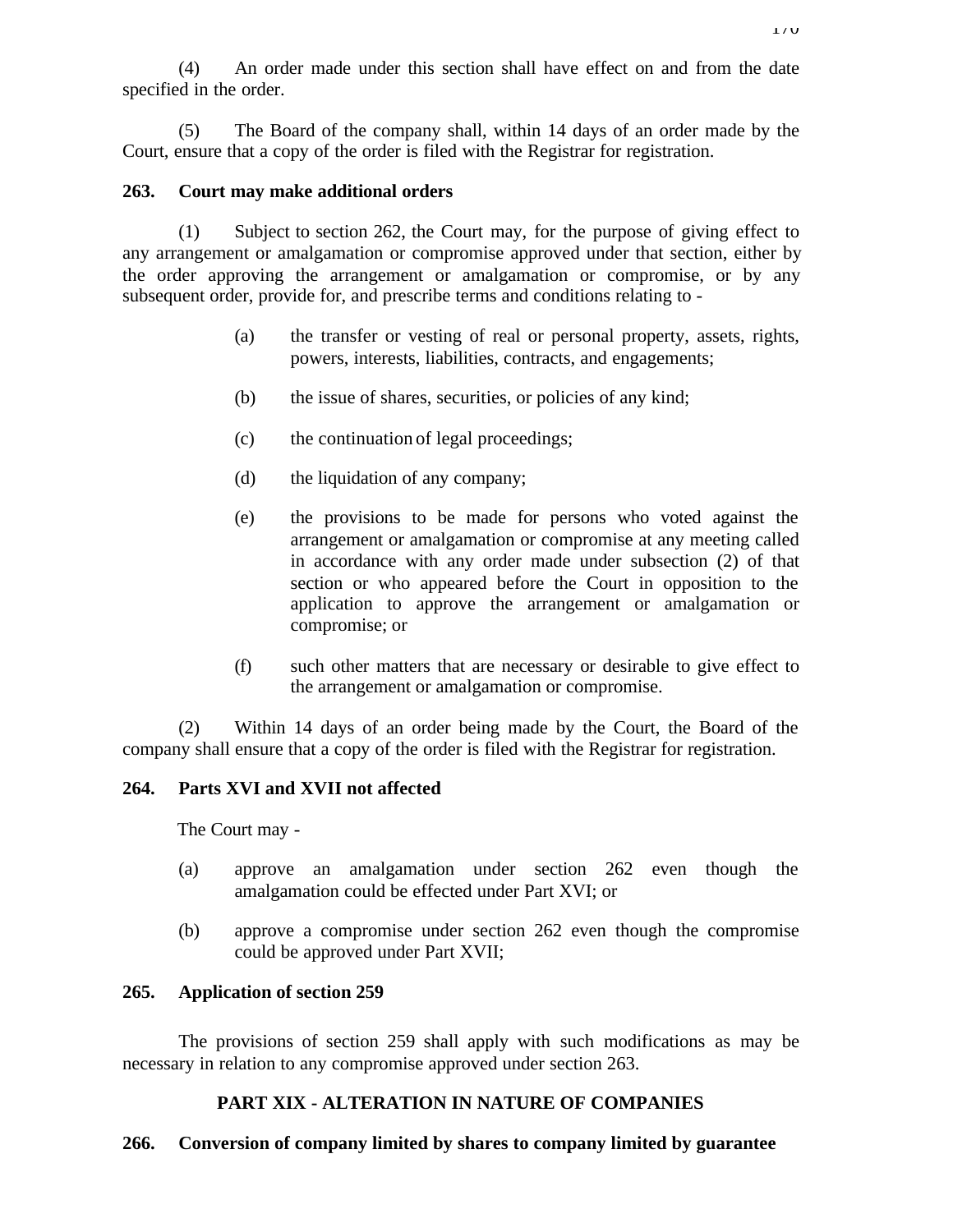(1) A company limited by shares may be converted to a company limited by guarantee without a share capital where -

- (a) there is no unpaid liability on any of its shares;
- (b) all its members agree in writing to the conversion and to the voluntary surrender to the company for cancellation of all the shares held by them immediately before the conversion;
- (c) a new constitution appropriate to a company limited by guarantee is filed; and
- (d) the total liability of the members to contribute to the assets of the company, in the event of its being wound up, is not less than 10,000 rupees.
- (2) Where
	- (a) a copy of the new constitution and of the special resolution adopting them; and
	- (b) a declaration by a director and the secretary of the company stating that the requirements of subsection (1) have been complied with,

are filed, the Registrar shall, subject to the other provisions of this Act, issue a certificate of the conversion.

- (3) The conversion of a company under this section shall
	- (a) take effect on the issue of the certificate;
	- (b) operate so that all shares are deemed to have been validly surrendered and cancelled notwithstanding anything in Part VII;
	- (c) have effect so that every member who has not agreed to contribute to the assets of the company in the event of its being wound up shall cease to be a member; and
	- (d) not affect any right or obligation of the company except as otherwise provided in this section or render defective any proceedings by or against the company.

#### **267. Conversion of limited and unlimited companies**

(1) An unlimited company may convert to a limited company by passing a special resolution to that effect and by making any necessary amendments to its constitution and filing with the Registrar a copy of the resolution.

(2) A limited company may convert to an unlimited company by passing a unanimous resolution to that effect and filing with the Registrar a copy of the resolution.

(3) Where a company has complied with subsection (1) or (2), the Registrar shall, subject to the other provisions of this Act, issue to the company a new certificate confirming the conversion and cancel the previous certificate of incorporation.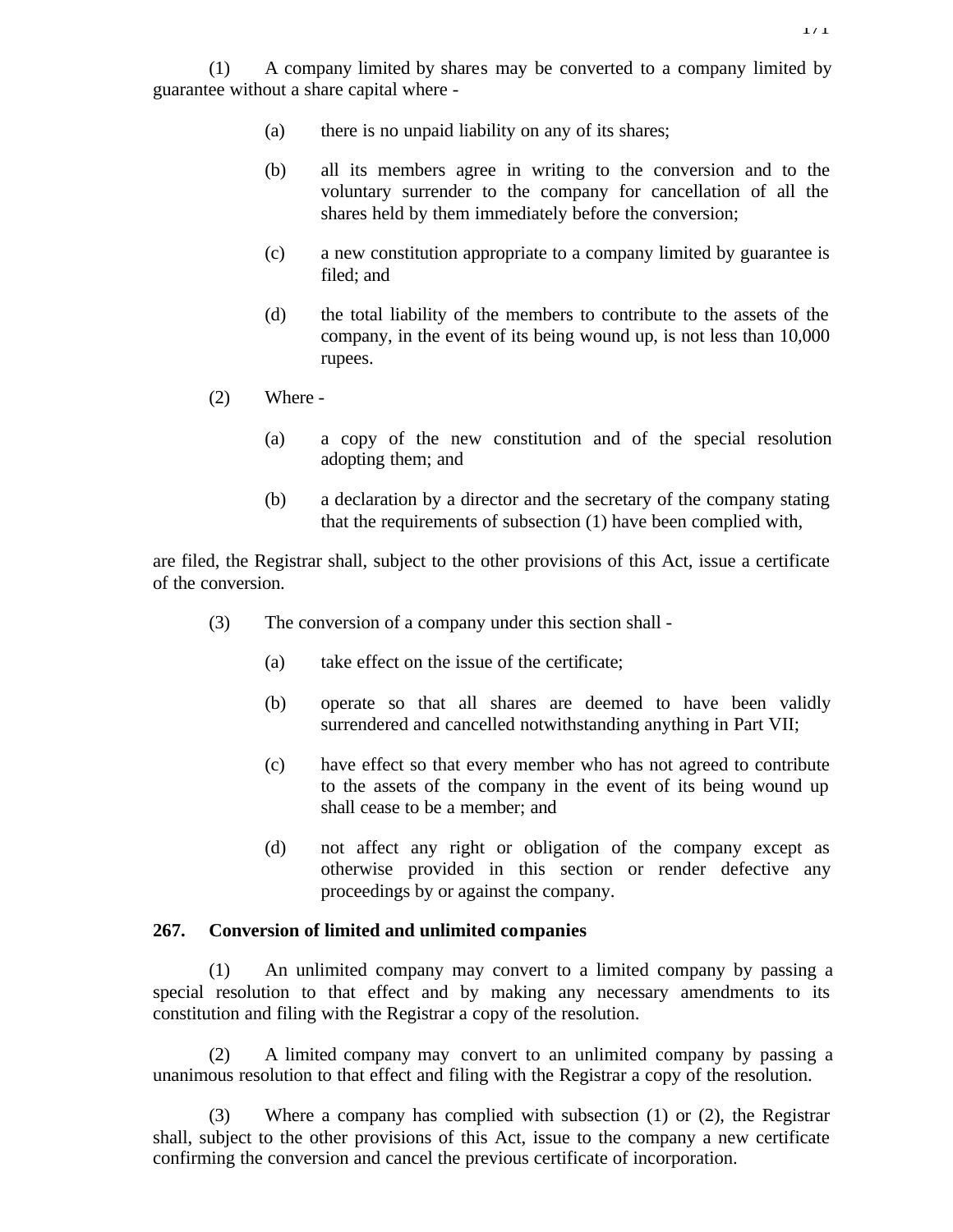- (4) The conversion of a company under this section shall
	- (a) take effect on the issue of the certificate; and
	- (b) not affect the identity of the company or any right or obligation of the company or render defective any proceedings by or against the company.

## **268. Conversion of public companies and private companies**

(1) A public company that has not for the time being more than 25 members may convert to a private company by filing with the Registrar -

- (a) a copy of a special resolution passed to that effect; and
- (b) a declaration by a director or secretary of the company stating the full names, addresses and descriptions of all the members, and the number of shares held by each of them respectively.

(2) A private company may, subject to its constitution, convert to a public company by filing with the Registrar a copy of a special resolution passed to that effect.

(3) Where a company has complied with subsection (1) or (2), the Registrar shall issue to the company a new certificate in the prescribed form confirming the conversion and cancel the previous certificate of incorporation.

- (4) The conversion of a company under this section shall
	- (a) take effect on the issue of the certificate; and
	- (b) not affect the identity of the company or any right or obligation of the company or render defective any proceedings by or against the company.

# **PART XX - COMPANIES LIMITED BY GUARANTEE**

### **269. Provisions of Act not applicable to company limited by guarantee**

(1) Subject to subsection (2), Part VII, sections 91(3)(b) and (c), 92(1) and (3), 95, 108 to 113, 154 to 157, Part XVI and section 223(5) shall not apply to a company limited by guarantee without a share capital.

The provisions of this Act other than those referred to in subsection  $(1)$ shall apply to a company limited by guarantee without a share capital with all necessary modifications, as if -

- (a) the company were a company limited by shares;
- (b) references to shareholders were references to members;
- (c) references to the share register were references to the register of members.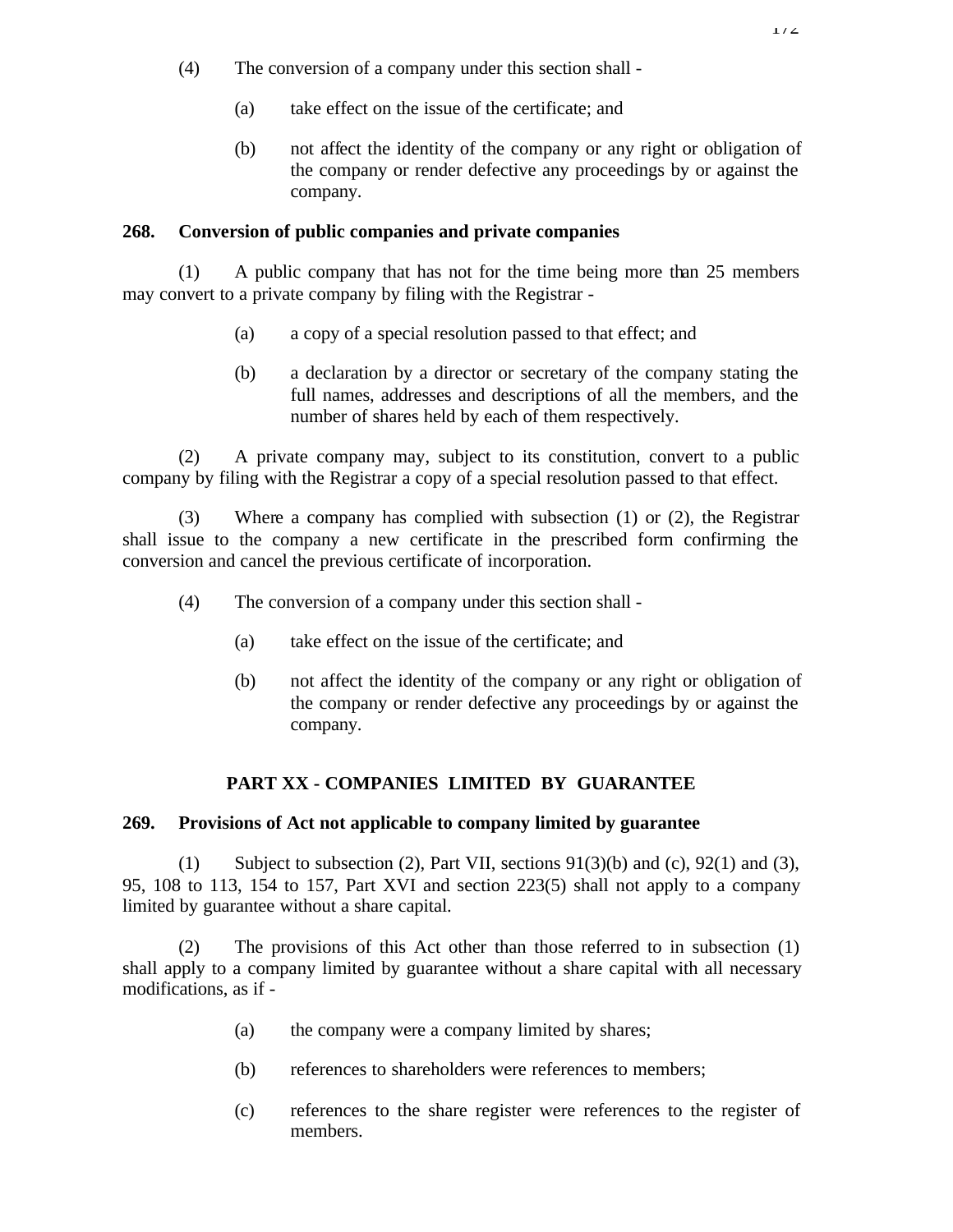#### **PART XXI - PRIVATE COMPANIES**

#### **270. Provisions relating to private company**

A private company -

- (a) shall not have more than 25 shareholders provided that where two or more of its shareholders hold one or more shares jointly they shall be deemed to be one shareholder and provided further that, in computing the number of 25, no account shall be taken of persons who are in the employment of the company, and who, having been formerly in the employment of the company were while in that employment and have continued, after the determination of that employment, to be members of the company;
- (b) shall not make any offer to the public to subscribe for its shares or debentures;
- (c) may provide in its constitution that the right to transfer its shares is restricted;
- (d) may dispense with the holding of shareholders meetings if resolutions which would otherwise require the holding of a meeting are passed by means of entry in the minute book of the company under section 117;
- (e) subject to its constitution, may remove a director from office by special resolution under section 138(2);
- (f) which is a small private company shall not, pursuant to section 163(1), be required to appoint a company secretary;
- (g) which is a small private company shall not, pursuant to section 209, be required to appoint an auditor;
- (h) which is a small private company shall, pursuant to section 215(3), be required to file with the Registrar a financial summary its financial statements in accordance with section 211;
- (i) which is a small private company shall not, pursuant to section 211, be required to prepare and present its accounts in accordance with the International Accounting Standards;
- (j) may dispense with the provision of an annual report by unanimous resolution under section 218; or
- (k) may by unanimous agreement among the shareholders dispense with the observance of any of the matters referred to in section 272.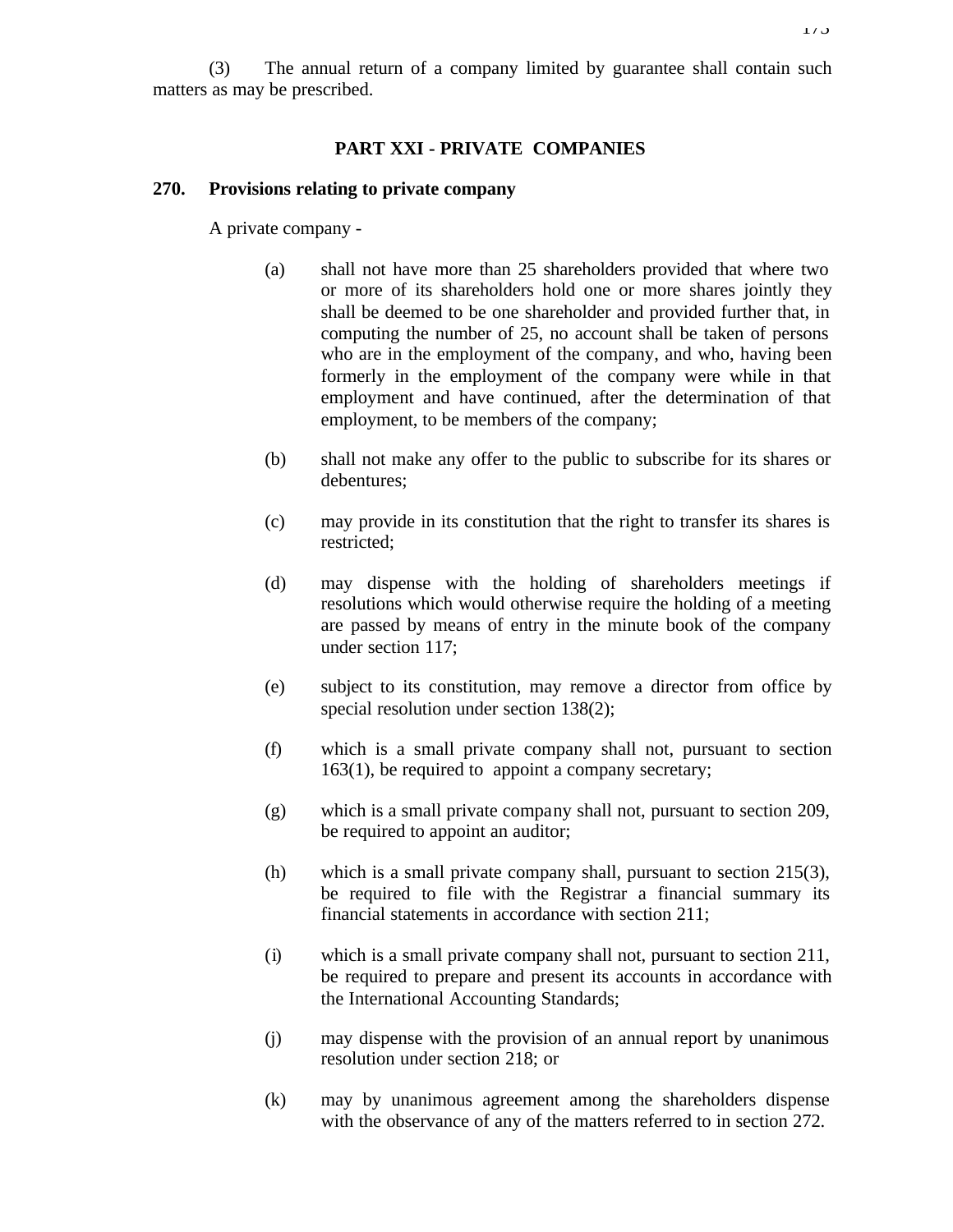## **271. Private companies need not keep interests register**

(1) A private company may, by unanimous resolution of its shareholders, dispense with the need to keep an interests register.

(2) The provisions of this Act which require any matter to be entered in the interests register shall not apply to a private company while a resolution under subsection (1) is in force.

(3) A resolution under subsection(1) shall cease to have effect where any shareholder gives notice in writing to the company that he requires the company to keep an interests register.

## **272. Unanimous agreement by shareholders**

(1) Where all shareholders of a private company agree to or concur in any action which has been taken or is to be taken by the company -

- (a) the taking of that action is deemed to be validly authorised by the company, notwithstanding any provision in the constitution of the company; and
- (b) the provisions of this Act referred to in the Eleventh Schedule shall not apply in relation to that action.

(2) Without limiting the matters which may be agreed to or concurred in under subsection (1), that subsection shall apply where all the shareholders of a private company agree to or concur in –

- (a) the issue of shares by the company;
- (b) the making of a distribution by the company;
- (c) the repurchase or redemption of shares in the company;
- (d) the giving of financial assistance by a company for the purpose of, or in connection with, the purchase of shares in the company;
- (e) the payment of remuneration to a director (or member in the case of a small private company) or the making of a loan to a director (or member) or the conferral of any other benefit on a director (or member);
- (f) the making of a contract between an interested director (or member in the case of a small private company) and the company;
- (g) the entry into a major transaction; or
- (h) the ratification after the event of any action which could have been authorised under this section.
- (3) Where
	- (a) a distribution is made by a company under this section; and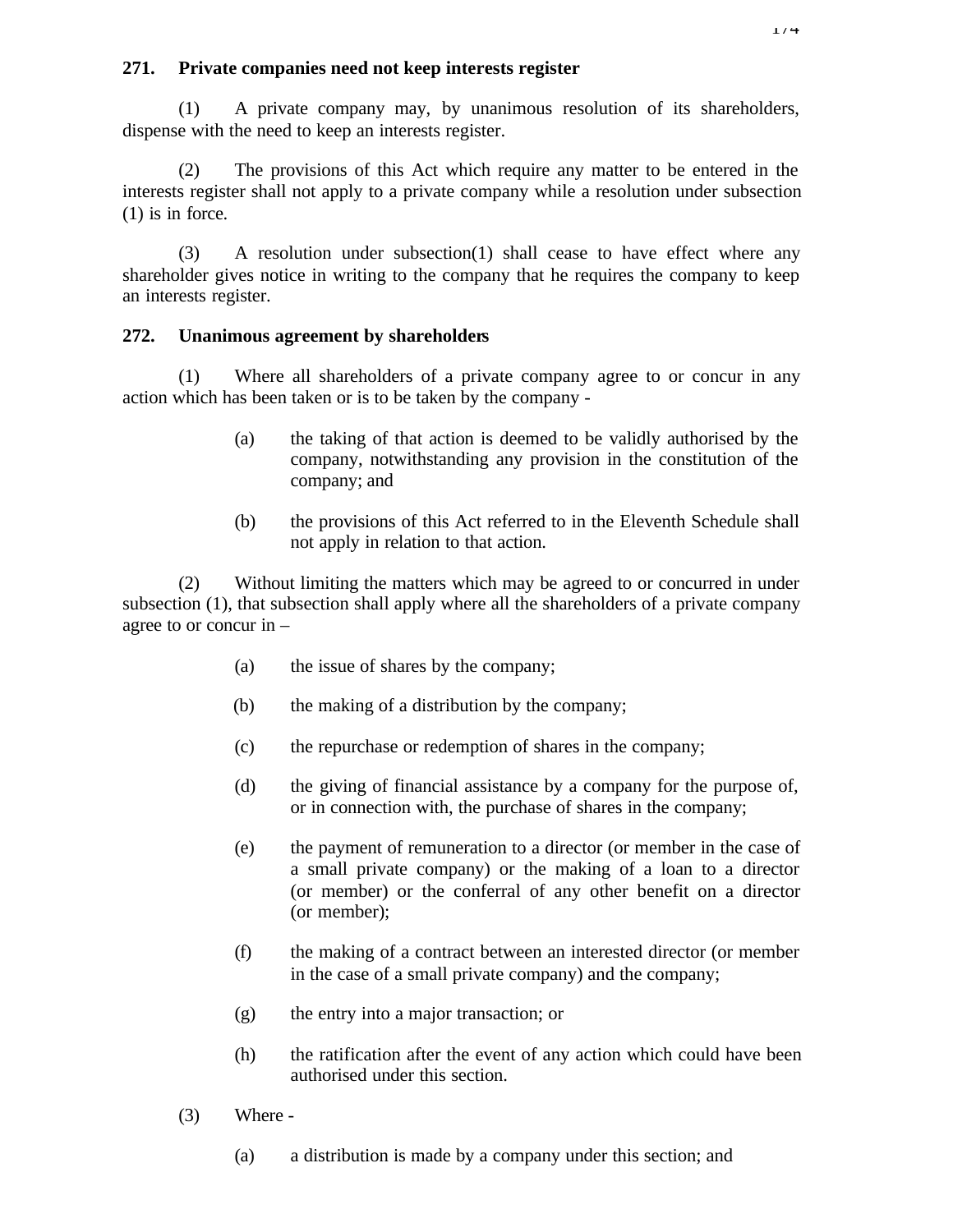(b) as a consequence of the making of the distribution, the company fails to satisfy the solvency test -

the distribution is deemed not to have been validly made.

(4) A distribution to a shareholder which is deemed not to have been validly made may be recovered by the company from the shareholder unless -

- (a) the shareholder received the distribution in good faith and without knowledge of the company's failure to satisfy the solvency test;
- (b) the shareholder has altered his position in reliance on the validity of the distribution; and
- (c) it would be unfair to require repayment in full or at all.

(5) Where reasonable grounds did not exist for believing that the company would satisfy the solvency test after the making of a distribution which is deemed not to have been validly made, each shareholder who agreed to or concurred in the making of the distribution is personally liable to the company to repay to the company so much of the distribution as is not able to be recovered from the shareholders to whom the distribution was made.

(6) Where in an action brought against a shareholder under subsection (4) or (5), the Court is satisfied that the company could, by making a distribution of a lesser amount, have satisfied the solvency test, the Court may -

- (a) permit the shareholder to retain; or
- (b) relieve the shareholder from liability in respect of,

an amount equal to the value of any distribution that could properly have been made.

(7) Notwithstanding any other provisions of this Act, all the shareholders or members of a private company may, by agreement in writing, restrict in whole or in part the discretion and powers of the directors of the company to manage the business and affairs of the company and may confer on any person who is a party to such agreement, whether or not a shareholder, a member or director of the company, such powers and discretions as they think fit.

(8) A person who is a party to a unanimous shareholder agreement under subsection (7) on whom such powers and discretions are conferred shall have, to the extent that such agreement so provides, all the rights, powers and duties and incurs in relation to the exercise of such rights, powers and duties all the liabilities of a director of the company under this Act and the director or directors concerned shall, to such extent and, subject to section 131(2), be relieved of their duties and liabilities.

(9) Where a person who is a holder or registered owner of all the issued shares of a private company makes a declaration in writing that restricts in whole or in part the discretion and powers of that director to manage the business and affairs of the company, the declaration shall be deemed to be a unanimous shareholder agreement.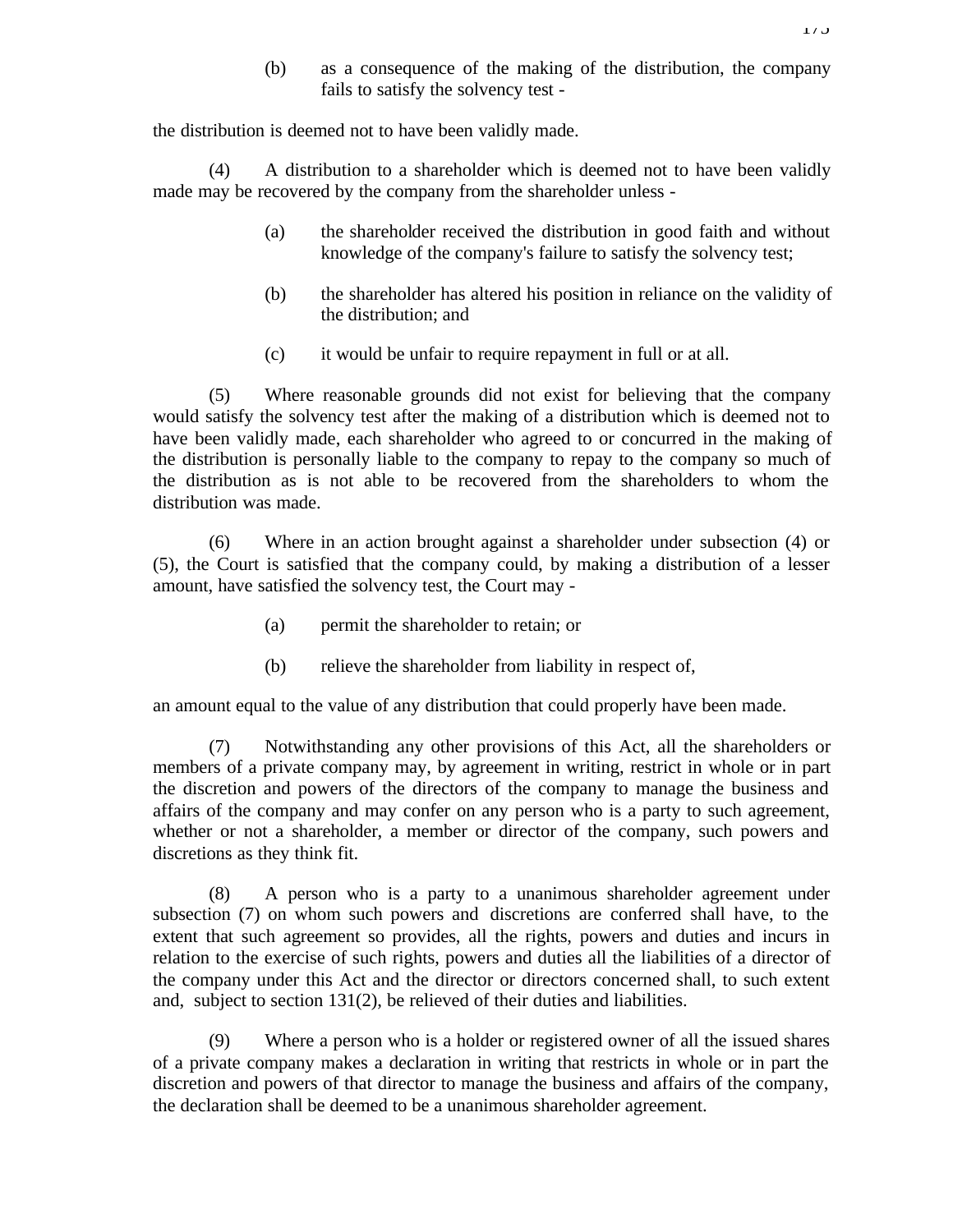(10) A unanimous shareholder agreement under subsection (7) shall not have effect until all the directors of the company, and in the case of a company holding a Category 1 Global Business Licence, its management company and in the case of a company holding a Category 2 Global Business Licence, its registered agent shall have been notified of its contents, and notice of the entry into of the agreement and its effect has been given to the Registrar.

(11) Nothing in subsections (7) to (10) shall operate to relieve persons who are directors of the company of their obligations to file any return or notice with the Registrar required by this Act.

### **PART XXII - FOREIGN COMPANIES**

### **273. Application of Part XXII**

This Part shall apply to a foreign company only if it has a place of business or is carrying on business in Mauritius.

### **274. Meaning of "carrying on business"**

For the purposes of this Part -

- (a) a reference to a foreign company carrying on business in Mauritius includes a reference to the foreign company -
	- (i) establishing or using a share transfer office or a share registration office in Mauritius; or
	- (ii) administering, managing, or dealing with property in Mauritius as an agent, or personal representative, or trustee, and whether through its employees or an agent or in any other manner;
- (b) a foreign company shall not be held to carry on business in Mauritius merely because in Mauritius it -
	- (i) is or becomes a party to a legal proceeding or settles a legal proceeding or a claim or dispute;
	- (ii) holds meetings of its directors or shareholders or carries on other activities concerning its internal affairs;
	- (iii) maintains a bank account;
	- (iv) effects a sale of property through an independent contractor;
	- (v) solicits or procures an order that becomes a binding contract only if the order is accepted outside Mauritius;
	- (vi) creates evidence of a debt or creates a charge on property;
	- (vii) secures or collects any of its debts or enforces its rights in relation to securities relating to those debts;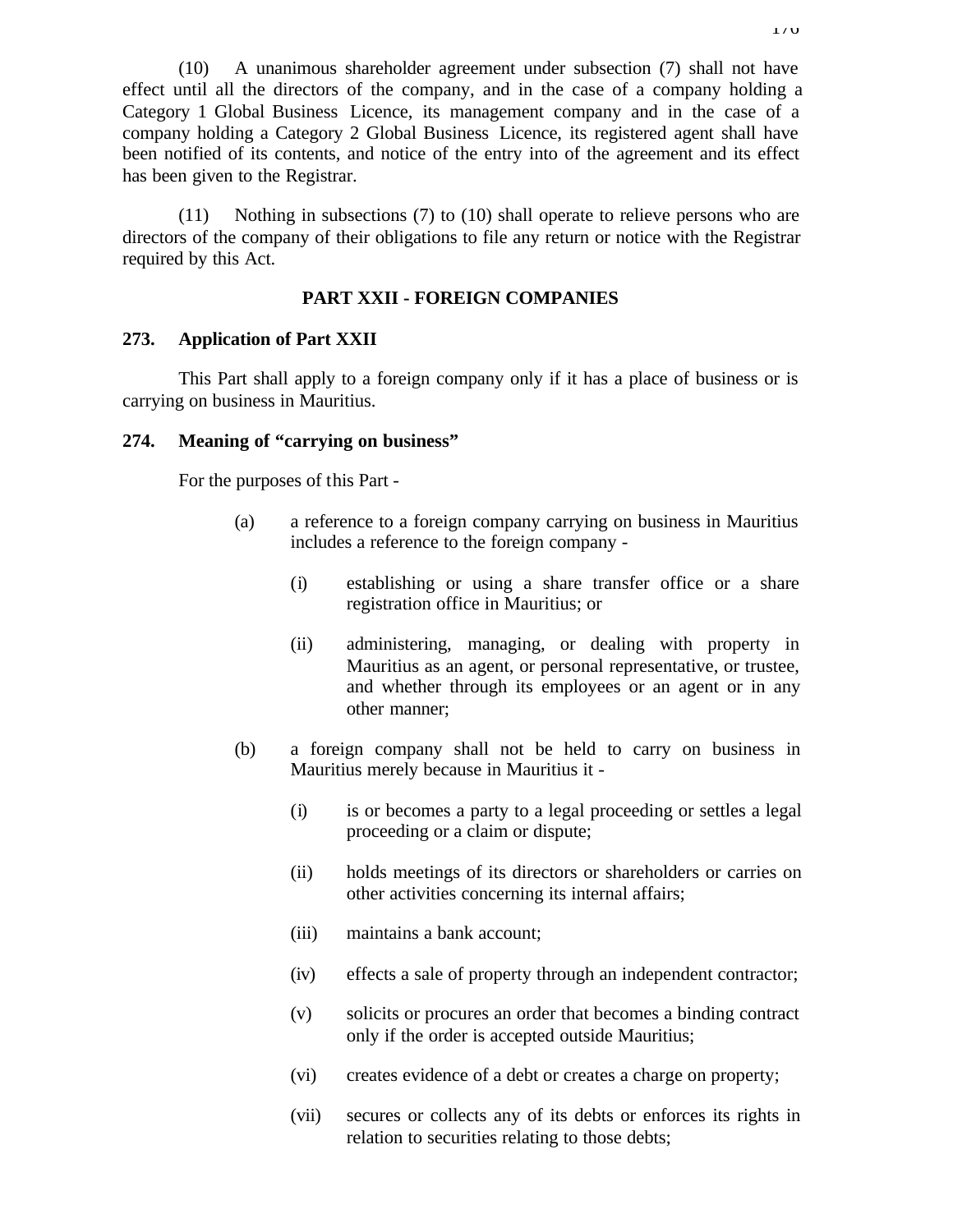- (viii) conducts an isolated transaction that is completed within a period of 31 days, not being one of a number of similar transactions repeated from time to time; or
- (ix) invests its funds or holds property.

### **275. Name to be reserved before carrying on business**

(1) A foreign company shall not carry on business in Mauritius on or after the commencement of this Act unless the name of the foreign company has been reserved.

(2) Subsection (1) shall not apply to a foreign company that, immediately before the commencement of this Act, is registered under Part XII of the Companies Act 1984.

(3) A foreign company registered under this Part that carries on business in Mauritius shall not change its name unless the name has first been reserved.

(4) Sections 33, 34 and 35 shall apply, subject to any necessary modifications to the reservation of the name of a foreign company, including reservation on a change of name, in the same way as they apply to the registration of companies under this Act and to the change of names of companies registered under this Act.

(5) Where a foreign company contravenes this section, the company and every director of the company shall commit an offence and shall, on conviction, be liable to a fine not exceeding 50,000 rupees.

### **276. Registration of foreign companies**

(1) Every foreign company shall, within one month after it establishes a place of business or commences to carry on business in Mauritius, file with the Registrar -

- (a) a duly authenticated copy of the certificate of its incorporation or registration in its place of incorporation or origin or a document of similar effect;
- (b) a duly authenticated copy of its constitution, charter, statute or memorandum and articles or other instrument constituting or defining its constitution;
- (c) a list of its directors containing similar particulars with respect to directors as are, by this Act, required to be contained in the register of the directors, managers and secretaries of a company;
- (d) where the list includes directors resident in Mauritius who are members of the local Board of directors of the company, a memorandum duly executed by or on behalf of the foreign company stating the powers of the local directors;
- (e) a memorandum of appointment or power of attorney under the seal of the foreign company or executed on its behalf in such manner as to be binding on the company, stating the names and addresses of 2 or more persons resident in Mauritius, not including a foreign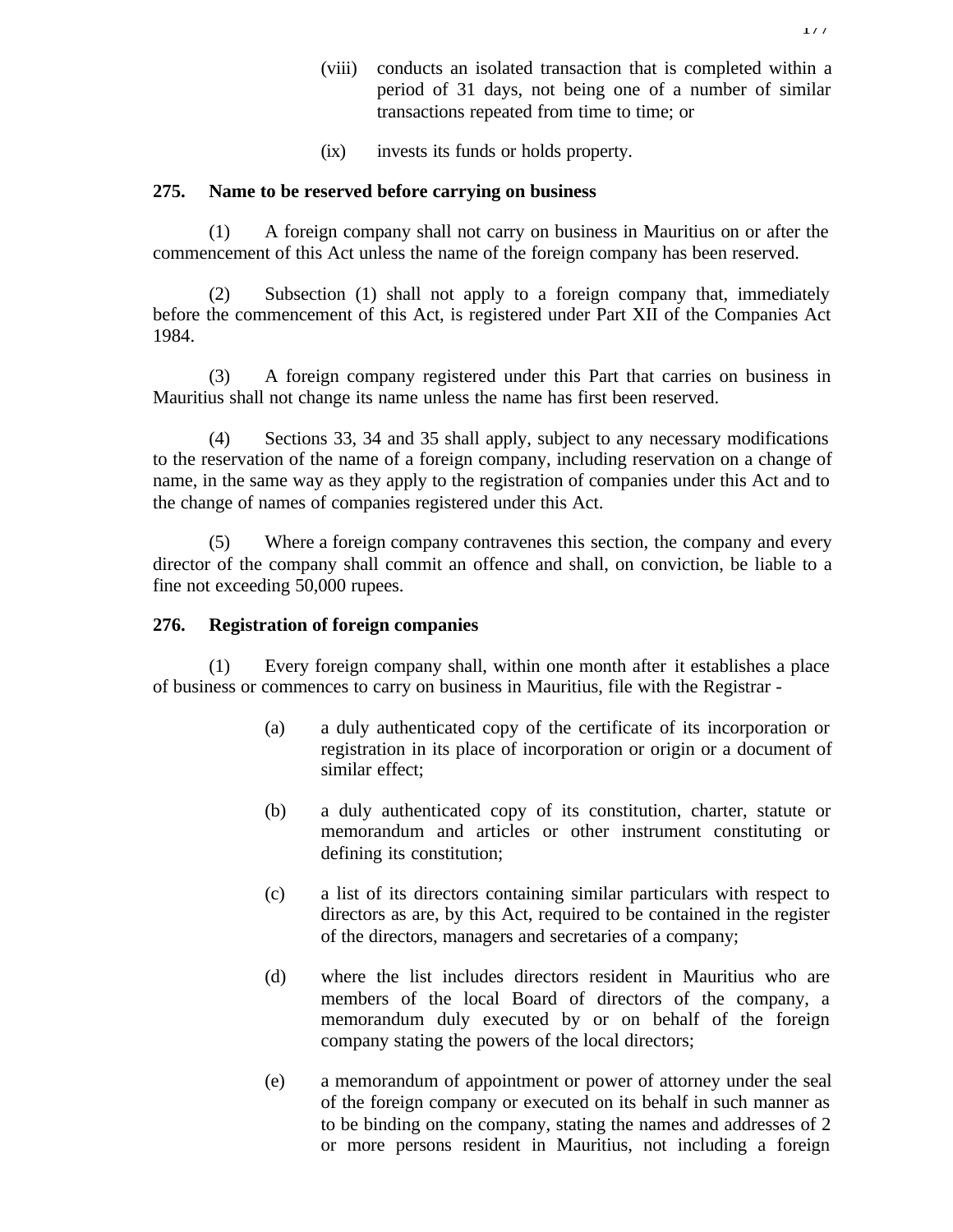company, authorised to accept on its behalf service of process and any notices required to be served on the company;

- (f) notice of the situa tion of its registered office in Mauritius and, unless the office is open and accessible to the public during ordinary business hours on each day, other than Saturdays and public holidays, the days and hours during which it is open and accessible to the public; and
- (g) a declaration made by the authorised agents of the company.

(2) Where a memorandum of appointment or power of attorney filed under subsection  $(1)(e)$  is executed by a person on behalf of the company, a duly authenticated copy of the deed or document by which that person is authorised to execute the memorandum of appointment or power of attorney shall be filed.

(3) Where a foreign company has complied with subsection (1), the Registrar shall, subject to section 12(2), register the company under this Part and shall issue a certificate in the prescribed form.

## **277. Registered office and authorised agents**

(1) A foreign company shall have a registered office in Mauritius to which all communications and notices may be addressed and which shall be open and accessible to the public for not less than 4 hours on every day other than a Saturday or a public holiday.

(2) An authorised agent shall, until he ceases to be such in accordance with subsection (4) -

- (a) continue to be the authorised agent of the company;
- (b) be answerable for the doing of all such acts, matters and things as are required to be done by the company by or under this Act.

(3) A foreign company or its authorised agent may file with the Registrar a written notice stating that the authorised agent has ceased to be the authorised agent or shall cease to be the authorised agent on a date specified in the notice.

(4) The authorised agent in respect of whom the notice has been filed shall cease to be an authorised agent -

- (a) on the expiry of a period of 21 days after the date of filing of the notice or on the date of the appointment of another authorised agent, the memorandum of whose appointment has been filed in accordance with subsection (5), whichever is earlier; or
- (b) where the notice states a date on which he is to so cease and the date is later than the expiry of that period, on that date.

(5) Where an authorised agent ceases to be the authorised agent and the company is then without an authorised agent in Mauritius, the company shall, where it continues to carry on business or has a place of business in Mauritius, within 21 days after the authorised agent ceased to be one, appoint an authorised agent.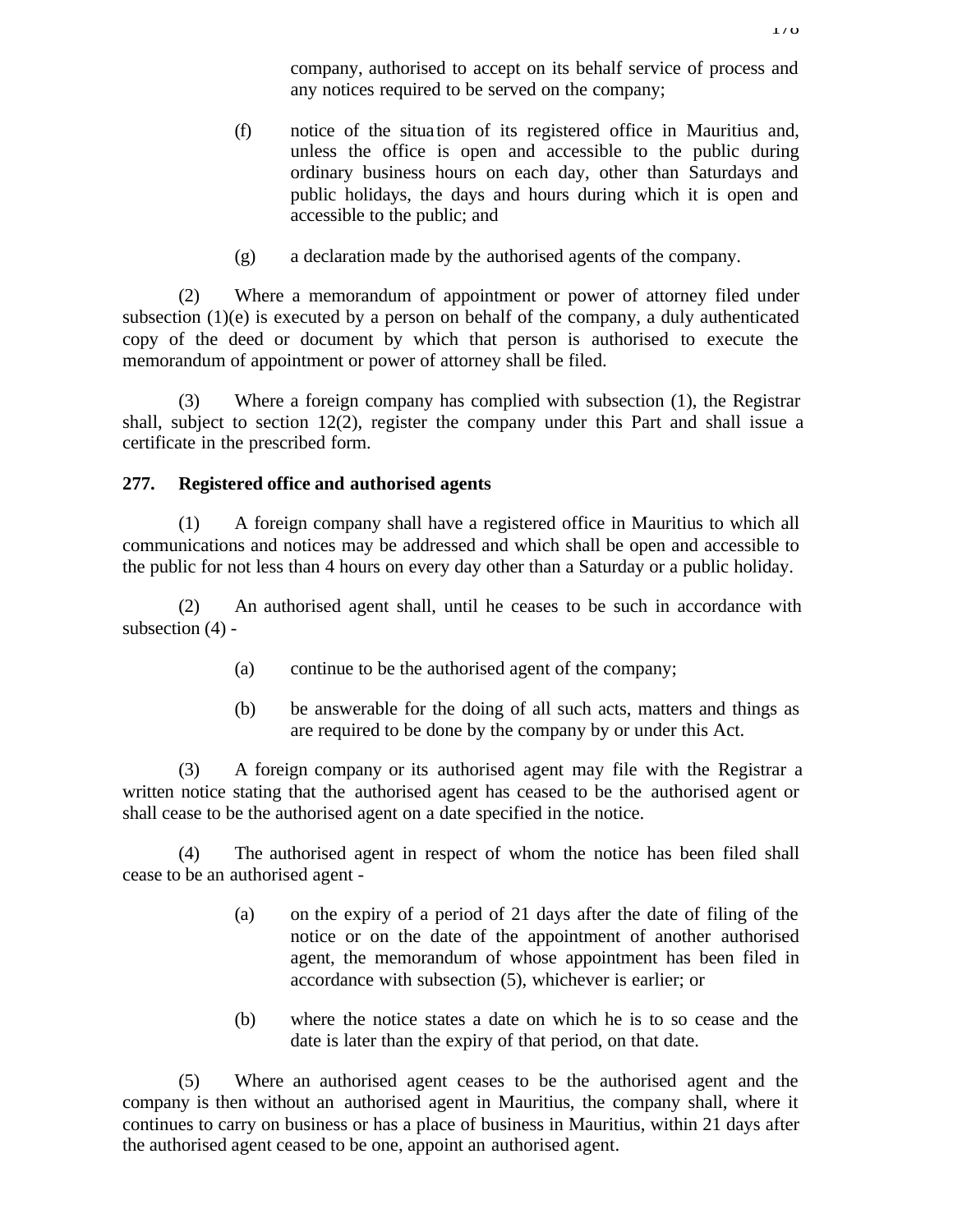## **278. Return of alterations**

- (1) Where any change or alteration is made in
	- (a) the constitution, charter, statutes, memorandum or articles or other instrument filed;
	- (b) the directors;
	- (c) the authorised agents or the address of an authorised agent;
	- (d) the situation of the registered office in Mauritius or of the days or hours during which it is open and accessible to the public;
	- (e) the address of the registered office in its place of incorporation or origin;
	- (f) the name of the company; or
	- (g) the powers of any directors resident in Mauritius who are members of the local Board of directors,

the foreign company shall, within one month, file with the Registrar particulars of the change or alteration.

(2) Where a foreign company increases its authorised share capital, it shall, within one month, file with the Registrar a notice of the amount from which and of the amount to which it has been so increased.

(3) Where a foreign company not having a share capital increases the number of its members beyond the registered number it shall, within one month, file with the Registrar a notice of the increase.

(4) Where an order is made by a court under any law in force in the country in which a foreign company is incorporated which corresponds to orders made under Parts XVI, XVII and XVIII, the company shall, within one month, file with the Registrar a copy of the order.

### **279. Registrar's certificate**

On the registration of a foreign company under this Part or the filing with the Registrar of particulars of a change or alteration in a matter referred to in section  $278(1)(a)$ , (c), or (f) the Registrar shall issue a certificate to that effect.

### **280. Validity of transactions not affected**

A failure by a foreign company to comply with section 337 or 338 shall not affect the validity or enforceability of any transaction entered into by the foreign company.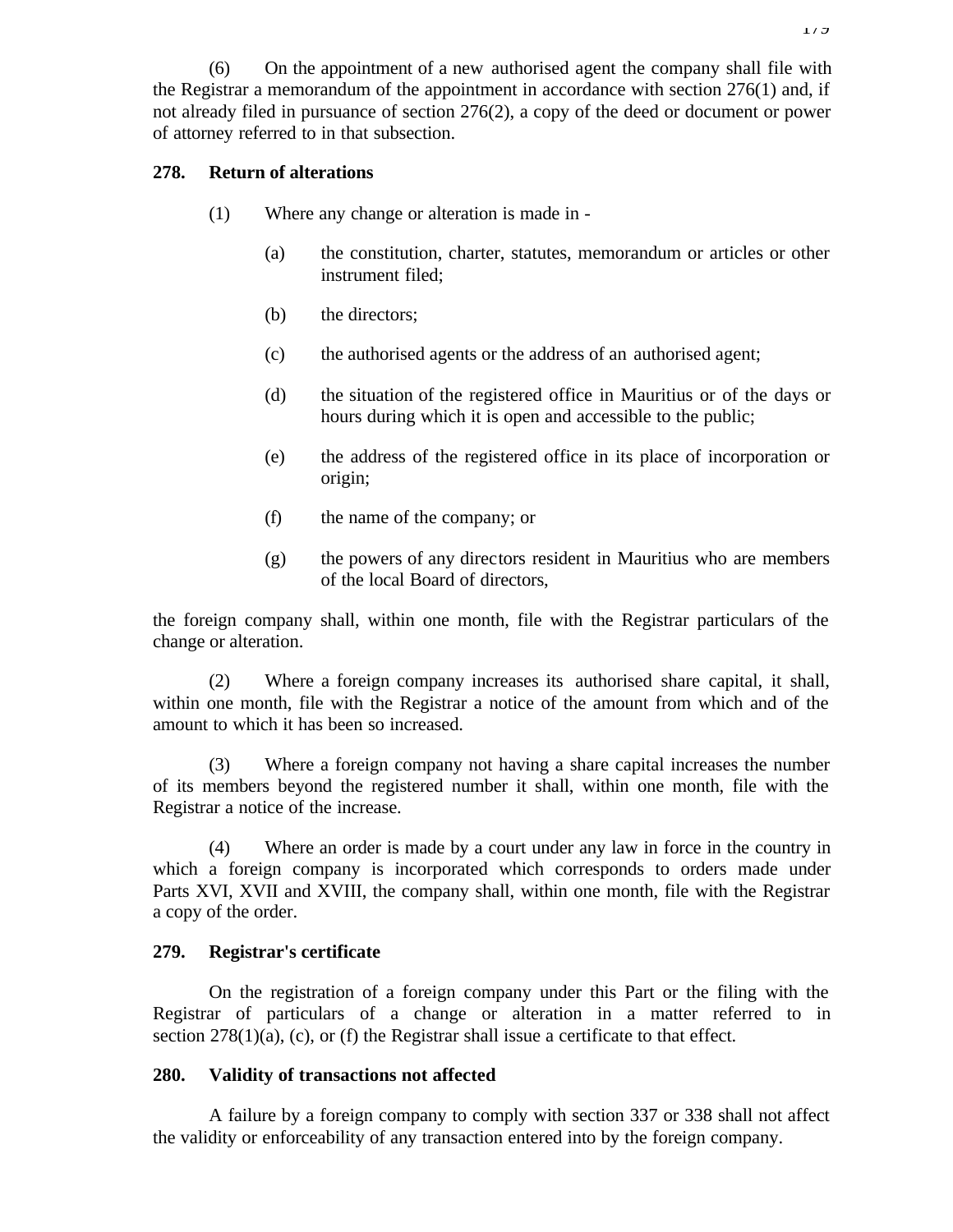## **281. Balance Sheet**

(1) Subject to the other provisions of this section, a foreign company shall, within 3 months of its annual meeting of shareholders, file with the Registrar -

- (a) a copy of its balance sheet made up to the end of its last preceding accounting period in such form and containing such particulars and accompanied by copies of such documents as the company is required to annex, attach or send with its balance sheet by the law for the time being applicable to that company in the place of its incorporation or origin; and
- (b) a declaration certifying that the copies are true copies of the documents so required.
- (2) (a) Where the Registrar is of the opinion that the balance sheet and other documents referred to in subsection (1) do not sufficiently disclose the company's financial position, he may by written notice to the company require the company to file a balance sheet within such period, in such form and containing such particulars and to annex thereto such documents as he requires.
	- (b) Nothing in paragraph (a) shall authorise the Registrar to require a balance sheet to contain any particulars, or the company to annex, attach or to send, any document, that would not be required to be furnished if the company were a public company.

(3) Where a foreign company is not required by the law of the place of its incorporation or origin to hold an annual meeting of shareholders and prepare a balance sheet, the company shall prepare and file with the Registrar a balance sheet within such period, in such form and containing such particulars and annex thereto such documents as the directors of the company would have been required to prepare or obtain if the company were a public company.

(4) Subject to subsection (6), a foreign company shall, in addition to the balance sheet and other documents required to be filed by subsections (1), (2) and (3), file its financial statements which shall comply with the International Accounting Standards, fairly showing the assets employed in, and liabilities arising out of, and its profit or loss arising out of, its operations conducted in or from Mauritius.

(5) The financial statements referred to in subsection (4) shall be filed with the Registrar within 6 months after the end of the accounting period of the company.

- (6) (a) The company shall be entitled to make such apportionment's of expenses incurred in connection with operations or administration affecting both Mauritius and elsewhere and to add such notes and explanations as in its opinion are necessary or desirable in order to give a true and fair view of the profit or loss of its operations in Mauritius.
	- (b) The Registrar may waive compliance with subsection (4) in relation to any foreign company where he is satisfied that -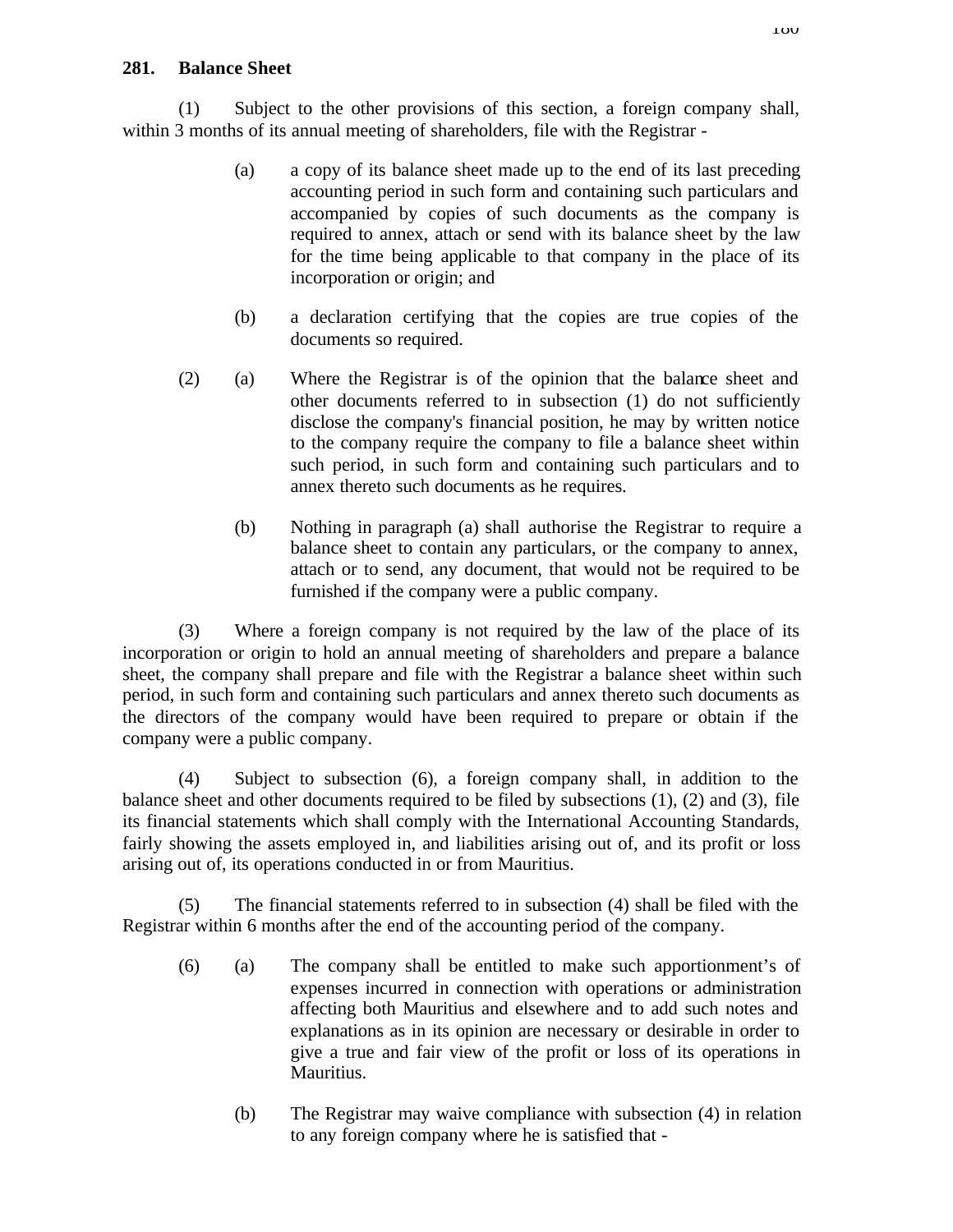- (ii) it would be of no real value having regard to the amount involved;
- (iii) it would involve expense unduly out of proportion to its value; or
- (iv) it would be misleading or harmful to the business of the company or to any related corporation.

(7) The financial statements referred to in subsection (4) shall be deemed to have been duly audited for the purpose of that subsection where it is accompanied by a qualified auditor's report which complies, so far as is practicable, with section 205.

## **282. Notice by foreign company of particulars of its business in Mauritius**

A foreign company shall file with the Registrar in each year at the time a copy of its balance sheet is filed, a notice containing particulars with respect to the business being carried out by the company in Mauritius.

## **283. Name and country of incorporation**

(1) Except with the written consent of the Minister, a foreign company shall not be registered by a name or an altered name that, in the opinion of the Registrar, is undesirable or is a name, or a name of a kind, that he has directed the Registrar not to accept for registration.

(2) No foreign company shall use in Mauritius any name other than that under which it is registered.

- (3) A foreign company shall
	- (a) conspicuously exhibit outside its registered office and every place of business established by it in Mauritius, its name and the place where it is formed or incorporated;
	- (b) cause its name and the place where it is formed or incorporated to be stated on all its bill heads and letter paper and in all its notices, prospectuses and other official publications; and
	- (c) where the liability of its members is limited, unless the last word of its name is the word "Limited" or "Limitée" or the abbreviation "Ltd" or "Ltée" cause notice of the fact -
		- (i) to be stated in legible characters in every prospectus issued by it and in all its bill heads, letter paper, notices, and other official publications in Mauritius; and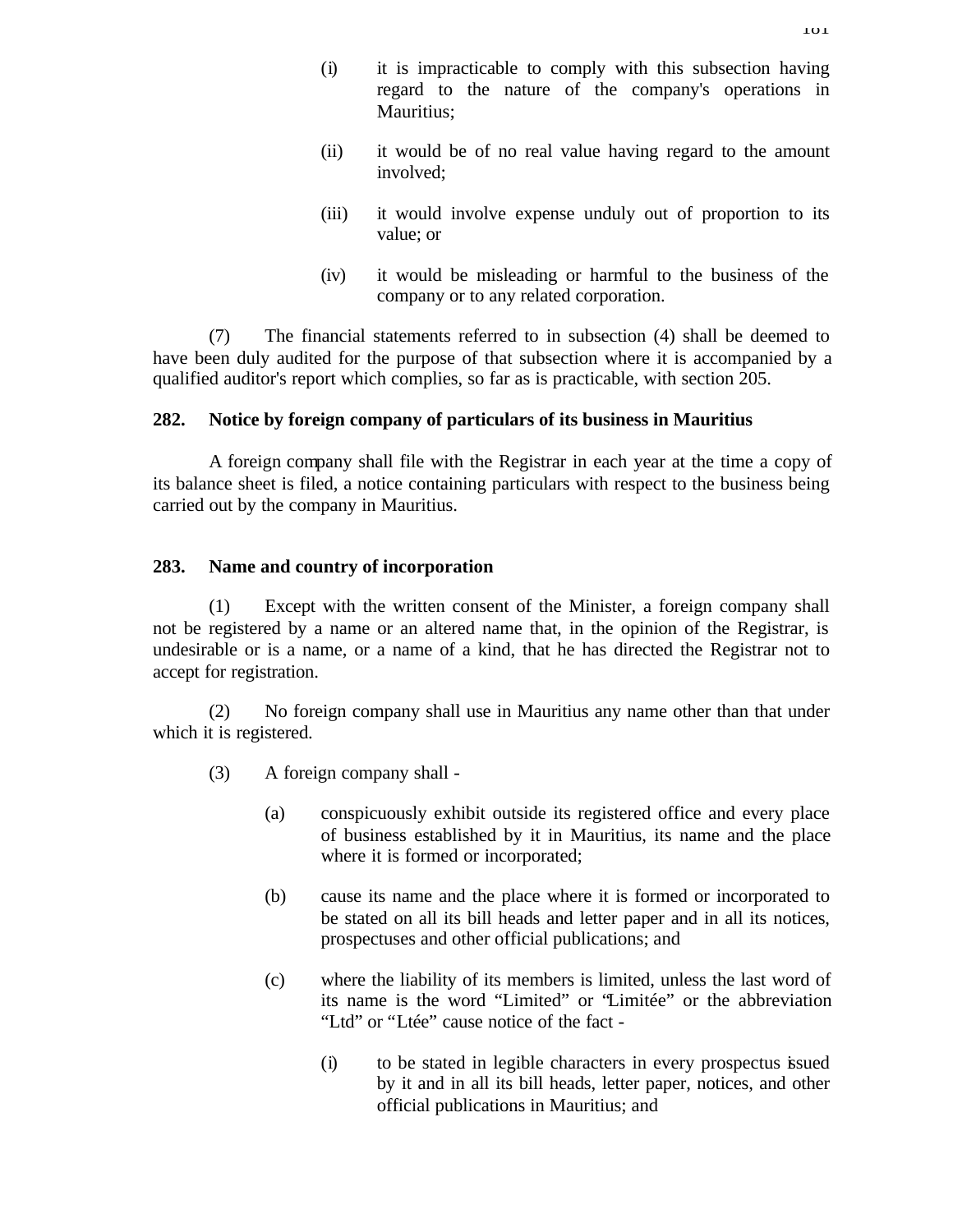(ii) except in the case of a banking company, to be exhibited outside its registered office and every place of business established by it in Mauritius.

(4) Where the name of a foreign company is indicated on the outside of its registered office or any place of business established by it in Mauritius or on any of the documents referred to in subsection (3) in characters or in any other way than by the use of Romanised letters, the name of the company shall also be exhibited outside such office or place of business or stated on such document in Romanised letters not smaller than any of the characters so exhibited or stated on the relevant office, place of business or document.

# **284. Service of notices**

Any document required to be served on a foreign company shall be deemed to have been served -

- (a) if addressed to the foreign company and left at or sent by post to its registered office in Mauritius;
- (b) if addressed to an authorised agent and left at or sent by post to his registered address; or
- (c) in the case of a foreign company which has ceased to maintain a place of business in Mauritius, if addressed to the foreign company and left at or sent by post to its registered office in the place of its incorporation.

## **285. Branch registers**

(1) Subject to the other provisions of this section, a foreign company which has a share capital and has a shareholder resident in Mauritius shall keep at its registered office in Mauritius or at some other place in Mauritius a branch register for the purpose of registering shares of shareholders resident in Mauritius who apply to have the shares registered therein.

(2) The company shall not be obliged to keep a branch register until after the expiry of 2 months from the receipt by it of a written application by a shareholder resident in Mauritius for registration of his shares.

(3) This section shall not apply to a foreign company which by its constitution prohibits an invitation to the public to subscribe for shares in the company.

- (4) (a) Every branch register shall be kept in the manner provided by section 91 and any transfer shall be effected in the same manner.
	- (b) Every transfer registered at its registered office in Mauritius shall be binding on the company and the Court shall have the same powers in relation to rectification of the register as it has under section 95.

(5) Where a foreign company opens a branch register, it shall, within 14 days of the date the branch register is opened, file with the Registrar a notice to that effect specifying the address where the register is kept.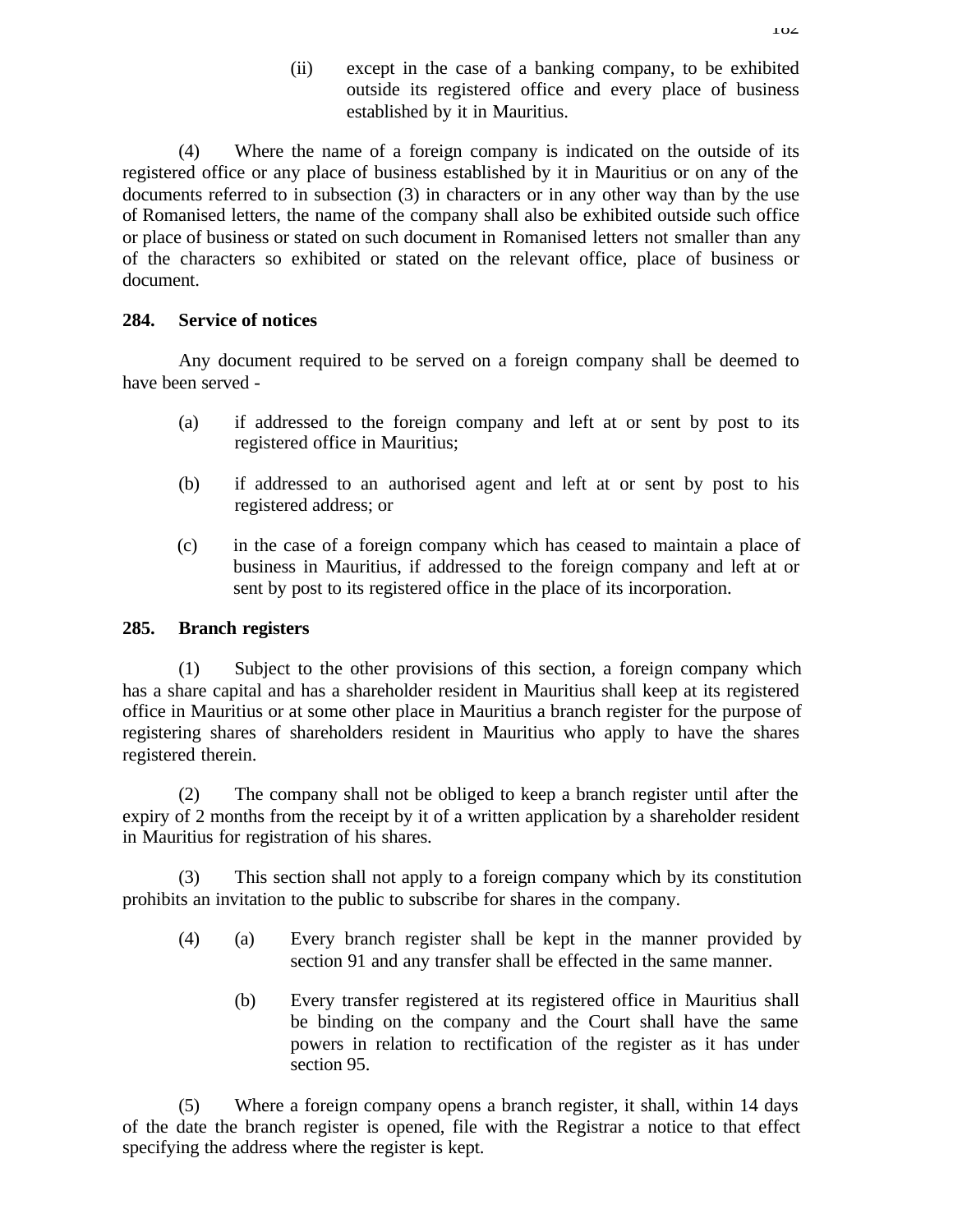(6) Where any change is made in the place where the register is kept or where the register is discontinued, the company shall, within 14 days of the date of the change, file with the Registrar a notice to that effect.

(7) Where a company or corporation is entitled under a law of the place of incorporation of a foreign company corresponding with section 183 of the Companies Act 1984 to give notice to a dissenting shareholder in that foreign company that it desires to acquire any of his shares registered on a branch register kept in Mauritius, this section shall cease to apply to that foreign company until -

- (a) the shares have been acquired; or
- (b) the company or corporation has ceased to be entitled to acquire the shares.

(8) On application made in that behalf by a member resident in Mauritius, the foreign company shall register in its branch register the shares held by a member which are registered in any other register kept by the company.

(9) On application made in that behalf by a member holding shares registered in a branch register, the foreign company shall remove the shares from the branch register and register them in such other register within Mauritius as is specified in the application.

(10) Sections 225 to 228 shall, with such adaptations and modifications as may be necessary, apply respectively to the inspection and the closing of the register.

(11) Sections 91 to 95 shall with such adaptations and modifications as may be necessary, apply with respect to the transfer of shares on, and the rectification of, the branch register.

(12) A branch register shall be prima facie evidence of any matters under this Part directed or authorised to be inserted therein.

(13) A certificate under the seal of a foreign company or signed by a director of the company specifying any shares held by any shareholder of that company and registered in the branch register shall be prima facie evidence of the title of the shareholder to the shares and the registration of the shares in the branch register.

## **286. Cessation of business in Mauritius**

(1) Where a foreign company ceases to have a place of business or to carry on business in Mauritius, it shall, within 7 days of the date of the cessation, file with the Registrar a notice to that effect, and as from the day on which the notice is filed, its obligation to file any document other than a document that ought to have been filed shall cease, and the Registrar shall on the expiry of 3 months after the filing of the notice remove the name of the company from his register.

(2) Where a foreign company goes into liquidation or is dissolved in its place of incorporation or origin -

> (a) every person who immediately before the commencement of the liquidation proceedings was an authorised agent shall, within one month after the commencement of the liquidation or the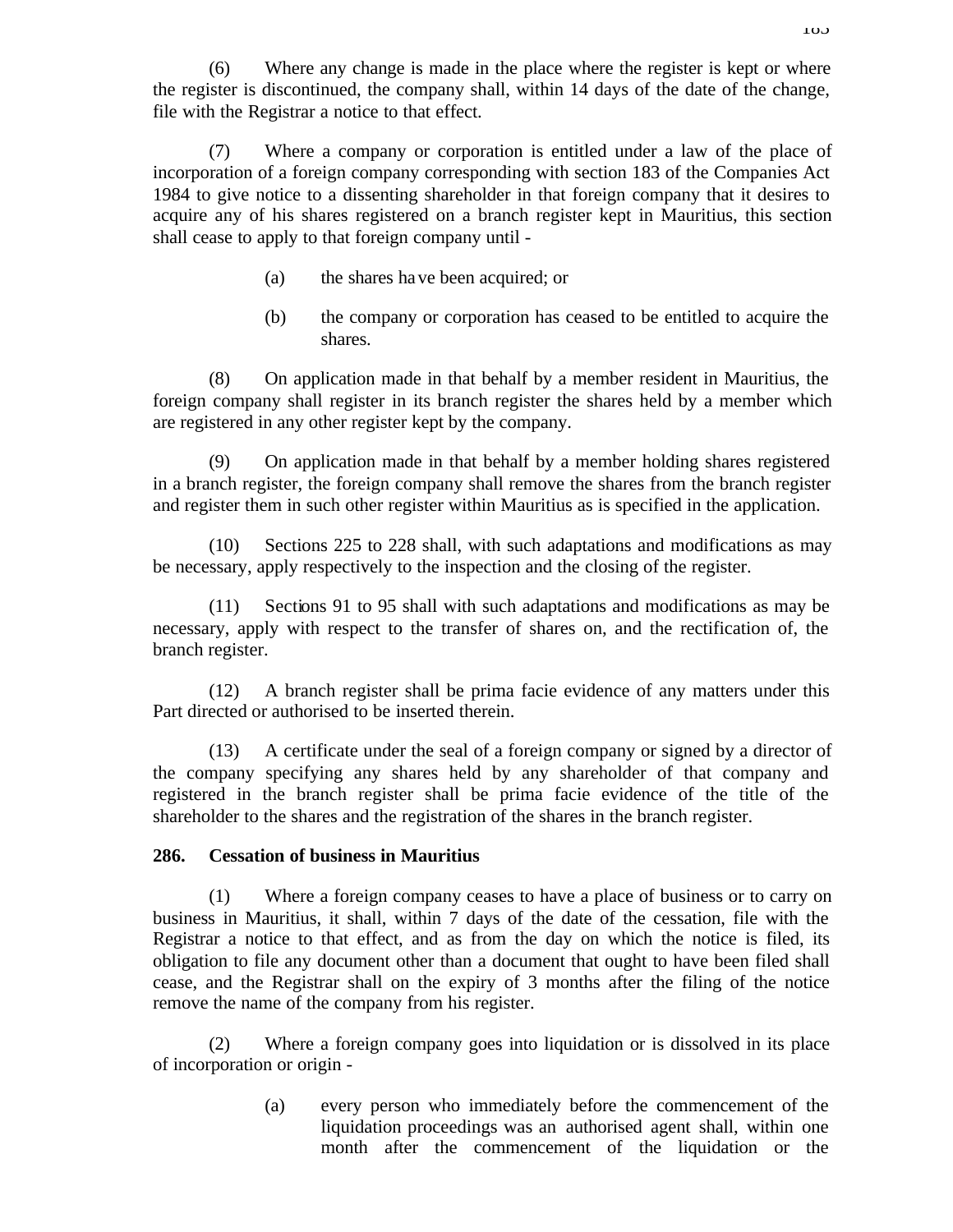dissolution, file or cause to be filed with the Registrar a notice to that effect and, where a liquidator is appointed, notice of the appointment; and

(b) the liquidator shall, until a liquidator for Mauritius is appointed by the Court, have the powers and functions of a liquidator for Mauritius.

(3) A liquidator of a foreign company appointed for Mauritius by the Court or a person exercising the powers and functions of such a liquidator shall -

- (a) before any distribution of the foreign company's assets is made, by advertisement in a newspaper circulating generally in each country where the foreign company had been carrying on business before the liquidation and where no liquidator has been appointed for that place, invite all creditors to make their claims against the foreign company within a reasonable time before the distribution;
- (b) not, subject to subsection (7), without leave of the Court, pay out any creditor to the exclusion of any other creditor;
- (c) unless the Court otherwise directs, only recover and realise the assets of the foreign company in Mauritius and shall, subject to paragraph (b) and to subsection (7), pay the net amount so recovered and realised to the liquidator of that foreign company for the place where it was formed or incorporated after paying any debts and satisfying any liabilities incurred in Mauritius by the foreign company.

(4) Where a foreign company has been wound up so far as its assets in Mauritius are concerned and there is no liquidator for the place of its incorporation or origin, the liquidator may apply to the Court for directions as to the disposal of the net amount recovered under subsection (3).

(5) On receipt of a notice from an authorised agent that the company has been dissolved, the Registrar shall remove the name of the company from his register.

(6) Where the Registrar has reasonable cause to believe that a foreign company has ceased to carry on business or to have a place of business in Mauritius, Part XXVI shall, with such adaptations and modifications as may be necessary, apply to a foreign company as they apply to a company.

(7) Section 283 of the Companies Act 1984 shall, with such adaptations and modifications as may be necessary, apply to a foreign company as it applies to a company under this Act.

## **PART XXIII - LIMITED LIFE COMPANIES**

### **287. Registration as limited life company**

(1) An application may be made to the Registrar for the registration of a company as a limited life company at the time of incorporation, or at the time of applying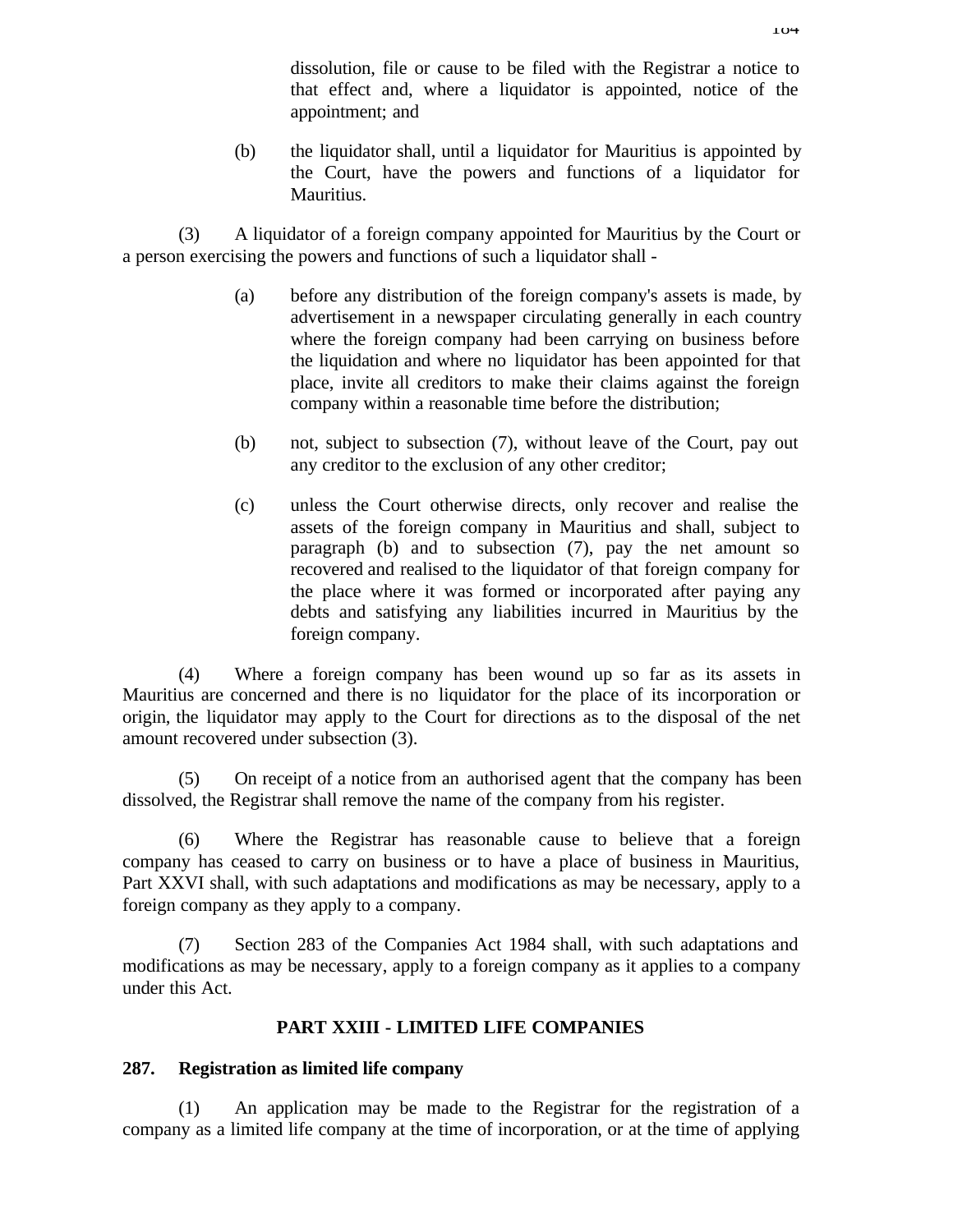(2) An application in respect of a company to which a certificate of incorporation under section 24 or a certificate of registration by way of continuation under section 299 has been issued, shall be accompanied by a certified copy of the relevant extract of its constitution limiting the life or duration of the company to a period not exceeding 50 years from the date of incorporation or, where necessary of a resolution of the company altering its constitution for that purpose.

(3) The Registrar shall register the company to which the application refers as a limited life company where immediately on incorporation or registration-

- (a) the company satisfies the requirements of section 289;
- (b) the company has at least two subscribers or shareholders; and
- (c) the constitution of the company limits the life of the company to a period not exceeding 50 years from the date of its incorporation.

(4) On registering a company as a limited life company, the Registrar shall certify in the certificate of incorporation issued under section 25 or in the certificate of registration by way of continuation issued under section 299 that the company is registered as a limited life company, stating the date of the registration.

# **288. Maximum duration of limited life company**

A limited life company may by resolution alter its constitution extending the duration of the company to such period or periods not exceeding in aggregate 150 years from the date of the incorporation of the company.

## **289. Contents of constitution**

- (1) The constitution of a limited life company may
	- (a) prohibit the transfer of any share or other interest of a shareholder of the company absolutely or may provide that the transfer of any share or other interest of a shareholder requires either the unanimous resolution of all the members, or a resolution passed by such proportion of the shareholders as the constitution may specify;
	- (b) distinguish for the purpose of paragraph (a) between various interests in the company, such as an interest in the profits of the company, an interest in the capital of the company, or an interest in management of the company;
	- (c) provide that a person shall cease to be a shareholder of the company upon the happening of any one or more of the events specified in the constitution, and may further provide that the rights of such former shareholders shall be limited to an entitlement to receive such value for their shares in the company as may be determined by the constitution;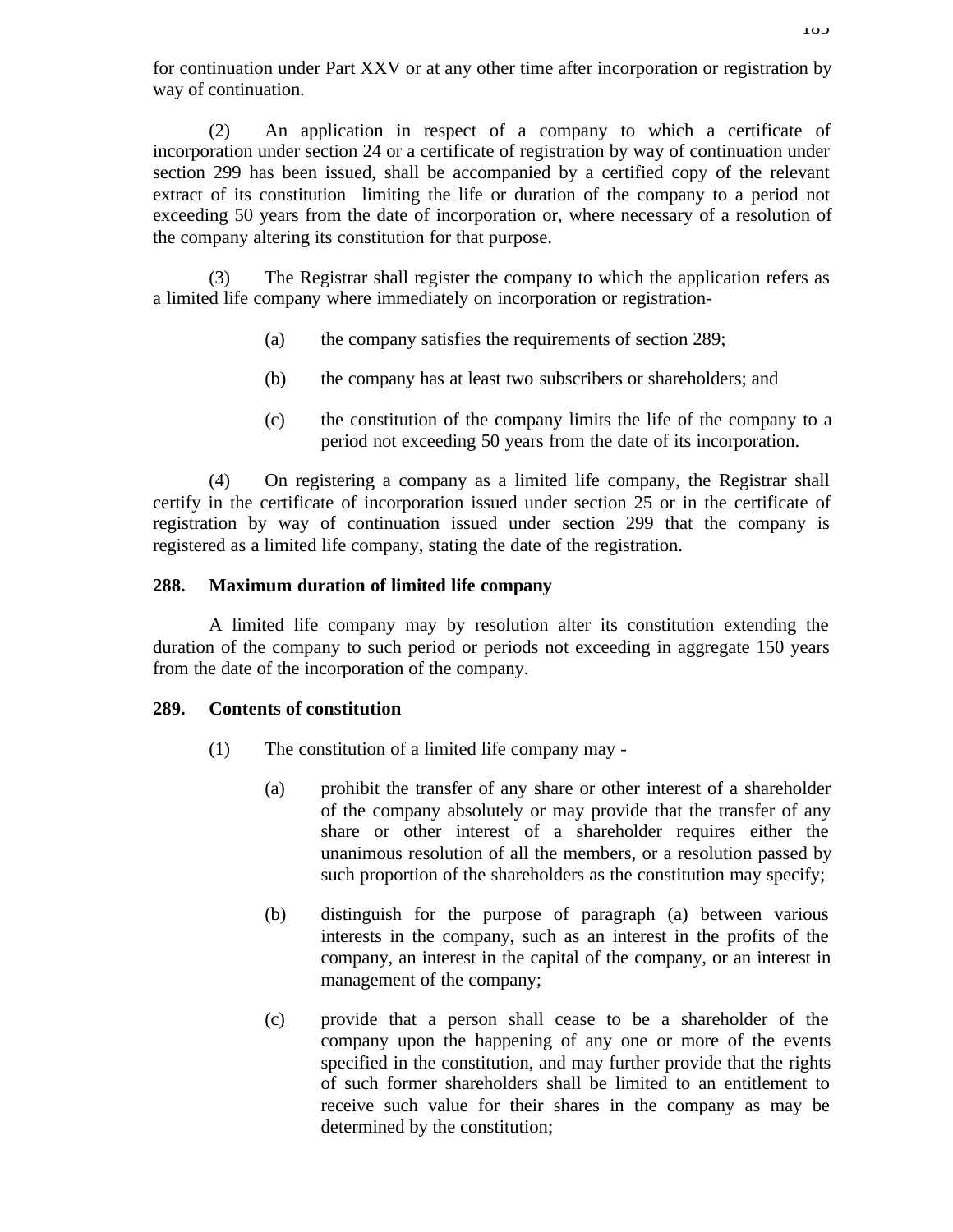- (d) provide that the affairs of the company may be managed by its shareholders in their capacity as such, or by some person designated as manager with such rights, powers and duties as may be specified in the constitution;
- (e) designate a person to be the liquidator of the company in the event of the company being in dissolution by operation of section 290;
- (f) provide that where the company dissolves by virtue of section  $290(1)(c)$  -
	- (i) the liquidator designated in the constitution shall discharge any liabilities existing immediately before dissolution and distribute any surplus assets remaining after dissolution among the former shareholders according to their respective rights.
	- (ii) any one or more of the shareholders of the dissolved company may retain the assets of the company and continue its business as a new enterprise not incompatible with the provisions of this Act; and any shareholders who do not wish to continue in the new enterprise shall be entitled to receive such value for their share in the dissolved company as may be determined by the constitution;
- (g) provide that a shareholder shall be liable generally to the creditors of the company, or that a shareholder shall be liable upon dissolution of the company, after application of all the assets of the company, to the creditors of the company and to other shareholders for their unreturned capital.

### **290. Winding up of limited life company**

(1) Notwithstanding Part XI of the Companies Act 1984, a limited life company shall be dissolved -

- (a) when the period fixed for the duration of the company expires;
- (b) where the shareholders of the company pass a special resolution requiring the company to be wound up and dissolved;
- (c) where the constitution of the company so provides, upon the happening of any one or more of the following events as are stipulated in the constitution -
	- (i) the bankruptcy, death, insanity, retirement, resignation, withdrawal, expulsion, termination, cessation or dissolution of a shareholder.
	- (ii) the transfer of any sha re or other interest in the company in contravention of the constitution of the company;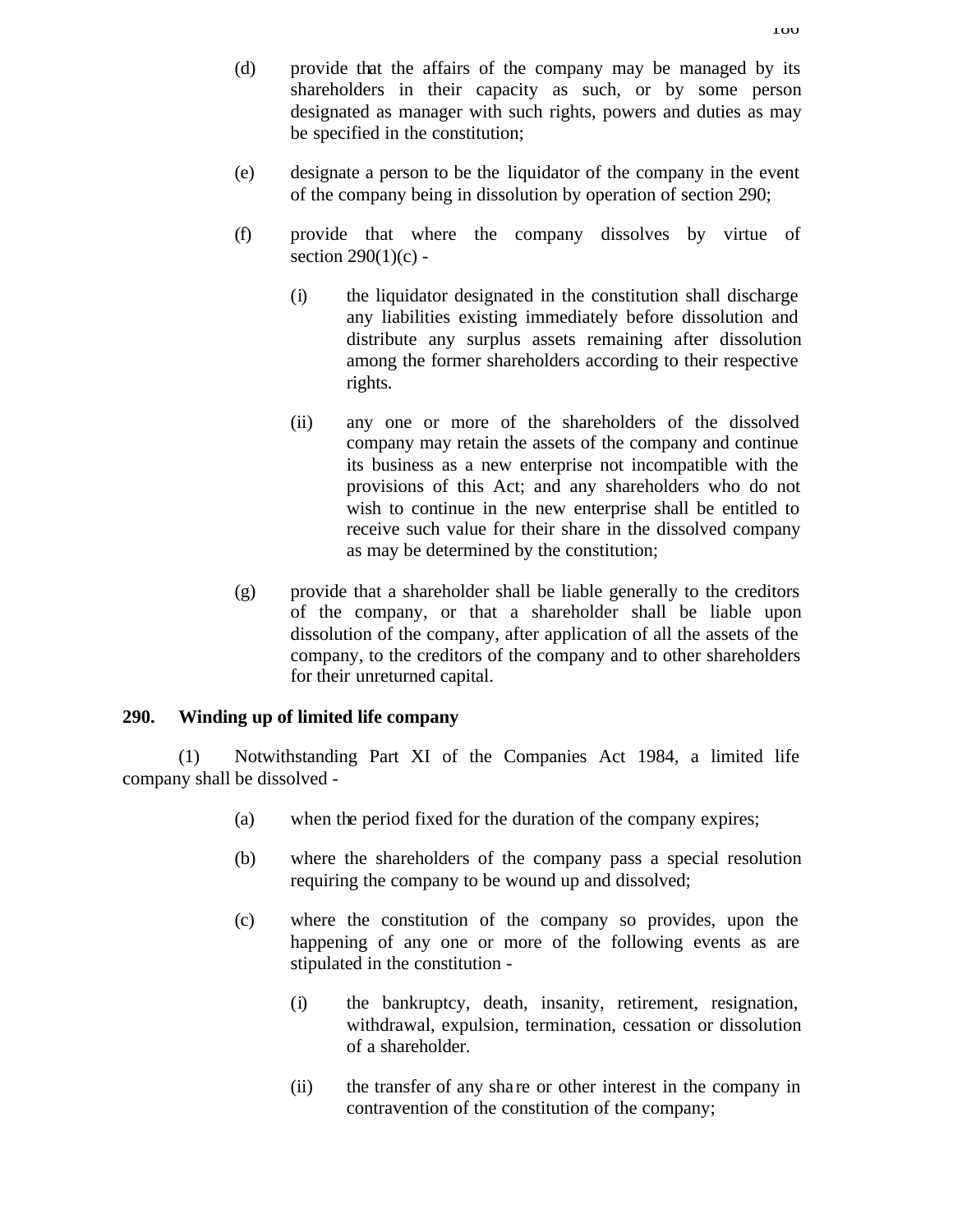- (iii) the redemption, repurchase or cancellation of all the shares of a shareholder of the company; or
- (iv) the occurrence of any other event (whether or not relating to the company or a shareholder) on which it is provided in the constitution that the company is to be dissolved.

(2) Where a limited life company dissolves by virtue of subsection (1) and no liquidator is designated to act in the constitution of the company, the shareholders of the dissolved company shall by resolution appoint a liquidator for the purposes of the winding up, and if they fail to pass such a resolution, the Court may appoint a liquidator.

(3) Sections 251(1) and 254 of the Companies Act 1984 shall not apply to the winding up of a limited life company.

(4) Any reference to the passing of a resolution for the winding up of a company in section 251(4) to (7) and section 253 of the Companies Act 1984 shall be construed as including a reference to the happening of an event causing a limited life company to dissolve.

(5) Any reference to a liquidator or the appointment of a liquidator in sections 223 to 227 of the Companies Act 1984 inclusive shall be construed as including a reference to a liquidator appointed in the constitution of the company.

#### **291. Cancellation of registration**

- (1) A company shall cease to be a limited life company where-
	- (a) the Registrar removes its name from the register under section 306; or
	- (b) the company passes a resolution to alter its constitution to provide for a period of duration for the company that exceeds or is capable of exceeding 150 years from the date of its incorporation.
- (2) On a company ceasing to be a limited life company
	- (a) the Registrar shall, where the company has ceased to be a limited life company by virtue of subsection (1)(b), on payment of the prescribed fee, record the alteration on the certificate of incorporation in order to meet the circumstances of the case; and
	- (b) the certificate issued by virtue of section 287(4) ceases to have effect.

(3) A resolution passed for the purpose of subsection (1)(b) has no effect until a certificate of incorporation is issued by the Registrar under subsection  $(2)(a)$ .

#### **292. Definition of "transfer"**

In this Part, "transfer", in relation to any shares, means the transfer, sale, assignment, mortgage, creation or permission to subsist of any pledge, lien, charge or encumbrance over, grant of any option, interest or other rights in, or other disposition of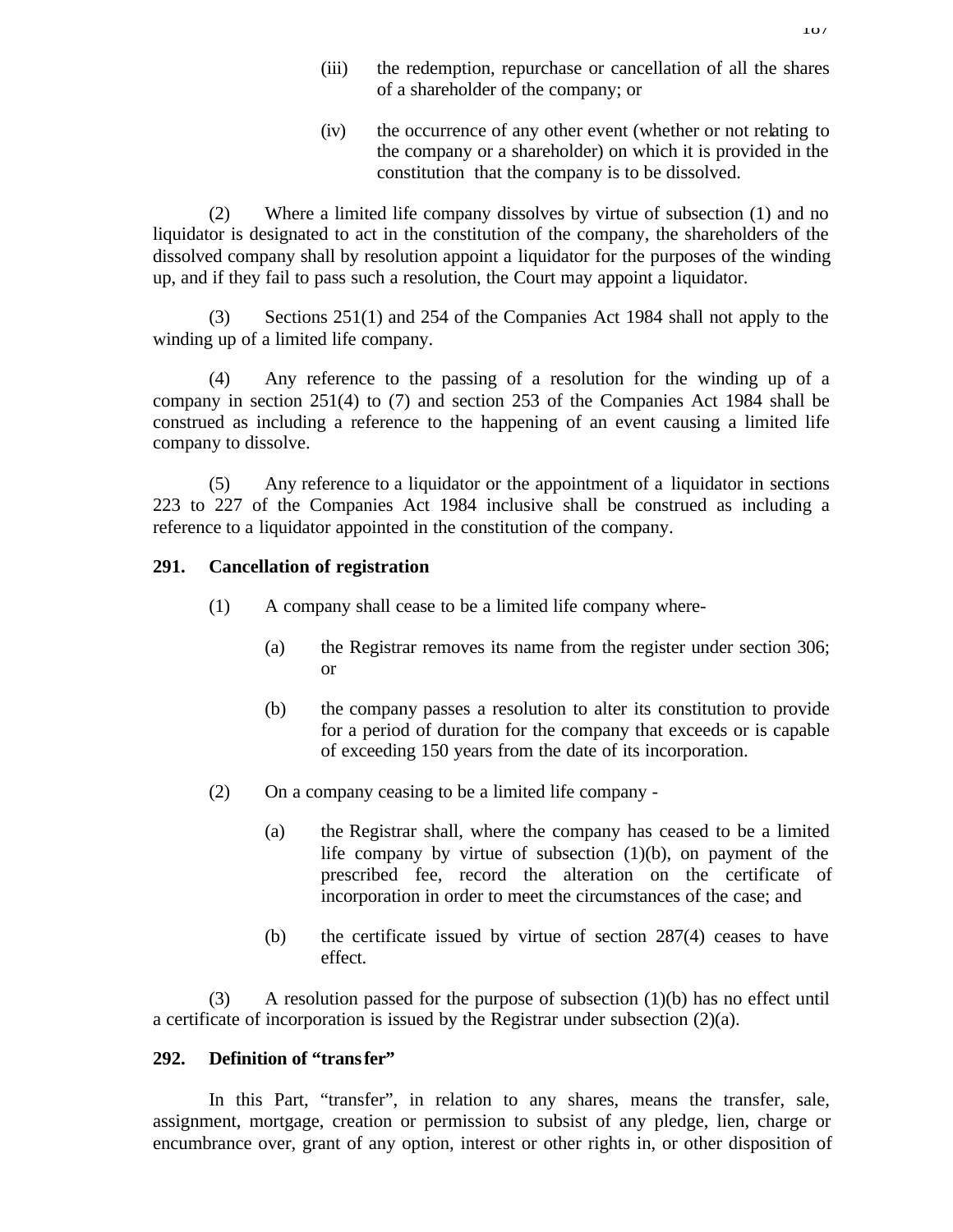any such shares, any part thereof or any interest therein, whether by agreement, operation of law or otherwise.

## **PART XXIV - DORMANT COMPANIES**

### **293. Meaning of "dormant company"**

- (1) For the purposes of this Part, a company
	- (a) shall be a dormant company for any period during which no significant accounting transaction occurs in relation to the company; and
	- (b) shall cease to be a dormant company when any significant accounting transaction occurs in relation to the company.
- (2) In this Part
	- (a) no significant accounting transaction shall be deemed to have occurred unless it is a transaction which is required to be entered in the accounting records of the company under section 193;
	- (b) a significant accounting transaction shall not include
		- (i) any transaction which arises under section 51 from the issue to a subscriber, of shares in the company in respect of the application for incorporation;
		- (ii) the payment of bank charges, licence fees or any other compliance costs.

### **294. Company may be recorded in register as dormant company**

- (1) Where a company has
	- (a) been dormant from the time of its formation; or
	- (b) has been dormant since the end of its previous accounting period,

and is not required to prepare group accounts for that period, the company may, by a special resolution passed at a meeting of shareholders of the company at any time after copies of the annual accounts and reports for that year have been duly sent to shareholders under section 219, declare itself to be a dormant company.

(2) A company shall not declare itself to be a dormant company where it is a company formed for the business of banking or insurance.

(3) The company shall, within 14 days of the passing of the special resolution referred to in subsection (1), give notice to the Registrar of the passing of that resolution and the Registrar shall, on receipt of that resolution for registration, record the company in the register as being a dormant company.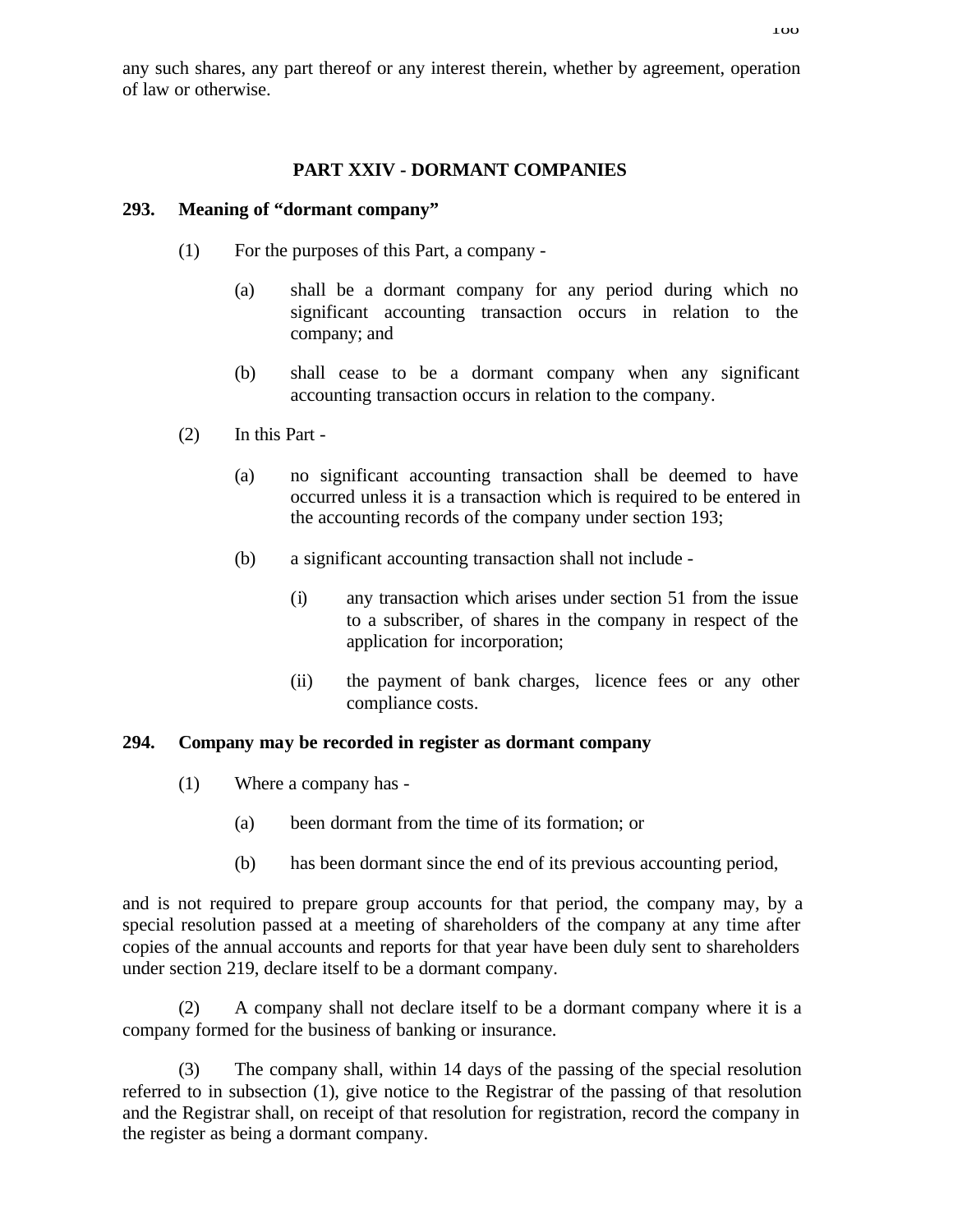(4) Where a company which has declared itself to be a dormant company under subsection (1) ceases to be dormant, the company shall, within 14 days of any significant accounting transaction taking place which has resulted in the company ceasing to be dormant, give notice to the Registrar that the company has ceased to be dormant.

(5) Where the Registrar receives a notice under subsection (4), he shall enter in the register of companies the fact that the company has ceased to be dormant.

### **295. Exemption available to dormant companies**

Any company, which is recorded by the Registrar as being a dormant company, shall, for so long as it continues to be a dormant company -

- (a) be exempted from the requirement of having its accounts audited under section 195; and
- (b) be exempted from the payment of the fee specified in item 1, 2, 4 or 5 of Part I of the Twelfth Schedule.

## **PART XXV - TRANSFER OF REGISTRATION**

### **Sub-Part A - Registration and continuation of companies incorporated outside Mauritius as companies under this Act**

#### **296. Registration and continuation of company incorporated outside Mauritius**

(1) A company incorporated under the laws of any country other than Mauritius, may, where it is so authorised by the laws of that country, apply to the Registrar to be registered as, and continue as, a company in Mauritius as if it had been incorporated in Mauritius under this Act.

- (2) An application under subsection (1) shall be accompanied by
	- (a) a certified copy of the certificate of incorporation or other such document that evidences the incorporation of the company;
	- (b) a copy of the resolution authorising the continuation of the company in Mauritius;
	- (c) a certified copy of the documents containing its constitution;
	- (d) a statement of the charges on the company's assets;
	- (e) documentary evidence which satisfies the Registrar that the conditions for registration under section 297 or 298, as the case may be, has been complied with;
	- (f) the documents and information that are required to incorporate a company under Part III;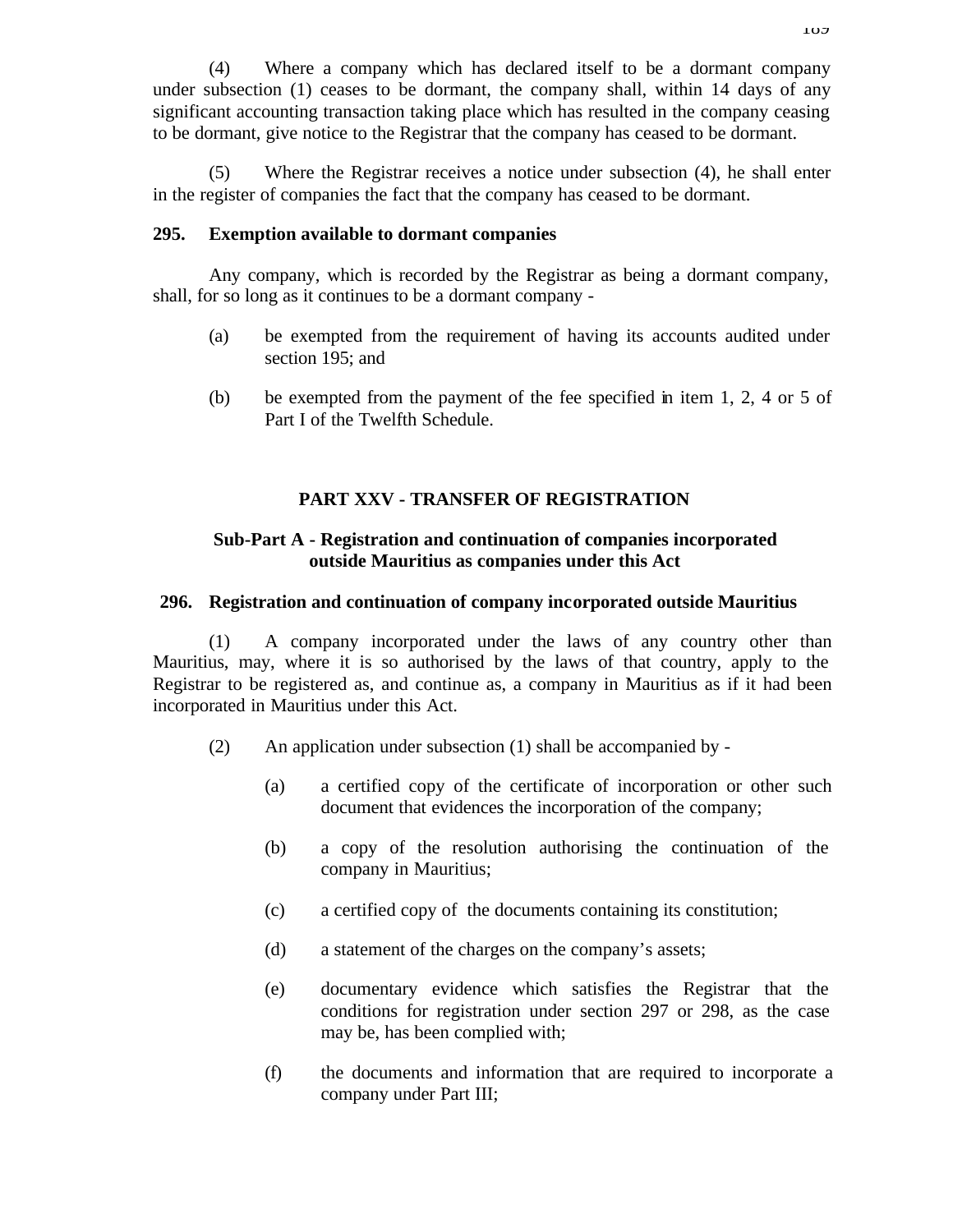- (g) documentary evidence which satisfies the Registrar that the company is in good standing in the country of its incorporation and in the countries in which it has any significant activity; and
- (h) such other document or information as may be required by the Registrar.

(3) The Registrar may direct that a document that has been delivered to the Registrar or registered under Part XXII need not accompany the application.

## **297. Companies incorporated outside Mauritius authorised to register**

A company incorporated outside Mauritius shall not be registered as a company under this Act unless -

- (a) the company is authorised to transfer its incorporation under the law of the country in which it is incorporated;
- (b) the company has complied with the requirements of that law in relation to the transfer of its incorporation; and
- (c) where that law does not require its shareholders, or a specified proportion of them, to consent to the transfer of its incorporation -
	- (i) the transfer has been consented to by not less than 75 percent of its shareholders entitled to vote and voting in person or by proxy at a meeting; and
	- (ii) a notice specifying the intention to transfer the company's incorporation was given to the shareholders at least 21 days prior to the meeting.

### **298. Companies incorporated outside Mauritius that cannot be registered**

(1) A company incorporated outside Mauritius shall not be registered as, and continue as, a company under this Act where -

- (a) the company is in the process of winding up or liquidation;
- (b) a receiver or manager has been appointed, whether by a court or not, in relation to the property of the company; or
- (c) there is a scheme or order in force in relation to the company whereby the rights of the creditors are suspended or restricted.

(2) A company incorporated outside Mauritius shall not be registered as a company under this Act unless that company would, immediately after becoming registered under this Act, satisfy the solvency test.

### **299. Registration**

(1) On receipt of a properly completed application and on being satisfied that the requirements for registration under this Part have been complied with, the Registrar shall -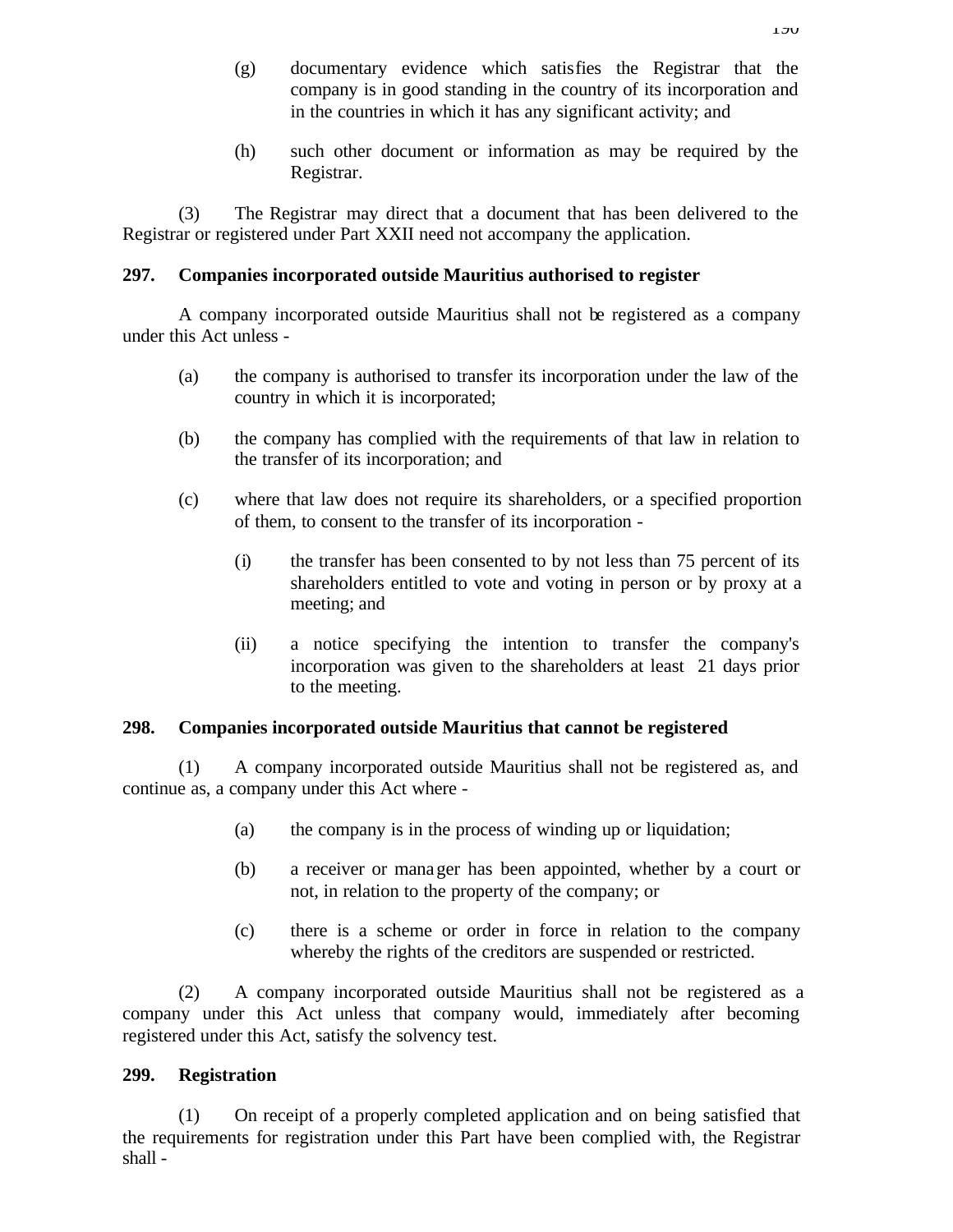- (a) enter on the register of companies the particulars of the company as set out in section 11; and
- (b) issue a certificate of registration in the prescribed form.

(2) A certificate of registration of a company issued under this section is conclusive evidence that -

- (a) all the requirements of this Act as to registration have been complied with; and
- (b) the company is registered under this Act as from the date of registration specified in the certificate.

#### **300. Effect of registration**

(1) The registration of a company incorporated outside Mauritius under this Act shall not -

- (a) create a new legal entity;
- (b) prejudice or affect the identity of the body corporate constituted by the company or its continuity as a legal entity;
- (c) affect the property, rights or obligations of the company; or
- (d) affect proceedings by or against the company.

(2) Proceedings that could have been commenced or continued by or against the company incorporated outside Mauritius before registration under this Act may be commenced or continued by or against the company after its registration under this Act.

#### **Sub-Part B - Transfer of registration of companies to other jurisdictions**

#### **301. Company may transfer incorporation**

Subject to this Part, a company may be removed from the register of companies for the purposes of becoming registered or incorporated under the law in force in, or in any part of, another country.

#### **302. Application to transfer incorporation**

(1) An application by a company for its removal from the register of companies under section 301 shall be made in a form approved by the Registrar and shall be accompanied by -

- (a) documentary evidence which satisfies the Registrar that sections 303 and 304 have been complied with;
- (b) documentary evidence which satisfies the Registrar that the removal of the company from the register is not prevented by section 305;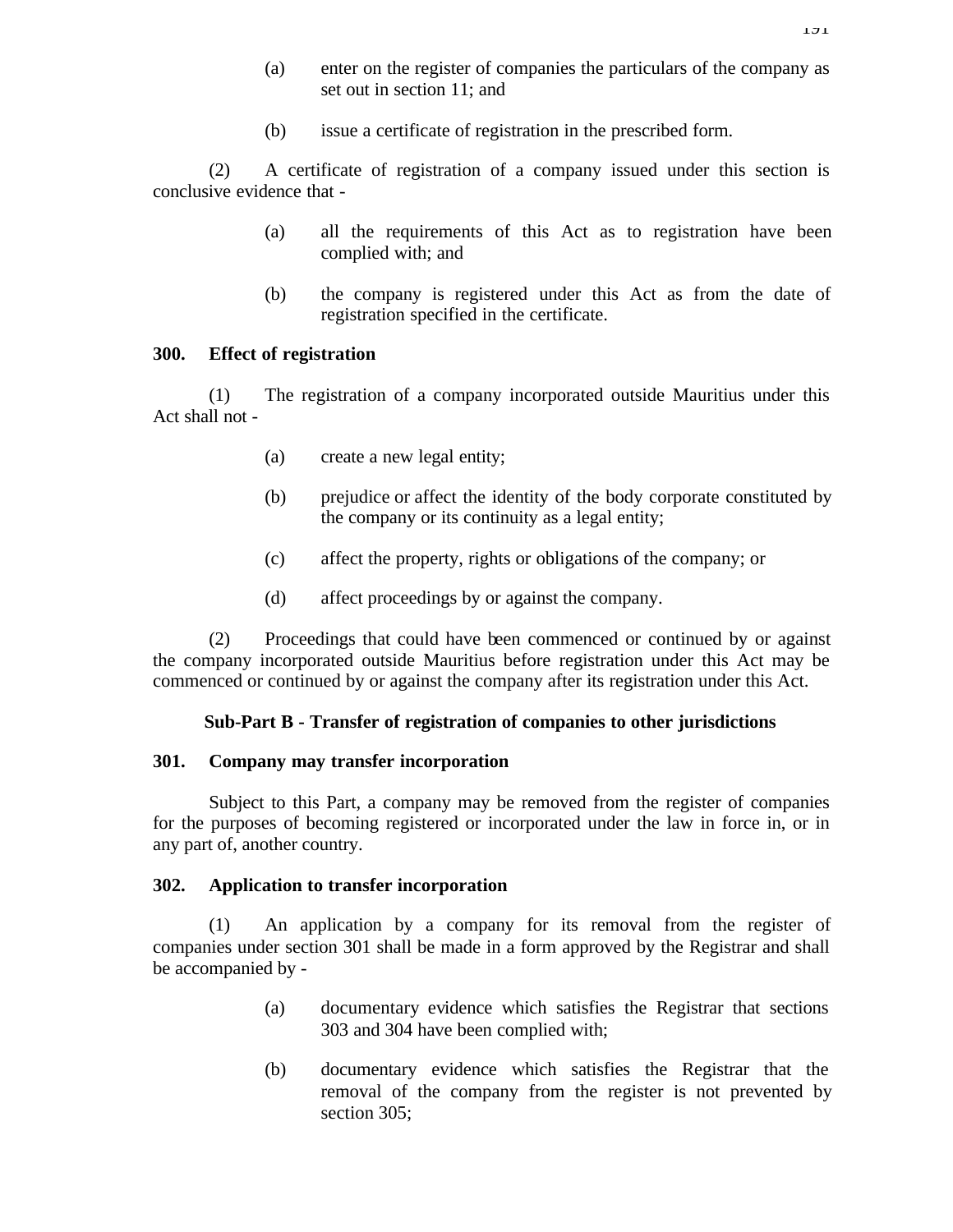- (c) written notice from the Commissioner of Income Tax and the Commissioner for Value Added Tax that there is no objection to the company being removed from the register;
- (d) documentary evidence which satisfies the Registrar that the company is incorporated under the law in force in another country; and
- (e) such other document or information as may be required by the Registrar.

## **303. Approval of shareholders**

A company shall not apply to be removed from the register of companies under section 302 unless the making of the application has been approved by special resolution.

### **304. Company to give public notice**

A company shall not apply to be removed from the register of companies under section 302 unless -

- (a) the company gives public notice
	- (i) stating that it intends, after the date specified in the notice, which shall not be less than 28 days after the date of the notice, to apply under section 302 for the company to be removed from the register for the purposes of becoming incorporated under the law in force in, or in any part of, another country;
	- (ii) specifying the country or part of the country under the law of which it is proposed that the company shall be incorporated; and
- (b) the application is made after that date.

## **305. Companies that cannot transfer incorporation**

(1) A company shall not be removed from the register of companies under section 306 where -

- (a) the company is in liquidation or an application has been made to the Court under section 216 of the Companies Act 1984 to put the company into liquidation;
- (b) a receiver or manager has been appointed, whether by a Court or not, in relation to the property of the company;
- (c) the company has entered into a compromise with creditors or a class of creditors under Part XVII or a compromise has been proposed under that Part in relation to the company; or
- (d) a compromise has been approved by the Court under Part XVII in relation to the company or an application has been made to the Court to approve a compromise under that Part.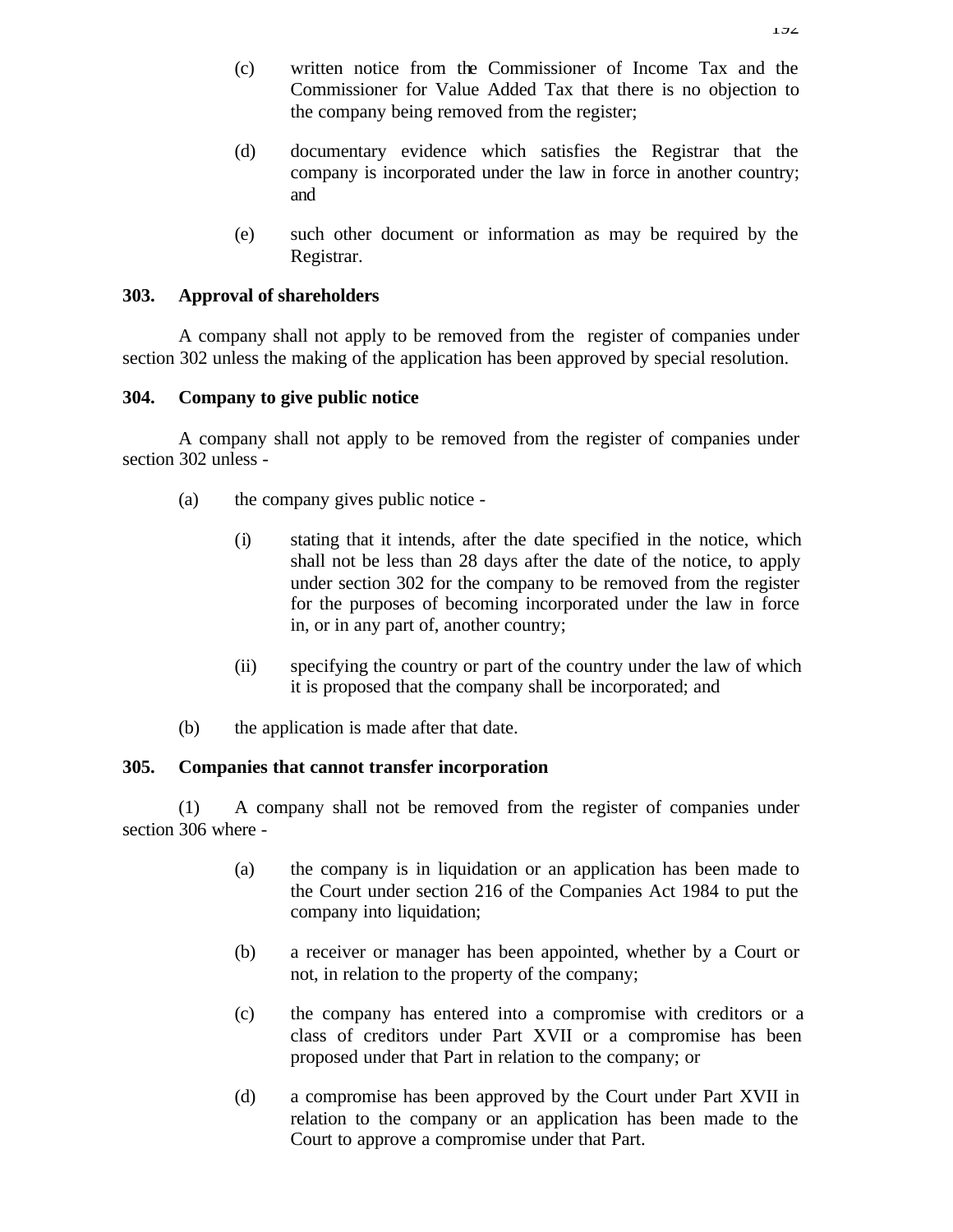(2) A company shall not be removed from the register under section 306 unless the company, immediately before its removal, satisfies the solvency test.

#### **306. Removal from register**

(1) Where the Registrar receives an application to remove a company from the register and the application satisfies the requirements of this Sub-Part, the Registrar shall remove the company from the register.

(2) A company shall be removed from the register when a notice signed by the Registrar stating that the company which has been removed from the register is registered under this Act.

#### **307. Effect of removal from register**

(1) The removal of a company from the register of companies under section 306 shall not-

- (a) prejudice or affect the identity of the body corporate that was constituted under this Act or its continuity as a legal person;
- (b) affect the property, rights, or obligations of that body corporate; or
- (c) affect proceedings by or against that body corporate.

(2) Proceedings that could have been commenced or continued by or against a company before the company was removed from the register under section 306 may be commenced or continued by or against the body corporate that continues in existence after the removal of the company from the register.

#### **PART XXVI - REMOVAL FROM REGISTER OF COMPANIES**

#### **308. Removal from register**

A company shall be removed from the register of companies when a notice, signed by the Registrar stating that the company is removed from the register, is registered under this Act.

#### **309. Grounds for removal from register**

(1) Subject to the other provisions of this section, the Registrar shall remove a company from the register of companies where -

- (a) the company is an amalgamating company, other than an amalgamated company, on the day on which the Registrar issues a certificate of amalgamation under section 249 of this Act; or
- (b) the Registrar is satisfied that
	- (i) the company has ceased to carry on business; and
	- (ii) there is no other reason for the company to continue in existence; or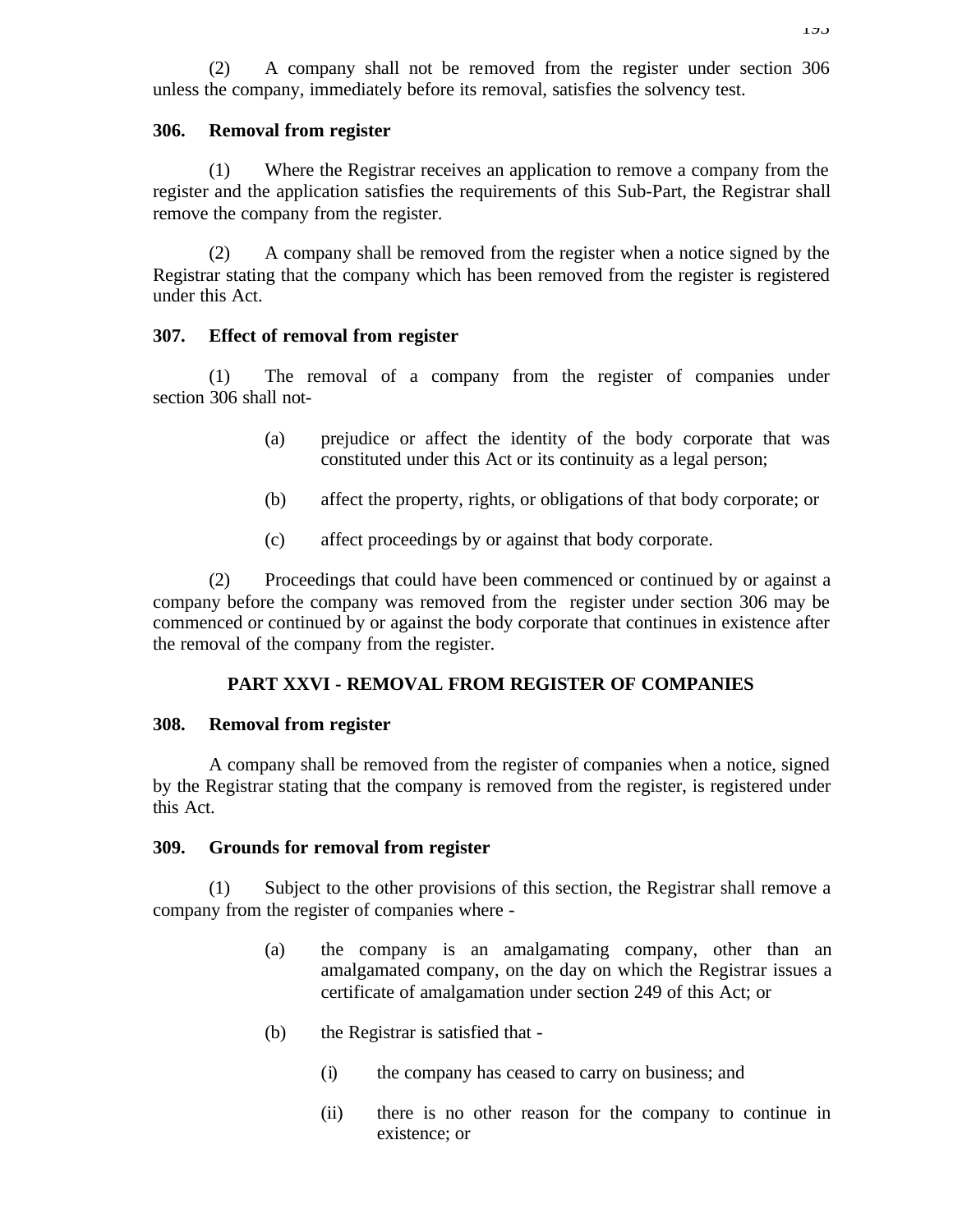- (c) the company has been put into liquidation, and
	- (i) no liquidator is acting; or
	- (ii) the documents referred to in section 265(3) of the Companies Act 1984 have not been sent or delivered to the Registrar within 6 months of the date on which the liquidation of the company is completed; or
- (d) the Registrar receives a request, in a form approved by him, from
	- (i) a shareholder authorised to make the request by a special resolution of shareholders entitled to vote and voting on the question; or
	- (ii) the Board or any other person, where the constitution of the company so requires or permits,

that the company be removed from the register on any grounds specified in subsection (2); or

(e) a liquidator sends or delivers to the Registrar the documents referred to in section 265(4) of the Companies Act 1984.

(2) A request that a company be removed from the register under subsection  $(1)(d)$  may be made on the grounds -

- (a) that the company has ceased to carry on business, has discharged in full its liabilities to all its known creditors, and has distributed its surplus assets in accordance with its constitution and this Act; or
- (b) that the company has no surplus assets after paying its debts in full or in part, and no creditor has applied to the Court under section 216 of the Companies Act 1984 for an order putting the company into liquidation.

(3) A request that a company be removed from the register under subsection (1)(d) shall be accompanied by a written notice from the Commissioner of Income Tax and the Commissioner for Value Added Tax stating that there is no objection to the company being removed from the register.

(4) The Registrar shall not remove a company from the register under subsection (1)(b) unless -

- (a) the Registrar has given notice in accordance with section 310; and
- (b) the company has satisfied the Registrar that it is carrying on business or that reasons exist for the company to continue in existence; and
- (c) the Registrar -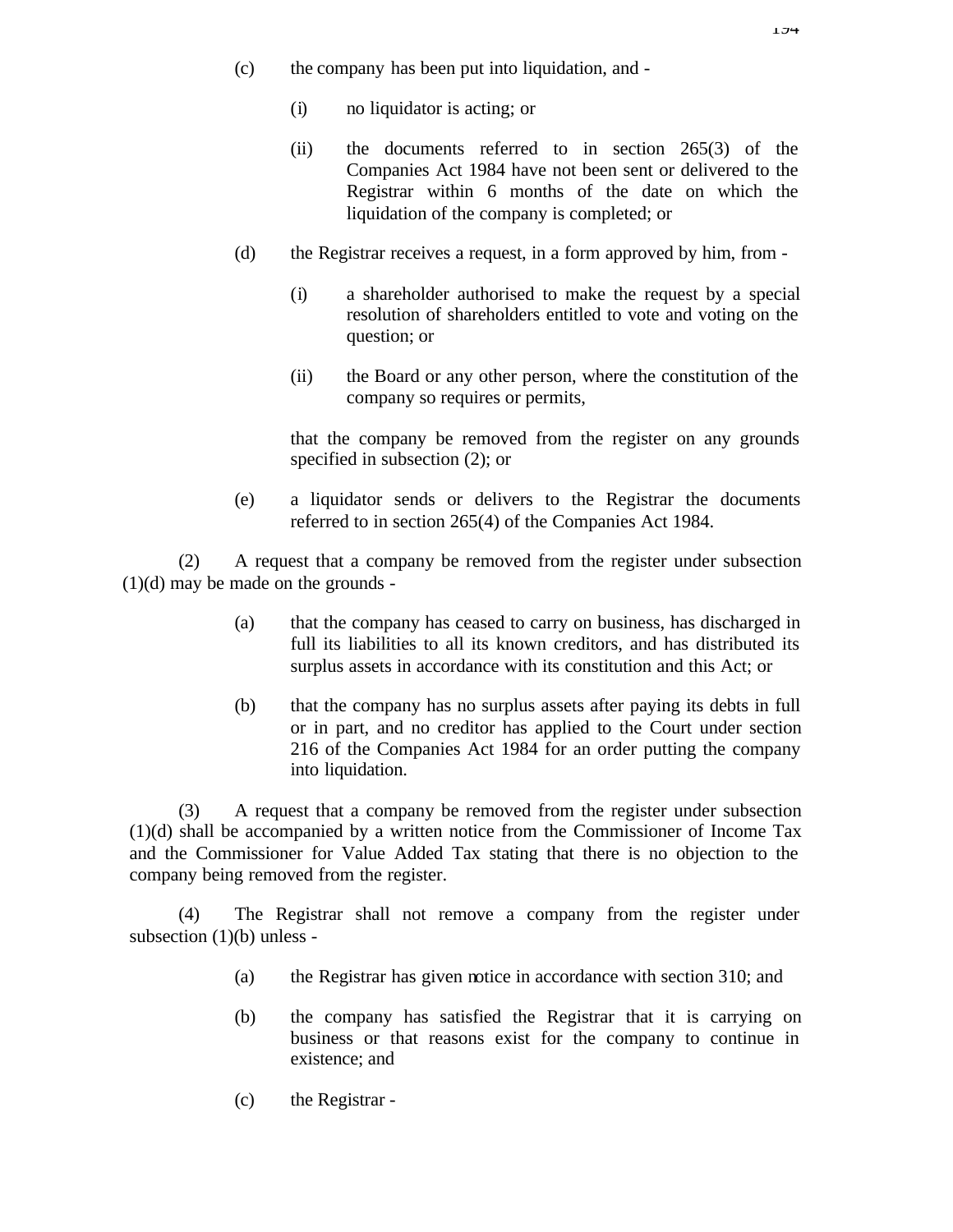- (i) is satisfied that no person has objected to the removal under section 312; or
- (ii) where an objection to the removal has been received, has complied with section 313.

(5) The Registrar shall not remove a company from the register under subsection  $(1)$   $(c)$ ,  $(d)$ , or  $(e)$  unless -

- (a) the Registrar is satisfied that notice has been given in accordance with section 310; and
- (b) the Registrar-
	- (i) is satisfied that no person has objected to the removal under section 312; or
	- (ii) where an objection to the removal has been received, has complied with section 313.

#### **310. Notice of intention to remove where company has ceased to carry on business**

(1) Before removing a company from the register under section 309(1)(b), the Registrar shall -

- (a) give notice to the company in accordance with subsection  $(2)$ ;
- (b) give notice of the matters set out in subsection (3) to any person who is entitled to a charge registered under section 127; and
- (c) give public notice of the matters set out in subsection  $(3)$ .
- (2) The notice to be given under subsection  $(1)(a)$  shall
	- (a) state the section under, and the grounds on, which it is intended to remove the company from the register; and
	- (b) state that, unless-
		- (i) by the date specified in the notice, which shall not be less than 28 days after the date of the notice, the company satisfies the Registrar by notice in writing that it is still carrying on business or there is other reason for it to continue in existence; or
		- (ii) the Registrar does not proceed to remove the company from the register under section 313,

the company shall be removed from the register.

- (3) The notice to be given under subsection (1) (b) and (c) shall specify-
	- (a) the name of the company and its registered office;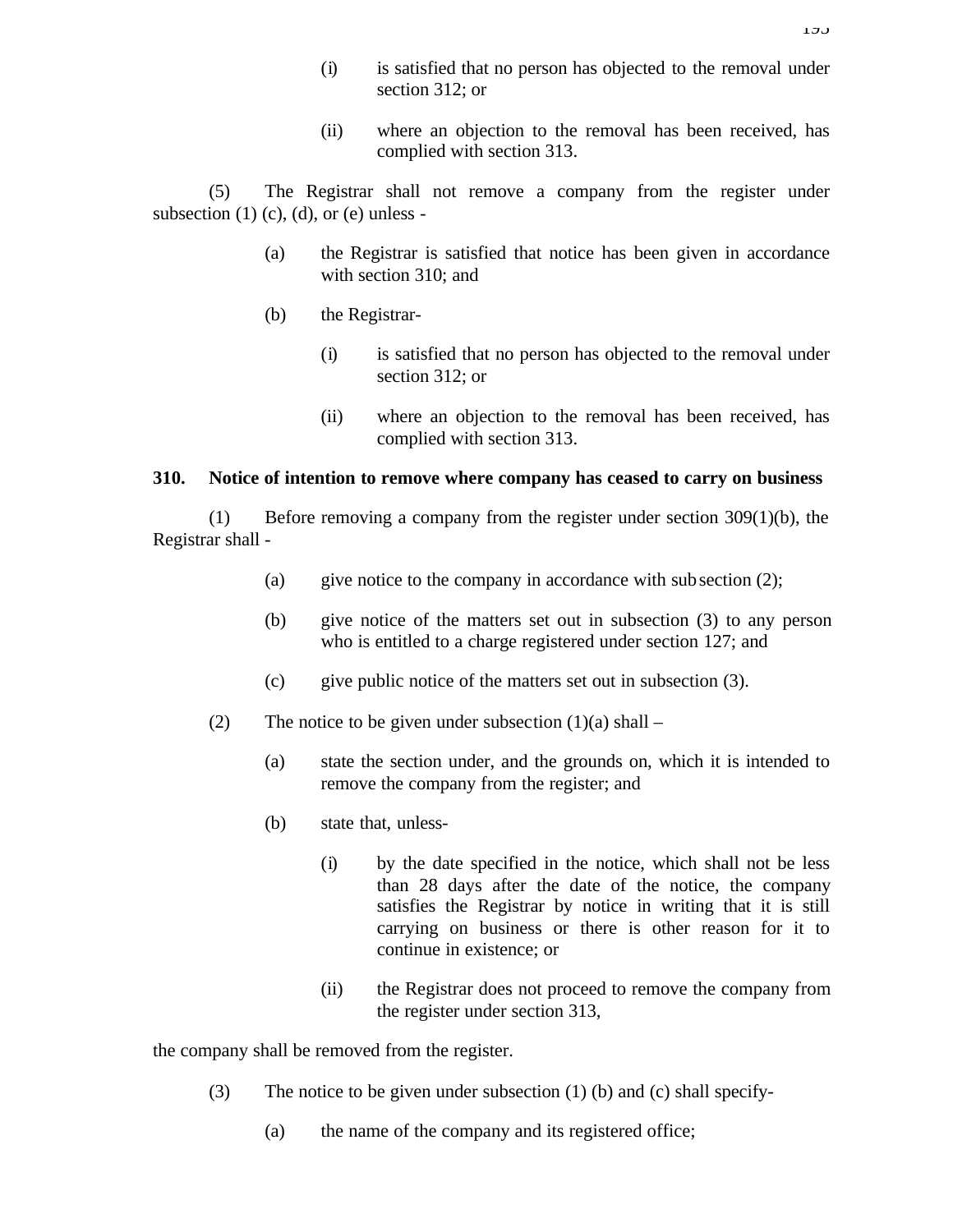- (b) the section under, and the grounds on, which it is intended to remove the company from the register; and
- (c) the date by which an objection to the removal under section 309 shall be delivered to the Registrar, which shall not be less than 28 days after the date of the notice.

#### **311. Notice of intention to remove in other cases**

(1) Where a company is to be removed from the register under section  $309(1)(c)$ , the Registrar shall give public notice of the matters set out in subsection (4).

(2) Where a company is to be removed from the register under section  $309(1)(d)$  or (e), the applicant, or the liquidator, as the case may be, shall give public notice of the matters set out in subsection (4).

(3) Where a company is to be removed from the register under section  $309(1)(c)$ , the Registrar, or, where it is to be removed from the register under section  $309(1)(d)$ , the applicant, as the case may be, shall also give notice of the matters set out in subsection (4) to -

- (a) the company; and
- (b) any person entitled to a charge registered under section 127.
- (4) The notice to be given under this section shall specify
	- (a) the name of the company and its registered office;
	- (b) the section under, and the grounds on, which it is intended to remove the company from the register; and
	- (c) the date by which an objection to the removal under section 313 shall be delivered to the Registrar, which shall be not less than 28 days after the date of the notice.

### **312. Objection to removal from register**

(1) Where a notice is given of an intention to remove a company from the register, any person may deliver to the Registrar, not later than the date specified in the notice, an objection to the removal on grounds that -

- (a) the company is still carrying on business or there is other reason for it to continue in existence;
- (b) the company is a party to legal proceedings;
- (c) the company is in receivership, or liquidation, or both;
- (d) the person is a creditor, or a shareholder, or a person who has an undischarged claim against the company;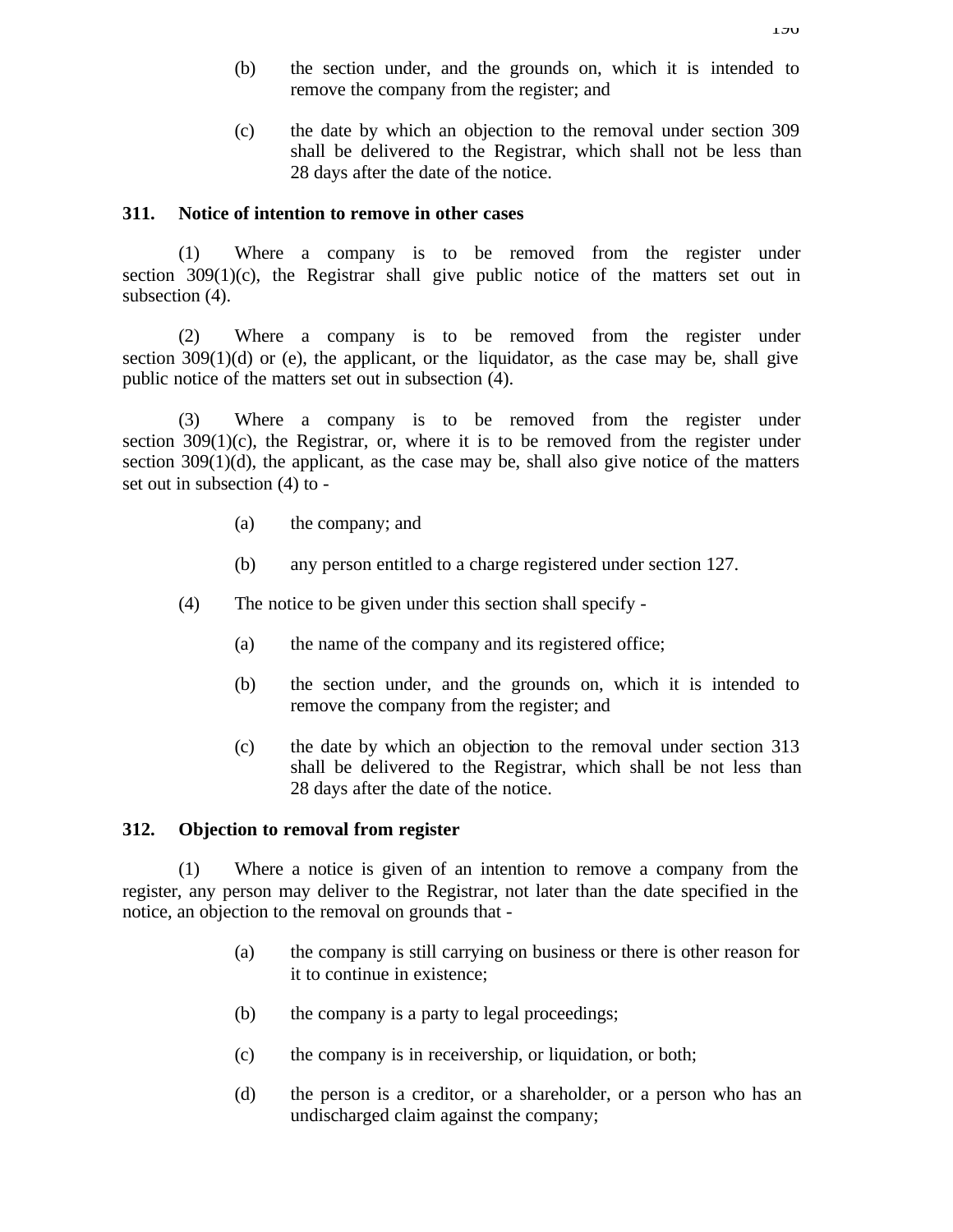- (f) for any other reason, it would not be just and equitable to remove the company from the register.
- (2) For the purposes of subsection  $(1)(d)$  -
	- (a) a claim by a creditor against a company is not an undischarged claim where-
		- (i) the claim has been paid in full;
		- (ii) the claim has been paid in part under a compromise entered into under Part XVII or by being otherwise compounded to the reasonable satisfaction of the creditor;
		- (iii) the claim has been paid in full or in part by a receiver or a liquidator in the course of a completed receivership or liquidation; or
		- (iv) a receiver or a liquidator has notified the creditor that the assets of the company are not sufficient to enable any payment to be made to the creditor; and
	- (b) a claim by a shareholder or any other person against a company is not an undischarged claim unless -
		- (i) payment has been made to the shareholder or that person in accordance with a right under the company's constitution or this Act to receive or share in the company's surplus assets; or
		- (ii) a receiver or liquidator has notified the shareholder or that person that the company has no surplus assets.

# **313. Duties of Registrar where objection received**

(1) Where an objection to the removal of a company from the register is made on a ground specified in section  $312(1)(a)$ , (b), or (c), the Registrar shall not proceed with the removal unless the Registrar is satisfied that -

- (a) the objection has been withdrawn;
- (b) any facts on which the objection is based are not, or are no longer, correct; or
- (c) the objection is frivolous or vexatious.

(2) Where an objection to the removal of a company from the register is made on a ground specified in section 312(1)(d), (e), or (f), the Registrar shall give notice to the person objecting that, unless notice of an application to the Court by that person for an order -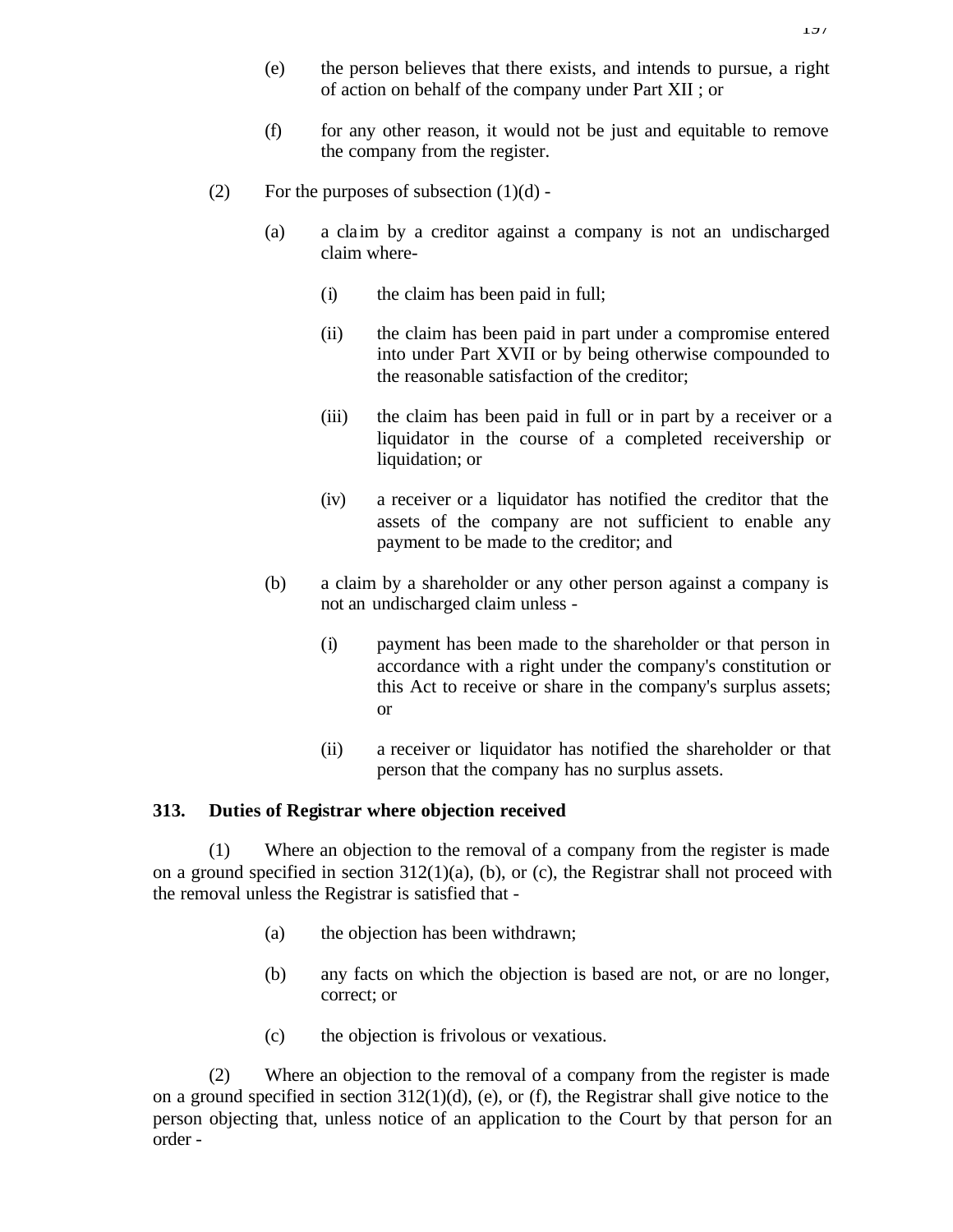- (a) under section 216 of the Companies Act 1984 that the company be put into liquidation; or
- (b) under section 314, that, on any ground specified in section 312, the company shall not be removed from the register,

is served on the Registrar not later than 28 days after the date of the notice, the Registrar intends to proceed with the removal.

- (3) Where
	- (a) notice of an application to the Court under subsection (2) is not served on the Registrar;
	- (b) the application is withdrawn; or
	- (c) on the hearing of such an application, the Court refuses to grant either an order putting the company into liquidation or an order that the company not be removed from the register,

the Registrar shall proceed with the removal.

(4) Every person who makes an application to the Court under subsection (2) shall give the Registrar notice in writing of the decision of the Court within 7 days of the decision.

- (5) The Registrar shall send
	- (a) a copy of an objection under section 312;
	- (b) a copy of a notice given by or served on the Registrar under this section; and
	- (c) where the company is removed from the register, notice of the removal,

to a person who sent or delivered to the Registrar a request that the company be removed from the register under section 309(1)(d) or, while acting as liquidator, sent or delivered to the Registrar the documents referred to in section 309(1)(e).

#### **314. Powers of Court**

(1) A person who gives a notice objecting to the removal of a company from the register of companies on a ground specified in section  $312(1)(d)$ , (e), or (f) may apply to the Court for an order not to remove the company from the register on any ground set out in that section.

(2) On an application for an order under subsection (1), the Court may, on being satisfied that the company is not required to be removed from the register, make an order that the company shall not be removed from the register.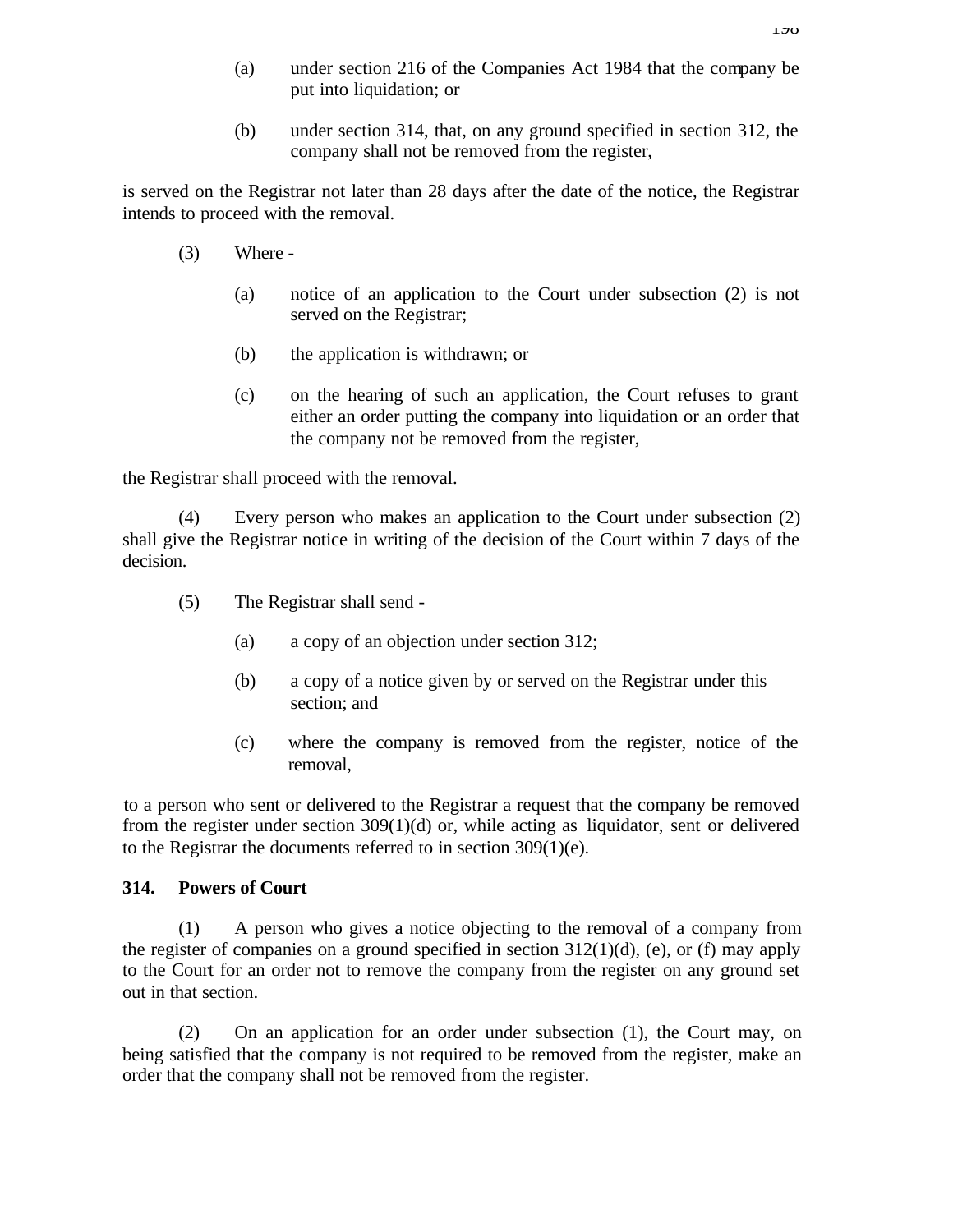### **315. Property of company removed from register**

(1) For the purposes of this section, "property" includes leasehold rights and all other rights vested in or held on behalf of or on trust for the company prior to its removal (referred to as "former company") but does not include property held by the former company on trust for any other person.

(2) Any property which, immediately before the removal of a company from the register of companies, had not been distributed or disclaimed, shall vest in the Consolidated Fund with effect from the removal of the company from the register.

(3) The Registrar shall, forthwith on becoming aware of the vesting of the property -

- (a) inform the Curator of Vacant Estates; and
- (b) give public notice in 2 daily newspapers in wide circulation in Mauritius,

of the vesting, setting out the name of the former company and particulars of the property.

(4) Where any property is vested in the Consolidated Fund under this section, a person who would have been entitled to receive all or part of the property, or payment from the proceeds of its realisation, if it had been in the hands of the company immediately before the removal of the company from the register of companies, or any other person claiming on behalf of that person, may apply to the Court for an order -

- (a) vesting all or part of the property in that person; or
- (b) for payment to that person of compensation of an amount not greater than the value of the property.
- (5) On an application made under subsection (4), the Court may
	- (a) decide any question concerning the value of the property, the entitlement of any applicant to the property or to compensation, and the apportionment of the property or compensation among 2 or more applicants;
	- (b) order that the hearing of 2 or more applications be consolidated;
	- (c) order that an application be treated as an application on behalf of all persons, or all members of a class of persons, with an interest in the property; or
	- (d) make an ancillary order.

(6) Any compensation ordered to be paid under subsection (4) shall be paid out of the Consolidated Fund without further appropriation.

### **316. Disclaimer of property by State**

(1) The Curator of Vacant Estates may, by notice in writing, disclaim the State's title to property vesting in the Consolidated Fund under section 315, where the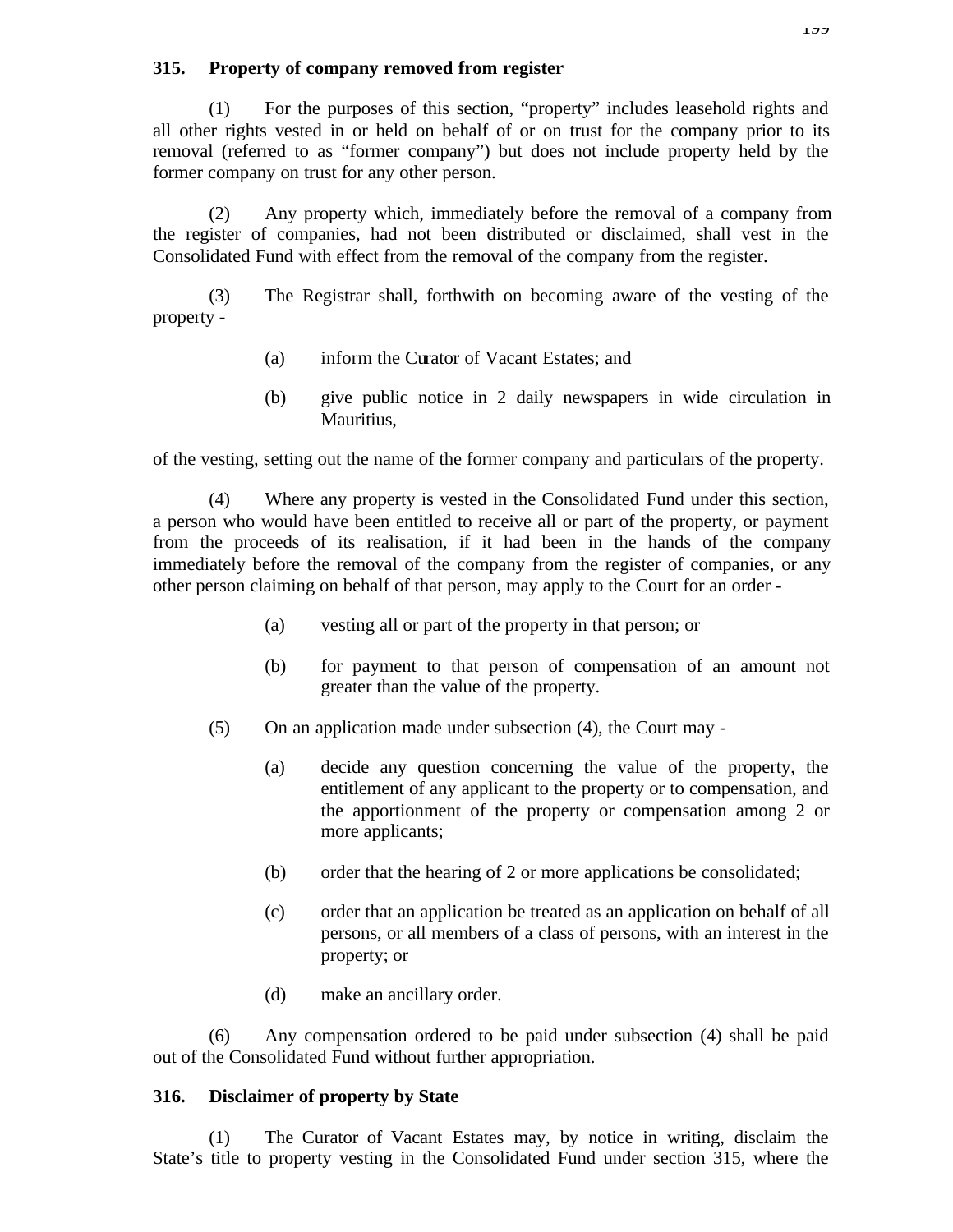property is onerous property within the meaning of section 286 of the Companies Act 1984.

(2) The Curator of Vacant Estates shall forthwith give public notice in 2 daily newspapers in wide circulation in Mauritius of the disclaimer.

(3) Any property which is disclaimed under this section shall be deemed not to have vested in the Consolidated Fund under section 315.

(4) Subsections (2) to (8) of section 286 of the Companies Act 1984 shall apply to any property that is disclaimed under this section as if the property had been disclaimed under that section immediately before the company was removed from the register of companies.

(5) Subject to any order of the Court, the Curator of Vacant Estates shall not be entitled to disclaim property unless-

- (a) the property is disclaimed within 12 months of the vesting of the property in the Consolidated Fund first comes to the notice of the Curator of Vacant Estates; or
- (b) where a person gives notice in writing to the Curator of Vacant Estates requiring him to elect, before the close of such date as is stated in the notice, not being a date that is less than 60 days after the date on which the notice is received by the Curator of Vacant Estates, whether to disclaim the property, the property shall be disclaimed before the close of that date,

whichever occurs first.

(6) A statement in a notice disclaiming any property under this section that the vesting of the property in the Consolidated Fund first came to the notice of the Curator of Vacant Estates on a specified date shall, in the absence of proof to the contrary, be evidence of the fact stated.

### **317. Liability of directors, shareholders and others to continue**

The removal of a company from the register of companies shall not affect the liability of any former director or shareholder of the company or any other person in respect of any act or omission that took place before the company was removed from the register and that liability continues and may be enforced as if the company had not been removed from the register.

### **318. Liquidation of company removed from register**

(1) Notwithstanding the fact that a company has been removed from the register of companies, the Court may appoint a liquidator under section 223 of the Companies Act 1984 as if the company continued in existence.

- (2) Where a liquidator is appointed under subsection (1)
	- (a) Part XI of the Companies Act 1984 shall apply to the liquidation with such modifications as may be necessary; and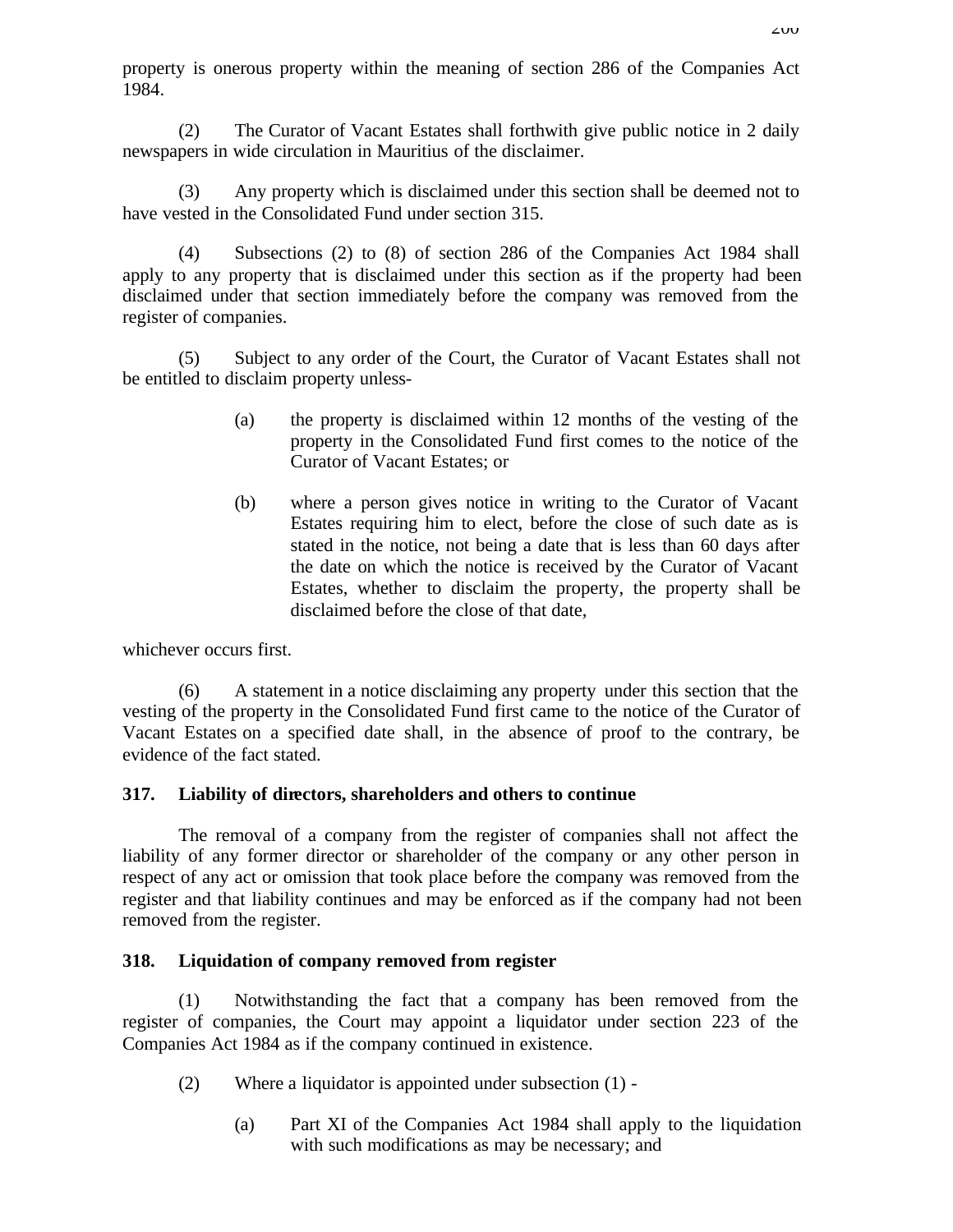(b) the provisions of section 322 shall apply, with such modifications as may be necessary, to any property of the company which is vested in the Consolidated Fund under section 315 as if the company had been restored to the register of companies.

### **319. Registrar may restore company to register**

(1) Subject to this other provisions of this section, the Registrar shall, on the application of a person referred to in subsection (2), and may, on his own motion, restore a company that has been removed from the register of companies to the register where he is satisfied that, at the time the company was removed from the register -

- (a) the company was still carrying on business or other reason existed for the company to continue in existence;
- (b) the company was a party to legal proceedings; or
- (c) the company was in receivership, or liquidation, or both.

(2) Any person who, at the time the company was removed from the register, was -

- (a) a shareholder or director of the company;
- (b) a creditor of the company; or
- (c) a liquidator, or a receiver of the property, of the company,

may make an application under subsection (1).

(3) Before the Registrar restores a company to the register, the Registrar shall give public notice in 2 daily newspapers in wide circulation in Mauritius setting out -

- (a) the name of the company;
- (b) the name and address of the applicant;
- (c) the section under, and the grounds on which, the application is made or the Registrar proposes to act, as the case may be; and
- (d) the date by which an objection to restoring the company to the register shall be filed with the Registrar, not being less than 28 days after the date of the notice.

(4) The Registrar shall not restore a company to the register if the Registrar receives an objection to the restoration within the period stated in the notice.

(5) Before the Registrar restores a company to the register under this section, the Registrar may require any of the provisions of this Act or any regulations made under this Act, being provisions with which the company had failed to comply before it was removed from the register, to be complied with.

(6) The Court may, on the application of the Registrar or the applicant, give such directions or make such orders as may be necessary or desirable for the purpose of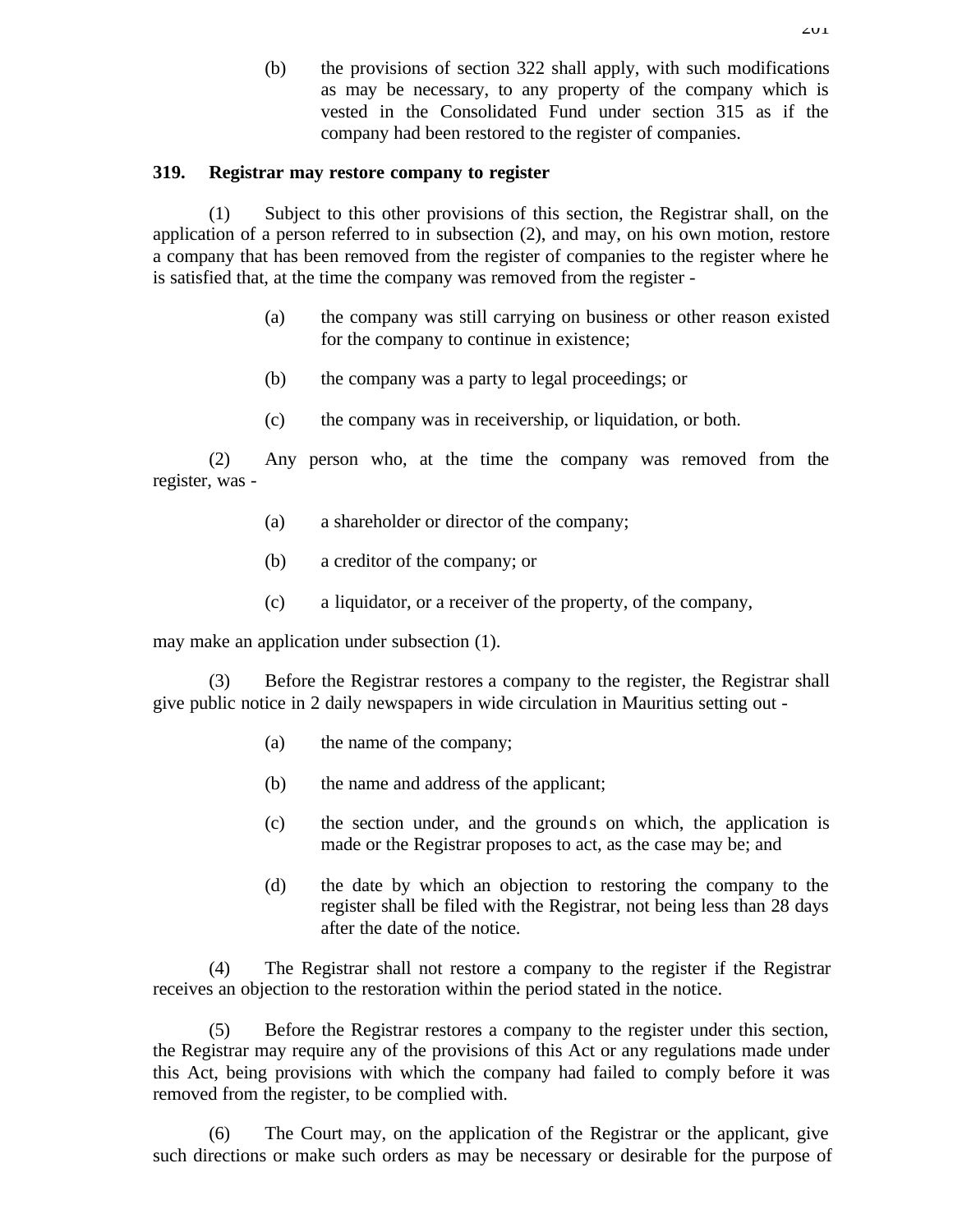placing a company that is restored to the register under this section, and any other persons, as nearly as possible in the same position as if the company had not been removed from the register.

(7) Nothing in this section shall limit or affect section 320.

#### **320. Court may restore company to register**

(1) The Court may, on the application of a person referred to in subsection (2), order that a company that has been removed from the register of companies be restored to the register where the Court is satisfied that -

- (a) at the time the company was removed from the register
	- (i) the company was still carrying on business or other reason existed for the company to continue in existence;
	- (ii) the company was a party to legal proceedings;
	- (iii) the company was in receivership, or liquidation, or both;
	- (iv) the applicant was a creditor, or a shareholder, or a person who had an undischarged claim against the company; or
	- (v) the applicant believed that a right of action existed, or intended to pursue a right of action, on behalf of the company under Part XII ; or
- (b) for any other reason it is just and equitable to restore the company to the register.
- (2) An application under subsection (1) may be made by
	- (a) any person who, at the time the company was removed from the register -
		- (i) was a shareholder or director of the company;
		- (ii) was a creditor of the company;
		- (iii) was a party to any legal proceedings against the company;
		- (iv) had an undischarged claim against the company; or
		- (v) was the liquidator, or a receiver of the property of, the company;
	- (b) the Registrar;
	- (c) with the leave of the Court, any other person.

(3) Before the Court makes an order restoring a company to the register under this section, it may require any provisions of this Act or any regulations made under this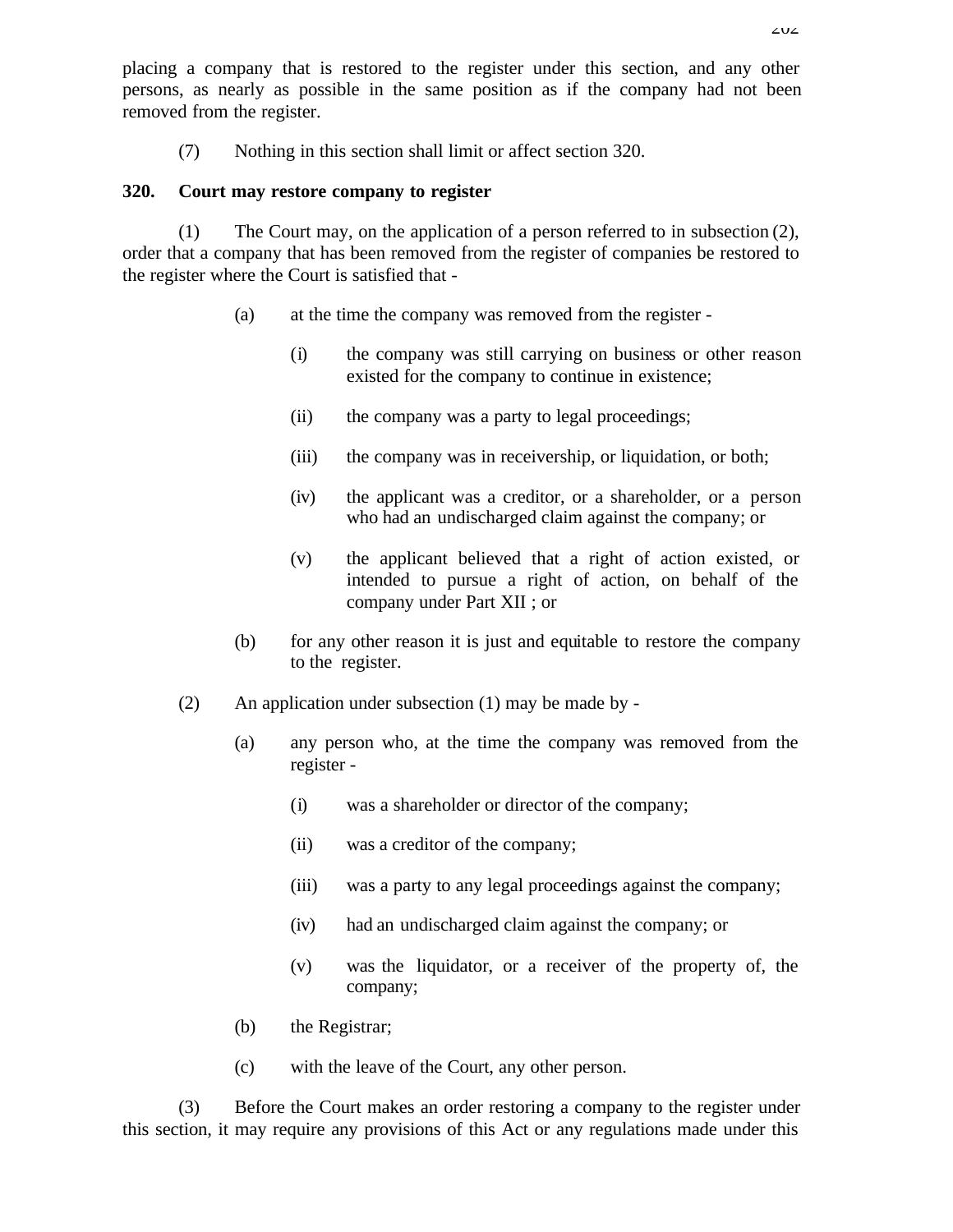Act, being provisions with which the company had failed to comply before it was removed from the register, to be complied with.

(4) The Court may give such directions or make such orders as may be necessary or desirable for the purpose of placing the company and any other persons as nearly as possible in the same position as if the company had not been removed from the register.

#### **321. Restoration to register**

(1) A company shall be restored to the register of companies when a notice signed by the Registrar stating that the company is restored to the register is registered under this Act.

(2) A company that is restored to the register shall be deemed to have continued in existence as if it had not been removed from the register.

### **322. Vesting of property in company on restoration to register**

(1) Subject to this section, any property of a company that is, at the time the company is restored to the register, vested in the Consolidated Fund pursuant to section 315, shall, on the restoration of the company to the register, vest in the company as if the company had not been removed from the register.

(2) Nothing in subsection (1) shall apply to any property vested in the Consolidated Fund pursuant to section 315 where the Court has made an order for the payment of compensation to any person pursuant to section 315(4)(b) in respect of that property.

(3) Nothing in subsection (1) shall apply to land or any estate or interest in land that has vested in the Consolidated Fund pursuant to section 315 where the transfer to the State of the land or interest in land has been registered under any enactment providing for the registration of such land or interest.

(4) Where the transfer to the State of land or any interest in land that has vested in the Consolidated Fund pursuant to section 315 has been registered, the Court may, on the application of the company, make an order-

- (a) for the transfer of the land or interest to the company; or
- (b) for the payment from out of the Consolidated Fund to the company of compensation-
	- (i) of an amount not greater than the value of the land or interest as at the date of registration of the transfer; or
	- (ii) where the land or interest has been sold or contracted to be sold, of an amount equal to the net amount received or receivable from the sale.

(5) On an application under subsection (4), the Court may decide any question concerning the value of the land or the estate or interest.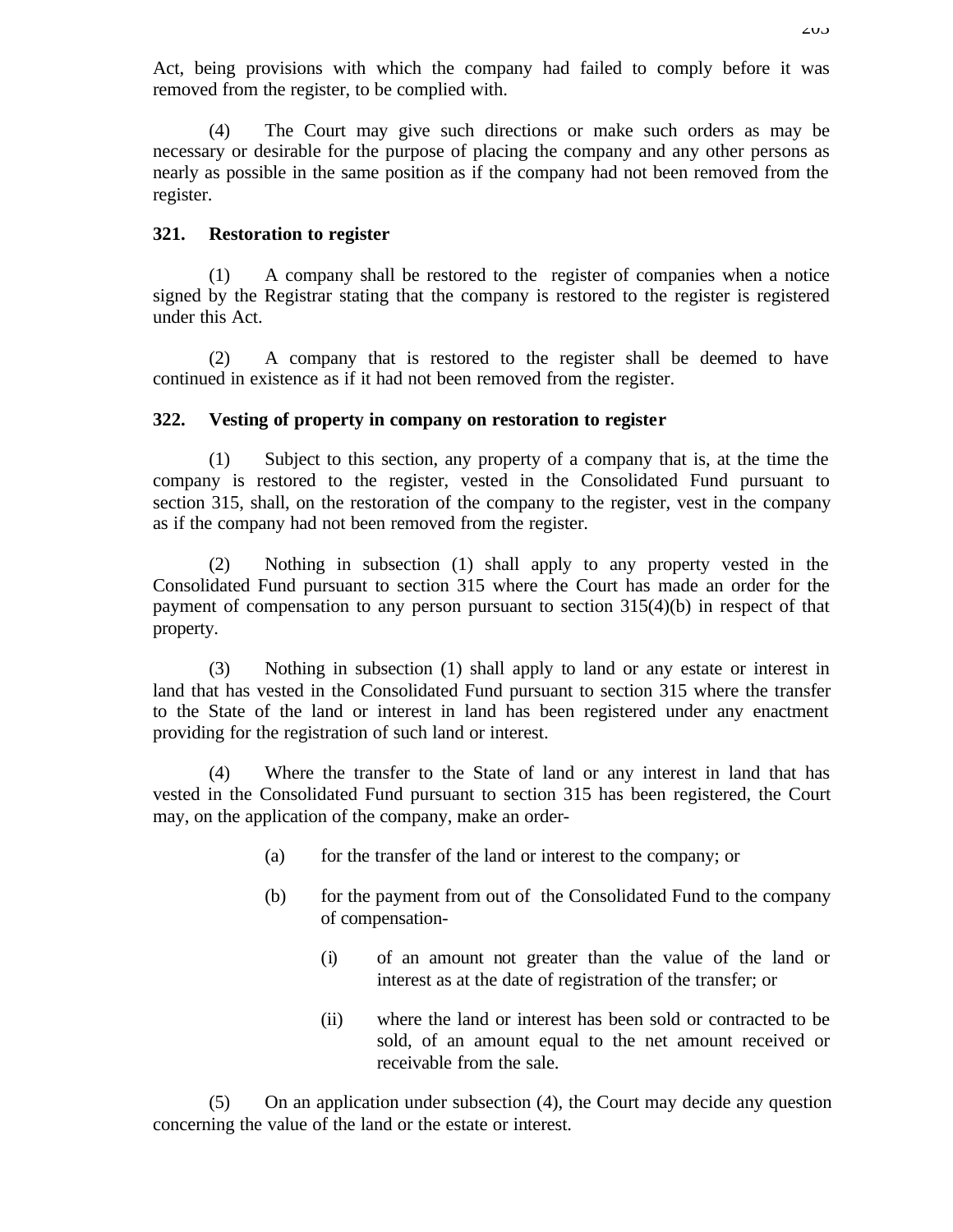(6) Compensation ordered to be paid under subsection (4) shall be paid out of the Consolidated Fund without further appropriation than this section.

#### **PART XXVII – SERVICE OF DOCUMENTS**

#### **323. Service of documents on company in legal proceedings**

- (1) A document in any legal proceedings may be served on a company
	- (a) by delivery to a person named as a director of the company on the register of companies;
	- (b) by delivery to an employee of the company at the company's head office or principal place of business;
	- (c) by leaving it at the company's registered office or address for service;
	- (d) by serving it in accordance with any directions as to service given by the court having jurisdiction in the proceedings; or
	- (e) in accordance with an agreement made with the company.

(2) The methods of service specified in subsection (1) are, notwithstanding any other enactment, the only methods by which a document in legal proceedings may be served on a company in Mauritius.

#### **324. Service of other documents on company**

A document, other than a document in any legal proceedings, may be served on a company -

- (a) by any of the methods set out in section  $323(1)(a)$ , (b), (c) or (e);
- (b) by posting it to the company's registered office or address for service or delivering it to a post office box which the company is using at the time;
- (c) by sending it by facsimile machine to a telephone number used for the transmission of documents by facsimile at the company's registered office or address for service or its head office or principal place of business.

#### **325. Service of documents on foreign company in legal proceedings**

(1) A document in any legal proceedings may be served on a foreign company in Mauritius as follows -

- (a) by delivery to a person named in the register as a director of the foreign company and who is resident in Mauritius;
- (b) by delivery to a person named in the register as being authorised to accept service in Mauritius of documents on behalf of the foreign company;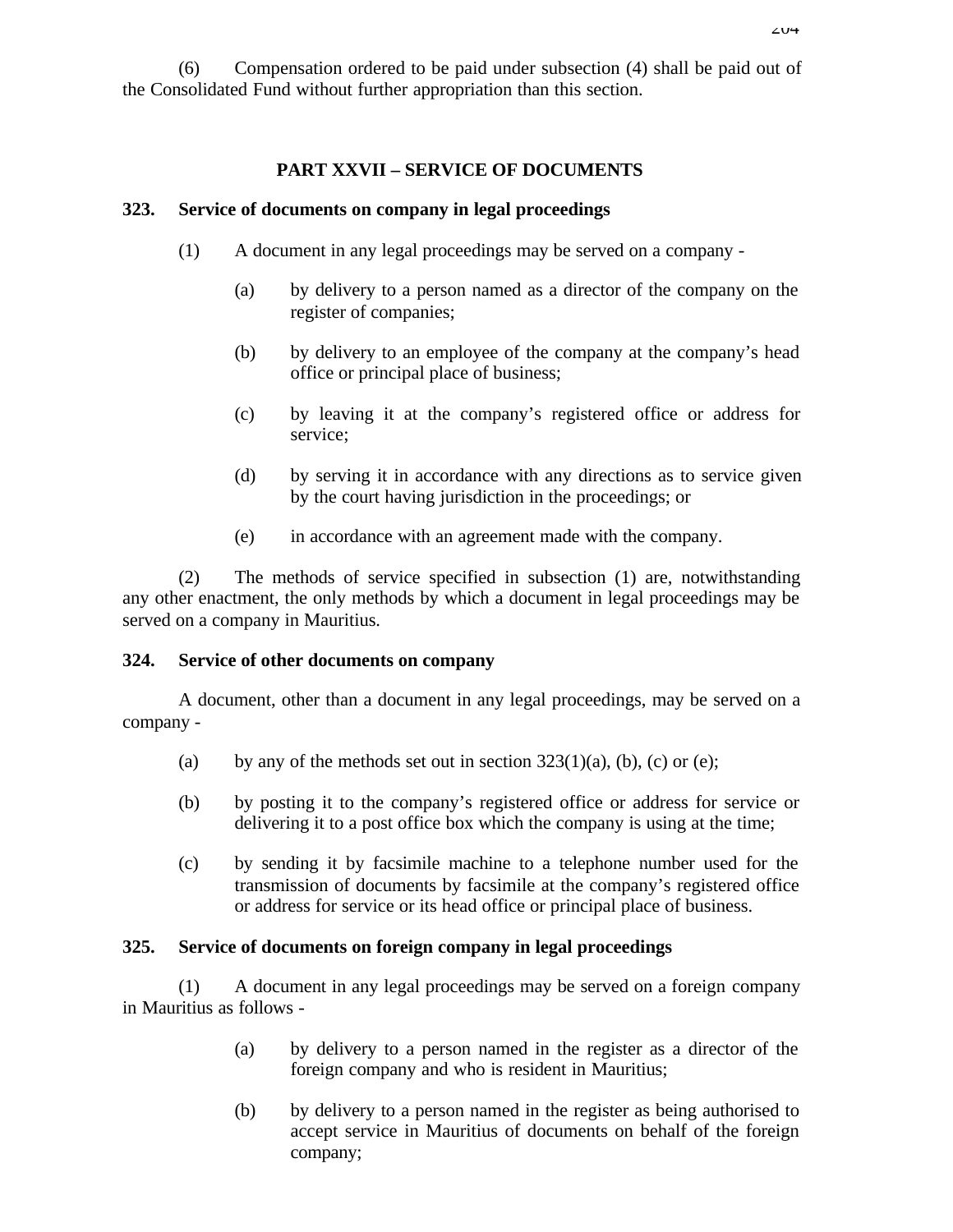- (d) by serving it in accordance with any directions as to service given by the court having jurisdiction in the proceedings; or
- (e) in accordance with an agreement made with the foreign company.

(2) The methods of service specified in subsection (1) are notwithstanding any other enactment, the only methods by which a document in legal proceedings may be served on a foreign company in Mauritius.

## **326. Service of other documents on foreign company**

A document other than a document in any legal proceedings, may be served on a foreign company -

- (a) by any of the methods set out in section  $323(1)(a)$ , (b), (c) or (e);
- (b) by posting it to the address of the foreign company's principal place of business in Mauritius or delivering it to a post office box which the foreign company is then using at the time; or
- (c) by sending it by facsimile machine to a telephone number used for the transmission of documents by facsimile at the principal place of business in Mauritius of the foreign company.

# **327. Service of documents on shareholders and creditors**

(1) A notice, statement, report, accounts, or other document to be sent to a shareholder or creditor who is a natural person may -

- (a) be delivered to that person;
- (b) be posted to that person's address or delivered to a post office box which that person is using at the time;
- (c) be sent by facsimile machine to a telephone number used by that person for the transmission of documents by facsimile; or
- (d) subject to subsection (5), be sent by email or other electronic form of communication to the address provided by that person for the transmission of documents by electronic means.

(2) A notice, statement, report, accounts, or other document to be sent to a shareholder or creditor that is a company or a foreign company may be sent by any of the methods of serving documents referred to in section 325 or 327, as the case may be.

(3) A notice, statement, report, accounts, or other document to be sent to a creditor that is a body corporate, not being a company or a foreign company, may -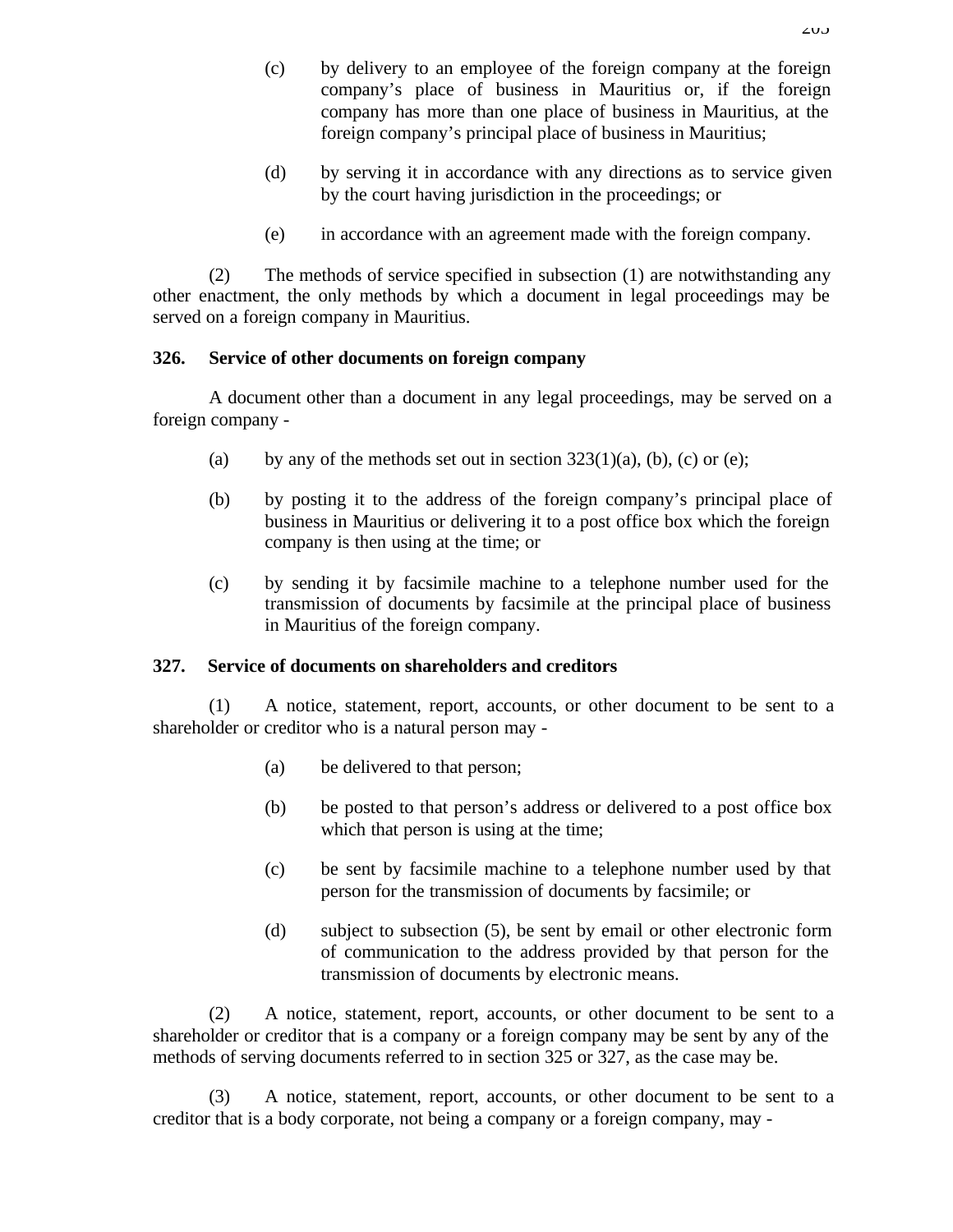- (a) be delivered to a person who is a principal officer of the body corporate;
- (b) be delivered to an employee of the body corporate at the principal office of principal place of business of the body corporate;
- (c) be delivered in such manner as the Court directs;
- (d) be delivered in accordance with an agreement made with the body corporate;
- (e) be posted to the address of the principal office of the body corporate or delivered to a box at a document exchange which the body corporate is using at the time;
- (f) be sent by facsimile machine to a telephone number used for the transmission of documents by facsimile at the principal office or principal place of business of the body corporate; or
- (g) subject to subsection (5), be sent by email or other electronic form of communication to the address provided by that person for the transmission of documents by electronic means.
- (4) Where a liquidator sends documents
	- (a) to the last known address of a shareholder or creditor who is a natural person; or
	- (b) to the address for service of a shareholder or creditor that is a company,

and the documents are returned unclaimed 3 consecutive times, the liquidator need not send further documents to the shareholder or creditor until the shareholder or creditor gives notice to the company of his new address.

(5) A document may be sent under subsection  $(1)(d)$  or  $(3)(g)$  by electronic means of communication provided that –

- (a) the shareholder has consented in writing to that form of communication being used by the company or other person providing the communication; and
- (b) the shareholder or creditor has provided an electronic address to which such communication may be sent.

(6) Any consent under subsection (5) may be revoked at any time on the provision of 5 days' notice in writing to the person sending the document.

#### **328. Additional provisions relating to service**

- (1) Subject to subsection (2), for the purposes of sections 324 to 327
	- (a) where a document is to be served by delivery to a natural person, service shall be made -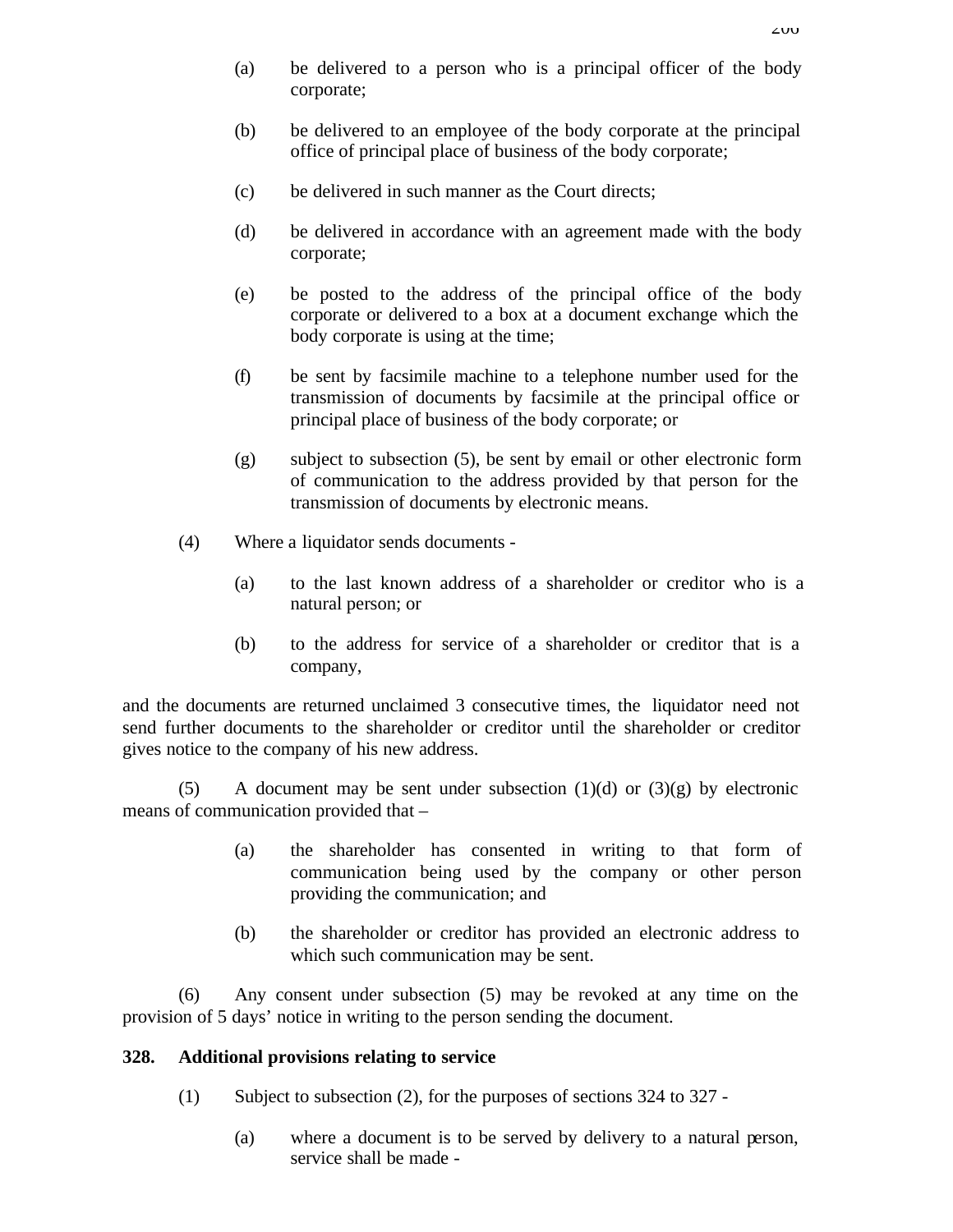- (i) by handing the document to the person; or
- (ii) where the person refuses to accept the document, by bringing it to the attention of, and leaving it in a place accessible to, the person;
- (b) a document posted or delivered to a post office box is deemed to be received within 7 days, or any shorter period as the Court may determine in a particular case, after it is posted or delivered;
- (c) a document sent by facsimile machine is deemed to have been received on the working day following the day on which it was sent;
- (d) in proving service of a document by post or by delivery to a post office box it shall be sufficient to prove that -
	- (i) the document was properly addressed;
	- (ii) all postal or delivery charges were paid; and
	- (iii) the document was posted or was delivered to the document exchange;
- (e) in proving service of a document by facsimile machine, it is sufficient to prove that the document was properly transmitted by facsimile to the person concerned.

(2) A document shall not be deemed to have been served or sent or delivered to a person where the person proves that, through no fault on the person's part, the document was not received within the time specified.

### **PART XXVIII - OFFENCES AND PENALTIES**

#### **329. Penalty where company fails to comply with Act**

(1) Where a company fails to comply with section 38(1) or (4), 84(1), 91(1), (2), (3) or (4), 92(2) or (3), 97(1) or (4), 114(5), 117(6), 190(1), (2) or (5), 195(4), 225, 226(1) or 228 the company and every director of the company shall commit an offence and shall, on conviction, be liable to a fine not exceeding 100,000 rupees.

(2) Where a company fails to comply with section 159(5), 194(2) or 294(4), the company and every director of the company shall commit an offence and shall, on conviction, be liable to a fine not exceeding 200,000 rupees.

(3) Where a company fails to comply with section 52(4), 58 or 62(2) or (6), the company and every officer of the company who is in default shall commit an offence and shall, on conviction, be liable to a fine not exceeding 100,000 rupees.

- (4) Where a person is convicted for an offence of
	- (a) failure to pay the registration fee under section 355; or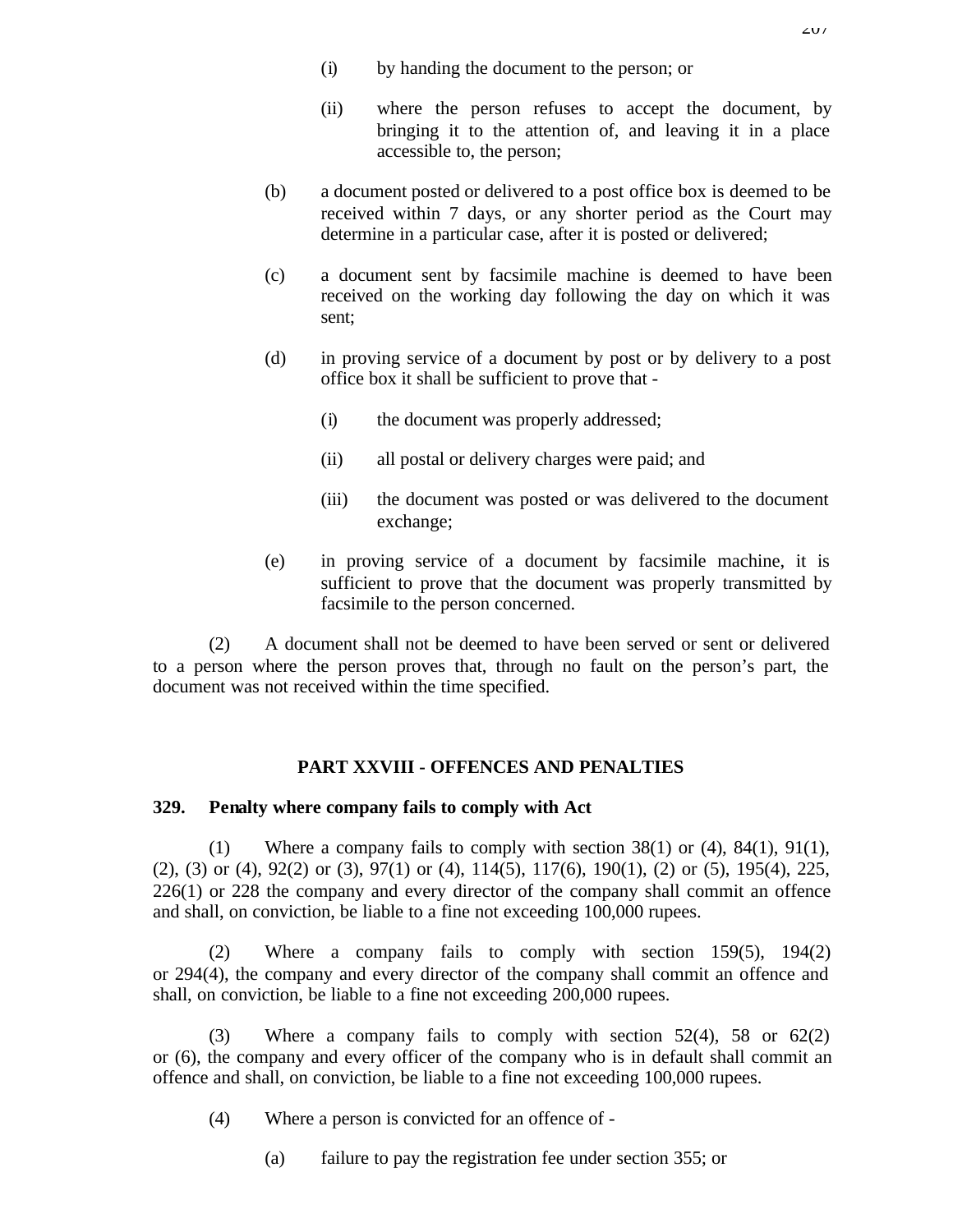(b) failure to file the annual return,

he shall, in addition to any fine imposed under subsection (1), be ordered by the court to pay the registration fee or to file the annual return, as the case may be, within such time as the court may determine.

## **330. Penalty on director or authorised agent of foreign company in cases of failure by director, agent or Board to comply with Act**

(1) Every director of a company who fails to comply with section 38(1) or (4), 61(3), 148(1) or 246(2) shall commit an offence and shall, on conviction, be liable to a fine not exceeding 100,000 rupees.

(2) Where the Board fails to comply with section  $44(3)$ ,  $45(3)$ ,  $179(3)$ ,  $191(2)$ ,  $210(1)$ ,  $223(1)$  or  $(2)$ ,  $262(5)$  or  $263(2)$ , every director of the company shall commit an offence and shall, on conviction, be liable to a fine not exceeding 100,000 rupees.

(3) Where the Board fails to comply with section 193, 207, 212(1), 218(1), 219(1) or 220, every director of the company shall commit an offence and shall, on conviction, be liable to a fine not exceeding 200,000 rupees.

(4) Where a foreign company to which Part XXII applies commits an offence, every authorised agent of that foreign company shall commit the like offence unless he proves that the offence was committed without his knowledge or that he had exercised due diligence to ensure that the offence was not committed.

# **331. Defences**

(1) In any proceedings against a director charged with an offence under this Act in relation to a duty imposed on the Board of a company, it shall be a defence where the director proves that -

- (a) the Board took all reasonable and proper steps to ensure compliance with the requirements of this Act;
- (b) the director took all reasonable and proper steps to ensure that the Board complies with the requirements of this Act; or
- (c) in all the circumstances of the case, the director could not reasonably have been expected to take steps to ensure compliance with the requirements of this Act by the Board.

(2) In any proceedings against a director charged with an offence under this Act in relation to a duty imposed on the company, it shall be a defence where the director proves that -

- (a) the company took all reasonable and proper steps to ensure compliance with the requirements of this Act;
- (b) the director took all reasonable steps to ensure that the company complies with the requirements of this Act; or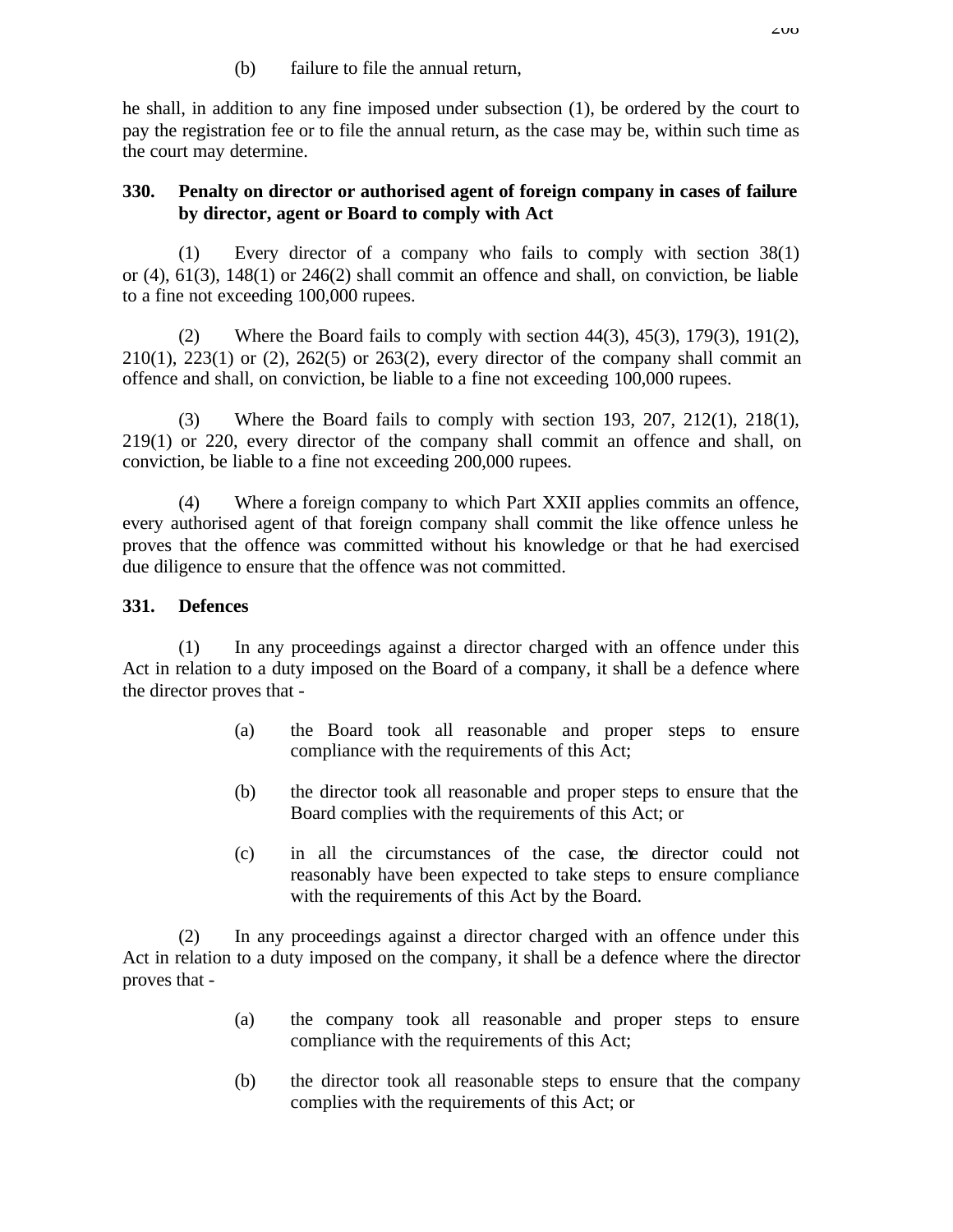(c) in all the circumstances of the case, the director could not reasonably have been expected to take steps to ensure compliance with the requirements of this Act by the company.

#### **332. False statements**

(1) Any person who, with respect to a document required by or for the purposes of this Act -

- (a) makes, or authorises the making of, a statement that is false or misleading in a material particular knowing it to be false or misleading; or
- (b) omits, or authorises the omission of, any matter knowing that the omission makes the document false or misleading in a material particular,

shall commit an offence and shall, on conviction, be liable to a fine not exceeding 1,000,000 rupees and to imprisonment for a term not exceeding 5 years.

(2) Any director or employee of a company who knowingly makes or furnishes, or authorises or permits the making or furnishing of, a statement or report that relates to the affairs of the company, that is false or misleading in a material particular, to -

- (a) a director, employee, auditor, shareholder, debenture holder, or trustee for debenture holders of the company;
- (b) a liquidator, liquidation committee, or receiver or manager of property of the company;
- (c) where the company is a subsidiary, a director, employee, or auditor of its holding company; or
- (d) a stock exchange or an officer of a stock exchange,

shall commit an offence and shall, on conviction, be liable to a fine not exceeding 1,000,000 rupees and to imprisonment for a term not exceeding 5 years.

(3) For the purposes of this section, a person who voted in favour of the making of a statement at a meeting is deemed to have authorised the making of the statement.

### **333. Fraudulent use or destruction of property**

Any director, employee, or shareholder of a company who **-**

- (a) fraudulently takes or applies property of the company for his own use or benefit, or for a use or purpose other than the use or purpose of the company; or
- (b) fraudulently conceals or destroys any property of the company,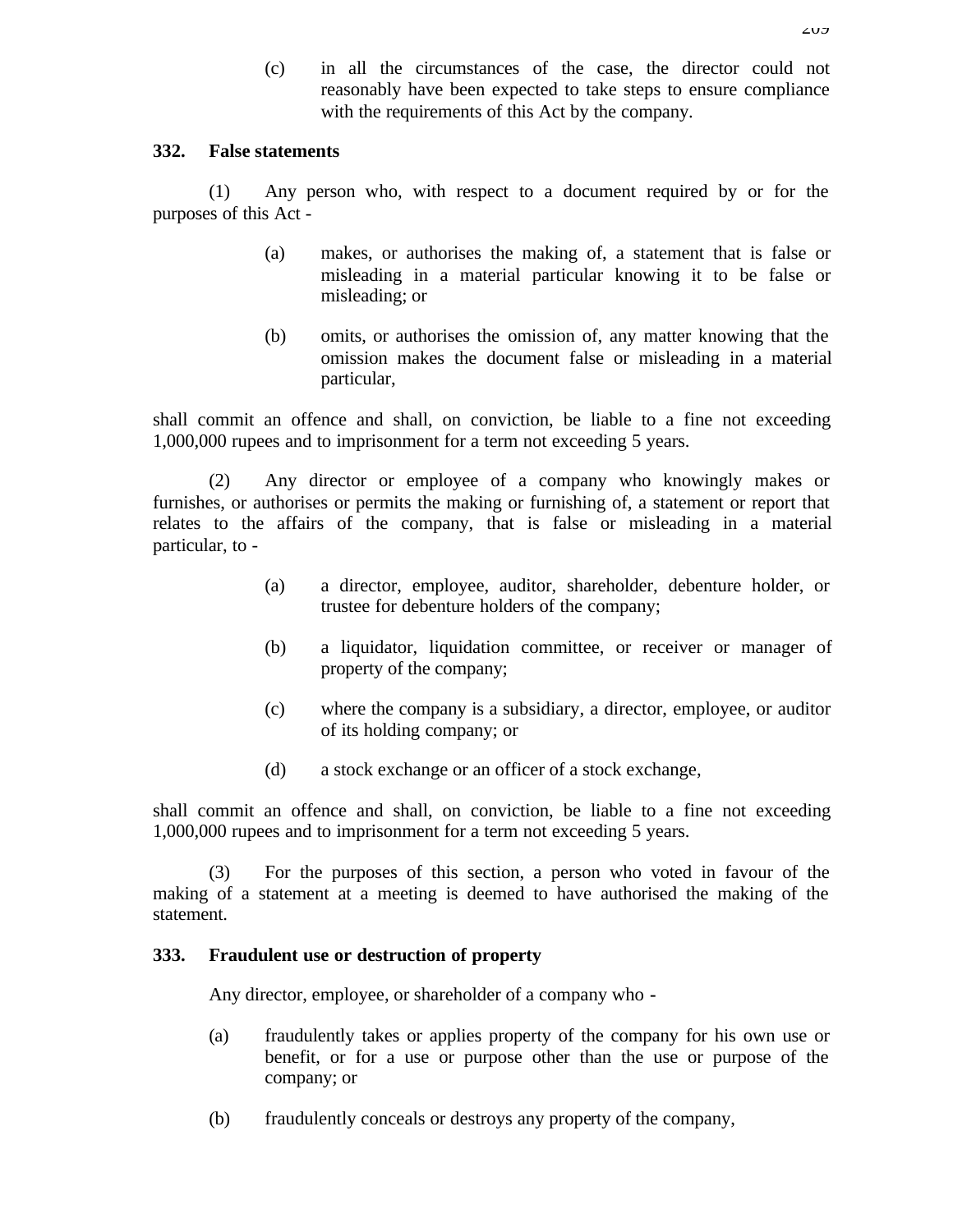shall commit an offence and shall, on conviction, be liable to a fine not exceeding 1,000,000 rupees and to imprisonment for a term not exceeding 5 years.

#### **334. Falsification of records**

(1) Any director, employee, or shareholder of a company who, with intent to defraud or deceive a person -

- (a) destroys, parts with, mutilates, alters, or falsifies, or is a party to the destruction, mutilation, alteration, or falsification of any register, accounting records, book, paper, or other document belonging or relating to the company; or
- (b) makes, or is a party to the making of, a false entry in any register, accounting records, book, paper, or other document belonging or relating to the company,

shall commit an offence and shall, on conviction, be liable to a fine not exceeding 1,000,000 rupees and to imprisonment for a term not exceeding 5 years.

(2) Any person who, in relation to a mechanical, electronic, or other device used in connection with the keeping or preparation of any register, accounting or other records, index, book, paper, or other document for the purposes of a company or this Act -

- (a) records or stores in the device, or makes available to a person from the device, matter that he knows to be false or misleading in a material particular; or
- (b) knowingly destroys, removes, or falsifies any matter recorded or stored in the device, or knowingly fails or omits to record or store any matter in the device,

shall commit an offence and shall, on conviction, be liable to a fine not exceeding 1,000,000 rupees and to imprisonment for a term not exceeding 5 years.

### **335. Carrying on business fraudulently**

(1) Any person who knowingly is a party to a company carrying on business with intent to defraud creditors of the company or any other person shall commit an offence and shall, on conviction, be liable to a fine not exceeding 1,000,000 rupees and to imprisonment for a term not exceeding 5 years.

- (2) Any director of a company who
	- (a) by false pretences or other fraud induces a person to give credit to the company; or
	- (b) with intent to defraud creditors of the company
		- (i) gives, transfers, or causes a charge to be given on, property of the company to any person;
		- (ii) causes property to be given or transferred to any person; or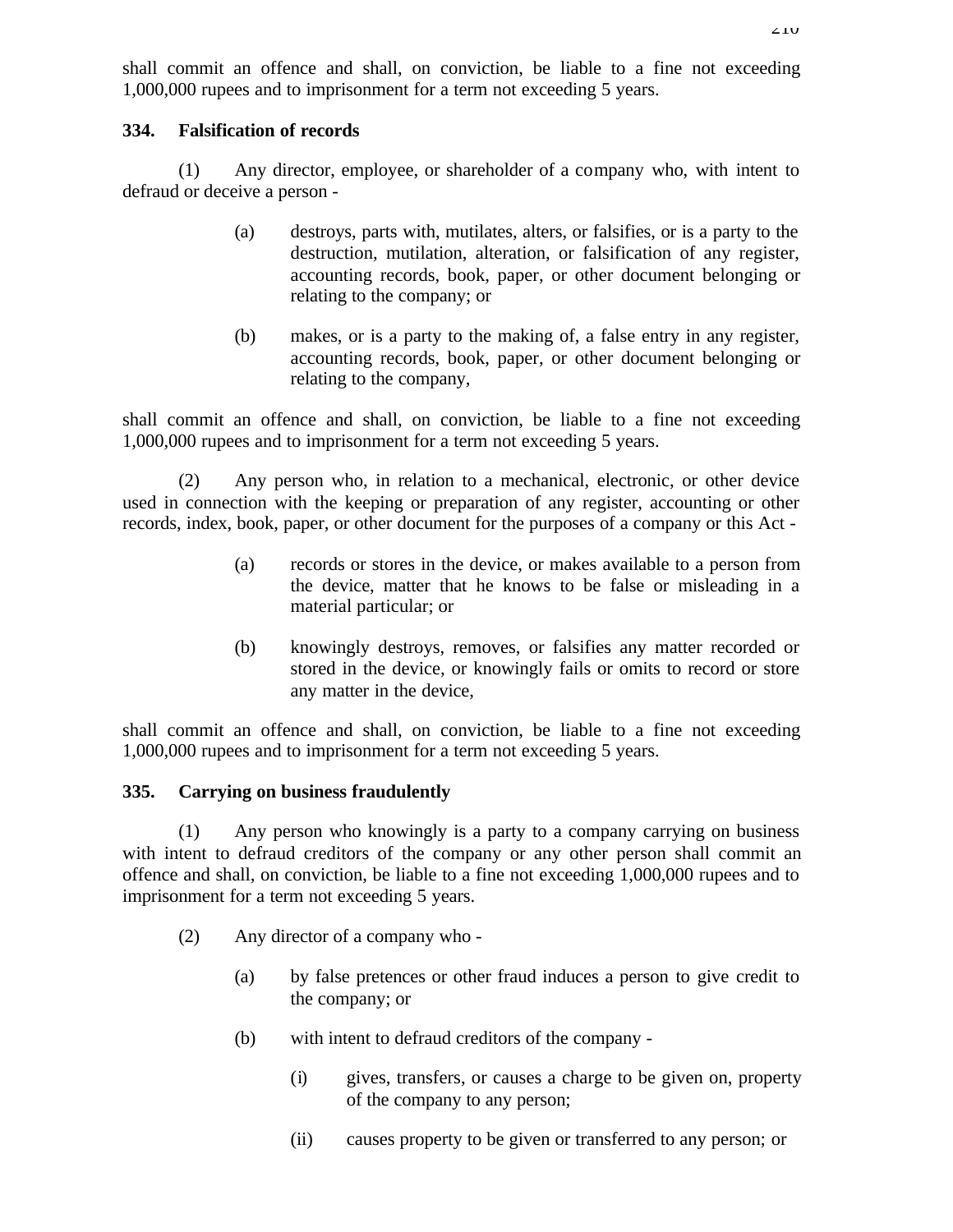(iii) caused or was a party to an execution being levied against any property of the company,

shall commit an offence and shall, on conviction, be liable to a fine not exceeding 1,000,000 rupees and to imprisonment for a term not exceeding 5 years.

#### **336. Improper use of "Limited" or "Limitée"**

Any person who, not being incorporated with limited liability, whether alone or with other persons, carries on business under a name or title of which "Limited", "Limitée", or a contraction or imitation of that word is the last word, shall commit an offence and shall, on conviction, be liable to a fine not exceeding 200,000 rupees.

#### **337. Persons prohibited from managing companies**

- (1) Where
	- (a) a person has been convicted of an offence in connection with the promotion, formation, or management of a company;
	- (b) a person has been convicted of an offence under section 332, 333, 334 or 335 or of any crime involving dishonesty; or
	- (c) a person has been convicted under section 46 of the Stock Exchange Act 1988 as an insider,

that person shall not, during the period of 5 years following the conviction or the judgment, be a director or promoter of, or in any way, whether directly or indirectly, be concerned or take part in the management of, a company, unless that person first obtains the leave of the Court which may be given on such terms and conditions as the Court thinks fit.

(2) A person intending to apply for the leave of the Court under this section shall give to the Registrar not less than 14 days' notice of that person's intention to apply.

(3) The Registrar, and such other persons as the Court thinks fit, may attend and be heard at the hearing of any application under this section.

(4) A person who acts in breach of this section, or of any order made under this section, shall commit an offence and shall, on conviction, be liable to a fine not exceeding 400,000 rupees or to imprisonment for a term not exceeding 2 years.

(5) In this section, "company" includes a foreign company that carries on business in Mauritius.

#### **338. Court may disqualify directors**

- (1) Where
	- (a) a person has been convicted of an offence in connection with the promotion, formation, or management of a company, or has been convicted of a crime involving dishonesty punishable on conviction with a term of imprisonment exceeding 3 months;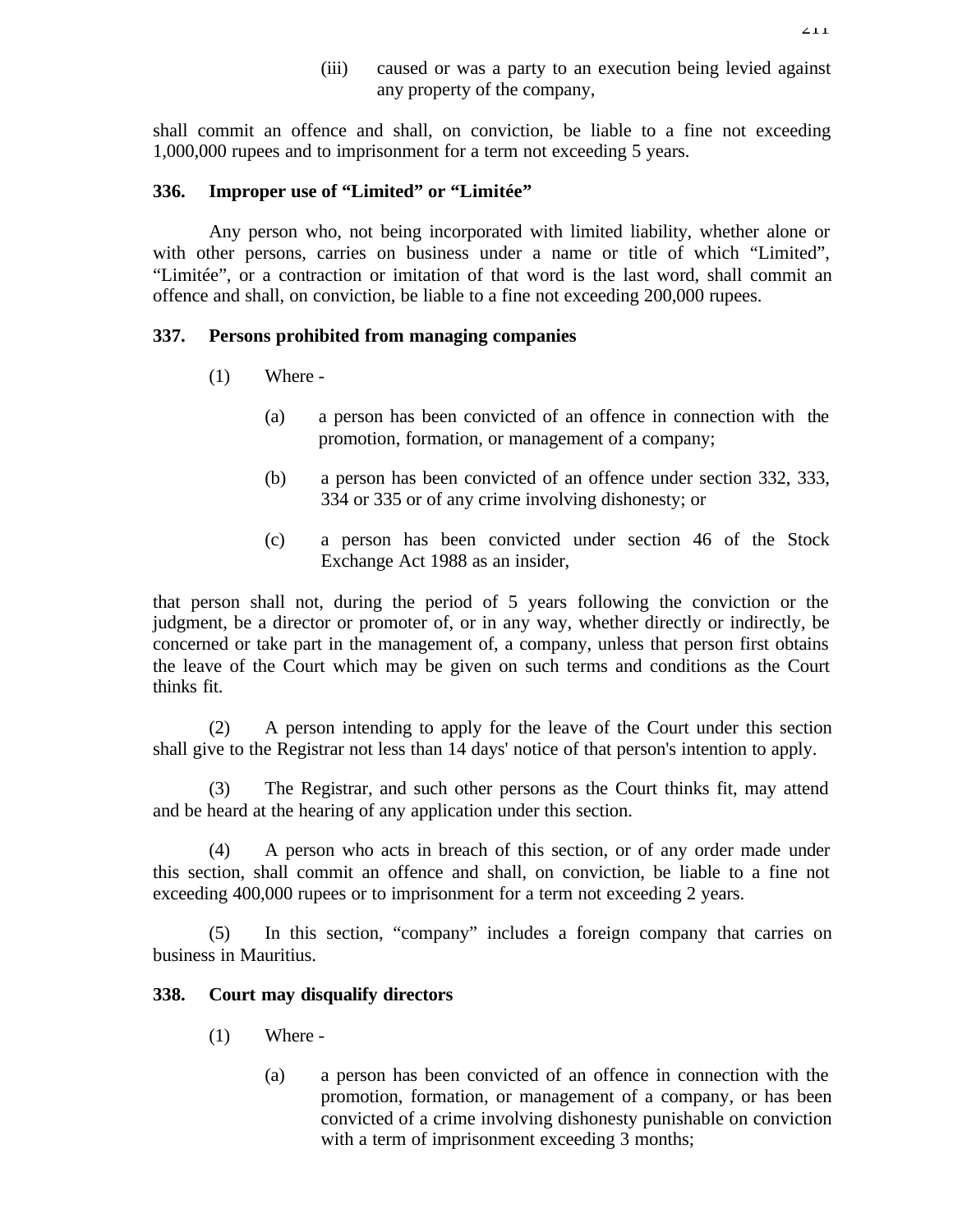- (b) a person has committed an offence under this Part;
- (c) a person has, while a director of a company
	- (i) persistently failed to comply with this Act, the Companies Act 1984 or the Stock Exchange Act 1988 or, where the company has failed to so comply, persistently failed to take all reasonable steps to ensure such compliance;
	- (ii) been convicted in relation to the performance of his duties as director;
- (d) within the period of 7 years before the making of the application, a person to whom the application relates, was a director of 2 or more companies and in relation to each of those companies, that person was wholly or substantially responsible for the company -
	- (i) being wound up;
	- (ii) ceasing to carry on business because of its inability to pay its debts as and when they become due;
	- (iii) having a receiver or manager of its property appointed; or
	- (iv) entering into a scheme of compromise or arrangement with its creditors,

the Court may make an order that the person shall not, without the leave of the Court, be a director or promoter of, or in any way, whether directly or indirectly, be concerned or take part in the management of a company for period not exceeding 5 years as may be specified in the order.

(2) Any person who intends to apply for an order under this section shall give not less than 14 days' notice of his intention to the person against whom the order is sought, and on the hearing of the application, the person against whom the order is sought may appear and give evidence or call witnesses.

(3) An application for an order under this section may be made by the Registrar, the Official Receiver, or by the liquidator of the company, or by a person who is, or has been, a shareholder or creditor of the company; and on the hearing of -

- (a) an application for an order under this section by the Registrar or the Official Receiver or the liquidator; or
- (b) an application for leave under this section by a person against whom an order has been made on the application of the Registrar, the Official Receiver, or the liquidator,

the Registrar, Official Receiver, or liquidator shall appear and call the attention of the Court to any matters which may be relevant, and may give evidence or call witnesses.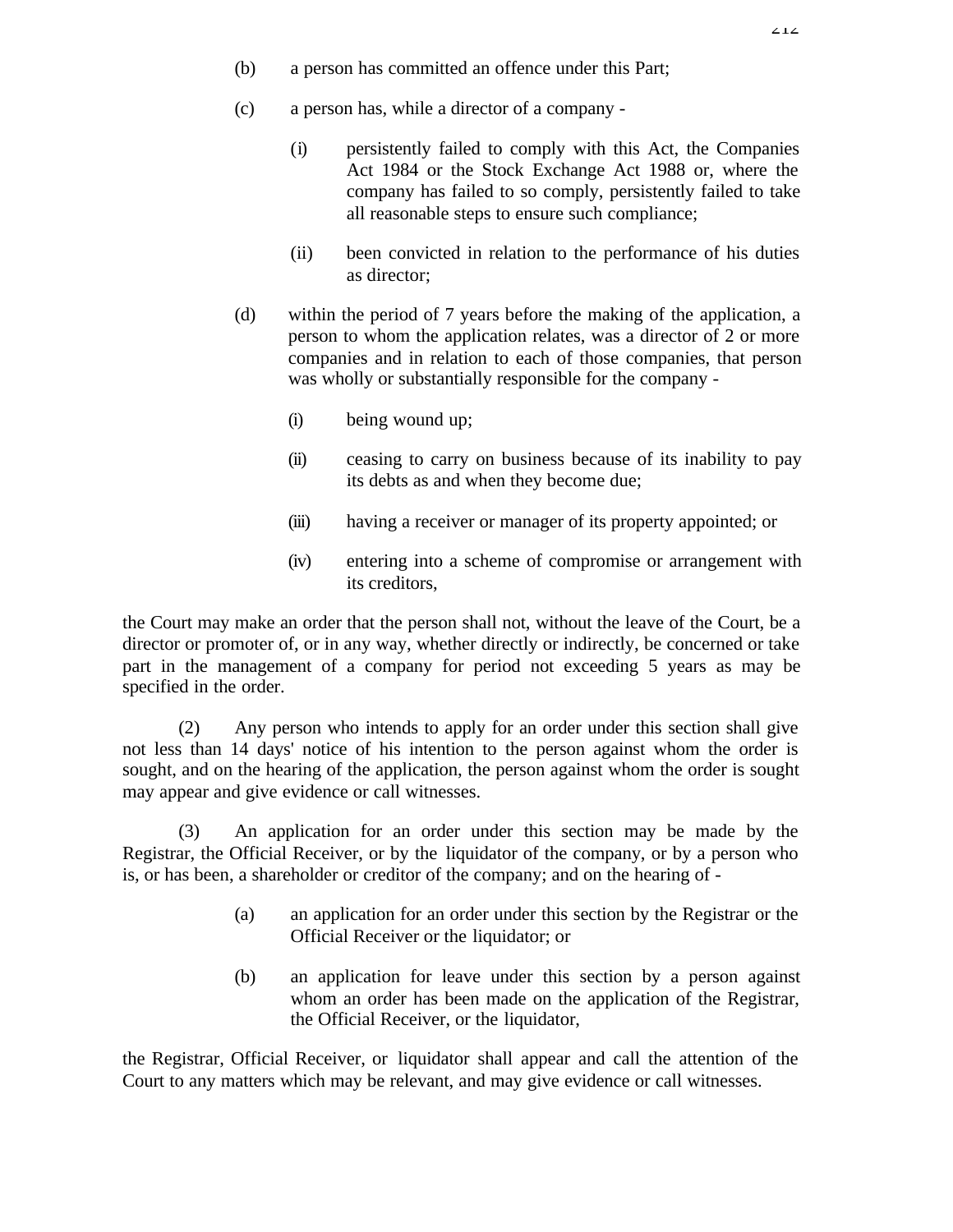(4) Notwithstanding the criminal liability of the person against whom the order is made, an order under this section may be made on the ground for which the order is to be made.

(5) The Court shall, as soon as practicable after the making of an order under this section, give notice to the Registrar that the order has been made and the Registrar shall give notice in the *Gazette* of the name of the person against whom the order is made.

(6) Any person who acts in contravention of an order under this section shall commit an offence and shall, on conviction, be liable to a fine not exceeding 1,000,000 rupees and to imprisonment for a term not exceeding 5 years.

(7) In this section, "company" includes a foreign company.

## **339. Liability for contravening section 337 or 338**

Any person who acts as a director of a company in breach of section 337 or in breach of an order made under section 338 shall personally be liable to -

- (b) a liquidator of the company for every unpaid debt incurred by the company; and
- (c) a creditor of the company for a debt to that creditor incurred by the company,

for the period during which he acts as director.

### **340. Failure to keep accounting records**

(1) Where on an investigation under Part XV or where a company is wound up, it is shown that proper accounting records were not kept by the company during the period of 2 years immediately preceding the commencement of the investigation or winding up or the period between registration of the company and commencement of the investigation or winding up, whichever is the lesser, any officer who is responsible by any act or omission for such default shall commit an offence and shall, on conviction, be liable to a fine not exceeding 400,000 rupees or to imprisonment for a term not exceeding 2 years.

(2) In any proceedings against an officer charged with an offence under subsection (1), it shall be a defence to prove that the officer took all reasonable steps in the circumstances to ensure that the requirements be complied with.

(3) For the purposes of this section, proper accounting records shall be deemed not to have been kept in the case of any company -

> (a) where there have not been such accounting records as are necessary to exhibit and explain the transactions and financial position of the trade or business of the company, including books containing entries from day to day in sufficient detail of all cash received and cash paid, and, where the trade or business has involved dealings in goods, statements of the annual stock takings and except in respect of goods sold by way of ordinary retail trade, of all goods sold and purchased, showing the goods and the buyers and sellers thereof in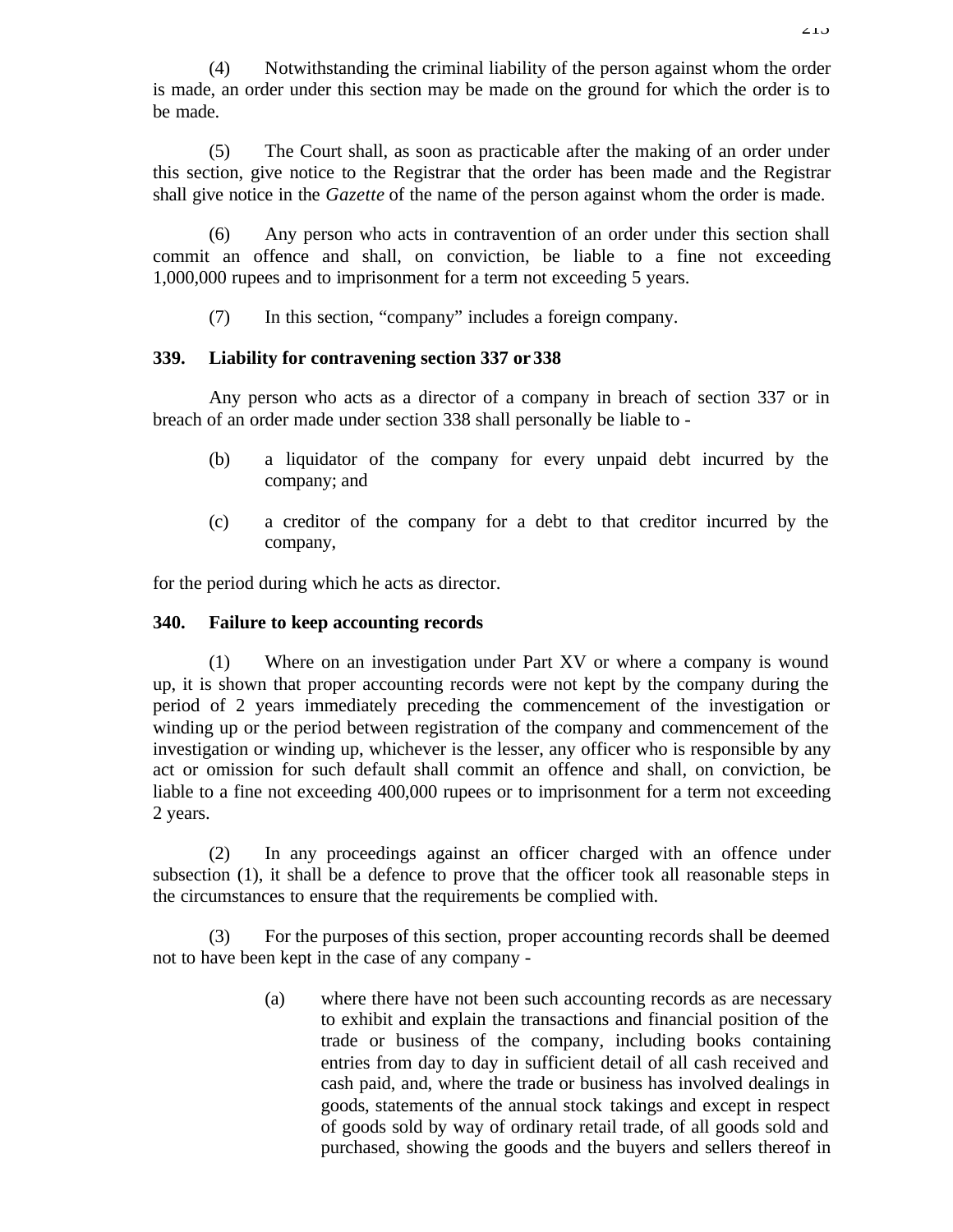sufficient detail to enable those goods and those buyers and sellers to be identified;

(b) where such accounting records have not been kept in such manner as to enable them to be conveniently and properly audited, whether or not the company has appointed an auditor.

#### **341. Other offences**

Any person who -

- (a) issues or makes use of a document or certificate kept or given under this Act which does not comply with this Act;
- (b) fails to pay the registration fee under section 355;
- (c) fails to do any act within the time within which it is required by this Act to be done;
- (d) fails to comply with a request, direction or order issued under this Act by a Court, by the Registrar or by any other person;
- (e) makes use of any name or title which he is not under the Act authorised to use;
- (f) divulges or makes use of any information obtained under this Act which he is not otherwise authorised to disclose;
- (g) personates a member or debenture holder for the purpose of obtaining an advantage;
- (h) uses the seal of a company or issues any letter, bill or document relating to a company otherwise than in accordance with this Act;
- (i) in the exercise of any powers or functions conferred upon him by this Act or by any regulations made under this Act, fails to act in accordance with the instrument which confers the function or power; or
- (j) otherwise contravenes this Act or any regulations made under this Act,

shall commit an offence and shall, on conviction, be liable to a fine not exceeding 200,000 rupees.

### **342. Reports of offences and production and inspection of accounting records**

(1) Where the Court, the Official Receiver, the Registrar or a liquidator is of opinion that an offence against the Act has been committed by any person, it shall forthwith refer the matter to the Director of Public Prosecutions.

(2) Where on application made to the Court by the Registrar or a police officer of or above the rank of Assistant Superintendent, there is shown to be reasonable cause to believe that any person has, while a director or other officer of a company, committed an offence in connection with the management of the company's affairs and that evidence of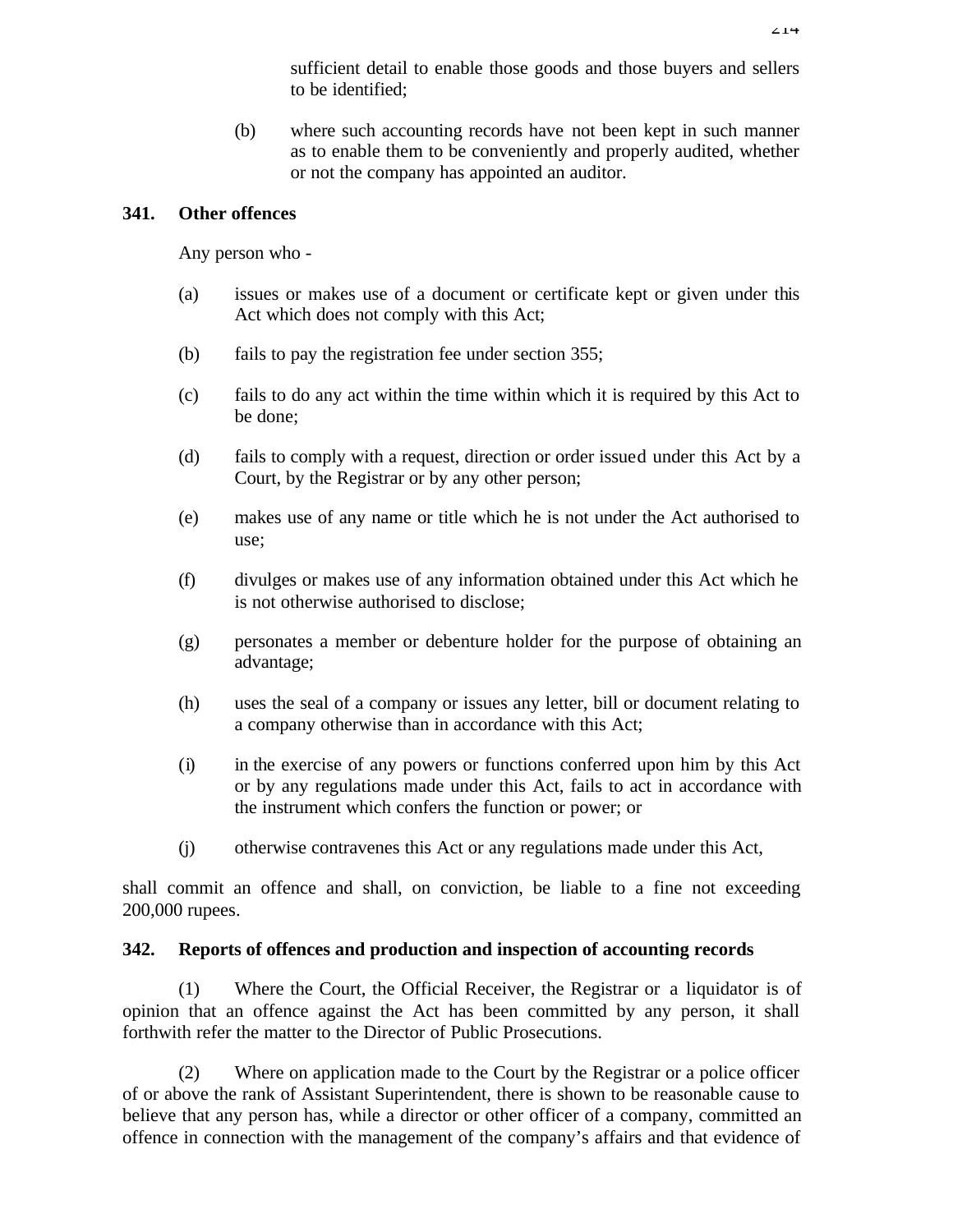- (a) authorising any person named therein to inspect the said accounting records or papers or any of them for the purposes of investigating and obtaining evidence of the offence; or
- (b) requiring the secretary of the company or such officer thereof as may be named in order to produce the said accounting records or papers or any of them to a person named in the order at a place so named by a special date.

(3) An auditor of a company shall, for the purposes of this section, be deemed to be an officer of the company.

### **PART XXIX – PROVISIONS RELATING TO COMPANIES HOLDING GLOBAL BUSINESS LICENCES**

### **343. Provisions of Act not applicable to company holding Category 1 Global Business Licence or Category 2 Global Business Licence**

- (1) The sections of this Act
	- (a) specified in Part I of the Thirteenth Schedule shall not apply to a company holding a Category 1 Global Business Licence or Category 2 Global Business Licence, as the case may be;
	- (b) specified in Part II of the Thirteenth Schedule shall not apply to a company holding a Category 2 Global Business Licence.

(2) Section 198(2)(e) shall not apply to a company holding a Category 1 Global Business Licence.

(3) Sections 193 to 196 shall not apply to a company holding a Category 2 Global Business Licence

## **344. Provisions of Companies Act 1984 not applicable to company holding Category 1 Global Business Licence or Category 2 Global Business Licence**

Sections 35, 232, and 233 of the Companies Act 1984 shall not apply to a company holding a Category 1 Global Business Licence or Category 2 Global Business Licence, as the case may be.

### **345. Special provisions applicable to company applying for or holding Category 1 Global Business Licence or Category 2 Global Business Licence**

(1) Notwithstanding this Act, the provisions set out in Part I of the Fourteenth Schedule shall apply to a company applying for or holding a Category 1 Global Business Licence or Category 2 Global Business Licence, as the case may be.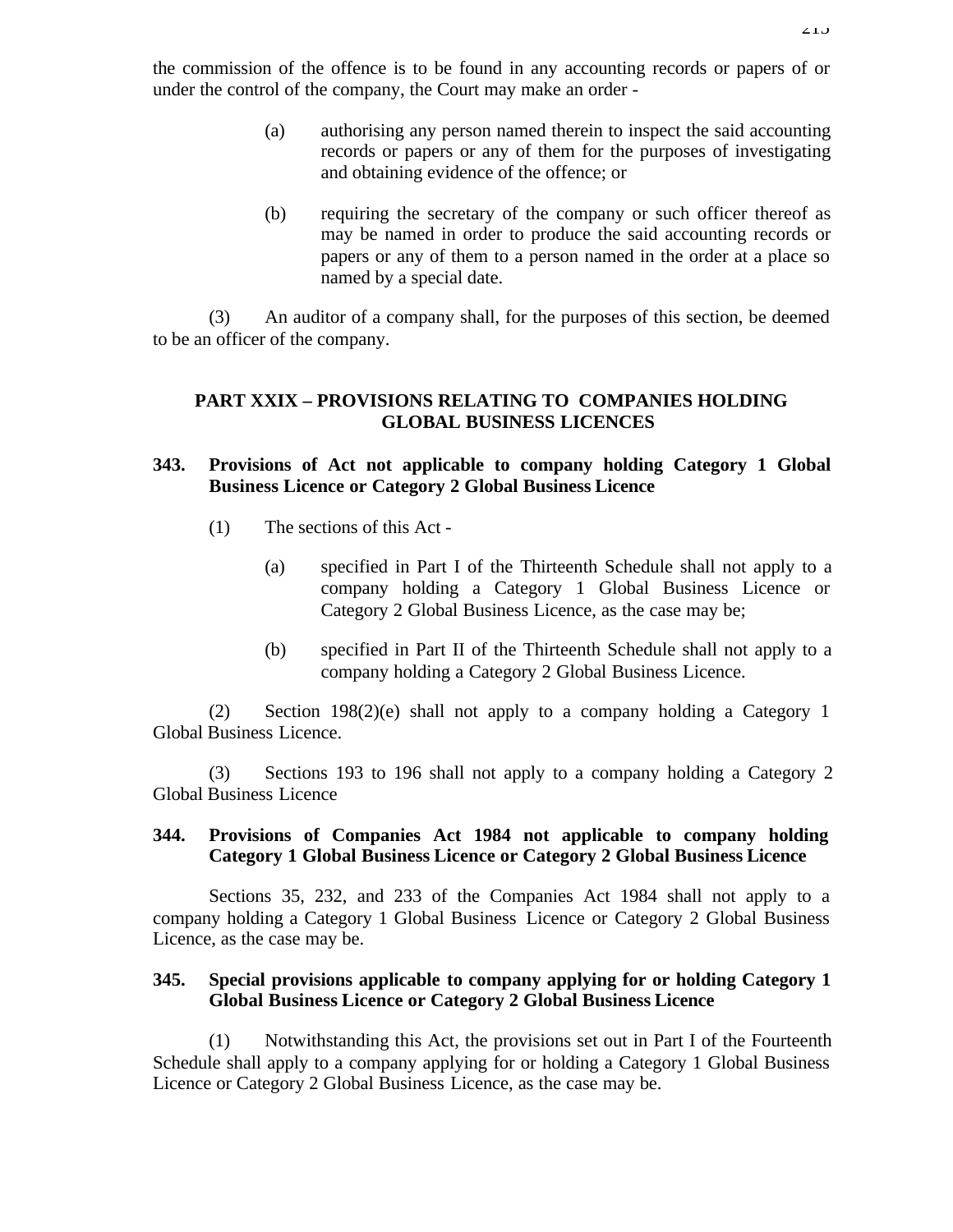(2) Notwithstanding this Act, the provisions set out in Part II of the Fourteenth Schedule shall apply to a company applying for or holding a Category 2 Global Business Licence.

#### **PART XXX – MISCELLANEOUS**

#### **346. Certificate of current standing**

(1) The Registrar shall, upon request by any person, issue a certificate of current standing under his hand and seal certifying that a company is of current standing where the Registrar is satisfied that -

- (a) the name of the company is on the register; and
- (b) the company has paid all fees, licence fees due and payable for the current year.

(2) The certificate of current standing under subsection (1) shall contain a statement as to whether -

- (a) the company has submitted to the Registrar articles of merger or consolidation that have not yet become effective;
- (b) the company has submitted to the Registrar articles of arrangement that have not yet become effective;
- (c) the company is in the process of being wound up and dissolved; or
- (d) any proceedings to remove the company from the register have been instituted.

#### **347. Directors' certificates**

A requirement imposed by any provision of this Act that directors of a company shall sign a certificate shall be complied with where the directors who are required to sign the certificate -

- (a) sign the same certificate; or
- (b) sign separate certificates in the same terms.

#### **348. Prohibition of large partnerships**

(1) No company, association or partnership consisting of more than 20 persons shall be formed for the purpose of carrying on any business that has for its object the acquisition of gain by the company, association or partnership, or by the individual members thereof, unless it is registered as a company under this Act, or is formed in pursuance of any other enactment or of letters patent.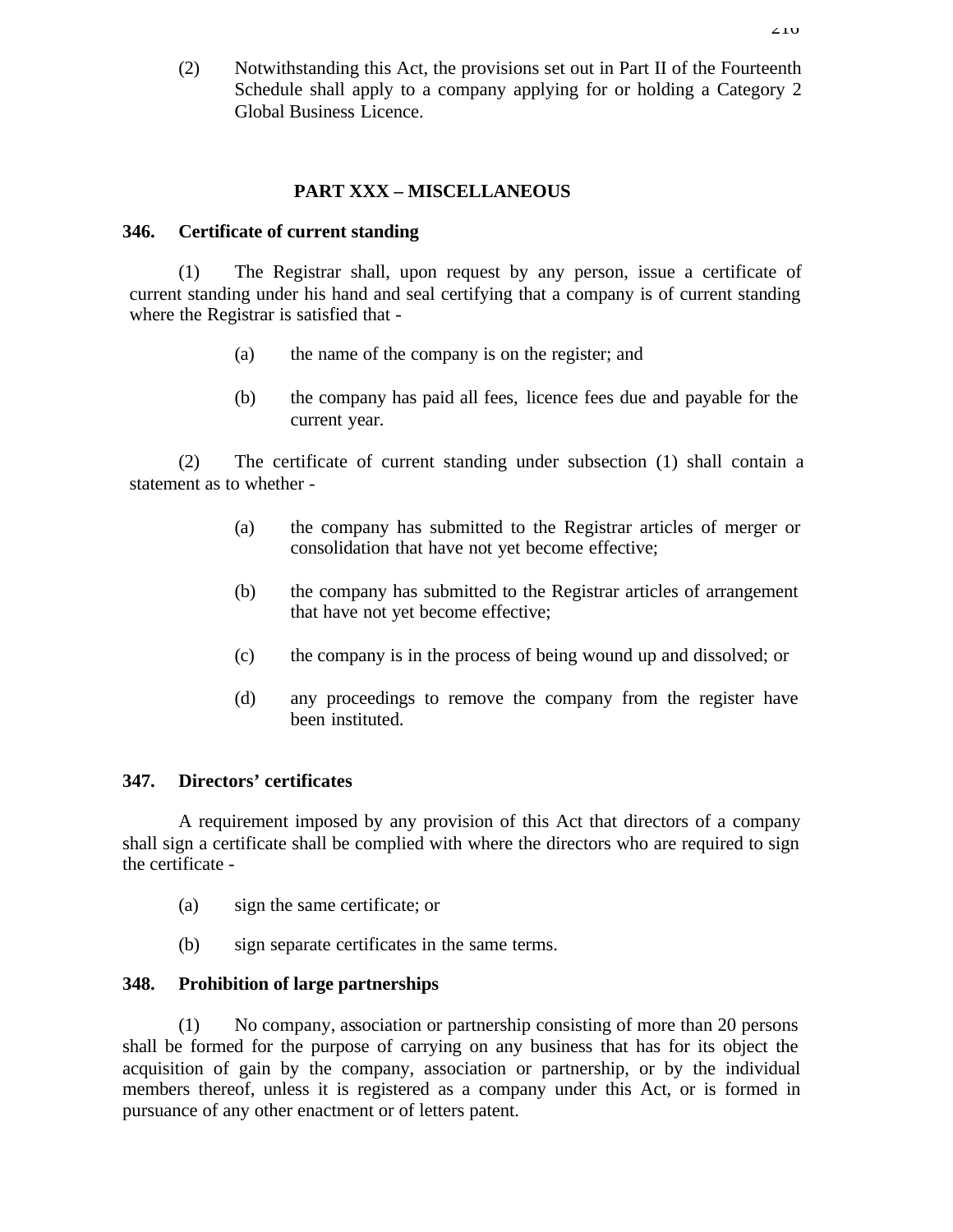(2) Nothing in this section shall affect civil partnerships (*sociétés civiles*) formed under the Code Civil Mauricien and those civil partnerships shall continue to be governed by that Code.

(3) Subsection (1) shall not apply to the formation of any association, or partnership for carrying on any organized professions which are designated by the Minister by notice in the *Gazette*, or for carrying on any combination of such professions.

### **349. Disposal of unclaimed shares**

(1) Where by the exercise of reasonable diligence a company is unable to discover the whereabouts of a member for a period of not less than 6 years, the company may cause an advertisement to be published in 2 daily newspapers in wide circulation in Mauritius stating that the company after the expiry of one month from the date of the last advertisement intends to transfer the shares to the Official Receiver.

(2) Where after the expiry of one month from the date of the last advertisement the whereabouts of the member remain unknown, the company may transfer the shares held by the member in the company to the Official Receiver and for that purpose may execute for and on the behalf of the owner a transfer of shares to the Official Receiver.

(3) The Official Receiver shall sell or dispose of any shares so received in such manner and at such time as he thinks fit and shall deal with the proceeds of the sale or disposal as if they were unclaimed moneys paid to him pursuant to section 278 of the Companies Act 1984.

### **350. Power to grant relief**

(1) Where in any proceedings before any court for negligence, default or breach of duty against a person to whom this section applies it appears to the court that the person is or may be liable in respect thereof, but that that person has acted honestly and reasonably and that, having regards to all circumstances of the case including those connected with the person's appointment, the person ought fairly to be excused for the negligence, default or breach, the court may relieve that person either wholly or partly from liability on such terms as the court thinks fit.

(2) Where a person to whom this section applies has reason to apprehend that any claim is likely to be made against the person in respect of any negligence, default, or breach of duty, that person may apply to the Court for relief, and the Court shall have the same power to relieve the person under this section as it would have had if it has been a court before which proceedings against that person for negligence, default, or breach of duty had been brought.

- (3) The section shall apply to
	- (a) an officer;
	- (b) a person employed by a company as auditor;
	- (c) an expert;
	- (d) a liquidator; and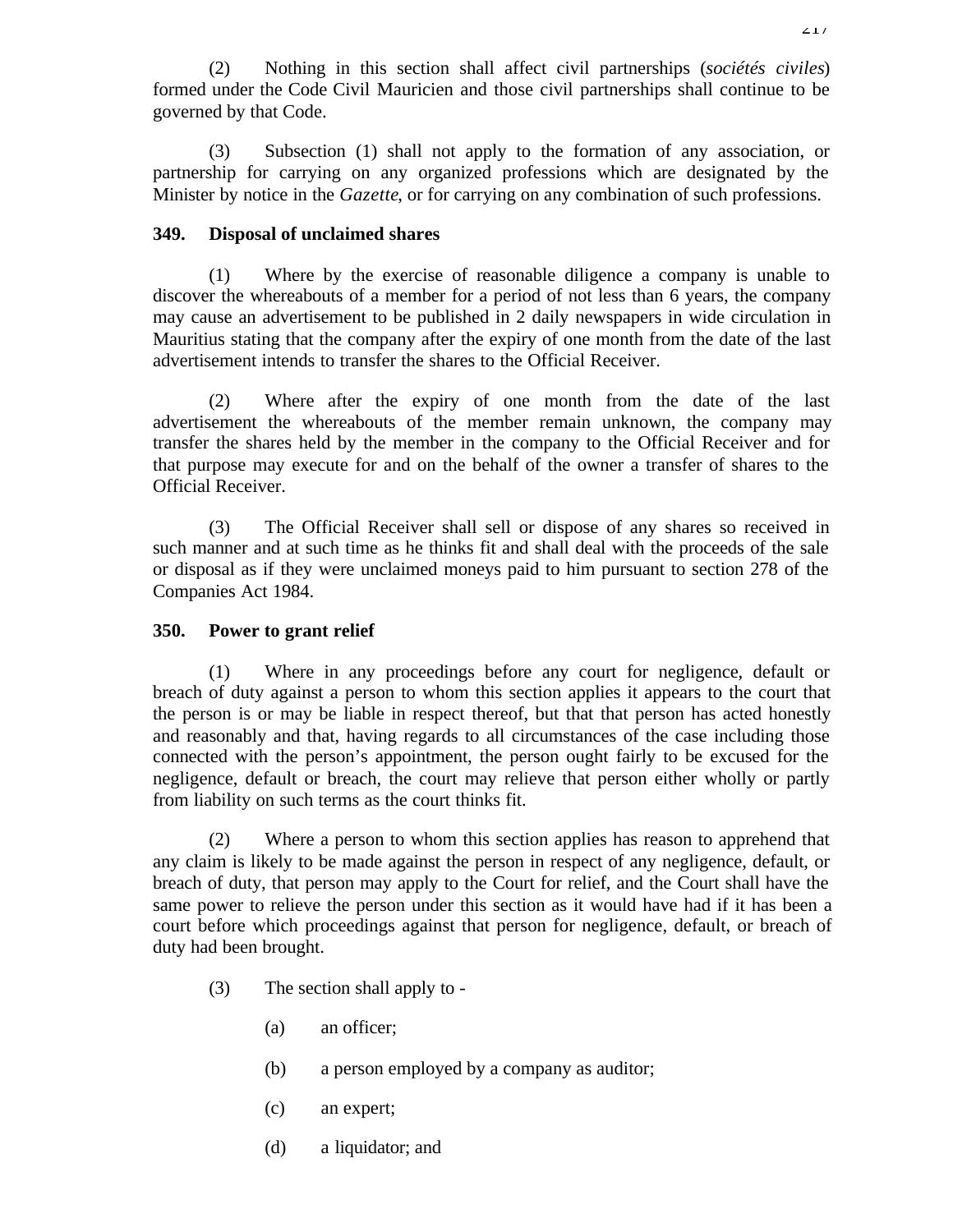(e) a debenture holder's representative.

# **351. Irregularities in proceedings**

(1) No proceeding under this Act shall be invalidated by any defect, irregularity or deficiency of notice or time unless the Court is of opinion that substantial injustice has been or may be caused thereby which cannot be remedied by any order of the Court.

(2) The Court may if it thinks fit make an order declaring that such proceeding is valid notwithstanding any such effect, irregularity or deficiency.

(3) Notwithstanding subsections (1) and (2) or any other provision of this Act, where an omission, defect, error or irregularity, including the absence of a quorum at any meeting of the company or of the directors, has occurred in the management of administration of a company whereby a provision of this Act has been contravened, or whereby there has been default in the observance of a memorandum or articles or whereby any proceedings at or in connection with any meeting of the company or of the directors of any assembly purporting to be such a meeting have been rendered ineffective, including the failure to make or file with the Registrar any declaration of solvency, the Court -

- (a) may, either of its own motion or on the application of any interested person, make such order as it thinks fit to rectify or cause to be rectified or to nullify or modify or cause to be modified the consequences in law of any such omission, defect, error or irregularity, or to validate any act, matter or thing rendered or alleged to have been rendered invalid by or as a result of any such omission, defect, error or irregularity;
- (b) shall before making any such order satisfy itself that such an order would not do injustice to the company or to any member or creditor;
- (c) where any such order is made, may give such ancillary or consequential directions a it thinks fit; and
- (d) may determine what notice or summons is to be given to other persons of the intention to make any such application or of the intention to make such an order, and whether and how it should be given or served and whether it should be advertised in any newspaper.

(4) The Court may, whether a company is in process of being wound up or not, on good cause being shown, enlarge or abridge any time for doing any act or taking any proceeding allowed or limited by this Act or any subsidiary enactment made under this Act on such terms as the justice of the case may require and any such enlargement may be ordered although the application for the same is not made until after the time originally allowed or limited.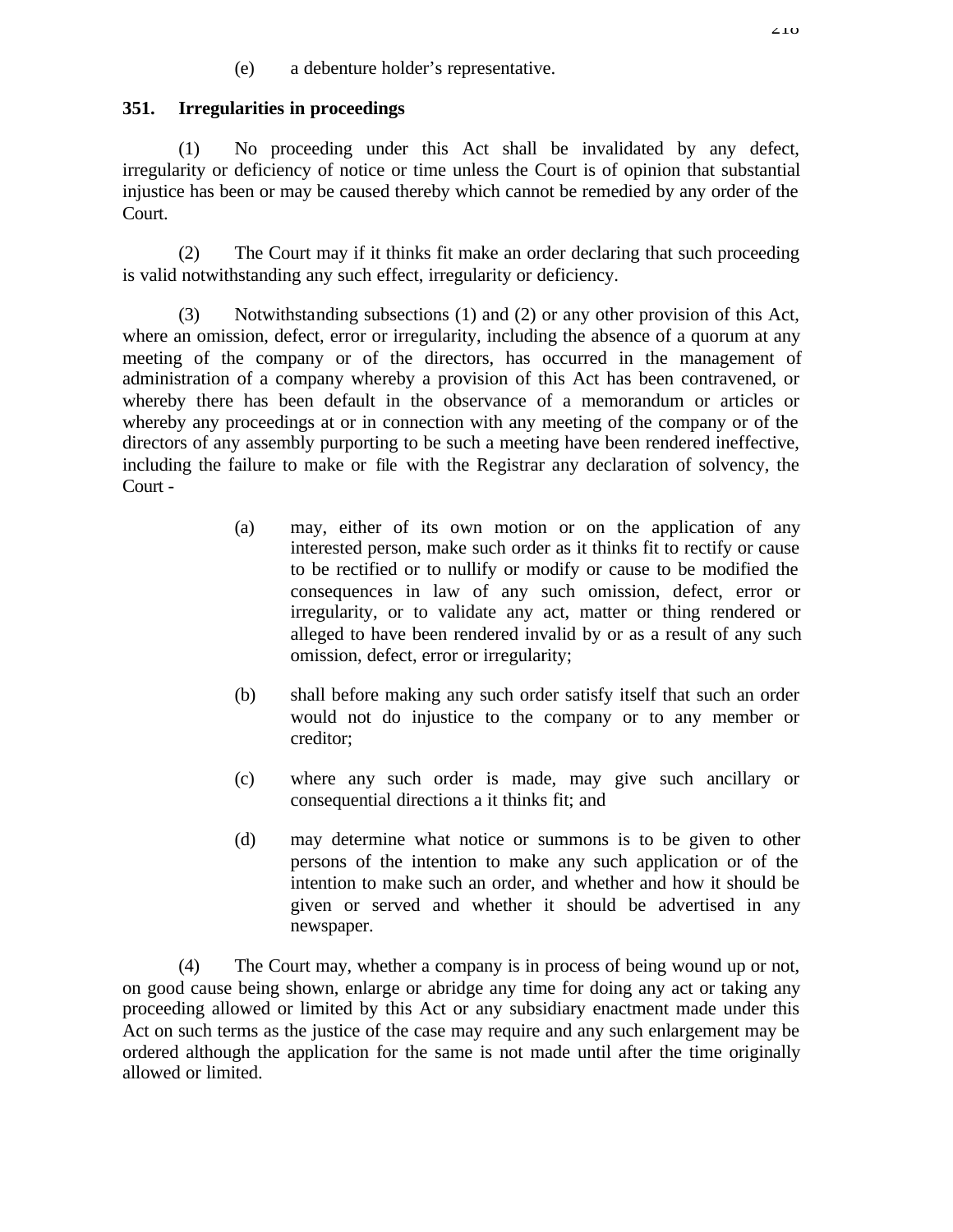### **352. Translations of instruments**

(1) Where under this Act, a corporation is required to file with the Registrar any instrument, certificate, contract, statement or document or a certified copy thereof and if the same is not written in the English or French language the corporation shall file at the same time with the Registrar a certified translation in the English or French language.

(2) Where under this Act a corporation is required to make available for public inspection any instrument, certificate, contract, statement or document and the same is not written in the English or French Language, the corporation shall keep at its registered office in Mauritius a certified translation in the English or French language.

(3) Where any account, minute book or other record of a corporation required by this Act to be kept is not kept in the English or French language, the directors shall cause -

- (a) a true translation in the English or French language of such account, minute book or record to be made at intervals of not more than 7 days; and
- (b) the translation to be kept with the original account, minute book or record for as long as the original account, minute book or record is required by this Act to be kept.

# **353. Costs in actions by limited companies**

Where a company or a foreign company is a plaintiff in any action or other legal proceeding, the court having jurisdiction in the matter may, if it appears by credible testimony that there is reason to believe that the company shall be unable to pay the costs of the defendant if successful in his defence, require sufficient security for those costs, and may stay all proceedings until the security is given.

# **354. Arbitration**

(1) A company may, by writing under the hand of the director where the company has one director or where the company has 2 or more directors, under the hands of at least 2 directors, agree to refer and may refer, to arbitration, in accordance with the Code of Civil Procedure, any existing or future dispute between itself and any other company or person.

(2) Every company which is party to an arbitration may delegate to the arbitrator power to settle any term or to determine any matter capable of being lawfully settled or determined by the company itself or by its directors or other governing body.

# **355. Fees payable to Registrar**

(1) Subject to the other provisions of this section and to section 295, there shall be paid to the Registrar, in respect of the matters set out in the second column of Part I and Part II of the Twelfth Schedule, such fees as may be prescribed.

(2) The registration fee payable under Part I of the Twelfth Schedule shall be in respect of every subsequent year be paid not later than 20 January in that year.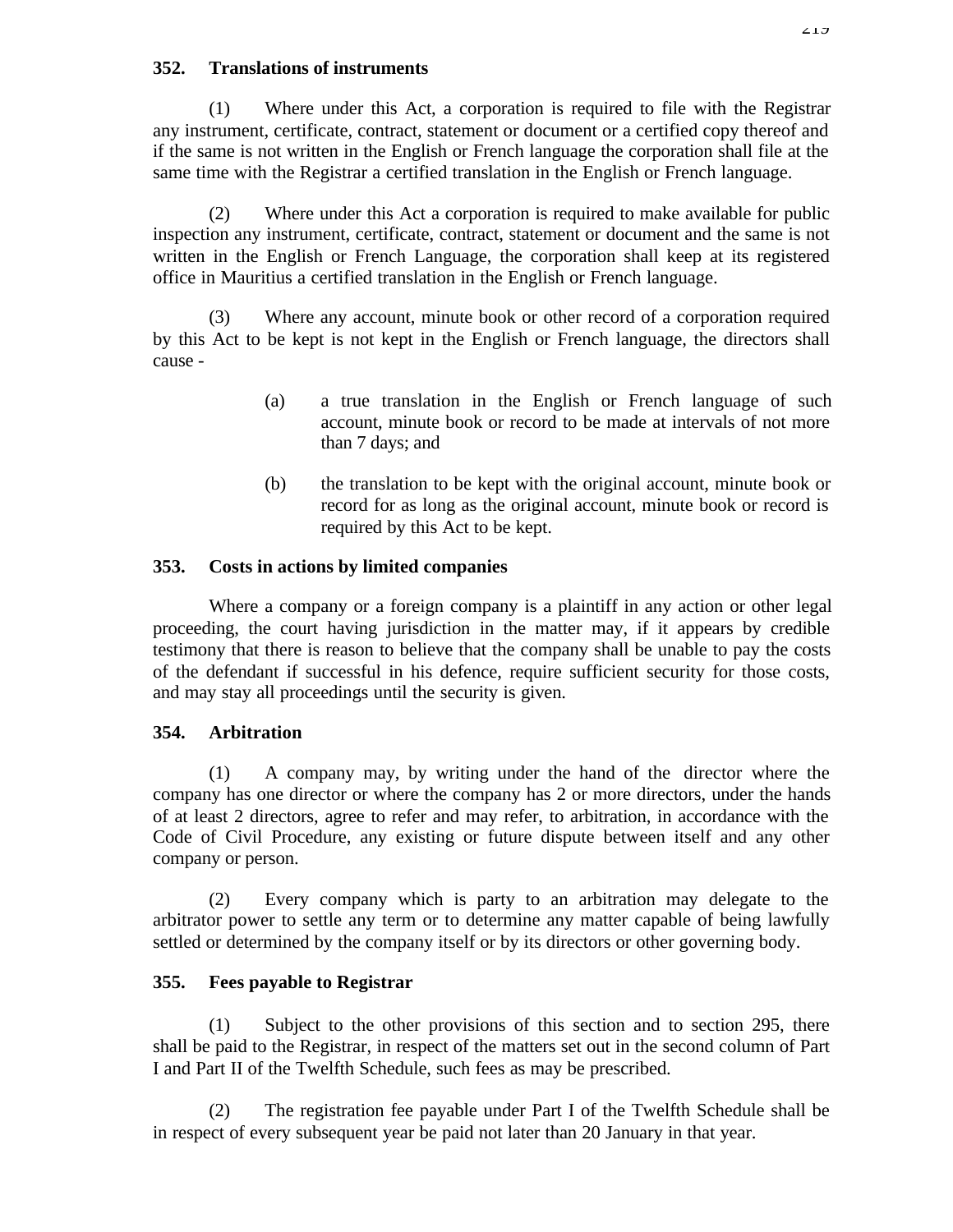(3) For the purposes of subsection (1), "year" includes part of a year.

(4) Subject to subsection (5), the registration fee payable under subsection (1) shall be paid so long as the company or commercial partnership, as the case may be, remains registered with the Registrar.

(5) Where a company or a commercial partnership has ceased to carry on business and in respect of which a winding-up resolution or striking-off procedure or a dissolution procedure, as the case may be, has been initiated, no registration fee under subsection (1) shall be required to be paid as from the year immediately following the year in which the procedure has been initiated.

# **356. Fees payable to company**

(1) Where under this Act, a fee is payable to a company for inspecting or obtaining a copy of, any book, record or document, the company may, by resolution, provide that a lesser fee shall be paid.

(2) The maximum fee payable for the inspection or obtaining of copies of any book, record or document shall be the fee specified in item 3 of the Third Schedule.

# **357. Company Law Advisory Committee**

(1) The Minister may appoint a Company Law Advisory Committee to assist the Registrar in the exercise of certain powers entrusted to the Registrar specified in subsection (4) and to make recommendations to the Minister.

(2) The Committee shall have not less than 5 and not more than 9 members with relevant experience.

- (3) The Advisory Committee may
	- (a) meet from time to time as required in order to carry out their functions;
	- (b) organise their own procedure; and
	- (c) with the consent of the Minister, co-opt persons with specialised qualification and experience to assist the Committee at any of its meetings.

(4) The Registrar may refer to the Advisory Committee for consideration and recommendation, matters arising from the provisions of sections 40(7) and (10), 44, 180(1) and 325(1) of the Companies Act 1984 and sections 213, 216, 224 and 281(6) of this Act.

# **358. Jurisdiction**

Notwithstanding -

(a) section 114 of the Courts Act; and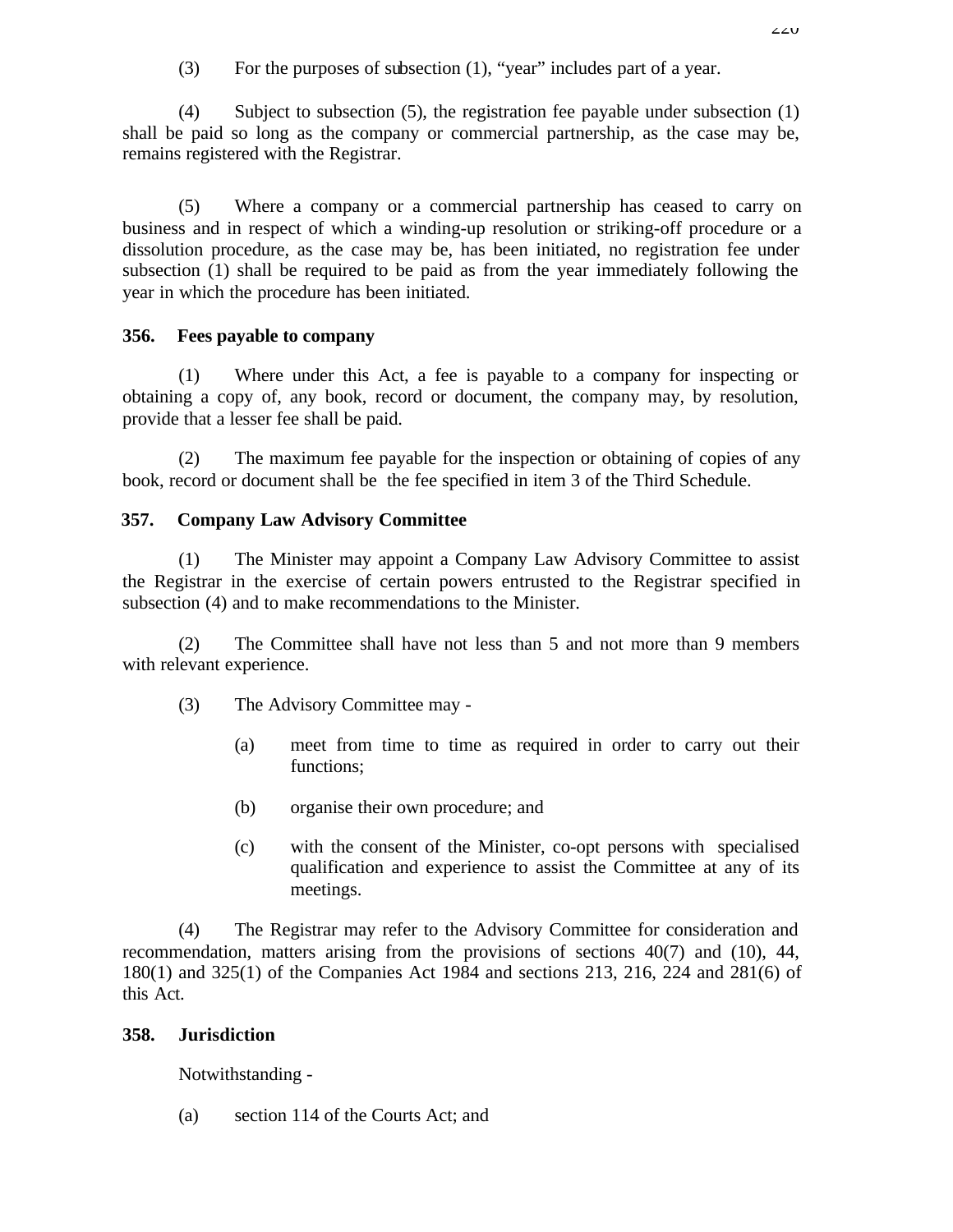(b) section 72 of the District and Intermediate Courts (Criminal Jurisdiction) Act,

a Magistrate shall have jurisdiction to try an offence under this Act and any subsidiary enactment made under this Act.

# **359. Jurisdiction in relation to company holding a Category 2 Global Business Licence**

For the purposes of determining matters relating to title and jurisdiction, the situs of the ownership of shares, debt obligations or other securities of a company holding a Category 2 Global Business Licence shall be in Mauritius.

### **360. Regulations**

- (1) The Minister may
	- (a) make such regulations as he thinks fit for the purposes of this Act;
	- (b) by regulations, amend the Schedules, other than the Thirteenth Schedule.
- (2) Any regulations made under this Act may
	- (a) provide for the taking of fees and levying of charges;
	- (b) provide that any person who contravenes them shall commit an offence and shall, on conviction, be liable to a fine not exceeding 400,000 rupees and to imprisonment for a term not exceeding 2 years.

### **361. Rules**

The Supreme Court may make rules -

- (a) with respect to proceedings and the practice and procedures of the Supreme Court under this Act; and
- (b) generally with respect to the winding up of companies.

### **362. Consequential amendments**

- (1) The Income Tax Act 1995 is amended
	- (a) by inserting immediately after section 73, the following new section -

# **73A. Residence in the case of company holding a Category 2 Global Business Licence**

A company holding a Category 2 Global Business Licence under the Financial Services Development Act 2001 shall not be resident for the purposes of section 76.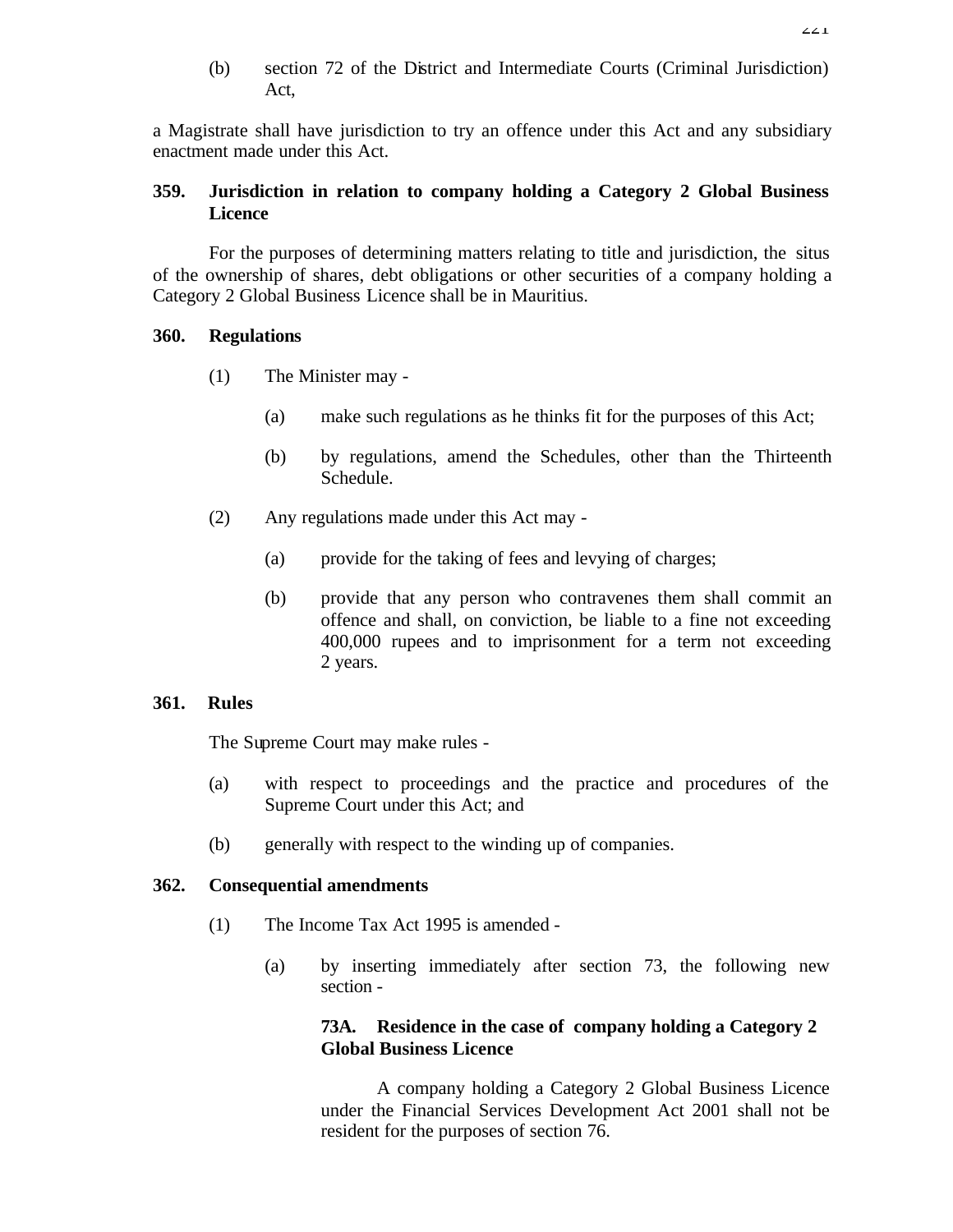- (b) in the Second Schedule
	- (i) in Part III, by adding the following new items
		- 7. Dividends or other distributions paid by a company holding a Category 2 Global Business Licence under the Financial Services Development Act 2001 to any person.
		- 8. Interest paid by a company holding a Category 2 Global Business Licence under the Financial Services Development Act 2001 to a non-resident.
	- (ii) in Part IV, by adding the following new items
		- 15. Income derived by a company holding a Category 2 Global Business Licence under the Financial Services Development Act 2001.
		- 16. Rents, royalties, compensations and other amounts paid by a company holding a Category 2 Global Business Licence under the Financial Services Development Act 2001 to a non-resident.
		- 17. Gains or profits derived from the sale of shares, debt obligations or other securities of a company holding a Category 2 Global Business Licence under the Financial Services Development Act 2001 by a nonresident.
- (2) The Insurance Act is amended
	- (a) in section  $2 -$ 
		- (i) in the definition of "authorised agent", by deleting the words "section 303(1)(e) or 304(6) of the Companies Act 1984" and replacing them by the words "sections 276(1)(e) or 277(6) of the Companies Act 2001";
		- (ii) by deleting the definition of "financial year";
		- (iii) by inserting in its appropriate alphabetical order, the following new definition -

"balance sheet date" has the same meaning as in the Companies Act 2001;

- (b) by deleting the words "financial year" wherever they appear and replacing them by the words "balance sheet date".
- (3) The Protected Cell Companies Act 1999 is amended -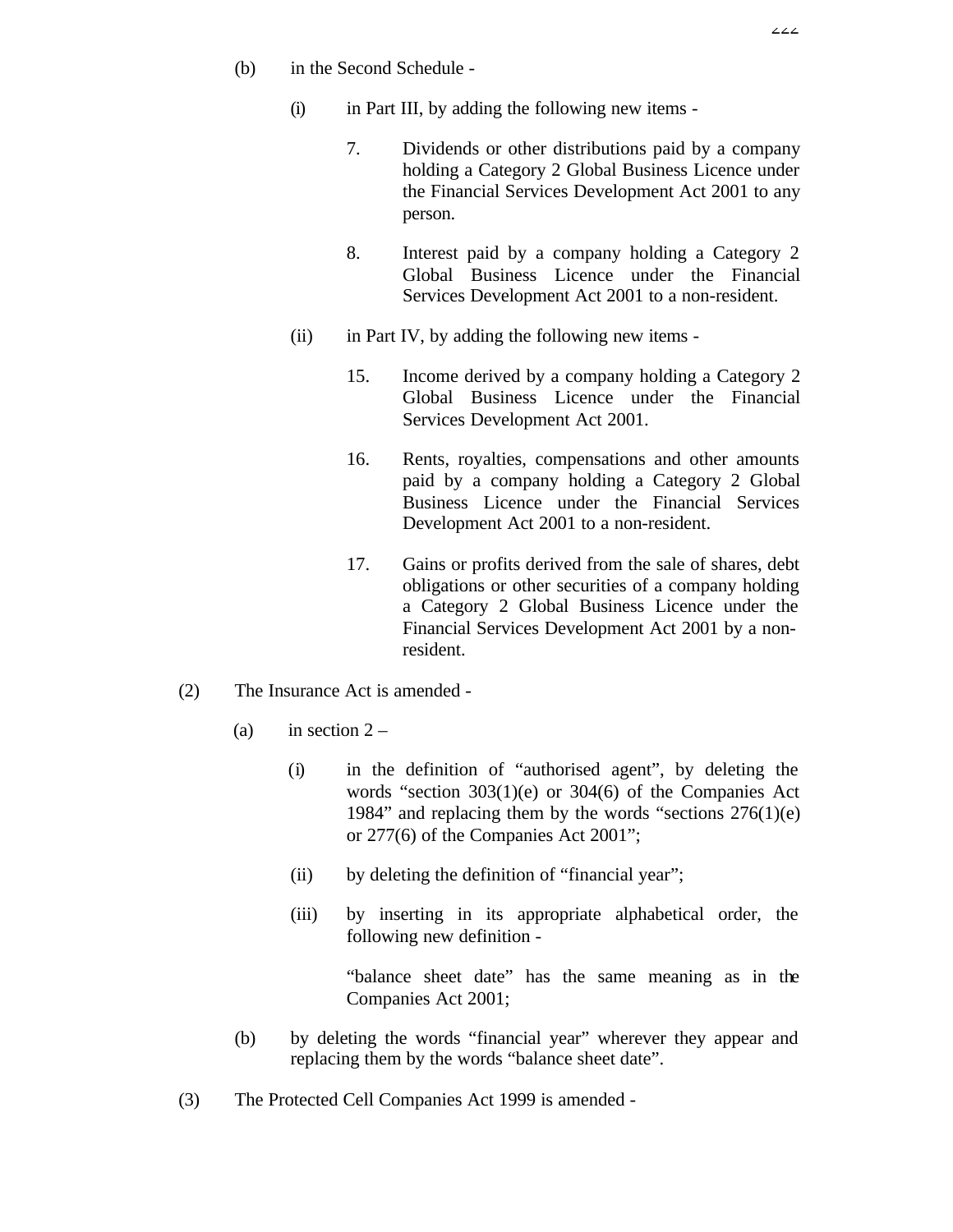- (a) in section 2, by deleting the words "Companies Act 1984" wherever they appear and replacing them by the words "Companies Act 2001";
- (b) in section 3, in paragraph (b), by deleting the words "in so far as it relates to such class or classes of company as may be prescribed" and replacing them by the words "in so far as it relates to a company holding a Category 1 Global Business Licence under the Financial Services Development Act 2001";
- (c) in section 4, in subsection  $(1)$ 
	- (i) by inserting immediately after the words "qualified global business", the words "in respect of which a Category 1 Global Business Licence has been issued, or is intended to be issued, to a company under the Financial Services Development Act 2001";
	- (ii) in paragraph (a), by deleting the words "Companies Act 1984" and replacing them by the words "Companies Act 2001";
- (d) in section  $5 -$ 
	- (i) in subsection (1), by deleting the words "Companies Act 1984" and replacing them by the words "Companies Act 2001";
	- (ii) in subsection  $(3)(iv)$ , by deleting the words "memorandum" under section 15 of the Companies Act" and replacing them by the words "the information required to be included in the constitution of a company in accordance with section 42 of the Companies Act 2001";
- (e) in section 6, in subsection (1), by deleting the words "section 11 of the Companies Act 1984" and replacing them by the words "section 35 of the Companies Act 2001";
- (f) in the Schedule, by deleting the words "**QUALIFIED GLOBAL BUSINESS**" and replacing them by the words "**Qualified Global Business relating to Category 1 Global Business Licence**".
- (4) The Securities (Central Depository, Clearing and Settlement) Act 1996 is amended –
	- (a) in section 10(1), by adding immediately after the words "Depository Register", the words "and shall take effect on the settlement date specified in the rules of CDS";
	- (b) in section 23, in paragraph (l), by deleting the words "Part X" and replacing them by the words "Part XII".
	- (5) The Stock Exchange Act 1988 is amended in section 46 -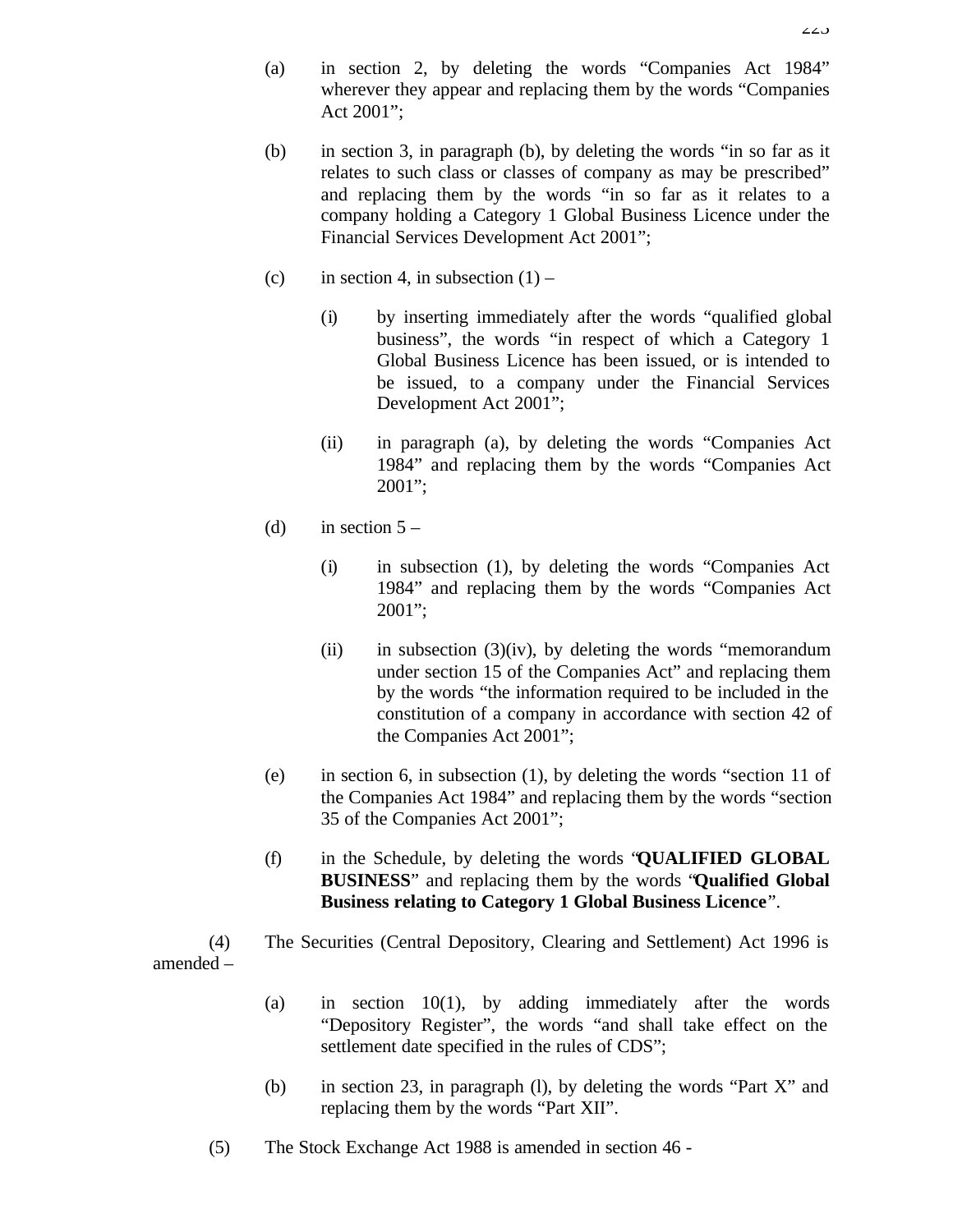- (a) in subsection (1), by inserting immediately after the words "connected with that body corporate", the words "whose securities are traded or at the time of the dealing are in prospect of being traded on any stock market,";
- (b) in subsection (2), by inserting immediately after the words "securities of any body corporate", the words "referred to in subsection  $(1)$ ";
- (c) in subsection (6), by inserting immediately after the words "a body corporate", the words "referred to in subsection (1)".

# **363. Transitional provisions**

- (1) (a) Any person appointed under any enactment repealed by section 364 and holding office at the commencement of this Act, shall remain in office as if he had been appointed under this Act.
	- (b) Any act made, executed, issued or passed under any enactment repealed by section 364 and in force and operative at the commencement of this Act, shall so far as it could have been made, executed, issued or passed, under this Act have effect as if made, executed, issued or passed, under this Act.
	- (c) Subject to this section, the memorandum of association and articles of association of an existing company in force and operative at the commencement of this Act, and the provisions of Table A in the First Schedule to the Companies Act 1913 or the Companies Act 1984 if adopted as all or part of the articles of a company at the commencement of this Act, shall have effect as if made or adopted under this Act.
	- (d) Where a company formed prior to the commencement of this Act has, pursuant to its memorandum or articles or a resolution of the meeting of shareholders, authorised the directors of the company to issue shares (its "authorised capital") and some part of the authorised capital remains unissued, the directors shall have authority to issue shares under section 52 on the terms and conditions and up to the limit expressed in the memorandum, articles or resolution, without requiring the authority of a further ordinary resolution of the meeting of shareholders.
	- (e) For the purposes of section  $115(1)(b)$ , an existing company may, notwithstanding section 115(1)(a), hold more than one annual meeting of shareholders following its first accounting period after the commencement of this Act.
	- (f) All proceedings, judicial or otherwise commenced before and pending immediately before the commencement of this Act under the Companies Act 1984 or under the International Companies Act 1994 shall be deemed to have commenced and may be continued under those Acts.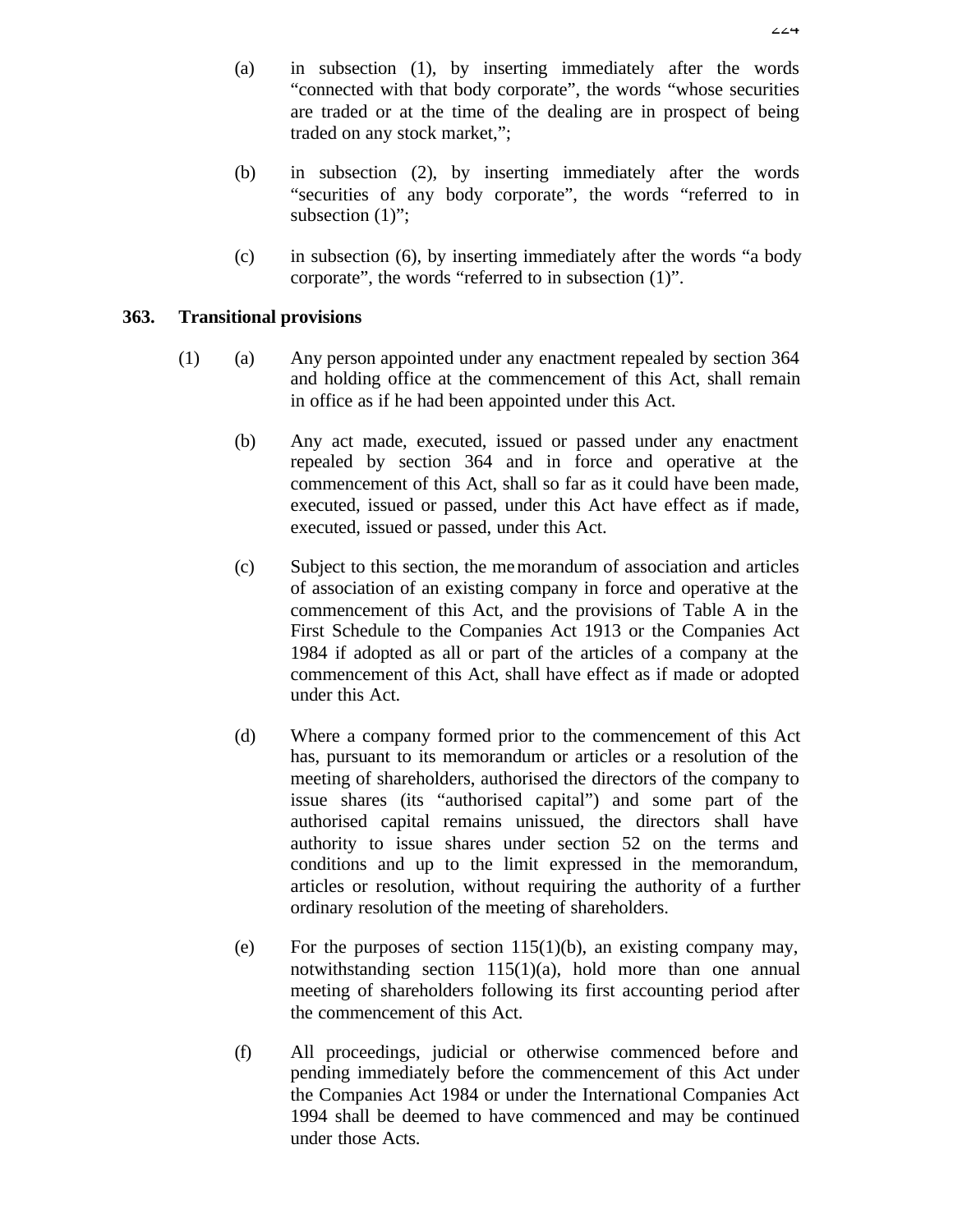(2) Any register, fund and account kept under any enactment repealed by this Act shall be deemed to be part of the register, fund and account kept under the corresponding provision of this Act.

(3) Subject to the other provisions of this Act, a company registered under any enactment repealed by section 364, including a protected cell company under the Protected Cell Companies Act 1999, shall be deemed to be registered under this Act and the Act shall extend and apply to the company accordingly and any reference to this Act, express or implied, to the date of registration of such a company shall be construed as a reference to the date upon which the company was registered under the repealed Act or any amendment repealed by that Act.

- (4) (a) A private company which, at the commencement of this Act, is an exempt private company under the Companies Act 1984 shall be deemed to be a small private company, under this Act, and this Act shall extend and apply to the company accordingly.
	- (b) A company which, at the commencement of this Act, holds a valid offshore certificate issued under section 16(4) of the Mauritius Offshore Business Activities Act 1992 shall be deemed to be an existing company under this Act holding a Category 1 Global Business Licence and this Act shall extend and apply to the company accordingly.

(5) A company which is on the register of companies under the International Companies Act 1994 shall be deemed to be an existing company under this Act holding a Category 2 Global Business Licence and this Act shall extend and apply to the company accordingly.

(6) A company holding a Category 1 Global Business Licence or a Category 2 Global Business Licence which, before the commencement of this Act, has created a charge specified in section127 shall, within three months of the commencement of this Act, file with the Registrar a statement giving, with respect to every such charge, the particulars specified in section127(3) or (4).

(7) A public company which on the commencement of this Act is deemed by virtue of subsection (5) to be the holder of a Category 1 Global Business Licence within three months of the commencement of this Act shall file with the Registrar-

- (a) any current prospectus relating to the offering of its shares or debentures to the public;
- (b) any financial statements relating to its immediately preceding accounting year within the time prescribed for the filing of such statements by section 215; and
- (c) a notice providing the particulars of its directors and secretary required by section  $23(2)(b)$  and (c).

(8) Every person who became a substantial shareholder of a public company holding a Category 1 Global Business Licence before the commencement of this Act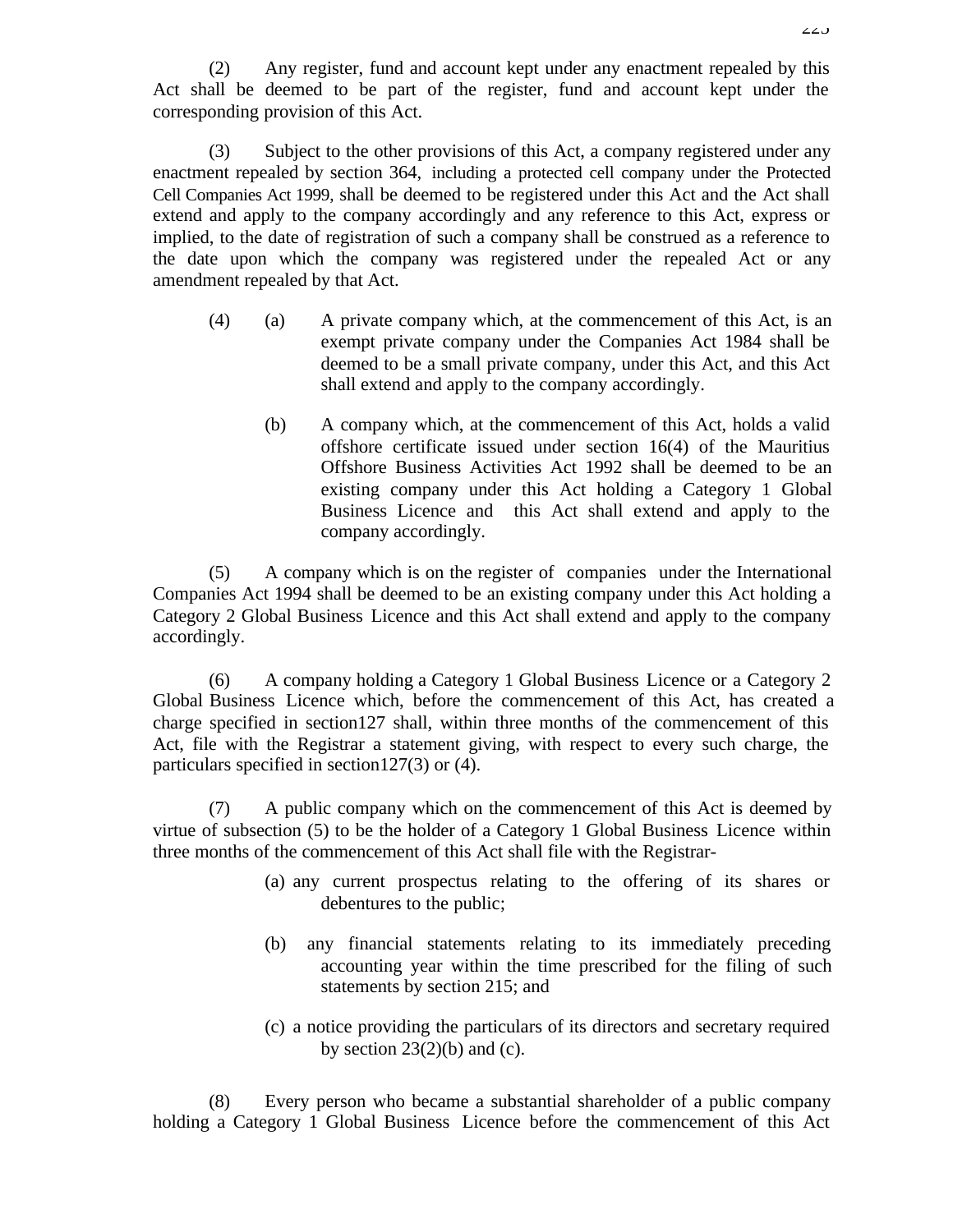shall, within three months after that date, give the notice required by section 146(3) of the Companies Act 1984".

(9) Notwithstanding the provisions of this Act, the debentures issued by an offshore company to bearers before the commencement of this Act shall continue to have effect as if this Act had not been passed but the terms of such debentures shall not be renewed.

(10) The Minister may, by regulations, provide for any matters in force before the commencement of this Act to be dealt with in such manner to bring them in conformity with this Act.

### **364. Repeal and savings**

- (1) The following enactments are repealed
	- (a) The Companies Act 1984; and
	- (b) The International Companies Act 1994.
- (2) Notwithstanding the repeal of the enactments specified in subsection (1)
	- (a) the provisions of the Companies Act 1984 specified in the Fifteenth Schedule shall remain in force and shall, subject to subsection (3) and (4). continue to apply to existing companies subject to such modifications, adaptations, qualifications and exceptions as may be necessary to bring them in conformity with the provisions of this Act;
	- (b) any fee, charge or any sum paid or unpaid under the repealed enactments on the date immediately before the coming into operation of the relevant provisions of this Act shall, in respect of the corresponding period, be deemed to have been paid or unpaid under the provisions of this Act;
	- (c) any approval given, or authorisation granted, and in force before the coming into operation of the relevant provisions of this Act or any act or thing done under the repealed enactments shall be deemed to have been given, granted or done under the relevant provisions of this Act and any such approval or authorisation shall remain valid for the period specified therein; and
	- (d) a company registered under the International Companies Act 1994 and which is in the course of winding up shall continue to be wound up under the provisions of that Act which shall continue to apply for the purposes of the winding up and dissolution of the company as if it had not been repealed.

(3) Any definition set out in section 2 of this Act shall, to the extent to which it is applicable and unless the context otherwise requires, apply to the provisions of the Companies Act 1984 specified in the Fifteenth Schedule.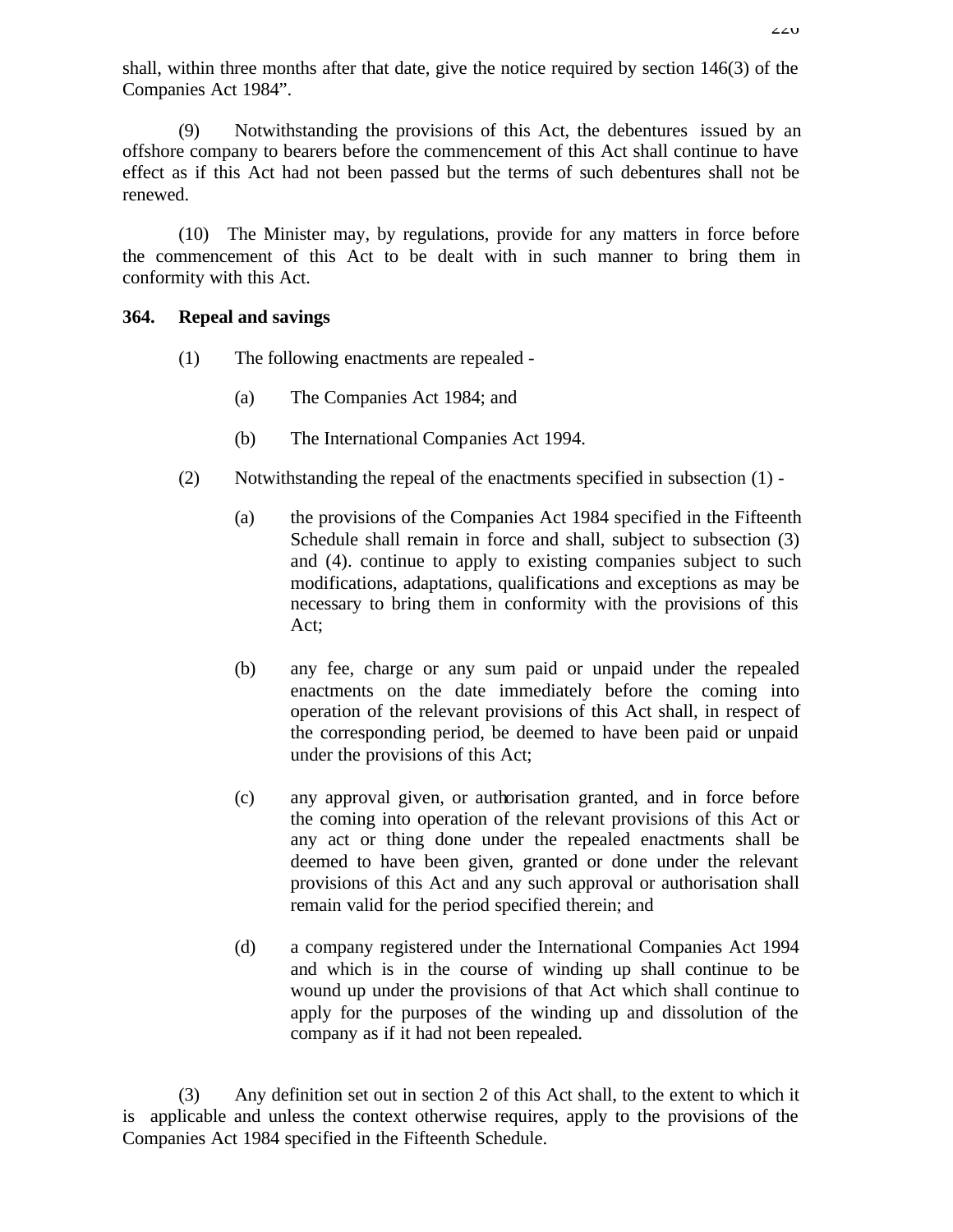(4) The sections of the Companies Act 1984 specified in Column 1 of the Sixteenth Schedule and in respect of which sections, subsections and paragraphs are referred in the corresponding sections of that Column and specified in Column 2 of that Schedule shall, for the purposes of this Act, be construed and made to apply to the corresponding sections of this Act as specified in Column 3 of that Schedule.

### **365. Commencement**

This Act shall come into operation on a date to be fixed by Proclamation and different dates may be fixed for the coming into operation of different sections of this Act.

Passed by the National Assembly on the fourteenth day of May two thousand and one.

ANDRÉ POMPON *Clerk of the National Assembly*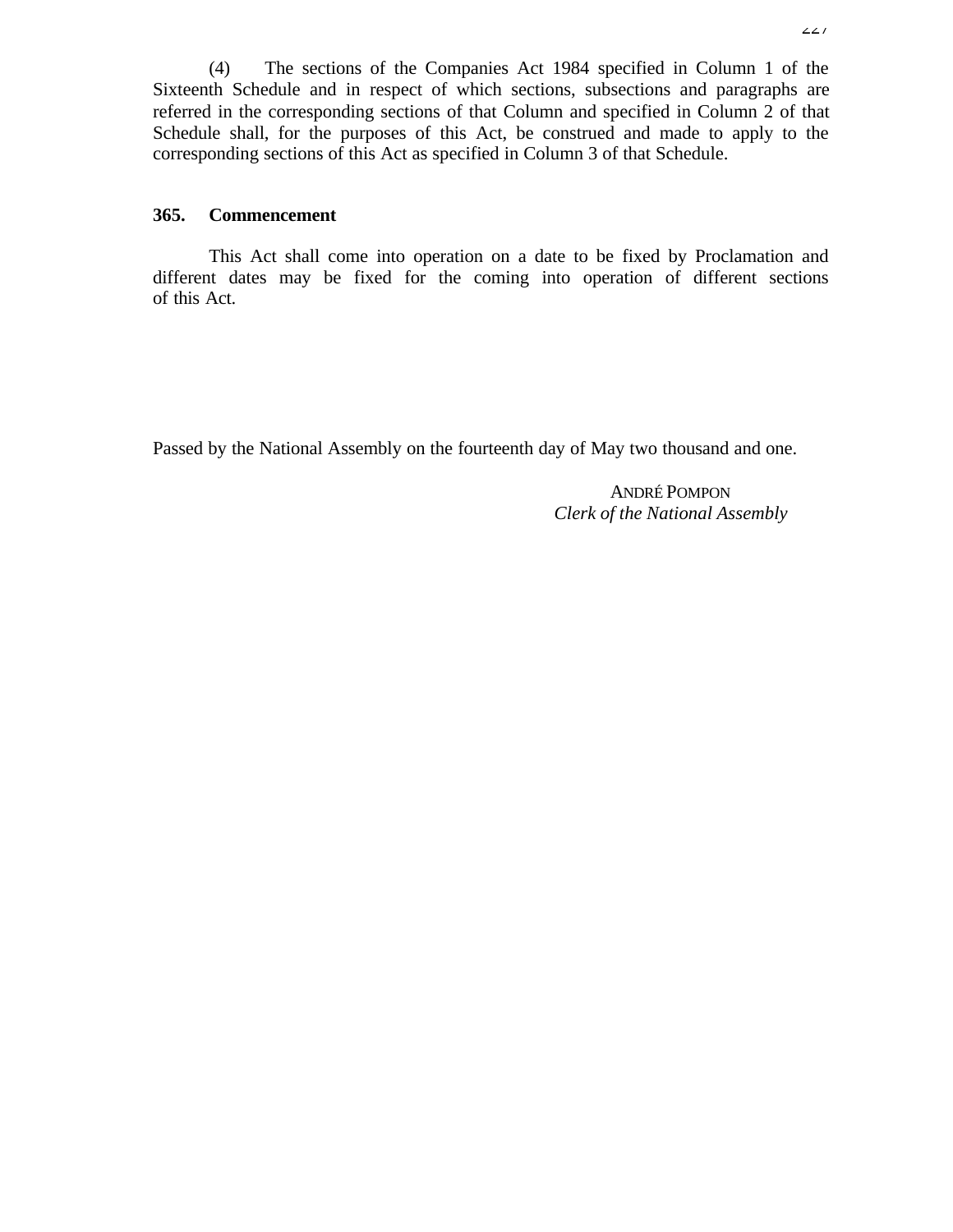# **Oath**

I, ……………………………………………… being appointed ……………………….. do hereby swear/solemnly affirm that I shall not, on any account and at any time, disclose, otherwise than with the authorisation of the Court or where it is strictly necessary for the performance of my duties, any confidential information obtained by me by virtue of my official capacity.

Taken before me ……………………………… the Master and Registrar of the Supreme Court on ………………………………………

# **SECOND SCHEDULE**

*(sections 40 and 42(1))*

# **Constitution of a private company limited by shares**

1. Issue of new shares

New shares shall be issued in accordance with section 52 with the pre-emptive rights provided for under section 55.

2. Transfer of shares

Every change in the ownership of shares in the capital of the company shall be subject to the following limitations and restrictions -

(a) Pre-emptive provisions

No share in the capital of the company shall be sold or transferred by any shareholder unless and until the rights of pre-emption hereinafter conferred have been exhausted.

- (b) Transfer notice and fair price
	- (i) Every shareholder including the personal representative of a deceased shareholder or the assignee of the property of a bankrupt shareholder who desires to sell or transfer any share shall give notice in writing to the Board of such desire.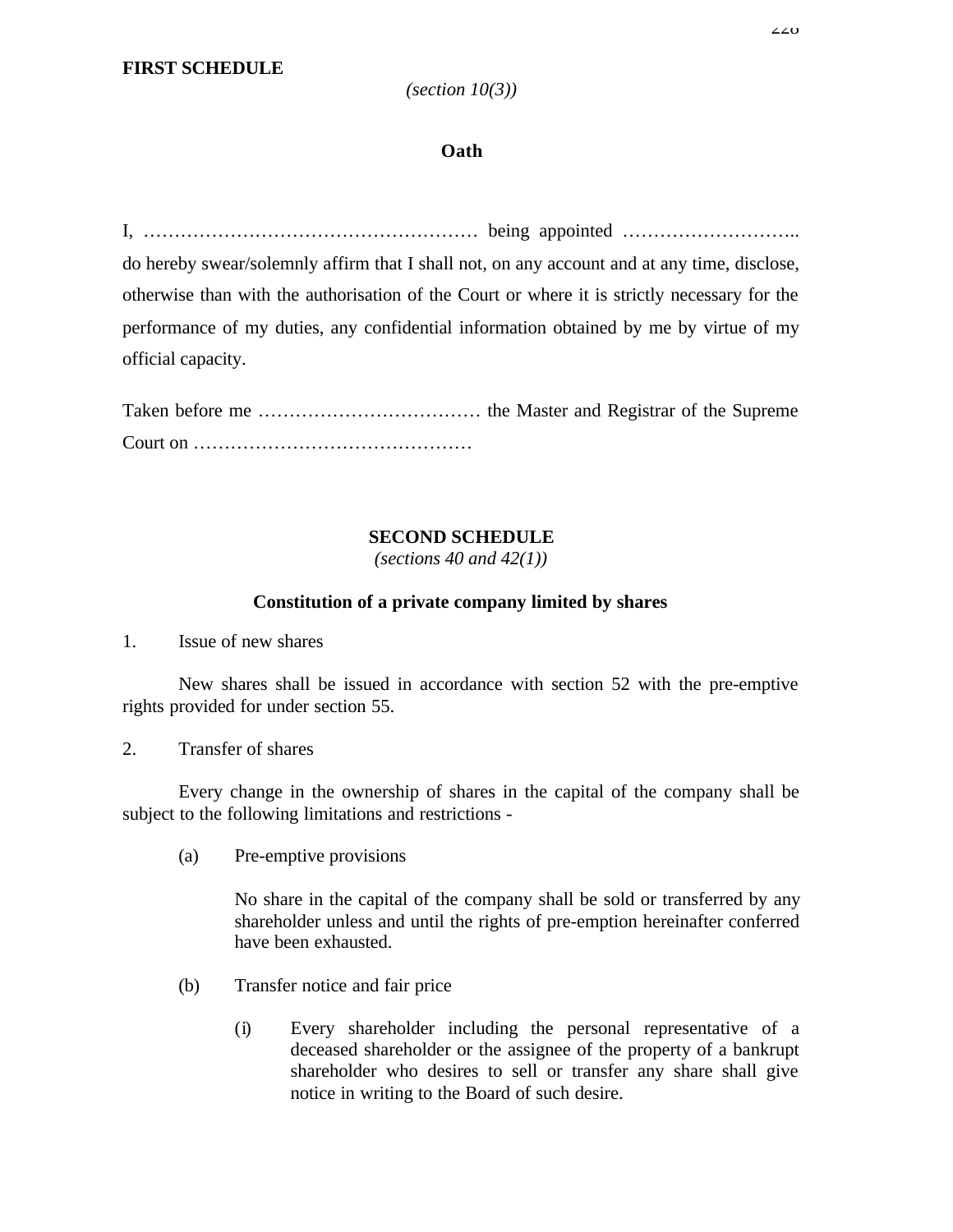- (ii) Where the notice under subparagraph (i) includes several shares, it shall not operate as if it were a separate notice in respect of each such share, and the proposing transferor shall be under no obligation to sell or transfer some only of the shares specified in such notice.
- (iii) The notice under subparagraph (i) shall be irrevocable and shall be deemed to appoint the Board as the proposing transferor's agent to sell such shares in one or more lots to any shareholder or shareholders of the company, including the directors or any of them.
- (iv) The price of the shares sold under paragraph (iii)
	- (A) shall be the price agreed upon between the party giving such notice and the Board; or
	- (B) failing any agreement between them within 28 days of the Board receiving such notice, such fair price as shall be determined by a person appointed jointly by the parties.
- (v) In the absence of an agreement under subparagraph  $(i)(B)$ , either party may apply to the Judge in Chambers to appoint an arbitrator.
- (vi) The person appointed under subparagraph (iv) or (v) shall certify the sum which, in his opinion, is the fair price for the share.
- (c) Offer to shareholders and consequent sale
	- (i) Where the price for the shares sold under paragraph (b) is agreed upon or determined, as the case may be, the Board shall immediately give notice to each of the shareholders, other than the person desiring to sell or transfer such shares.
	- (ii) A notice under subparagraph (i) shall state the number and price of such shares and shall request each of the shareholders to whom the notice is given to state in writing to the Board within 21 days of the date of the notice whether he is willing to purchase any and, if so, what maximum number of such shares.
	- (iii) At the expiration of 21 days from the date of the notice, the Board shall -
		- (A) apportion such shares amongst the shareholders (if more than one) who have expressed a desire to purchase the shares and, as far as possible, on a pro rata basis according to the number of shares already held by them respectively, or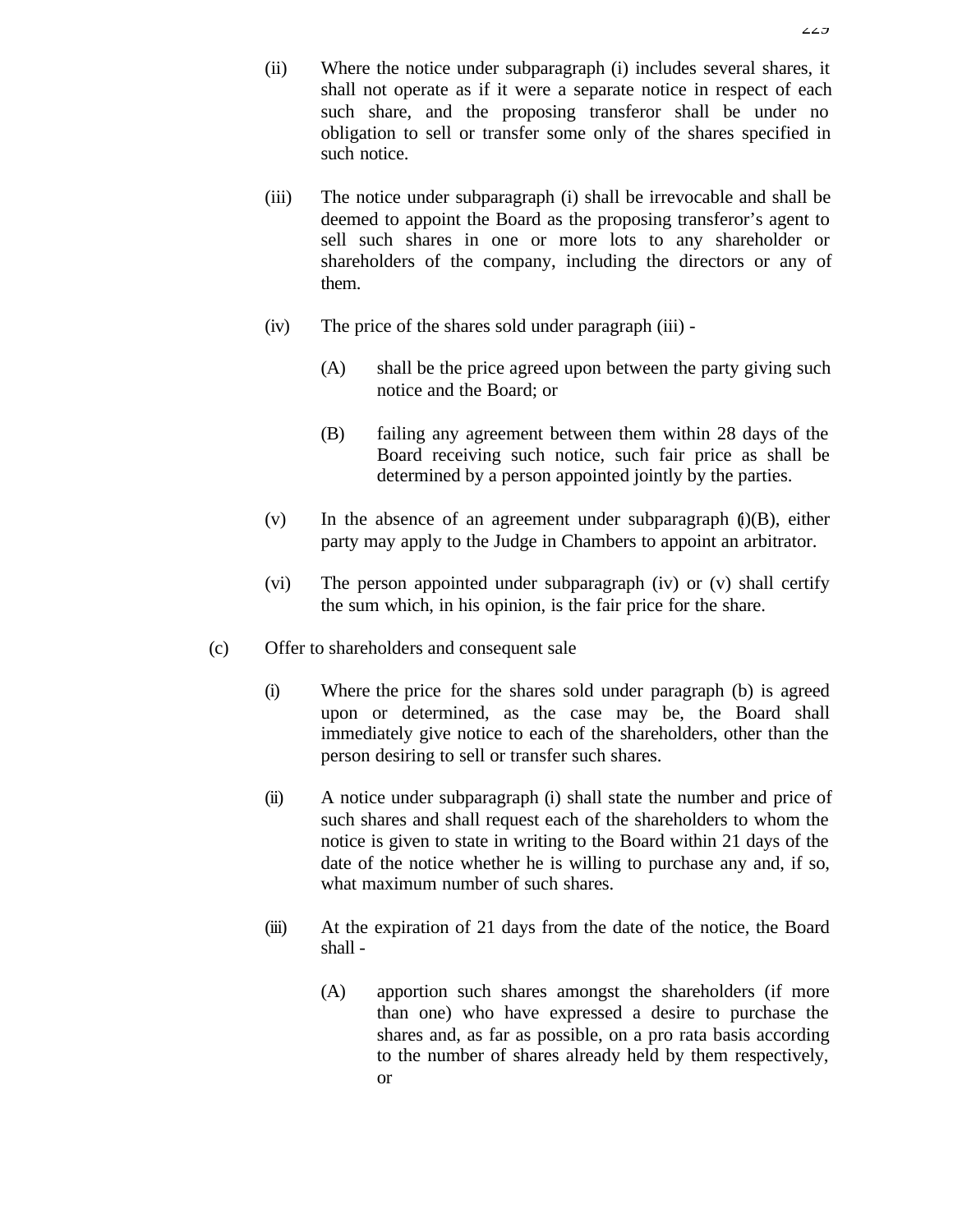(B) if there is only one shareholder, all the shares shall be sold to that shareholder,

provided that no shareholder shall be obliged to take more than the maximum number of shares stated in that shareholder's response to such notice.

- (iv) Where the apportionment is being made or any shareholder notifies his willingness to purchase, the party desiring to sell or transfer such share or shares shall, on payment of the said price, transfer such share or shares to the shareholder or respective shareholders who has or have agreed to purchase the shares and, in default thereof, the Board may receive and give a good discharge for the purchase money on behalf of the party desiring to sell and enter the name of the purchaser or purchasers in the share register as holder or holders of the share or shares so sold.
- (d) Shares on offer not taken up by shareholders
	- (i) Where all the shares remain unsold under paragraph (c) at the expiry of the period of 60 days of the Board receiving a notice under paragraph  $(c)(ii)$ , the person desiring to sell or transfer the shares, may, subject to subparagraph (ii), within a further period of 30 days, sell the shares not so sold, but not a portion only, to any person who is not a shareholder.
	- (ii) The person desiring to sell the shares shall not sell the shares for a price less than the price at which the shares have been offered for sale to the shareholders under this paragraph (that is, paragraph 2), but every such sale shall nevertheless be subject to the provisions of paragraph 4.
- (e) Family transactions
	- (i) Any share may be transferred by a shareholder to, or to trustees for, the spouse, father, mother, child, grandchild, son-in-law or daughter-in-law of that shareholder, and any share of a deceased shareholder may be transferred by his executors or administrators to the spouse, father, mother, child, grandchild, son-in-law or daughter-in-law of the deceased shareholder.
	- (ii) Any share held by trustees under any trust may be transferred to any beneficiary, being the spouse, father, mother, child, grandchild, son-in-law or daughter-in-law of such shareholder, of such trust, and shares standing in the name of the trustee of the will of any deceased shareholder or trustees under any such trust may be transferred upon any change of trustees for the time being of such will or trust.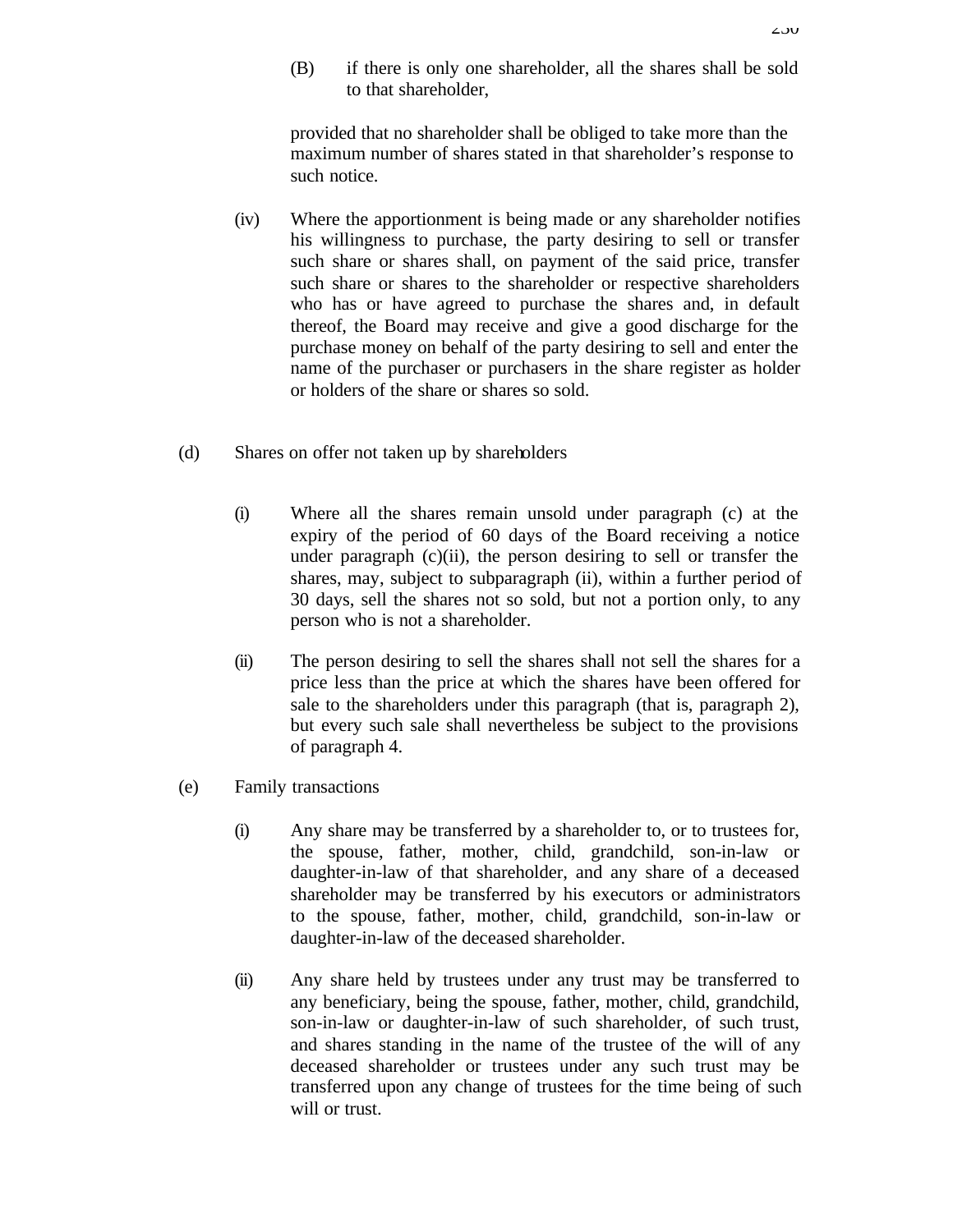(iii) The restrictions contained in paragraphs (a) to (d) shall not apply to any transfer authorised by this paragraph but every such transfer shall be subject to paragraph 3.

# 3. Directors' right to refuse registration of transfers

Subject to compliance with sections 87 to 89, the Board may refuse or delay the registration of any transfer of any share to any person whether an existing shareholder or not, where -

- (a) so required by law;
- (b) registration would impose on the transferee a liability to the company and the transferee has not signed the transfer;
- (c) a holder of any such share has failed to pay on the due date any amount payable thereon either in terms of the issue thereof or in accordance with the constitution (including any call made thereon);
- (d) the transferee is a minor or a person of unsound mind**;**
- (e) the transfer is not accompanied by such proof as the Board reasonably requires of the right of the transferor to make the transfer;
- (f) the pre-emptive provisions contained in paragraph 2 have not been complied with; or
- (g) the Board acting in good faith decides in its sole discretion that registration of the transfer would not be in the best interests of the company and/or any of its shareholders.
- 4. Purchase or other acquisition of own shares
	- (a) Authority to acquire own shares

For the purposes of section 68, the company shall be expressly authorised to purchase or otherwise acquire shares issued by it.

(b) Authority to hold own shares

Subject to any restrictions or conditions imposed by law, the company shall be expressly authorised to hold shares acquired by it pursuant to section 68 or 110.

5. Calls on shares and forfeiture of shares

Calls on shares and forfeiture of shares shall be conducted in accordance with the Fourth Schedule.

6. Shareholders meetings

Shareholders meetings shall be conducted in accordance with the Fifth Schedule.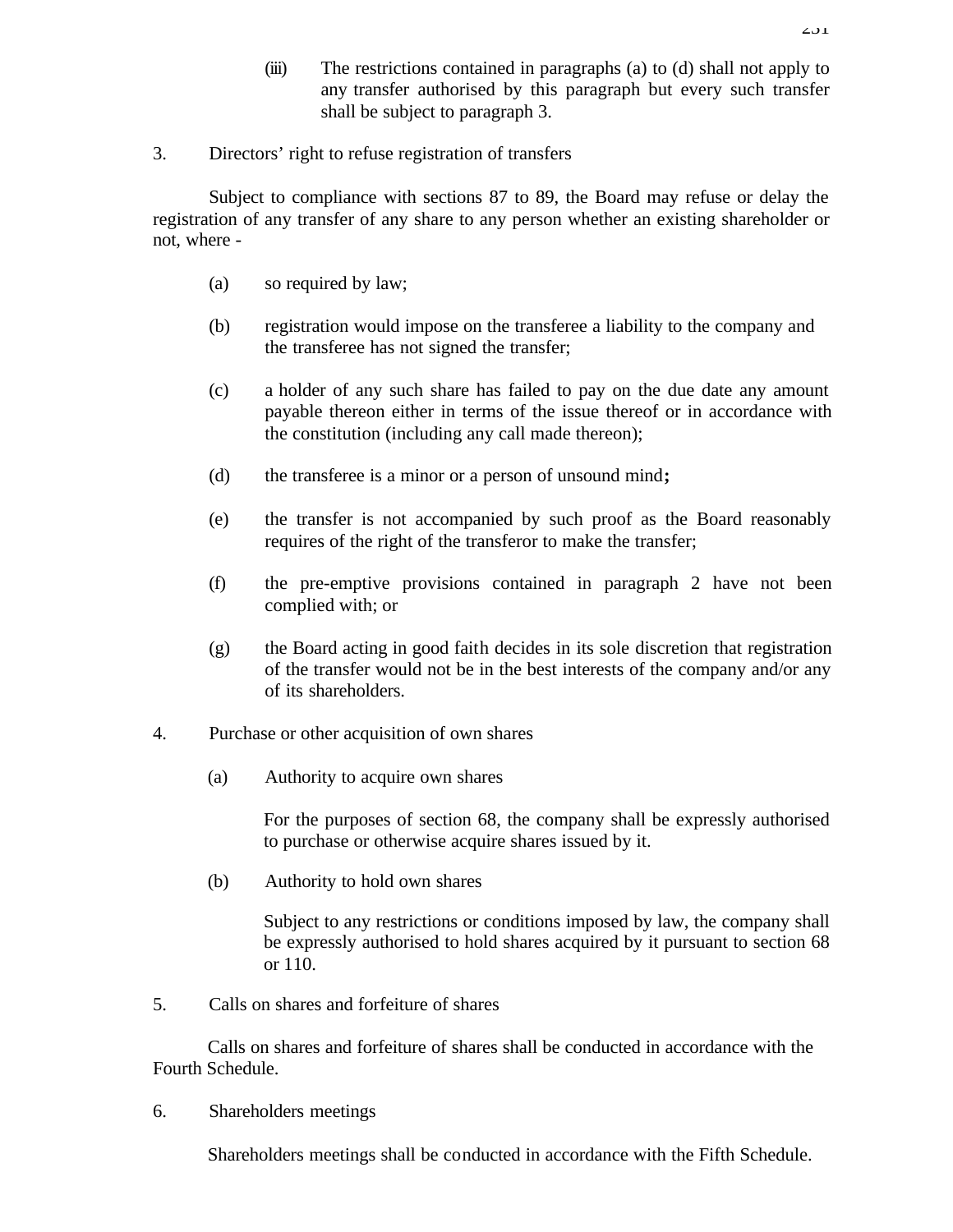### 7. Directors

- (a) The directors of the company shall be such person or persons as may be appointed from time to time by ordinary resolution or by notice to the company signed by the holder or holders for the time being of the majority of ordinary shares in the capital of the company but so that the total number of directors shall not at any time exceed the number fixed pursuant to paragraph (b) or by ordinary resolution pursuant to paragraph (c).
- (b) The first directors and the number of directors shall be determined in writing by the subscribers to the application for incorporation
- (c) The company may by ordinary resolution increase or reduce the number of directors.
- (d) The directors may appoint any person to be a director to fill a casual vacancy or as an addition to the existing directors but the total number of directors shall not at any time exceed the number fixed in accordance with paragraph (b) or by ordinary resolution pursuant to paragraph (c).
- (e) Any director appointed under paragraph (d) shall hold office only until the next following annual meeting and shall then retire but shall be eligible for appointment at that meeting.
- (f) A director shall hold office until removed by special resolution pursuant to section 138(2) or ceasing to hold office pursuant to section 139.
- 8. Remuneration of directors

The remuneration of directors shall be determined in accordance with section 159(1).

9. Proceedings of directors

The directors meetings and the proceedings of directors shall be conducted in accordance with the Eighth Schedule.

- 10. Managing Director
	- (a) The directors may appoint one or more members of the Board to the office of managing director for such period and on such terms as they think fit and, subject to the terms of any agreement entered into in any particular case, may revoke that appointment.
	- (b) Where a managing director ceases to be a director for any reason whatsoever, his appointment shall automatically lapse.
	- (b) A managing director shall, subject to the terms of any agreement entered into in any particular case, receive such remuneration, whether by way of salary, commission or participation in profits, as the directors may determine.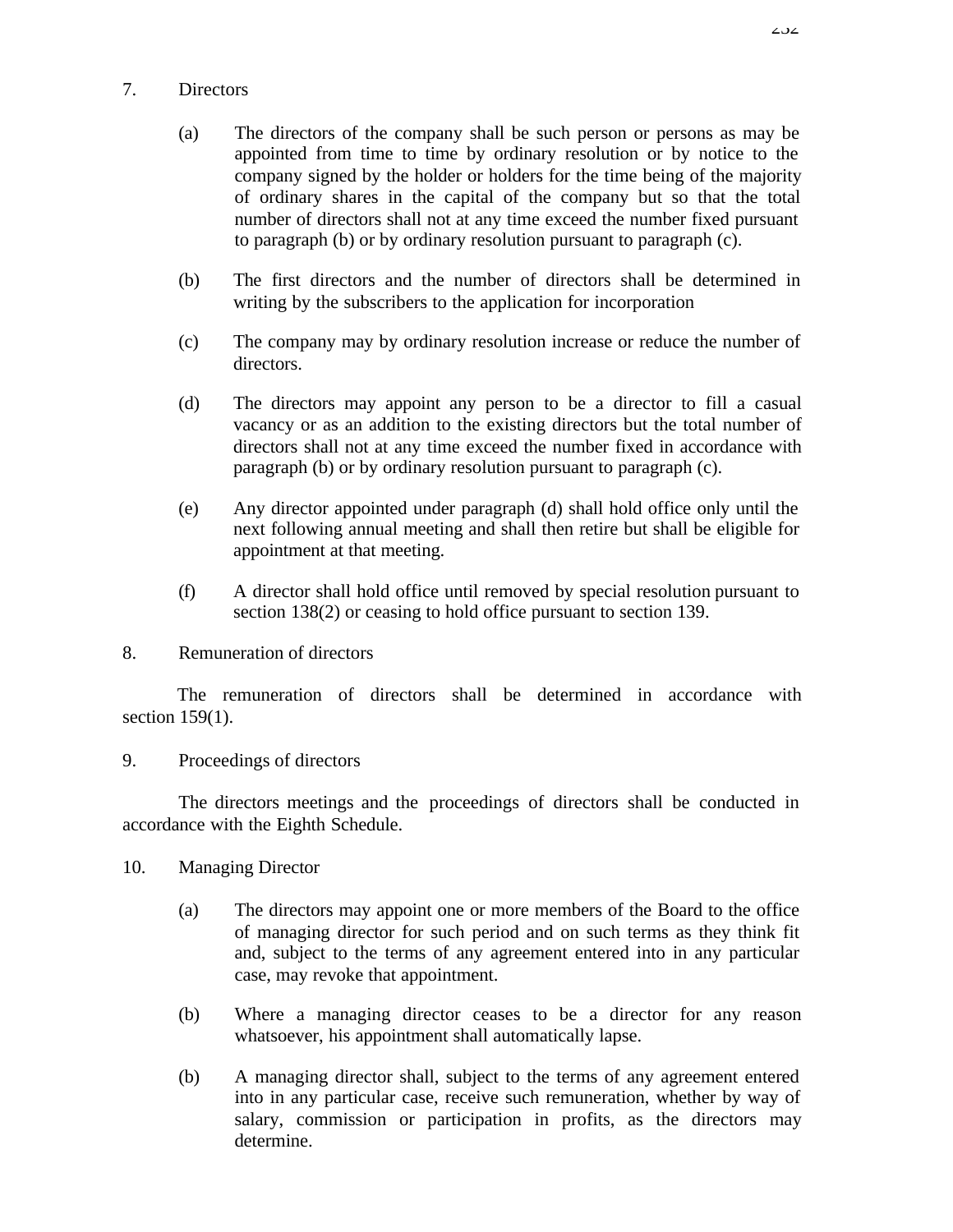- (c) The directors may entrust to and confer upon the managing director any of the powers exercisable by them with such restrictions as they think fit, and either generally or to the exclusion of their own powers subject to section 131, and the directors may revoke, alter, or vary, all or any of these powers**.**
- 11. Dividends
	- (a) A dividend may be authorised and declared by the Board at such time and such amount (subject to the solvency test) as it thinks fit.
	- (b) Subject to the rights of persons, if any, entitled to shares with special rights as to dividend, all dividends shall be declared and paid according to the amounts paid or credited as paid on the shares in respect of which the dividend is paid, but no amount paid or credited as paid on a share in advance of calls shall be treated for the purposes of this paragraph (that is paragraph 11) as paid on the share.
	- (c) All dividends shall be apportioned and paid proportionately to the amounts paid or credited as paid on the shares during any portion or portions of the period in respect of which the dividend is paid, but where any share is issued on terms providing that it shall rank for dividend as from a particular date, that share shall rank for dividend accordingly.
	- (d) The directors may deduct from any dividend payable to any shareholder all sums of money, if any, presently payable by him to the company on account of calls or otherwise in relation to the shares of the company.
	- (e) No dividend shall bear interest against the company.
	- (f) Any dividend, interest, or other money payable in cash in respect of shares may be paid by cheque or postal or money order sent through the post directed to the registered address of the holder, or in the case of joint holders, to the registered address of that one of the joint holders who is first named on the share register or to such person and to such address as the holder or joint holders may in writing direct.
	- (g) Every such cheque or postal or money order shall be made payable to the order of the person to whom it is sent.
	- (h) Any one of the 2 or more joint holders may give effectual receipts for any dividends, bonuses, or other money payable in respect of the shares held by them as joint holders.
- 12. Winding up
	- (a) Subject to paragraphs (b) and (c) and to the terms of issue of any shares in the company, upon the winding up of the company, the assets, if any, remaining after payment of the debts and liabilities of the company and the costs of winding up (the surplus assets), shall be distributed among the shareholders in proportion to their shareholding.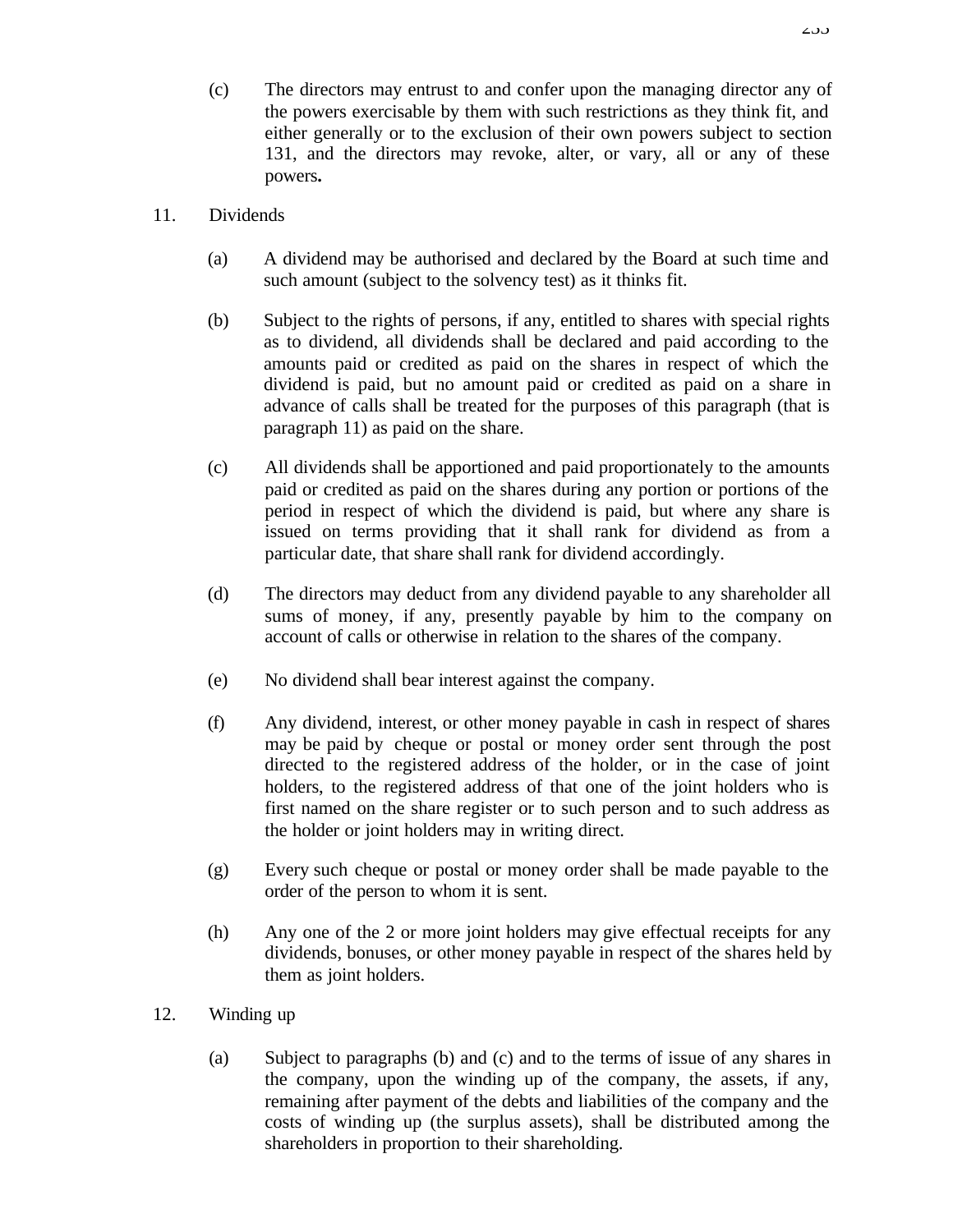- (b) The holders of shares not fully paid up shall only receive a proportionate share of their entitlement being an amount paid to the company in satisfaction of the liability of the shareholder to the company in respect of the shares either under the constitution of the company or pursuant to the terms of issue of the shares.
- (c) Where the company is wound up, the liquidator may, with the sanction of a special resolution of the company, divide in kind amongst the members the assets of the company, whether they consist of property of the same kind or not, and may for that purpose set such value as he deems fair upon any property to be divided and may determine how the division is to be carried out as between the shareholders or different classes of shareholders.
- 13. One person companies and companies in which all shareholders are directors

Where, at any time, the company for a continuous period exceeding 6 months is a one person company, or is a company in which all the shareholders also hold office as director, then, for so long as such circumstance continues, the following provisions shall apply -

(a) Issue of shares

New shares may be issued by unanimous resolution signed by the shareholder/s having such rights and on such terms and conditions as may be set out in the resolution and a copy of the resolution shall be filed with the Registrar of Companies.

(b) Meetings

Separate meetings of shareholders and directors need not be held provided all matters required by the Act to be dealt with by a meeting of shareholders or a meeting of directors are dealt with by way of a unanimous resolution.

### **THIRD SCHEDULE**

**\_\_\_\_\_\_\_\_\_\_**

*(sections 98(1), 124(4) and 356(2))*

#### **Fees payable to company**

| Item |                                                                | Fee payable (Rs.) |
|------|----------------------------------------------------------------|-------------------|
|      | For the issue of duplicate certificate or document of title to |                   |
|      | a share or debenture                                           | 100               |
| 2.   | For every page required to be copied for a debenture holder    |                   |
|      | or member                                                      |                   |
|      | For inspection or obtaining of copies of any book, record      |                   |
|      | or document (maximum fee payable)                              | 50                |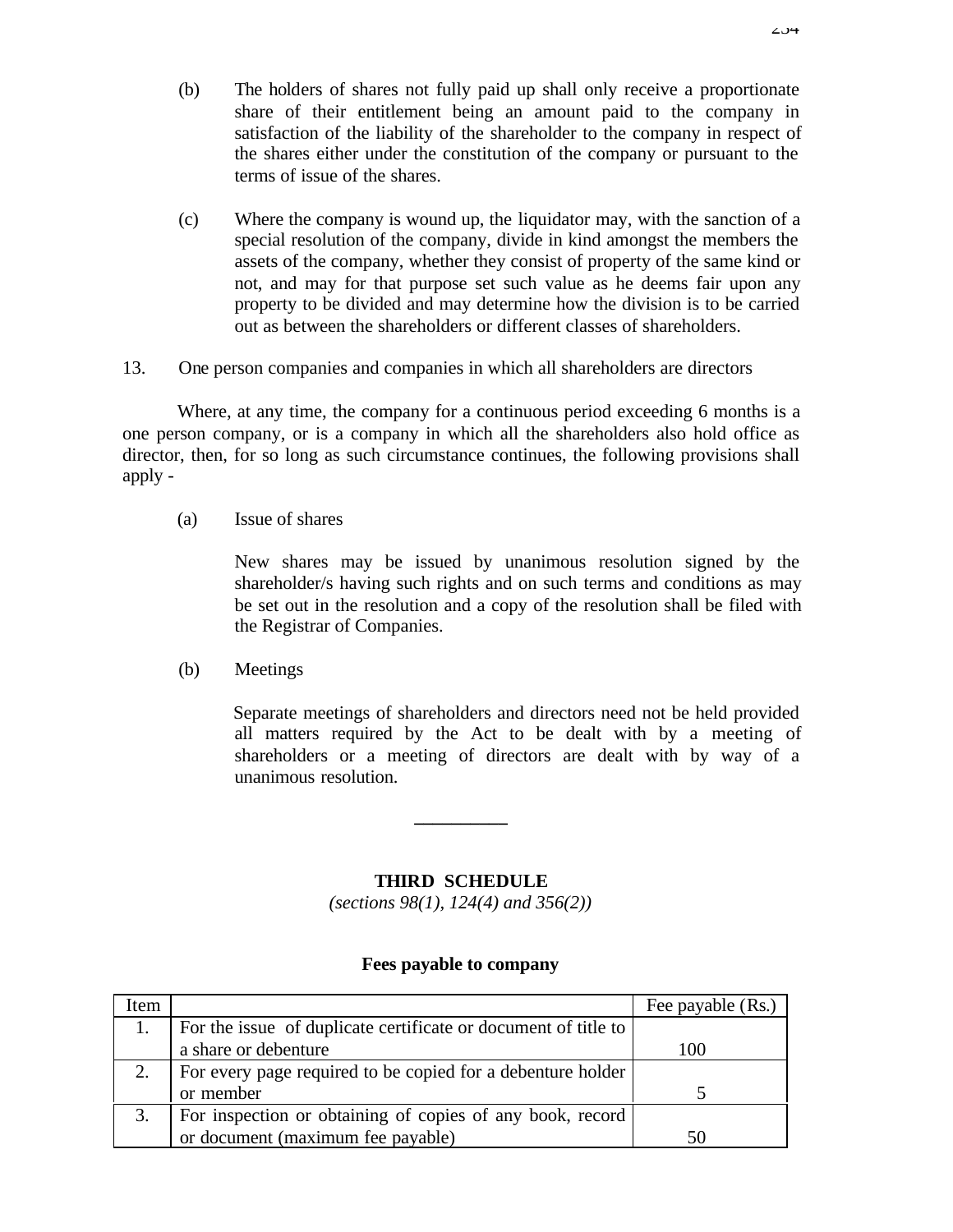# **FOURTH SCHEDULE**

### *(section 101(3))*

# **Procedure for making calls in respect of shares and forfeiture of shares**

- 1. Calls on shares
	- (a) Board may make calls
		- (i) The Board may, from time to time, make such calls as it thinks fit upon the shareholders in respect of any amount unpaid on their shares and not by the conditions of issue made payable at a fixed time or times, and each shareholder shall, subject to receiving at least 14 days' written notice specifying the time or times and place of payment, pay to the company at the time or times and place so specified the amount called.
		- (ii) A call made under subparagraph (i) may be revoked or postponed as the Board may determine.
	- (b) Timing of calls

A call may be made payable at such times and in such amount as the Board may determine.

(c) Liability of joint holders

The joint holders of a share shall be jointly and severally liable to pay all calls in respect thereof.

- (d) Interest
	- (i) Where an amount called in respect of a share is not paid on or before the time appointed for payment thereof, the person from whom the amount is due shall pay interest on that amount from the time appointed for payment thereof to the time of actual payment at such rate not exceeding 10 per cent per annum as the Board may determine.
	- (ii) The Board may waive, wholly or partly, any interest payable under subparagraph (i).
- (e) Instalments

Any amount which by the terms of issue of a share becomes payable on issue or at any fixed time shall for all purposes be deemed to be a call duly made and payable at the time at which by the terms of issue the same becomes payable and, in case of non-payment, all the relevant provisions of this Schedule relating to payment of interest and expenses, forfeiture or otherwise shall apply as if the amount had become payable by virtue of a call duly made and notified.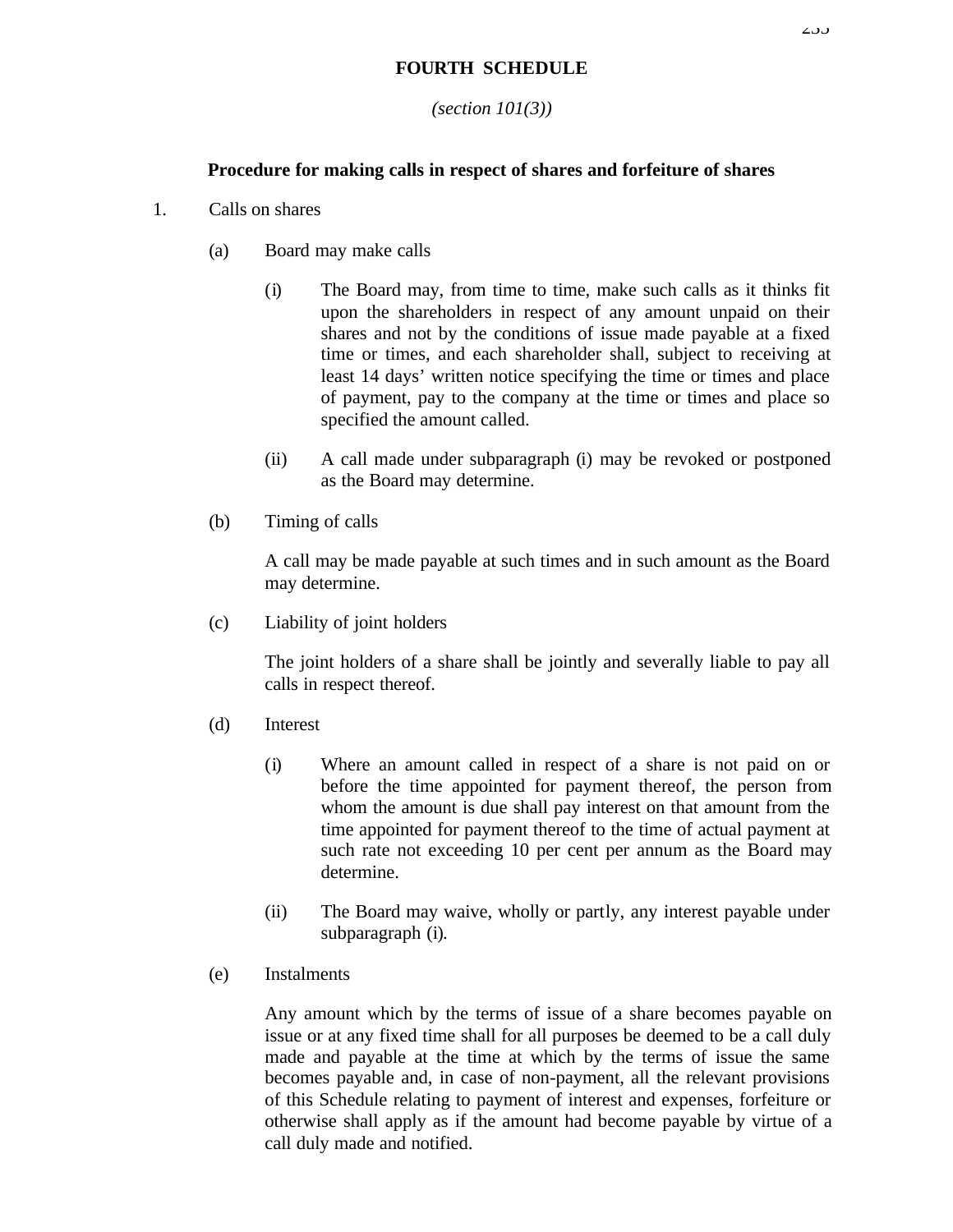(f) Differentiation as to amounts

The Board may, on the issue of shares, differentiate between the holders as to the amount of calls to be paid and the times of payment.

### 2. Forfeiture of shares

(a) Notice of default

Where any person fails to pay any call or any instalment of a call for which such person is liable at the time appointed for payment, the Board may, at any time thereafter, serve notice on such person requiring payment of the amount unpaid together with any interest which may have accrued.

(b) Final payment date

The notice under paragraph (a) shall name a further day, not earlier than the expiration of 14 days from the date of service of the notice, on or before which the payment required by the notice shall be made, and shall state that, in the event of non payment on or before the time appointed, the shares in respect of which the amount was owing are liable to be forfeited.

- (c) Forfeiture
	- (i) Where the requirements of the notice under paragraph (b) are not complied with, any share in respect of which the notice has been given may be forfeited, at any time before the required payment has been made, by resolution of the Board to that effect.
	- (ii) Any forfeiture under subparagraph (i) shall include all dividends and bonuses declared in respect of the forfeited share and not actually paid before the forfeiture.
- (d) Sale of forfeited shares
	- (i) A forfeited share may be sold or otherwise disposed of on such terms and in such manner as the Board in its sole discretion thinks fit and, at any time before a sale or disposition, the forfeiture may be cancelled on such terms as the Board thinks fit.
	- (ii) Where any forfeited share is sold within 12 months of the date of forfeiture, the residue, if any, of the proceeds of sale after payment of all costs and expenses of such sale or any attempted sale and all amounts owing in respect of the forfeited share and interest thereon shall be paid to the person whose share has been forfeited.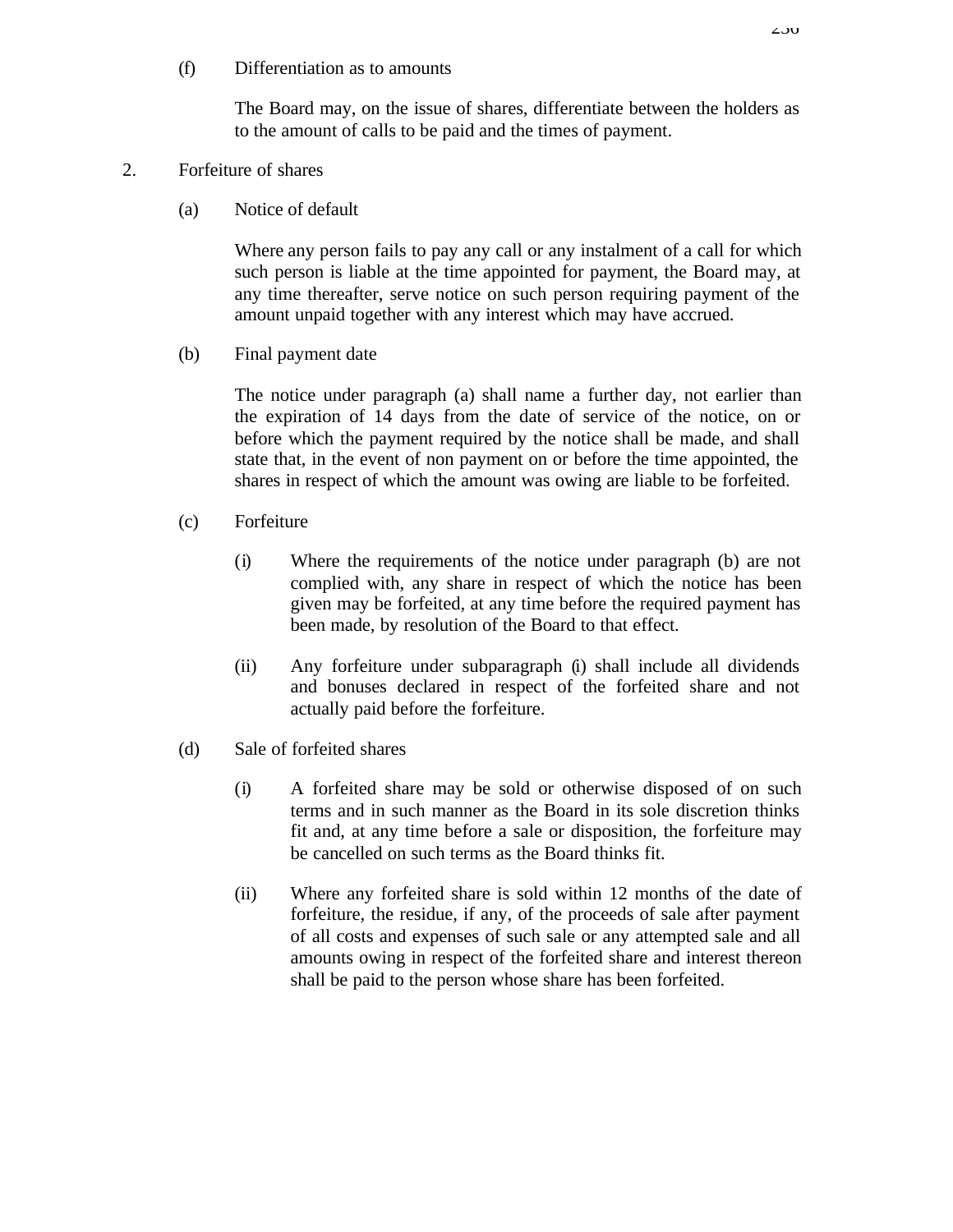### (e) Cessation of shareholding

A person whose share has been forfeited shall cease to be a shareholder in respect of the forfeited share, but shall, nevertheless, remain liable to pay to the company all amounts which, at the time of forfeiture, were payable by such person to the company in respect of the share, but liability shall cease if and when the company receives payment in full of all such amounts.

(f) Evidence of forfeiture

A declaration in writing declaring that the declarant is a director of the company and that a share in the company has been duly forfeited on a date stated in the declaration shall be conclusive evidence of such facts as against all persons claiming to be entitled to the share.

(g) Validity of sale

The company may receive the consideration, if any, given for forfeited share on any sale or disposition thereof and may execute a transfer of the share in favour of the person to whom the share is sold or disposed of, and such person shall then be registered as the holder of the share and shall not be bound to see the application of the purchase money, if any, nor shall such person's title to the share be effected by any irregularity or invalidity in the proceedings in reference to the forfeiture, sale or disposal of the share.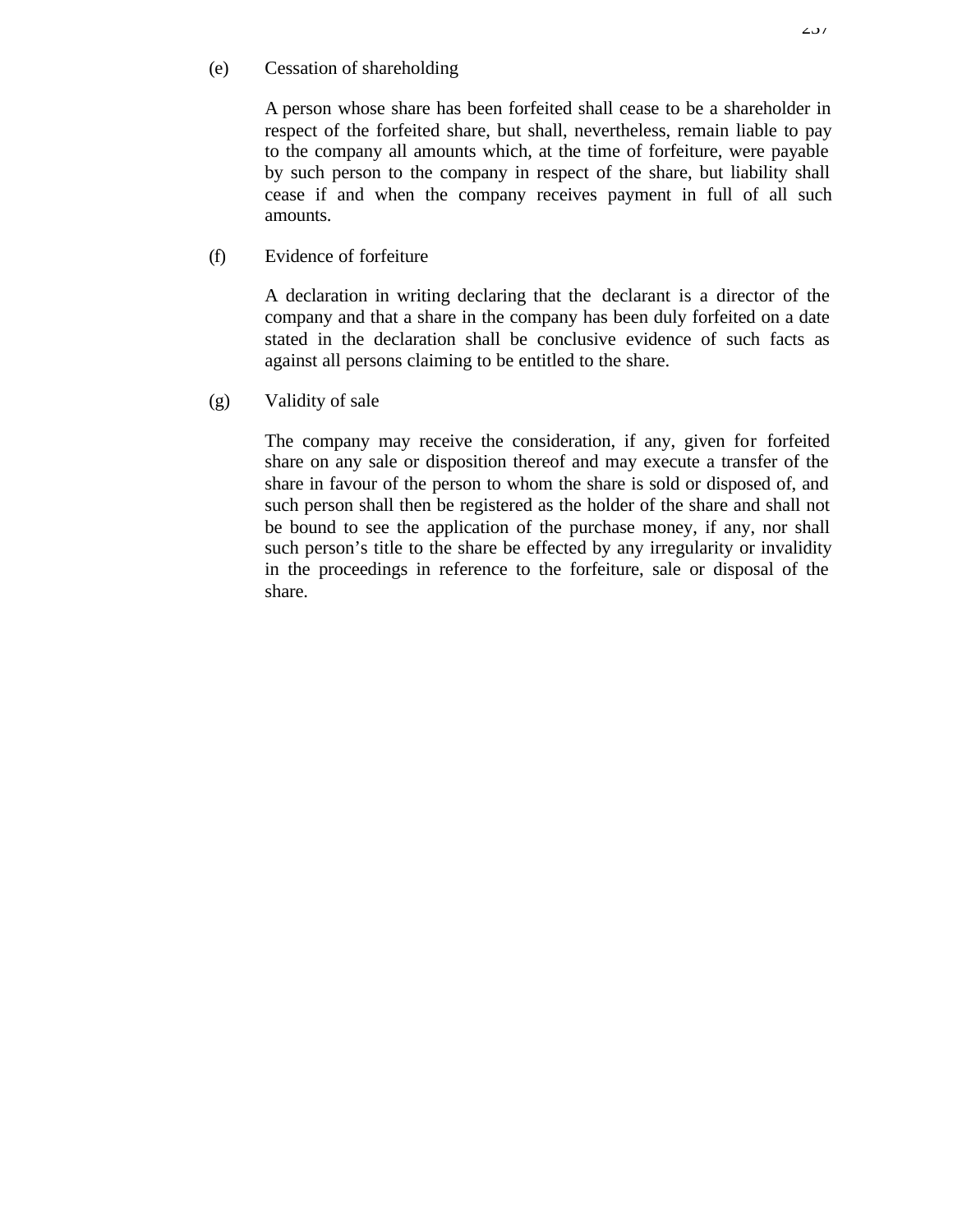### **FIFTH SCHEDULE**

*(sections 119, 155(1) and 166(c))*

#### **Proceedings at meetings of shareholders**

- 1. Chairperson
	- (a) Where the directors have elected a chairperson of the Board, and the chairperson of the Board is present at a meeting of shareholders, he shall chair the meeting.
	- (b) (i) Where no chairperson of the Board has been elected or if, at any meeting of shareholders, the chairperson of the Board is not present within 15 minutes of the time appointed for the commencement of the meeting, the directors present shall elect one of their number to be chairperson of the meeting.
		- (ii) Where no director is willing to act as chairperson, or where no director is present within 15 minutes of the time appointed for holding the meeting, the shareholders present may choose one of their number to be chairperson of the meeting.
- 2. Notice of meetings
	- (a) Written notice of the time and place of a meeting of shareholders shall be sent to every shareholder entitled to receive notice of the meeting and to every director, secretary and auditor of the company not less than 14 days before the meeting.
	- (b) The notice shall state
		- (i) the nature of the business to be transacted at the meeting in sufficient detail to enable a shareholder to form a reasoned judgment in relation to it; and
		- (ii) the text of any special resolution to be submitted to the meeting.
	- (c) Any irregularity in a notice of a meeting shall be waived where all the shareholders entitled to attend and vote at the meeting attend the meeting without protest as to the irregularity, or where all such shareholders agree to the waiver.
	- (d) (i) Any accidental omission to give notice of a meeting to, or the failure to receive notice of a meeting by, a shareholder shall not invalidate the proceedings at that meeting
		- (ii) The chairperson may, or where directed by the meeting, shall, adjourn the meeting from time to time and from place to place, but no business shall be transacted at any adjourned meeting other than the business left unfinished at the meeting from which the adjournment took place.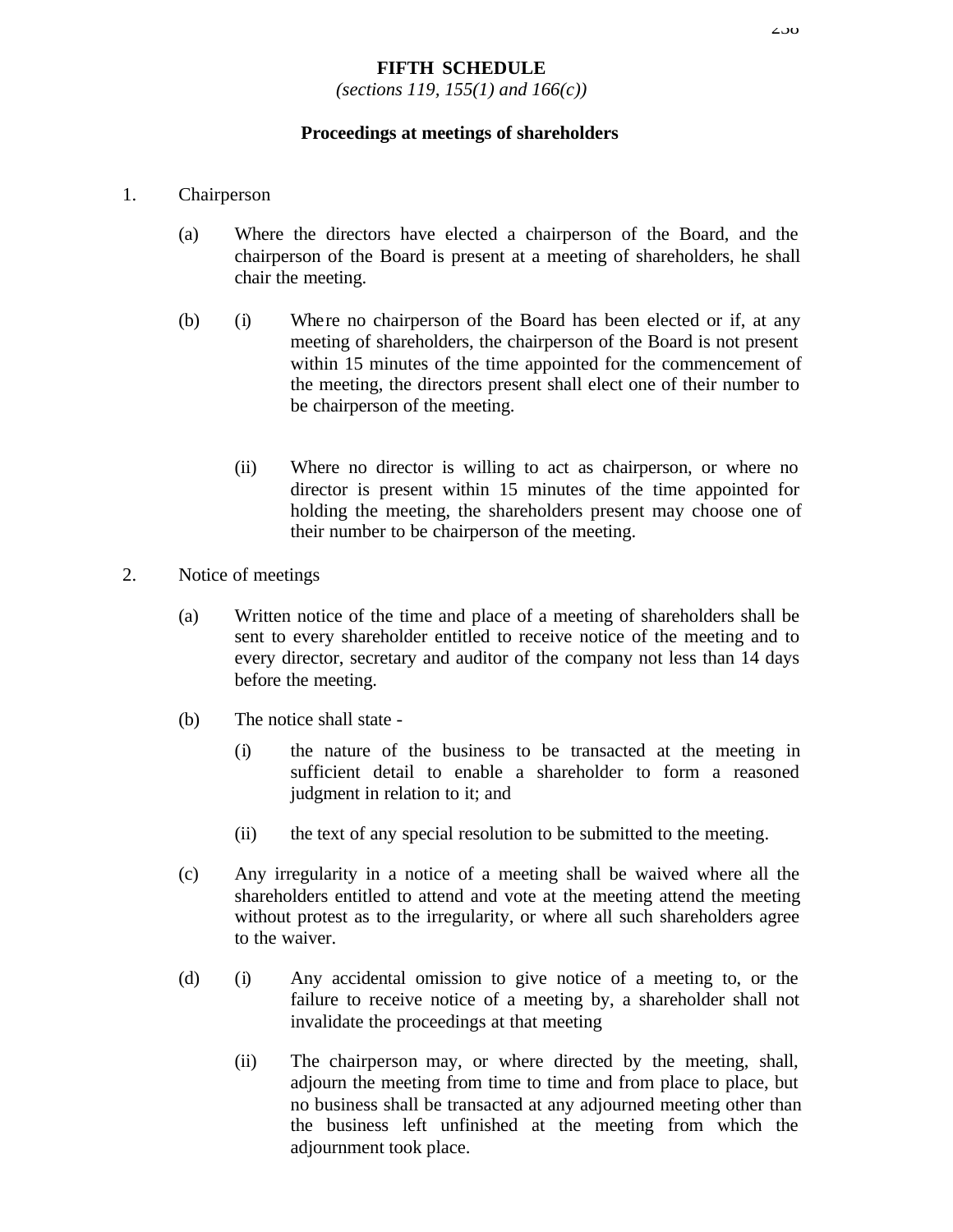- (iii) When a meeting of shareholders is adjourned for 30 days or more, notice of the adjourned meeting shall be given as in the case of an original meeting.
- (e) Notwithstanding paragraphs (a), (b) and (c), it shall not be necessary to give any notice of an adjournment or of the business to be transacted at an adjourned meeting.
- (f) Paragraphs (a), (b) and (c) shall apply notwithstanding any contrary provision in any constitution adopted by the company.
- 3. Methods of holding meetings
	- (a) A meeting of shareholders may be held either
		- (i) by a number of shareholders who constitute a quorum, being assembled together at the place, date, and time appointed for the meeting; or
		- (ii) by means of audio, or audio and visual, communication by which all shareholders participating and constituting a quorum, can simultaneously hear each other throughout the meeting.
	- (b) Paragraph (a) shall apply notwithstanding any contrary provision in any constitution adopted by the company.
- 4. Quorum
	- (a) Where a quorum is not present, no business shall, subject to paragraph (c), be transacted at a meeting of shareholders.
	- (b) A quorum for a meeting of shareholders shall be present where the shareholders or their proxies are present or have cast postal votes, who are between them able to exercise a majority of the votes to be cast on the business to be transacted by the meeting.
	- (c) Where a quorum is not present within 30 minutes after the time appointed for the meeting -
		- (i) in the case of a meeting called under section  $118(1)(b)$ , the meeting shall be dissolved;
		- (ii) in the case of any other meeting, the meeting shall be adjourned to the same day in the following week at the same time and place, or to such other date, time and place as the directors may appoint; and
		- (iii) where, at the adjourned meeting, a quorum is not present within 30 minutes after the time appointed for the meeting, the shareholders or their proxies present shall be a quorum.
	- (d) Paragraphs (a) and (c)(i) and (ii) shall apply notwithstanding any contrary provision in any constitution adopted by the company.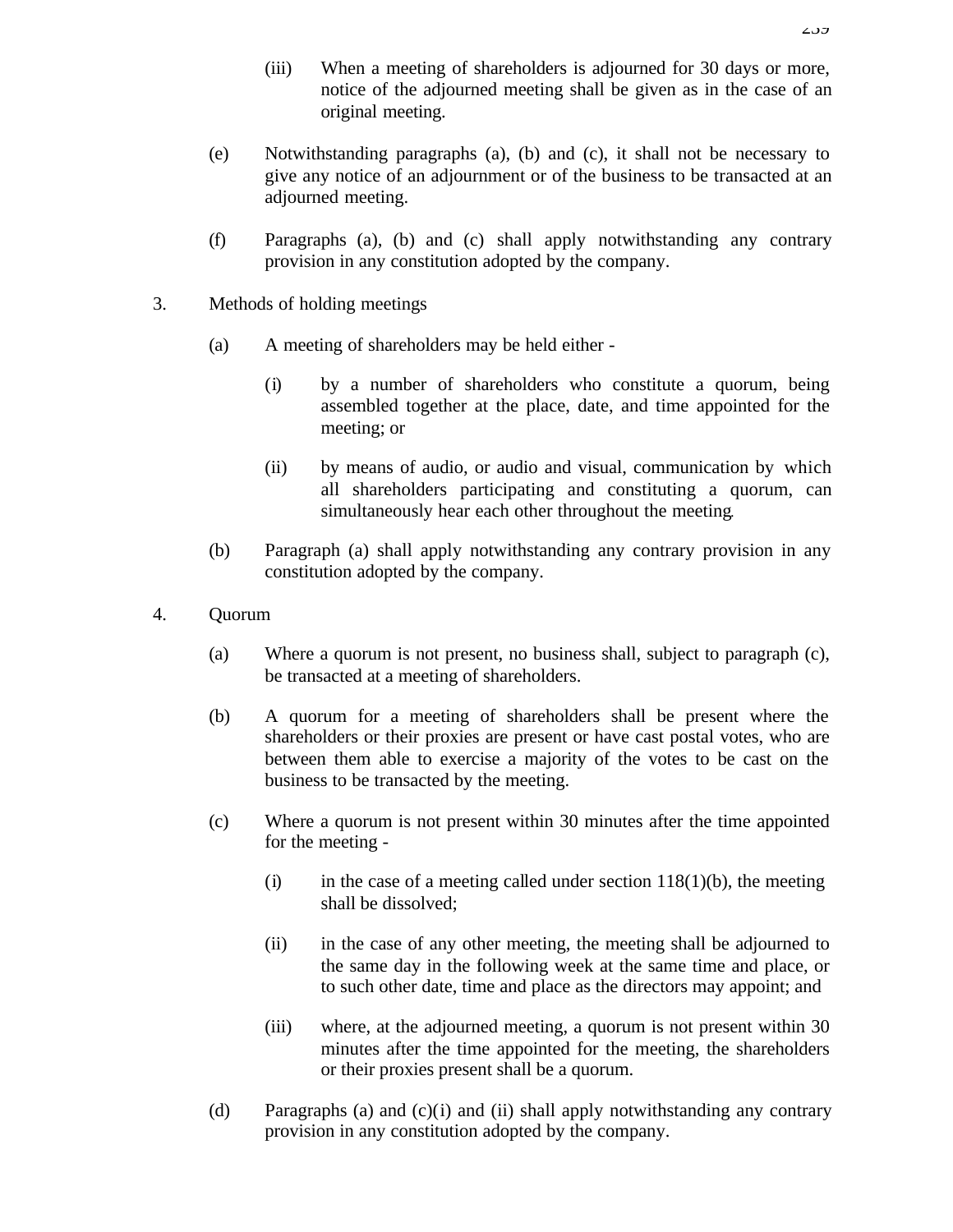# 5. Voting

- (a) Where a meeting of shareholders is held under paragraph  $3(a)(i)$ , unless a poll is demanded, voting at the meeting shall be by whichever of the following methods is determined by the chairperson of the meeting -
	- (i) voting by voice; or
	- (ii) voting by show of hands.
- (b) Where a meeting of shareholders is held under paragraph  $3(a)(ii)$ , unless a poll is demanded, voting at the meeting shall be by the shareholders signifying individually their assent or dissent by voice.
- (c) A declaration by the chairperson of the meeting that a resolution is carried by the requisite majority shall be conclusive evidence of that fact unless a poll is demanded in accordance with paragraph (d).
- (d) At a meeting of shareholders, a poll may be demanded by
	- (i) not less than 5 shareholders having the right to vote at the meeting;
	- (ii) a shareholder or shareholders representing not less than 10 percent of the total voting rights of all shareholders having the right to vote at the meeting;
	- (iii) by a shareholder or shareholders holding shares in the company that confer a right to vote at the meeting and on which the aggregate amount paid up is not less than 10 percent of the total amount paid up on all shares that confer that right; or
	- (iv) the chairperson of the meeting.
- (e) A poll may be demanded either before or after the vote is taken on a resolution.
- (f) Where a poll is taken, votes shall be counted according to the votes attached to the shares of each shareholder present in person or by proxy and voting.
- (g) The chairperson of a shareholders' meeting shall not be entitled to a casting vote.
- (h) (i) For the purposes of clause 5, the instrument appointing a proxy to vote at a meeting of a company shall confer authority to demand or join in demanding a poll and a demand by a person as proxy for a shareholder shall have the same effect as a demand by the shareholder.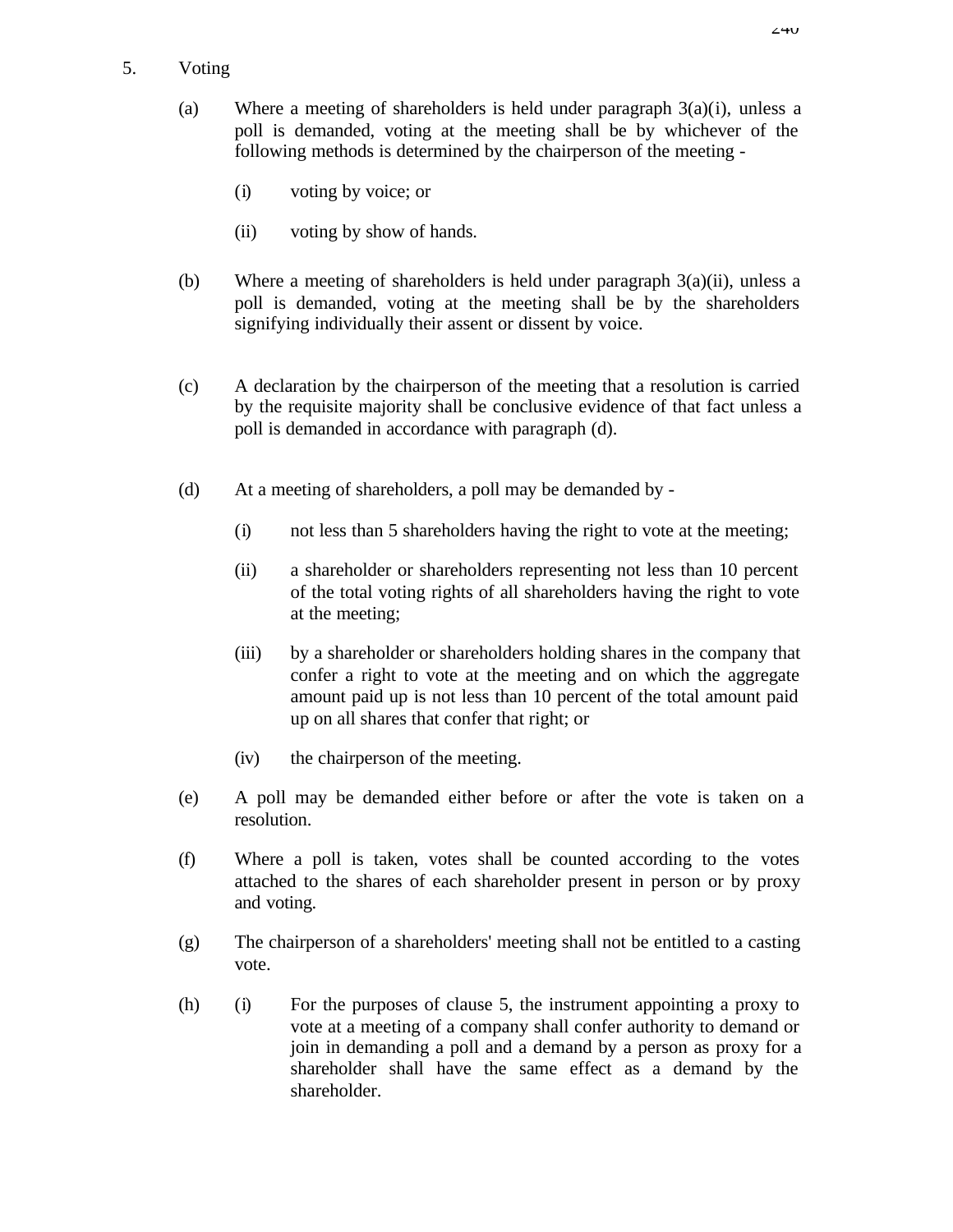- (ii) Subject to any rights or restrictions for the time being attached to any class of shares, every shareholder present in person or by proxy and voting by voice or by show of hands and every shareholder voting by postal vote (where this is permitted) shall have one vote.
- (iii) The chairperson may demand a poll on a resolution either before or after a vote thereon by voice or by show of hands.
- (iv) The demand for a poll may be withdrawn.
- (v) Where a poll is duly demanded, it shall, subject to paragraph (f), be taken in such manner as the chairperson directs, and the result of the poll shall be deemed to be the resolution of the meeting at which the poll is demanded.
- (vi) A poll demanded
	- (A) on the election of a chairperson or on a question of adjournment, shall be taken immediately;
	- (B) on any other question, shall be taken at such time and place as the meeting directs,

and any business other than that on which a poll is demanded may be proceeded with pending the taking of the poll.

- (i) Paragraphs (a) to (f) and (h) shall apply notwithstanding any contrary provision in any constitution adopted by the company.
- 6. Proxies
	- (a) A shareholder may exercise the right to vote either by being present in person or by proxy.
	- (b) A proxy for a shareholder may attend and be heard at a meeting of shareholders as if the proxy were the shareholder.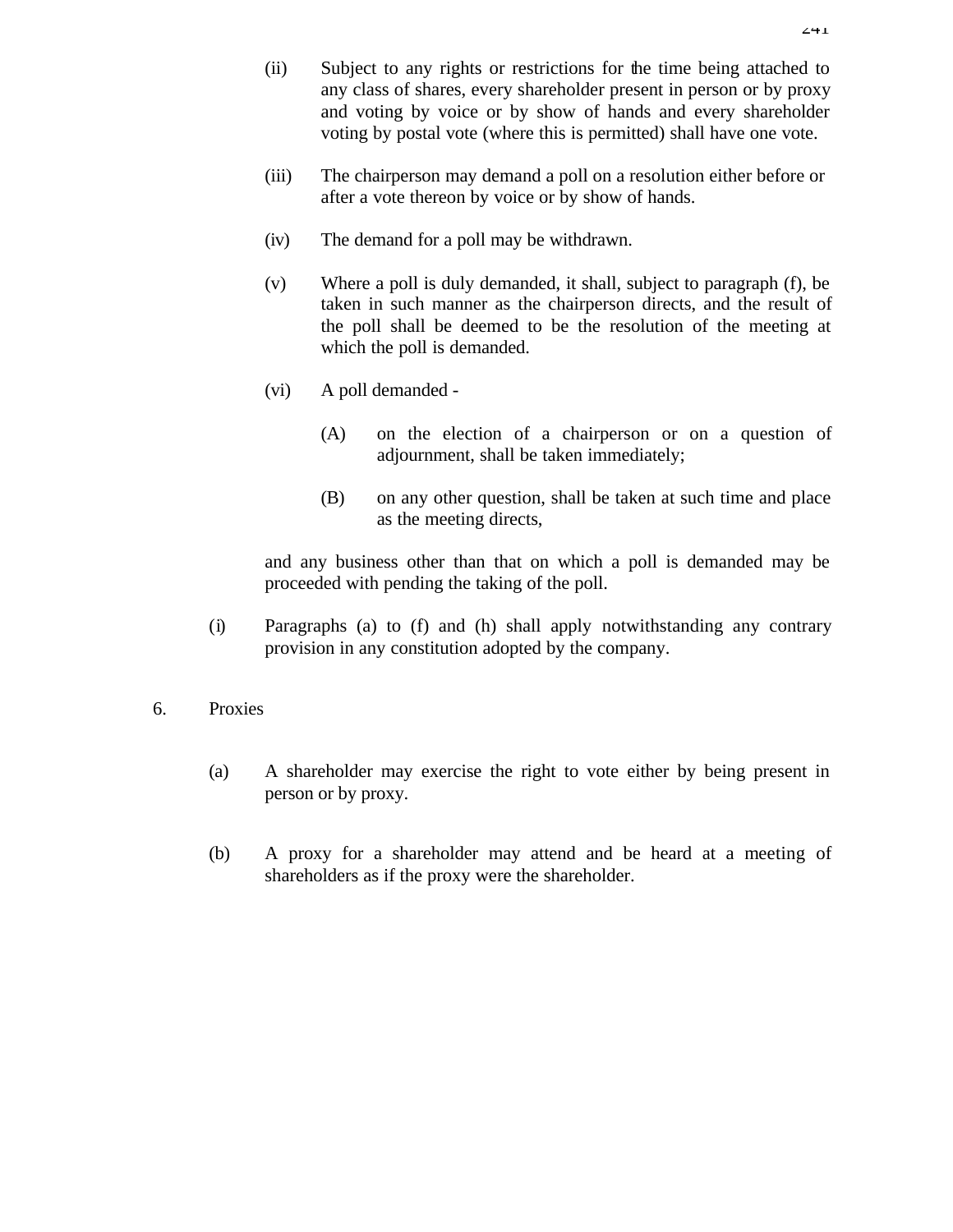- (c) A proxy shall be appointed by notice in writing signed by the shareholder and the notice shall state whether the appointment is for a particular meeting or a specified term.
- (d) (i) No proxy shall be effective in relation to a meeting unless a copy of the notice of appointment is produced before the start of the meeting.
	- (ii) Any power of attorney or other authority under which the proxy is signed or a notarially certified copy shall also be produced.
	- (iii) A proxy form shall be sent with each notice calling a meeting of the company.
	- (iv) The instrument appointing a proxy shall be in writing under the hand of the appointer or of his agent duly authorised in writing or in the case of a corporation under the hand of an officer or of an agent duly authorised.
	- (v) The instrument appointing a proxy shall be in the following form -

I/we ................................. of .................. being shareholders of the above named company hereby appoint ..................………………… Or failing him/her, ........………….......... of ...........................……..

As my/our proxy to vote for me/us at the meeting of the company to be held on ....................... and at any adjournment of the meeting.

Signed this ................ day of ...........................……….

- (e) (i) The constitution of a company may provide that the instrument appointing a proxy shall not be effective unless it is produced by a specified time before the start of a meeting where the time specified is not earlier than 24 hours before the start of the meeting.
	- (ii) Clause 6 other than paragraph  $(d)(v)$  shall apply notwithstanding any contrary provision in any constitution adopted by the company.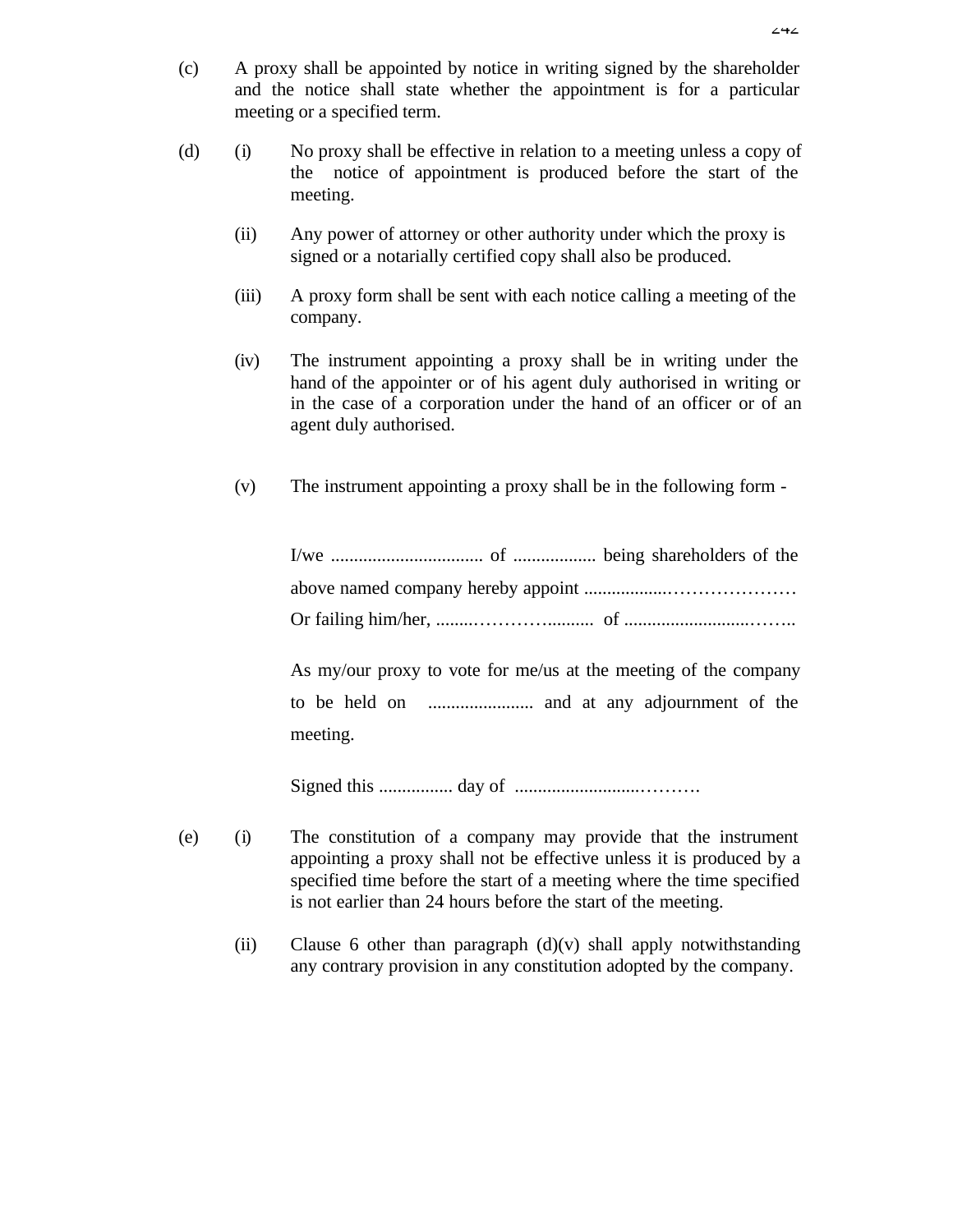- 7. Postal votes
	- (a) A shareholder may exercise the right to vote at a meeting by casting a postal vote in accordance with this paragraph.
	- (b) The notice of a meeting at which shareholders are entitled to cast a postal vote shall state the name of the person authorised by the Board to receive and count postal votes at that meeting.
	- (c) Where no person has been authorised to receive and count postal votes at a meeting, or where no person is named as being so authorised in the notice of the meeting, every director shall be deemed to be so authorised.
	- (d) (i) A shareholder may cast a postal vote on all or any of the matters to be voted on at the meeting by sending a notice of the manner in which his shares are to be voted to a person authorised to receive and count postal votes at that meeting.
		- (ii) The notice shall reach that person not less than 48 hours before the start of the meeting.
	- (e) A person authorised to receive and count postal votes at a meeting shall
		- (i) collect together all postal votes received by him or by the company;
		- (ii) in relation to each resolution to be voted on at the meeting, count
			- (A) the number of shareholders voting in favour of the resolution and the number of votes cast by each shareholder in favour of the resolution; and
			- (B) the number of shareholders voting against the resolution, and the number of votes cast by each shareholder against the resolution;
		- (iii) sign a certificate that he has carried out the duties set out in subparagraphs (i) and (ii) which sets out the results of the counts required by subparagraph (ii); and
		- (iv) ensure that the certificate required by subparagraph (iii) is presented to the chairperson of the meeting.
	- (f) Where a vote is taken at a meeting on a resolution on which postal votes have been cast, the chairperson of the meeting shall -
		- (i) on a vote by show of hands, count each shareholder who has submitted a postal vote for or against the resolution;
		- (ii) on a poll, count the votes cast by each shareholder who has submitted a postal vote for or against the resolution.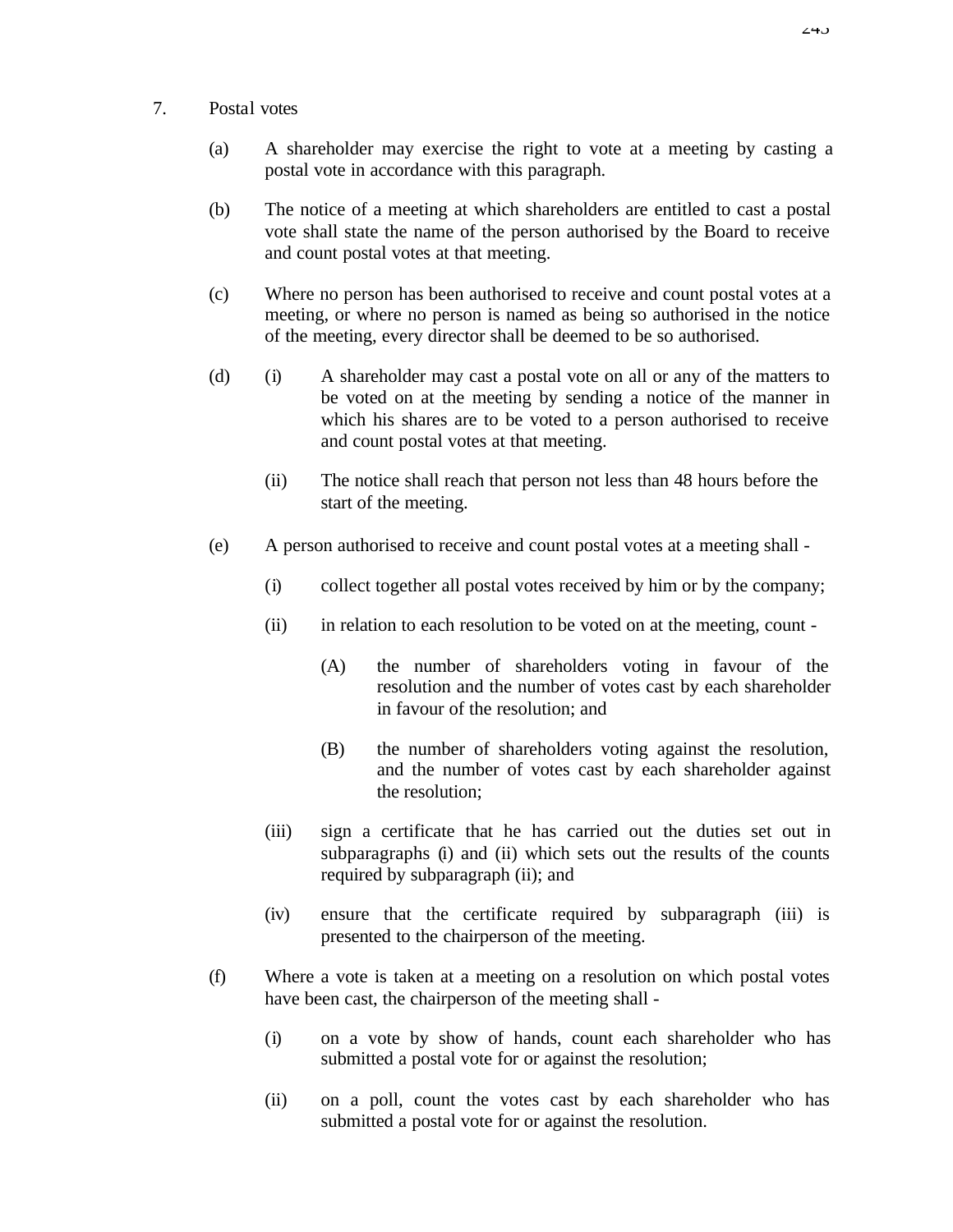- (g) The chairperson of a meeting shall call for a poll on a resolution on which he holds sufficient postal votes that he believes that, where a poll is taken, the result may differ from that obtained on a show of hands.
- (h) The chairperson of a meeting shall ensure that a certificate of postal votes held by him is annexed to the minutes of the meeting.

### 8. Minutes

- (a) The Board shall ensure that minutes are kept of all proceedings at meetings of shareholders.
- (b) Minutes which have been signed correct by the chairperson of the meeting are *prima facie* evidence of the proceedings.
- (c) Clause 8 shall apply notwithstanding any contrary provision in any constitution adopted by the company.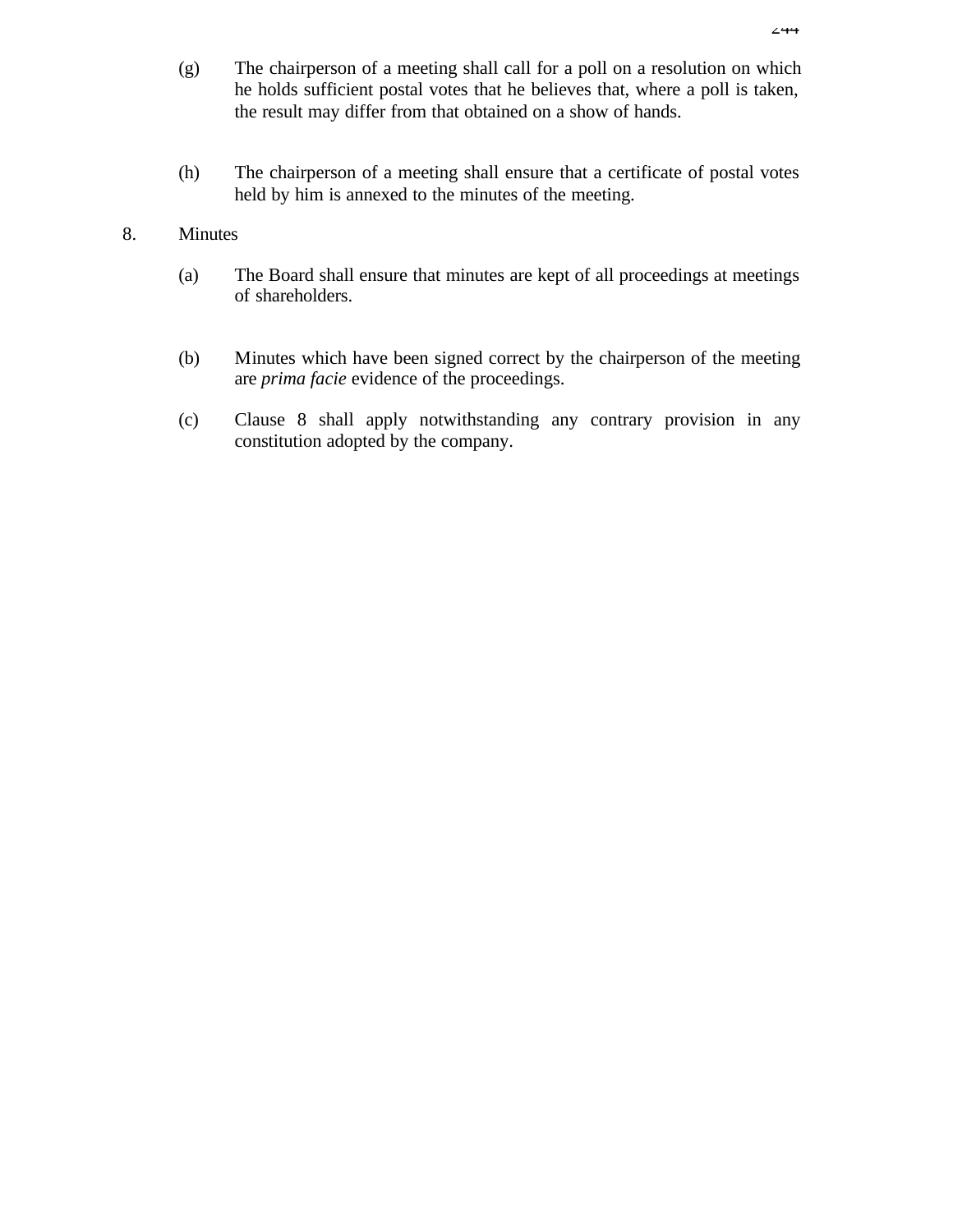# 9. Shareholder proposals

- (a) A shareholder may give written notice to the Board of a matter the shareholder proposes to raise for discussion or resolution at the next meeting of shareholders at which the shareholder is entitled to vote.
- (b) Where the notice is received by the Board not less than 28 days before the last day on which notice of the relevant meeting of shareholders is required to be given by the Board, the Board shall, at the expense of the company, give notice of the shareholder proposal and the text of any proposed resolution to all shareholders entitled to receive notice of the meeting.
- (c) Where the notice is received by the Board not less than 7 days and not more than 28 days before the last day on which notice of the relevant meeting of shareholders is required to be given by the Board, the Board shall, at the expense of the shareholder, give notice of the shareholder's proposal and the text of any proposed resolution to all shareholders entitled to receive notice of the meeting.
- (d) Where the notice is received by the Board less than 7 days before the last day on which notice of the relevant meeting of shareholders is required to be given by the Board, the Board may, where practicable, and at the expense of the shareholder, give notice of the shareholder's proposal and the text of any proposed resolution to all shareholders entitled to receive notice of the meeting.
- (e) Where the directors intend that shareholders may vote on the proposal by proxy or by postal vote, they shall give the proposing shareholder the right to include in or with the notice given by the Board a statement of not more than 1000 words prepared by the proposing shareholder in support of the proposal, together with the name and address of the proposing shareholder.
- (f) The Board shall not be required to include in or with the notice given by the Board a statement prepared by a shareholder which the directors consider to be defamatory, frivolous, or vexatious.
- (g) Where the costs of giving notice of the shareholder's proposal and the text of any proposed resolution are required to be met by the proposing shareholder, the proposing shareholder shall, on giving notice to the Board, deposit with the company or tender to the company a sum sufficient to meet those costs.
- (h) Clause 9 shall apply notwithstanding any contrary provision in any constitution adopted by the company.
- 10. Corporations may act by representative
	- (a) A body corporate which is a shareholder may appoint a representative to attend a meeting of shareholders on its behalf in the same manner as that in which it could appoint a proxy.
	- (b) Clause 10 shall apply notwithstanding any contrary provision in any constitution adopted by the company.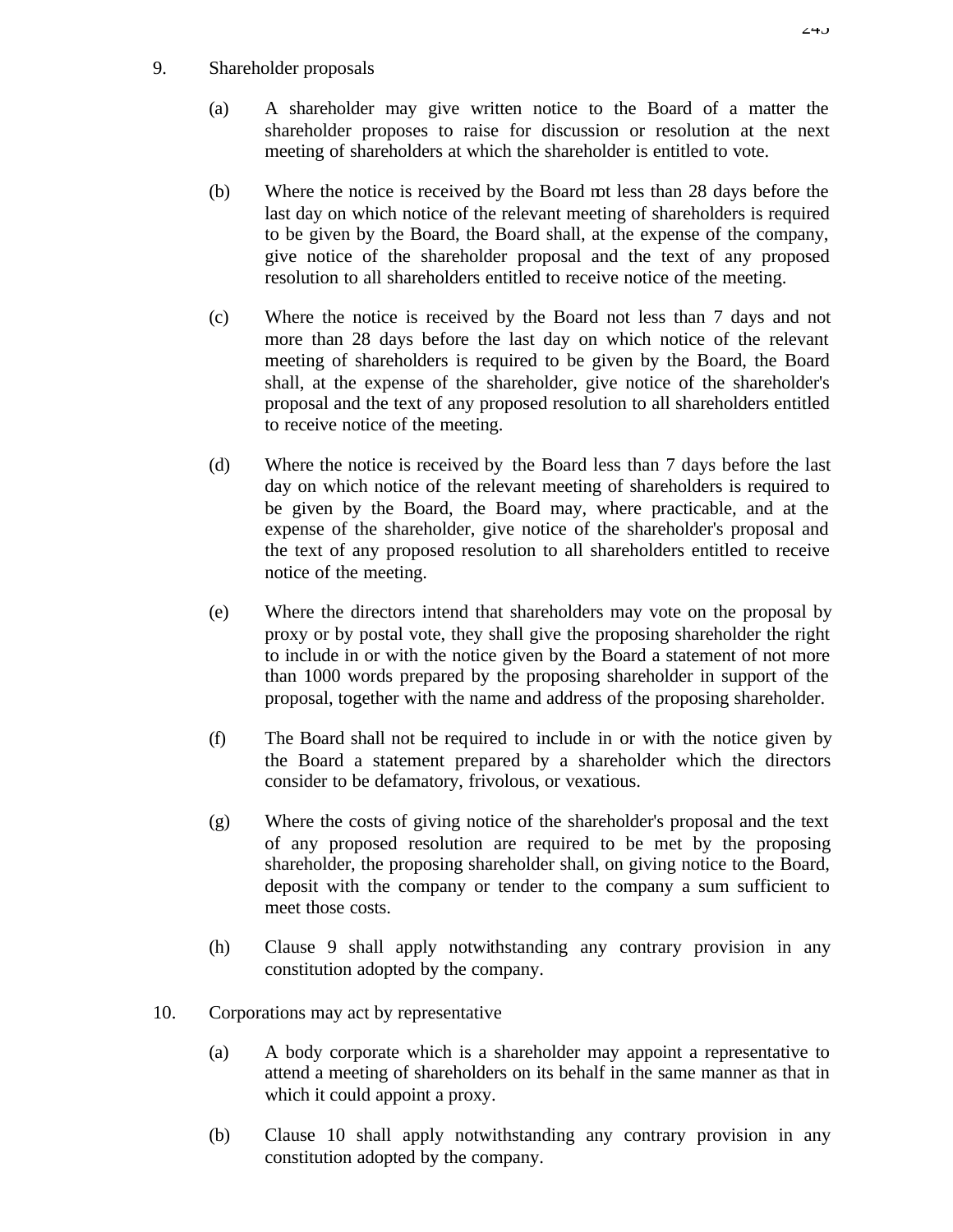### 11. Votes of joint holders

- (a) Where 2 or more persons are registered as the holder of a share, the vote of the person named first in the share register and voting on a matter shall be accepted to the exclusion of the votes of the other joint holders.
- (b) Clause 11 shall apply notwithstanding any other provision in any constitution adopted by the company.
- 12. No voting right where calls unpaid

Where a sum due to a company in respect of a share has not been paid, that share may not be voted at a shareholder's meeting other than a meeting of an interest group.

# 13. Other proceedings

Unless otherwise expressly provided in this Schedule, a meeting of shareholders may regulate its own procedure.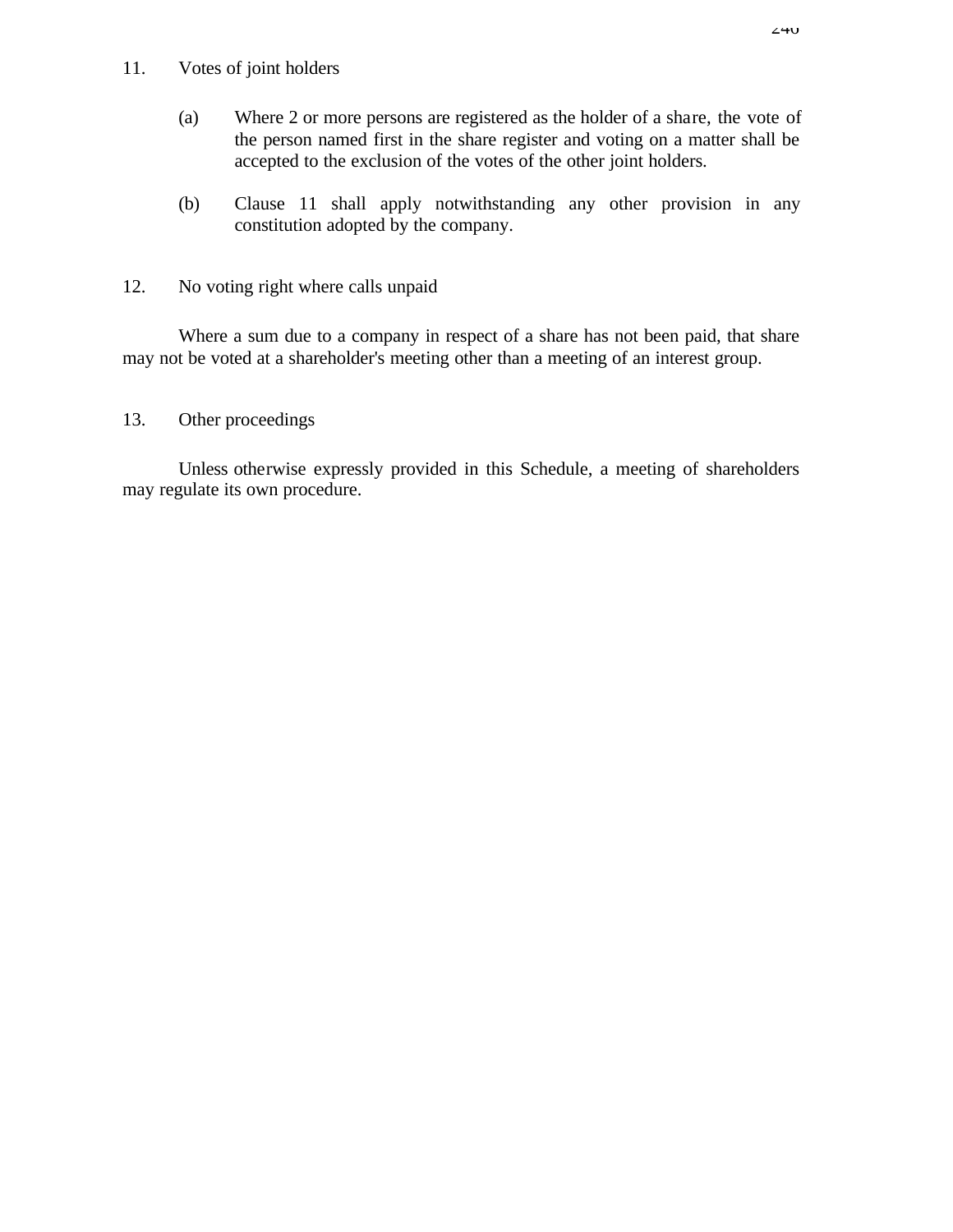#### $2+7$

#### **SIXTH SCHEDULE**

*(sections 121(3) and 126(2))*

#### **Provisions relating to debenture holders' representatives and agency deed**

- 1. Qualification to act as debenture holders' representative
	- (a) Subject to paragraphs (b) and (c), no person shall be qualified to act as a debenture holders' representative unless he is -
		- (i) a notary;
		- (ii) a banking company;
		- (iii) an attorney-at-law;
		- (iv) an insurance company;
		- (v) a qualified auditor; or
		- (vi) an investment trust company, finance or other corporation or person approved in writing by the Minister for purpose of section 121, either generally or in respect of a particular issue.
	- (b) A person shall not be qualified for appointment as a debenture holders' representative if he is -
		- (i) a director, officer, or employee of the company which issues debentures covered by the deed; or
		- (ii) a substantial shareholder of the company.
	- (c) A debenture holders' representative shall be disqualified from acting as such and shall vacate office where he -
		- (i) ceases to be qualified under paragraph (a) or is disqualified under paragraph (b);
		- (ii) is adjudged bankrupt or, in the case of a body corporate, goes into liquidation or makes an arrangement or composition with its creditors;
		- (iii) becomes insane; or
		- (iv) is convicted of an offence involving fraud or dishonesty.
	- (d) (i) Where the debenture holders' representative is a person other than a body corporate, a successor to him shall be named in the agency deed.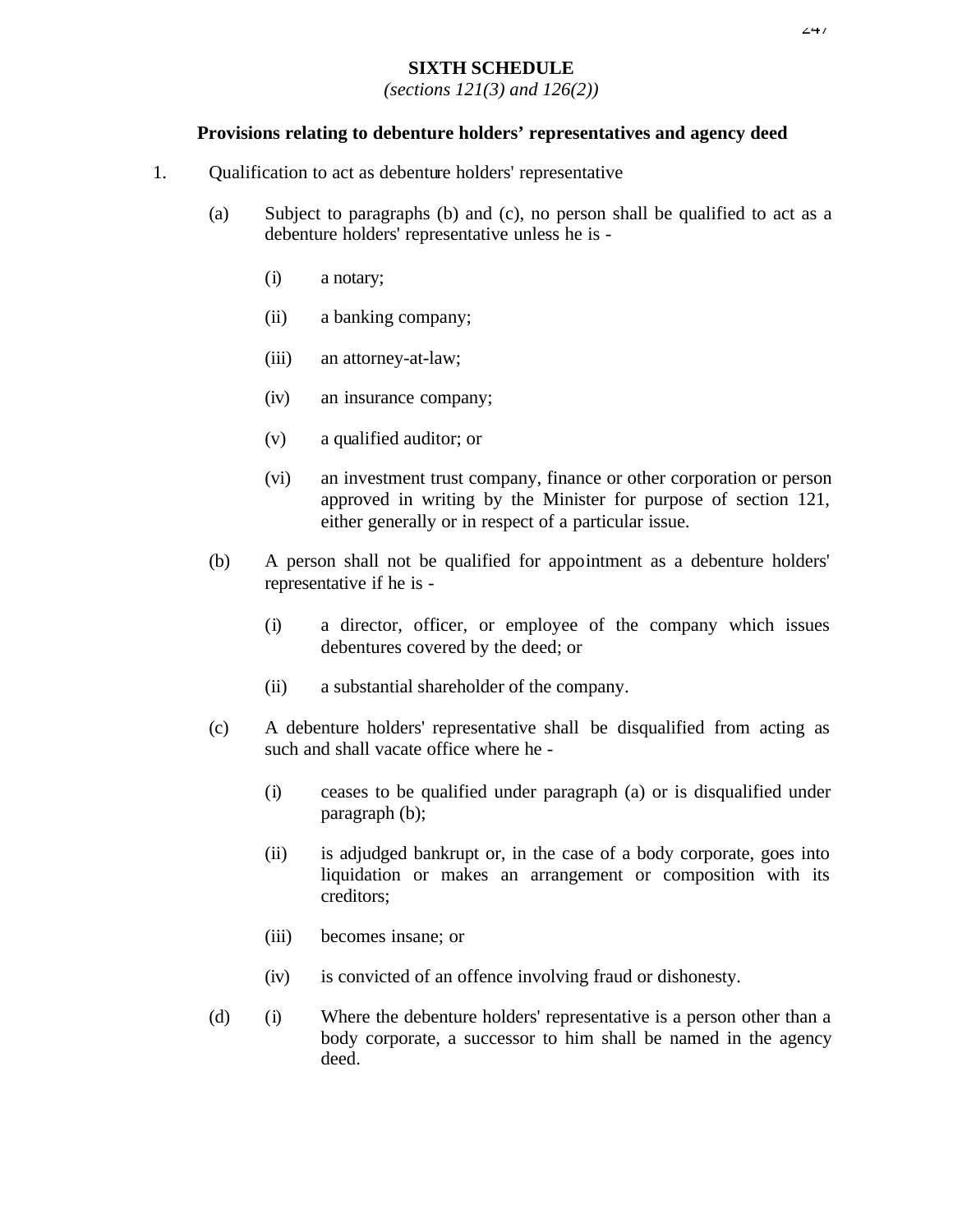- (ii) Where the successor dies or becomes disqualified during the term of office of the representative, a meeting of debenture holders shall be convened by the representative within 28 days to appoint another person as successor.
- (iii) On the disqualification of the representative under paragraph (c) or on his death or resignation the successor shall immediately and without special appointment assume office, and shall within 28 days of assuming office convene a meeting of debenture holders to name his successor in accordance with subparagraph (ii).
- (e) Where the debenture holders' representative is a body corporate, it shall not, without the consent of the Court, be discharged or retire from office until another representative has been appointed to and taken office in accordance with the agency deed.

# **2**. **Agency deed**

- (a) A company may, as security for a debenture, but subject to any other laws create over any of its assets or property a charge, of whatever nature, in favour of the debenture holders' representative.
- (b) Every agency deed shall state
	- (i) the maximum sum which the company may raise by issuing debenture of the same class;
	- (ii) the maximum discount which may be allowed on the issue or reissue of the debentures, and the maximum premium at which the debentures may be made redeemable;
	- (iii) where debenture stock is to be issued under the deed, that
		- (A) the company is indebted to the debenture holders' representative for the amounts from time to time payable in respect of the debentures; and
		- (B) except for his own remuneration and indemnity against expenses incurred by him, the debenture holders' representative holds on behalf of the debenture holders any amount from time to time issued under the deed and remaining outstanding in accordance with their respective rights;
	- (iv) the nature of any assets over which any charge is created by the deed in favour of the debenture holders' representative for the benefit of the debenture holders equally, and except where such a charge is a floating charge, the identity of the assets subject to it;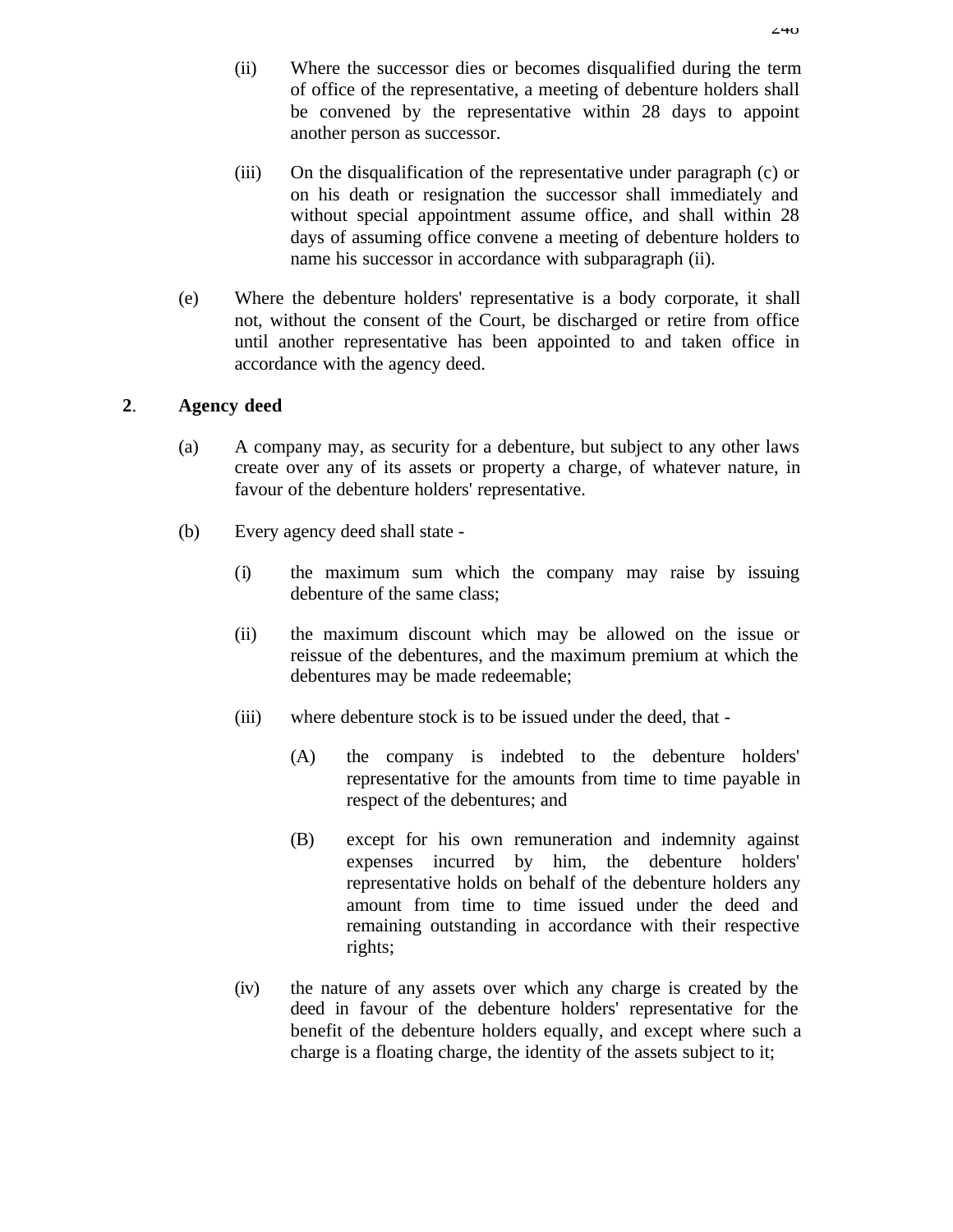- (v) the nature of any assets over which any charge has been or is to be created in favour of any person other than the debenture holders' representative for the benefit of the debenture holders equally, and except where such a charge is a floating charge, the identity of the assets subject to it.
- (vi) whether the company has created or has power to create a charge for the benefit of some, but not all, of the holders of debentures issued under the deed;
- (vii) any prohibition or restriction on the power of the company to issue debentures or to create charges on any of its assets ranking in priority to, or equally with, the debentures issued under the deed;
- (viii) whether the company shall have power to
	- (A) acquire debentures issued under the deed before the date for their redemption;
	- (B) re-issue such debentures;
- (ix) the date on which interest on the debentures issued under the deed is to be paid and the manner in which payment is to be made;
- (x) the date on which the principal of the debentures issued under the deed shall be repaid and, unless the whole principal is to be repaid to all the debenture holders at the same time, the manner in which repayment shall be effected;
- (xi) in the case of convertible debentures, the date and terms on which the debentures may be converted into shares and the amounts which shall be credited as paid up on such shares, and the date and terms on which the debenture holders may exercise any right to subscribe for shares in place of the debentures held by them;
- (xii) the circumstances in which the debenture holders shall be entitled to realise any charge vested in the debenture holders' representative or any other person for their benefit;
- (xiii) the circumstances in which the debenture holders' representative may appoint a receiver or manager and the power and duties of the receiver or manager;
- (xiv) the powers of the company and the debenture holders' representative to call meetings of the debenture holders, and the rights of debenture holders to require the company or the debenture holders' representative to call such meetings;
- (xv) whether the rights of debenture holders may be altered or abrogated and if so, the conditions which shall be fulfilled and the procedure which shall be followed to effect such an alteration or abrogation;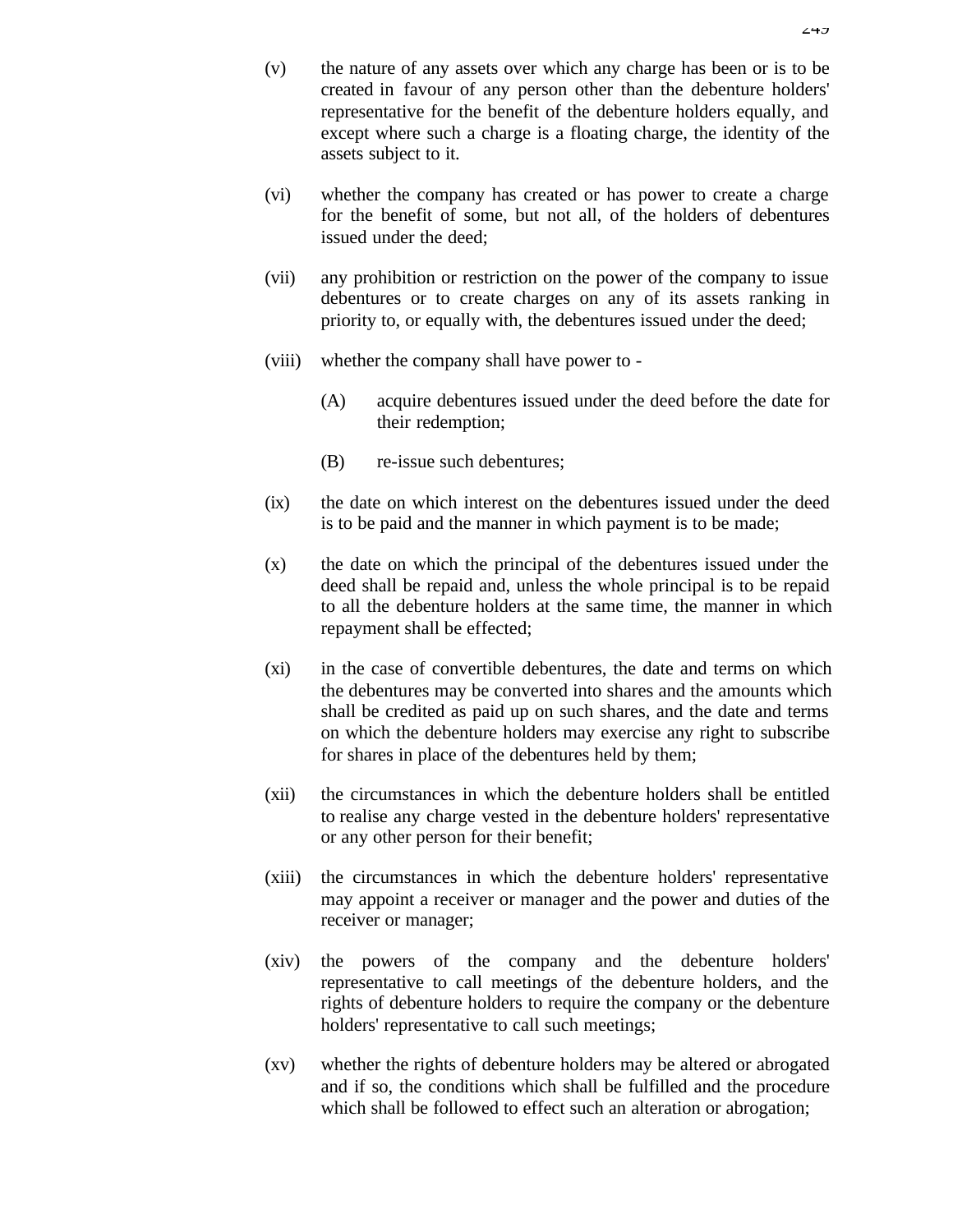- (xvi) the amount or rate of remuneration to be paid by the company to the debenture holders' representative and the period for which it shall be paid, and whether it shall be paid in priority to the principal, interest and costs in respect of debentures issued under the deed.
- 3. Powers of debenture holders' representative

(1) On the execution of an agency deed the debenture debt shall, where the deed so provides, vest as it is created in the debenture holders' representative and thereupon he shall -

- (a) have power to act in his own name on behalf of the debenture holders;
- (b) be entitled to represent them in all matters affecting the debentures and their rights and obligations under the deed; and
- (c) notwithstanding the generality of the foregoing powers, be able to
	- (i) take title in his own name to any property charged by the borrowing company under the deed;
	- (ii) require inscription of the deed in accordance with section 126;
	- (iii) notwithstanding any other law be registered on behalf of the debenture holders in any register of movable or immovable property, the entry in the register to be made in his own name followed by the words "as the debenture holder" representative under an agency deed dated the ................."
	- (iv) hold any document of title, certificate or other security conferring or evidencing the title or interest of the borrowing company in or otherwise relating to the property charged by the deed;
	- (v) take or defend legal proceedings in his own name on behalf of the debenture holders in relation to any matter connected with the protection of their interest in the assets of the borrowing company and their rights and obligations under the deed;
	- (vi) enter into any contract, compromise or arrangement in his own name on behalf of the debenture holders;
	- (vii) represent the debenture holders, in person or by proxy, at a meeting of the borrowing company, or of creditors of the borrowing company or at any other meeting which the debenture holders have a right to attend;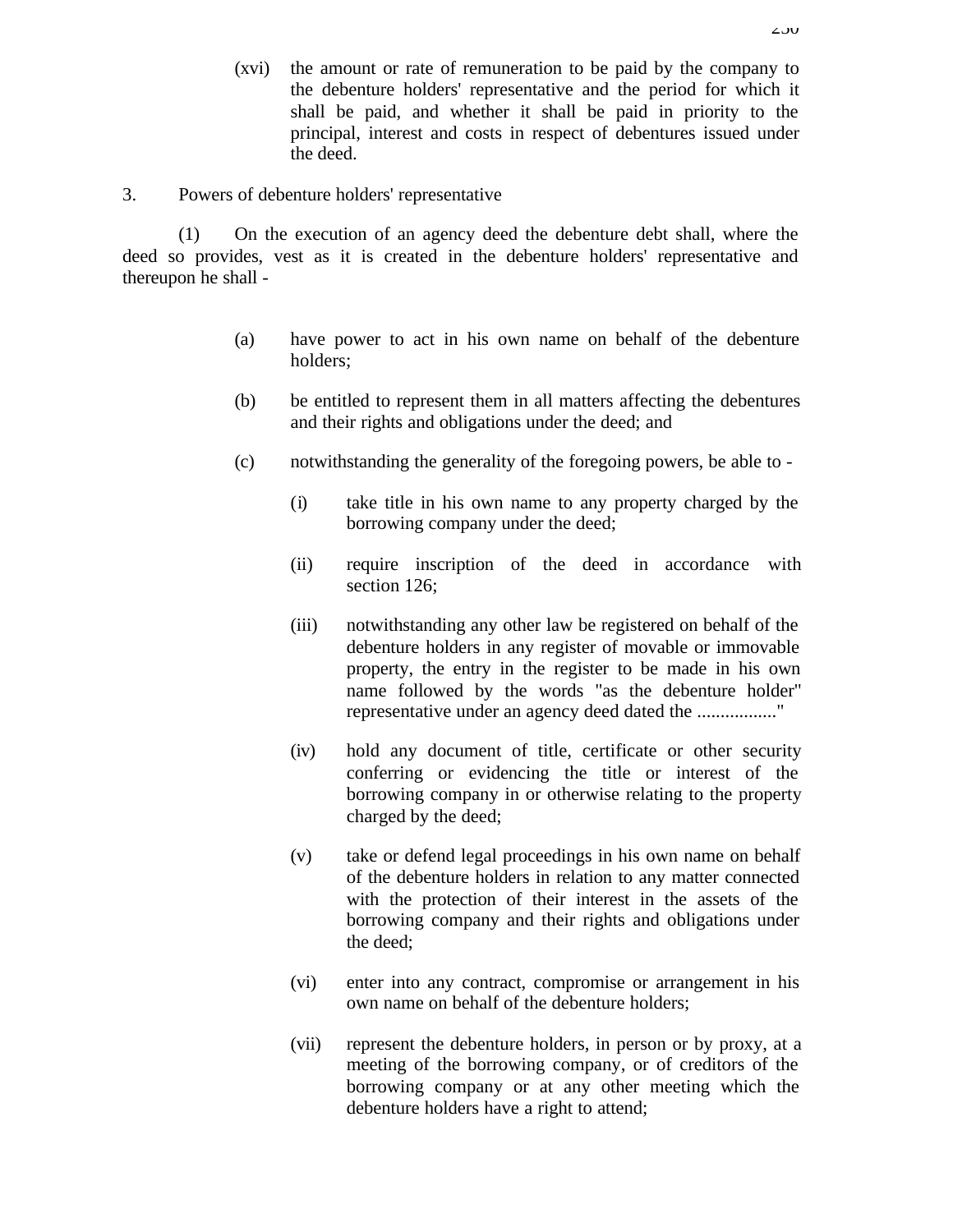- (viii) appoint, in terms of the deed, a receiver with power
	- (A) to take possession of the assets of the borrowing company which are subject to the charge;
	- (B) to sell such assets and otherwise enforce any claim against the assets of the borrowing company; and
	- (C) to carry on any part of the business of the company with a view to preserving any part of the business of the company and selling it or realising the assets on favourable terms.

(2) Every company shall at the request of a debenture holder and on payment of the fee specified in item 2 of the Third Schedule forward to him a copy of an agency deed relating to or securing any issue of debentures held by him.

# **4. Right of debenture holders' representative to obtain information**

(1) A debenture holders' representative may receive all notices of and other communications relating to any meeting of shareholders.of the borrowing company which a member is entitled to receive.

(2) A borrowing company shall on the written request of the debenture holders' representative -

- (a) make available for his inspection any book of the company;
- (b) provide him with such information as he requires with respect to any matter relating to such book.

### **5. Meetings on request**

(1) A borrowing company shall, on the written request of the debenture holders' representative or on that of persons holding not less than one-tenth in nominal value of the issued debentures to which the agency deed relates, summon a meeting of the holders of those debentures for the purpose of -

- (a) considering the accounts and balance sheet of the company for its last preceding financial year; and
- (b) giving directions to the debenture holders' representative in relation to the exercise of his powers.
- (2) (a) Every meeting under paragraph (1) shall be summoned by sending a notice by post, specifying the time and place of the meeting, to every holder of the debentures at his last known address not later than 14 days before the date of the proposed meeting.
	- (b) The meeting shall be held under the chairmanship of a person nominated by the debenture holders' representative, or such other person as may be appointed in that behalf by the debenture holders present at the meeting.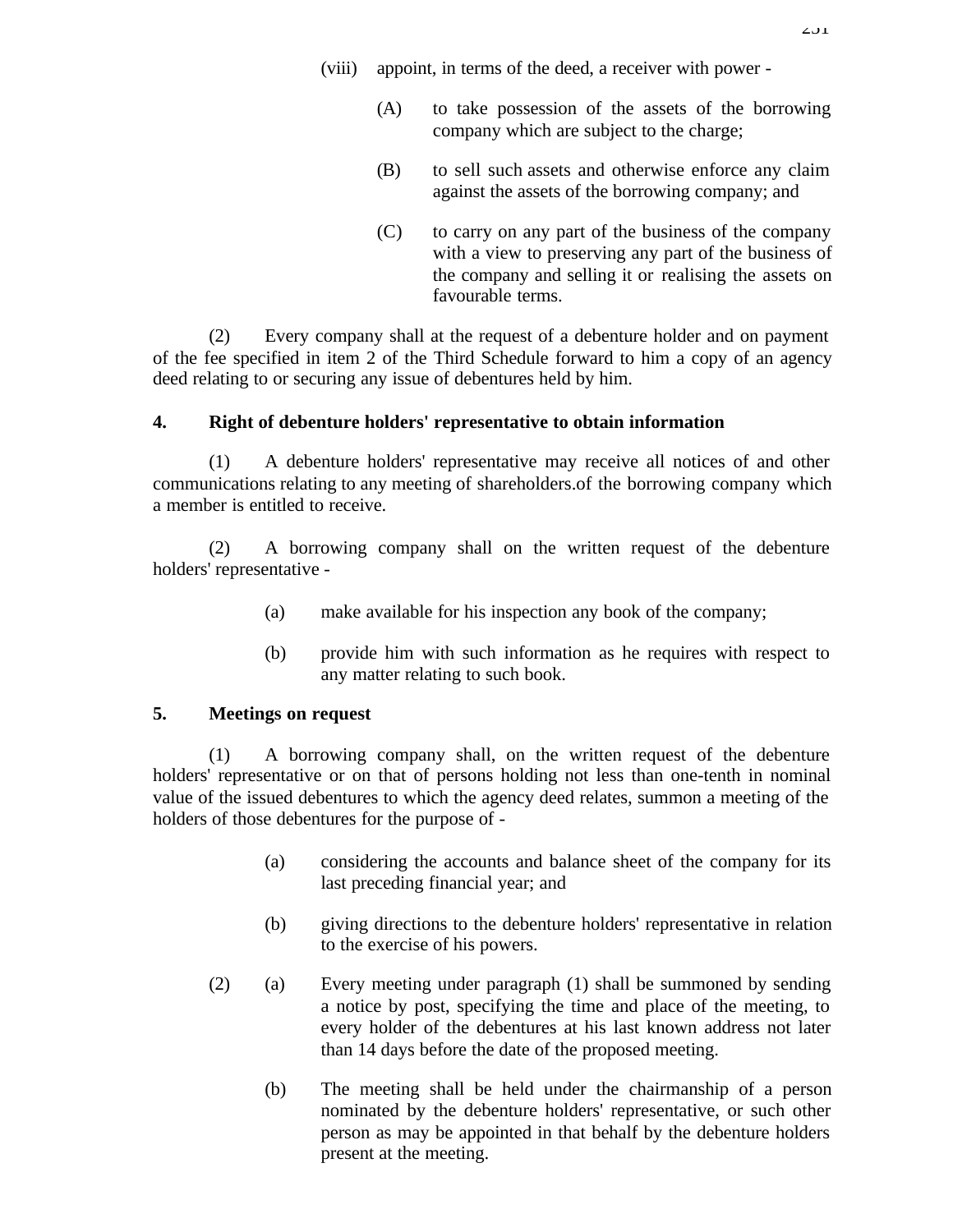# **6. Duties of debenture holders' representative**

- (1) Every debenture holders' representative shall
	- (a) exercise reasonable diligence to ascertain whether or not the borrowing company has committed a breach of the terms and conditions of the agency deed;
	- (b) except where he is satisfied that the breach will not materially prejudice any security conferred by the deed or the interests of the debenture holders, do all such things as he is empowered to do to cause the borrowing company to remedy a breach of those terms and conditions;
	- (c) exercise reasonable diligence to ascertain whether or not the assets of the borrowing company that are or may be available, whether by way of security or otherwise, are sufficient or likely to be sufficient to discharge the amounts of the debentures as they become due;
	- (d) hold for the benefit of the debenture holders, and account to them for, any money or property coming into his hands by way of payment of principal or interest under the agency deed or on a realisation of the security conferred by the deed.

(2) Where, after due inquiry, a debenture holders' representative is of the opinion that the assets of the company are insufficient or likely to be insufficient to discharge the amounts of the debentures as they become due, he may, having regard to -

- (a) any other powers or remedies available to him for the protection of the interests of the debenture holders;
- (b) the availability, by way of security or otherwise, of any assets of any corporation that has guaranteed or agreed to guarantee the repayment of the amounts of the debentures;
- (c) the possible effects on the borrowing company's affairs of any application to the Court under this paragraph; and
- (d) all other relevant circumstances,

apply to the Court for an order under paragraph (3).

(3) On an application for an order under this paragraph the Court may, after giving the borrowing company an opportunity of being heard, and having regard to the rights of all creditors of the borrowing company, give such directions as it thinks fit to protect the interests of the debenture holders, the members of the borrowing company, or the public, whether by way of -

- (a) staying any proceedings by or against the borrowing company;
- (b) restraining the payment by it of any money to any holders of debentures or to any class of such holders; or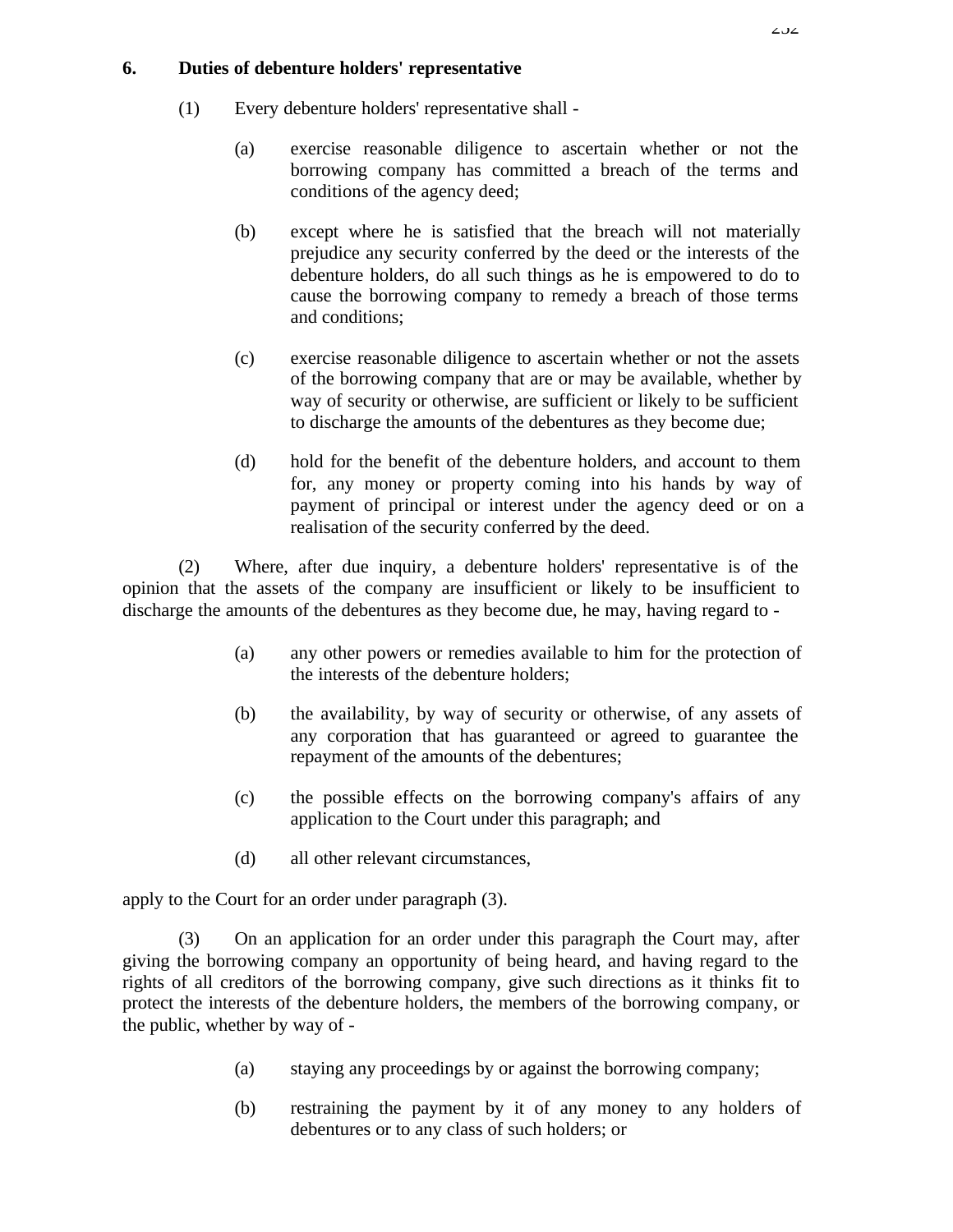(c) appointing a receiver of such of its property as constitutes the security for the debentures, or otherwise.

#### **7. Repayment of loans and deposits**

(1) Where, in a prospectus issued in connection with an invitation to subscribe for or to purchase debentures, there is a statement as to any particular purpose or project for which the moneys received by the company in response to the invitation are to be applied, the company shall report to the debenture holders' representative as the progress that has been made towards achieving the purpose or completing the project.

(2) Where it appears to the debenture holders' representative that the purpose or project referred to in the prospectus has not been achieved or completed within the time stated in the prospectus or, where no time is stated, within a reasonable time, he may and shall, if in his opinion it is necessary for the protection of the interests of the debenture holders give written notice to the company requiring it to repay the money received and, subject to paragraph (3) within one month, file a copy of the notice.

(3) The debenture holders' representative shall not give notice under paragraph (2) where he is satisfied that -

- (a) the purpose or project has been substantially achieved or completed;
- (b) the interests of the debenture holders have not been materially prejudiced by the failure to achieve or complete the purpose or project within the time stated in the prospectus or within a reasonable time; or
- (c) the failure to achieve or complete the purpose or project was due to circumstances beyond the control of the company that could not reasonably have been foreseen at the time the prospectus was issued.

(4) On receipt by the company of a notice referred to in paragraph (2), the company shall be liable to repay any money owing as the result of a loan or deposit made in response to the invitation unless -

- (a) before the money was accepted, the company had given written notice to the person from whom the money was received specifying the purpose or project for which the money would in fact be used and the money was accepted by the company accordingly; or
- (b) the company by written notice given to the debenture holders
	- (i) has specified the purpose or project for which the money would in fact be applied by the company; and
	- (ii) has offered to repay the money to the debenture holders and they have not within 14 days after the receipt of the notice, or such longer time as it specified in the notice, demanded in writing from the company repayment of the money.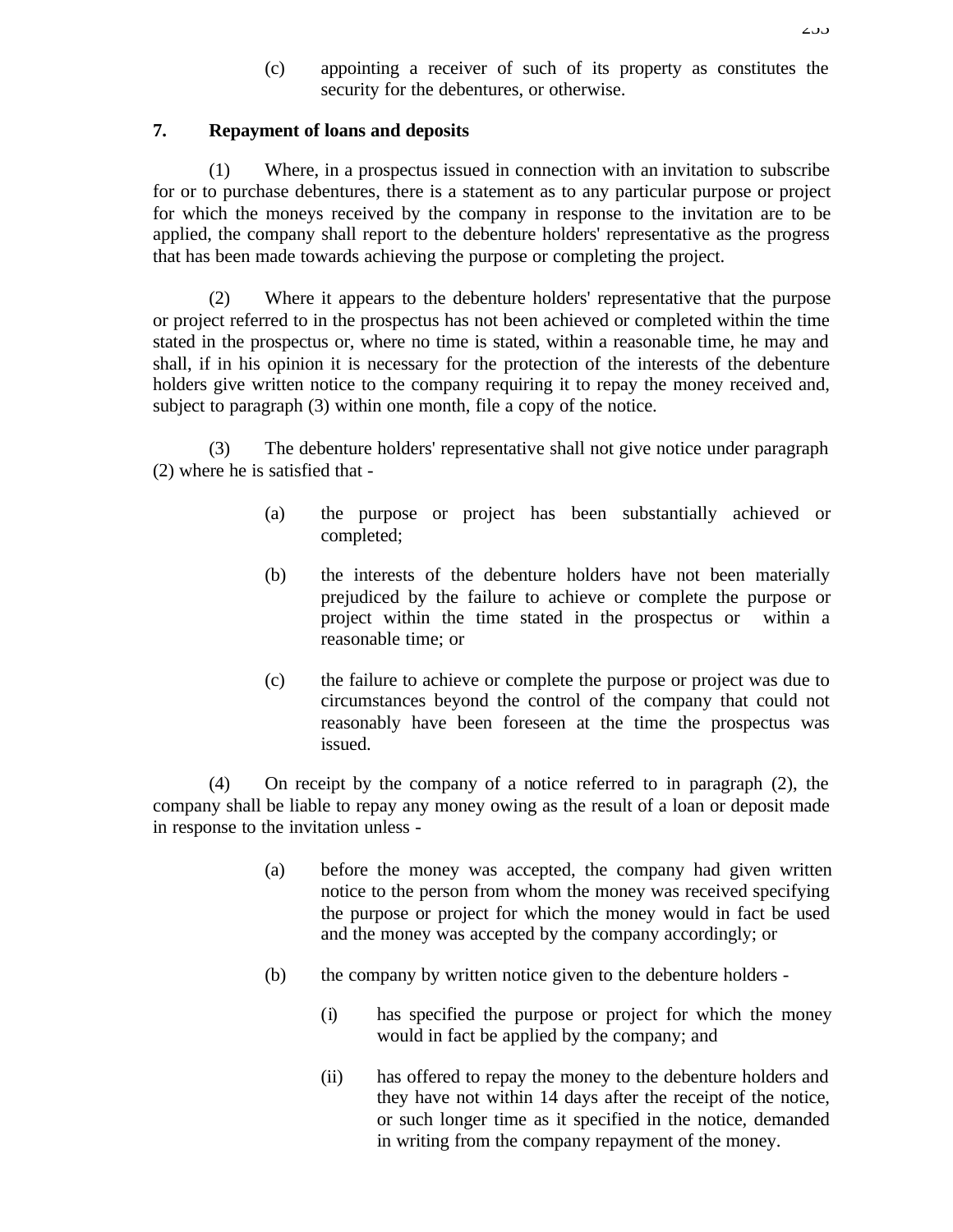(5) Where the company has given written notice under paragraph (4), specifying the purpose or project for which the money will in fact be applied by the company, paragraph 7 shall apply and have effect as if the purpose or project so specified in the notice was the particular purpose or project specified in the prospectus as the purpose or project for which the money was to be applied.

#### **8. Release of agent from obligations**

(1) Subject to paragraphs (2) and (3) a provision in an agency deed or in a contract with debenture holders secured by an agency deed, shall be void in so far as it would have the effect of exempting the debenture holders' representative from, or indemnifying him against, liability for exercising reasonable diligence and care in the carrying out of his duties under the deed or observing any provision of paragraphs 6 and 7.

- (2) Paragraph (1) shall not invalidate a provision enabling release to be given
	- (a) with the concurrence of a majority of not less than three-fourths in nominal value of the debenture holders present and voting in person or, where proxies are permitted, by proxy at a meeting summoned for the purpose; and
	- (b) with respect to specific acts or omissions or on the debenture holders' representative ceasing to act.

(3) A debenture holders' representative may rely on a certificate or report given or statement made by any person who is an attorney-at-law for or auditor or officer of the borrowing company, where he has reasonable ground for believing that the person was competent to give the certificate or report or to make the statement.

### **SEVENTH SCHEDULE**

*(section 131)*

### **Powers of directors not to be delegated**

Sections 52, 56, 57(3), 61, 64, 65, 69, 78, 81, 188, 246 and 247.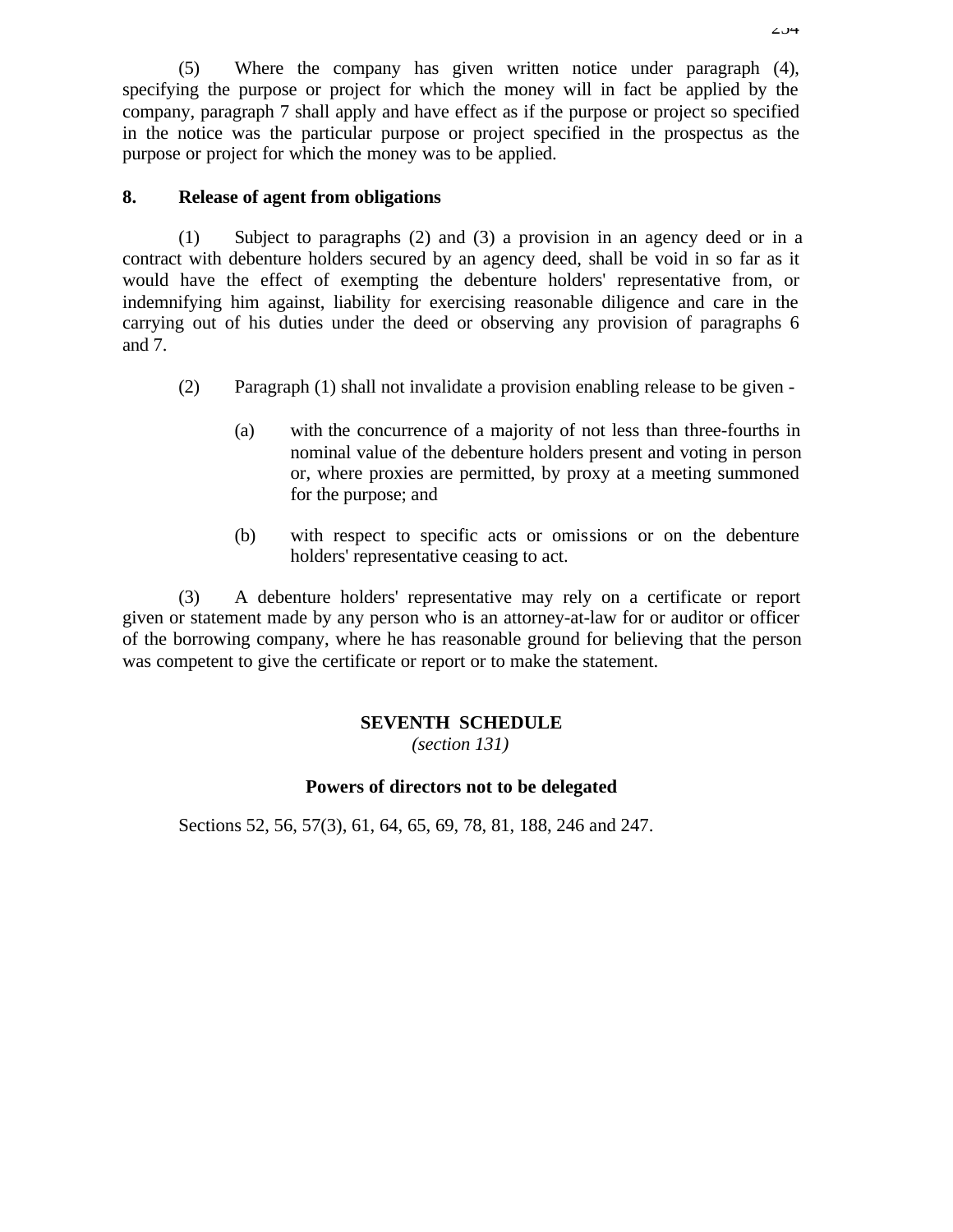*(section 158)*

#### **Proceedings of the Board of a company**

#### 1. Chairperson

(1) The directors may elect one of their number as chairperson of the Board and determine the period for which he is to hold office.

(2) Where no chairperson is elected, or where at a meeting of the Board the chairperson is not present within 15 minutes after the time appointed for the commencement of the meeting, the directors present may choose one of their number to be chairperson of the meeting.

#### 2. Notice of meeting

(1) A director or, if requested by a director to do so, an employee of the company, may convene a meeting of the Board by giving notice in accordance with this paragraph.

(2) A notice of a meeting of the Board shall be sent to every director who is in Mauritius, and the notice shall include the date, time, and place of the meeting and the matters to be discussed.

(3) An irregularity in the notice of a meeting is waived where all directors entitled to receive notice of the meeting attend the meeting without protest as to the irregularity or where all directors entitled to receive notice of the meeting agree to the waiver.

#### 3. Methods of holding meetings

A meeting of the Board may be held either -

- (a) by a number of the directors who constitute a quorum, being assembled together at the place, date, and time appointed for the meeting; or
- (b) by means of audio, or audio and visual, communication by which all directors participating and constituting a quorum can simultaneously hear each other throughout the meeting.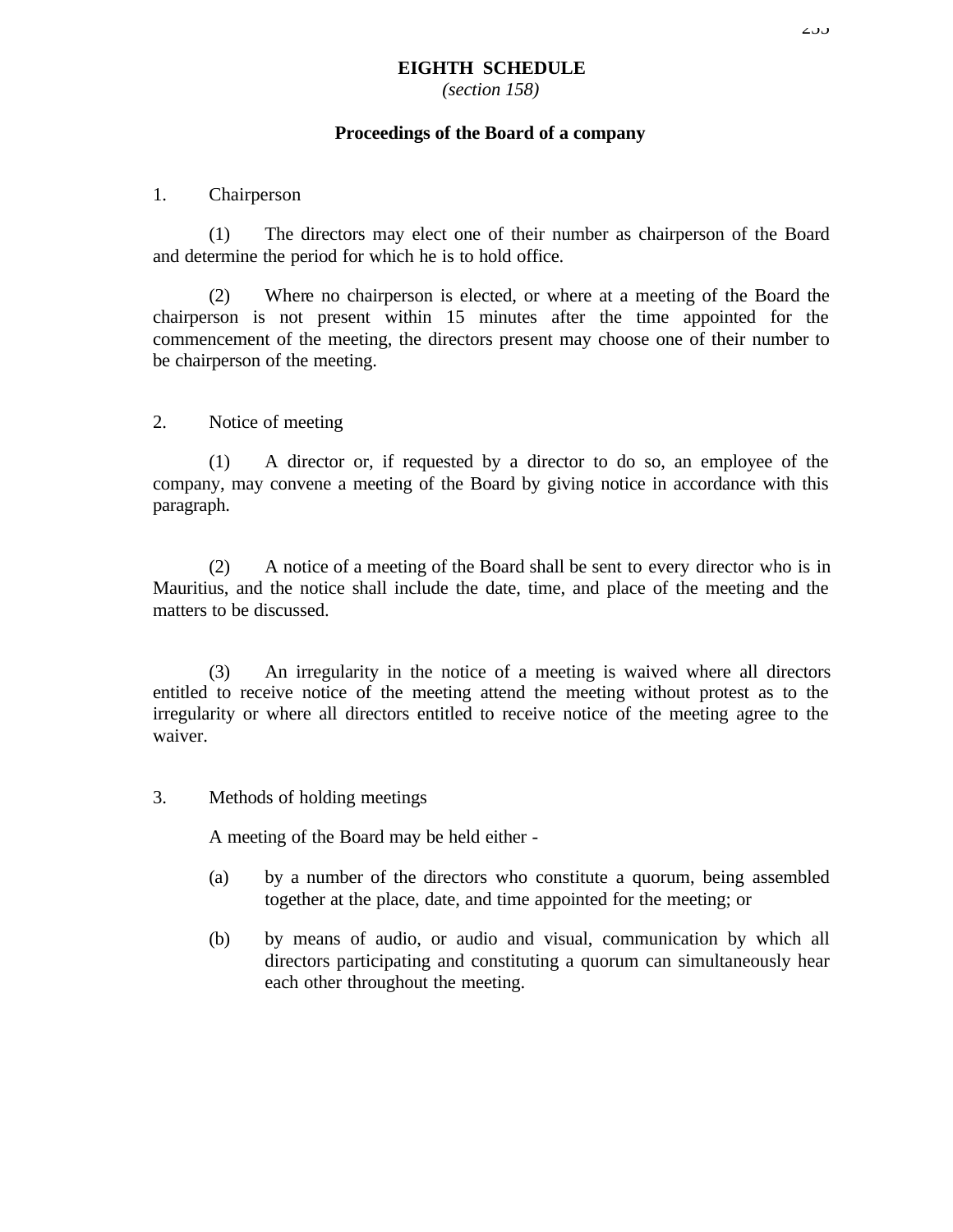#### 4. Quorum

(1) A quorum for a meeting of the Board shall be fixed by the Board and if not so fixed shall be a majority of the directors.

(2) No business may be transacted at a meeting of directors if a quorum is not present.

5. Voting

(1) Every director has one vote.

(2) The chairperson shall not have a casting vote.

(3) A resolution of the Board is passed if it is agreed to by all directors present without dissent or if a majority of the votes cast on it are in favour of it.

(4) A director present at a meeting of the Board is presumed to have agreed to, and to have voted in favour of, a resolution of the Board unless he expressly dissents from or votes against the resolution at the meeting.

6. Minutes

The Board shall ensure that minutes are kept of all proceedings at meetings of the Board.

7. Resolution in writing

(1) A resolution in writing, signed or assented to by all directors then entitled to receive notice of a Board meeting, is as valid and effective as if it had been passed at a meeting of the Board duly convened and held.

(2) Any such resolution may consist of several documents (including facsimile or other similar means of communication) in like form each signed or assented to by one or more directors.

(3) A copy of any such resolution must be entered in the minute book of Board proceedings.

### 8. Other proceedings

Except as provided in this Schedule, the Board may regulate its own procedure.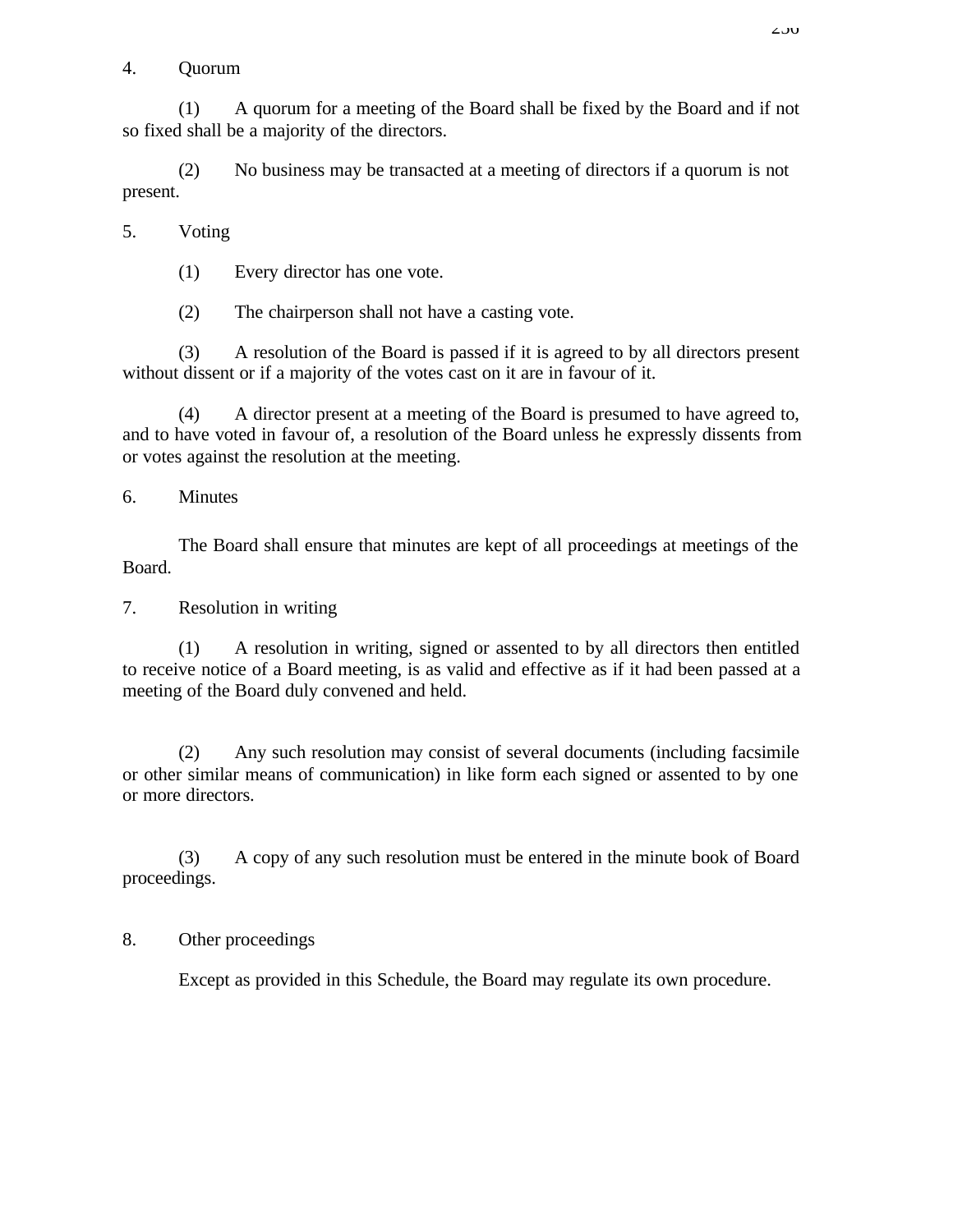#### **NINTH SCHEDULE**

*(section 215(3))*

# **Financial summary required to be filed by small private company**

Financial summary

Accounting Period from ............. to ............

### **PROFIT AND LOSS STATEMENT**

|                            |                                        | Rs. |
|----------------------------|----------------------------------------|-----|
| Turnover                   |                                        |     |
| <b>Less: Cost of Sales</b> |                                        |     |
|                            | <b>GROSS PROFIT</b>                    |     |
| Other operating income     |                                        |     |
|                            |                                        |     |
| Less: Distribution costs   |                                        |     |
|                            | Management and Administrative expenses |     |
| Other operating expenses   |                                        |     |
| Finance costs              |                                        |     |
| Profit before tax          |                                        |     |
| Tax                        |                                        |     |
| <b>NET PROFIT</b>          |                                        |     |
|                            |                                        |     |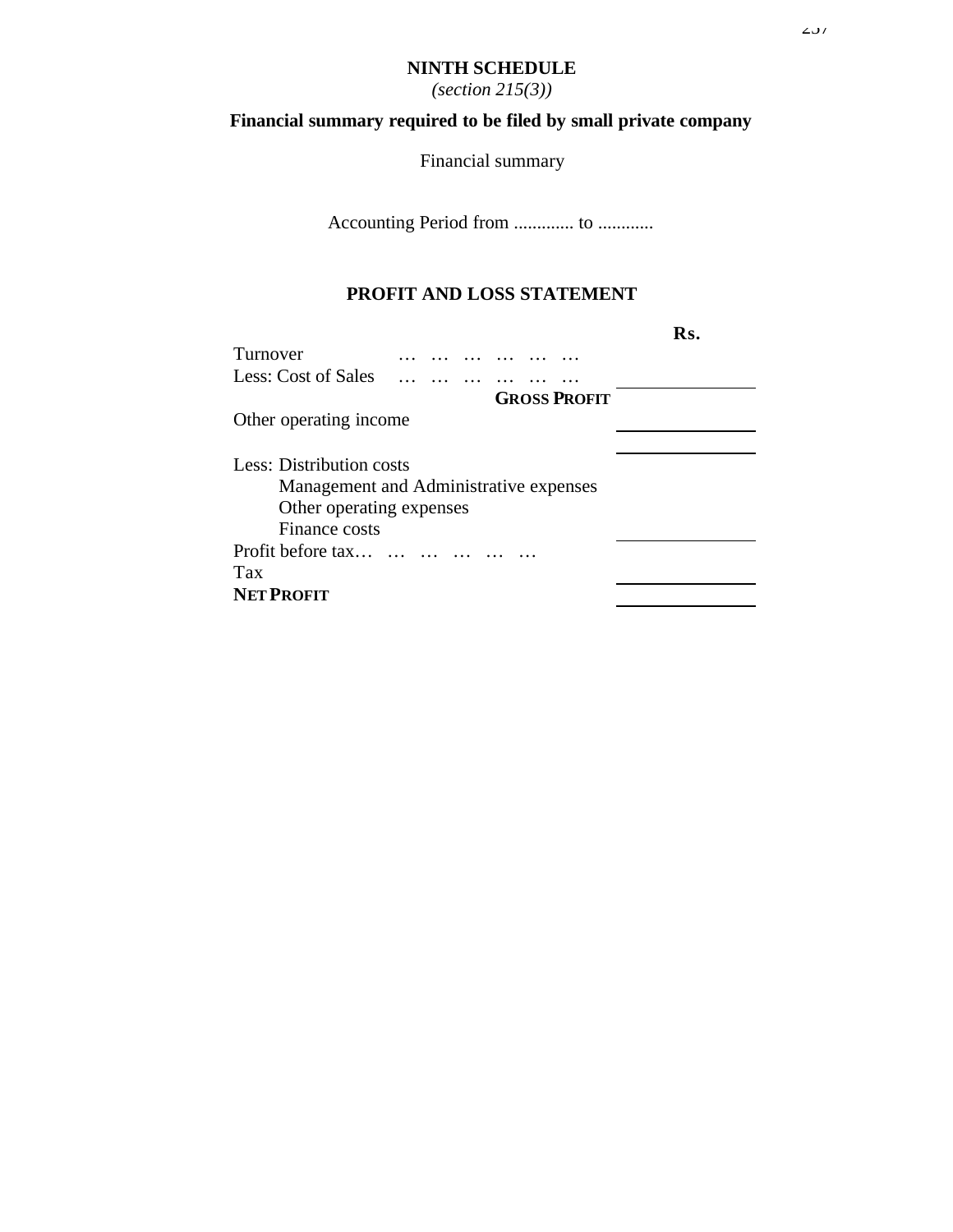#### $200$

## **BALANCE SHEET – At ………………..**

|                                                                           | Rs. |
|---------------------------------------------------------------------------|-----|
| <b>Assets</b>                                                             |     |
| Non-current assets                                                        |     |
| Property, plant and equipment                                             |     |
| Investments                                                               |     |
| Other                                                                     |     |
| <b>Current Assets</b>                                                     |     |
| <b>Stocks</b>                                                             |     |
| Debtors                                                                   |     |
| Cash at bank and in hand                                                  |     |
| <b>Total assets</b>                                                       |     |
|                                                                           |     |
| <b>Equity and liabilities</b>                                             |     |
| Capital and reserves                                                      |     |
| Issued capital<br>$\sim$ $\sim$ $\sim$ $\sim$ $\sim$ $\sim$ $\sim$ $\sim$ |     |
| Revaluation surplus                                                       |     |
| Other reserves                                                            |     |
| Retained earnings                                                         |     |
| Non-current liabilities                                                   |     |
| Loans                                                                     |     |
| Deferred tax                                                              |     |
|                                                                           |     |
| <b>Current liabilities</b>                                                |     |
| Short term loans                                                          |     |
| Creditors                                                                 |     |
| Income tax                                                                |     |
| <b>Bank</b> overdraft                                                     |     |
| Total equity and liabilities                                              |     |
|                                                                           |     |
|                                                                           |     |
|                                                                           |     |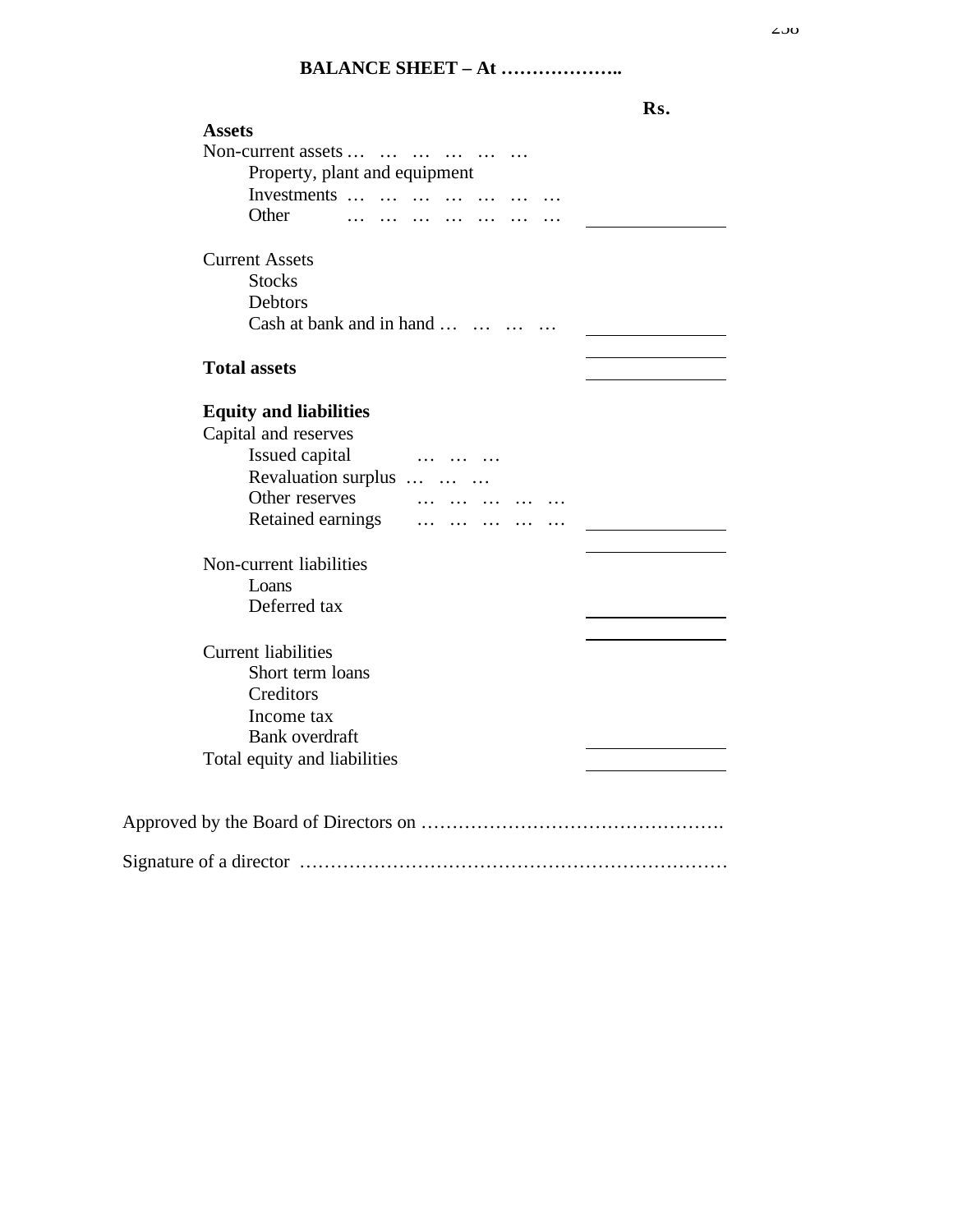### **TENTH SCHEDULE**

*(section 223(5))*

#### **Matters to be contained in annual return**

- 1. The address of the registered office of the company.
- 2. The postal address of the company.
- 3. If the share register is divided into 2 or more registers kept in different places, the place in which each register is kept.
- 4. If any records are not kept at the company's registered office under section 190(1), details of those records and of the place or places where they are kept.
- 5. (1) The following information relating to the shares in the company
	- (a) the number of shares issued and, if there is more than one class of shares, the number of shares in each class;
	- (b) the value of the consideration for each share issued;
	- (c) where the full consideration was not payable or required to be provided in respect of the issue of the share, the value of that part of the consideration paid or provided in respect of the issue of the share;
	- (d) the amount called up on each share;
	- (e) the total amount of calls received;
	- (f) the total amount of calls unpaid;
	- (g) the total number of shares forfeited and not sold or otherwise disposed of;
	- (h) the total number of shares purchased or otherwise acquired by the company;
	- (i) the number of treasury shares held by the company;
	- (j) the stated capital where the company has issued no par value shares. Where par value shares have been issued the nominal and paid up value of the shares of each class having a par value shall be stated.
	- (2) Sub-paragraph  $(1)(g)$  to (i) shall not apply to an authorised mutual fund.
- 6. The total number of shares redeemed by the company.
- 7. The total amount of indebtedness of the company under all charges which are required to be registered with the Registrar.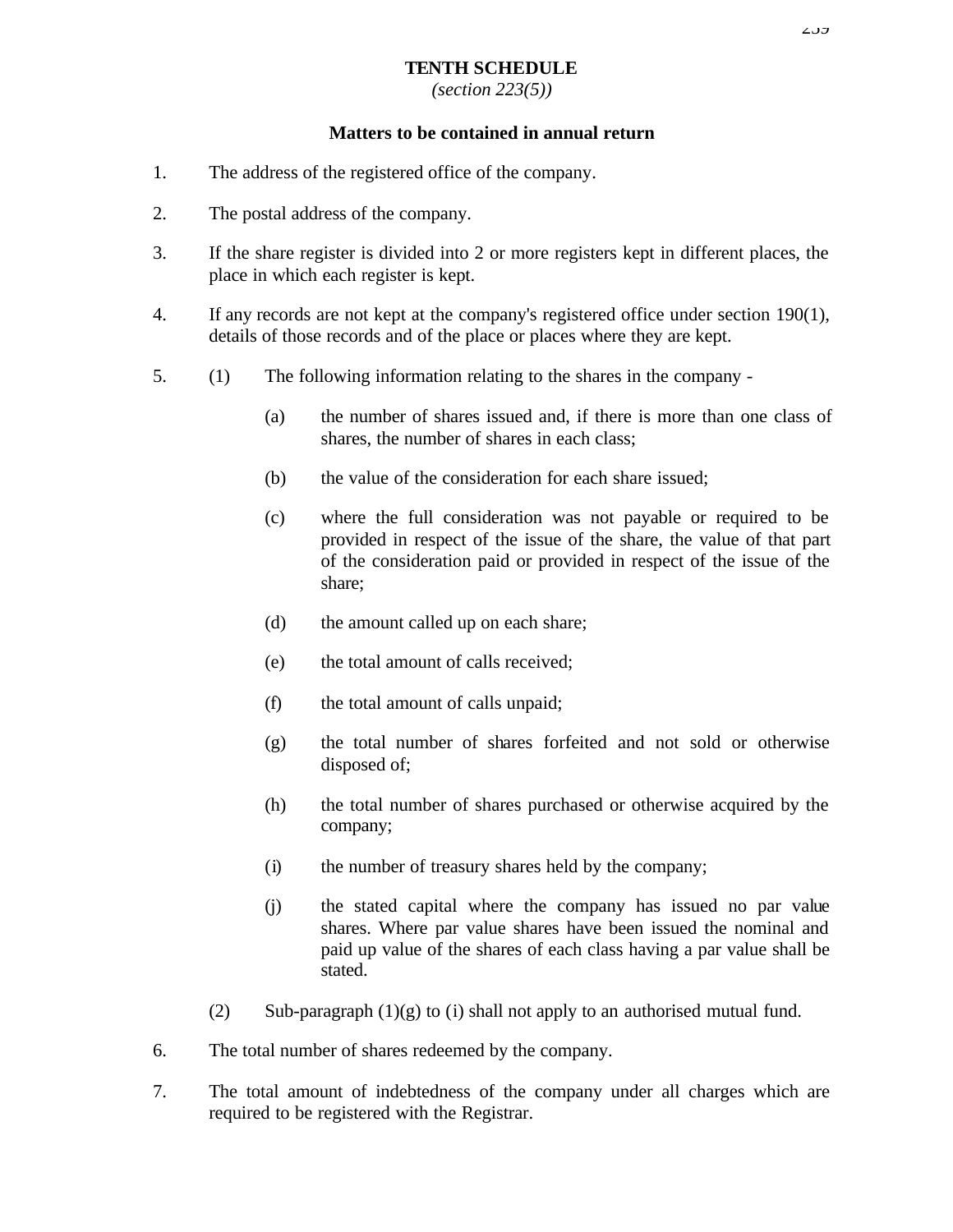- 8. All such particulars as are required to be given with respect to the persons who at the date of the return are, or are deemed to be directors of the company and any person who is a secretary of the company, and who are by the Act required to be notified to the Registrar.
- 9. The full name and address of any auditor or share registrar of the company.
- 10. If the company is a party to a listing agreement with a stock exchange, the names and addresses of, and the number of shares held by -
	- (1) the persons holding the 10 largest number of shares; or
	- (2) where there is more than one class of shares, the persons holding the 10 largest number of shares in each class.
- 11. Except in the case of a company to which section 223(8) of the Act applies, the following information relating to past and present shareholders of the company -
	- (1) the names and addresses of all the shareholders of the company ;
	- (2) the names and addresses of all persons who ceased to be shareholders of the company -
		- (a) since the date of the last annual return; or
		- (b) in the case of the first annual return of a company registered under the Act, since the date of its incorporation;
	- (3) the number of shares held by each shareholder;
	- (4) the shares transferred by existing shareholders or past shareholders (including the dates of registration of the transfers) -
		- (a) since the last annual return; or
		- (b) in the case of the first annual return of a company registered under the Act, since the date of its incorporation;
	- (5) where the names are not arranged in an alphabetical order, having annexed thereto an index sufficient to enable the name of any person to be easily found.
- 12. A statement whether the company is
	- (1) a public company; or
	- (2) a private company other than a small private company; or
	- (3) a small private company.
- 13. In the case of a company which at the date of the annual return is a one person company, the name and residential address and description of the person named by the company to be its secretary under section 140(3) in the event of the death or incapacity of the sole shareholder/director.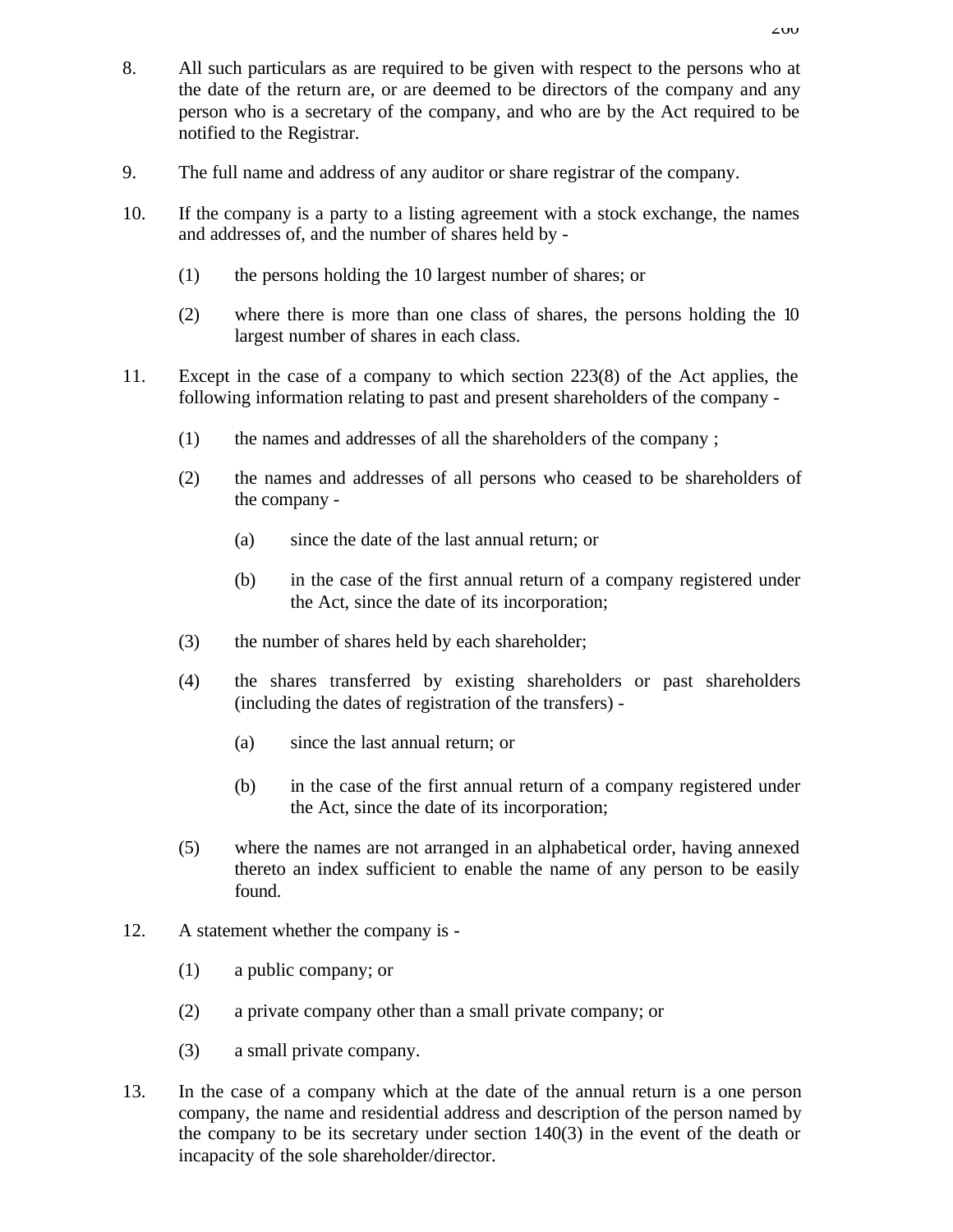- 14. Except in the case of a company which since the last annual return or, in the case of its first annual return since the date of its incorporation, has been a one person company, the date of the last annual meeting of the company held under the Act or, if the company avoided the need for an annual meeting by doing everything required to be done at that meeting by passing a resolution under section 106(1)(b) or 117, the date on which the resolution was passed.
- 15. A statement in the case of a private company which has passed a unanimous resolution under section 271 that no interests register need be kept by the company, the date of the resolution and that no shareholder has, at the date of the annual return, given notice in writing to the company requiring it to keep an interests register.
- 16. Subject to paragraph (17), unless the following particulars are included in the balance sheet or in a note on or a statement annexed to the balance sheet, particulars of -
	- (a) the names, countries of incorporation and nature of the businesses and subsidiaries of the company and of all corporations in which the company is entitled by itself or a nominee to exercise more than 25 per cent of the votes exercisable at a meeting of shareholders.of the company; and
	- (b) where the company is a subsidiary of another company or corporation, the name of the company or corporation regarded by the directors as the ultimate holding company of the first-mentioned company, and if it is known to them the company in which it is incorporated.
- 17. The information required by this paragraph need not be given if the Registrar so directs and for this purpose the Registrar shall have regard to whether the disclosure of the information would be harmful to the business of the company or of that of other companies and this harm outweighs any benefit to the public in requiring this disclosure.
- 18. The information required by paragraph 5(1) shall show separately the number of shares issued for cash and the number of shares issued as fully or partly paid up for a consideration other than cash.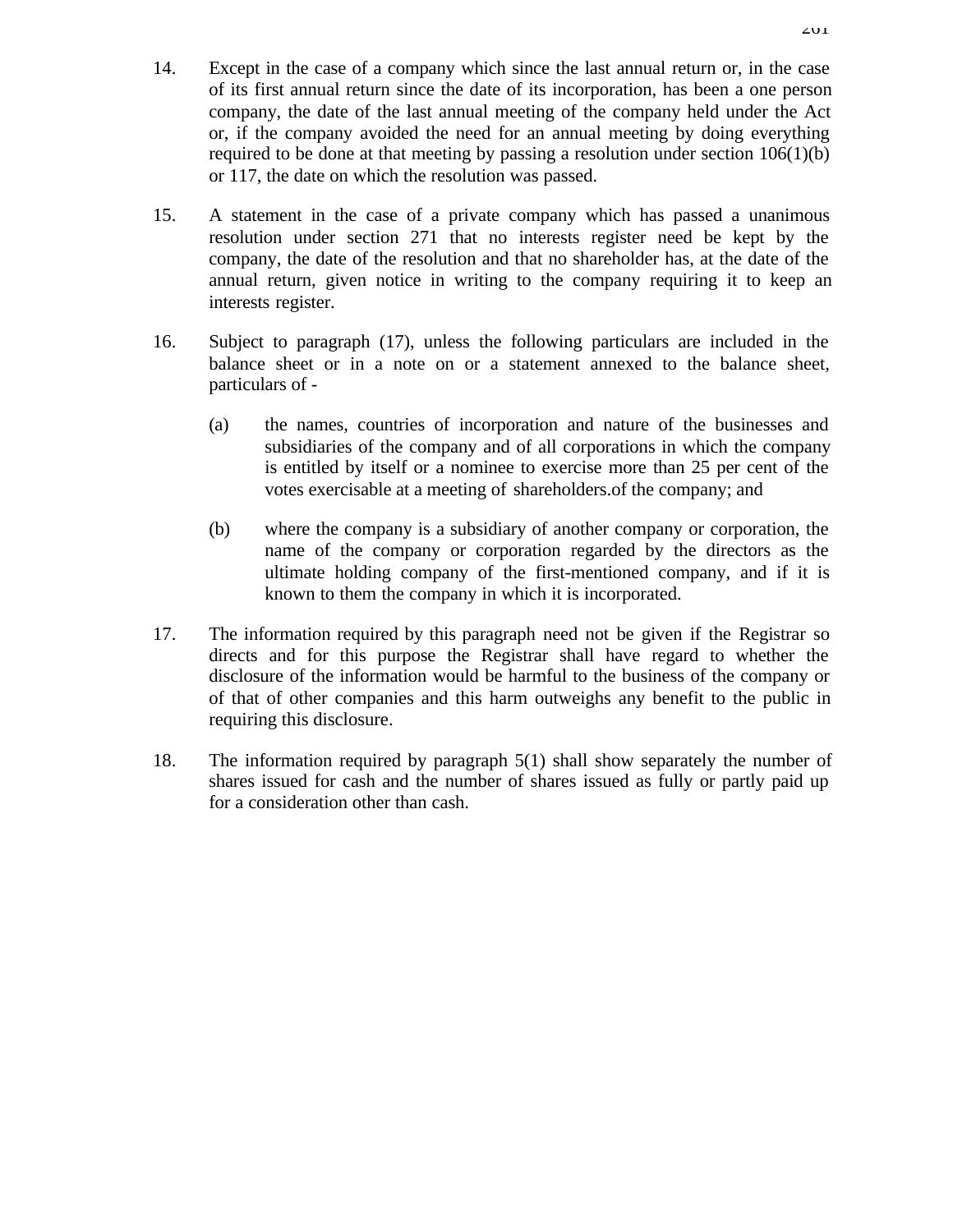#### $202$

### **ELEVENTH SCHEDULE** *(section 272(1))*

# **Provisions of Act not applicable to a private company under unanimous agreement**

| Items | Sections |
|-------|----------|
|       |          |
| 1.    | 52       |
| 2.    | 63       |
| 3.    | 65       |
| 4.    | 69       |
| 5.    | 78       |
| 6.    | 79(2)    |
| 7.    | 80(2)    |
| 8.    | 81       |
|       | 159      |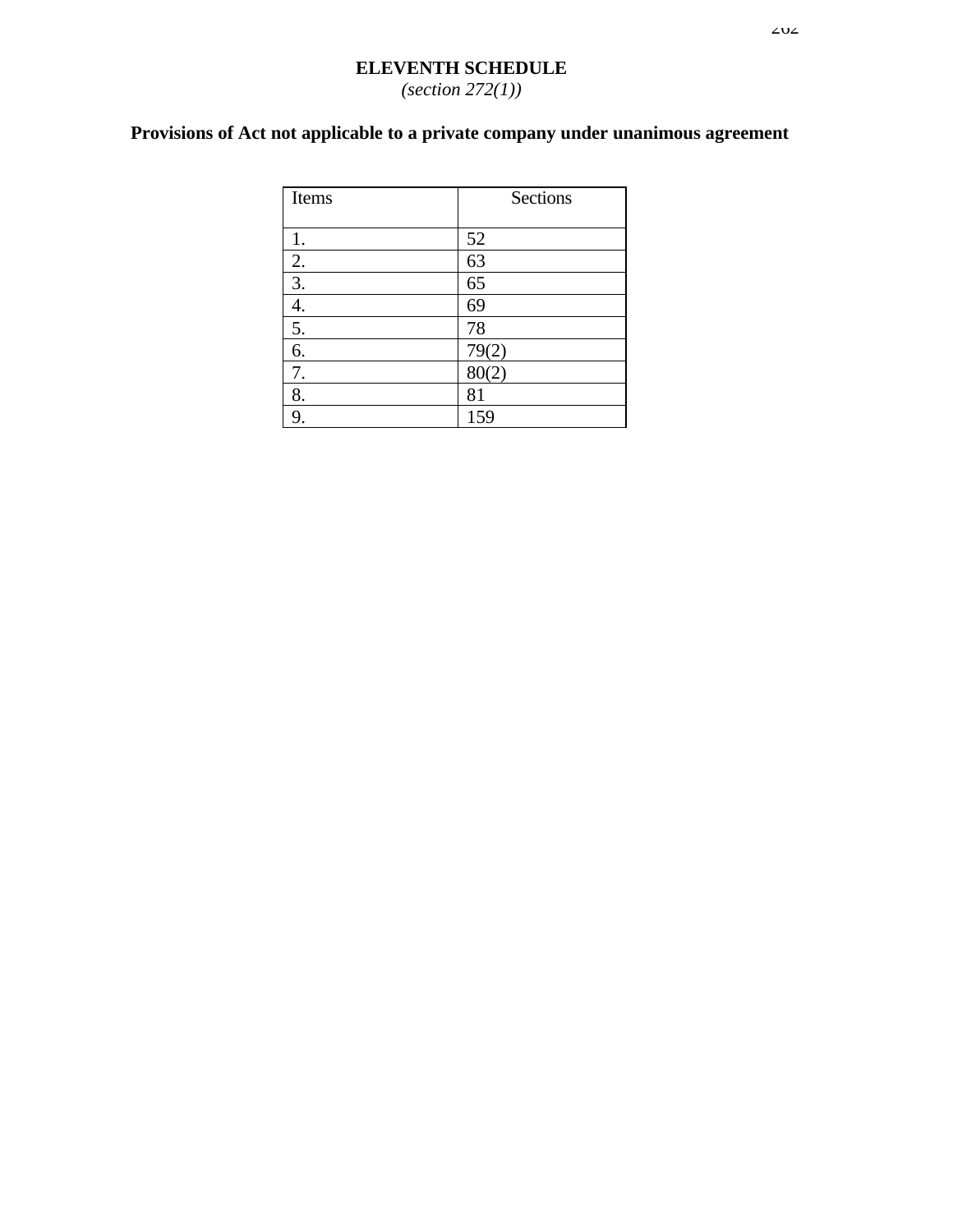### **TWELFTH SCHEDULE**

*(section 295(a), 355)*

## **Fees payable to Registrar**

## PART I

| Items | Matters in respect of which a fee shall be payable.           |  |  |
|-------|---------------------------------------------------------------|--|--|
|       |                                                               |  |  |
| 1.    | In the case of a small private company -                      |  |  |
|       | at the time of its incorporation; and<br>(a)                  |  |  |
|       | in respect of every subsequent year<br>(b)                    |  |  |
| 2.    | In the case of a foreign company -                            |  |  |
|       | at the time of its registration; and<br>(a)                   |  |  |
|       | in respect of every subsequent year<br>(b)                    |  |  |
|       |                                                               |  |  |
| 3.    | In the case of a company recorded by the Registrar as being a |  |  |
|       | dormant company, in respect of every subsequent year.         |  |  |
| 4.    | In the case of a public company -                             |  |  |
|       | at the time of its incorporation; and<br>(a)                  |  |  |
|       | in respect of every subsequent year<br>(b)                    |  |  |
| 5.    | In the case of any other company -                            |  |  |
|       | at the time of its incorporation; and<br>(a)                  |  |  |
|       | in respect of every subsequent year<br>(b)                    |  |  |
| 6.    | In the case of a commercial partnership (société commerciale  |  |  |
|       | including société commerciale de fait) -                      |  |  |
|       | at the time of its registration; and<br>(a)                   |  |  |
|       | in respect of every subsequent year<br>(b)                    |  |  |

## PART II

| Item | Matters in respect of which a fee shall be payable                                                                                   |
|------|--------------------------------------------------------------------------------------------------------------------------------------|
|      | For any certificate issued by the Registrar or for certifying any<br>copy or extract of any document in the custody of the Registrar |
| 2.   | For a copy or extract of any document in the custody of the<br>Registrar                                                             |
| 3.   | For search of information in respect of every company or commercial partnership                                                      |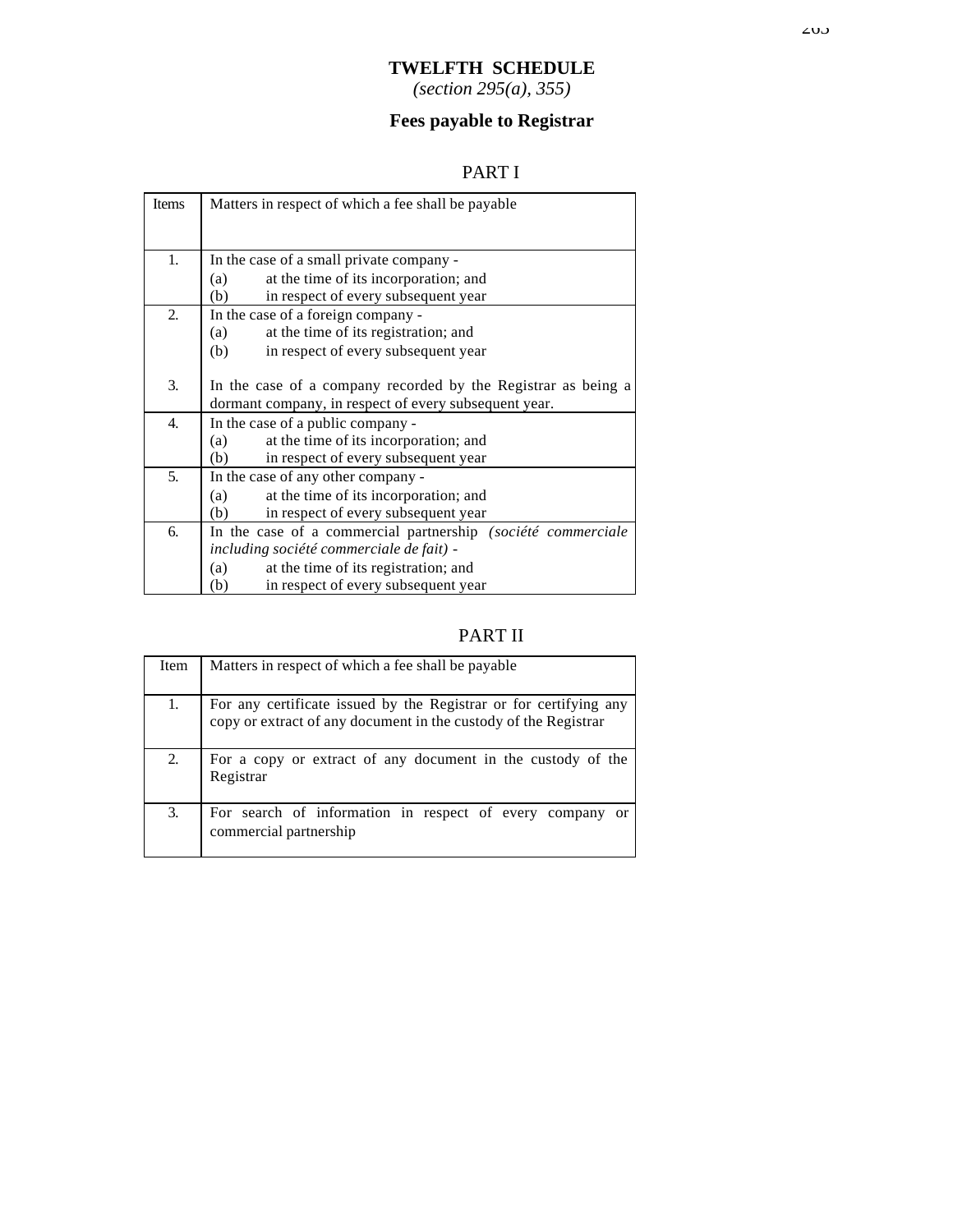### **THIRTEENTH SCHEDULE**

*(section 343)*

### **PART I**

### **Sections of the Act not applicable to company holding Category 1 Global Business Licence or Category 2 Global Business Licence**

| Items            | <b>Sections</b>              |
|------------------|------------------------------|
| 1.               | $23(2)(c)$ in so far as it   |
|                  | relates to a private company |
| 2.               | 32                           |
| $\overline{3}$ . | 50                           |
| 4.               | 62(2)                        |
| 5.               | 83                           |
| 6.               | 87(1)                        |
| 7.               | 159                          |
| 8.               | 164(1)(a)                    |
| 9.               | 178 and 179                  |
| 10.              | 197(1)(a)                    |
| 11.              | 198(2)(e)                    |
| 12.              | 218 to 222                   |
| 13.              | 223                          |
| 14.              | 225 and 228                  |

### **PART II**

### **Sections of the Act not applicable to company holding Category 2 Global Business Licence**

| Items | <b>Sections</b> |  |
|-------|-----------------|--|
|       | 57              |  |
| 2.    | 163 to 167      |  |
| 3.    | 193 and 194     |  |
|       | 210 to 217      |  |
| 5.    | 270(a)          |  |
| б     | 273 to 286      |  |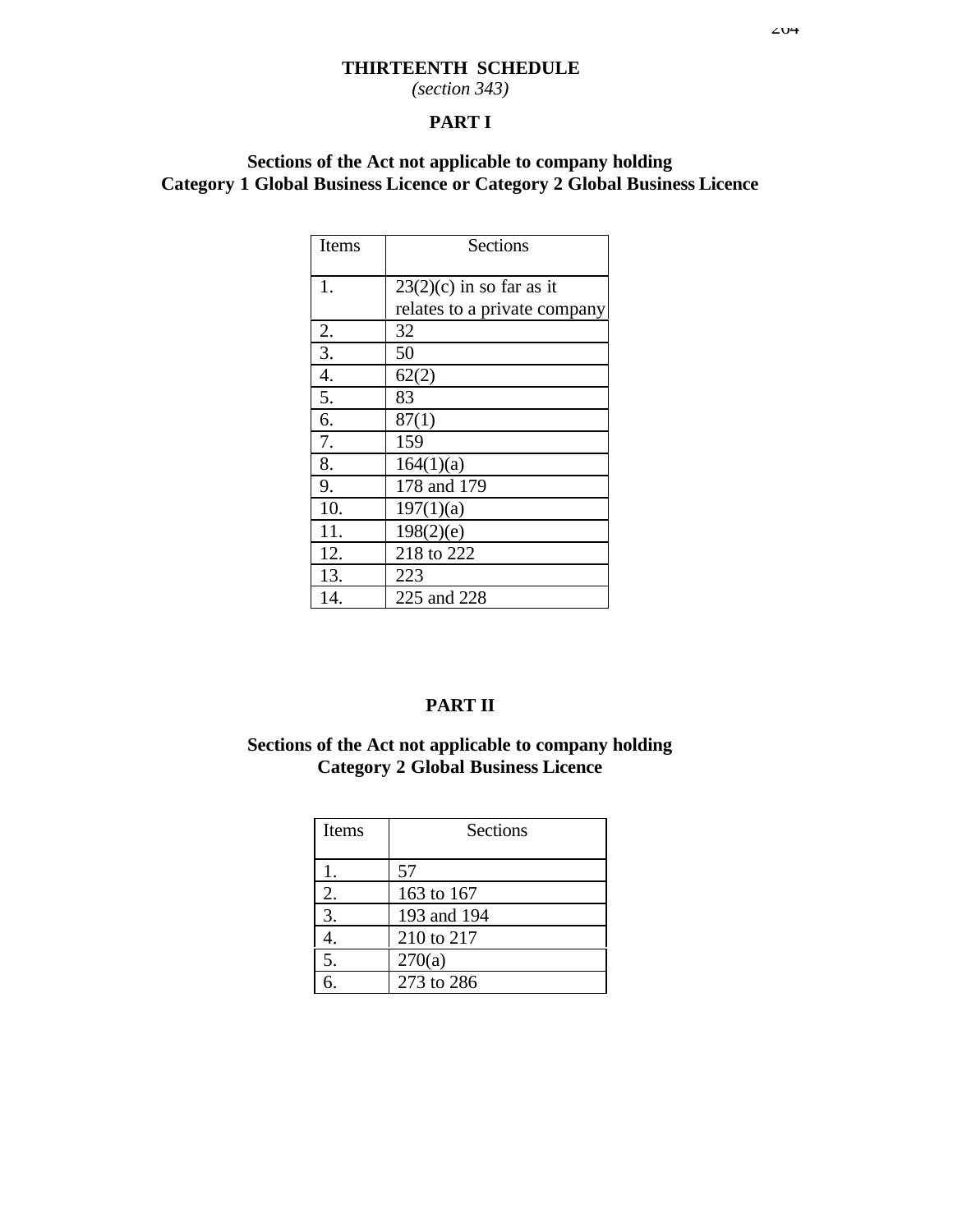#### **FOURTEENTH SCHEDULE**

*(section 345)*

### **PART I**

### **Provisions applicable to company applying for or holding Category 1 Global Business Licence or Category 2 Global Business Licence**

#### **1. Par value shares may be issued**

(1) Notwithstanding section 47, the shares of a company holding a Category 1 Global Business Licence or Category 2 Global Business Licence may be issued with or without a par value provided that all the ordinary shares or all the preference shares of the company shall consist of one kind or the other.

(2) Par value shares, if any, may be stated in more than one currency.

### **2. Report to Commission by Registrar**

(1) Where the Registrar has reasonable cause to suspect that a company holding a Category 1 Global Business Licence or Category 2 Global Business Licence -

- (a) is not complying with any of the requirements of this Act or any regulations made under this Act; or
- (b) is being used in any way for the trafficking of narcotics and dangerous drugs, arms trafficking or economic crime and money laundering under the Economic Crime and Anti-Money Laundering Act 2000,

he shall report the matter indicating his suspicions to the Commission.

(2) The Registrar shall report to the Commission any management company of a company holding a Category 1 Global Business Licence or any registered agent of a company holding a Category 2 Global Business Licence, which, in the opinion of the Registrar, fails to apply due diligence in the exercise of any of its functions as management company or registered agent, as the case may be.

#### **3. Register of directors**

(1) A company holding a Category 1 Global Business Licence or Category 2 global Business Licence shall keep a register to be known as a register of directors containing -

- (a) the names and addresses of the persons who are directors of the company;
- (b) the date on which each person whose name is entered on the register was appointed as a director of the company; and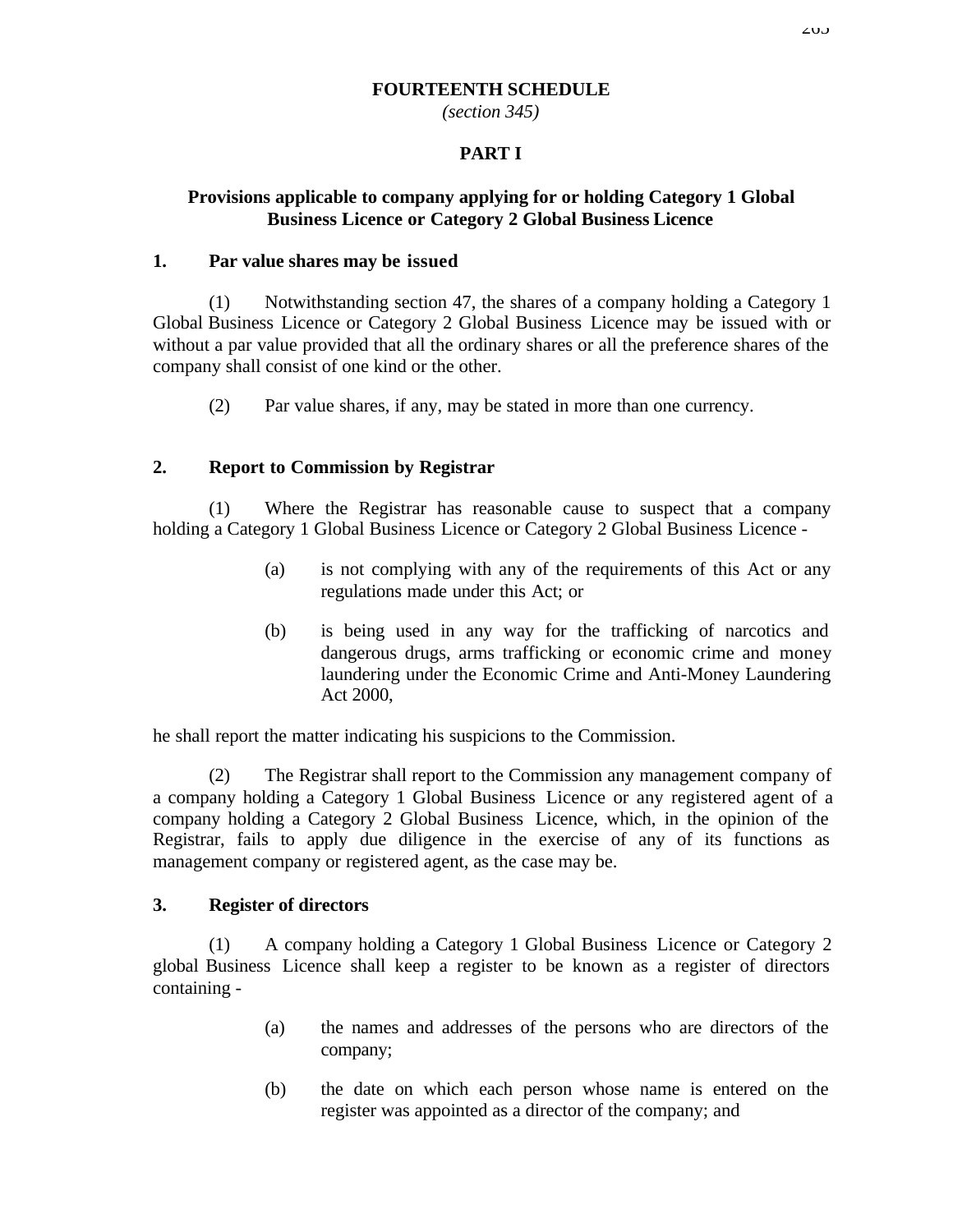- (c) the date on which each person named as a director ceased to be a director of the company.
- (2) (a) The register of directors may be in such form as may be approved by the directors.
	- (b) Where the register is in magnetic, electronic or other data storage form, the company shall be able to produce legible evidence of its contents.

#### **4. Remuneration of directors**

Subject to the constitution of the company or in a unanimous shareholder agreement, the directors may, by a resolution of directors, fix the remuneration or benefits of directors in respect of services to be rendered in any capacity to the company.

#### **5. Accounting standards in relation to company holding Category 1 Global Business Licence**

Whenever there is a requirement under this Act for a company holding a Category 1 Global Business Licence to comply with the International Accounting Standards, the company may prepare its financial statements in accordance with any other internationally accepted accounting standards.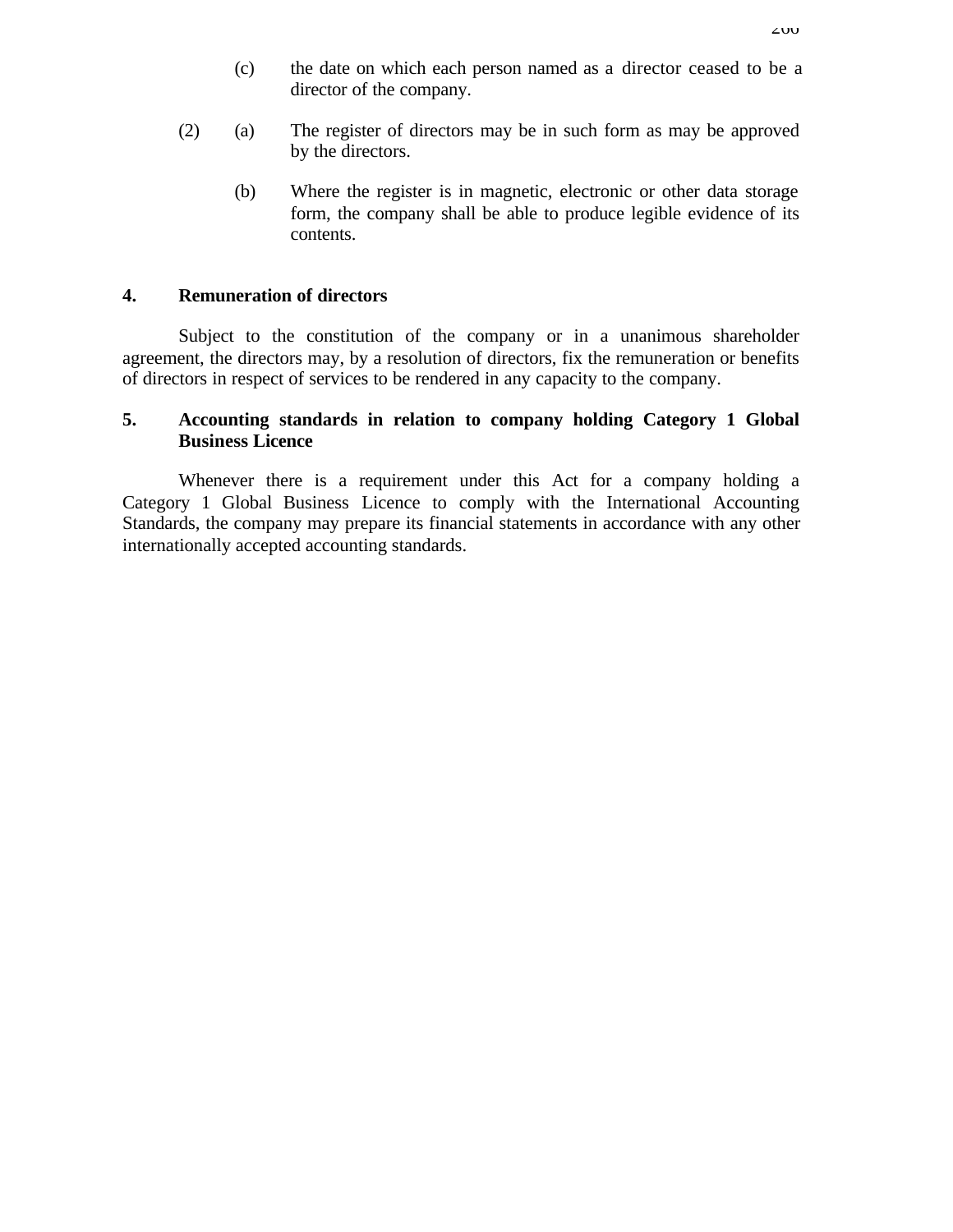#### **PART II**

#### **Provisions applicable to company applying for or holding Category 2 Global Business Licence**

#### **1. Directors of company holding Category 2 Global Business Licence**

Notwithstanding sections 132 and 133(1) and (2)(f), a company holding a Category 2 Global Business Licence-

- (a) shall have at least 1 director who need not be ordinarily resident in Mauritius; and
- (b) may appoint a corporation to be a director of the company.

#### **2. Accounting records and common seal**

(1) A company holding a Category 2 Global Business Licence shall keep in the English or French language and make available, within 7 days of any record being kept in any other language, a translation of that other language into the English or French language -

- (a) minutes of all meetings of, and copies of all resolutions consented to by the directors or members;
- (b) such accounting records as the directors consider necessary or desirable in order to reflect the financial position of the company;
- (c) a share register or a register of members in accordance with section 91;
- (d) a register of mortgages and charges.

(2) The accounting records, minutes and the register referred to in subsection (1), shall be kept at the registered office of the company or at such other place as the directors may determine.

(3) The registered agent of the company shall be notified of the full address of the place, being a place other than the registered office of the company, where the accounting records, minutes and the register of directors and officers are kept.

(4) Where the company is required by its constitution to have a common seal, an imprint of the seal shall be kept at the registered office of the company.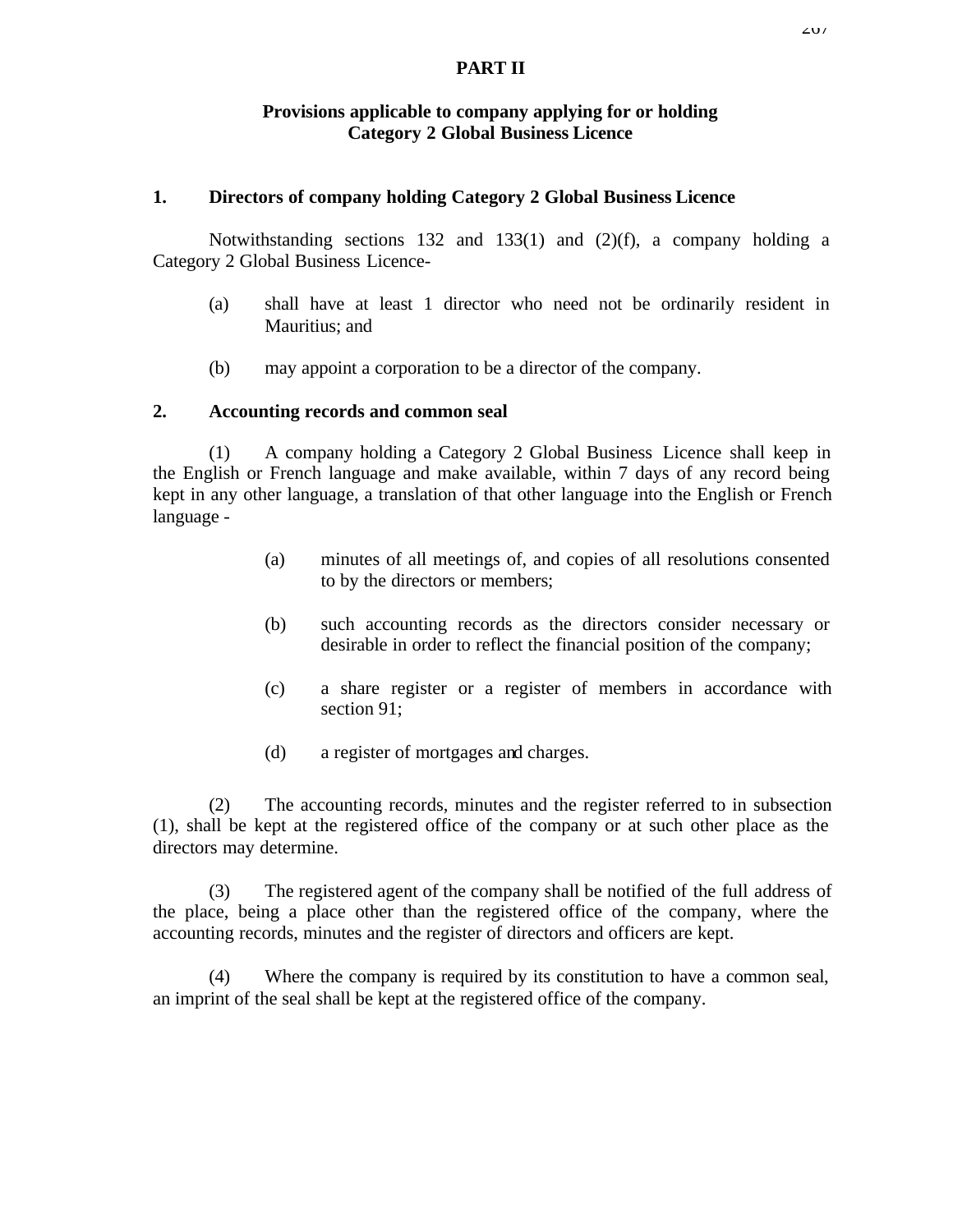### **3. Inspection of accounting records**

(1) A shareholder of a company holding a Category 2 Global Business Licence may, in person or by attorney and in furtherance of a proper purpose, request in writing, specifying the purposes, to inspect during normal business hours the share register or the register of members of the company, the register of directors, the register of mortgages and charges or the books, records, minutes and consents kept by the company and to take copies or extracts such books or registers.

(2) For purposes of subsection (1), a proper purpose is a purpose reasonably related to the shareholder's interest as a shareholder.

(3) Where a request under subsection (1) is submitted by an attorney on behalf of a member, the request shall be accompanied by a power of attorney authorising the attorney to act for the shareholder.

(4) Where the company, by a resolution of directors, determines that it is not in the best interest of the company or of any other shareholder of the company to comply with a request under subsection (1), the company may refuse the request.

(5) On refusal by the company of a request under subsection (1), the shareholder may before the expiration of a period of 90 days of his receiving notice of the refusal, apply to the Court for an order to allow the inspection.

### **4. Merger or consolidation with company incorporated outside Mauritius**

(1) One or more companies holding a Category 2 Global Business Licence may merge or consolidate with one or more companies incorporated under the laws of jurisdictions other than that of Mauritius in accordance with paragraphs (2) to (4), including where one of the constituent companies is a parent company and the other constituent companies are subsidiary companies, where the merger or consolidation is permitted by the laws of the jurisdictions in which the companies incorporated outside Mauritius are incorporated.

- (2) In respect of a merger or consolidation under this paragraph
	- (a) a company holding a Category 2 Global Business Licence shall comply with the provisions of this paragraph relating to the merger or consolidation, as the case may be, of companies incorporated under this Act, and a company incorporated under the laws of a jurisdiction other than that of Mauritius shall comply with the laws of that jurisdiction; and
	- (b) where the surviving company or the consolidated company is to be incorporated under the laws of a jurisdiction other than that of Mauritius, it shall submit to the Registrar -
		- (i) an agreement that a service of process may be effected on it in Mauritius in respect of proceedings for the enforcement of any claim, debt, liability or obligation of a constituent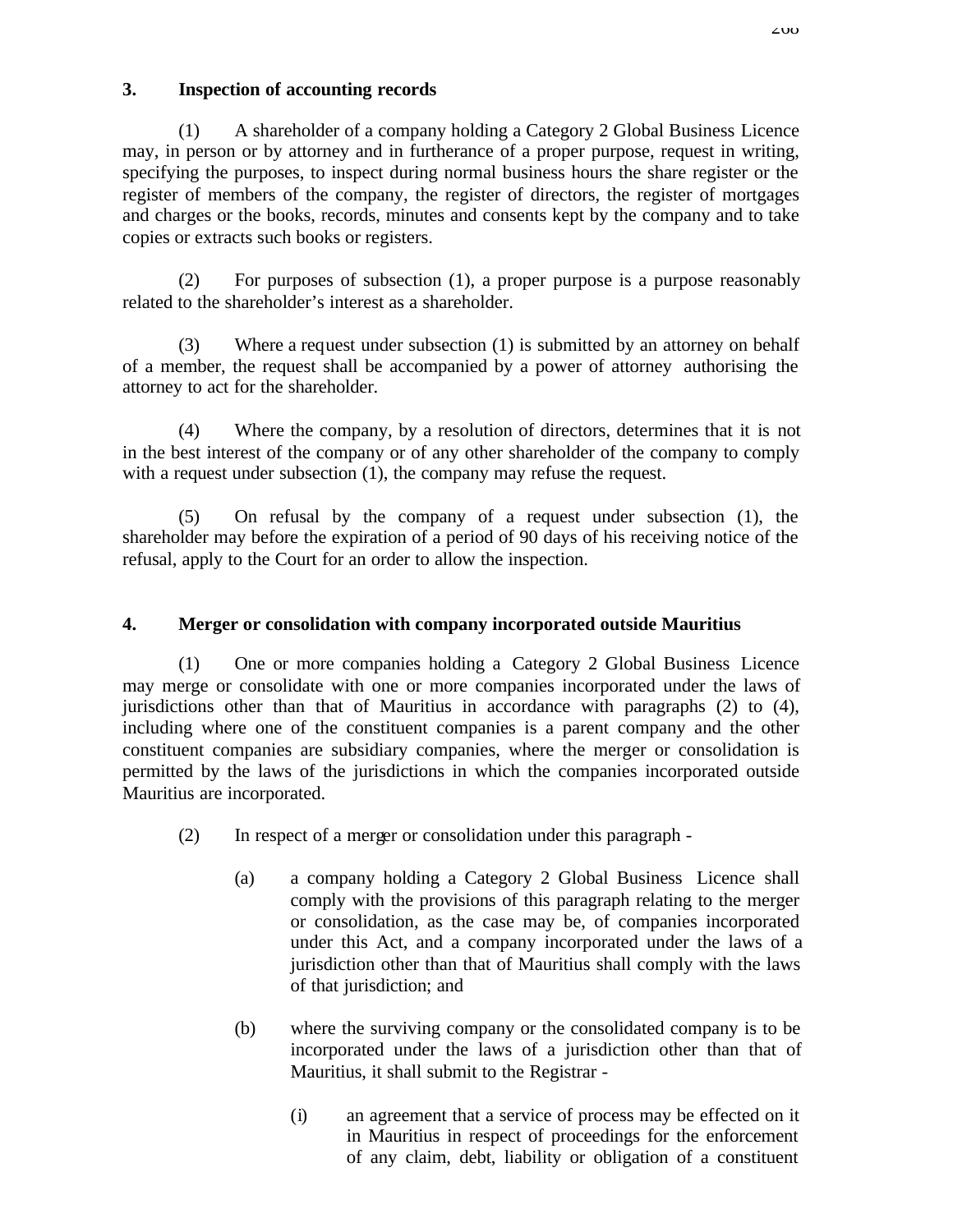company incorporated under this Act or in respect of proceedings for the enforcement of the rights of a dissenting member of a constituent company incorporated under this Act against the surviving company or the consolidated company;

- (ii) an irrevocable appointment of the Registrar as its agent to accept service of process in proceedings referred to in subparagraph (i);
- (iii) an agreement that it shall promptly pay to the dissenting members of a constituent company incorporated under this Act the amount, if any, to which they are entitled under this Act with respect to the rights of dissenting members; and
- (iv) a certificate of merger or consolidation issued by the appropriate authority of the foreign jurisdiction where it is incorporated; or, if no certificate of merger is issued by the appropriate authority of the foreign jurisdiction, such evidence of the merger or consolidation as the Registrar considers acceptable.

(3) The effect under this section of a merger or consolidation shall be the same as in the case of a merger or consolidation under Part XVI where the surviving company or the consolidated company is incorporated under this Act, but where the surviving company or the consolidated company is incorporated under the laws of a jurisdiction other than that of Mauritius, the effect of the merger or consolidation shall be the same as in the case of a merger or consolidation under Part XVI except in so far as the laws of the other jurisdiction otherwise provide.

(4) Where the surviving company or the consolidated company is incorporated under this Act, the merger or consolidation shall be effective on the date the articles of merger or consolidation are registered by the Registrar or on such date as is stated in the articles of merger or consolidation, in any case not exceeding 30 days from the date of registration of the merger of consolidation; but where the surviving company or the consolidated company is incorporated under the laws of a jurisdiction other than that of Mauritius, the merger or consolidation shall be effective as provided by the laws of that other jurisdiction.

#### **5. Shares to be fully paid**

Notwithstanding section 51(1), a share in a company holding a Category 2 Global Business Licence shall -

- (a) not be issued until the consideration in respect of the share is fully paid; or
- (b) when issued, be deemed for all purposes to be fully paid.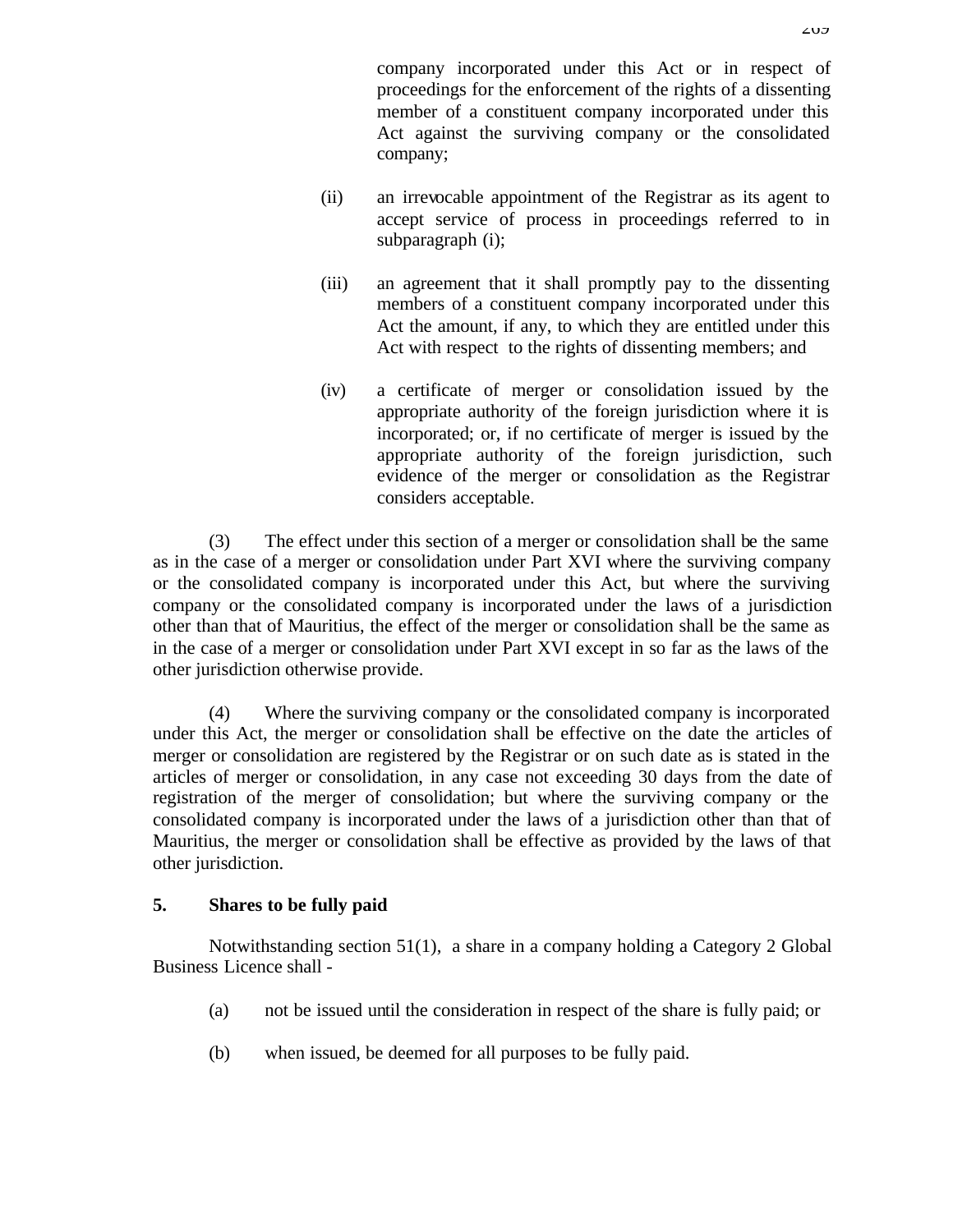### **FIFTEENTH SCHEDULE** *(section 364(2)(a))*

# **Provisions of the Companies Act 1984 which shall remain in force**

| Items            | <b>Sections and Parts</b>                                                                                                                                                                                                                                                                                                                                                                                                                                                                                                       |  |
|------------------|---------------------------------------------------------------------------------------------------------------------------------------------------------------------------------------------------------------------------------------------------------------------------------------------------------------------------------------------------------------------------------------------------------------------------------------------------------------------------------------------------------------------------------|--|
| 1.               | 1                                                                                                                                                                                                                                                                                                                                                                                                                                                                                                                               |  |
| $\overline{2}$ . | $2$ in so far as it relates to the definitions<br>of "authorised mutual fund"<br>"Companies Liquidation Account",<br>"contributory", "creditors' winding up",<br>"liquidator", "members' winding up",<br>"minimum subscription", "offer",<br>"offeree", "offeree company", "offeror",<br>"petition", "promoter", "prospectus",<br>"ruling bank rate", "securities",<br>"substantial shareholder", "take-over<br>offer", "take-over scheme", "unregistered<br>corporation" and "winding up<br>resolution"; 2(3), (4), and $(11)$ |  |
| 3.               | $\overline{3}$                                                                                                                                                                                                                                                                                                                                                                                                                                                                                                                  |  |
| $\overline{4}$ . | 35 and 36                                                                                                                                                                                                                                                                                                                                                                                                                                                                                                                       |  |
| 5.               | Sub-Part II of Part IV                                                                                                                                                                                                                                                                                                                                                                                                                                                                                                          |  |
| 6.               | 146                                                                                                                                                                                                                                                                                                                                                                                                                                                                                                                             |  |
| 7.               | 177 to 183                                                                                                                                                                                                                                                                                                                                                                                                                                                                                                                      |  |
| 8.               | Part IX                                                                                                                                                                                                                                                                                                                                                                                                                                                                                                                         |  |
| 9.               | Part XI                                                                                                                                                                                                                                                                                                                                                                                                                                                                                                                         |  |
| 10.              | $315(3)$ to $(10)$                                                                                                                                                                                                                                                                                                                                                                                                                                                                                                              |  |
| 11.              | 320 to 322                                                                                                                                                                                                                                                                                                                                                                                                                                                                                                                      |  |
| 12               | 324 and 325                                                                                                                                                                                                                                                                                                                                                                                                                                                                                                                     |  |
| 13.              | 332, 333 (as may be applicable)                                                                                                                                                                                                                                                                                                                                                                                                                                                                                                 |  |
| 14.              | 349                                                                                                                                                                                                                                                                                                                                                                                                                                                                                                                             |  |
| 15.              | <b>Second Schedule</b>                                                                                                                                                                                                                                                                                                                                                                                                                                                                                                          |  |
| 16.              | <b>Third Schedule</b>                                                                                                                                                                                                                                                                                                                                                                                                                                                                                                           |  |
| 17.              | Seventh Schedule                                                                                                                                                                                                                                                                                                                                                                                                                                                                                                                |  |
| 18.              | Ninth Schedule (as may be applicable)                                                                                                                                                                                                                                                                                                                                                                                                                                                                                           |  |
| 19.              | Tenth Schedule (in so far as it relates to                                                                                                                                                                                                                                                                                                                                                                                                                                                                                      |  |
|                  | forms 20, 21, 23 and 24)                                                                                                                                                                                                                                                                                                                                                                                                                                                                                                        |  |